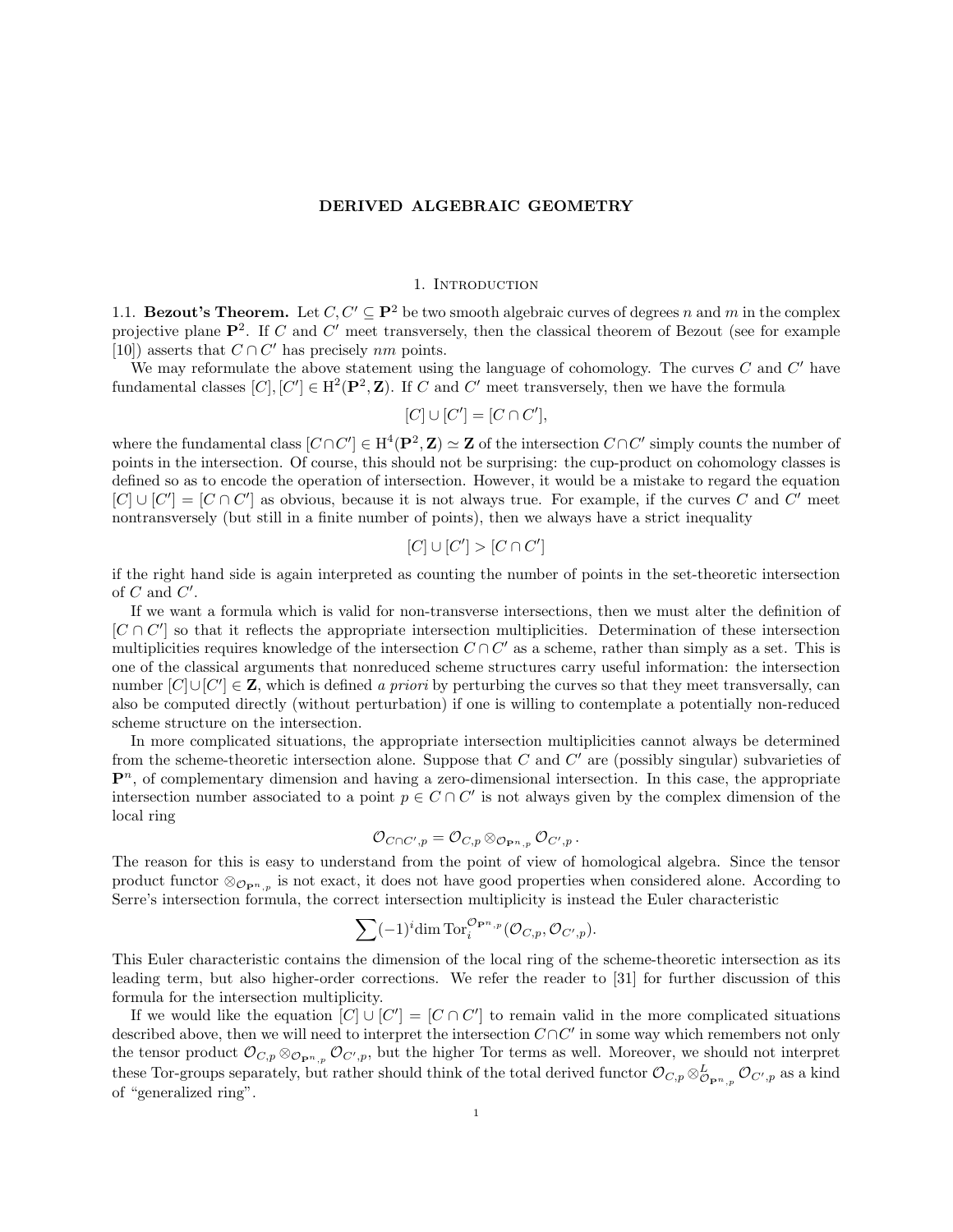These considerations lead us naturally to the subject of *derived algebraic geometry*. Using an appropriate notion of "generalized ring", we will mimic the constructions of classical scheme theory to obtain a theory of derived schemes in which a version of the formula  $[C] \cup [C'] = [C \cap C']$  can be shown to hold with (essentially) no hypotheses on C and C'. Here, we must interpret the intersection  $C \cap C'$  in the sense of derived schemes, and we must take great care to give the proper definition for the fundamental classes (the so-called *virtual* fundamental classes of [4]).

To motivate our discussion of "generalized rings", we begin by considering the simplest case of Bezout's theorem, in which C and C' are lines in the projective plane  $\mathbf{P}^2$ . In this case, we know that  $[C] \cup [C']$  is the cohomology class of a point, and that C intersects  $C'$  transversely in one point so long as C and  $C'$  are distinct. However, when the equality  $C = C'$  holds, the scheme-theoretic intersection  $C \cap C'$  does not even have the correct dimension.

Let us now try to give an idea of how we might formulate a definition for "derived scheme-theoretic intersections" which will handle the degenerate situation in which  $C = C'$ . For simplicity, let us consider only lines in the affine plane  $A^2 \subseteq P^2$ , with coordinate ring  $C[x, y]$ . Two distinct lines in  $A^2$  may be given by equations  $x = 0$  and  $y = 0$ . The scheme-theoretic intersection of these two lines is the spectrum of the ring  $\mathbf{C}[x, y]/(x, y) \simeq \mathbf{C}$ , obtained from  $\mathbf{C}[x, y]$  by setting the equations of both lines equal to zero. It has dimension zero because  $C[x, y]$  is two-dimensional to begin with, and we have imposed a total of two equations.

Now suppose that instead of  $C$  and  $C'$  being two distinct lines, they are actually two *identical* lines, both of which have the equation  $x = 0$ . In this case, the affine ring of the scheme theoretic intersection is given by  $\mathbf{C}[x, y]/(x, x) \simeq \mathbf{C}[y]$ . This ring has dimension one, rather than the expected dimension zero, because the two equations are not independent: setting  $x = 0$  twice is equivalent to setting  $x = 0$  once. To obtain derived algebraic geometry, we need a formalism of "generalized rings" in which imposing the equation  $x = 0$ twice is not equivalent to imposing the equation once.

One way to obtain such a formalism is by "categorifying" the notion of a commutative ring. That is, in place of ordinary commutative rings, we should consider categories equipped with "addition" and "multiplication" operations (which are now functors, rather than ordinary functions). For purposes of the present discussion, let us call such an object a categorical ring. We shall not give a precise axiomatization of this notion, which turns out to be quite complicated (see [19], for example).

**Example 1.1.1.** Let  $\mathbb{Z}_{\geq 0}$  denote the semiring of nonnegative integers. We note that  $\mathbb{Z}_{\geq 0}$  arises in nature through the process of "decategorification". The nonnegative integers were introduced in order to count finite collections: in other words, they correspond to isomorphism classes of objects in the category  $\mathcal Z$  of finite sets. Then  $\mathcal Z$  is naturally equipped with the structure of a *categorical semiring*, where the addition is given by forming disjoint unions and the multiplication is given by Cartesian products. (In order to complete the analogy with the above discussion, we should "complete" the category  $\mathcal Z$  by formally adjoining inverses, to obtain a categorical ring rather than a categorical semiring, but we shall ignore this point.)

To simplify the discussion, we will consider only categorical rings which are groupoids: that is, every morphism in the underlying category is an isomorphism. If  $\mathcal C$  is a categorical ring, then the collection of isomorphism classes of objects  $\pi_0 C$  of C forms an ordinary ring. Every commutative ring R arises in this way: for example, we may take  $\mathcal{C}_R$  to be a category whose objects are the elements of R and which contains only identity maps for morphisms. The categorical rings which arise in this way are very special: their objects have no nontrivial automorphisms. For a given commutative ring  $R$ , there are many other ways to realize an isomorphism  $R \simeq \pi_0 C$  with the collection of isomorphism classes of objects in a categorical ring C. A crucial observation to make is that although  $\mathcal C$  is not uniquely determined by  $R$ , there is often a natural choice for  $\mathcal C$  which is dictated by the manner in which  $R$  is constructed.

As an example, let us suppose that the commutative ring R is given as a quotient  $R'/(x - y)$ , where R<sup>o</sup> is some other commutative ring and  $x, y \in R'$  are two elements. Suppose that the ring R' has already been "categorified" in the sense that we have selected some categorical ring  $\mathcal{C}'$  and an identification of  $R'$  with  $\pi_0 C'$ . To this data, we wish to associate some "categorification" C of R. Roughly, the idea should be to think of x and y objects of C', and to impose the relation  $x = y$  at the *categorical* level. However, it is extremely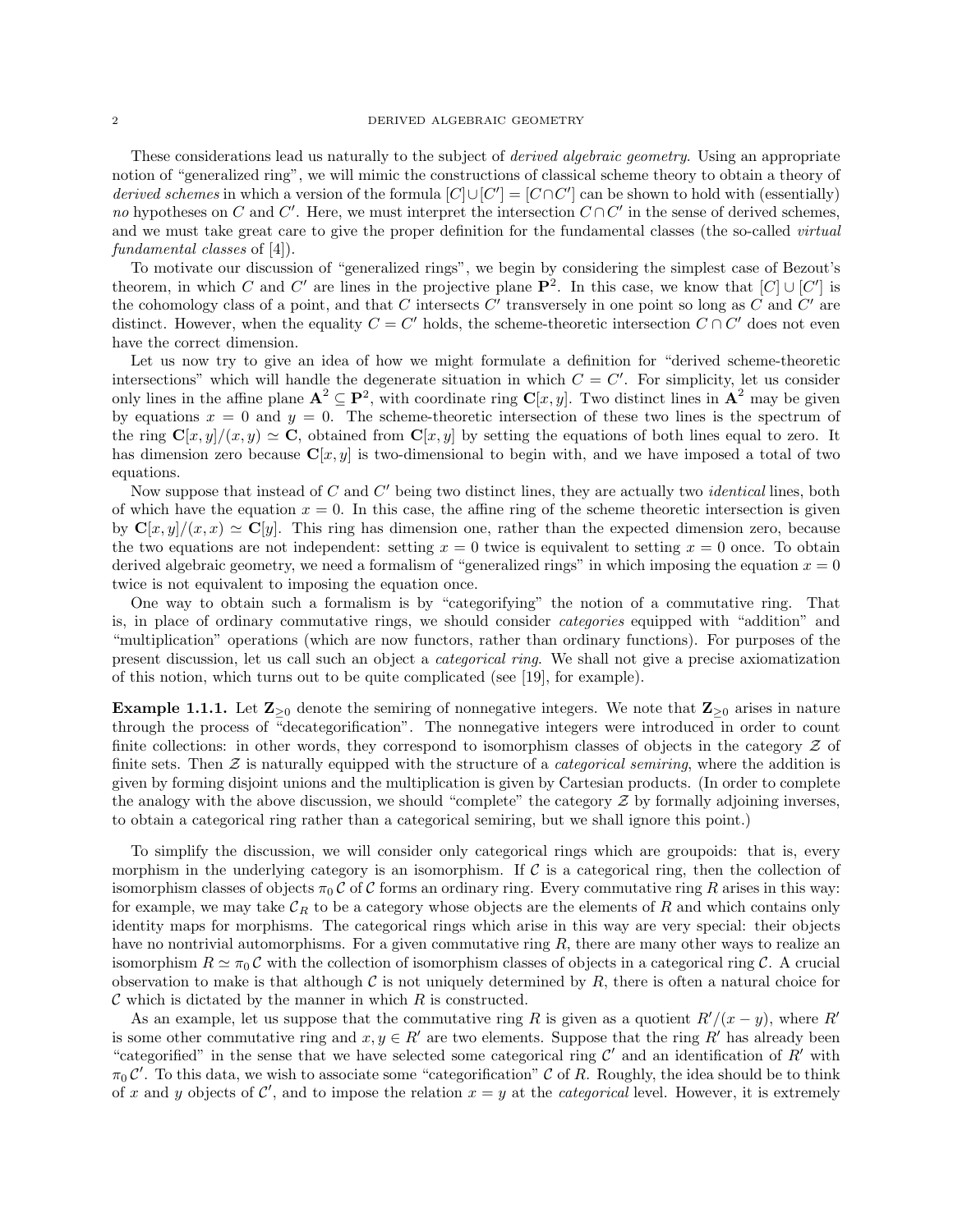unnatural to ask that two objects in a category be *equal*; instead one should ask that they be *isomorphic*. In other words, the quotient category C should not be obtained from  $\mathcal{C}'$  by identifying the objects x and y. Instead we should construct C by enlarging C' so that it includes an isomorphism  $\alpha : x \simeq y$ . Since we want C to be a categorical ring, the formation of this enlargement is a somewhat complicated business: in addition to the new isomorphism  $\alpha$ , we must also adjoin other isomorphisms which can be obtained from  $\alpha$  through addition, multiplication, and composition (and new relations, which may cause distinct isomorphisms in  $\mathcal{C}'$ to have the same image in  $\mathcal{C}$ ).

To make the connection with our previous discussion, let us note that the construction of  $C$  from  $C'$  given in the preceding paragraph is interesting even in the "trivial" case where  $x = y$ . In this case, x and y are already isomorphic when thought of as objects of C'. However, in C we get a new isomorphism  $\alpha$  between x and y, which generally does not lie in the image of the natural map  $Hom_{\mathcal{C}}(x,y) \to Hom_{\mathcal{C}}(x,y)$ . Consequently, even though the natural quotient map  $R' \to R$  is an isomorphism, the corresponding "categorical ring" homomorphism"  $\mathcal{C}' \to \mathcal{C}$  need not be an equivalence of categories. Imposing the new relation  $x = y$  does not change the collection of isomorphism classes of objects, but usually does change the automorphism groups of the objects. Consequently, if we begin with *any* objects  $x$  and  $y$ , we can iterate the above construction two or more times, to obtain a categorical ring C equipped with multiple isomorphisms  $x \approx y$ . These isomorphisms are (in general) distinct from one another, so that the categorical ring  $\mathcal C$  "knows" how many times x and y have been identified.

We have now succeeded in finding a formalism which is sensitive to "redundant" information: we just need to replace ordinary commutative rings with categorical rings. The next question we should ask is whether or not this formalism is of any use. Let us suppose that, in the above situation,  $\mathcal{C}'$  is discrete in the sense that every object has a trivial automorphism group. We note that the ring  $R = R'/(x - y)$  of objects of C may be naturally identified with the cokernel of the map

$$
\phi: R' \stackrel{x-y}{\to} R'.
$$

It turns out that the automorphism groups in  $\mathcal C$  also carry interesting information: they all turn out to be naturally isomorphic to the kernel of  $\phi$ .

Let us return to geometry for a moment, and suppose that  $R'$  is the affine ring of a curve (possibly nonreduced) in  $\mathbf{A}^2 = \text{Spec } \mathbf{C}[x, y]$ . Let  $R'' = \mathbf{C}[x, y]/(x - y)$  denote the affine ring of the diagonal. Then the cokernel and kernel of  $\phi$  may be naturally identified with  $Tor_0^{\mathbf{C}[x,y]}(R',R'')$  and  $Tor_1^{\mathbf{C}[x,y]}(R',R'')$ . In other words, just as the leading term in Serre's intersection formula has a geometric interpretation in terms of tensor constructions with ordinary commutative rings, we can obtain a geometric interpretation for the second term if we are willing to work with categorical rings.

Unfortunately, this is far as categorical rings will take us. In order to interpret the next term in Serre's intersection formula, we would need to take "categorification" one step further and consider ring structures on 2-categories. If we want to understand the entire formula, then we need to work with  $\infty$ -categories. Fortunately, the ∞-categorical rings which we will need are of a particularly simple flavor: they are  $\infty$ *groupoids*, meaning that all of the *n*-morphisms are invertible for  $n \geq 1$ . Although the general theory of ∞-categories is a hairy business, the ∞-groupoids are well-understood: they are essentially the same thing as spaces (say, CW-complexes), as studied in homotopy theory. If X is any space, then it gives rise to an  $\infty$ -groupoid as follows: the objects are the points of X, the morphisms are the paths between points, the 2-morphisms are homotopies between paths, the 3-morphisms are homotopies between homotopies, and so on. The converse assertion, that every ∞-groupoid arises in this way, is a generally accepted principle of higher category theory.

This suggests that an  $\infty$ -categorical ring should be a topological space X equipped with some kind of ring structure. The simplest way of formulating the latter condition is to require  $X$  to be a topological ring: that is, a commutative ring with a topology, for which the addition and multiplication are continuous maps.

**Remark 1.1.2.** There exist other reasonable theories of " $\infty$ -categorical rings", in which the ring axioms need only hold only up to homotopy. In fact, the setting of topological commutative rings turns out to rather restrictive: the categorical semiring  $Z$  of finite sets, discussed above, cannot be modelled by a topological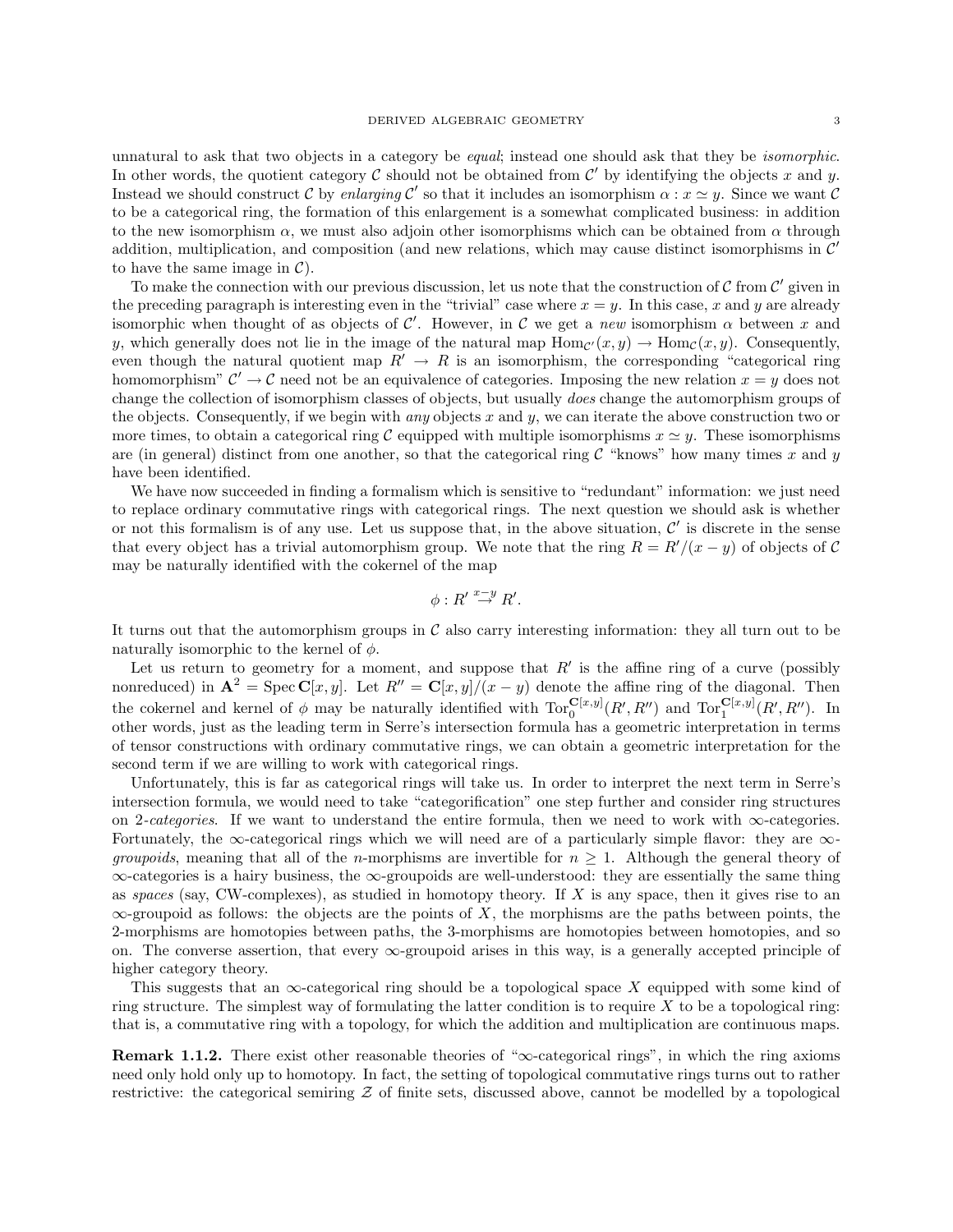semiring. This is true even after passing to a categorical ring by formally adjoining "negatives". We will survey the situation in §2.6, where we argue that topological commutative rings seem better suited to algebro-geometric purposes than their more sophisticated relatives.

Just as an ordinary scheme is defined to be "something which looks locally like  $Spec A$  where  $A$  is a commutative ring", a derived scheme will be defined to be "something which looks locally like Spec A where A is a topological commutative ring".

Remark 1.1.3. We should emphasize that the topology of such a ring A only matters "up to homotopy equivalence": it is simply a mechanism which allows us to discuss paths, homotopies between paths, and so forth. The topology on A should be thought of as an essentially combinatorial, rather than geometric, piece of data. Consequently, most of the topological rings which arise in mathematics are quite uninteresting from our point of view. For example, any ring which is a topological vector space over  $\bf{R}$  is contractible, and thus equivalent to the zero ring. On the other hand, any p-adically topologized ring has no nontrivial paths, and is thus equivalent to a discrete ring from our point of view. The topological rings which do arise in derived algebraic geometry are generally obtained from discrete rings by applying various categorical constructions, and are difficult to describe directly.

The theory of derived algebraic geometry bears some similarity to the theory of algebraic stacks. Both theories involve some mixture of classical algebro-geometric ingredients (commutative algebra, sheaf theory, and so forth) with some additional ideas which are category-theoretic, or homotopy-theoretic, in nature. However, we should emphasize that the aims of the two theories are completely distinct. The main purpose for the theory of algebraic stacks is to provide a setting in which various moduli functors are representable (thereby enabling one to discuss, for example, a moduli stack of smooth curves of some fixed genus). This is not the case for derived algebraic geometry. Rather, one should think of the relationship between derived schemes and ordinary schemes as analogous to the relationship between ordinary schemes and reduced schemes. If one considers only reduced test objects, then non-reduced schemes structures are of no help in representing moduli functors because  $Hom(X, Y^{\text{red}}) \overset{\sim}{\rightarrow} Hom(X, Y)$  whenever X is reduced. The theory of non-reduced schemes is instead useful because it enlarges the class of test objects on which the moduli functors are defined. Even if our ultimate interest is only in reduced schemes (such as smooth algebraic varieties), it is useful to consider these schemes as defining functors on possibly non-reduced rings. For example, the non-reduced scheme  $X = \text{Spec } \mathbb{C}[\epsilon]/(\epsilon^2)$  is an interesting test object which tells us about tangent spaces: Hom $(X, Y)$  may be thought of as classifying tangent vectors in Y.

The situation for derived schemes is similar: assuming that our moduli functors are defined on an even larger class of test objects leads to an even better understanding of the underlying geometry. We will illustrate this using the following example from deformation theory:

**Example 1.1.4.** Let X be a smooth projective variety over the complex numbers. The following statements about the deformation theory of  $X$  are well-known:

- (1) The first-order deformations of X are classified by the cohomology  $H^1(X, T_X)$  of X with coefficients in the tangent bundle of X.
- (2) A first-order deformation of X extends to a second-order deformation if and only if a certain obstruction in  $H^2(X, T_X)$  vanishes.

Assertion (1) is very satisfying: it provides a concrete geometric interpretation of an otherwise abstract cohomology group, and it can be given a conceptual proof using the interpretation of  $H^1$  as classifying torsors. In contrast, (2) is usually proven by an ad-hoc argument which uses the local triviality of the first order deformation to extend locally, and then realizes the obstruction as a cocycle representing the (possible) inability to globalize this extension. This argument is computational rather than conceptual, and it does give not us a geometric interpretation of the cohomology group  $H^2(X,T_X)$ . We now sketch an alternative argument for (2) which does not share these defects.

As it turns out,  $H^2(X, T_X)$  also classifies a certain kind of deformation of X, but a deformation of X over the "nonclassical" base  $\text{Spec } \mathbb{C}[\delta]$  where we adjoin a generator  $\delta$  in "degree 1" (in other words, we take the ordinary ring  $C$  and impose the equation  $0 = 0$  according to the recipe outlined earlier). Namely, elements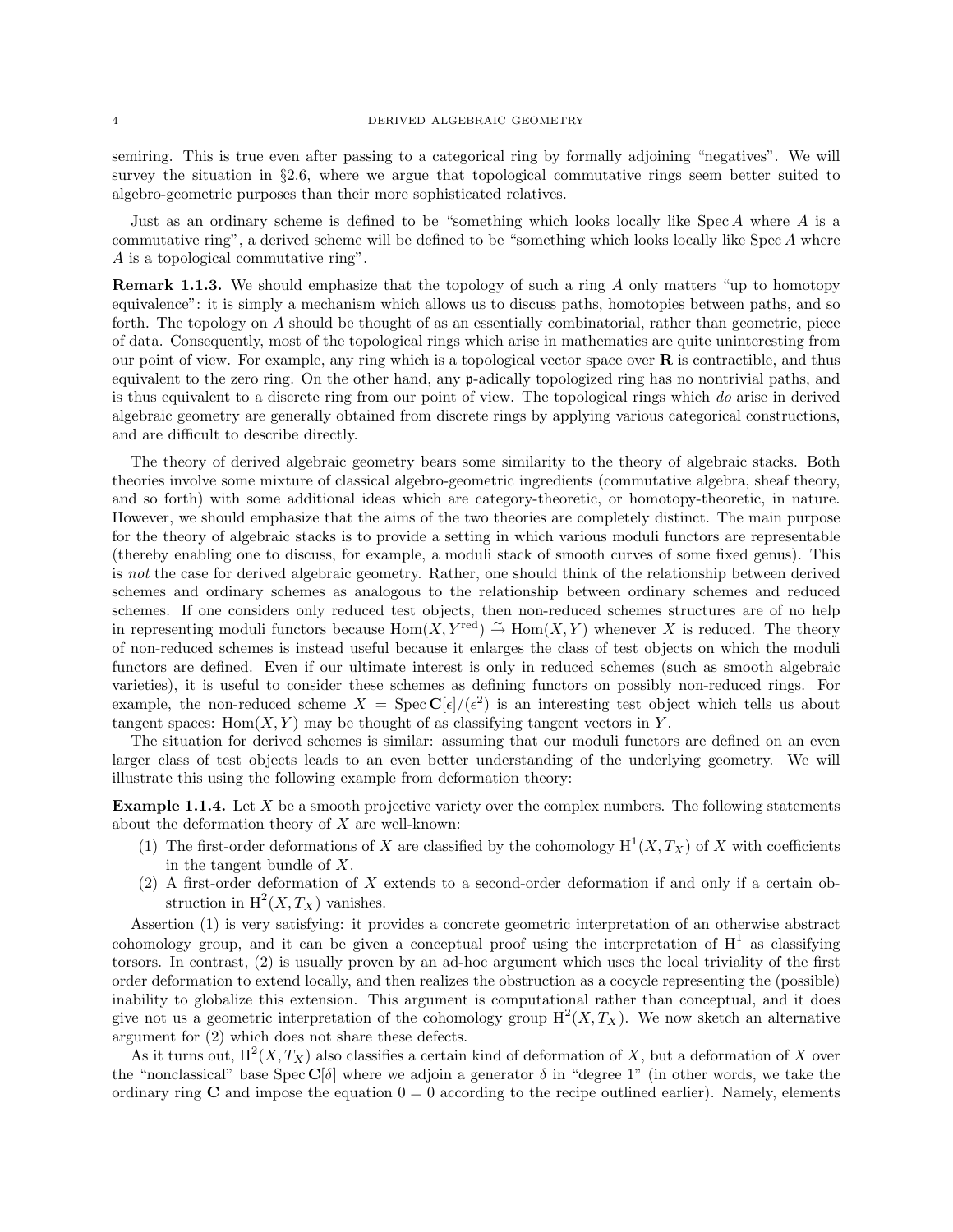of  $H^2(X,T_X)$  may be identified with equivalences classes of flat families over Spec C[ $\delta$ ] together with an identification of the closed fiber of the family with X. In other words,  $H^2(X, T_X)$  classifies Spec  $\mathbb{C}[\delta]$ -valued points of some moduli stack of deformations of X.

The interpretation of obstructions as elements of  $H^2(X,T_X)$  can be obtained as follows. The ordinary ring  $\mathbf{C}[\epsilon]/(\epsilon^3)$  can be realized as a "homotopy fiber product"  $\mathbf{C}[\epsilon]/(\epsilon)^2 \times_{\mathbf{C}[\delta]} \mathbf{C}$ , for an appropriately chosen map of "generalized rings"  $\mathbf{C}[\epsilon]/(\epsilon^2) \to \mathbf{C}[\delta]$ . In geometric terms, this means that  $\text{Spec } \mathbf{C}[\epsilon]/(\epsilon^3)$  may be constructed as a pushout  $Spec \mathbf{C}[\epsilon]/(\epsilon^2) \coprod_{Spec \mathbf{C}[\delta]} Spec \mathbf{C}$ . Therefore, to give a second-order deformation of X, we must give X, a first order deformation of X, and an identification of their restrictions to Spec  $\mathbb{C}[\delta]$ . This is possible if and only if the first order deformation of  $X$  restricts to the trivial deformation of  $X$  over Spec  $\mathbf{C}[\delta]$ , which is equivalent to the vanishing of a certain element of  $\mathrm{H}^2(X,T_X)$ .

Derived algebraic geometry seems to be the appropriate setting in which to understand the deformationtheoretic aspects of moduli problems. It has other applications as well, many of which stem from the so-called "hidden smoothness" philosophy of Kontsevich. According to this point of view, if one works entirely in the context of derived algebraic geometry, one can (to some extent) pretend that all algebraic varieties are smooth. More precisely, many constructions which are usually discussed only in the smooth case can be adapted to nonsmooth varieties using ideas from derived algebraic geometry:

- The cotangent bundle of a smooth algebraic variety may be generalized to the non-smooth case as the cotangent complex.
- The deRham complex of a smooth algebraic variety can be generalized to the non-smooth case as the derived deRham complex of Illusie (see [17]).
- In certain cases, one can mimic the usual construction of the sheaf of differential operators on a smooth variety, using the tangent complex in place of the tangent bundle. This allows one to formulate a theory of (complexes of) algebraic D-modules on a possibly singular algebraic variety X, whose definition does not depend on (locally) embedding X into a smooth ambient variety.
- The fundamental class of an algebraic variety may be replaced by a more subtle "virtual fundamental" class", which allows one to prove a Bezout-type theorem  $[C] \cup [C'] = [C \cap C']$  in complete generality.

Remark 1.1.5. The freedom to compute with non-transverse intersections can be extremely useful, because interesting situations often possess symmetries which are lost after perturbation. As an example, consider equivariant cobordism theory. Because transversality fails in the equivariant context, the classical Pontryagin-Thom construction does not work as expected to produce equivariant spectra whose homotopy groups are cobordism classes of manifolds equipped with smooth group actions (see [14]). Consequently, one obtains two different notions of equivariant cobordism groups: one given by manifolds modulo cobordism, and one given by the Pontryagin-Thom construction. The second of these constructions seems to fit more naturally into the context of equivariant stable homotopy theory. The geometric meaning of the latter construction can be understood in the setting of derived differential topology: the Pontryagin-Thom construction produces a spectrum whose homotopy groups represent certain cobordism classes of equivariant derived manifolds (a class of objects which includes non-transverse intersections of ordinary manifolds). In the non-equivariant case, any derived manifold is cobordant to an ordinary manifold, but in the presence of a group action this is not true.

We hope that the reader is now convinced that a good theory of derived algebraic geometry would be a useful thing to have. The purpose of this paper is to provide the foundations for such a theory. We will discuss derived schemes (and, more generally, derived versions of Artin stacks) from both a geometric and functorial point of view. Our main result is an analogue of Artin's representability theorem, which gives a precise characterization of those functors which are representable by derived stacks. In [23] and [24] we shall forge the link between the formalism developed here and some of the applications mentioned above.

There exist other approaches to derived algebraic geometry in the literature. The earliest of these is the notion of a differential graded scheme (see [7], for example). This approach employs differential graded algebras in place of topological rings. In characteristic zero, the resulting theory can be related to ours. In positive characteristic, the notion of a differential graded scheme is poorly behaved. More recent work of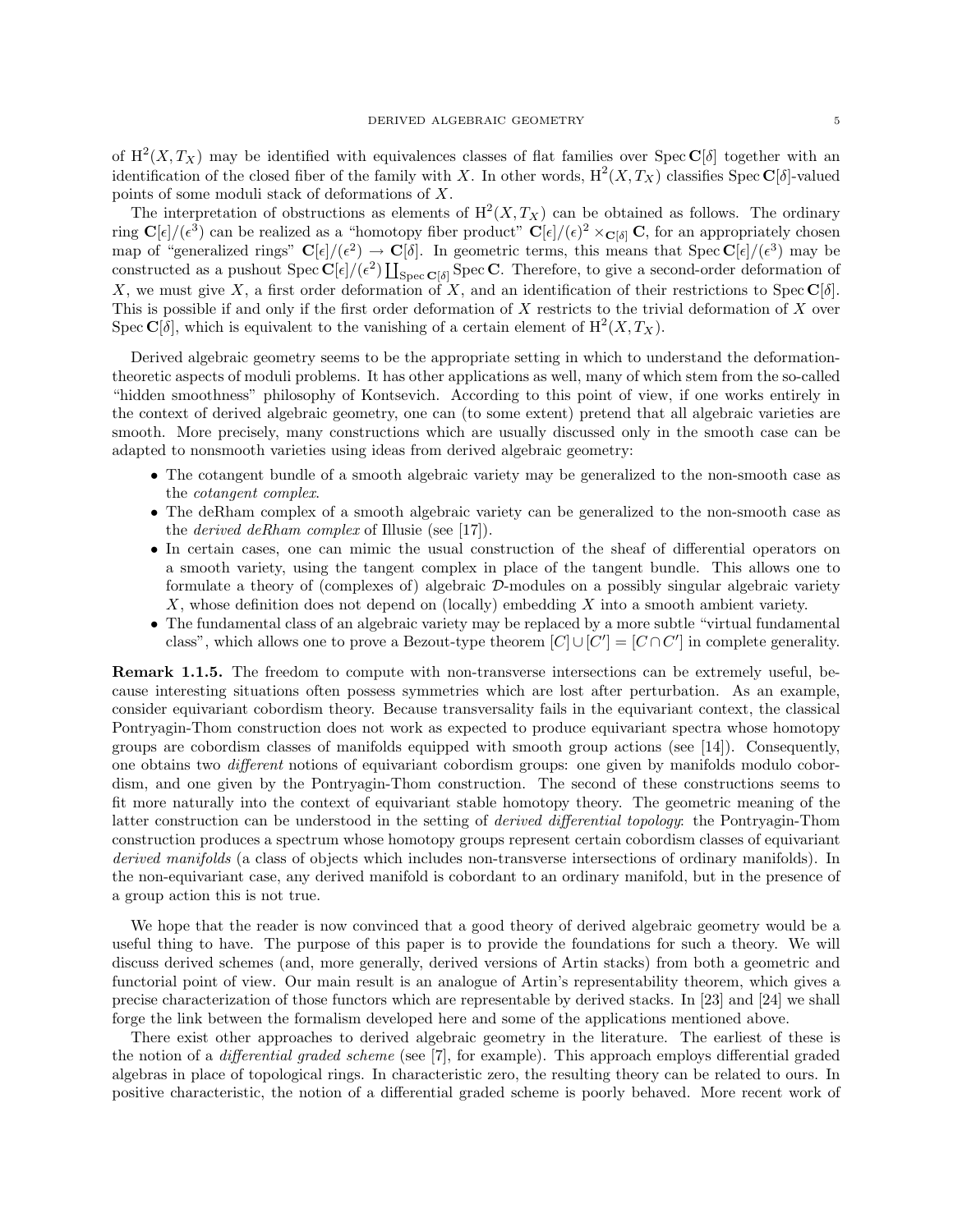Toën and Vezzosi has been based on the more sophisticated notion of an  $E_{\infty}$ -ring spectrum. We will survey the relationship between these approaches in  $\S2.6$ . It is worth noting that the proof of our main result. Theorem 7.1.6, can be adapted to produce moduli spaces in the  $E_{\infty}$ -context.

Throughout the process of writing this paper, I have received advice and encouragement from many people. In particular, I would like to thank Johan de Jong, Max Lieblich, Brian Conrad, Mike Hopkins, Gabriele Vezzosi, and Bertrand Toën for many fruitful discussions on the subject matter of this paper. I would also like to thank the theory group at Microsoft for hosting me while most of this paper was written.

1.2. Contents. We now outline the contents of this paper. After this introduction, we will begin in §2 by reviewing some of the background material that we shall need from the theory of abstract stable homotopy categories and structured ring spectra. Since these topics are somewhat technical and are adequately treated in the literature, our exposition has the character of a summary.

In §3, we begin to study the "generalized rings" of the introduction in their incarnation as *simplicial* commutative rings. We explain how to generalize many ideas from commutative algebra to this generalized setting, and review the theory of cotangent complexes. Finally, we discuss an analogue of Popescu's theorem on the smoothing of ring homomorphisms, which applies in the derived setting.

Our study of commutative algebra takes on a more geometric flavor in  $\S 4$ , where we discuss various topologies on simplicial commutative rings and the corresponding "spectrification" constructions. This leads us to the definition of a derived scheme, which we shall proceed to relate to the classical theory of schemes, algebraic spaces, and Deligne-Mumford stacks.

The geometric approach to scheme theory gives way in §5 to a more categorical approach. We show that derived schemes may also be described as certain space-valued functors defined on simplicial commutative rings. We then consider a more general class of functors, analogous to Artin stacks (and more generally, higher Artin stacks) in the classical setting. We follow this with a discussion of various properties of derived schemes, derived Artin stacks, and morphisms between them.

In §6, we will discuss the derived version of completions of Noetherian rings, and give a characterization of those functors which are representable by complete local Noetherian rings. This result is closely related to the infinitesimal deformation theory discussed in [30].

In §7, we give the proof of our main result, a derived version of Artin's representability theorem. We give a somewhat imprecise formulation as Theorem 1.2.1 below; the exact statement requires concepts which are introduced later and will be given as Theorem 7.5.1. The theorem addresses the question of when an abstract moduli functor F is representable by a geometric object, so that  $\mathcal{F}(A) = \text{Hom}(\text{Spec } A, X)$  for some derived scheme or derived stack X. We note that even if  $\mathcal F$  is represented by an ordinary scheme, it will not be a set-valued functor when we apply it to topological commutative rings. Hence, we consider instead space-valued functors.

**Theorem 1.2.1.** Let R be a Noetherian ring which is excellent and possesses a dualizing complex (more generally, R could be a topological ring satisfying appropriate analogues of these conditions). Let  $\mathcal F$  be a covariant functor from topological R-algebras to spaces (always assumed to carry weak homotopy equivalences into weak homotopy equivalences). We shall suppose that there exists an integer n such that  $\pi_i(\mathcal{F}(A), p) = 0$ for any  $i > n$ , any discrete R-algebra A, and any base point  $p \in \mathcal{F}(A)$  (if  $n = 0$ , this says that when A is discrete,  $\mathcal{F}(A)$  is homotopy equivalent to a discrete space: in other words,  $\mathcal{F}$  is set-valued when restricted to ordinary commutative rings).

The functor  $\mathcal F$  is representable by a derived stack which is almost of finite presentation over R if and only if the following conditions are satisfied:

- (1) The functor  $\mathcal F$  satisfies the functorial criterion for being almost of finite presentation (that is, it commutes with certain filtered colimits, up to homotopy).
- (2) The functor  $\mathcal F$  is a sheaf with respect to the étale topology.
- (3) If  $A \to C$  and  $B \to C$  are fibrations of topological R-algebras which induce surjections  $\pi_0 A \to \pi_0 C$ ,  $\pi_0B \to \pi_0C$ , then  $\mathcal{F}(A \times_C B)$  is equivalent to the homotopy fiber product of  $\mathcal{F}(A)$  and  $\mathcal{F}(B)$  over  $\mathcal{F}(C)$ .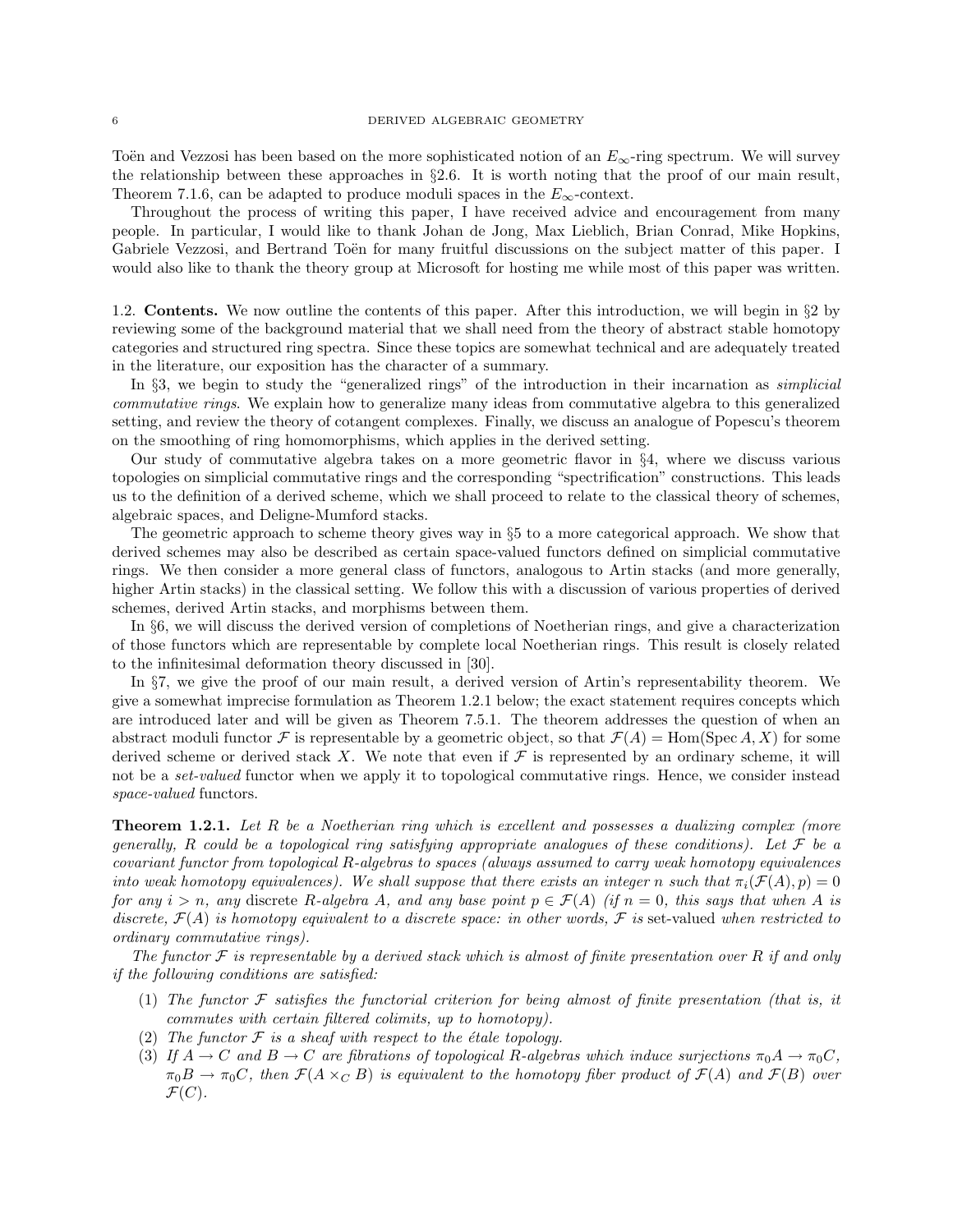- (4) The functor  $\mathcal F$  is nilcomplete (see §3.4); this is a harmless condition which is essentially always satisfied).
- (5) If A is a (discrete) commutative ring which is complete, local, and Noetherian, then  $\mathcal{F}(A)$  is equivalent to the homotopy inverse limit of the sequence of spaces  $\{\mathcal{F}(A/\mathfrak{m}^k)\}\$ , where m denotes the maximal ideal of A.
- (6) Let  $\eta \in \mathcal{F}(C)$ , where C is a (discrete) integral domain which is finitely generated as a  $\pi_0R$ -algebra. For each  $i \in \mathbf{Z}$ , the tangent module  $T_i(\eta)$  (defined in §7.4) is finitely generated as a C-module.

Our proof of this result follows Artin (see [2]), making use of simplifications introduced by Conrad and de Jong (see [8]) and further simplifications which become possible only in the derived setting.

We remark that the representability theorem is actually quite usable in practice. Of the six hypotheses listed above, the first four are usually automatically satisfied. Condition (5) stated entirely in terms of the restriction of the functor  $\mathcal F$  to "classical" rings; in particular, if this restriction is representable by a scheme, algebraic space, or algebraic stack, then condition (5) is satisfied. Condition (6) is equivalent to the existence of a reasonable cotangent complex for the functor  $\mathcal{F}$ , which is a sort of linearized version of the problem of constructing  $\mathcal F$  itself. This linearized problem is usually easy to solve using the tools provided by derived algebraic geometry.

We conclude in §8 with some applications of our version of Artin's theorem. In particular, we define derived versions of Hilbert functor, the Picard functor, and the "stable curve" functor. Using our representability theorem, we will prove the representability of these functors and thereby construct derived analogues of Hilbert schemes, Picard schemes and moduli stacks of stable curves (some of these have been constructed in characteristic zero by very different methods; see [7]).

Throughout this paper, we will prove "derived versions" of classical results in commutative algebra and algebraic geometry, such as Popescu's theorem on smoothing ring homomorphisms, Grothendieck's formal GAGA theorem, and Schlessinger's criterion for the formal representability of "infinitesimal" moduli problems. These results are needed for our representability theorem and its applications, but only in their classical incarnations. Consequently, some of our discussion is unnecessary: in particular §6 might be omitted entirely. Our justification for including these results is that we feel that derived algebraic geometry can contribute to our understanding of them, either by offering more natural formulations of the statements (as in the case of Schlessinger's criterion) or more natural proofs (as in the case of the formal GAGA theorem).

1.3. Notation and Terminology. It goes without saying that the study of derived algebraic geometry requires a great deal of higher category theory. This is a story in itself, which we cannot adequately treat here. For a review of  $\infty$ -category theory from our point of view, we refer the reader to [22]. We will generally follow the terminology and notational conventions of [22] regarding  $\infty$ -categories. In particular, we shall write S for the  $\infty$ -category of spaces.

However, there is one bit of terminology on which we will not follow [22], and that is our use of the word "stack". The word "stack" has come to have several closely related meanings in mathematics: a "sheaf" of categories, a "sheaf" of groupoids, a geometric object which represents a groupoid-valued functor, and (in [22]) a "sheaf" of ∞-groupoids. In this paper, we shall use the word "stack" in the third sense: in reference to algebro-geometric objects. For all other purposes, we shall use the word "sheaf", together some indication of what sort of values are taken by the sheaf in question. If not otherwise specified, all sheaves are assumed to be valued in the  $\infty$ -category S of spaces, rather than in the ordinary category of sets.

We will also make occasional use of the theory of  $\infty$ -topoi developed in [22]. This is not entirely necessary: using Theorem 4.5.10, one can reformulate our notion of a derived scheme in a fashion which mentions only ordinary topoi. However, in this case we would still need to deal with  $S$ -valued sheaves on topoi, and the language of  $\infty$ -topoi seems best suited to this purpose (see Remark 4.1.2).

If C is an  $\infty$ -category and  $X \in \mathcal{C}$  is an object, then we will write  $\mathcal{C}_{X}$  for the slice  $\infty$ -category whose objects are diagrams  $A \to X$  in C. Dually, we write  $\mathcal{C}_{X/}$  for the  $\infty$ -category whose objects are diagrams  $X \to A$  in C. Finally, given a morphism  $f: X \to Y$  in C, we write  $\mathcal{C}_{X//Y}$  for the  $\infty$ -category  $(\mathcal{C}_{X//Y} \simeq (\mathcal{C}_{Y})_{X/Y}$ .

We remark that for us, the  $\infty$ -category of S-valued sheaves on a topos  $\mathfrak X$  is not necessarily the one given by the Jardine model structure on simplicial presheaves. We briefly review the situation, which is studied at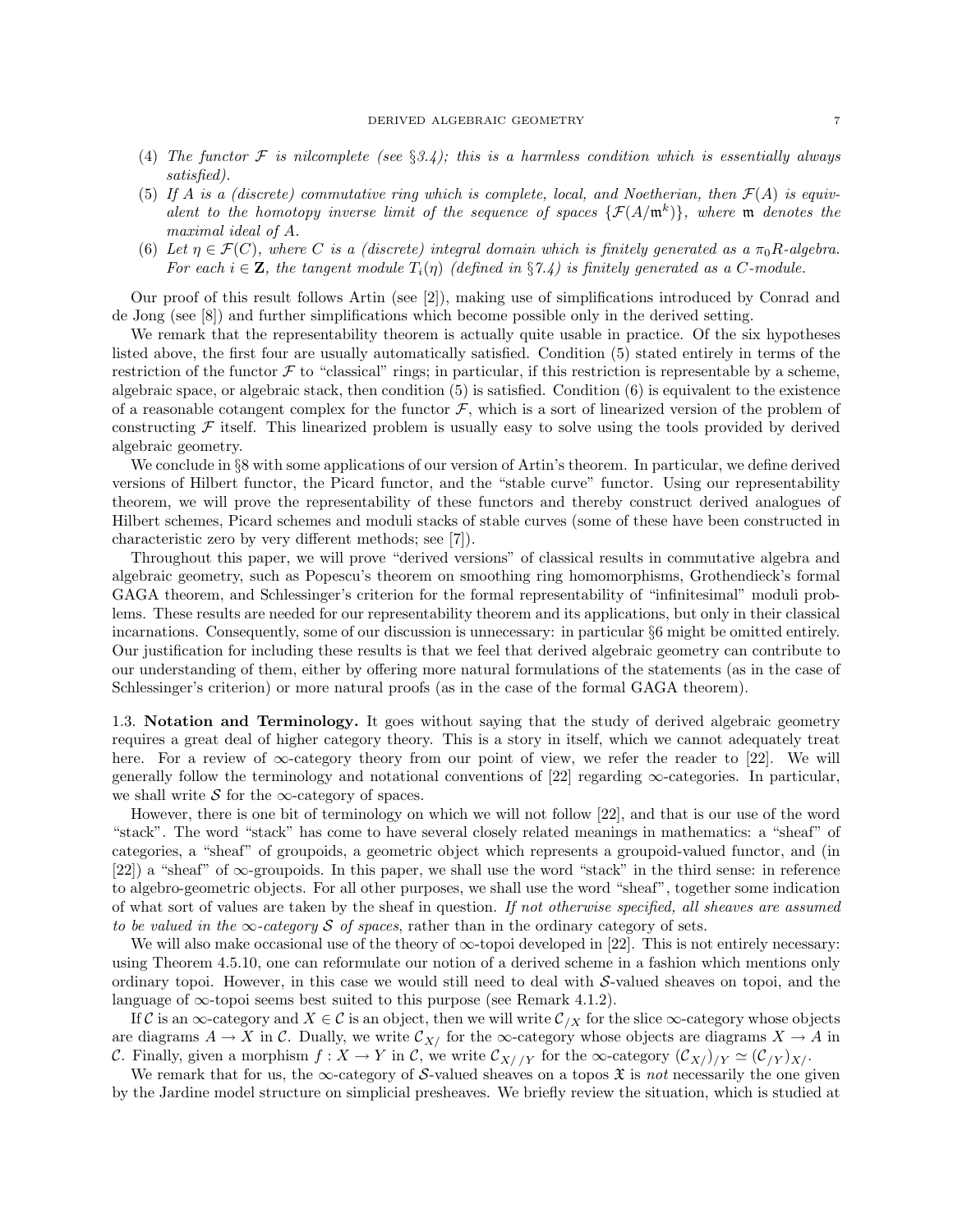greater length in [22]. If  $\mathcal X$  is an  $\infty$ -topos, then the full subcategory  $\tau_{\leq 0}$   $\mathcal X \subseteq \mathcal X$  consisting of discrete objects forms an ordinary (Grothendieck) topos. There is an adjoint construction which produces an  $\infty$ -topos  $\Delta \mathfrak{Y}$ from any ordinary topos Y. The adjunction takes the form of a natural equivalence

$$
\operatorname{Hom}(\mathcal{X}, \Delta \mathfrak{Y}) \simeq \operatorname{Hom}(\tau_{\leq 0} \mathcal{X}, \mathfrak{Y})
$$

between the ∞-category of geometric morphisms (of  $\infty$ -topoi) from X to  $\Delta \mathfrak{Y}$  and the category of geometric morphisms (of ordinary topoi) from  $\tau_{\leq 0}$  X to  $\mathfrak{Y}$ . The Jardine model structure on simplicial presheaves produces not the ∞-topos  $\Delta \mathfrak{Y}$  but instead a localization thereof, which inverts the class of ∞-connected morphisms. Although this localization leads to simplifications in a few places, we feel that it is on the whole more natural to work with  $\Delta \mathfrak{Y}$ . In practice, the distinction will never be important.

Throughout this paper, we will encounter ∞-categories equipped with a tensor product operation ⊗. Usually this is related to, but not exactly a generalization of, some "ordinary" tensor product for modules over a ring. For example, if  $R$  is a commutative ring, then the left derived functors of the ordinary tensor product give rise to a tensor product operation  $\otimes^L$  on the derived category of R-modules (and also on the ∞-category which gives rise to it). To avoid burdening the notation, we will omit the superscript. Thus, if M and N are R-modules,  $M \otimes N$  will not denote the ordinary tensor product of M and N but instead the complex  $M \otimes^L N$  whose homologies are the R-modules  $\text{Tor}_i^R(M, N)$ . Whenever we need to discuss the ordinary tensor product operation, we shall denote it by  $\text{Tor}_0^R(M, N)$ . We will use a similar notation for dealing with inverse limits of abelian groups. If  $\{A_n\}$  is an inverse system of abelian groups, then it may be regarded as an inverse system of spectra, and it has a homotopy inverse limit which is a spectrum that shall be denoted by  $\lim_{h \to 0} \{A_n\}$ . The homotopy groups of this spectrum are given by the right derived functors of the inverse limit, and we shall denote them by  $\lim^k \{A_n\} = \pi_{-k} \lim \{A_n\}$ . We remark that if  $\{A_n\}$  is given by a tower

$$
\ldots \to A_2 \to A_1 \to A_0
$$

of abelian groups, then  $\lim^k \{A_n\}$  vanishes for  $k \notin \{0, 1\}.$ 

We use the word *connective* to mean  $(-1)$ -connected; that is, a spectrum X is connective if  $\pi_i X = 0$  for  $i < 0$ . We call a space or spectrum X n-truncated if  $\pi_i X$  is trivial for  $i > n$  (and any choice of base point). We call a space or spectrum truncated if it is k-truncated for some  $k \in \mathbb{Z}$  (and therefore for all sufficiently large values of  $k$ ).

## 2. Background

The purpose of this section is to provide a brief introduction to certain ideas which will appear repeatedly throughout this paper, such as stable ∞-categories and structured ring spectra. Most of this material is adequately treated in the literature, so we generally be content to sketch the ideas without going into extensive detail.

2.1. Stable ∞-Categories. It has long been understood that there is a formal analogy between chain complexes with values in an abelian category and topological spaces (so that one speaks of homotopies between complexes, contractible complexes, and so forth). The analogue of the homotopy category of topological spaces is the derived category of an abelian category, a triangulated category which provides a good setting for many constructions in homological algebra. For some sophisticated applications, the derived category is too crude: it identifies homotopic morphisms of chain complexes without remembering why they are homotopic. In order to correct this defect, it is necessary to view the derived category as the homotopy category of some underlying  $\infty$ -category. We review how to do this in §2.3. It turns out that the  $\infty$ -categories which arise in this way have special properties which are related to the additive structure of the underlying triangulated category. The purpose of this section is to investigate  $\infty$ -categories with these special properties, which we shall call *stable*  $\infty$ -categories.

The notion of a stable  $\infty$ -category has been investigated in the context of model categories under the name of a *stable model category* (for a discussion, see [15]), and later in the more natural context of Segal categories.

**Definition 2.1.1.** Let C be an  $\infty$ -category. An object of C is a zero object if it is both initial and final.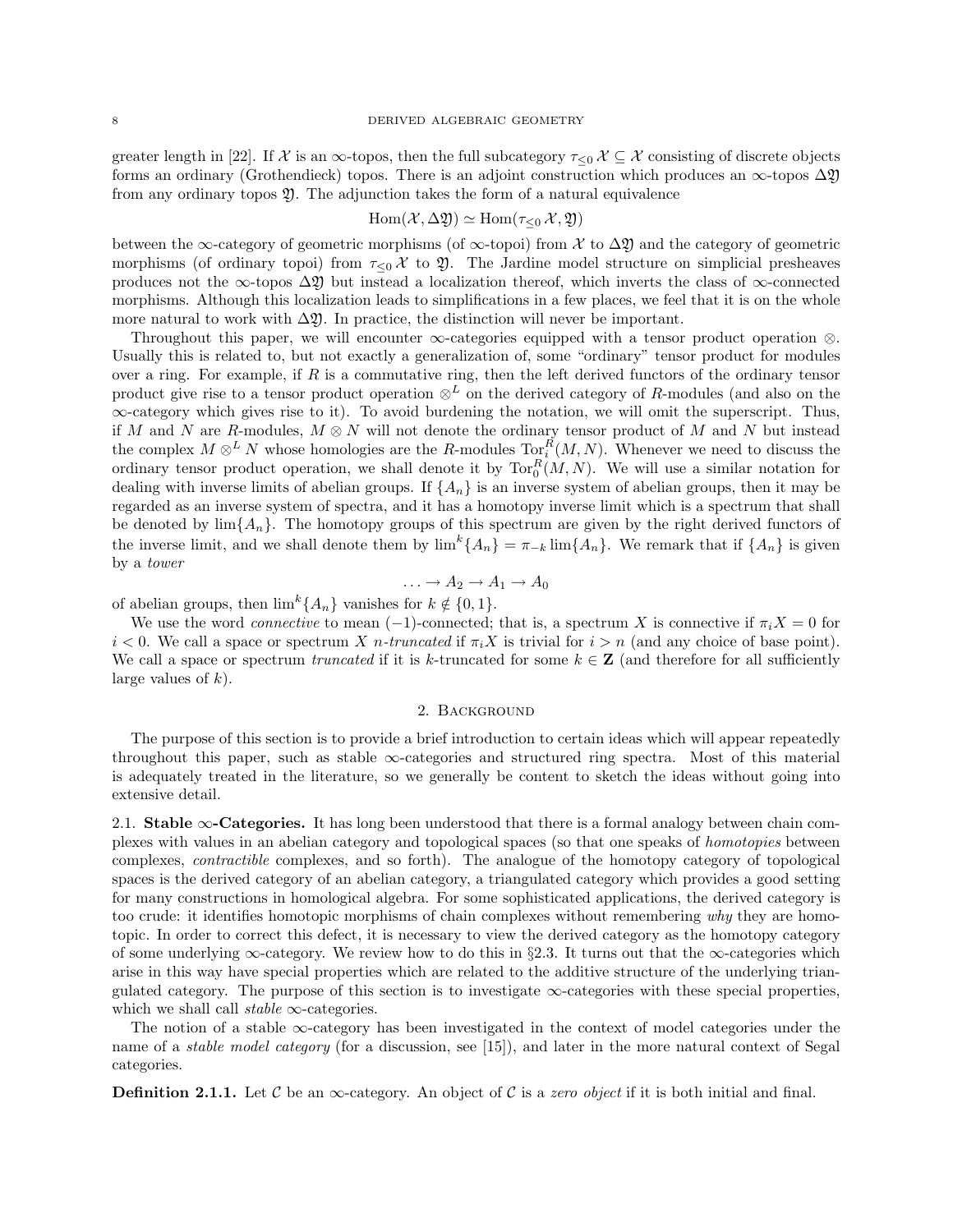In other words, an object  $0 \in \mathcal{C}$  is zero if  $\text{Hom}_{\mathcal{C}}(X,0)$  and  $\text{Hom}_{\mathcal{C}}(0,X)$  are both contractible for any object  $X \in \mathcal{C}$ .

**Remark 2.1.2.** If  $\mathcal{C}$  has a zero object, then that object is determined up to (essentially unique) equivalence.

**Remark 2.1.3.** Let C be an  $\infty$ -category with a zero object 0. For any  $X, Y \in \mathcal{C}$ , the natural map

 $\text{Hom}_{\mathcal{C}}(X,0) \times \text{Hom}_{\mathcal{C}}(0,Y) \to \text{Hom}_{\mathcal{C}}(X,Y)$ 

has contractible source. It therefore provides a point of  $\text{Hom}_{\mathcal{C}}(X, Y)$  (up to "contractible" ambiguity, which we shall ignore), which we shall refer to as the zero map and shall denote also by 0.

Let C be an  $\infty$ -category with a zero object 0. Given a morphism  $g: Y \to Z$  in C, a kernel for g is a fiber product  $Y \times_Z 0$ . Dually, a *cokernel* for g is a pushout  $Z \coprod_Y 0$ .

**Definition 2.1.4.** Let  $\mathcal C$  be an  $\infty$ -category with a zero object. A *triangle* in  $\mathcal C$  consists of a composable pair of morphisms  $X \stackrel{f}{\rightarrow} Y \stackrel{g}{\rightarrow} Z$ , together with a homotopy between  $g \circ f$  and 0 in  $\text{Hom}_{\mathcal{C}}(X, Z)$ .

Suppose that  $g: Y \to Z$  is fixed. Completing this data to a triangle  $X \stackrel{f}{\to} Y \stackrel{g}{\to} Z$  is equivalent to providing a morphism from  $X$  into the kernel of  $g$ . We shall say that this triangle is *exact*, or a *fiber sequence*, if this map is an equivalence (so that X is a kernel for g). Dually, we shall say that a triangle is *co-exact*, or a cofiber sequence, if it exhibits  $Z$  as a cokernel for  $f$ .

**Definition 2.1.5.** An  $\infty$ -category C is *stable* if it satisfies the following conditions:

- The  $\infty$ -category  $\mathcal C$  has a zero object.
- Every morphism in  $\mathcal C$  has a kernel and a cokernel.
- A triangle in  $\mathcal C$  is exact if and only if it is co-exact.

**Example 2.1.6.** Recall that a *spectrum* is a sequence  $\{X_i\}$  of spaces equipped with base point, together with equivalences  $X_i \simeq \Omega X_{i+1}$ , where  $\Omega$  denotes the loop space functor. The  $\infty$ -category of spectra is stable (the first two axioms follow formally, while the third may be deduced from the "homotopy excision theorem"). This is the motivation for our terminology: a stable  $\infty$ -category is an  $\infty$ -category which resembles the ∞-category of stable homotopy theory.

Remark 2.1.7. The third clause of Definition 2.1.5 is analogous to the axiom for abelian categories which asserts that the image of a morphism be isomorphic to its coimage.

**Remark 2.1.8.** One attractive feature of the notion of a stable  $\infty$ -category is that stability is a property of  $\infty$ -categories, rather than additional data which must be specified. We recall that a similar situation exists for additive categories. Although additive categories are usually presented as categories equipped with additional structure (an abelian group structure on all Hom-sets), this additional structure is in fact determined by the underlying category structure. If a category  $\mathcal C$  has a zero object, finite sums, and finite products, then there always exists a unique map  $A \oplus B \to A \times B$  which is given by the matrix

$$
\begin{bmatrix} \mathrm{id}_A & 0 \\ 0 & \mathrm{id}_B \end{bmatrix}.
$$

If this morphism has an inverse  $\phi_{A,B}$ , then we may define a sum of two morphisms  $f, g: X \to Y$  by defining  $f + g$  to be the composite  $X \to X \times X \stackrel{f,g}{\to} Y \times Y \stackrel{\phi_{Y,Y}}{\to} Y \oplus Y \to Y$ . In the presence of an additional assumption guaranteeing the existence of additive inverses, one may deduce that  $\mathcal C$  is an additive category.

Let  $F: \mathcal{C} \to \mathcal{C}'$  be a functor between stable  $\infty$ -categories. Suppose that F carries zero objects into zero objects. It follows immediately that  $F$  carries triangles into triangles. If, in addition,  $F$  carries exact triangles into exact triangles, then we shall say that F is exact. We will write  $\mathcal{EF}(\mathcal{C}, \mathcal{C}')$  for the  $\infty$ -category of exact functors from  $\mathcal C$  to  $\mathcal C'$  (considered as a full subcategory of the  $\infty$ -category of all functors from  $\mathcal C$  to C'). The  $\infty$ -category  $\mathcal{EF}(\mathcal{C}, \mathcal{C}')$  is itself stable. Moreover, it is easy to see that exactness admits the following alternative characterizations:

**Proposition 2.1.9.** Let  $F: \mathcal{C} \to \mathcal{C}'$  be a functor between stable  $\infty$ -categories. The following are equivalent: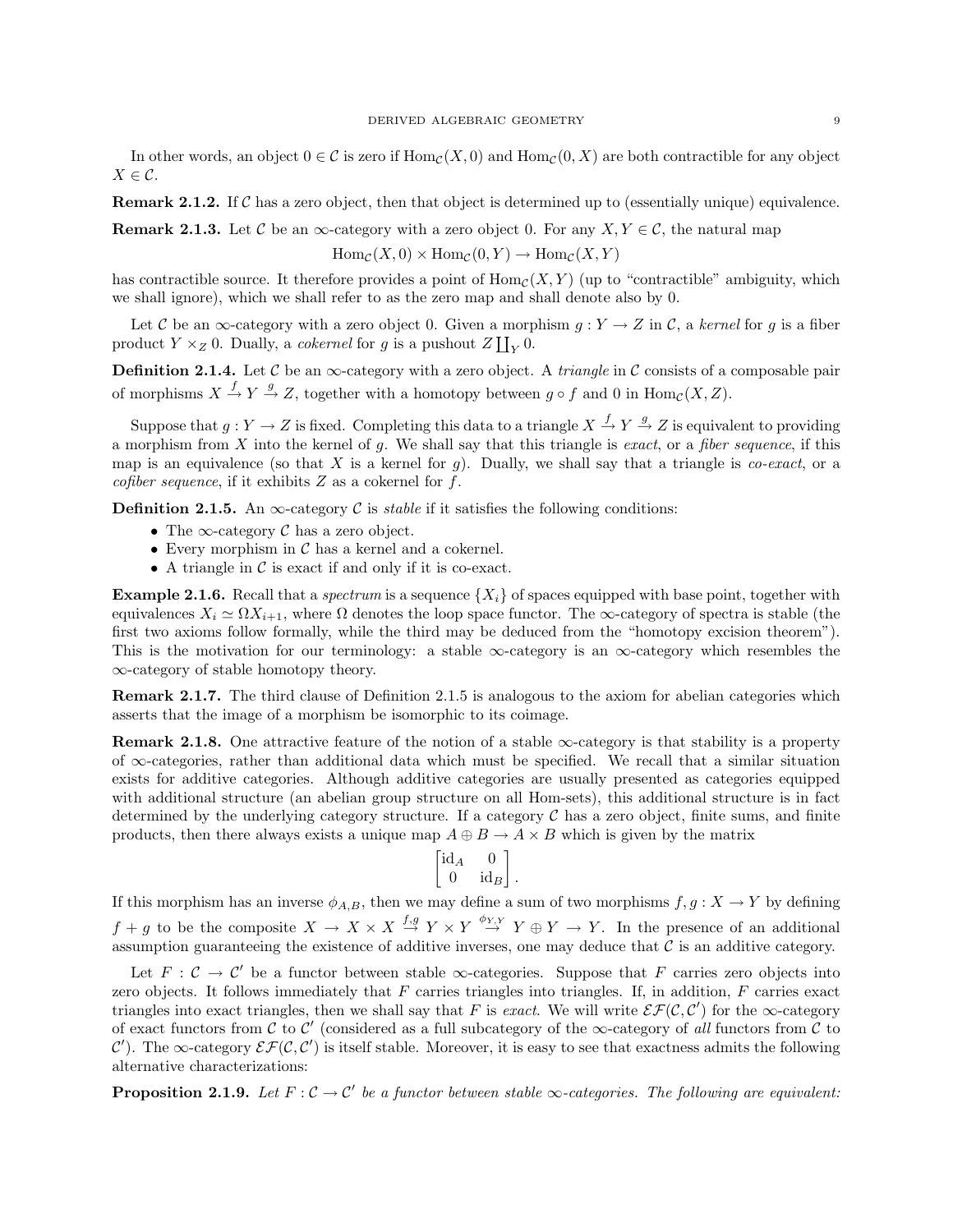- (1) The functor  $F$  is left exact. That is,  $F$  commutes with finite limits.
- (2) The functor  $F$  is right exact. That is,  $F$  commutes with finite colimits.
- (3) The functor F is exact.

The identity functor from any stable  $\infty$ -category to itself is exact, and a composition of exact functors is exact. Consequently, we may consider the  $(\infty, 2)$ -category of stable  $\infty$ -categories and exact functors as a subcategory of the  $(\infty, 2)$ -category of all  $\infty$ -categories. We next note that this subcategory has good stability properties.

**Example 2.1.10.** If C is a stable  $\infty$ -category, then the opposite  $\infty$ -category  $\mathcal{C}^{op}$  is also stable.

**Example 2.1.11.** If C is stable  $\infty$ -category, and  $C_0$  is a full subcategory containing a zero object and stable under the formation of kernels and cokernels, then  $C_0$  is stable and the inclusion  $C_0 \subseteq \mathcal{C}$  is exact.

Example 2.1.12. The  $(\infty, 2)$ -category of stable  $\infty$ -categories admits all  $(\infty, 2)$ -categorical limits, which are constructed by taking limits of the underlying  $\infty$ -categories.

**Example 2.1.13.** If C is a stable  $\infty$ -category and  $\kappa$  a regular cardinal, then  $\text{Ind}_{\kappa}(\mathcal{C})$  is a stable  $\infty$ -category.

**Proposition 2.1.14.** If C is a stable  $\infty$ -category, then hC has the structure of a triangulated category.

*Proof.* Let  $X \in \mathcal{C}$  be an object. Then the zero map  $X \to 0$  has a cokernel, which we shall write as  $X[1]$ . We shall call X[1] the *suspension* of X. Similarly, we may define  $X[-1]$  as the kernel of  $0 \to X$ ; we call  $X[-1]$  the *desuspension* of X. In view of the equivalence between exactness and co-exactness, we see that suspension and desuspension are naturally inverse to one another. Passing to the homotopy category, we obtain inverse equivalences which give rise to the shift functor on  $h\mathcal{C}$ .

We next prove that  $h\mathcal{C}$  admits (finite) direct sums. It will suffice to prove that  $\mathcal{C}$  itself admits finite direct sums, since any direct sum in C is also a direct sum in the homotopy category. We note that if  $A' \to A \to A''$ and  $B' \to B \to B''$  are exact triangles,  $A' \oplus B'$  exists, and  $A \oplus B$  exists, then  $A'' \oplus B''$  may be constructed as the cokernel of the induced map  $A' \oplus B' \to A \oplus B$ . Now, for any pair of objects  $X, Y \in \mathcal{C}$ , we have exact triangles  $0 \to X \to X$  and  $Y[-1] \to 0 \to Y$ . Thus, in order to construct  $X \oplus Y$ , it suffices to construct  $0 \oplus Y[-1] \simeq Y[-1]$  and  $X \oplus 0 \simeq X$ .

To prove the additivity of  $h\mathcal{C}$ , we could proceed using the suggestion of Remark 2.1.8 to show that finite sums coincide with finite products. However, it will be easier (and more informative) to construct the additive structure directly. For any objects  $X, Y \in \mathcal{C}$ , we have  $X \simeq 0 \times_{X[1]} 0$ , so that  $\text{Hom}_{\mathcal{C}}(Y, X)$  is the loop space of  $\text{Hom}_{\mathcal{C}}(Y, X[1])$  (with respect to the base point given by the zero map). Iterating this construction, we can produce (functorially) arbitrarily many deloopings of  $\text{Hom}_{\mathcal{C}}(Y, X)$ . In other words, the  $\infty$ -category  $\mathcal{C}$ is naturally enriched over spectra, in the sense that for all  $X, Y \in \mathcal{C}$  the space Hom<sub>C</sub> $(Y, X)$  is the zeroth space of an associated spectrum which, by abuse of notation, we shall also denote by  $\text{Hom}_{\mathcal{C}}(Y, X)$ . In particular, we note that  $\text{Hom}_{h,C}(Y,X) = \pi_0 \text{Hom}_C(Y,X) \simeq \pi_2 \text{Hom}_C(Y,X[2])$  has an abelian group structure, which is functorial in  $X$  and  $Y$ .

Now suppose that we are given an exact triangle in C, consisting of a pair of morphisms  $X \stackrel{f}{\rightarrow} Y \stackrel{g}{\rightarrow} Z$ and a nullhomotopy  $\alpha$  of  $g \circ f$ . From this data we may construct a morphism  $h : Z \to X[1]$ , well defined up to homotopy, as follows. To give a map  $Z \to X[1]$ , we must give a map  $h' : Y \to X[1]$  together with a nullhomotopy  $\beta$  of the composite  $X \to X[1]$ . We take h' to be the zero map, and  $\beta$  to be the tautological self-homotopy of  $0 \in \text{Hom}_{\mathcal{C}}(X, X[1])$ . The pair  $(h', \beta)$  determines a map  $h: Z \to X[1]$ . We shall declare that the distinguished triangles in  $h\mathcal{C}$  are precisely those which are isomorphic to those diagrams  $X \stackrel{f}{\rightarrow} Y \stackrel{g}{\rightarrow} Z \stackrel{h}{\rightarrow} X[1]$  which arise in this fashion.

This completes the construction of the triangulated structure on  $h\mathcal{C}$ . To finish the proof, one must verify that  $h\mathcal{C}$  satisfies the axioms for a triangulated category. The details are somewhat tedious; we refer the reader to [15] for a proof in a related context.  $\square$ 

**Remark 2.1.15.** We note that the definition of a stable  $\infty$ -category is quite a bit simpler than that of a triangulated category. In particular, the octahedral axiom is a consequence of  $\infty$ -categorical principles which are basic and easily motivated.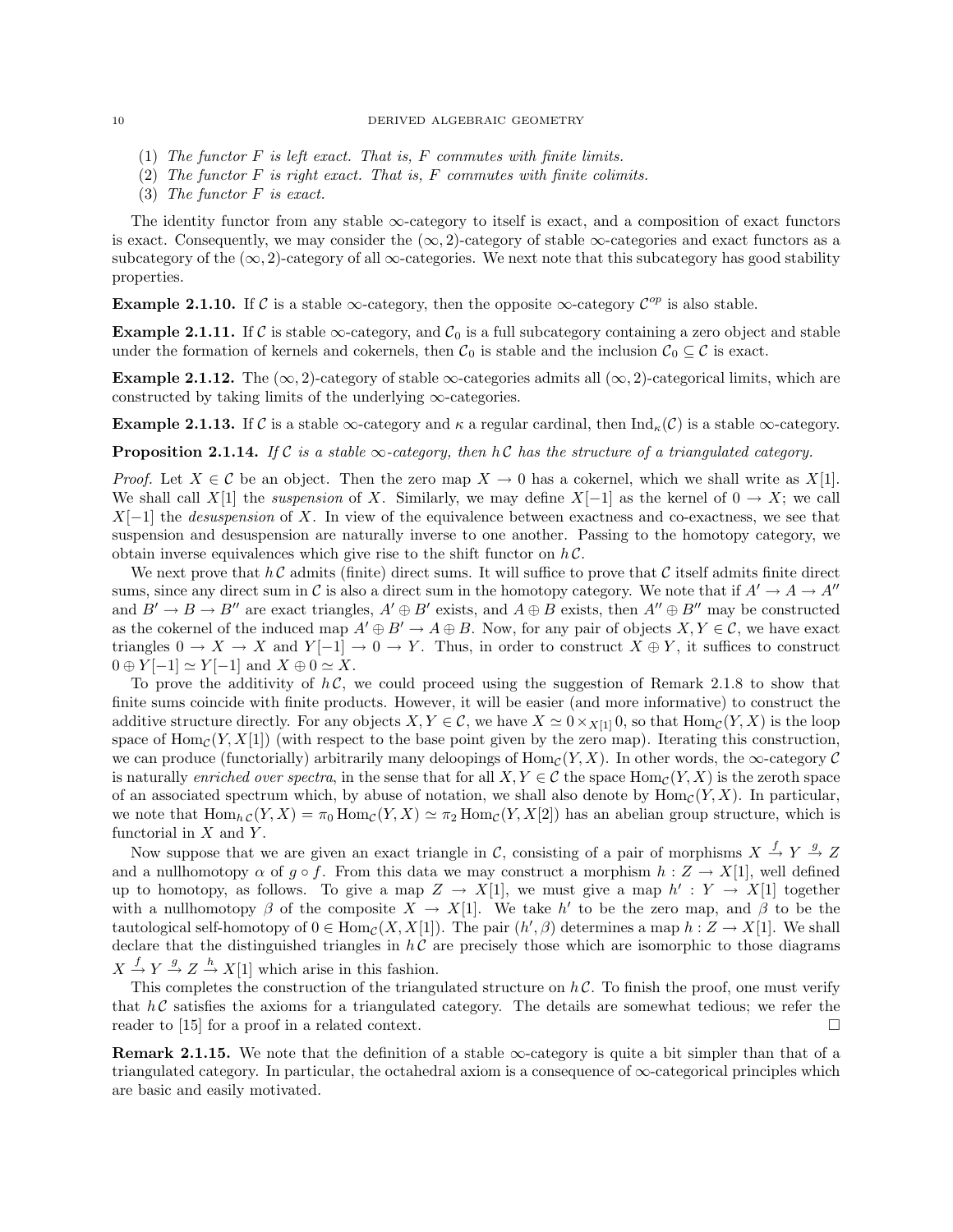**Remark 2.1.16.** As noted in the proof of Proposition 2.1.14, any stable  $\infty$ -category C is naturally enriched over spectra. We will abuse notation by writing  $\text{Hom}_{\mathcal{C}}(X, Y)$  to represent both the space of maps from X to Y and the corresponding spectrum. Since the former is simply the zeroth space of the latter, there is little risk of confusion: it will generally be clear from context whether we refer to the space or to the spectrum.

**Proposition 2.1.17.** Let C be an  $\infty$ -category with a zero object. The following conditions are equivalent:

- (1) The  $\infty$ -category C is stable.
- (2) The  $\infty$ -category C has finite colimits and the suspension functor  $X \mapsto 0 \coprod_X 0$  is an equivalence.
- (3) The  $\infty$ -category C has finite limits and the loop space functor  $X \mapsto 0 \times_X 0$  is an equivalence.

*Proof.* We show that  $(1) \Leftrightarrow (2)$ ; the dual argument then gives  $(1) \Leftrightarrow (3)$ . To begin, suppose that C is stable. To show that C has all finite colimits, it suffices to show that C has an initial object, pairwise sums, and coequalizers. The existence of an initial object is clear from the definition, and the coequalizer of a pair f, g :  $X \to Y$  may be constructed as the cokernel of the difference  $f - g : X \to Y$  (which is well-defined up to homotopy, using the additive structure on  $h\mathcal{C}$ ). The construction of sums was explained in the proof of Proposition 2.1.14. Finally, we note that a triangle  $X \to 0 \to Y$  identifies Y with the suspension of X if and only if it identifies  $X$  with the loop space of  $Y$ ; therefore the loop space functor is homotopy inverse to the suspension functor.

For the reverse direction, we sketch an argument which we learned from Bertrand Toën. Suppose that  $\mathcal C$ has finite colimits and that the suspension functor is invertible. The invertibility of the suspension functor shows in particular that  $\text{Hom}_{\mathcal{C}}(X, Y) = \Omega^n \text{Hom}_{\mathcal{C}}(X[-n], Y)$ . We may therefore view C as an  $\infty$ -category which is enriched over the  $\infty$ -category  $S_{\infty}$  of spectra. By general nonsense, we obtain an "enriched Yoneda" embedding"  $C \to \mathcal{D} = \mathcal{S}_{\infty}^{\mathcal{C}^{op}}$ . Like the usual Yoneda embedding, this functor is fully faithful and we may therefore identify  $\mathcal C$  which its essential image in  $\mathcal D$ .

The  $\infty$ -category D may be viewed as a limit of copies of  $S_{\infty}$ . Consequently, D is stable. To prove that C is stable, it suffices to show that  $\mathcal{C} \subseteq \mathcal{D}$  contains the zero object and is stable under the formation of kernels and cokernels. Stability under the formation of kernels is obvious from the definition, since the Yoneda embedding  $\mathcal{C} \to \mathcal{D}$  commutes with all limits. Suppose  $f : X \to Y$  is a morphism in  $\mathcal{C}$ , having a cokernel  $Z \in \mathcal{D}$ . We wish to prove that  $Z \in \mathcal{C}$ . Since  $Z[-1]$  may be identified with the kernel of f, we deduce that Z[-1] belongs to C. Let Z' denote the suspension of Z[-1] in C. Since Z[-1] is the loop space of Z' in C, it is the loop space of Z' in D, so that Z' is the suspension of  $Z[-1]$  in D. It follows that Z' is equivalent to Z, and belongs to  $\mathcal C$ .

We note that in a stable  $\infty$ -category, one can often reduce the consideration of general colimits to the simpler case of direct sums:

**Proposition 2.1.18.** Let  $\kappa$  be a regular cardinal.

- A stable  $\infty$ -category C has all  $\kappa$ -small colimits if and only if C has all  $\kappa$ -small filtered colimits, if and only if  $C$  has all  $\kappa$ -small sums.
- An exact functor  $F: \mathcal{C} \to \mathcal{C}'$  between stable  $\infty$ -categories preserves  $\kappa$ -small colimits if and only if F preserves all  $\kappa$ -small filtered colimits, if and only if F preserves all  $\kappa$ -small sums.
- An object  $X \in \mathcal{C}$  is  $\kappa$ -compact if and only if any map  $X \to \bigoplus_{\alpha \in A} Y_\alpha$  factors through  $\bigoplus_{\alpha \in A_0} Y_\alpha$ , for some  $A_0 \subseteq A$  having size  $\lt \kappa$ .

**Corollary 2.1.19.** Let C be a stable  $\infty$ -category. Then C is presentable if and only if it satisfies the following conditions:

- The  $\infty$ -category C admits arbitrary sums.
- There exists a small generator for C. That is, there exists an object  $X \in \mathcal{C}$  and a cardinal  $\kappa$  such that  $\text{Hom}_{\mathcal{C}}(X, Y) = 0$  implies  $Y = 0$ , and any map  $X \to \bigoplus_{\alpha \in A} Y_{\alpha}$  factors through  $\bigoplus_{\alpha \in A_0} Y_{\alpha}$  for some subset  $A_0 \subseteq A$  of size  $\lt \kappa$ .

**Remark 2.1.20.** If  $\{X_\alpha\}_{\alpha \in A}$  is a family of objects of a stable  $\infty$ -category C, each equipped with a map to  $X \in \mathcal{C}$ , then these maps exhibit X as the direct sum of  $\{X_{\alpha}\}_{{\alpha \in A}}$  if and only if X is a direct sum in the homotopy category  $h\mathcal{C}$ . Consequently, the presentability of  $\mathcal{C}$  is equivalent to a set of conditions on the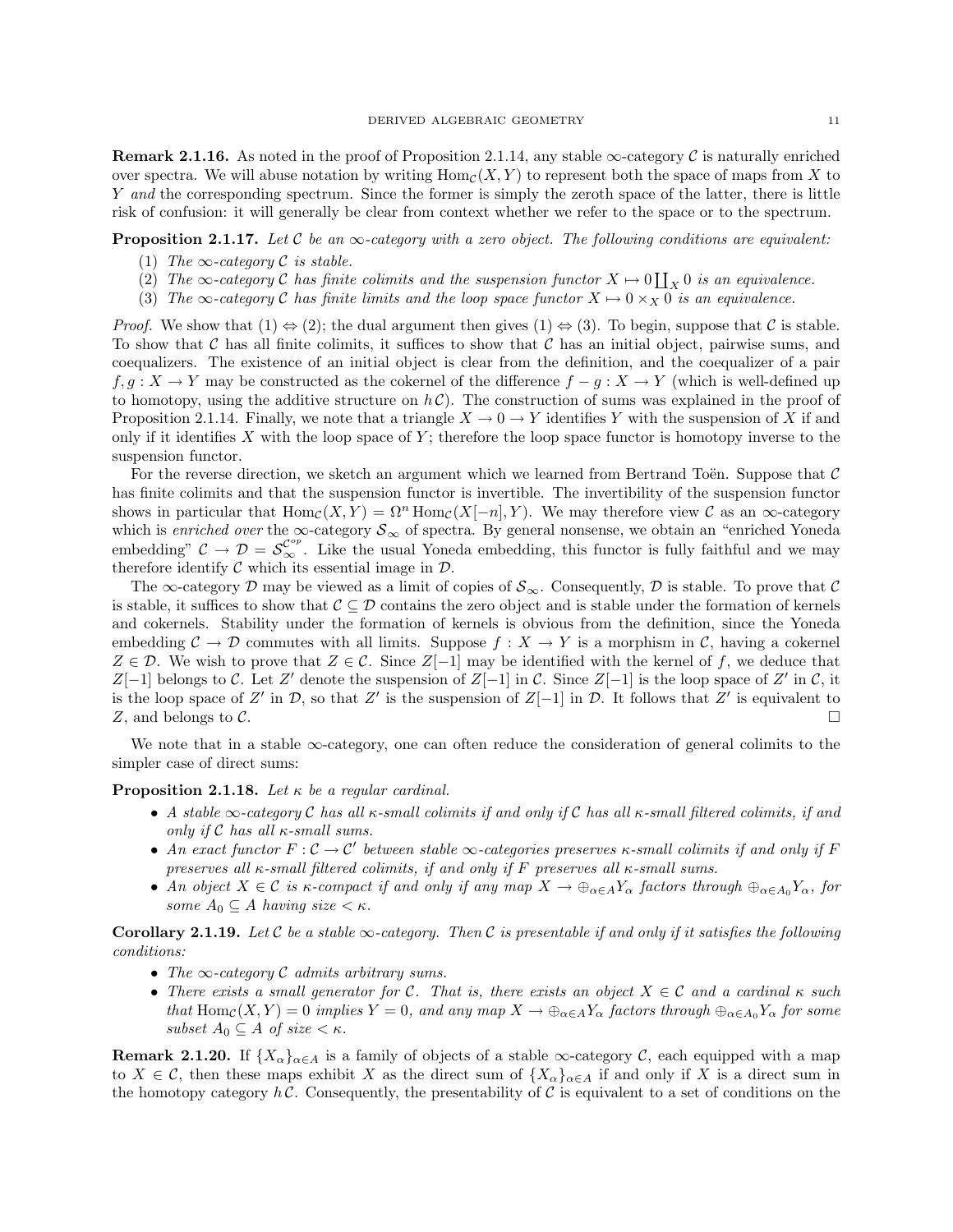homotopy category  $h\mathcal{C}$  which may be studied independently of the assumption that  $h\mathcal{C}$  is the homotopy category of a stable  $\infty$ -category: see [29].

2.2. Localizations of Stable  $\infty$ -Categories. Let C be a triangulated category. We recall that a t-structure on C is defined to be a pair of full subcategories  $C_{>0}$ ,  $C_{<0}$  (always assumed to be stable under isomorphism) having the following properties:

- For  $X \in \mathcal{C}_{\geq 0}$  and  $Y \in \mathcal{C}_{\leq 0}[-1]$ , we have  $\text{Hom}_{\mathcal{C}}(X, Y) = 0$ .
- $\mathcal{C}_{\geq 0}[1] \subseteq \mathcal{C}_{\geq 0}, \, \mathcal{C}_{\leq 0}[-1] \subseteq \mathcal{C}_{\leq 0}.$
- For any  $X \in \mathcal{C}$ , there exists a distinguished triangle  $X' \to X \to X'' \to X'[1]$  where  $X' \in \mathcal{C}_{\geq 0}$  and  $X'' \in C_{\leq 0}[-1].$

We write  $\mathcal{C}_{\geq n}$  for  $\mathcal{C}_{\geq 0}[n]$  and  $\mathcal{C}_{\leq n}$  for  $\mathcal{C}_{\leq 0}[n]$ , and we let  $\mathcal{C}_{\geq n,\leq m} = \mathcal{C}_{\geq n} \cap \mathcal{C}_{\leq m}$ . We refer the reader to [5] for a more detailed discussion of t-structures on triangulated categories (though our notation differs slightly from theirs, since we use a "homological" rather than "cohomological" indexing).

If C is a stable  $\infty$ -category, then a t-structure on C is defined to be a t-structure on its homotopy category  $h \mathcal{C}$  (which is triangulated by Proposition 2.1.14). In this case, for any  $X \in \mathcal{C}$  and any  $k \in \mathbf{Z}$ , one has an exact triangle  $\tau_{\geq k}X \to X \to \tau_{\leq k-1}X$ , where  $\tau_{\geq k}X \in \mathcal{C}_{\geq k}$  and  $\tau_{\leq k-1}X \in \mathcal{C}_{\leq k-1}$ . This triangle is unique up to a contractible space of choices, so that  $\tau_{\geq k}$  and  $\tau_{\leq k}$  may be regarded as functors  $\mathcal{C} \to \mathcal{C}$ . One also checks that there is a natural equivalence between the composite functors  $\tau_{\geq k} \tau_{\leq n}$  and  $\tau_{\leq n} \tau_{\geq k}$ ; this composite functor will be denoted by  $\tau_{\geq k,\leq n}$ . In particular, we let  $\pi_k = \tau_{\geq k,\leq k}[-k]$ , so that  $\pi_k^t$  maps  $\mathcal C$  into  $\mathcal C_0 = \mathcal C_{\leq 0,\geq 0}$ . We note that  $C_0$  is an ordinary category, and therefore equivalent to  $h C_0 \subseteq h C$ . This subcategory of  $h \overline{C}$  is called the heart of hC and is abelian (see [5]). Consequently, we shall refer to  $C_0$  as the heart of C.

**Example 2.2.1.** Let  $\mathcal{S}_{\infty}$  denote the  $\infty$ -category of spectra. Then  $\mathcal{S}_{\infty}$  has a t-structure, given by  $(\mathcal{S}_{\infty})_{\geq 0}$  =  ${X \in \mathcal{S}_{\infty} : (\forall i < 0) [\pi_i X = 0]}, (\mathcal{S}_{\infty})_{\leq 0} = {X \in \mathcal{S}_{\infty} : (\forall i > 0) [\pi_i X = 0]}$ . The heart of  $\mathcal{S}_{\infty}$  is equivalent to the category A of abelian groups. The functor  $\pi_k : S_\infty \to A$  defined above agrees with the usual functor  $\pi_k$ , which assigns to a spectrum X the group  $[S^k, X]$  of homotopy classes of maps from a k-sphere into X.

For the remainder of this section, we shall discuss the relationship between t-structures and Bousfield localizations of stable ∞-categories. For a discussion of Bousfield localization from our point of view, we refer the reader to [22]. We briefly summarize the theory here. Given a presentable  $\infty$ -category C and a set  $S = \{f : X \to Y\}$  of morphisms of C, we shall say that an object  $Z \in \mathcal{C}$  is S-local if, for any  $f : X \to Y$ belonging to S, the induced map of spaces  $\text{Hom}_{\mathcal{C}}(Y, Z) \to \text{Hom}_{\mathcal{C}}(X, Z)$  is an equivalence. The basic result of the theory asserts that for any  $X \in \mathcal{C}$ , there exists a map  $\phi : X \to LX$  where LX is S-local, and the morphism  $\phi$  is, in some sense, built out of the morphisms of S (in the language of [22],  $\phi$  belongs to the saturated class generated by S). Moreover, the morphism  $\phi: X \to LX$  is essentially unique, and functorially determined by X.

Let us now suppose that C is a stable  $\infty$ -category. An object  $Z \in \mathcal{C}$  is S-local if and only if any map  $f: X \to Y$  in S induces a homotopy equivalence of spaces  $\text{Hom}_{\mathcal{C}}(Y, Z) \to \text{Hom}_{\mathcal{C}}(X, Z)$ , which means that  $\phi_i : \pi_i \text{Hom}_{\mathcal{C}}(Y, Z) \simeq \pi_i \text{Hom}_{\mathcal{C}}(X, Z)$  for  $i \geq 0$ . These morphisms of homotopy groups fit into a long exact sequence

$$
\ldots \to \pi_i \operatorname{Hom}_{\mathcal{C}}(Y, Z) \to \pi_i \operatorname{Hom}_{\mathcal{C}}(X, Z) \to \pi_i \operatorname{Hom}_{\mathcal{C}}(\ker f, Z) \to \pi_{i-1} \operatorname{Hom}_{\mathcal{C}}(Y, Z) \to \ldots
$$

From this long exact sequence, we see that if Z is S-local, then  $\pi_i \text{Hom}_{\mathcal{C}}(\ker f, Z)$  vanishes for  $i > 0$ . Conversely, if  $\pi_i$  Hom<sub>C</sub>(ker f, Z) vanishes for  $i \geq 0$ , then Z is S-local. Experience teaches us that in situations such as this, vanishing conditions on the homotopy groups  $\pi_i$  Hom<sub>C</sub> (ker f, Z) are more natural than conditions which assert the invertibility of the homomorphisms  $\phi_i$ . It is therefore natural to wonder if the S-locality of Z is equivalent to the vanishing of certain homotopy groups  $\pi_i$  Hom<sub>C</sub>(ker f, Z). This is not true in general, but may instead be taken as a characterization of a good class of localizations of  $C$ :

**Proposition 2.2.2.** Let C be a stable, presentable  $\infty$ -category. Let  $L : C \to C$  be a localization functor, and let S be the collection of all morphisms f in C for which  $Lf$  is an equivalence. The following conditions are equivalent: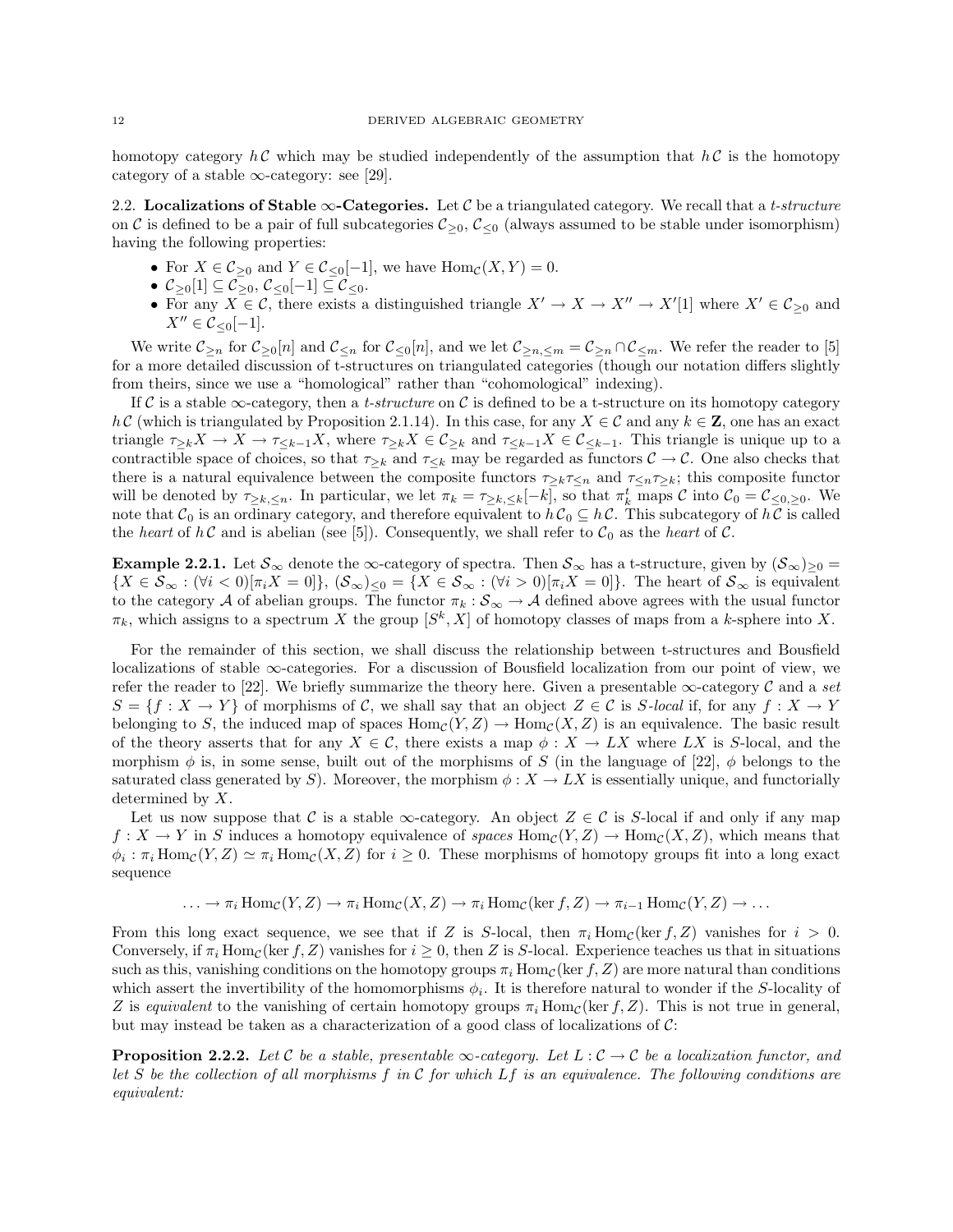- (1) The class S is generated (as a saturated collection of morphisms) by a set of morphisms of the form  $0 \rightarrow A, A \in \mathcal{C}.$
- (2) The class S is generated by the morphisms  $\{0 \rightarrow A : LA \simeq 0\}.$
- (3) If  $X \to Y \to Z$  is a fiber sequence, where X and Z are S-local, then Y is also S-local.
- (4) For any  $A \in \mathcal{C}$ ,  $B \in L\mathcal{C}$ , the natural map  $\pi_{-1}$  Hom $(LA, B) \to \pi_{-1}$  Hom $(A, B)$  is injective.
- (5) The full subcategories  $C_{\geq 0} = \{A : LA \simeq 0\}$  and  $C_{\leq -1} = \{A : LA \simeq A\}$  determine a t-structure on C.

*Proof.* We will show that  $(1) \Rightarrow (2) \Rightarrow (3) \Rightarrow (4) \Rightarrow (5) \Rightarrow (1)$ . It is clear that  $(1)$  implies  $(2)$ . Assuming (2), we see that an object Y is S-local if and only if  $\pi_0$  Hom<sub>C</sub>(A, Y) = 0 for any A such that LA = 0. Then (3) follows from the long exact sequence.

Assume (3), let  $B \in L\mathcal{C}$ , and let  $\eta \in \pi_{-1} \text{Hom}_{\mathcal{C}}(LA, B)$  classify an extension  $B \to C \to LA \to B[1]$ . Condition (3) implies that C is S-local. If the image of  $\eta$  in  $\pi_{-1}$  Hom $_c(A, B)$  is trivial, then the induced extension of A is split by some map  $A \to C$ . Since C is S-local, this map factors through LA, so that  $\eta = 0$ . This proves (4).

Assume (4), and define  $\mathcal{C}_{\geq 0}$  and  $\mathcal{C}_{\leq -1}$  as in (5). If  $X \in \mathcal{C}_{\geq 0}$  and  $Y \in \mathcal{C}_{\leq -1}$ , then  $\text{Hom}_{\mathcal{C}}(X, Y) =$  $Hom_{\mathcal{C}}(LX, Y) = Hom_{\mathcal{C}}(0, Y) = 0$ . Stability of  $\mathcal{C}_{\leq -1}$  under the loop space functor follows from a general fact that local objects are closed under the formation of limits. The stability of  $C_{\geq 0}$  under suspensions follows from the fact that  $L : \mathcal{C} \to L\mathcal{C}$  commutes with colimits. To complete the verification of (5), we consider for any  $X \in \mathcal{C}$  the triangle

$$
X' \to X \to LX \to X'[1].
$$

It will suffice to show that  $LX' = 0$ , or that  $\text{Hom}_{\mathcal{C}}(X', Y) = 0$  for any Y which is S-local. Replacing Y by a suitable loop space of Y, it suffices to show that  $0 = \pi_0 \text{Hom}_{\mathcal{C}}(X', Y) = \pi_{-1} \text{Hom}_{\mathcal{C}}(X'[1], Y)$ . This follows from (4) and the long exact sequence.

Finally, suppose that (5) is satisfied. A cardinality argument shows that the collection of all objects  $A \in \mathcal{C}$ such that  $LA = 0$  is generated under filtered colimits by some set of objects  $\mathfrak{S}$ . Let L' be the localization functor which inverts every morphism  $\{0 \to A : A \in \mathfrak{S}\}\;$  we wish to show that  $L \simeq L'$ . Clearly L factors through L'; replacing C by L'C, we may assume that L' is the identity so L does not kill any nonzero objects. In this case,  $\mathcal{C}_{\geq 0}$  consists only of zero. Now (5) implies that  $\mathcal{C}_{\leq -1} = \mathcal{C}$ . □

We will call a t-structure on a stable, presentable ∞-category *admissible* if it arises from a localization satisfying the equivalent conditions of Proposition 2.2.2.

**Proposition 2.2.3.** Let C be an  $\infty$ -category. The following conditions are equivalent:

- (1) There exists a presentable, stable  $\infty$ -category  $\mathcal{C}'$ , an admissible t-structure on  $\mathcal{C}'$ , and an equivalence  $\mathcal{C} \simeq (\mathcal{C}')_{\geq 0}.$
- (2) The  $\infty$ -category C is presentable, has a zero object, and the suspension functor S is fully faithful.

*Proof.* It is easy to see that (1) implies (2). For the converse, we take  $\mathcal{C}'$  to be the  $\infty$ -category of "infinite" loop" objects of  $\mathcal C$ . Namely, let  $\mathcal C'$  denote the limit of the inverse system

$$
\ldots \xrightarrow{\Omega} \mathcal{C} \xrightarrow{\Omega} \mathcal{C}
$$

of  $\infty$ -categories. In other words, an object of C is given by a sequence  $\{X_i\}$  of objects of C together with equivalences  $f_i: X_i \simeq \Omega X_{i+1}$ . Here  $\Omega: \mathcal{C} \to \mathcal{C}$  denotes the loop space functor, given by  $\Omega X = 0 \times_X 0$ .

We note that the construction of  $\mathcal{C}'$  from  $\mathcal{C}$  is precisely analogous to the construction of the  $\infty$ -category  $S_{\infty}$  of spectra from the  $\infty$ -category  $S_*$  of pointed spaces. We will therefore borrow terminology from the theory of spectra, and speak of  $X_i$  as the *ith space* of an object  $\{X_i, f_i\} \in \mathcal{C}'$ . In particular, we write  $\Omega^{\infty}\{X_i, f_i\} = X_0$  so that  $\Omega^{\infty} : \mathcal{C}' \to \mathcal{C}$  is the *zeroth space* functor. The functor  $\Omega^{\infty}$  has a left adjoint  $S^{\infty}$ , which carries an object  $X \in \mathcal{C}$  to the "suspension spectrum" given by the sequence  $X, SX, S^2X, \ldots$ . Here S denotes the suspension functor  $Y \mapsto 0 \coprod_Y 0$ , and we make use of the canonical equivalences  $\Omega S^{n+1} X \simeq S^n X$ which result from the hypothesis that the suspension functor is fully faithful.

Since  $\mathcal{C}'$  is a limit of copies of  $\mathcal{C}$ , it is presentable. By construction, the suspension functor of  $\mathcal{C}'$  is invertible so that  $\mathcal{C}'$  is stable. We can endow  $\mathcal{C}'$  with the t-structure "generated by" the objects of the form  $S^{\infty}X$ . Namely, we consider the admissible t-structure corresponding to the localization which inverts every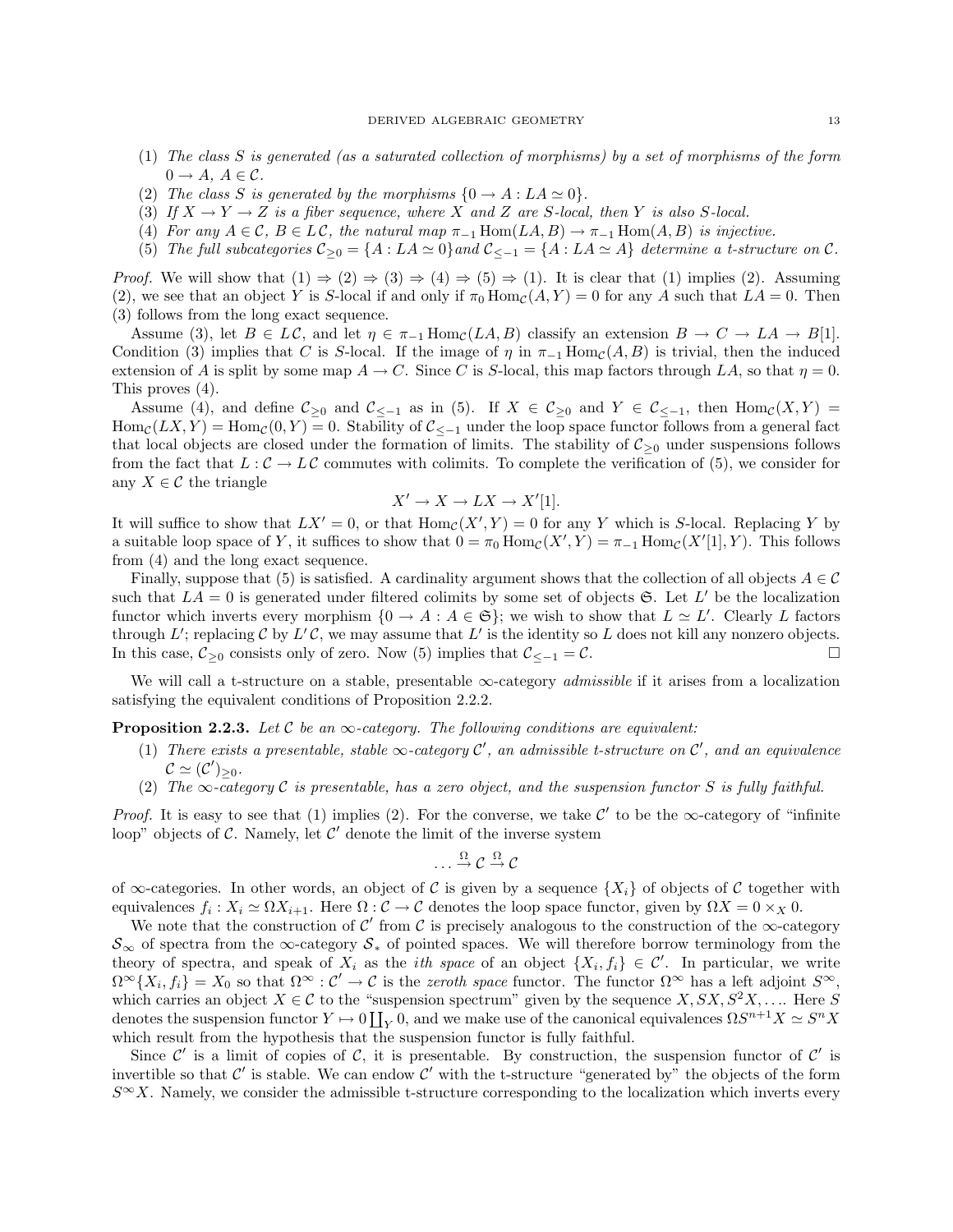morphism  $0 \to S^{\infty}X$ ,  $X \in \mathcal{C}$  (the presentability of C implies that it suffices to kill a set of objects X which generate  $\mathcal C$  under colimits).

We first prove that for any  $X \in \mathcal{C}$ , the adjunction morphism  $S\Omega X \to X$  is a monomorphism. Since  $S^{\infty}$ is a fully faithful embedding of C into C', we see that C is enriched over spectra, so that it suffices to show that the kernel of  $S\Omega X \to X$  is zero. For this, we just need to know that the induced map  $\Omega S\Omega X \to \Omega X$  is an equivalence. A homotopy inverse is given by the adjunction map  $Y \to \Omega SY$ , where  $Y = \Omega X$ .

Now  $S^{\infty}$  is a fully faithful embedding of C into C', and by construction it factors through  $\mathcal{C}'_{\geq 0}$ . Since  $S^{\infty}$ is left adjoint to the "zeroth space" functor  $\Omega^{\infty}$ , we see that  $\mathcal{C}'_{\leq 0} = \{X \in \mathcal{C}' : \Omega^{\infty}X = 0\}$ . To complete the proof, it suffices to show that if  $X = (\ldots, X_1, X_0) \in \mathcal{C}'$  and  $\text{Hom}_{\mathcal{C}'}(X, Y) = 0$  whenever  $\Omega^{\infty} Y = 0$ , then  $X$  is (equivalent to) a suspension spectrum. In other words, we need to show that the natural map  $f: S^{\infty}X_0 \to X$  is an equivalence. Let K be the cokernel of f. Since  $\mathcal{C}_{\geq 0}$  is stable under colimits, we deduce that  $K \in \mathcal{C}_{\geq 0}$ . If  $\Omega^{\infty} K = 0$ , then the identity map from K to itself is nullhomotopic, so that  $K = 0$  and f is an equivalence.

Now, K[−1] is the kernel of f. The 0th space of K is equivalent to the 1st space of K[−1], which is the kernel of the natural map  $SX_0 \to X_1$ . But, as we noted above, the adjunction morphism  $S\Omega X_1 \to X_1$  is a monomorphism, so its kernel vanishes. This completes the proof.  $\square$ 

**Remark 2.2.4.** Of course, the  $\infty$ -category  $\mathcal{C}'$  of Proposition 2.2.3 is not unique. However, the candidate constructed in the proof is the unique choice which is right-complete with respect to its t-structure, in terminology introduced below.

**Remark 2.2.5.** Let C be a presentable stable  $\infty$ -category, and let  $C_0$  be a localization of C. Let  $L : C \to C_0$ denote the localization functor. Then  $C_0$  is stable if and only if L is left exact. In particular, since C is easily seen to be a localization of the ∞-category of presheaves of spectra on some subcategory  $C_0 \subseteq \mathcal{C}$ , we see that the class of stable, presentable  $\infty$ -categories may be characterized as the smallest class of  $\infty$ -categories which contains the ∞-category  $\mathcal{S}_{\infty}$  of spectra and is stable under limits and left exact localizations. This result is analogous to Giraud's characterization of topoi (see [3]), its  $\infty$ -categorical analogue (see [22]), and the Gabriel-Popesco theorem for abelian categories (see [28]).

We next discuss various boundedness notions which can be associated to t-structures. Assume that  $\mathcal C$  is a stable  $\infty$ -category equipped with a t-structure. Let  $\mathcal{C}^+ = \bigcup_i \mathcal{C}_{\leq i}$ . We shall say that  $\mathcal C$  is left bounded if  $C^+$  = C.

At the other extreme, given a stable  $\infty$ -category C equipped with a t-structure, we define the *left com*pletion  $\hat{\mathcal{C}}$  of  $\mathcal{C}$  to be the limit of the following tower of  $\infty$ -categories:

$$
\ldots \to {\mathcal C}_{\leq 2} \stackrel{\tau_{\leq 1}}{\to} {\mathcal C}_{\leq 1} \stackrel{\tau_{\leq 0}}{\to} {\mathcal C}_{\leq 0}
$$

In other words, an object of  $\hat{\mathcal{C}}$  is a sequence  $\{C_i\}_{i\geq 0}$  together with equivalences  $C_i \simeq \tau_{\leq i}C_{i+1}$  (which imply that  $C_i \in \mathcal{C}_{\leq i}$ . There is a natural functor  $\mathcal{C} \to \hat{\mathcal{C}}$  which carries an object C to the sequence  $\{\tau_{\leq i}C\}$ . We shall say that  $C$  is *left complete* if this functor is an equivalence.

**Proposition 2.2.6.** For any stable  $\infty$ -category C equipped with a t-structure, the  $\infty$ -categories  $C^+$  and  $\hat{C}$ are stable. The functors  $C^+ \to C \to \hat{C}$  are exact. Moreover, there are natural equivalences  $\hat{C} \simeq C^+$  and  $(\hat{C})^+ \simeq C^+$ .

Consequently, we see that the concepts of "left bounded" and "left complete" stable  $\infty$ -categories (with t-structure) are essentially interchangeable.

The following proposition gives a good criterion for detecting left completeness:

**Proposition 2.2.7.** Suppose that  $C$  is a stable  $\infty$ -category with t-structure, which admits countable products. Suppose further that  $C_{\geq 0}$  is stable under countable products. Then C is left complete if and only if any  $A \in C_{\geq 0}$ such that  $\pi_k A = 0$  for  $k \geq 0$  is itself zero.

*Proof.* Since  $\mathcal{C}_{\leq 0}$  is stable under all limits, the assumption implies that  $\mathcal{C}_0$  is stable under countable products. Since products of exact triangles are exact, the existence of the triangles

$$
\tau_{\geq 0} X \to X \to \tau_{<0} X
$$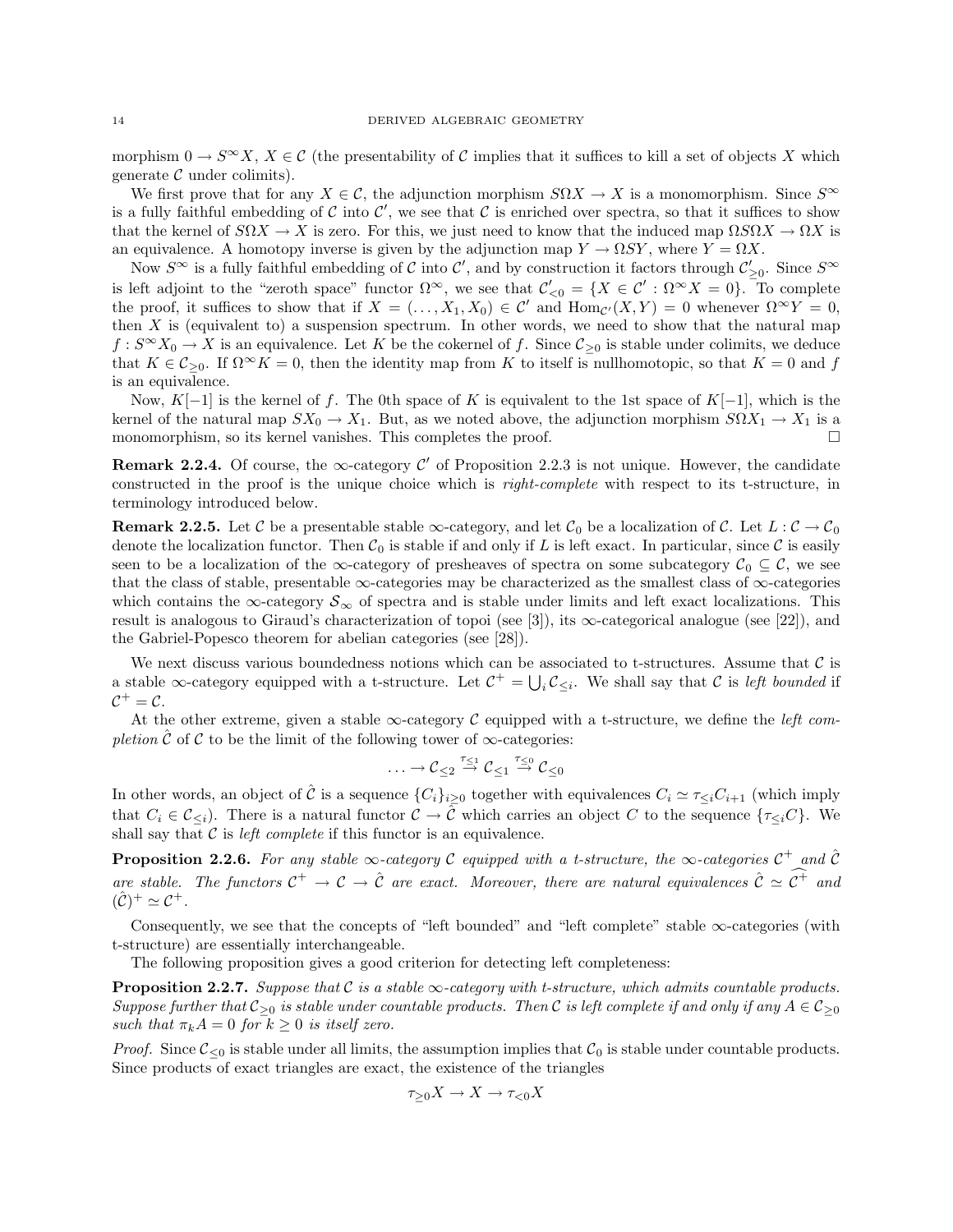$$
\tau_{\geq 1} X \to \tau_{\geq 0} X \to \pi_0 X,
$$

implies that the formation of homotopy groups is compatible with countable products.

The necessity is obvious; let us therefore assume that any element of  $C_{\geq 0}$  whose homotopy groups vanish is identically zero. It follows that if  $f : A \to B$  is a morphism of objects of  $\mathcal{C}_{\geq k}$  which induces an isomorphism on homotopy, then  $f$  is an equivalence.

Since  $\mathcal C$  admits countable products, it admits countable limits (by the dual form of Proposition 2.1.18). Consequently, the natural functor  $F: \mathcal{C} \to \hat{\mathcal{C}}$  has a right adjoint G, given by formation of the inverse limit. We first claim that the natural map  $A \to GFA$  is an equivalence for each  $A \in \mathcal{C}$ . It is clear that G and F are the identity on  $C^+ \subseteq C$ ,  $\hat{C}$ . Since F and G are both exact, we may reduce to the case where  $A \in C_{\geq 1}$ .

Now  $GFA = \lim_{n \to \infty} \tau \leq nA$ . This limit may be constructed as the kernel of a map from  $\prod_{n \to \infty} \tau \leq nA$  to itself. Consequently, we deduce that  $GFA$  lies in  $\mathcal{C}_{\geq 0}$ . Splicing the long exact sequence of the associated triangle, we deduce the existence of short exact sequences

$$
0 \to \lim^1 \{ \pi_{k+1} \tau \leq n} A \} \to \pi_k GFA \to \lim^0 \{ \pi_k \tau \leq n} A \} \to 0
$$

in the abelian category  $C_0$ . Since both of the inverse systems in question are eventually constant, we get  $\pi_k GFA \simeq \pi_k A$ . Thus, the cokernel of  $A \to GFA$  lies in  $\mathcal{C}_{\geq 0}$  and has vanishing homotopy groups, and therefore is itself zero by the hypothesis.

To complete the proof, we wish to show that the natural map  $FGA \rightarrow A$  is an equivalence for any  $A = \{A_n\} \in \hat{\mathcal{C}}$ . It suffices to treat the cases  $A \in \hat{\mathcal{C}}_{\leq 0}$  and  $A \in \hat{\mathcal{C}}_{\geq 1}$  separately. The first case is obvious, since the sequence  $\{A_n\}$  is eventually constant. In the second case, we note that the above calculation shows that  $\pi_nGA \simeq \pi_nA_k$  for  $k \geq n$ , so that the natural map  $\tau_{\leq n}GA \to A_n$  induces an isomorphism on homotopy groups. Using the hypothesis, we conclude that  $\tau_{\leq n}GA \simeq A_n$  so that  $FGA \simeq A$  as required.

The preceding notions may all be dualized. We thus obtain notions of right bounded and right complete stable ∞-category (with t-structure). We denote the subcategory  $\bigcup_n C_{\geq -n}$  by  $\mathcal{C}^-$ .

Remark 2.2.8. The notions of right and left boundedness (or completeness) are essentially independent of one another. For example, the constructions introduced above for forming left completions and left bounded subcategories *commute* with the analogous constructions on the right. In particular we have  $(C^-)^+ = (C^+)^ C^+ \cap C^- = C^b$ , the stable subcategory of *t*-bounded objects of C.

2.3. Abelian Categories. Some of the most important examples of stable ∞-categories are given by (some variant of) chain complexes in an abelian category. In this section, we will review Verdier's theory of derived categories from the  $\infty$ -categorical point of view.

Throughout this section, we shall restrict our attention to Grothendieck abelian categories. Recall that an abelian category is Grothendieck if it admits filtered colimits which are exact, and has a small generator. In other words, a Grothendieck abelian category is a presentable abelian category in which the class of monomorphisms is stable under filtered colimits.

If A is a Grothendieck abelian category, then we shall call a complex  $K_{\bullet}$  in A *injective* if it has the following property: for any inclusion of complexes  $i : M_{\bullet} \subseteq N_{\bullet}$  and any map of complexes  $\phi : M_{\bullet} \to K_{\bullet}$ , the map  $\phi$  extends to a map  $N_{\bullet} \to K_{\bullet}$  provided that i is a quasi-isomorphism. If  $K_{\bullet}$  is injective, then each  $K_n$  is an injective object of A. The converse holds provided that  $K_{\bullet}$  is left bounded in the sense that  $K_n = 0$  for  $n \gg 0$ , but not in general. The notion of an injective complex was introduced by Spaltenstein (see [32]), who showed there are "enough" injective complexes in the sense that any complex  $K_{\bullet}$  admits a quasi-isomorphic inclusion into an injective complex. His work has a natural interpretation in the language of model categories: one may equip the category  $Ch(A)$  of chain complexes in A with a Quillen model structure in which the weak equivalences are quasi-isomorphisms and the cofibrations are chain maps that are termwise monic. In this case, a complex is fibrant if and only if it is injective in the sense described above.

If  $M_{\bullet}$  and  $N_{\bullet}$  are complexes in A, then we may view  $\text{Hom}_{\text{Ch}(\mathcal{A})}(M_{\bullet}, N_{\bullet})$  as a bicomplex of abelian groups. Passing to the associated complex and truncating, we obtain a complex of abelian groups which is concentrated in (homological) degrees  $\geq 0$ . Via the Dold-Kan correspondence, we may view this as a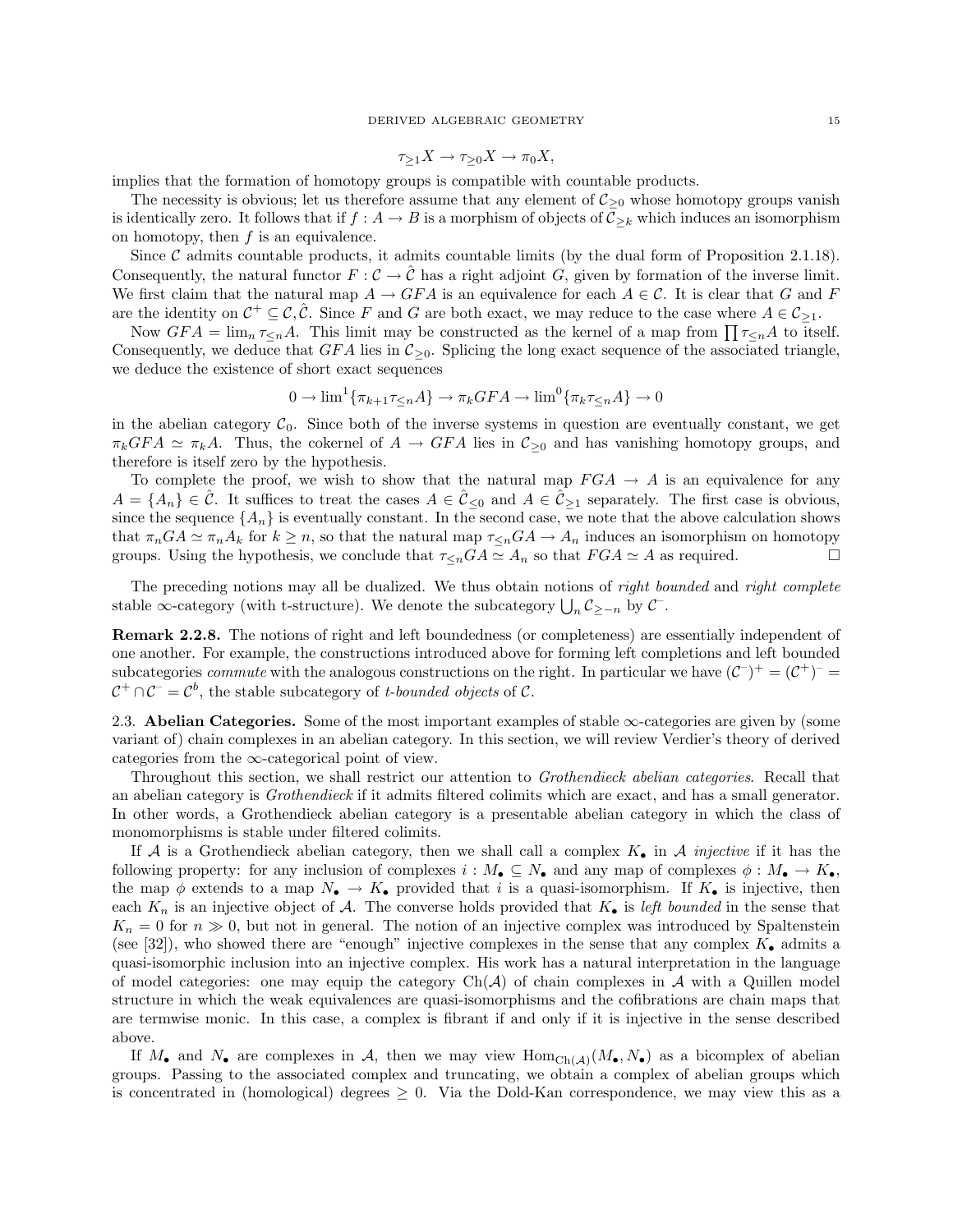simplicial abelian group. Viewing the underlying simplicial set as a space, we obtain a space which we may denote by Hom $(M_{\bullet}, N_{\bullet})$ . We note that  $\pi_n$  Hom $(M_{\bullet}, N_{\bullet})$  is simply the group of chain-homotopy classes of maps from  $M_{\bullet}$  to  $N_{\bullet+n}$ .

We define the *derived category*  $\mathcal{D}(\mathcal{A})$  of  $\mathcal A$  to be the  $\infty$ -category having as objects the injective complexes of A, and as morphisms the spaces  $Hom(M_{\bullet}, N_{\bullet})$  defined above. Equivalently,  $\mathcal{D}(\mathcal{A})$  may be constructed as the simplicial localization of  $Ch(\mathcal{A})$ , obtained by inverting class of all quasi-isomorphisms.

There is a natural A-valued cohomological functor  $\{\pi_i\}_{i\in\mathbf{Z}} : \mathcal{D}(\mathcal{A}) \to \mathcal{A}$ . The functor  $\pi_i$  assigns to a complex  $K_{\bullet}$  the group  $\pi_i K_{\bullet} = \mathbf{H}^{-i}(K_{\bullet})$ . This functor induces a t-structure on  $\mathcal{D}(\mathcal{A})$ , which is given by setting  $\mathcal{D}(\mathcal{A})_{\geq 0} = \{X \in \mathcal{D}(\mathcal{A}) : (\forall i < 0)[\pi_i X = 0]\}$  and  $\mathcal{D}(\mathcal{A})_{\leq 0} = \{X \in \mathcal{D}(\mathcal{A}) : (\forall i > 0)[\pi_i X = 0]\}$ 

Remark 2.3.1. Our definition does not conform to the standard terminology, according to which it is actually the homotopy category  $h \mathcal{D}(\mathcal{A})$  which is the derived category of  $\mathcal{A}$ . However, the shift in terminology seems appropriate since we will be much more concerned with  $\mathcal{D}(\mathcal{A})$  than with its homotopy category.

**Proposition 2.3.2.** Suppose that A is a Grothendieck abelian category. Then  $\mathcal{D}(\mathcal{A})$  is left and right complete, and its heart is equivalent to A. Furthermore, the formation of homotopy groups in  $\mathcal{D}(\mathcal{A})$  is compatible with the formation of filtered colimits, so in particular  $\mathcal{D}(\mathcal{A})_{\leq 0}$  is stable under filtered colimits.

We note that  $\mathcal{D}(\mathcal{A})$  may be obtained from the ordinary category of  $\mathcal{A}$ -valued complexes by a simplicial localization construction, which inverts all quasi-isomorphisms. A similar remark applies to the subcategory  $\mathcal{D}^+(\mathcal{A})$ : this is a simplicial localization of the ordinary category of chain complexes concentrated in (homological) degrees  $\leq 0$ . Since any chain complex has an injective resolution, we could just as well consider only the ordinary category of  $\mathcal{A}^{\text{inj}}$ -valued chain complexes, where  $\mathcal{A}^{\text{inj}} \subseteq \mathcal{A}$  denotes the full subcategory consisting of injective objects. By the Dold-Kan correspondence, this is equivalent to the category of cosimplicial objects of  $A^{inj}$ . Moreover, from this point of view the simplicial localization has a very simple interpretation: it simply inverts morphisms between cosimplicial objects which admit a homotopy inverse (in the cosimplicial sense). This makes it very easy to describe  $\mathcal{D}^+(\mathcal{A})$  in terms of a universal mapping property:

**Proposition 2.3.3.** Let A be a Grothendieck abelian category, and let C be a stable  $\infty$ -category equipped with a right-complete t-structure. Let F denote the  $\infty$ -category of exact functors  $F : \mathcal{D}^+(\mathcal{A}) \to \mathcal{C}$  which are left t-exact (that is,  $F(\mathcal{D}(\mathcal{A})_{\leq 0}) \subseteq \mathcal{C}_{\leq 0}$ ) and carry injective objects of  $\mathcal A$  into  $\mathcal C_0$ . Let  $\mathcal F'$  denote the ordinary category of left exact functors  $A \to C_0$ . Then the restriction to the heart followed by truncation induces an equivalence  $\mathcal{F} \to \mathcal{F}'$ .

*Proof.* We first note that  $\mathcal{F}'$  is equivalent to the ordinary category of additive functors  $\mathcal{A}^{inj} \to \mathcal{C}_0$ , the equivalence being given by restriction of functors to  $\mathcal{A}^{\text{inj}}$ . To see this, we note that a left-exact functor  $F: \mathcal{A} \to \mathcal{C}_0$  can be reconstructed (in an essentially unique way) from its restriction to  $\mathcal{A}^{\text{inj}}$ , since  $F(X) \simeq$  $\ker(F(I^0) \to F(I^1)),$  where  $I^{\bullet}$  is an injective resolution of X.

Essentially the same argument works to show that  $\mathcal F$  is equivalent to the category of additive functors  $A^{inj} \to \mathcal{C}_0$ . Once again, the equivalence is given by restriction. We will sketch the construction of a homotopy inverse to this equivalence. Suppose that we are given an additive functor  $F: \mathcal{A}^{\text{inj}} \to \mathcal{C}_0$  as above. Let  $\mathcal{A}^{\text{inj}}_{\Delta}$ denote the ordinary category of cosimplicial objects of  $\mathcal{A}^{\text{inj}}$ . Then applying F termwise gives a functor  $F_{\Delta}$ from  $\mathcal{A}_{\Delta}^{inj}$  to the  $\infty$ -category of cosimplicial objects of  $\mathcal{C}_{\leq 0}$ . Passing to the geometric realization, we obtain a functor  $\widetilde{F'}: \mathcal{A}_{\Delta}^{\text{inj}} \to \mathcal{C}_{\leq 0}.$ 

Moreover, since quasi-isomorphisms in  $\mathcal{A}_{\Delta}^{inj}$  admit simplicial homotopy inverses, one can easily check that  $F'$  carries quasi-isomorphisms into equivalences, so it induces a functor  $F' : \mathcal{D}(\mathcal{A})_{\leq 0} \to \mathcal{C}_{\leq 0}$ . Using the fact that F is left exact, one shows that F' is left exact, and therefore lifts uniquely to an exact functor  $\mathcal{D}^+(\mathcal{A}) \to \mathcal{C}^+$  which we shall denote also by F'. By construction, F' is left t-exact. Moreover, if  $I \in \mathcal{A}$  is injective, then it may be represented by the constant cosimplicial object with value I in  $\mathcal{A}_0^{\Delta}$ , which is carried by  $\overline{F'}$  into  $F(I)$ . Thus  $F'(I) = F(I) \in \mathcal{C}_0$ . In general,  $F'$  is a right-derived functor of F and does not carry A into  $C_0$ ; however, one can check easily from the definition that  $\tau_{\geq 0} F'(A) = F(A) \in C_0$ .

**Example 2.3.4.** Any left-exact functor  $G : \mathcal{A} \to \mathcal{A}'$  between Grothendieck abelian categories lifts naturally to a *right-derived functor*  $RG : \mathcal{D}^+(\mathcal{A}) \to \mathcal{D}^+(\mathcal{A}')$ . Often RG has a natural extension to all of  $\mathcal{D}(\mathcal{A})$ . For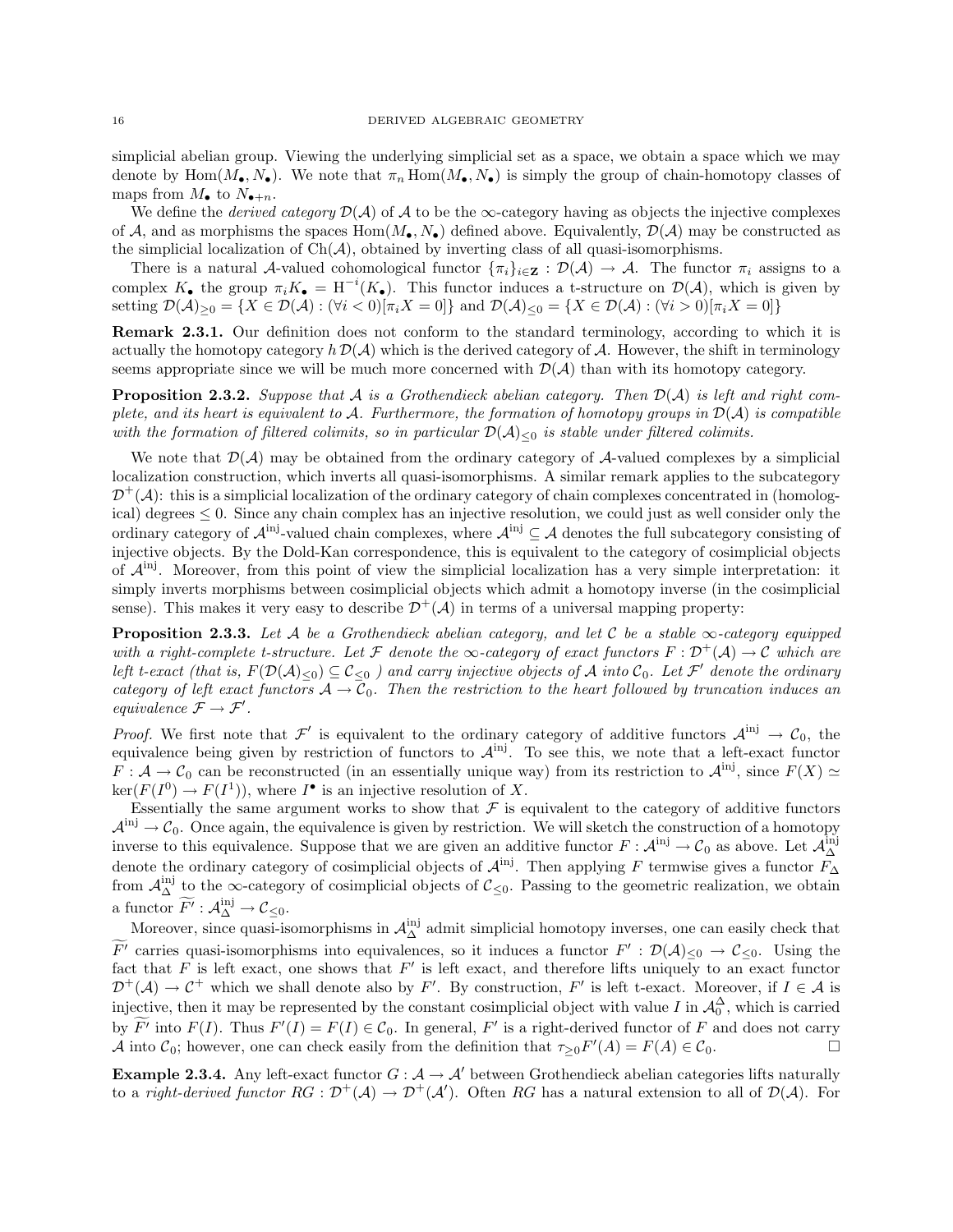example, suppose that G is the right adjoint to some exact functor  $F : A' \to A$ . Then F induces a functor  $LF : \mathcal{D}(\mathcal{A}') \to \mathcal{D}(\mathcal{A})$ . The adjoint functor theorem can then be applied to construct a right adjoint to LF, which coincides with RG on  $\mathcal{D}^+(\mathcal{A})$ .

Example 2.3.5. Let  $S_{\infty}$  be the stable  $\infty$ -category of spectra, with its natural t-structure. Then the heart of  $S_{\infty}$  is the category A of abelian groups. The identity functor  $A \to A$  lifts to a functor  $\mathcal{D}(A) \to S_{\infty}$ , which is given by taking a complex of abelian groups to the corresponding "generalized Eilenberg-MacLane spectrum".

Next, we ask under what conditions a stable  $\infty$ -category  $\mathcal{C}$ , equipped with a t-structure, has the form  $\mathcal{D}(\mathcal{C}_0)$ :

**Proposition 2.3.6.** Let C be a presentable stable  $\infty$ -category equipped with an admissible t-structure.

- The heart  $C_0$  of C is a presentable abelian category.
- If  $C_{\leq 0}$  is stable under the formation of filtered colimits, then  $C_0$  is a Grothendieck abelian category.
- Suppose that  $\mathcal{C}_{\leq 0}$  is stable under the formation of filtered colimits and that

$$
\bigcap_{n\geq 0} \mathcal{C}_{\leq -n}
$$

contains only zero objects (so that C is right-complete). Then the functor  $\mathcal{D}^+(\mathcal{C}_0) \to \mathcal{C}^+$  supplied by Proposition 2.3.3 is an equivalence if and only if  $\pi_0 \text{Hom}_{\mathcal{C}}(X, I[n]) = 0$  for each  $X \in \mathcal{C}_0$ , each injective object  $I \in C_0$ , and each  $n > 0$ .

*Proof.* Since the t-structure is admissible,  $C_{\geq 0} \subseteq \mathcal{C}$  is generated under colimits by a set of objects and is therefore presentable. Since  $C_0$  is a localization of  $C_{>0}$ , it follows that  $C_0$  is presentable.

Let us now consider the question of whether or not  $\mathcal{C}_0$  is a Grothendieck abelian category. Since  $\mathcal{C}_0$  is presentable, we are interested in the condition that a filtered colimit of short exact sequences  $0 \to A_{\alpha} \to$  $B_{\alpha} \to C_{\alpha} \to 0$  remains exact. Let A, B, and C denote the corresponding filtered colimits in C. Then  $\pi_0A$ ,  $\pi_0B$ , and  $\pi_0C$  are the corresponding filtered colimits in  $C_0$ . To prove the exactness of the sequence  $0 \to \pi_0 A \to \pi_0 B \to \pi_0 C \to 0$ , it suffices to prove that  $\pi_1 C = 0$ . This is certainly the case if  $C \in \mathcal{C}_0$ , which follows from the assumption that  $C_0$  is stable under filtered colimits.

Let us now consider the question of whether or not the functor  $F: \mathcal{D}^+(\mathcal{C}_0) \to \mathcal{C}^+$  is fully faithful. The condition that  $\pi_0 \text{Hom}_{\mathcal{C}}(X, I[n]) = 0$  for  $X \in \mathcal{C}_0$ ,  $n > 0$  is equivalent to the assertion that  $\text{Hom}_{\mathcal{D}^+(\mathcal{C}_0)}(X, I) \simeq$  $\text{Hom}_{\mathcal{C}}(X, I)$  as spectra. Thus, the vanishing condition follows from the assumption that F is fully faithful. For the converse, let us suppose that the vanishing condition holds; we will show that the natural map of spectra  $\text{Hom}_{\mathcal{D}^+(C_0)}(X,Y) \simeq \text{Hom}_{\mathcal{C}}(X,Y)$  is an equivalence for all  $X, Y \in \mathcal{D}^+(\mathcal{C}_0)$ .

We note that, by the construction of F, we have natural isomorphisms  $\pi_i FX \simeq \pi_iX$  in  $C_0$ . Since both  $\mathcal{D}^+(\mathcal{C}_0)$  and  $\mathcal{C}^+$  are right-complete, we see that  $X = \text{colim}\{\tau_{\geq -n}X\}$  and

$$
FX = \operatorname{colim}\{\tau_{\geq -n} FX\} = \operatorname{colim}\{F\tau_{\geq -n} X\}.
$$

Thus we may reduce to the case where  $X$  is bounded. Working by induction, we may reduce to the case where X is concentrated in a single degree. Shifting, we may suppose that  $X \in \mathcal{C}_0$ .

Replacing Y by  $Y[-n]$  for  $n \gg 0$ , we may suppose that Y is representable by an injective complex concentrated in (homological) degrees  $\leq 0$ . Let  $I^{\bullet}$  denote the associated cosimplicial objects of  $\mathcal{C}_0^{\text{inj}}$ . Then Y is the geometric realization of the cosimplicial object  $I^{\bullet}$ , and by construction  $FY$  is the geometric realization of  $FI^{\bullet}$ . We may therefore reduce to the case where  $Y \in C_0^{\text{inj}}$ . But we have already noted that the case  $X \in \mathcal{C}_0, Y \in \mathcal{C}_0^{\text{inj}}$  is equivalent to the vanishing hypothesis given in the theorem.

To complete the proof, we show that if F is fully faithful then it is also essentially surjective. Let  $X \in \mathcal{C}^+$ ; we wish to show that X belongs to the essential image of F. First suppose that  $X \in \mathcal{C}^b$ . We work by induction on the number indices i for which  $\pi_i X \neq 0$ . If X has only one nonvanishing homotopy group, then X belongs to some shift of  $C_0$  and obviously lies in the essential image of F. Otherwise, we may suppose that there exists a triangle  $X' \to X \to X''$ , where X' and X'' belong to the essential image of F. Now X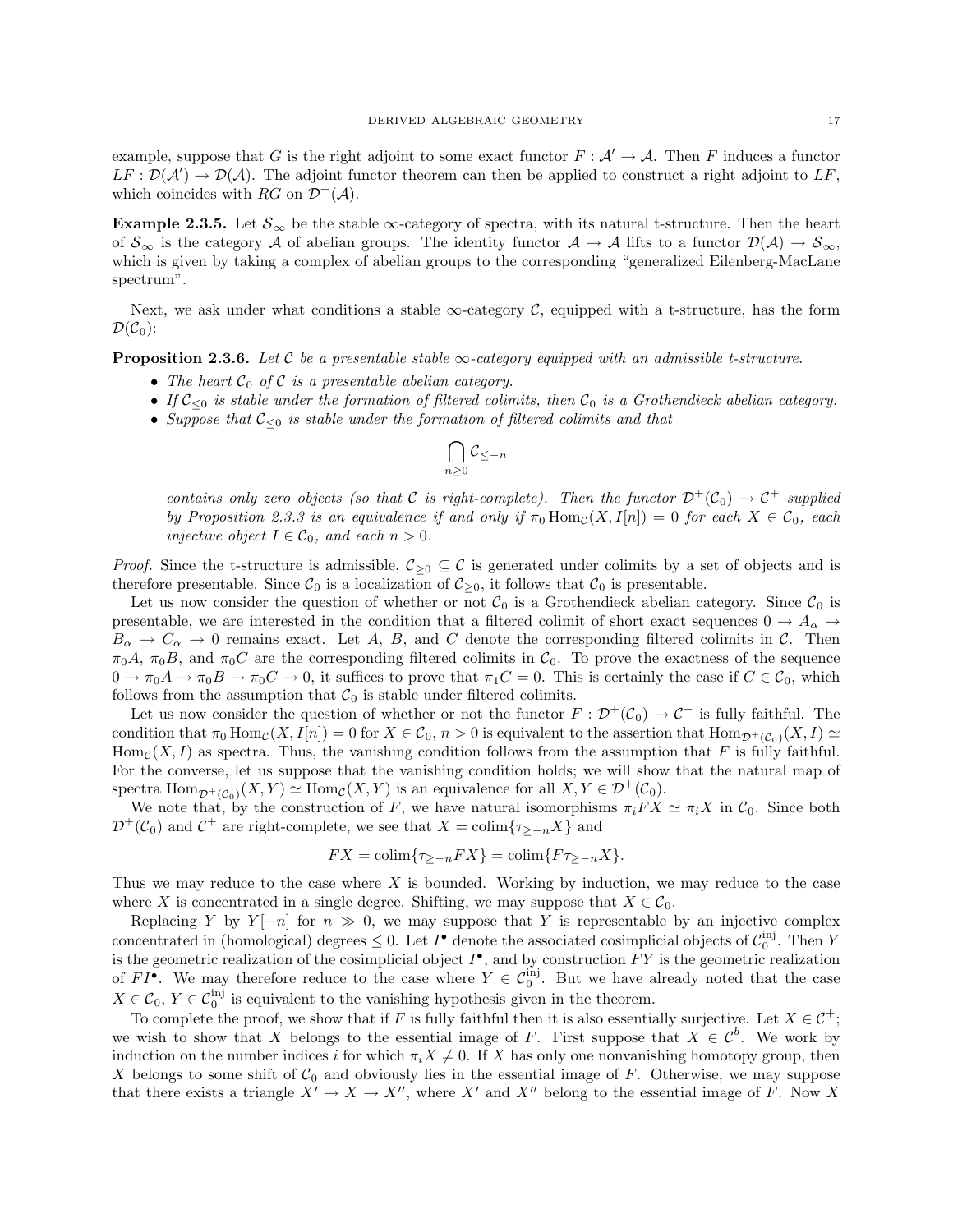may be described as the kernel of a map  $X'' \to X'[1]$ . Since F is fully faithful, the map  $X'' \to X'[1]$  is obtained by applying F to some map  $Y'' \to Y'[1]$ . Then the kernel of this map is preimage for X under F.

In the general case, we may write X as the colimit of the sequence  $\{\tau_{\geq -n}X\}$ . Each term of this sequence lies in  $\mathcal{C}^b$ , so we may write  $\tau_{\geq -n}X \simeq FY_n$ . Let Y be the colimit of the sequence  $Y_n$  in  $\mathcal{D}(\mathcal{C}_0)$ . Then by checking on homotopy groups, we see that  $Y \in \mathcal{D}^+$  and the natural map  $X \to FY$  is an equivalence.

**Remark 2.3.7.** For  $X, I \in \mathcal{C}_0$ , the group  $\pi_0$  Hom $_{\mathcal{C}}(X, I[n])$  is closely related to the Yoneda-Ext group  $Ext_{\mathcal{C}_0}^n(X,I)$ . If C is the derived category of its heart, then these two groups coincide. Proposition 2.3.6 asserts that the converse holds (at least for left-bounded objects) provided that  $\pi_0 \text{Hom}_{\mathcal{C}}(X, I[n])$  has one property in common with  $\text{Ext}^n_{\mathcal{C}_0}(X,I)$ : it must vanish when I is injective and  $n > 0$ .

**Remark 2.3.8.** If the conditions of the last clause of Proposition 2.3.6 are satisfied, then  $\mathcal{C}$  is equivalent to  $\mathcal{D}(\mathcal{C}_0)$  if and only if C is left complete.

2.4.  $A_{\infty}$ -Ring Spectra. Let C be a stable  $\infty$ -category, and let  $X \in \mathcal{C}$  be an object. Since C is naturally enriched over spectra, we can extract a spectrum  $\text{End}_{\mathcal{C}}(X)$  whose 0th space is given by  $\text{Hom}_{\mathcal{C}}(X, X)$ . By analogy with the theory of ordinary abelian categories, we would expect that  $\text{End}_{\mathcal{C}}(X)$  has the structure of an associative ring, in some reasonable "up to homotopy" sense. The correct way of describing the situation is to say that  $\text{End}_{\mathcal{C}}(X)$  is an  $A_{\infty}$ -ring spectrum.

We shall not give the precise definition of an  $A_{\infty}$ -ring spectrum here. Let us simply remark that it is not sufficient to consider a "monoid object"  $R$  in the homotopy category of spectra with respect to the smash product (which we shall denote by ⊗ to be consistent with our earlier notation). This gives rise to the notion of a homotopy associative ring spectrum which is too crude for sophisticated algebraic purposes. Homotopy associativity is the assumption that the two natural maps  $R \otimes R \otimes R \to R$  (given by iterated composition) are homotopic to one another. For most applications one needs also to know the homotopy, and to know that this homotopy satisfies certain higher associativity conditions of its own.

The appropriate associativity conditions were first formulated by Stasheff (see [34]) in terms of certain higher-dimensional polytopes which are now called Stasheff associahedra. A simpler formulation was later given in terms of operads, leading to the definition of an  $A_{\infty}$ -ring spectrum as an algebra over an appropriate  $A_{\infty}$ -operad. This point of view has the merit that it can be used to describe other, more subtle types of algebraic structure (such as the notion of an  $E_n$ -ring spectrum obtained from the "little *n*-cubes operad", which governs the structure of  $n$ -fold loop spaces).

In recent years, it has become possible to give an even simpler approach to the theory of  $A_{\infty}$  ring spectra, based on new models for the stable homotopy category which are equipped with a smash product functor which is associative (and commutative) on the nose (see, for example, [9]). In one of these settings, one can speak of spectra equipped with multiplications which are strictly associative, and this turns out to be equivalent to requiring associativity up to all higher homotopies.

We will be content to simply describe  $A_{\infty}$ -ring spectra and how to work with them. The intuition is that they behave like a somewhat sophisticated version of associative rings.

The first thing to be aware of is that an  $A_{\infty}$ -ring spectrum A has an underlying spectrum. This spectrum has homotopy groups  $\{\pi_i A\}_{i\in \mathbb{Z}}$ , all of which are abelian. Moreover, the "ring structure" on A induces a ring structure (in the ordinary sense) on  $\oplus_{i\in\mathbf{Z}}\pi_iA$ , which is compatible with the **Z**-grading. In particular,  $\pi_0A$  is an ordinary associative ring and each  $\pi_i A$  has the structure of a bimodule over  $\pi_0 A$ .

An  $A_{\infty}$ -ring spectrum is said to be *connective* if its underlying spectrum is connective: that is, if  $\pi_i A = 0$ for  $i < 0$ . Just as a connective spectrum can be thought of as a space equipped with an addition which is commutative and associative up to homotopies of all orders, a connective  $A_{\infty}$ -ring spectrum can be thought of as a space equipped with an addition and multiplication which are commutative (for the addition only) and associative (for both the addition and the multiplication) up to all higher homotopies.

Most of the  $A_{\infty}$ -ring spectra which we shall meet will be algebras over the ordinary commutative ring **Z**. This implies that there exists a map of  $A_{\infty}$ -ring spectra  $f : \mathbf{Z} \to A$  (which is not automatic: for example, such a map does not exist when A is the sphere spectrum). However,  $f$  does not determine a Z-algebra structure on  $A$ ; one also needs to know that f is *central* in some sense. In the context of structured ring spectra this is not simply a *condition* on  $f$ , but consists of extra data which must be supplied.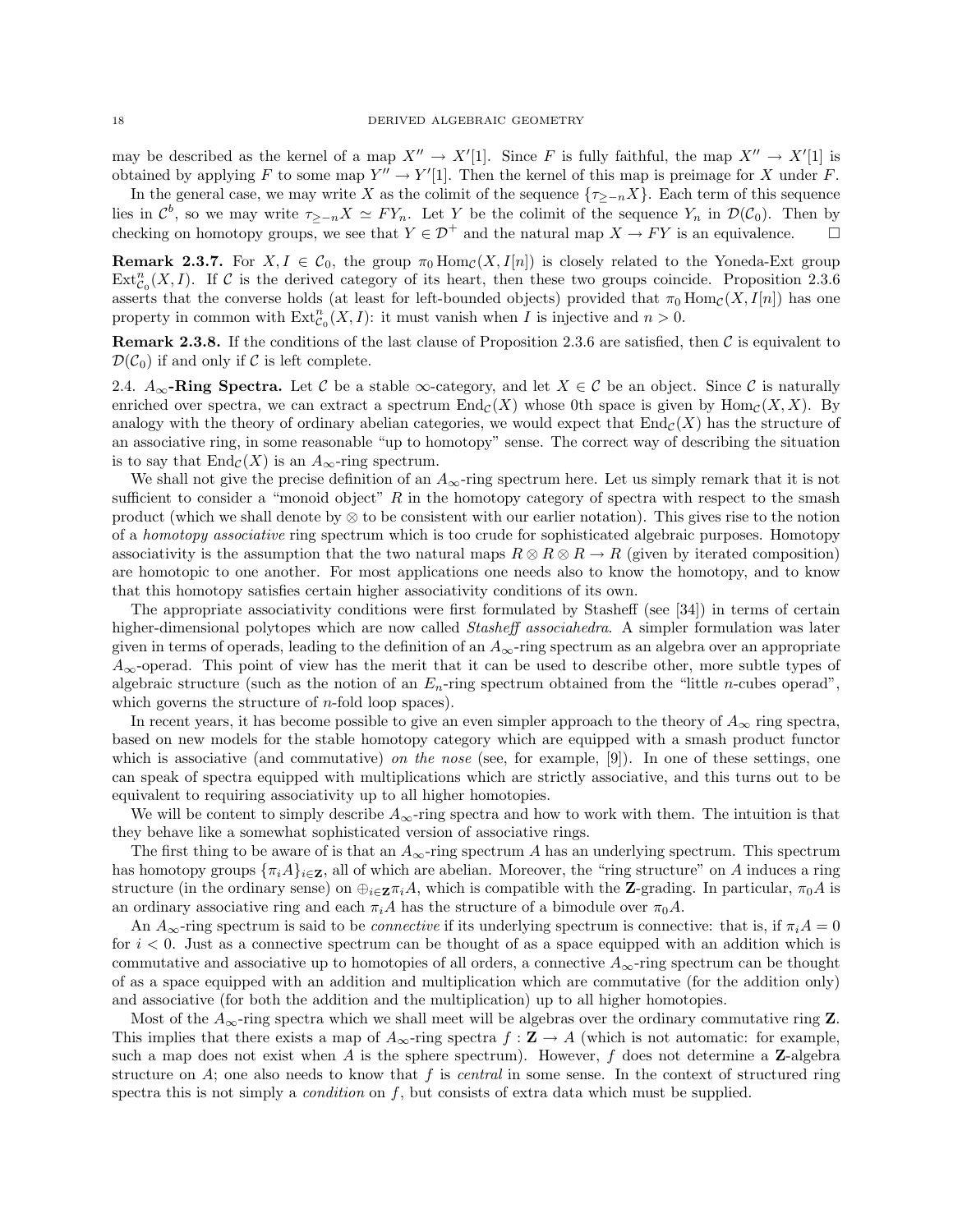Connective  $A_{\infty}$ -Z-algebras, it turns out, are easy to think about. To begin with, the underlying spectrum of a **Z**-algebra A is not arbitrary, but must be equipped with the structure of a module over  $\bf{Z}$ . This forces the underlying spectrum of A to be a "generalized Eilenberg-MacLane spectrum" (that is, equivalent to a product of Eilenberg-MacLane spectra). In the case where A is connective, if we think of the underlying spectrum as a space  $X$  with a coherently commutative addition law, then giving a  $Z$ -module structure on A is essentially equivalent to giving a model X where the addition is commutative (and associative) on the nose. In the case where A is a connective  $A_{\infty}$ -ring spectrum, a **Z**-algebra structure on A allows us to model A using a topological space which is equipped with an addition and multiplication that are both associative and commutative (for the addition) on the nose. In other words, a connective  $A_{\infty}$ -Z-algebra is more or less the same thing as an associative topological ring. If we use simplicial sets in place of topological spaces as models for homotopy theory, then we obtain an analogous result: a connective  $A_{\infty}$ -Z-algebra is more or less the same thing as a simplicial (associative) ring.

For any  $A_{\infty}$ -ring spectrum A, there exists a good theory of left A-module spectra, or simply left A-modules. The collection of left A-modules forms a presentable, stable  $\infty$ -category  $\mathcal{M}_A$ . If M is an A-module, then M has an underlying spectrum and we will write  $\pi_i M$  for the homotopy groups of this underlying spectrum. We call an A-module M n-connected if  $\pi_i M = 0$  for  $i \leq n$ , and n-truncated if  $\pi_i M = 0$  for  $i > n$ . A morphism  $f: M \to N$  of left A-modules is said to be *n*-connected if its cokernel is *n*-connected. If A is connective, then the collections  $\{M : (\forall i > 0) | \pi_i M = 0\}$  and  $\{M : (\forall i < 0) | \pi_i M = 0\}$  determine an admissible t-structure on  $\mathcal{M}_A$ . With respect to this t-structure,  $\mathcal{M}_A$  is left-complete and right-complete, and the formation of homotopy groups is compatible with the formation of filtered colimits. The heart of  $\mathcal{M}_A$  is equivalent to the abelian category of discrete left modules over the ring  $\pi_0 A$ . For any left A-module M, the direct sum  $\oplus_i \pi_i M$  forms a graded left module over the graded ring  $\oplus_i \pi_i A$ . We say that M is connective if  $\pi_i M = 0$ for  $i < 0$ , and *discrete* if  $\pi_i M = 0$  for  $i \neq 0$ . In the case where A is a connective **Z**-algebra, we can model A by a topological ring, and one can think of connective A-modules as topological modules over this topological ring. When A is a discrete ring, the  $\infty$ -category of A-module spectra is the derived category of the (Grothendieck) abelian category of discrete A-modules. If  $K$  is a complex of (ordinary) A-modules, thought of as an A-module spectrum, then its homotopy groups are given by  $\pi_i K = H^{-i}(K)$ .

The  $\infty$ -category of left A-modules has enough compact objects, which are called *perfect* A-modules. The class of perfect A-modules form a stable subcategory  $\mathcal{M}_A^{pf} \subseteq \mathcal{M}_A$  containing A, and  $\mathcal{M}_A \simeq \text{Ind}(\mathcal{M}_A^{pf})$ . We call an A-module finitely presented if it lies in the smallest stable subcategory of  $\mathcal{M}_A$  containing A. An A-module is perfect if and only if it is a retract of a finitely presented A-module.

Example 2.4.1. If A is a discrete associative ring, then an A-module is finitely presented if it can be represented by a finite complex of finitely generated free A-modules, and perfect if it can be represented by a finite complex of finitely generated projective A-modules.

Let C be any stable  $\infty$ -category, and let  $X \in \mathcal{C}$ . As suggested above, the spectrum  $\text{End}_{\mathcal{C}}(X)$  has an  $A_{\infty}$ -ring structure. The full subcategory of C consisting of the object X is equivalent to the full subcategory of  $\mathcal{M}_A$  consisting of the trivial A-module A. This equivalence extends to an exact, fully faithful functor F (a kind of "external tensor product by  $X$ ") from the  $\infty$ -category of finitely presented A-modules to  $\mathcal{C}$ . If C is stable under the formation of retracts, then F extends uniquely to  $\mathcal{M}_A^{pf}$  (and remains exact and fully faithful). If C is stable under the formation of sums, then F extends to an exact functor on  $\mathcal{M}_A$ , which is fully faithful provided that  $X$  is a compact object of  $\mathcal{C}$ .

There is a theory of *right A-module spectra* which is entirely dual to the above theory of left A-modules spectra; it may also be regarded as the theory of left modules over an opposite  $A_{\infty}$ -ring spectrum  $A^{op}$ . As with ordinary algebra, if M is a right module over A and N is a left module over A, then one can define the tensor product  $M \otimes_A N$ . In general,  $M \otimes_A N$  is merely a spectrum with no A-module structure. The functor  $(M, N) \rightarrow M \otimes_A N$  is exact and colimit-preserving in both variables. There is a spectral sequence for computing the homotopy groups of  $M \otimes_A N$ , with  $E_2$ -term given by  $E_2^{p\bullet} = \text{Tor}_p^{A_{\bullet}}(\pi_{\bullet}M, \pi_{\bullet}N)$ . Here the notation is intended to indicate that one computes the  $Tor_p$ -group in the context of graded modules over a graded ring, and consequently it comes equipped with a natural grading:  $E_2^{pq}$  is the qth graded piece. This spectral sequence is strongly convergent provided that  $A$ ,  $M$ , and  $N$  are connective. In particular,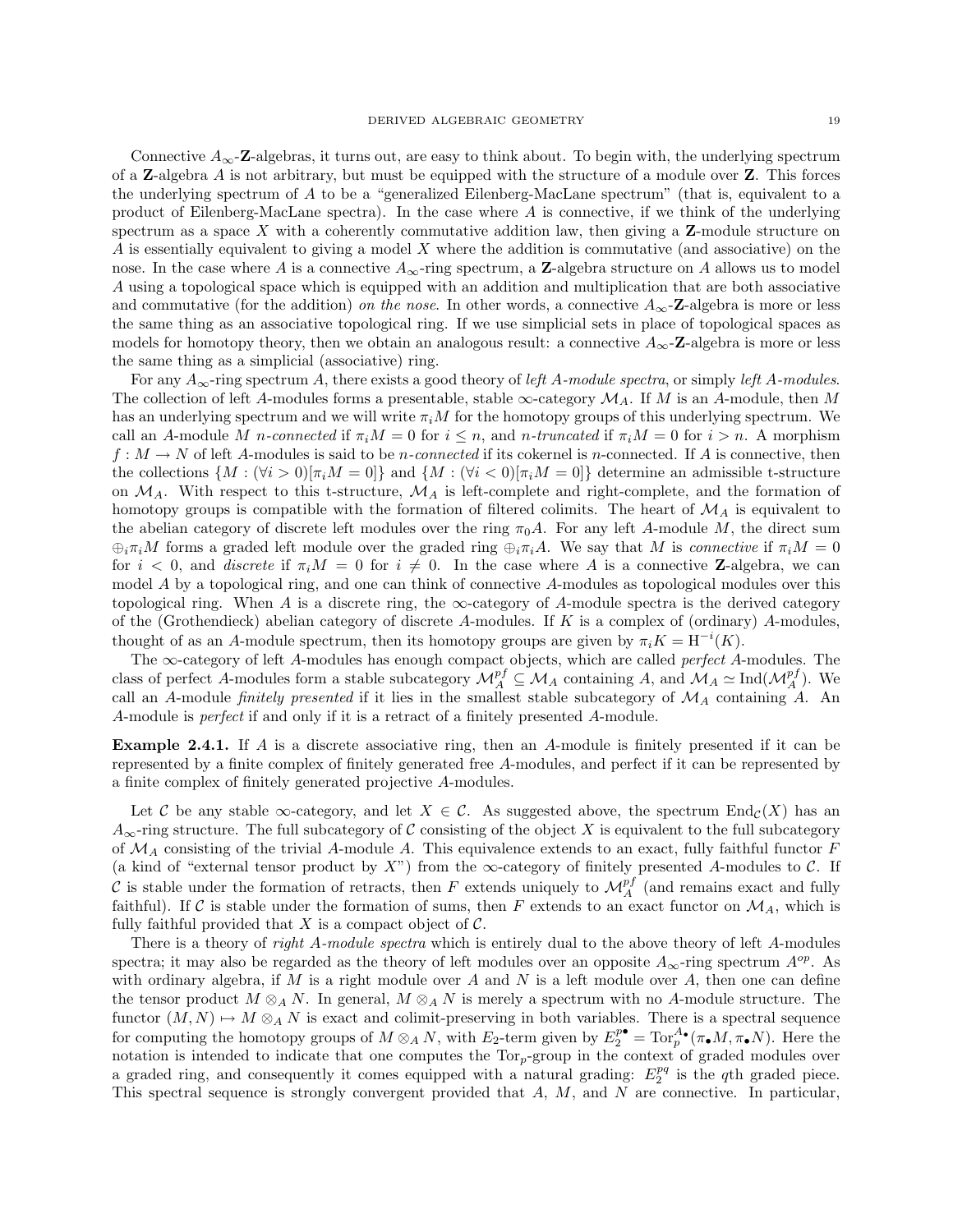if A, M, and N are connective, then the spectrum  $M \otimes_A N$  is connective, and  $\pi_0(M \otimes_A N)$  is naturally isomorphic to the ordinary tensor product  $\text{Tor}_{0}^{\pi_{0}A}(\pi_{0}M,\pi_{0}N)$ . If A is discrete, then  $\otimes_{A}$  is the left-derived functor (in either variable) of the ordinary tensor product, so that if  $M$  and  $N$  are discrete also we have  $\pi_i(M \otimes_A N) \simeq \text{Tor}_i^A(M, N).$ 

If  $A \to B$  is a morphism of  $A_{\infty}$ -ring spectra, then we may regard any B-module as an A-module by restriction of structure. This restriction functor has both a left adjoint and a right adjoint (and is therefore exact), which we shall denote by  $M \mapsto B \otimes_A M$  and  $M \mapsto \text{Hom}_A(B, M)$ .

Remark 2.4.2. The standard notation in homotopy theory is to write  $B \wedge_A M$ , rather than  $B \otimes_A M$ . We shall instead employ the usual algebraic notation, which we feel is easier to read and better brings out the analogy with the classical algebraic notion of tensor product. However, we warn the reader to keep in mind that our tensor products are not the usual tensor products of algebra but suitable left-derived analogues.

2.5. Properties of  $A_{\infty}$  Ring Spectra and their Modules. Let A be a connective  $A_{\infty}$ -ring spectrum. We are going to discuss some basic facts about the stable  $\infty$ -category of left A-modules. We call an A-module free if it is a direct sum of (unshifted) copies of A. We call a map  $N \to N'$  of connective A-modules *surjective* if it induces a surjection on  $\pi_0$ .

**Proposition 2.5.1.** Let  $M$  be a connective left  $A$ -module. Then the following are equivalent:

- The module M is a retract of a free A-module  $\bigoplus_{i\in I} A$ .
- For any surjection  $f: N \to N'$  of connective left A-modules, the induced map  $\pi_0 \text{Hom}_A(M, N) \to$  $\pi_0 \operatorname{Hom}_A(M, N')$  is surjective.

*Proof.* It is clear that the first condition implies the second. For the converse, choose a surjection  $N \to M$ with N free, and apply the surjectivity assumption to the identity in  $\text{Hom}(M, M)$ .

We shall call a connective left A-module *projective* if it satisfies the above conditions.

**Theorem 2.5.2** (Derived Lazard Theorem). Let R be a connective  $A_{\infty}$ -ring spectrum, and let M be a connective left R-module. The following conditions are equivalent:

- (1) The module M is a filtered colimit of finitely generated free modules.
- (2) The module M is a filtered colimit of projective modules.
- (3) If N is a discrete right R-module, then  $N \otimes_R M$  is discrete.
- (4) The  $\pi_0 R$ -module  $\pi_0 M$  is flat, and the natural map  $\text{Tor}_0^{\pi_0 R}(\pi_i R, \pi_0 M) \to \pi_i M$  is an isomorphism for each  $i \geq 0$ .
- (5) The  $\pi_0R$ -module  $\pi_0R\otimes_R M$  is discrete and flat (in the sense of ordinary commutative algebra).

Proof. It is obvious that (1) implies (2).

If M is a free left R-module, then for any right R-module  $N, N \otimes_R M$  is a direct sum of copies of N, hence is discrete provided that  $N$  is discrete. Since the formation of tensor products is compatible with filtered colimits and filtered colimits of discrete  $R$ -modules are discrete, we deduce that  $(2)$  implies  $(3)$ .

Suppose that (3) is satisfied. We may identify discrete right R-modules with discrete right  $\pi_0R$ -modules. If N is discrete, then the discrete module  $N \otimes_R M$  is equivalent to  $\text{Tor}_0^{\pi_0 R}(N, \pi_0 M)$ . It follows that the functor  $\text{Tor}_{0}^{\pi_{0}R}(\bullet,\pi_{0}M)$  is an exact functor so that  $\pi_{0}M$  is flat over  $\pi_{0}R$ . Now one can prove by induction on *i* that for any connective right R-module N, the natural maps  $\text{Tor}_0^{\pi_0 R}(\pi_i N, \pi_0 M) \to \pi_i(N \otimes_R M)$  are isomorphisms. Applying this in the case  $N = R$ , we deduce (4).

Any discrete right R-module may be considered as a  $\pi_0R$ -module, and we have  $\pi_i(N \otimes_R M) = \pi_i(N \otimes_{\pi_0R} M)$  $\pi_0 R \otimes_R M$  = Tor<sub>i</sub><sup> $\pi_0 R(N, \pi_0 R \otimes_R M)$ . Thus (3) is equivalent to (5).</sup>

To complete the proof, it will suffice to show that (4) implies (1). Let C denote the  $\infty$ -category of finitely generated free left R-modules equipped with maps to M. Then  $\mathcal C$  is essentially small, and gives rise to a diagram in the category of left R-modules which has a colimit  $M'$ . By construction there is a natural map  $\phi: M' \to M$ . We will complete the proof by showing that if the (4) is satisfied, then C is filtered and  $\phi$  is an equivalence.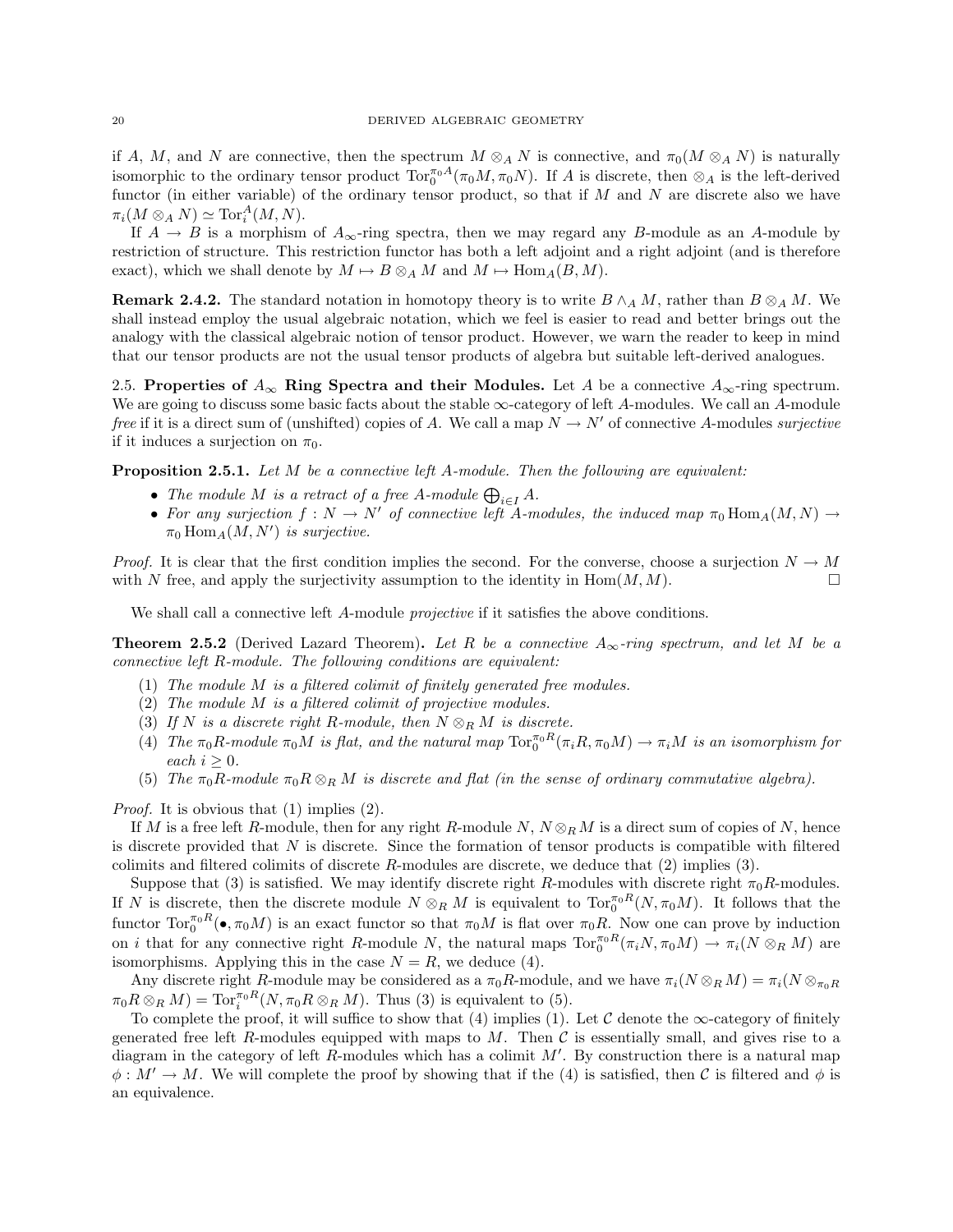It is clear that any two objects of  $\mathcal C$  admit a map to a common third object of  $\mathcal C$  (use the direct sum). To complete the proof, it suffices to show that for any  $K, K' \in \mathcal{C}$  and any element  $\eta: S^n \to \text{Hom}_{\mathcal{C}}(K, K')$ , there exists a morphism  $K' \to K'''$  in C such that the image of  $\eta$  in  $\pi_n \text{Hom}(K, K''')$  vanishes. For  $n = 0$ , this follows from the classical version of Lazard's theorem (see [21]); hence we shall assume  $n > 0$ . The module K is a direct sum of finitely many copies of R. Arguing iteratively, we can reduce to the case  $K = R$ . In this case,  $\text{Hom}_{\mathcal{C}}(K, K')$  may be identified with the homotopy fiber of the structural map  $K' \to M$ . The image of  $\eta$  in  $\pi_n K'$  lies in the kernel of the natural map  $\pi_n K' \to \pi_n M = \text{Tor}_0^{\pi_0 R}(\pi_n R, \pi_0 M)$ . Since  $\pi_0 M$ is a filtered colimit of free  $\pi_0R$  modules, it follows by a direct limit argument that there exists a free  $\pi_0R$ module  $K_0$  and a factorization  $\pi_0 K' \to K_0 \to M$  such that the image of  $\eta$  in  $\text{Tor}_0^{\pi_0 R}(\pi_n R, \pi_0 K')$  vanishes in  $\text{Tor}_{0}^{\pi_{0}R}(\pi_{n}R, \pi_{0}K_{0})$ . Using the freeness of  $K'$  and  $K_{0}$ , we can lift  $K_{0}$  to a free R-module  $K''$  and obtain a factorization  $K' \to K'' \to M$ , such that the image of  $\eta$  in  $\pi_n K''$  vanishes.

Now the exact sequence  $\pi_{n+1}K'' \to \pi_{n+1}M \to \pi_n \text{Hom}_{\mathcal{C}}(K, K'') \to \pi_n K''$  shows that  $\eta$  is the image of a class  $\tilde{\eta} \in \pi_{n+1}M = \pi_{n+1}R \otimes_{\pi_0R} \pi_0M$ . Applying a direct limit argument again, we can find a factorization  $K'' \to K''' \to M$  such that  $\tilde{\eta}$  is in the image of  $\pi_{n+1}K''' \to M$ . It then follows that the image of  $\eta$  in  $\pi_n$  Hom<sub>C</sub>(K, K''') vanishes, as desired.

It follows that C is filtered. To complete the proof, we will show that  $\phi$  is an equivalence. Since we have  $\text{Tor}_{0}^{\pi_{0}R}(\pi_{n}R, \pi_{0}M) \simeq \pi_{n}M$  and  $\text{Tor}_{0}^{\pi_{0}R}(\pi_{n}R, \pi_{0}M') \simeq \pi_{n}M'$ , it will suffice to show that  $\phi$  induces an isomorphism  $\pi_0 \phi : \pi_0 M' \to \pi_0 M$ . It is obvious that  $\pi_0 \phi$  is surjective (consider free modules of rank one). To prove injectivity, we represent any given element of  $\pi_0 M'$  by  $\zeta \in \pi_0 K$  for some finitely generated free left R-module K equipped with a map to M. Now if the image of  $\zeta$  in  $\pi_0 M$  vanishes, then by Lazard's theorem there is a finitely generated free left  $\pi_0 R$ -module  $K'_0$  and a factorization  $\pi_0 K \to K'_0 \to \pi_0 M$  such that  $\zeta$ vanishes in  $K'_0$ . Using the freeness of K and  $K'_0$ , we lift the factorization to a diagram  $K \to K' \to M$ . Thus the natural map  $\pi_0 K \to \pi_0 M'$  factors through  $\pi_0 K'$  and therefore kills  $\zeta$ .

A connective left R-module satisfying the above hypotheses will be said to be flat. In general, if  $M$  is a flat left R-module, then the "global" properties of  $M$  as an R-module are determined by the "local" properties of  $\pi_0 M$  as a module over the ordinary ring  $\pi_0 R$ . As an illustration of this principle, we note that:

**Proposition 2.5.3.** Let R be a connective  $A_{\infty}$ -ring spectrum. A flat left R-module M is projective if and only if  $\pi_0 M$  is a projective  $\pi_0 R$  module.

*Proof.* We first suppose that  $\pi_0 M$  is free. In this case, we may choose generators for  $\pi_0 M$  over  $\pi_0 A$ , and lift these to obtain a map  $f : \bigoplus_i A \to M$  which induces an isomorphism on  $\pi_0$ . Since both the source and target of f are flat, it follows that f is an equivalence so that  $M$  is free.

In the general case, we choose a surjection from a free module onto  $\pi_0 M$  whose kernel is also free (this can be achieved using an "Eilenberg-swindle" argument), and lift this to a surjection  $f : F \to M$ . Since M is flat and f induces a surjection on homotopy groups in each degree, we deduce that  $F' = \ker f$  is flat and that

$$
0 \to \pi_0 F' \to \pi_0 F \to \pi_0 M \to 0
$$

is exact. Since  $\pi_0 M$  is projective, the inclusion  $\pi_0 F' \subseteq \pi_0 F$  is split by a morphism which lifts to a map  $\phi: F \to F'$ . Let  $\psi$  denote the natural map  $F' \to F$ . Then  $\phi \circ \psi$  induces the identity on  $\pi_0 F'$ , and therefore it is homotopic to the identity on F' since F' is free. It follows that the triangle  $F' \to F \to M$  is split, so that M is retract of F. Since F is free, M is projective.  $\square$ 

**Proposition 2.5.4.** Let A be a connective  $A_{\infty}$ -ring spectrum and let M be a flat left A-module. The following conditions are equivalent:

- For any nonzero right A-module N, the spectrum  $N \otimes_A M$  is nonzero.
- The  $\pi_0 A$  module  $\pi_0 M$  is faithfully flat over A.

Under these circumstances, we shall say that M is faithfully flat over A. Let  $f: A \rightarrow B$  be a morphism of  $A_{\infty}$ -ring spectra. We say that B is (faithfully) flat if it is (faithfully) flat as an A-module (we really have two notions, depending on whether we choose to view  $B$  as a left or as a right A-module: unless otherwise specified, we regard  $B$  as a *left A*-module).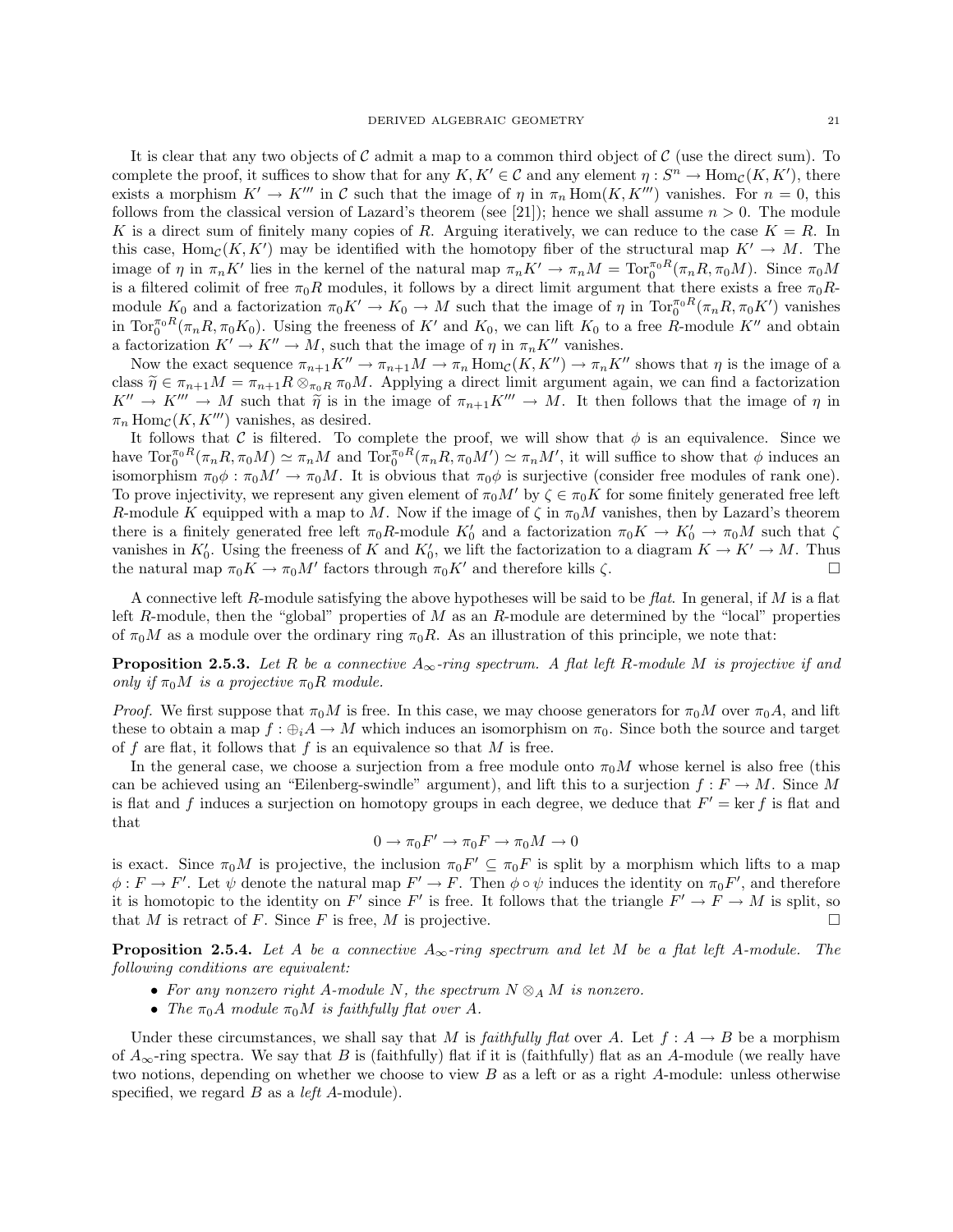We now discuss some finiteness conditions on left A-modules. We have already remarked that  $\mathcal{M}_A$  has enough compact objects, and that these are called *perfect A*-modules. We will characterize the perfect A-modules as those which admit preduals. We first mention the following general principle:

**Proposition 2.5.5.** Let A be an  $A_{\infty}$ -ring spectrum. The following  $\infty$ -categories are naturally equivalent:

- (1) The  $\infty$ -category of left exact functors  $\mathcal{M}_A \to \mathcal{S}$  which commute with filtered colimits.
- (2) The  $\infty$ -category of exact functors from  $M_A$  into the  $\infty$ -category  $S_\infty$  of spectra which commute with filtered colimits.
- (3) The  $\infty$ -category of right A-modules.

*Proof.* Let  $\mathcal{C}_{(1)}$ ,  $\mathcal{C}_{(2)}$ , and  $\mathcal{C}_{(3)}$  be the three  $\infty$ -categories described in the statement of the proposition. We give a sketch of the construction of functors which give rise to the equivalences  $\mathcal{C}_{(1)} \simeq \mathcal{C}_{(2)} \simeq \mathcal{C}_{(3)}$ .

First of all, composition with the functor  $\Omega^{\infty}: \mathcal{S}_{\infty} \to \mathcal{S}$  (passage to the zeroth space) gives us a "forgetful functor"  $\phi : C_{(2)} \to C_{(1)}$ . The crucial observation is that since  $\mathcal{M}_A$  is stable,  $\phi$  is not as forgetful as it looks. In fact, any left-exact functor  $F : \mathcal{M}_A \to \mathcal{S}$  may be uniquely "enriched" to an exact functor  $F_\infty : \mathcal{M}_A \to \mathcal{S}_\infty$ with  $F \simeq \Omega^{\infty} \circ F_{\infty}$ . We first note that  $\mathcal{M}_A$  has a zero object. Since F is left exact, F0 is a final object  $\ast \in \mathcal{S}$ . The unique maps  $0 \to M$  give rise to maps  $\ast \simeq F0 \to FM$  for each  $M \in \mathcal{M}_A$ , so that F admits a natural factorization  $F: \mathcal{M}_A \to \mathcal{S}_*$  through the  $\infty$ -category of pointed spaces.

We now note that since M is the n-fold loop space of  $M[n]$  in  $\mathcal{M}_A$ ,  $\widetilde{F}M \simeq \Omega^n \widetilde{F}M[n]$ . In other words, the functor  $\widetilde{F}M$  comes equipped with a sequence functorial deloopings of the spaces  $\widetilde{F}M$ . We may now define the functor  $F_{\infty}$  by letting  $F_{\infty}M$  be the spectrum corresponding to this sequence of deloopings  $(FM, FM[1], \ldots)$ . Since F is left exact,  $\widetilde{F}$  is exact. Moreover,  $\widetilde{F}$  will commute with filtered colimits if and only if F commutes with filtered colimits. This proves the equivalence of  $\mathcal{C}_{(1)}$  and  $\mathcal{C}_{(2)}$  (not that so far, we have used only the stability of  $\mathcal{M}_A$ ).

We note that there is a natural functor  $C_{(3)} \to C_{(2)}$ , which carries a right A-module N to the functor  $M \mapsto N \otimes_A M$ . The inverse functor  $C_{(2)} \to C_{(3)}$  is given by evaluation at the identity object A. More specifically, we note that A is a right A-module in the  $\infty$ -category of left A-modules. Consequently, if  $F \in C_{(2)}$ , then  $F(A)$  is a right A-module spectrum. Moreover, one can construct a natural transformation  $F(A) \otimes_A M \to F(M)$ . This transformation is an equivalence when  $M = A$ . Since both sides are exact as a functor of  $M$ , we deduce that this map is an equivalence whenever  $M$  is finitely presented. Finally, if  $F$ commutes with filtered colimits, then both sides are an equivalence in general.  $\Box$ 

**Corollary 2.5.6.** Let A be an  $A_{\infty}$ -ring spectrum, and let M be a left A-module. Then M is perfect if and only if there exists a right A-module M<sup>\*</sup> and an identification of spectrum-valued functors  $\text{Hom}_{\mathcal{M}_A}(M, \bullet) \simeq$  $M^{\ast}\otimes\bullet.$ 

*Proof.* Apply Proposition 2.5.5 to the functor  $\text{Hom}_{\mathcal{M}_A}(M, \bullet)$ .

In particular, applying both sides to the left A-module A, we see that  $M^* = \text{Hom}(M, A)$  is the dual of M in the usual sense.

We next discuss a somewhat weaker finiteness condition.

**Proposition 2.5.7.** Let A be a connective  $A_{\infty}$ -ring spectrum, let M be a left A-module, and let n be an integer. The following conditions are equivalent:

- (1) There exists a finitely presented left A-module N and a morphism  $N \to M$  which induces an equivalence  $\tau_{\leq n} N \simeq \tau_{\leq n} M$ .
- (2) There exists a perfect left A-module N and a morphism  $N \to M$  which induces an equivalence  $\tau_{\leq n}N \simeq \tau_{\leq n}M$ .
- (3) There exists a finitely presented left A-module N and an equivalence  $\tau_{\leq n}N \simeq \tau_{\leq n}M$ .
- (4) There exists a perfect A-module N and an equivalence  $\tau_{\leq n}N \simeq \tau_{\leq n}M$ .
- (5) The n-truncated A-module  $\tau_{\leq n}M$  is a compact object of  $(\mathcal{M}_A)_{\leq n}$ .

*Proof.* It is clear that  $(1) \Rightarrow (2) \Rightarrow (3) \Rightarrow (4)$ . Since  $(\mathcal{M}_A)_{\leq n}$  is stable under filtered colimits, the implication  $(4) \Rightarrow (5)$  follows from the fact that  $\text{Hom}_{\mathcal{M}_A}(M, M') = \text{Hom}_{\mathcal{M}_A}(\tau_{\leq n}M, M')$  when  $M'$  is *n*-truncated.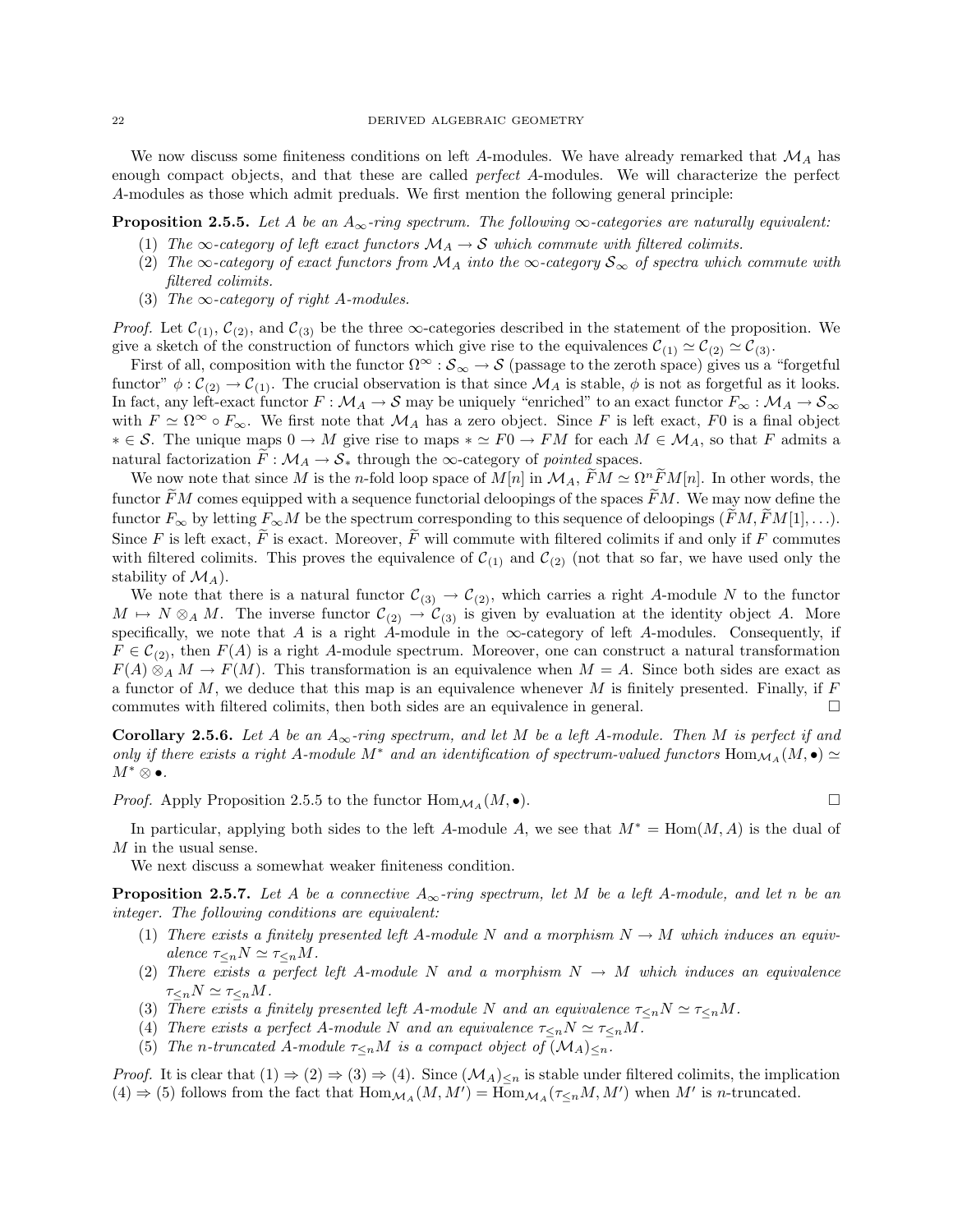Suppose that (5) is satisfied by M. We first claim that M is k-connected for sufficiently small k. Since  $\tau_{\leq n}M$  is the filtered colimit of the A-modules  $\tau_{\geq k}(\tau_{\leq n}M)$  as  $k\to\infty$ , it follows from (5) that the identity map from  $\tau_{\leq n}M$  to itself factors through  $\tau_{\geq k}(\tau_{\leq n}M)$  for some k. Thus the identity map on  $\pi_mM$  factors through 0 for  $m < k$ , which implies that M is  $(k-1)$ -connected.

We now prove that for all  $m \leq n$ , there exists a finitely presented left A-module  $N_m$  and a map  $\phi_m$ :  $N_m \to M$  which induces an isomorphism on homotopy groups in degrees  $\leq m$ . If m is sufficiently small, then M is m-connected and we may take  $N_m = 0$ . The proof in general goes by induction on m. Suppose that we have constructed  $\phi_{m-1}: N_{m-1} \to M$ , and let K denote the cokernel of  $\phi_{m-1}$ . Then K also has the property stated in (5). Since  $m \leq n$ , we deduce that  $\pi_m K$  is a compact object in the ordinary category of discrete  $\pi_0 A$ -modules. Thus there exists a presentation

$$
P_0 \to Q_0 \to \pi_m K \to 0
$$

for  $\pi_m K$ , where  $P_0$  and  $Q_0$  are free  $\pi_0 A$ -modules. We may lift the generators of  $P_0$  and  $Q_0$  to obtain a triangle (not necessarily exact) of left A-modules

$$
P[m] \xrightarrow{\psi} Q[m] \to K
$$

Since  $N_{m-1} \to M$  induces an isomorphism on  $\pi_{m-1}$ , the long exact sequence implies that  $\pi_m M \to \pi_m K$ is surjective. Since Q is free,  $Q[m] \to K$  factors through some map  $\theta: Q[m] \to M$ . Since the composition  $P[m] \to Q[m] \to M \to K$  is zero,  $P[m] \to M$  factors through some map  $\psi': P[m] \to N_{m-1}$ . We let  $N_m$ denote the cokernel of  $\overline{a}$ 

$$
P[m] \stackrel{\psi \oplus \psi'}{\rightarrow} Q[m] \oplus N_{m-1}.
$$

By construction, composition with the map  $(-\theta) \oplus \phi_{m-1} : Q[m] \oplus N_{m-1} \to M$  kills  $\psi \oplus \psi'$ , and therefore  $(-\theta) \oplus \phi_{m-1}$  factors through  $N_m$ . A simple diagram chase shows that any factorization  $N_m \to M$  induces an isomorphism on homotopy groups in dimension  $\leq m$ . This completes the induction, and taking  $m = n$ completes the proof of  $(5) \Rightarrow (1)$ .

We will say that an  $A$ -module  $M$  is perfect to order n if it satisfies the equivalent conditions of Proposition 2.5.7. We shall say that M is almost perfect if it is perfect to order n for all n. We note that by definition, the class of modules which are perfect to order  $n$  is stable under finite colimits. Thus the class of almost perfect modules is stable under finite colimits and shifts, and therefore constitutes a stable subcategory of  $\mathcal{M}_A$ .

Remark 2.5.8. We have now discussed a great number of finiteness conditions on A-modules, and it seems worthwhile to discuss the relationships between them. An A-module is finitely presented if it can be built using only finitely many cells, and perfect if it is a retract of a finitely presented module. An A-module is almost perfect if it admits a cell decomposition in which the dimensions of the cells tend to  $\infty$ : in other words, we allow infinitely many cells, but only finitely many cells of dimension  $\leq n$  for any fixed n. Finally, we say that an A-module is perfect to order n if it can be built using only finitely many cells of dimension  $\leq n+1$  (but possibly more cells of larger dimension).

The notion of perfect to order  $n$  will be needed for certain approximation arguments later in this paper, to eliminate Noetherian hypotheses. The reader who is not interested in these applications should feel free to ignore this slightly technical notion.

We now discuss Noetherian conditions on  $A_{\infty}$ -ring spectra. Recall that an ordinary ring R is said to be left coherent if every finitely generated left ideal of R is finitely presented.

**Definition 2.5.9.** A connective  $A_{\infty}$ -ring spectrum A is left Noetherian (left coherent) if  $\pi_0 A$  is left Noetherian (left coherent), and each  $\pi_n A$  is a finitely presented left  $\pi_0 A$ -module. If A is coherent and M is a left A-module, then we say that M is *coherent* if each  $\pi_n M$  is a finitely presented as a discrete module over  $\pi_0 A$ .

We note that if A is left coherent, then the coherent left A-modules form a stable subcategory of  $\mathcal{M}_A$ which is stable under the formation of retracts. This subcategory includes A, and therefore includes all perfect A-modules.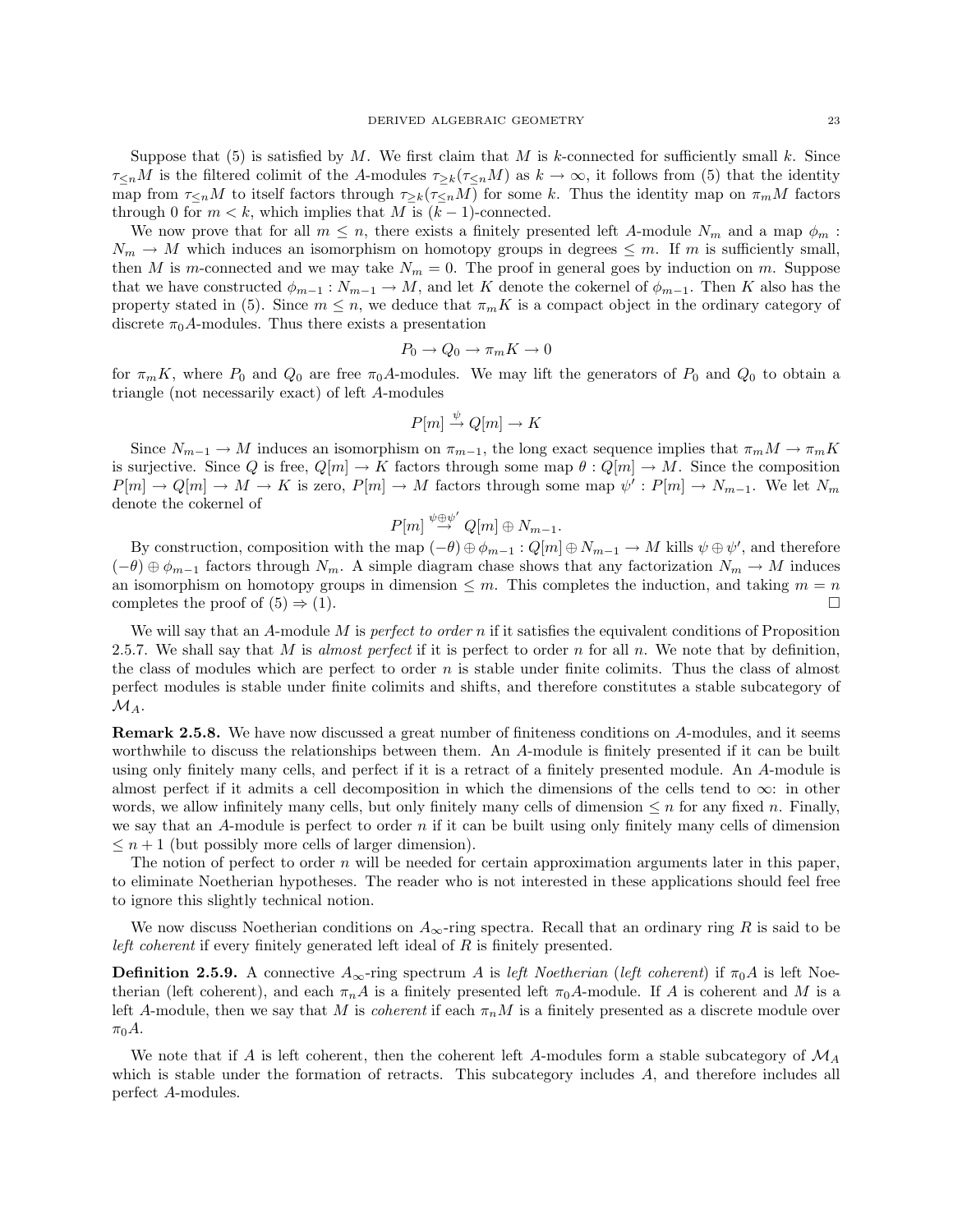**Proposition 2.5.10.** Suppose that A is left coherent. Let M be an A-module. Then M is almost perfect (perfect to order n) if and only if the following conditions are satisfied:

- For  $m \ll 0$ ,  $\pi_m M = 0$ .
- For all  $m \in \mathbb{Z}$   $(m \leq n)$ ,  $\pi_m M$  is a finitely presented  $\pi_0 A$ -module.

*Proof.* Suppose that M is perfect to order n. Then there exists a perfect A-module N and an equivalence  $\tau_{\leq n}M \simeq \tau_{\leq n}N$ . Replacing M by N, we may suppose that M is perfect. Then the first condition is clear and the second condition holds since M is coherent.

Now suppose that  $\pi_m M$  is finitely presented over  $\pi_0 A$  for  $m \leq n$ , and vanishes for  $m \ll 0$ . The proof that M is perfect to order n is identical to the proof of the implication  $(5) \Rightarrow (1)$  of Proposition 2.5.7.  $\Box$ 

**Proposition 2.5.11.** Let A be a connective  $A_{\infty}$  ring spectrum. The following are equivalent:

- (1) A is left coherent.
- (2) For any almost perfect  $M \in \mathcal{M}_A$ , the truncation  $\tau_{>0}M$  is almost perfect.

*Proof.* The implication  $(1) \Rightarrow (2)$  follows from the description of almost perfect modules given in Proposition 2.5.10. Conversely, suppose that (2) is satisfied. We note that the first non-vanishing homotopy group of any almost perfect A-module is a finitely presented module over  $\pi_0 A$  in the usual sense. Applying (2) to the module  $A[-n]$ , we deduce that  $\pi_n A$  is a finitely presented  $\pi_0 A$ -module. To complete the proof, it suffices to show that  $\pi_0 A$  is left coherent.

Clearly, (2) implies that  $\pi_0 A$  is almost perfect as an A-module. From this we may deduce that any almost perfect  $\pi_0 A$ -module is almost perfect as an A-module. Thus, we may replace A by  $\pi_0 A$  and reduce to the case where A is discrete.

Let  $I \subseteq A$  be a finitely generated ideal. Then I is the image of some map  $\phi: A^n \to A$ ; we wish to show that the kernel of  $\phi$  is finitely generated. But the kernel of  $\phi$  is  $\tau_{>0}K$ , where K is the kernel of  $\phi$  in  $\mathcal{M}_A$ . Since K is perfect, condition (2) implies that  $\tau_{\geq 0}K$  is almost perfect, hence  $\pi_0\tau_{\geq 0}K$  is finitely presented.  $\Box$ 

If A is left coherent and  $M \in \mathcal{M}_A$ , then we shall say that M is *coherent* if  $\pi_n M$  is a finitely presented module over  $\pi_0 A$  for each n. Equivalently, M is coherent if  $\tau_{\geq n} M$  is almost perfect for each  $n \in \mathbb{Z}$ . The property of coherence is not stable under base change. However, it is stable under a (right)-flat base change  $A \rightarrow B$  of coherent (connective)  $A_{\infty}$ -ring spectra: this follows immediately from the characterization given in Proposition 2.5.10.

**Proposition 2.5.12.** Let A be a connective  $A_{\infty}$ -ring spectrum. Let M be a flat left A-module which is almost perfect. Then M is perfect and projective.

*Proof.* We note that  $\pi_0 M$  is a finitely presented, flat  $\pi_0 A$ -module. Consequently,  $\pi_0 M$  is projective, so that M is projective. We may choose a surjection from a finitely generated free module F onto  $M$ ; the projectivity of M implies that M is a retract of F. Since F is perfect, so is M.

In the future, we will need a slight generalization of Proposition 2.5.12. We will say that a left A-module M has Tor-amplitude  $\leq n$  if, for any discrete right A-module N, the groups  $\pi_i(N \otimes_A M)$  vanish for  $i > n$ .

**Proposition 2.5.13.** Let A be a connective  $A_{\infty}$ -ring spectrum.

- If M is an A-module of Tor-amplitude  $\leq n$ , then M[k] has Tor-amplitude  $\leq n + k$ .
- Let  $M' \to M \to M''$  be an exact triangle of A-modules. If M' and M'' have Tor-amplitude  $\leq n$ , then so does M.
- If M is almost perfect and has Tor-amplitude  $\leq n$ , then M is perfect.

Proof. The first two claims are obvious. For the third, we first shift M so that it is connective, and then work by induction on the Tor-amplitude of M. Choosing a surjection  $F \to M$ , we note that if M has Toramplitude  $\leq n$  and  $n > 0$ , then the kernel K of the surjection is connective and of Tor-amplitude  $\leq (n-1)$ . In this fashion we reduce to the case where M is connective of Tor-amplitude  $\leq 0$ . Then M is flat and we may apply Proposition 2.5.12.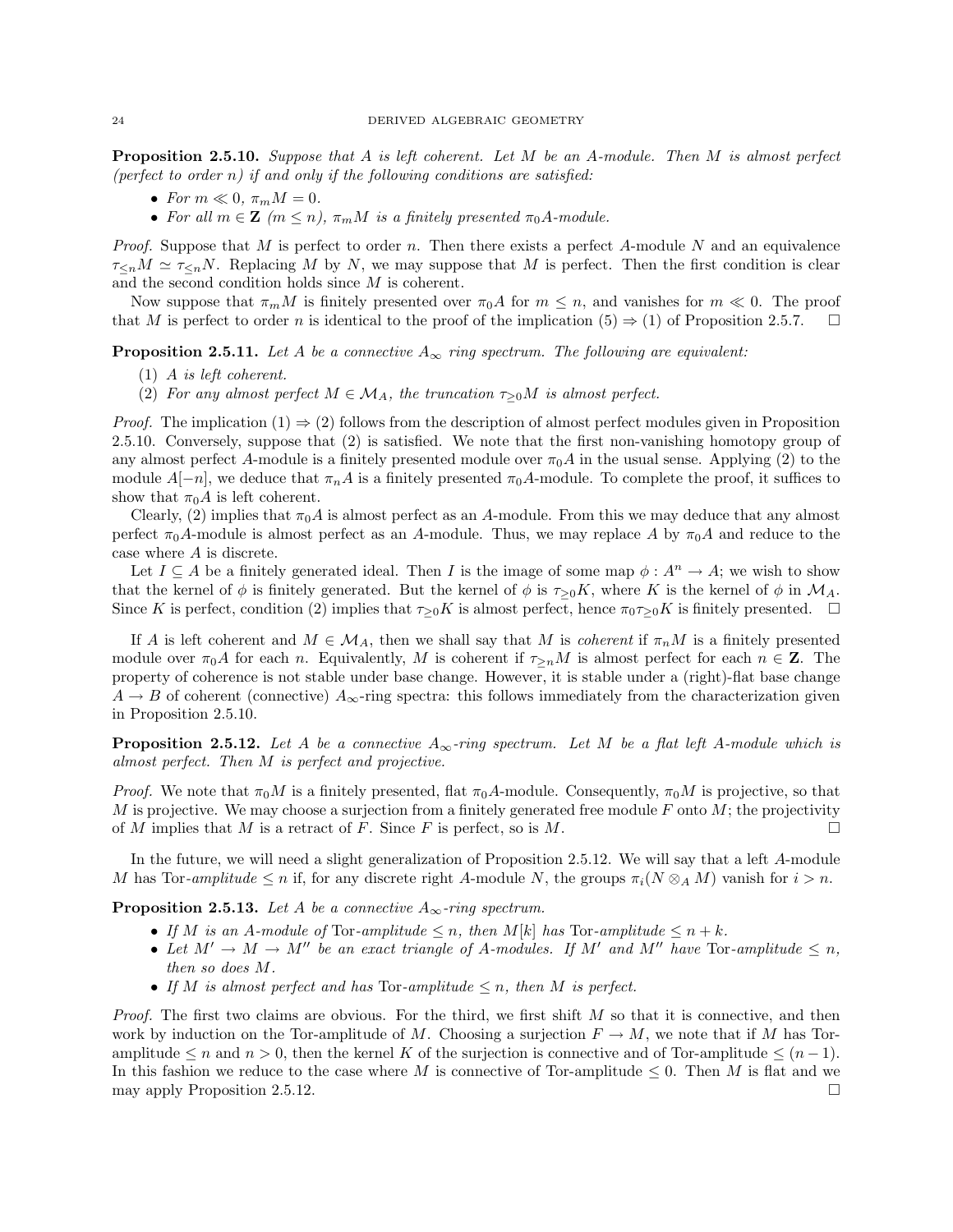2.6.  $E_{\infty}$ -Ring Spectra and Simplicial Commutative Rings. Just as commutative algebra provides the foundation for classical algebraic geometry, our theory of derived algebraic geometry will require some kind of "derived commutative algebra", in which commutative rings are replaced by an appropriate homotopytheoretic generalization. However, this turns out not to such a simple story, since there are several plausible candidates for this generalization. The objective of this section is to explain what these candidates are and how they are related to one another, and to explain why we believe that one formalism (that of simplicial commutative rings) provides the proper foundation for the theory that we will develop later.

In the last two sections, we have discussed  $A_{\infty}$ -ring spectra, which are a good homotopy-theoretic generalization of associative rings. However, in algebraic geometry we need to deal with commutative rings, and their homotopy-theoretic generalizations are considerably more subtle. Fix an ordinary commutative ring R. Then there exist (at least) three homotopy-theoretic generalizations of the notion of "commutative R-algebra":

- One can consider topological commutative rings endowed with an  $R$ -algebra structure. These form an  $\infty$ -category which we shall denote by  $\mathcal{SCR}_{R}/\mathcal{CR}_{R}/\mathcal{CR}_{R}/\mathcal{CR}_{R}/\mathcal{CR}$  can also be modelled by simplicial commutative R-algebras. The category of simplicial commutative R-algebras has a Quillen model structure in which the weak equivalences and the fibrations are those maps which are weak equivalences or fibrations on the underlying simplicial sets. We will discuss this ∞-category at great length in the next section (and throughout the remainder of this paper).
- One can consider commutative differential graded  $R$ -algebras. More precisely, one can consider a simplicial localization of the ordinary category of differential graded R-algebras which inverts quasi-isomorphisms. There exists a Quillen model structure on the category of differential graded Ralgebras, with quasi-isomorphisms as weak equivalences and cofibrations given by retracts of iterated cell attachments. If  $R$  is a  $\mathbf{Q}$ -algebra, then the fibrations for this model structure are simply the surjective maps. In the general case, there seems to be no easy characterization of the fibrant objects, and the model structure is practically useless for computations. In any case, we shall denote the underlying  $\infty$ -category by  $\mathcal{D} \mathcal{G} \mathcal{A}_{R}$ .
- One can consider an  $\infty$ -category  $\mathcal{EI}_{R/}$  of  $E_{\infty}$ -R-algebras. This is a slice  $\infty$ -category of a larger  $\infty$ category  $\mathcal{EI}$  of  $E_{\infty}$ -ring spectra. As with  $A_{\infty}$ -ring spectra, there are multiple ways of defining  $\mathcal{EI}$ . One can consider spectra equipped with the structure of an algebra over an appropriate  $E_{\infty}$ -operad, or one can consider strictly commutative and associative monoid objects in an appropriate symmetric monoidal model category of spectra. Every ordinary commutative ring may be regarded as an  $E_{\infty}$ ring spectrum, and one can then define  $\mathcal{EI}_{R/}$  as the ∞-category of objects  $A \in \mathcal{EI}$  equipped with a map  $R \to A$ .

In general, we have functors  $\mathcal{SCR}_R \stackrel{\phi}{\to} \mathcal{DGA}_R \stackrel{\psi}{\to} \mathcal{EI}_{R/-}$  If  $R$  is a **Q**-algebra, then  $\psi$  is an equivalence of  $\infty$ categories,  $\phi$  is fully faithful, and the essential image of  $\phi$  consists of the connective objects of  $\mathcal{DGA}_R \simeq \mathcal{EI}_{R/A}$ (that is, those algebras A having  $\pi_i A = 0$  for  $i < 0$ ). If R is not a **Q**-algebra, then neither  $\phi$  nor  $\psi$  nor  $\psi \circ \phi$ is fully faithful and the situation is much more complicated. In this case, the  $\infty$ -category  $\mathcal{D}G\mathcal{A}_R$  is poorly behaved: it is both difficult to compute with (for reasons explained above), and conceptually unsuitable because it is not clear what notion it is intended to model. However, both  $\mathcal{SCR}_R$  and  $\mathcal{ER}_R$  have conceptual interpretations:

- Connective objects of  $\mathcal{E}I$  are spaces equipped with addition and multiplication laws which are commutative, associative, and distributive up to coherent homotopy.
- Objects  $\mathcal{SCR}$  are spaces equipped with addition and multiplication laws which are commutative, associative and distributive on the nose: that is, they are topological commutative rings.

From this point of view, the functor  $\theta = \psi \circ \phi : \mathcal{SCR} \to \mathcal{EI}$  is easy to understand. We note that there are two obvious reasons why  $\theta$  cannot be an equivalence: first, the initial object of  $\mathcal{SCR}$  is the ordinary commutative ring **Z**, so that the essential image of  $\theta$  consists entirely of **Z**-algebras (in contrast, the initial object of  $\mathcal{E}I$  is the sphere spectrum, which is very nondiscrete: its homotopy groups are the stable homotopy groups of spheres). Second, the essential image of  $\theta$  consists only of connective objects. But  $\theta$  is not even an equivalence onto the  $\infty$ -category  $\mathcal{E}T^c_{\mathbf{Z}/\ }$  of connective **Z**-algebras. Objects of  $\mathcal{E}T^c_{\mathbf{Z}/\ }$  may be thought of as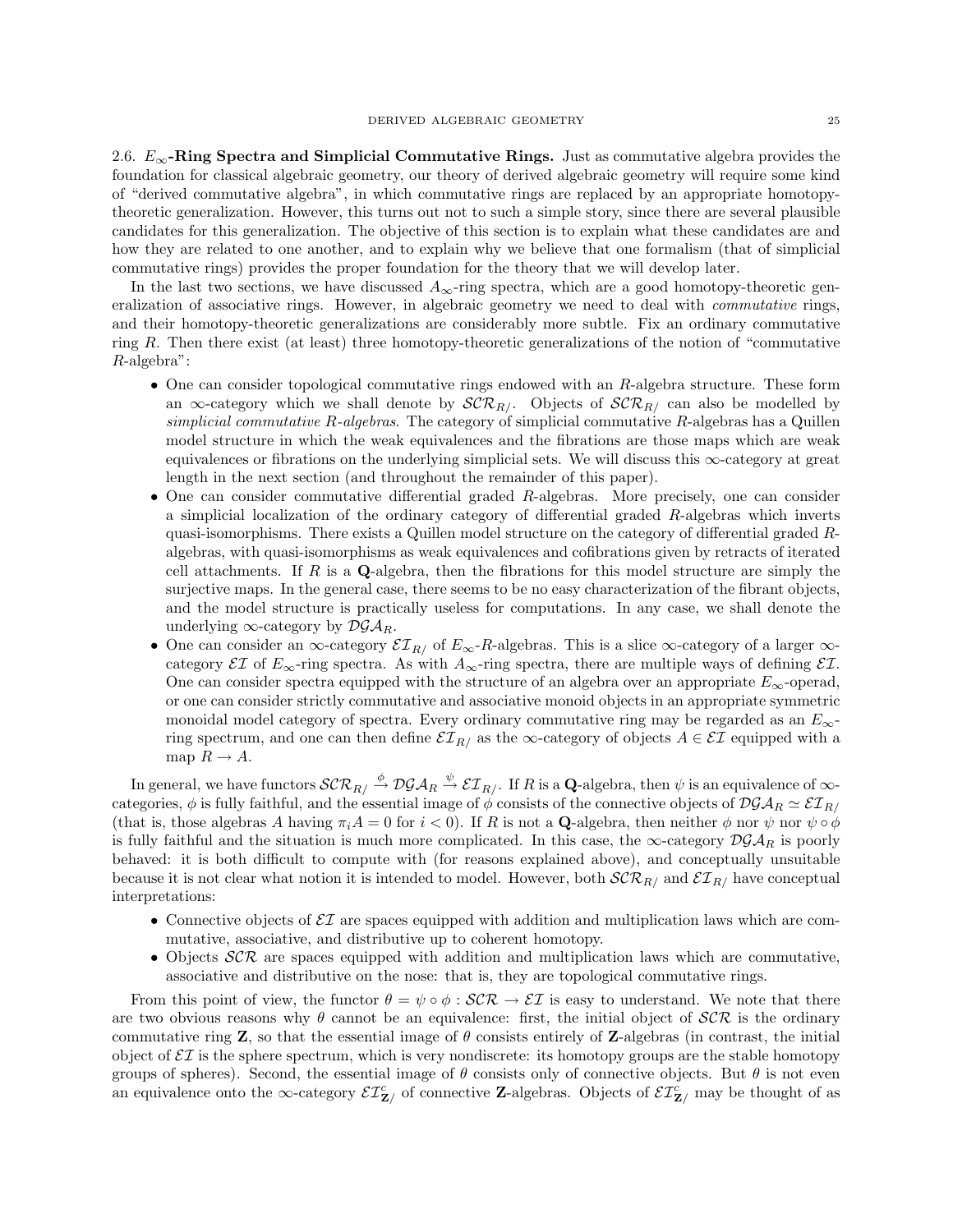topological spaces equipped with a strictly commutative addition, and a multiplication which is commutative (and distributive over addition) up to all higher homotopies. It turns out that, in contrast to the associative case, this is substantially weaker than the requirement of a strictly commutative multiplication.

So we are faced with two plausible candidates for our theory of "generalized rings":  $E_{\infty}$ -ring spectra and simplicial commutative rings. Which is the better notion? The answer depends, of course, on what we want to do. The notion of an  $E_{\infty}$ -ring spectrum is extremely useful in stable homotopy theory. Having observed that the complex K-theory  $K(X)$  of any space X has a commutative ring structure, one would like to explain this by saying that, in some sense, K-theory itself is a commutative ring. The theory of  $E_{\infty}$ -ring spectra provides the correct language for describing the situation: K-theory and many other generalized cohomology theories of interest may be endowed with  $E_{\infty}$ -structures.

While the notion of an  $E_{\infty}$ -ring spectrum is useful for applying algebraic ideas to homotopy theory, simplicial commutative rings seem better suited for the dual purpose of bringing homotopy theoretic ideas into algebra. If we take the point of view that our ultimate interest is in ordinary commutative rings, but some constructions such as (left derived) tensor products seem to force more general objects upon us, then the  $\infty$ -category  $\mathcal{SCR}$  seems better suited to our needs: it is fairly conservative generalization of the notion of a commutative ring, yet sufficiently general for our purposes.

It is our opinion that the theory of simplicial commutative rings provides the appropriate notion of "generalized ring" for use in derived algebraic geometry. Here are some advantages of this choice:

- It does not seem appropriate to employ nonconnective ring spectra in constructing the basic "affine building blocks" of derived algebraic geometry. If we were working with  $E_{\infty}$ -ring spectra, we would need to restrict our attention to the connective objects. However, in  $\mathcal{SCR}$  the connectivity condition is automatically satisfied. (We note, however, that in characteristic zero the use of nonconnective algebras leads to a good notion of weakly affine algebraic stacks which includes, for example, the classifying stack for a unipotent algebraic group (see [35]). However, it is our opinion that non-connective  $E_{\infty}$ -ring spectra do not provide the correct approach to this notion in positive characteristic. We will discuss a version of this notion in [23].)
- Objects of SCR are much easier to describe and to compute with than objects in  $\mathcal{EI}_1$ , or even  $\mathcal{EI}_2$ .
- Though it is possible to set up the formal aspects of the theory of algebraic geometry in the context of  $E_{\infty}$ -ring spectra, it seems that many constructions of algebro-geometric interest cannot be carried out in this setting. For example, we do not know how to define an analogue of the algebraic group SL<sup>2</sup> over the sphere spectrum. The definition seems to require the existence of a determinant for a rank 2-module, and it precisely the existence of these kinds of constructions which distinguishes  $\mathcal{SCR}$  from  $\mathcal{EI}$  (see Remark 2.6.5).
- In classical algebraic geometry, the affine line  $A_S^1$  over a scheme S is flat over S. This key basic fact fails in the  $E_{\infty}$ -context, even if we assume that S is an ordinary scheme. This is because the "free"  $E_{\infty}$ -Z-algebra on one generator is not the ordinary ring  $\mathbf{Z}[x]$ . Instead, the appropriate free algebra R has

$$
\pi_n(R) = \bigoplus_{m=0}^{\infty} \mathrm{H}_n(\Sigma_m, \mathbf{Z})
$$

where the symmetric group  $\Sigma_m$  acts trivially on Z. This ring spectrum is not flat over Z in any reasonable sense. Thus, if we were to employ  $E_{\infty}$ -ring spectra (or even  $E_{\infty}$ -**Z**-algebras) in our foundations, then we would have to distinguish between the "flat affine line" Spec  $\mathbf{Z}[x]$  and the "additive group" Spec  $R$ . In order to get any reasonable analogue of classical algebraic geometry, we need to force these two versions of the affine line to coincide.

We conclude this section by giving two more ways to think about the difference between  $E_{\infty}$ -ring spectra and simplicial commutative rings. This may be safely omitted by the reader, since we will afterward have no need to consider  $E_{\infty}$ -ring spectra at all.

As we remarked above, the functor  $\theta$  factors through a functor  $\theta' : \mathcal{SCR} \to \mathcal{EI}_{\mathbf{Z}/2}^c$ , where the superscript c indicates that we consider only connective  $E_{\infty}$ -ring spectra. In concrete terms, the functor  $\theta'$  "forgets" the strict commutativity of multiplication.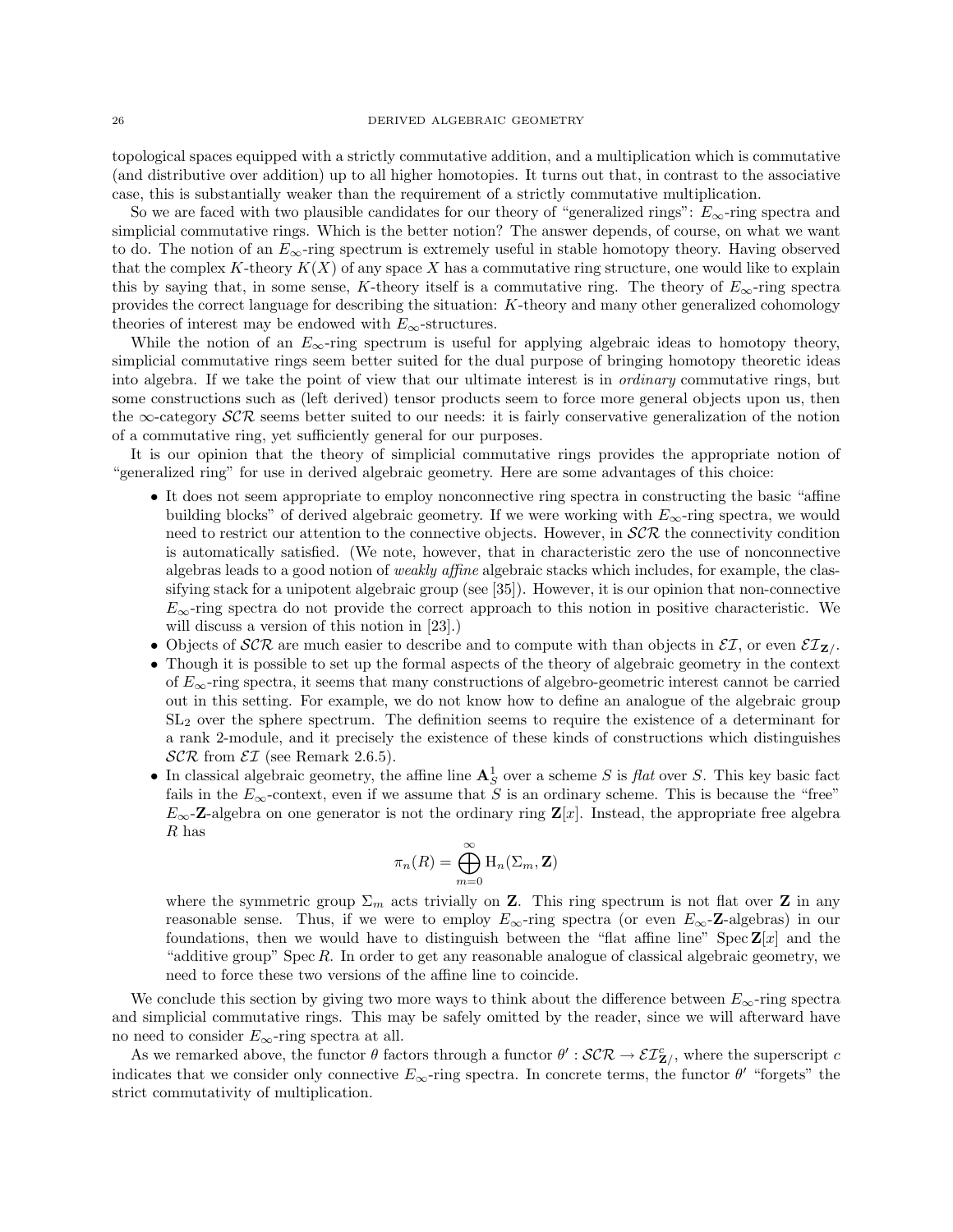# **Proposition 2.6.1.** The functor  $\theta'$  commutes with all limits and colimits.

*Proof.* Simplicial commutative rings and connective  $E_{\infty}$ -ring spectra both have "underlying spaces" such that a morphism is an equivalence if and only if it induces an equivalence on the underlying spaces. Moreover,  $\theta'$  is compatible with the formation of these underlying spaces. The assertion concerning limits follows immediately from the fact that the formation of limits commutes with the formation of the underlying spaces in both cases.

For colimits, we must work a little harder. First of all, it suffices to prove the assertion for filtered colimits and finite colimits, since any colimit is a filtered colimit of finite colimits. For filtered colimits we can apply the same argument as above (since the formation of filtered colimits commutes with the formation of the underlying spaces). To prove that  $\theta'$  commutes with finite colimits, it suffices to show that it preserves initial objects and pushouts. The initial object in both settings is the discrete ring  $Z$  which is preserved by  $\theta'$ . Pushouts in both ∞-categories are given by (derived) tensor products.  $\Box$ 

By the adjoint functor theorem, we see that  $\theta'$  admits a right adjoint which we shall denote by  $\theta_*$ . Using the adjoint functors  $\theta'$  and  $\theta_*$ , we may characterize the  $\infty$ -category  $\mathcal{SCR}$  as an  $\infty$ -category of *coalgebras* over the comonad given by the adjunction  $\theta'\theta_*$ . Let C denote the  $\infty$ -category of coalgebras over this comonad.

## **Proposition 2.6.2.** The natural functor  $\mathcal{SCR} \to \mathcal{C}$  is an equivalence of  $\infty$ -categories.

Proof. This follows from the  $\infty$ -categorical version of the Barr-Beck theorem, since  $\theta'$  commutes with all limits and detects equivalences.

Thus  $\mathcal{SCR}$  is an  $\infty$ -category of coalgebras over  $\mathcal{ET}_{\mathbf{Z}/\cdot}^c$ . In order to understand the relevant comonad, let us describe the functor  $\theta_*$  more explicitly. The discrete ring  $\mathbf{Z}[x]$  is the "free object on a zero cell" in the  $\infty$ -category SCR. In other words, for any  $R \in \mathcal{SCR}$ , the underlying space of R is given by Hom $_{\mathcal{SCR}}(\mathbf{Z}[x], R)$ . Thus for any  $S \in \mathcal{EI}_{\mathbf{Z}/}^c$ , the underlying space of  $\theta_*S$  is given by

$$
\mathrm{Hom}_{\mathcal{SCR}}(\mathbf{Z}[x], \theta_*S) = \mathrm{Hom}_{\mathcal{EI}_{\mathbf{Z}/}^c}(\theta'\mathbf{Z}[x], S) = \mathrm{Hom}_{\mathcal{EI}_{\mathbf{Z}/}^c}(\mathbf{Z}[x], S)
$$

It follows that on the level of the underlying spaces, the functor  $\theta_*$  and the comonad  $\theta'\theta_*$  are given by the formula by  $S \mapsto \text{Hom}_{\mathcal{EI}_{\mathbf{Z}/}^c}(\mathbf{Z}[x], S)$ .

**Remark 2.6.3.** To see the ring structure on the space  $\text{Hom}_{\mathcal{SCR}}(\mathbf{Z}[x], S)$ , note that the affine line Spec  $\mathbf{Z}[x]$ is a commutative ring object in the category of affine schemes. Because  $\mathbf{Z}[x]$  is flat over  $\mathbf{Z}$ , coproducts of copies of  $\mathbf{Z}[x]$  in the category of ordinary commutative rings agree with the corresponding coproducts in  $\mathcal{EI}_{\mathbf{Z}/}$ . Consequently,  $\mathbf{Z}[x]$  also has the structure of an "commutative ring object" in  $\mathcal{EI}_{\mathbf{Z}/}^{\text{op}}$ .

Now it is crucial to remember that the discrete ring  $\mathbf{Z}[x]$  is not free in  $\mathcal{EI}_{\mathbf{Z}/}$ , so that  $\text{Hom}_{\mathcal{EI}_{\mathbf{Z}/}}(\mathbf{Z}[x], S)$ is in general distinct from the underlying space of  $S$ . To understand the difference, we note that given any point  $y \in \pi_0 S$ , the commutativity of the product operation on S gives an action of the symmetric group  $\Sigma_n$ on the point  $y^n$  (and so, for example, a group homomorphism  $\Sigma_n \to \pi_1 S$ ). For any point in the image of  $\text{Hom}_{\mathcal{EI}_{\mathbf{Z}/2}}(\mathbf{Z}[x], S)$ , this symmetric group action is induced by the corresponding action of  $\Sigma_n$  on  $x^n \in \mathbf{Z}[x]$ , which canonically trivial since  $\mathbf{Z}[x]$  is a discrete space.

By considering coalgebras over the comonad  $\text{Hom}(\mathbf{Z}[x], \bullet)$ , we are essentially forcing  $\mathbf{Z}[x]$  to corepresent "underlying space" functor. In other words, we may view  $\mathcal{SCR}$  as the  $\infty$ -category obtained from  $\mathcal{EI}_{\mathbf{Z}/2}^c$  by forcing the ordinary ring  $\mathbf{Z}[x]$  to be the free Z-algebra generated by x.

There is another way to understand the difference between  $\mathcal{SCR}$  and  $\mathcal{EI}$ , based on a sort of "Tannakian philosophy". Let R be an  $A_{\infty}$  ring spectrum. Then specifying R is equivalent to specifying the  $\infty$ -category  $\mathcal{M}_R$  of left R-modules, together with the distinguished object R. From this data, we may reconstruct R as the endomorphisms of the distinguished object (or, equivalently, of the corepresentable "fiber functor"  $\text{Hom}(R, \bullet)$ . From this point of view, we should understand additional structure on R as coming from additional structure on the  $\infty$ -category  $\mathcal{M}_R$ . For example, if R is an E<sub>2</sub>-ring spectrum, then  $\mathcal{M}_R$  has a coherently associative tensor product operation (with the distinguished object as the identity).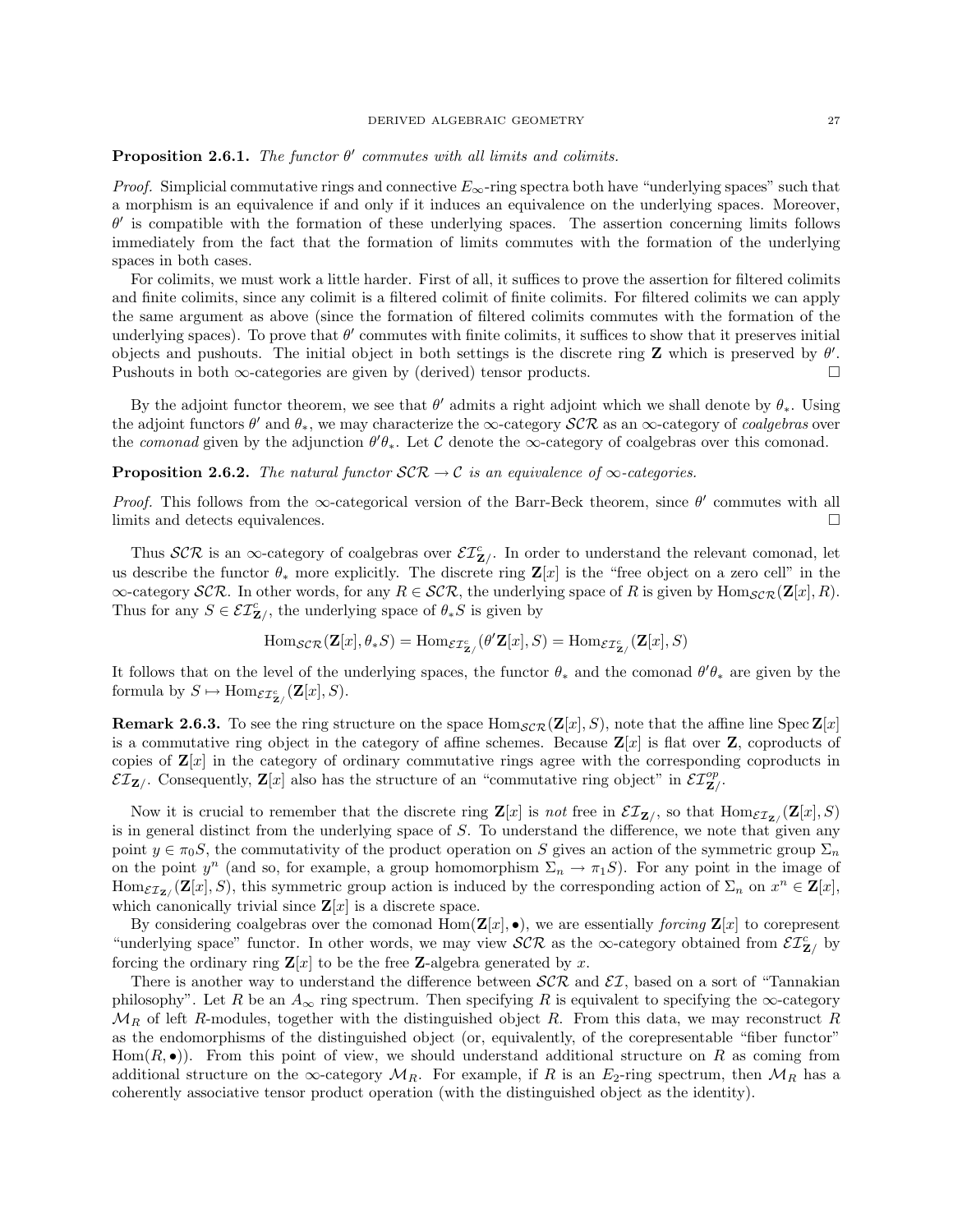If R is an  $E_{\infty}$ -ring spectrum, then the  $\infty$ -category  $\mathcal{M}_R$  is equipped with a tensor structure which is coherently commutative and associative. Consequently, for any  $R$ -module  $M$ , one obtains an action of the symmetric group  $\Sigma_n$  on the *n*-fold tensor power  $M^{\otimes n}$ , and by taking a colimit one can form a module of coinvariants  $M_{\Sigma_n}^{\otimes n}$  for this action.

Now suppose that  $R \in \mathcal{SCR}$ , and that M is a *connective R*-module. Then we can model the situation by choosing a simplicial commutative ring which represents  $R$ , and a cofibrant simplicial module which represents M. We can then apply the nth symmetric power functor degreewise, to obtain a simplicial module which we shall denote by  $\text{Sym}_R^n(M)$ . One can show that  $\text{Sym}_R^n$  preserves weak equivalences (between cofibrant objects), and thus induces an endofunctor on the  $\infty$ -category of connective R-modules (it is the nonabelian left derived functor of the classical symmetric power functor).

One can construct a map  $M_{\Sigma_n}^{\otimes n} \to \text{Sym}_R^n(M)$ . This map is an equivalence if R is a **Q**-algebra, but not in general. There is no way to recover the functor  $\text{Sym}_R^n$  using only the tensor structure on the  $\infty$ -category of R-modules (which depends only on the underlying  $E_{\infty}$ -ring spectrum structure on R); these functors depend on the structure of simplicial commutative ring on R.

The functor  $\text{Sym}_R^n$  is useful because it behaves like the classical symmetric power functor. For example, if M is a projective module, then  $\text{Sym}_R^n(M)$  is also free of the expected rank. By contrast, the module of coinvariants  $(M^{\otimes n})_{\Sigma_n}$  is usually not projective. If R is discrete, then this module has higher homotopy groups which come from the homology of the symmetric group  $\Sigma_n$ .

**Remark 2.6.4.** Unlike the functor  $M \mapsto M_{\Sigma_n}^{\otimes n}$ , the functor  $\text{Sym}_R^n(M)$  is defined a priori only when M is connective. In [23], we will discuss a generalization in which  $M$  is not assumed connective: however, this extension is very strangely behaved (for example, it often has nonvanishing homotopy groups in all degrees, even when M is perfect).

**Remark 2.6.5.** Using the symmetric power functors  $\text{Sym}_R^n$ , we can also construct exterior powers  $\bigwedge_R^n$  by setting  $\bigwedge_R^n(M) = \text{Sym}_R^n(M[1])[-n]$ . We will discuss this at length in §3.1, where we show that this is equivalent to considering the nonabelian left derived functors of the "nth exterior power" functor. Consequently,  $\bigwedge^n_R$  carries free modules to free modules of the expected rank. Using exterior powers, we can define determinants, and therefore algebraic groups such as SL2. By contrast, there does not seem to be analogue of the algebraic group  $SL_2$  in the setting of  $E_{\infty}$ -ring spectra.

#### 3. Derived Rings

In this section, we develop the "derived commutative algebra" that will be needed in the remainder of this paper. We begin with a review of the theory of simplicial commutative rings in §3.1. In §3.2 we recall the construction of the cotangent complex of a morphism in  $\mathcal{SCR}$ , characterize it by a universal property. The next section, §3.3, contains a discussion of the role of the cotangent complex in classifying square-zero extensions.

Using the cotangent complex, we shall in  $\S 3.4$  set up a theory of smooth and étale morphisms which generalizes the corresponding part of classical commutative algebra. In §3.5 we will discuss various other properties of modules and algebras and their interrelationships.

We will discuss a derived version of Grothendieck's theory of dualizing complexes in §3.6. Finally, in §3.7 we prove a derived version of Popescu's theorem on the smoothing of ring homomorphisms.

3.1. Simplicial Commutative Rings. Let  $\mathcal C$  denote the (ordinary) category of simplicial commutative rings. The category  $\mathcal C$  admits a Quillen model structure, where the weak equivalences and fibrations are those morphisms which are weak equivalences and fibrations on the underlying simplicial sets. This model structure is cofibrantly generated, and we shall denote the corresponding  $\infty$ -category by  $\mathcal{SCR}$ .

An equivalent way to arrive at  $\mathcal{SCR}$  is to work with the category  $\mathcal{C}'$  of (compactly generated) topological commutative rings. This category again admits a Quillen model structure, where the weak equivalences and fibrations are given by those maps which are weak equivalences and (Serre) fibrations on the underlying spaces. The formation of singular complexes and geometric realizations give rise to a Quillen equivalence between  $\mathcal C$  and  $\mathcal C'$ , so that they model the same underlying  $\infty$ -category.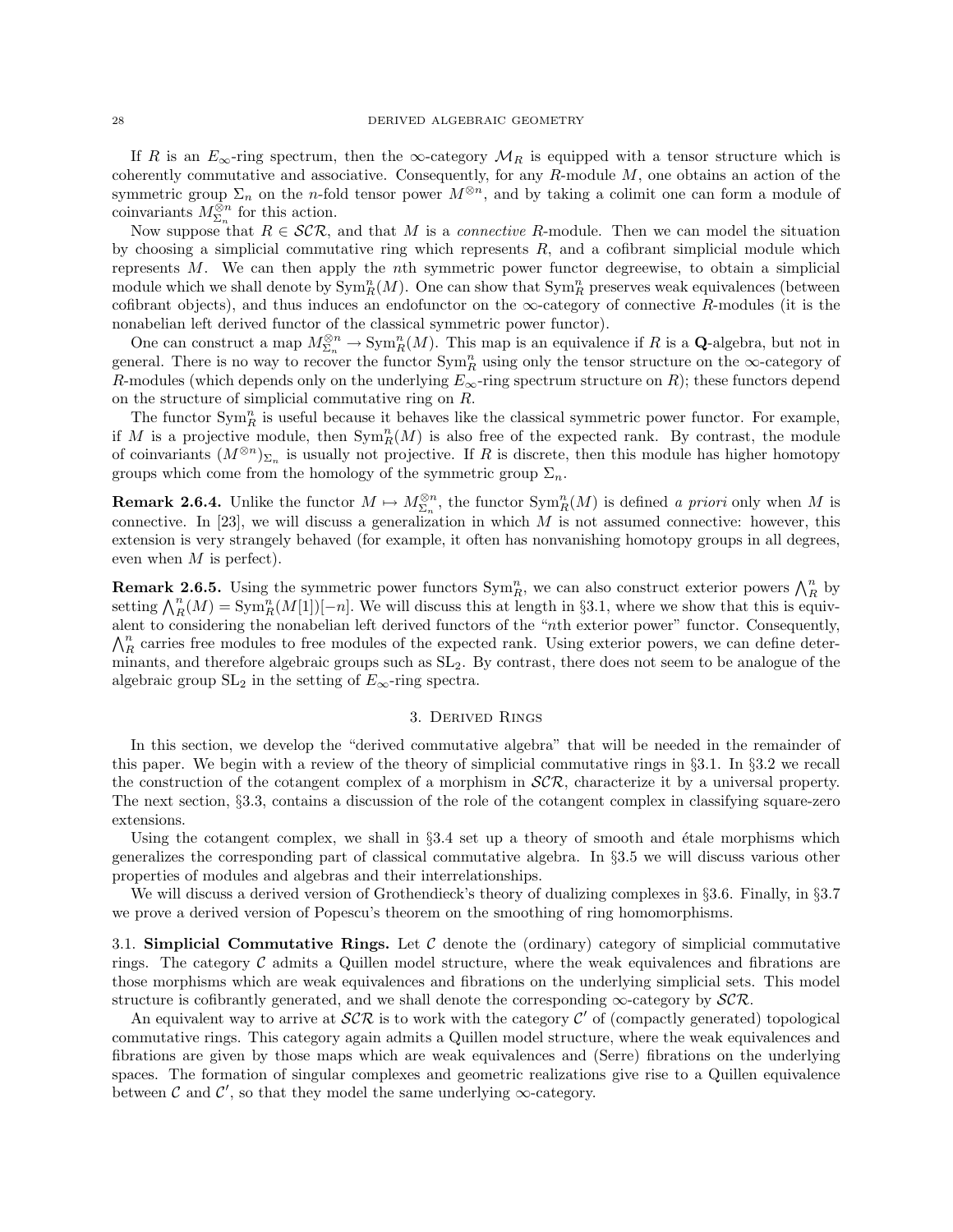Let  $A \in \mathcal{SCR}$  be any object. We may think of A as a topological space with the structure of a commutative ring. As a topological space, A has homotopy groups  ${\{\pi_i A\}_{i>0}}$ . Here, we always take the base point at 0, the additive identity in  $A$ . The additive structure on  $A$  induces an abelian group structure on each homotopy group  $\pi_i A$ . This group structure agrees with the usual group structure if  $i > 0$ . A classical argument also shows that  $\pi_1 A$  acts trivially on all of the higher homotopy groups of A.

The ring structure of A induces a multiplication on the homotopy groups of A, which is defined as follows. Let  $x \in \pi_m A$ ,  $y \in \pi_n A$ . We may represent x and y by maps  $[0,1]^m \to A$ ,  $[0,1]^n \to A$ , whose restriction to the boundary of the cubes are identically zero. Then  $xy \in \pi_{n+m}A$  is represented by the product map  $[0,1]^{m+n} \to A$ . This product depends on an identification of  $[0,1]^{m+n}$  with  $[0,1]^{m} \times [0,1]^{n}$ . We note that the natural identification  $[0, 1]^{m+n} \simeq [0, 1]^m \times [0, 1]^n \simeq [0, 1]^m \otimes [0, 1]^m \simeq [0, 1]^{n+m}$  involves a permutation of coordinates and has degree  $(-1)^{nm}$ . Consequently, the product on  $\pi_* A$  is not commutative but instead satisfies the graded-commutativity law  $xy = (-1)^{nm}yx$ . The homotopy groups may be assembled into a graded ring  $\pi_*A = \bigoplus_{i>0} \pi_iA$  which is commutative "in the graded sense". In particular,  $\pi_0A$  is an ordinary commutative ring and each  $\pi_i A$  has the structure of a module over  $\pi_0 A$ .

Any ordinary commutative ring A may be regarded as an object of  $\mathcal{SCR}$ , by considering it as a topological ring with the discrete topology. This identification is harmless because the corresponding functor from commutative rings to  $\mathcal{SCR}$  is fully-faithful. In fact, if  $B \in \mathcal{SCR}$  and A is an ordinary commutative ring, then Hom $_{SCR}(B, A)$  is equivalent to the *discrete set* of ordinary ring homomorphisms from  $\pi_0B$  into A. In other words, the inclusion of ordinary commutative rings into  $\mathcal{SCR}$  is right adjoint to the functor  $\pi_0$ .

More generally, for each  $n \geq 0$  one can consider the full subcategory of  $\mathcal{SCR}$  consisting of *n*-truncated *objects.* An object  $A \in \mathcal{SCR}$  is n-truncated if  $\pi_i A = 0$  for  $i > n$ . One can give an equivalent but more intrinsic formulation as follows: an object  $A \in \mathcal{SCR}$  if  $\pi_i$  Hom $_{\mathcal{SCR}}(B, A) = 0$  for  $i > n$  (and any choice of basepoint). The full subcategory of n-truncated objects of  $\mathcal{SCR}$  is a localization of  $\mathcal{SCR}$ . This follows from general theory (see for example [22]), but one can also directly construct truncation functors  $\tau_{\leq n} : \mathcal{SCR} \to \mathcal{SCR}$  by forming coskeleta on level of simplicial sets. The latter approach to the definition gives additional information: the natural map  $A \to \tau \epsilon_n A$  induces an isomorphism on homotopy groups in dimensions  $\leq n$ . We will call an object  $A \in \mathcal{SCR}$  discrete if it is 0-truncated. In this case, A is equivalent to the ordinary commutative ring  $\pi_0 A$ .

If A is a fixed simplicial commutative ring, then the ordinary category of simplicial A-modules admits a Quillen model structure, where the weak equivalences and fibrations are those maps which are weak fibrations and equivalences on the underlying simplicial sets. (Once again, one can give a topological construction as well.) The underlying  $\infty$ -category will be denoted by  $(\mathcal{M}_A)_{\geq 0}$ . This  $\infty$ -category is presentable, has a zero object, and the suspension functor is fully faithful. By Proposition 2.2.3, the  $\infty$ -category  $\mathcal{M}_A$  of infinite loop objects in  $(\mathcal{M}_A)_{\geq 0}$  is stable and equipped with a t-structure having  $(\mathcal{M}_A)_{\geq 0} \subseteq \mathcal{M}_A$  as the full subcategory of connective objects. We will refer to objects of  $\mathcal{M}_A$  as A-modules and to objects of  $(\mathcal{M}_A)_{\geq 0}$  as connective A-modules. They are the same thing as left modules (connective left modules) over the underlying  $A_{\infty}$ -ring spectrum of A. However, the  $\infty$ -category  $\mathcal{M}_A$  has extra structure when  $A \in \mathcal{SCR}$ . For example, we may ignore the distinction between left A-modules and right A-modules, and view the tensor product operation as  $\mathcal{M}_A$ -valued. This tensor product is associative and commutative up to coherent homotopy.

Since the model structure on simplicial commutative rings is cofibrantly generated, the  $\infty$ -category  $\mathcal{SCR}$ is presentable. In fact, even more is true:  $\mathcal{SCR}$  has enough compact objects, so that  $\mathcal{SCR} = \text{Ind}(\mathcal{SCR}^c)$ where  $\mathcal{SCR}^c$  denotes the subcategory of compact objects in  $\mathcal{SCR}$ . In fact,  $\mathcal{SCR}$  is generated by the ordinary ring  $\mathbf{Z}[x]$  in the sense that every object in  $\mathcal{SCR}$  can be constructed from copies of  $\mathbf{Z}[x]$  using colimits. The object  $\mathbf{Z}[x]$  co-represents the "underlying space" functor on  $\mathcal{SCR}$ , and the formation of the underlying space is compatible with filtered colimits. The corresponding statements are also true for the slice  $\infty$ -category of A-algebras for each  $A \in \mathcal{SCR}$ , provided that we replace  $\mathbf{Z}[x]$  by  $A[x] = A \otimes_{\mathbf{Z}} \mathbf{Z}[x]$ .

Any object of  $\mathcal{SCR}$  has an underlying  $A_{\infty}$ -ring spectrum, which is a connective **Z**-algebra. In particular, we may immediately import various notions from the theory of  $A_{\infty}$ -ring spectra and their modules to the theory of simplicial commutative rings and their modules. We shall say that an  $A$ -module  $M$  is connective, discrete, flat, faithfully flat, free, projective, perfect, almost perfect, or of Tor-amplitude  $\leq n$  if it has the same property when regarded as a left module over the underlying  $A_{\infty}$ -ring spectrum of A. Similarly, we can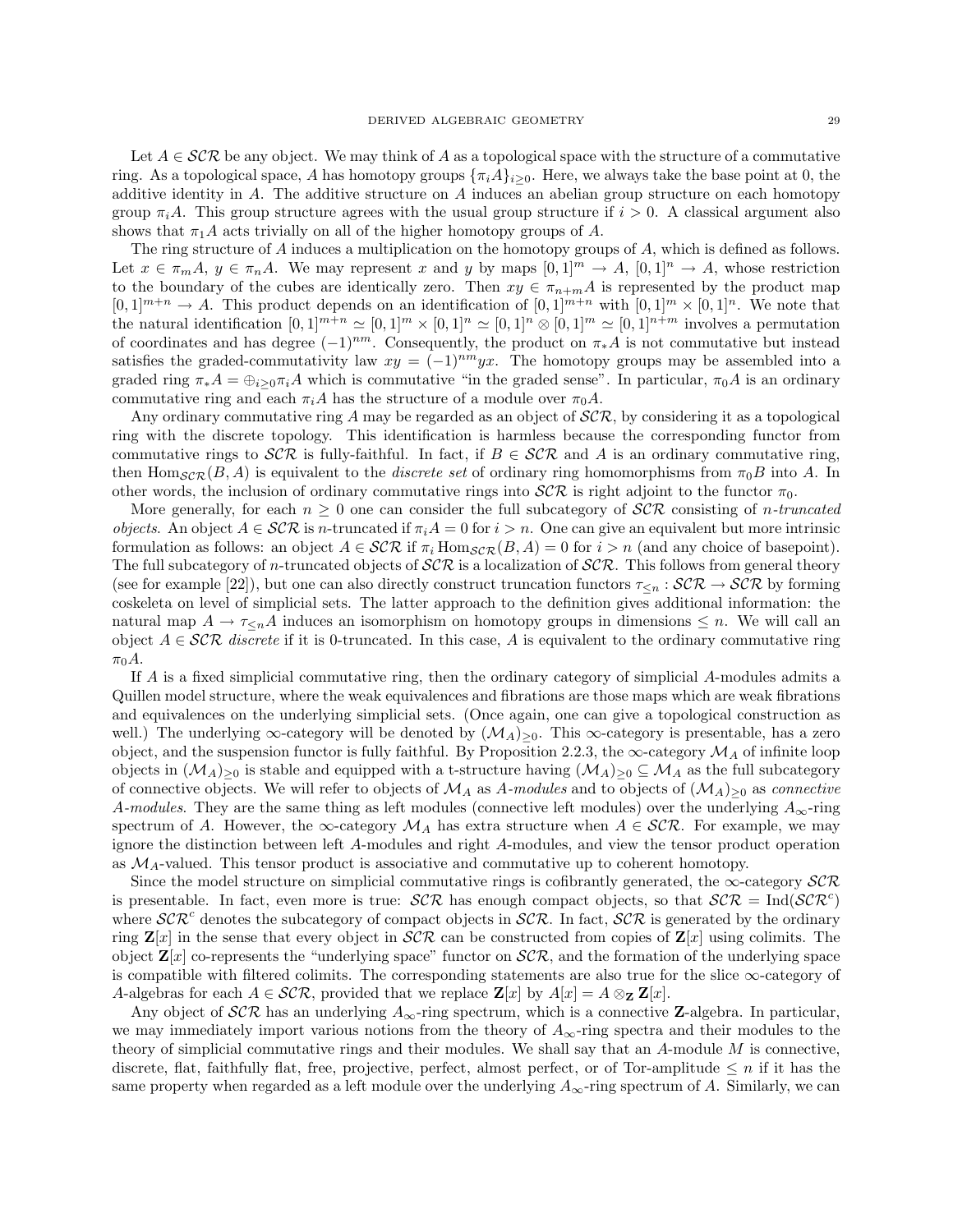speak of A-algebras B as being flat or faithfully flat, if they are flat or faithfully flat as left A-modules. We say that A is Noetherian or coherent if its underlying  $A_{\infty}$ -ring spectrum is left Noetherian or left coherent.

There is an forgetful functor  $G : \mathcal{SCR}_{A/} \to (\mathcal{M}_A)_{\geq 0}$ , which ignores the algebra structure and remembers only the corresponding module structure. The functor G has a left adjoint  $M \mapsto \text{Sym}_{A}^{*} M$ , which carries M to the "free A-algebra generated by M". The underlying A-module of  $\text{Sym}_{A}^{*} M$  is the direct sum  $\oplus_{n\geq 0} \text{Sym}_{A}^{n} M$ , where the functors  $\text{Sym}_A^n$  are the nonabelian left derived functors of the symmetric powers as discussed in §2.6.

Using the functor Sym<sup>∗</sup> <sup>A</sup>, one can obtain a better understanding of the way that A-algebras are built. We may think of  $Sym_A^*(A[n])$  as the "free A-algebra" obtained by attaching a free n-cell. More generally, given any homotopy class  $x \in \pi_{n-1}A$ , we may view x as classifying a map  $\text{Sym}_{\mathbf{Z}}^{\ast}(\mathbf{Z}[n-1]) \to A$  and form the tensor product  $A'=A\otimes_{\text{Sym}_\mathbb{Z}^*(\mathbb{Z}[n-1])}\mathbb{Z}$ . In this case, we say that A' has been obtained from A by attaching an n-cell, with attaching map x. If  $x = 0$ , we obtain the free algebra  $Sym_A^*(A[n])$  discussed above. Any A-algebra B may be regarded as the result of a transfinite sequence of cell attachments. Moreover, if the map  $A \rightarrow B$  is n-connected, then B can be constructed by attaching cells only in dimensions  $\geq n$ .

In view of the fact that any morphism may be obtained through successive cell attachments, the structure of the free algebras  $\text{Sym}_{A}^{*}M$  plays an important role in the theory. If M is free, then  $\text{Sym}_{A}^{n}M$  is free (of the expected rank if M is of finite rank). In general,  $\text{Sym}_A^n M$  is hard to describe. However, it is possible to give a description in the case where  $M[-1]$  or  $M[-2]$  is free, as we now explain. For further details we refer the reader to [16], p. 322.

**Lemma 3.1.1.** Let  $A \in \mathcal{SCR}$ . The functor  $M \mapsto (\text{Sym}_A^n M[1])[-n]$  is the nonabelian left derived functor of the "nth exterior power" functor.

*Proof.* For  $A \in \mathcal{SCR}$ , let  $T_A$  denote the nonabelian left derived functor of the *n*th exterior power. Then  $T_A$ is uniquely characterized by the following two properties:

- If  $A_{\bullet}$  is a simplicial object of  $SCR$  with geometric realization A, and  $M_{\bullet}$  is a connective  $A_{\bullet}$ -module with geometric realization M, then the natural map  $|T_{A_{\bullet}}M_{\bullet}| \to T_{A}M$  is an equivalence.
- If A is discrete, and M is a free A-module, then  $T_A M$  is naturally isomorphic to the (classical) nth exterior power of M over A, considered as a discrete A-module.

It is clear that the functor  $M \mapsto (\text{Sym}_A^n M[1])[-n]$  has the first of these properties, since functor  $\text{Sym}_A^n$ has this property. It suffices now to prove the second.

We first remark that if  $B \in \mathcal{SCR}$  and  $x \in \pi_1B$ , then  $x^2 = 0 \in \pi_2B$ . Indeed, it suffices to check this in the universal case where  $B = \text{Sym}_{\mathbf{Z}}^{\ast}(Z[1])$ . We may write  $B = \mathbf{Z} \otimes_{\mathbf{Z}[x]} \mathbf{Z}$ . Consequently,  $\pi_i B = \text{Tor}_i^{\mathbf{Z}[x]}(\mathbf{Z}, \mathbf{Z})$ , which vanishes for  $i > 1$ . Returning to the case where B is general, we obtain a natural map from the *n*th exterior power of  $\pi_1 B$  over  $\pi_0 B$  into  $\pi_n B$ . In particular, let us suppose that A is discrete, M a discrete A-module, and  $B = \text{Sym}_{A}^{*}(M[1])$ . We may then consider the composite  $\phi_M : \bigwedge_{A}^{n} M \to \bigwedge_{\pi_0 B}^{n} \pi_1 B \to \pi_n B =$  $\pi_n(\oplus \text{Sym}_A^i M[1]) \to \pi_n \text{Sym}_A^n M[1]$ . To complete the proof, it will suffice to show that if M is free, then  $\phi_M$  is an isomorphism and  $\pi_j \text{Sym}_A^n M[1] = 0$  for  $j \neq n$ . The result is obvious for  $n \leq 1$ , so we may as well suppose that  $n \geq 2$ .

Clearly it suffices to consider the case where  $M$  is of finite rank (the general case may be handled by passing to filtered colimits). In this case, we may work by induction on the rank of  $M$ . Using the equivalence

$$
\operatorname{Sym}^n_A(M \oplus N)[1] \simeq \oplus_{i+j=n} \operatorname{Sym}^i_A M[1] \otimes_A \operatorname{Sym}^j_A N[1],
$$

we may reduce to the case where  $M \simeq A$ . In this case,  $\bigwedge_A^n M = 0$ , so it suffices to prove that  $\text{Sym}_A^n(M[1]) = 0$ . One checks by explicit computation that the natural map  $A \oplus M[1] \to \text{Sym}_A^* M[1]$  is an equivalence, so that all other summands  $\text{Sym}_A^n(M[1])$  must vanish.

In order to state the next lemma, we must recall a bit of algebra. Let  $A$  be a (discrete) commutative ring, and M a (discrete) A-module. Then one may speak of the *divided power algebra* of M over A, denoted by  $\Gamma_A M$ . This is the free commutative A-algebra generated by symbols  $m^{(n)}$  for  $m \in M$  and  $n \geq 0$ , subject to the following relations:

• For each  $m \in M$ ,  $m^{(0)} = 1$ .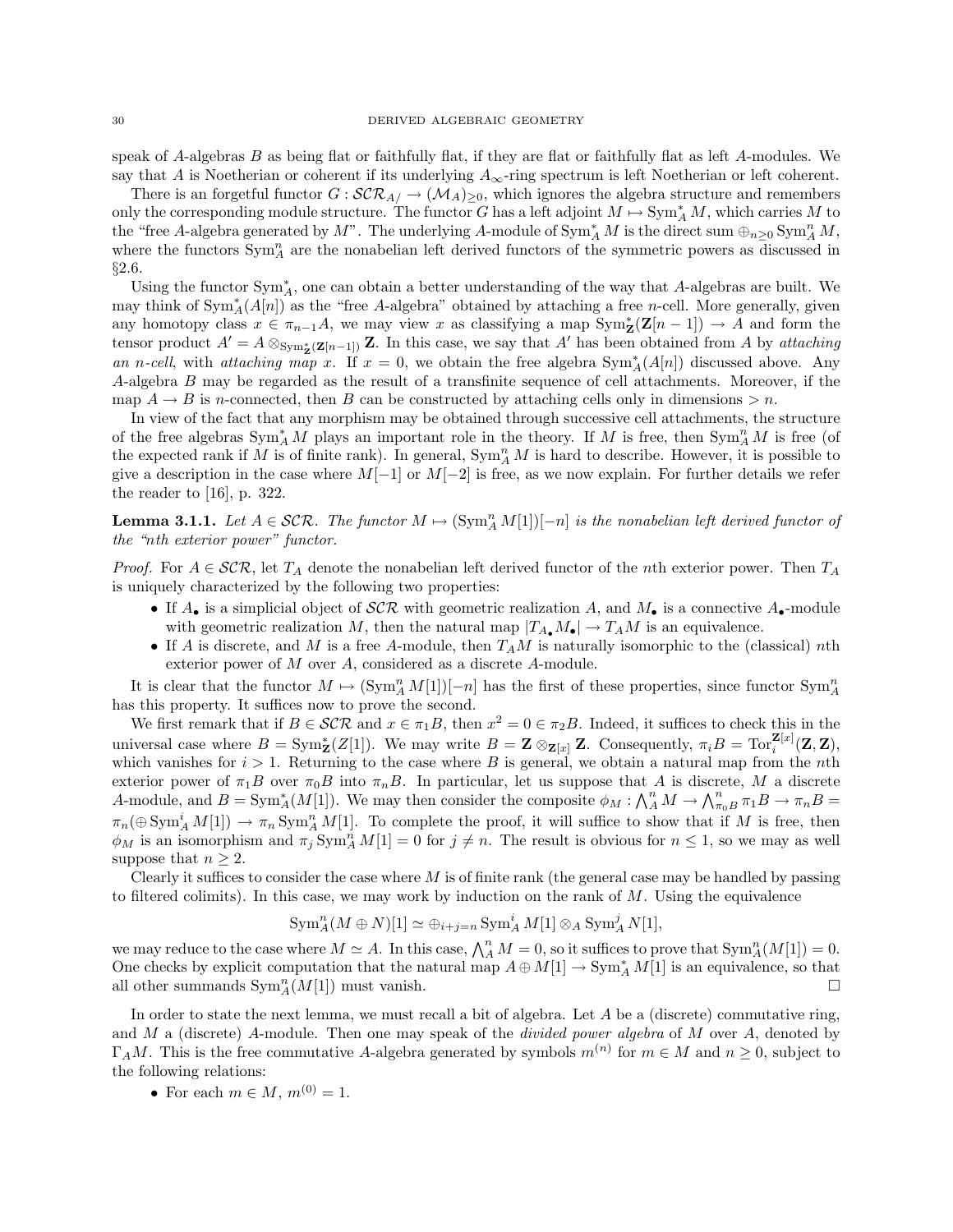• For each  $m, m' \in M$ , we have

$$
(m+m')^{(n)} = \sum_{i+j=n} m^{(i)} m'^{(j)}.
$$

- For each  $m \in M$ ,  $a \in A$ , we have  $(am)^{(n)} = a^n m^{(n)}$ .
- For each  $m \in M$ , we have  $m^{(i)}m^{(j)} = m^{(i+j)} \frac{(i+j)!}{i!j!}$ .

The intuition is that the symbol  $m^{(i)}$  represents the "divided power"  $\frac{m^i}{i!}$ . In characteristic zero, the division by i! is legal and the preceding formula defines an isomorphism between  $\Gamma_A M$  and the symmetric algebra  $\operatorname{Sym}_{A}^{*} M$ .

The ring  $\Gamma_A M$  admits a unique grading such that  $m^{(n)}$  is of degree n for all  $m \in M$ . We let  $\Gamma_A^n M$  denote the nth graded piece of  $\Gamma_A M$ . If M is free, then  $\Gamma^n_A M$  is also free. If M is free of finite rank, then  $\Gamma^n_A M^{\vee}$  is naturally isomorphic to the dual to  $\text{Sym}_{A}^{n} M$  (to see this, one can realize  $\Gamma_{A} M^{\vee}$  as an algebra of differential operators acting on  $\text{Sym}_{A}^* M$ ). Consequently, the surjective map  $M^{\otimes n} \to \text{Sym}_{A}^n M$  induces an injective map  $\Gamma_A^n M^\vee \to (M^\vee)^{\otimes n}$ , which realizes  $\Gamma_A^n M^\vee$  as the module of invariants for the action of the symmetric group  $\Sigma_n$  on  $(M^{\vee})^{\otimes n}$ . Passing to filtered colimits, we deduce that  $\Gamma^n_A M$  may be identified with the invariant submodule of  $M^{\otimes n}$  for any flat A-module M.

**Lemma 3.1.2.** Let  $A \in \mathcal{SCR}$ . The functor  $M \mapsto (\text{Sym}_A^n M[2])[-2n]$  is naturally equivalent to the nonabelian left derived functor of the divided power functor  $\Gamma^n$ .

*Proof.* As in the proof of Lemma 3.1.1, it suffices to show that if A is discrete and M is free, then  $(\text{Sym}_A^n M[2])[-2n]$  is naturally equivalent to the discrete A-module  $\Gamma^n_A M$ . Using Lemma 3.1.1, we obtain an equivalence  $(\text{Sym}_A^n M[2])[-2n] \simeq T_A(M[1])[-n]$ , where  $T_A$  is the nonabelian left derived functor of  $\bigwedge^n_A$ .

We now compute  $T_A(M[1])$  using a particular representation of  $M[1]$  as a simplicial A-module. Namely, we consider the complex of discrete A-modules which is given by M in degree 1 and zero elsewhere, and let  $N_{\bullet}$ be the simplicial (discrete) A-module which is associated to this complex by the Dold-Kan correspondence. In particular,  $N_k$  is isomorphic to the direct sum of k copies of M. It follows that  $T_A(M[1])$  is represented by the simplicial A-module  $P_{\bullet} = \bigwedge_{A}^{n} N_{\bullet}$ . Now

$$
P_k \simeq \bigoplus_{n=n_1+\ldots+n_k} \bigwedge_{A}^{n_1} M \otimes \ldots \otimes \bigwedge_{A}^{n_k} M.
$$

In particular,  $P_n$  contains a summand isomorphic to  $M^{\otimes n}$ . Each of the face maps  $P_n \to P_{n-1}$  vanishes on the module of  $\Sigma_n$ -invariant tensors in  $M^{\otimes n}$ , so that we obtain a canonical map  $\phi_M : \Gamma^n_A M \to \pi_n P_\bullet$ . To complete the proof, it will suffice to show that  $\phi_M$  is an isomorphism and that  $\pi_i P_{\bullet} = 0$  for  $i \neq n$ .

As in the proof of Lemma 3.1.1, we may reduce to the case where  $M$  is of finite rank and work by induction on the rank of  $M$ . Breaking  $M$  up as a direct sum, we can reduce to the case where  $M$  is of rank 1. In this case, the summand of  $P_k$  corresponding to a decomposition  $n = n_1 + \ldots + n_k$  vanishes unless each  $n_i \leq 1$ , and is naturally isomorphic to  $M^{\otimes n}$  otherwise. Consequently, we deduce that  $P_{\bullet} \simeq M^{\otimes n} \otimes_{\mathbf{Z}} Q''_{\bullet}$ , where  $P'_{\bullet}$  is a simplicial abelian group with  $Q''_k$  freely generated by the collection of surjective maps of simplices  $\Delta_k \to \Delta_n$ . Consequently, we have an exact sequence  $0 \to Q'_\bullet \to Q_\bullet \to Q''_\bullet \to 0$ , where  $Q_\bullet$  computes the homology of  $\Delta_n$  and  $Q'_\bullet$  computes the homology of  $\partial \Delta_n$ . It follows that  $\pi_i Q''_\bullet = H_i(\Delta_n; \partial \Delta_n) = H_i(S^n)$ , which is **Z** when  $i = n$  and zero otherwise. This proves that  $\pi_i P_{\bullet} = 0$  for  $i \neq n$ , and one proves that  $\phi_M$  is an isomorphism by an easy computation.

The following connectivity estimate is key to later calculations:

**Proposition 3.1.3.** Let  $A \in \mathcal{SCR}$  and M an n-connected A-module for  $n > 0$ . Then  $\text{Sym}_{A}^{m} M$  is  $(n+2m-2)$ connected.

*Proof.* We have  $(\text{Sym}_{A}^{m} M)[-2m] = TM[-2]$ , where T is the nonabelian left-derived functor of the functor of mth divided powers. It therefore suffices to show that  $\Gamma(M[-2])$  has the same connectivity as  $M[-2]$ . This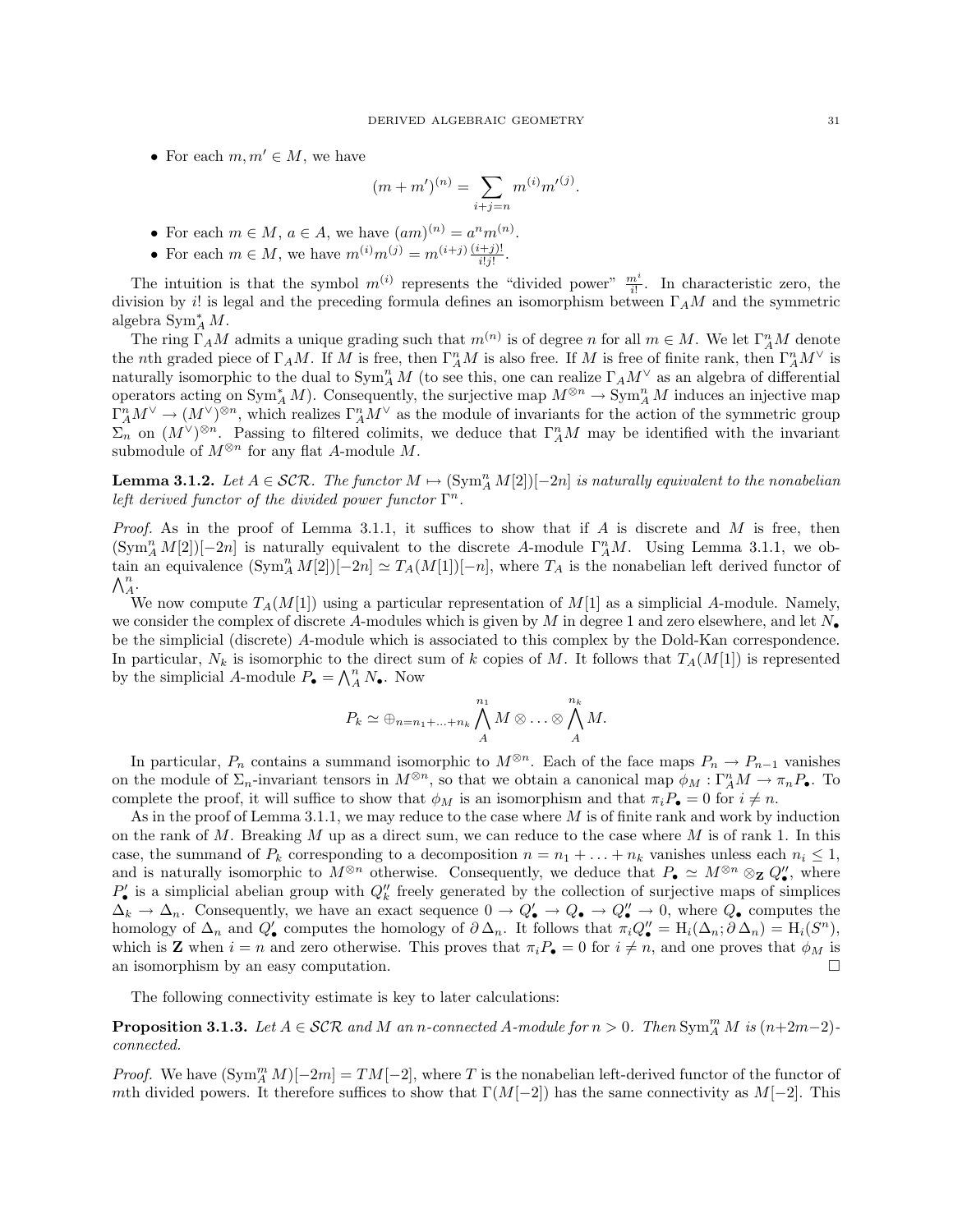follows from the construction of left derived functors: if  $M[-2]$  is k-connected, then it can be represented by a cofibrant simplicial module which is zero in degrees  $\leq k$ , and the same is true of  $\Gamma(M[-2])$ .

Remark 3.1.4. If we replace divided powers by exterior powers, then we can use the same proof to show that  $\text{Sym}_{A}^{m} M$  is  $(n + m - 1)$ -connected provided that  $n \geq 0$ . For  $m, n \geq 1$ , this bound is weaker than the bound given by Proposition 3.1.3.

If  $f : A \to B$  is a morphism in  $\mathcal{SCR}$ , we shall say that B is a finitely presented A-algebra if it lies in the smallest subcategory of  $\mathcal{SCR}_{A}$  which contains  $A[x]$  and is stable under the formation of finite colimits. We shall say that B is a locally finitely presented A-algebra if it is a compact object of  $\mathcal{SCR}_{A/}$ ; in other words, if the functor  $\text{Hom}_{A}(B, \bullet)$  commutes with filtered colimits. An A-algebra B is locally finitely presented if and only if it is a retract of a finitely presented A-algebra.

We will also need to discuss a somewhat weaker finiteness condition on A-algebras:

**Proposition 3.1.5.** Let  $A \in \mathcal{SCR}$ ,  $n \geq 0$ , and B an A-algebra. The following conditions are equivalent:

- (1) There exists a finitely presented A-algebra B' and an morphism  $B' \rightarrow B$  of A-algebras which induces isomorphisms  $\pi_m B' \simeq \pi_m B$  for  $m \leq n$ .
- (2) The functor  $\text{Hom}_{A}(B,\bullet)$  commutes with filtered colimits when restricted to the  $\infty$ -category of ntruncated B-modules.
- (3) (If A is Noetherian.) The A-algebra  $\tau_{\leq n}B$  is Noetherian and  $\pi_0B$  is a finitely presented  $\pi_0A$ -algebra in the category of ordinary commutative rings.

Proof. The proof of the equivalence of (1) and (2) is analogous to that of Proposition 2.5.7, and the proof that (3) implies (1) is analogous to that of Proposition 2.5.10. Assume that A is Noetherian and (1) holds. Replacing  $B$  by  $B'$ , we may suppose that  $B$  is finitely presented over  $A$ ; it suffices to show that  $B$  is Noetherian. By the Hilbert basis theorem,  $\pi_0 B$  is Noetherian. To complete the proof, it will suffice to show that each  $\pi_i B$  is a finitely generated module over  $\pi_0 B$ .

Working by induction on the number of cells, we can reduce to the case where B is obtained from A by attaching a k-cell. If  $k = 0$ , then the result is obvious. Otherwise, we have  $B = A \otimes_{Sym_{\mathbb{Z}}^*} \mathbb{Z}[k-1]$  Z. Consequently, there is a spectral sequence converging to the homotopy groups of B with  $E_2^{p^{\bullet}}$ -term given by  $\text{Tor}_{p}^{\pi_{\bullet}} \text{Sym}_{\mathbf{Z}}^{\ast} \mathbf{Z}[k-1](\mathbf{Z}, \pi_{\bullet}A)$ . In particular,  $\pi_{n}B$  admits a finite filtration whose successive quotients are all subquotients of graded pieces of the Tor-groups described above. It is easy to see that each of these graded Tor-groups is a finitely generated module over  $\pi_0 A$  in each degree.

If the equivalent conditions of Proposition 3.1.5 are satisfied, then we shall say that  $B$  is of finite presentation to order n as an A-algebra, or that the morphism  $A \to B$  is of finite presentation to order n. If B is of finite presentation to order n for all  $n \gg 0$ , then we shall say that B is almost of finite presentation over A.

We conclude this section with a few remarks concerning the relationship between the  $\infty$ -categories  $\mathcal{M}_A$ and  $\mathcal{SCR}_{A\text{/}}$ , for  $A \in \mathcal{SCR}$ .

The adjunction between G and  $\text{Sym}_{A}^{*}$  gives rise to a monad on  $(\mathcal{M}_{A})_{\geq 0}$  and a comonad on  $\mathcal{SCR}_{A}/$ . Using the ∞-categorical Barr-Beck theorem, one can easily check that  $\mathcal{SCR}_{A/\ }$  is equivalent to the ∞-category of G Sym<sup>\*</sup><sub>4</sub>-modules in  $\mathcal{M}_A$ . Thus, we may regard the ∞-category of A-algebras as determined by the ∞category of A-modules together with its theory of symmetric powers. On the other hand, we shall show in a moment that the  $\infty$ -category of A-algebras determines the  $\infty$ -category of A-modules in a much more direct manner.

As in the classical case, the algebra  $\text{Sym}_{A}^{*} M$  has a natural grading. If we ignore all of the graded pieces except for the first two, we obtain an A-algebra which we shall denote by  $A \oplus M$ . This A-algebra naturally retracts onto A, so that we may view it as an object of the  $\infty$ -category  $\mathcal{SCR}_{A//A}$  of augmented A-algebras. This  $\infty$ -category possesses a zero object, namely A. We shall denote this object by  $A \oplus M$ . If we choose models in which A is a topological ring and M a topological A-module, then  $A \oplus M$  can be modelled by the topological ring with underlying group  $A \times M$  and multiplication given by  $(a, m)(a', m') = (aa', am' + a'm)$ .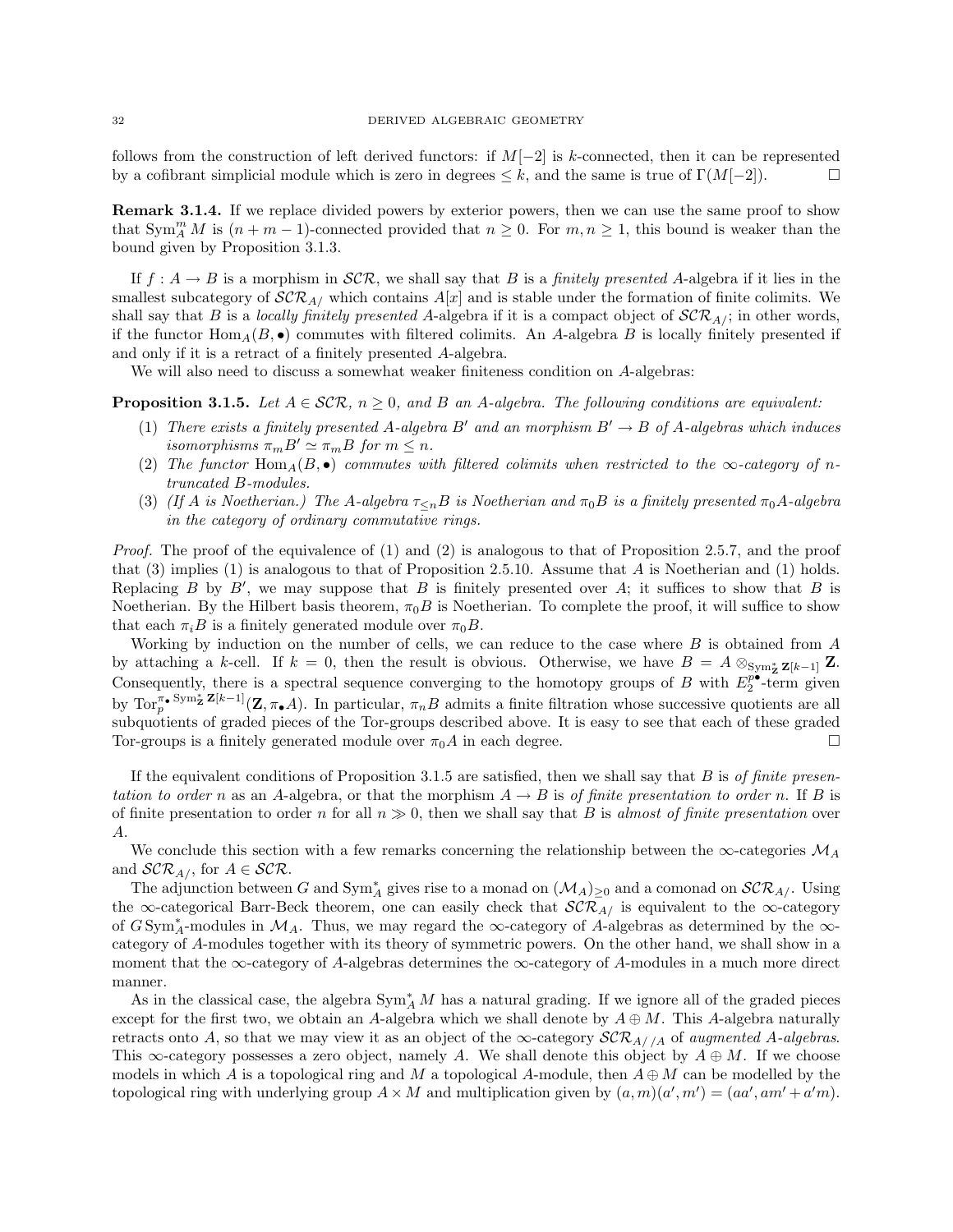We may imagine that the data of a connective  $A$ -module  $M$  is more or less equivalent to the specification of the augmented A-algebra  $A \oplus M$ . After all, from  $A \oplus M$  we may recover M as the cokernel of the structure homomorphism  $A \to A \oplus M$ , or as the kernel of the augmentation map. To get a more precise statement, we should notice that the algebra  $A \oplus M$  is not arbitrary, but comes equipped with additional structure reflecting the stability of  $\mathcal{M}_A$ . Since M has a delooping  $M[1]$  in  $\mathcal{M}_A$ , we obtain a delooping  $A \oplus M[1]$ of  $A \oplus M$  in the ∞-category of augmented A-algebras. Iterating this procedure, we see that  $A \oplus M$  is an "infinite loop" object in the  $\infty$ -category of augmented A-algebras. We will show that the converse of this observation holds: any such infinite loop object has the form  $A \oplus M$ .

To approach the problem systematically, we note that the construction of  $A \oplus M$  from M defines a functor  $\phi: (M_A)_{\geq 0} \to \mathcal{SCR}_{A//A}$ . The functor  $\phi$  commutes with all limits, and therefore induces a functor between the  $\infty$ -categories of infinite loop objects which we shall denote by  $\phi$ .

# **Theorem 3.1.6.** The functor  $\widetilde{\phi}$  is an equivalence of  $\infty$ -categories.

Proof. The proof requires some facts about the cotangent complex which will be established in the next section. We only sketch the proof; this result will not be needed later.

Let  $\mathcal{C}_A$  denote the  $\infty$ -category of infinite loop objects in  $\mathcal{SCR}_{A//A}$ . We first note that the functor  $\psi: A\mapsto \ker(A\to A)$  maps  $\mathcal{SCR}_{A//A}$  to  $(\mathcal{M}_A)_{\geq 0}$ . There is a natural identification  $\psi\circ\phi$  with the identity on  $(\mathcal{M}_A)_{\geq 0}$  and the functor  $\psi$  is compatible with all limits, so that  $\psi$  induces an exact functor  $\psi : \mathcal{C}_A \to \mathcal{M}_A$ which is left inverse to  $\phi$ .

We first claim the following: let  $C \in \mathcal{C}_A$  be such that  $\psi(C) \in \mathcal{M}_A$  is connective, and let  $M \in \mathcal{M}_A$ . Then  $f_{C,M}: \text{Hom}_{\mathcal{C}_A}(C, \widetilde{\phi}M) \to \text{Hom}_{\mathcal{M}_A}(\widetilde{\psi}C, \widetilde{\psi}\widetilde{\phi}M) = \text{Hom}_{\mathcal{M}_A}(\widetilde{\psi}C, M)$  is an equivalence. Since both sides are compatible with limits in  $M$ , it suffices to prove this when  $M$  is k-truncated. View  $C$  as an infinite loop object  $\{A_i, A_i \simeq \Omega A_{i+1}\}_{i\geq 0}$  in  $\mathcal{SCR}_{A//A}$ . Then the mapping space on the left is given by the inverse limit of the sequence of spaces

$$
\mathrm{Hom}_{\mathcal{SCR}_{A//A}}(A_i, A \oplus \tau_{\geq 0} M[i]) = \mathrm{Hom}_{\mathcal{MA}}(L_{\widetilde{A}_i/A} \otimes_{\widetilde{A}_i} A, \tau_{\geq 0} M[i]).
$$

Let  $K_i$  denote the cokernel of  $A_i \rightarrow A$ . The connectivity assumption on C implies that  $K_i$  is  $(i-1)$ connected. Consequently,  $K_i \otimes_A A_i$  is  $(i-1)$ -connected so that the natural map  $K_i \otimes_A A_i \to L_{\widetilde{A}_i/A}$  has (2i)-connected cokernel. Consequently, the natural map  $K_i \to L_{\widetilde{A}_i/A} \otimes_{\widetilde{A}_i} A$  has (2i)-connected cokernel. For  $i > k$ , this implies that the natural map  $\text{Hom}_{\mathcal{M}_A}(L_{\widetilde{A}_i/A} \otimes_{\widetilde{A}_i} A, M[i]) \to \text{Hom}_{\mathcal{M}_A}(K_i, \tau_{\geq 0}M[i])$  is an equivalence. Passing to the limit as  $i \to \infty$ , we deduce that  $f_{C,M}$  is an equivalence.

We would like now to claim that  $\tilde{\psi}$  is left adjoint to  $\tilde{\phi}$ . In other words, we would like to claim that  $f_{C,M}$  is an equivalence for any  $C \in \mathcal{C}_A$ , and  $M \in \mathcal{M}_A$ . So far, we know that this is true whenever  $\tilde{\psi}C$  is connective. By shifting, we may deduce that  $f_{C,M}$  is an equivalence whenever  $\widetilde{\psi}C$  is  $(-n)$ -connected for  $n \gg 0$ . Passing to colimits, we deduce that  $f_{C,M}$  is an equivalence whenever C can be obtained as the colimit of a sequence  $C_0 \to C_1 \to \ldots$ , where each  $C_i$  is  $(-i)$ -connected. In particular, this holds when take  $C = \phi M$  for  $M \in M_A$ , with  $C_i = \widetilde{\phi}(\tau_{\geq 1-i}M)$ . This shows that  $\widetilde{\phi}$  is fully faithful and that its essential image contains every  $C \in \mathcal{C}_A$ which can be obtained as the colimit of a sequence  $\{C_i\}$  where  $\psi C_i$  is  $(-i)$ -connected.

To complete the proof, it suffices to show that every object of  $\mathcal{C}_A$  may be obtained as a colimit of a such a sequence. To see this, let  $C \in \mathcal{C}_A$ , and view C as an infinite loop space  $\{\widetilde{A}_i\}$ , where  $\widetilde{A}_i \in \mathcal{SCR}_{A//A}$ . Then each  $A_i$  may be viewed as an " $E_{\infty}$ -object" of  $\mathcal{SCR}_{A//A}$ ; in other words, it has a coherently commutative and associative addition law. Consequently, we may use the constructions of [27] to produce arbitrarily many "connected" deloopings of  $A_i$ , which together give an object  $C_i[i] \in \mathcal{C}_A$ . One may then compute  $\psi C_i = \tau_{\geq -i}\psi C$ . Moreover, since  $\psi$  detects equivalences, this computation also shows that C is the colimit of the sequence  $\{C_i\}$ . of the sequence  $\{C_i\}$ .

3.2. The Cotangent Complex. Let A be a commutative ring, B an A-algebra, and M a B-module. An A-linear derivation from B to M is an additive homomorphism  $d : B \to M$  which annihilates A and satisfies the Leibniz rule  $d(bb') = b'd(b) + bd(b')$ . If A and B are fixed, then there exists a universal target for A-linear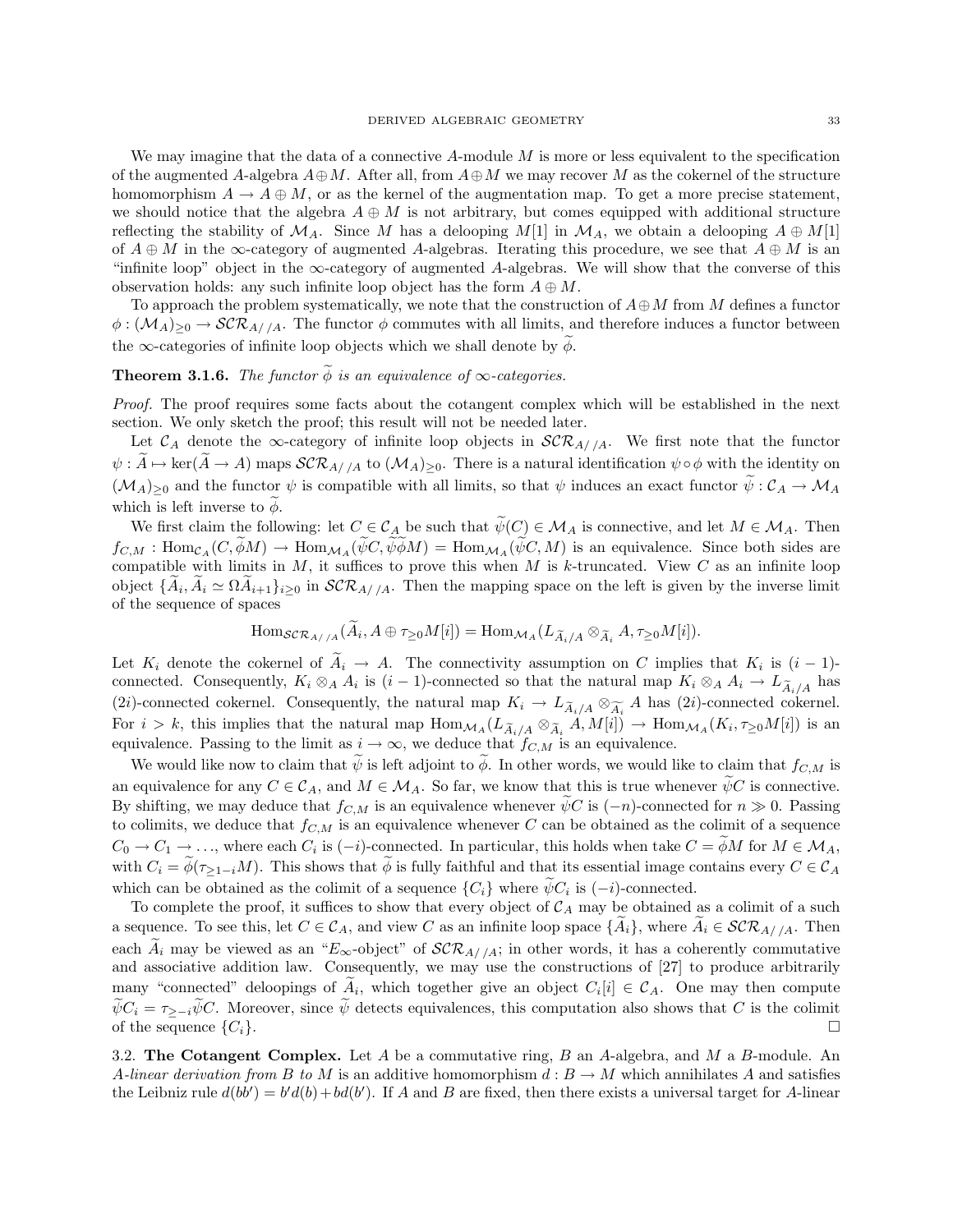derivations. This is the module  $\Omega_{B/A}$  of Kähler differentials, which is defined to be the free module generated by formal symbols  $\{db\}_{b\in B}$ , modulo the submodule of relations generated by  $\{d(bb') - bd(b') - b'd(b)\}_{b,b'\in B}$ and  $\{da\}_{a\in A}$ .

If  $\psi : B \to C$  is another morphism of commutative rings, then there is an exact sequence

$$
\Omega_{B/A} \otimes_B C \to \Omega_{C/A} \to \Omega_{C/B} \to 0.
$$

In general, this sequence is not exact on the left. This leads one to suspect that there exists some natural extension of the above short exact sequence to a long exact sequence, each term of which is a kind of leftderived functor of  $\Omega$ . However, since  $\Omega$  is a functor of commutative rings, and commutative rings do not form an abelian category, the notion of a left-derived functor needs to be interpreted in terms of the non-abelian homological algebra of Quillen. The motivating idea is that while  $\Omega_{C/B}$  is in general badly behaved, it behaves well when C is a free B-algebra. In this case,  $\Omega_{C/B}$  is a free C-module on a set of generators which may be taken in bijection with a set of generators for  $C$  over  $B$ , and for any  $A$  the above short exact sequence is exact on the left. Thus, we should imagine that free B-algebras are in some sense "acyclic" for the functor  $\Omega_{\bullet/B}$ , and try to use these to resolve arbitrary B-algebras. If C is an arbitrary B-algebra, we can replace C by a so-called "cofibrant resolution"  $\tilde{C}_{\bullet} \to C$ , where  $\tilde{C}_{\bullet}$  is a simplicial commutative B-algebra each term of which is free, and its map to C is a weak equivalence of simplicial commutative rings. Then, applying  $\Omega_{\bullet/B}$ termwise to  $\widetilde{C}_{\bullet}$ , we get a simplicial module over  $\widetilde{C}_{\bullet}$ , which may be interpreted as an object in the derived category of C-modules. This object is called the cotangent complex of C over B and is usually denoted by  $L_{C/B}$ . The 0th cohomology of the cotangent complex is the ordinary module of Kähler differentials, and the short exact sequence described above extends to an exact triangle

$$
L_{B/A} \otimes_B^L C \to L_{C/A} \to L_{C/B} \to L_{B/A} \otimes_B^L C[1].
$$

Of course, there is no real reason to require that  $A$  and  $B$  are ordinary commutative rings: the definition makes perfectly good sense when  $A$  and  $B$  are simplicial commutative rings to begin with. Moreover, in this setting the cotangent complex becomes much easier to understand, because it may be characterized by a universal property. We will take this universal property as our definition of the cotangent complex, and we will see that the above construction actually works to produce an object having this universal property.

Let us motivate the definition of the cotangent complex by reformulating the universal property of  $\Omega_{B/A}$ . We first note that giving an A-linear derivation from  $B$  into  $M$  is equivalent to giving an A-algebra section of the natural map  $B \oplus M \to B$ . The advantage of this description is that it mentions only modules, algebras, and the construction  $(B, M) \mapsto B \oplus M$ . We have all of these notions at our disposal in the derived setting, and may therefore attempt the same definition.

For later applications, it will pay to work a little bit more generally. Rather than considering the cotangent complex of a map of simplicial commutative rings  $A \rightarrow B$ , we will instead consider natural transformations  $\mathcal{F} \to \mathcal{F}'$ , where  $\mathcal{F}, \mathcal{F}' : \mathcal{SCR} \to \mathcal{S}$  are S-valued "moduli functors" on SCR. We recover the classical situation by taking  $\mathcal F$  and  $\mathcal F'$  to be the corepresentable functors  $\text{Hom}_{\mathcal{SCR}}(B,\bullet)$  and  $\text{Hom}_{\mathcal{SCR}}(A,\bullet)$ .

We first introduce the appropriate replacement for the notion of a B-module in the above setting. Let  $\mathcal{F}: \mathcal{SCR} \to \mathcal{S}$  be a functor. A quasi-coherent complex M on  $\mathcal{F}$  assigns to each  $A \in \mathcal{SCR}$  and to each  $\eta \in \mathcal{F}(A)$  an A-module  $M(\eta)$ , which varies functorially in  $\eta$  in the strict sense that there exists a coherent family of equivalences

$$
M(\eta) \otimes_A A' \simeq M(\eta')
$$

whenever  $\eta' = \phi_* \eta$  for some  $\phi : A \to A'$ .

Remark 3.2.1. Since  $\mathcal{SCR}$  is not a small  $\infty$ -category, the  $\infty$ -category  $\mathbb{Q}C_{\mathcal{F}}$  is in general a "very large" ∞-category: it may be that its morphism spaces are not set-sized. This issue will never arise for moduli functors  $\mathcal F$  which are of interest to us.

**Proposition 3.2.2.** Let  $\mathcal{F}: \mathcal{SCR} \to \mathcal{S}$  be a functor.

- The quasi-coherent complexes on F form a stable  $\infty$ -category  $\operatorname{QC}_\mathcal{F}$ .
- If the functor  $\mathcal F$  is accessible, then  $\mathrm{QC}_{\mathcal F}$  is presentable.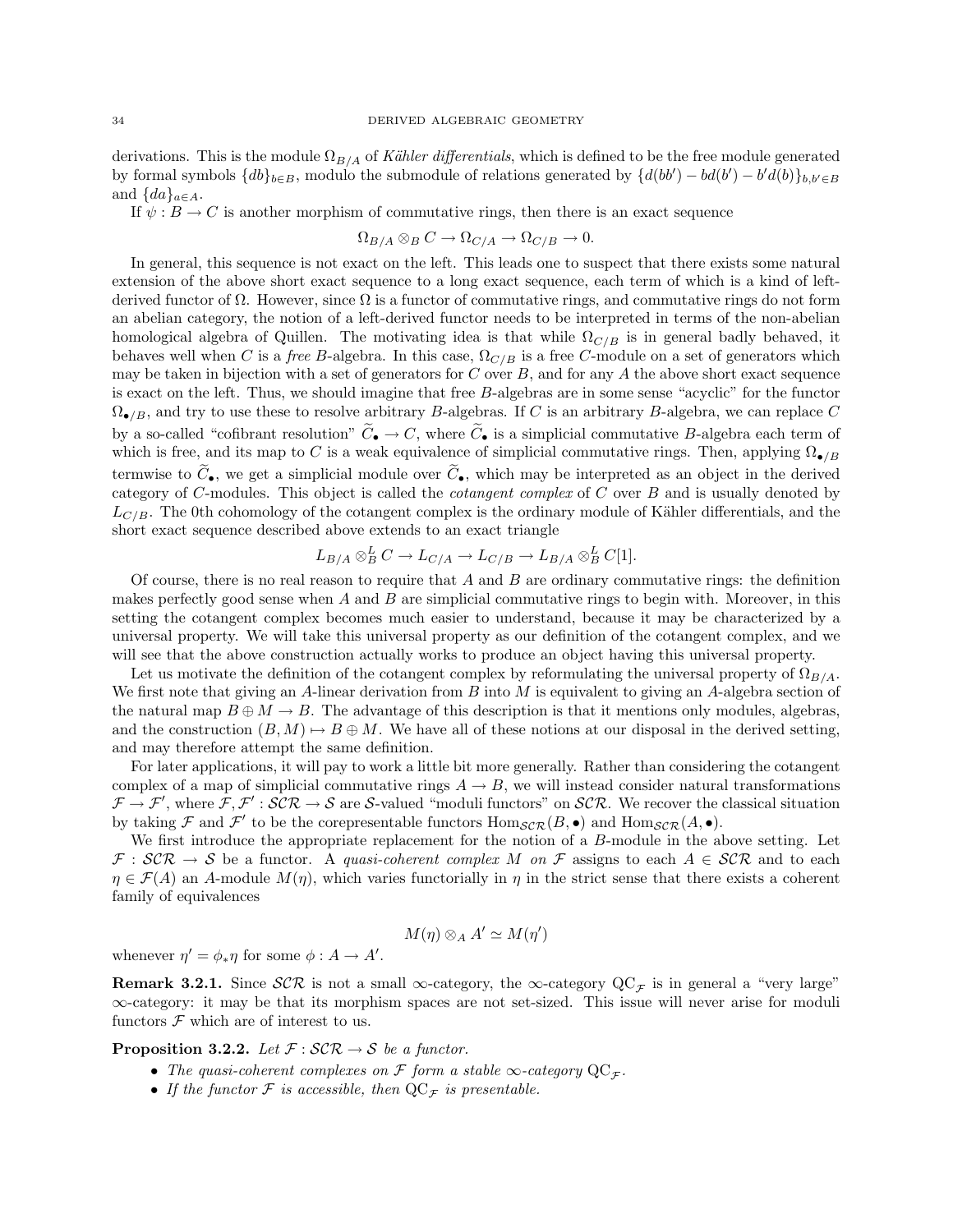*Proof.* The ∞-category  $\mathbf{QC}_{\mathcal{F}}$  is stable because it is a limit of stable ∞-categories. The second claim follows from straightforward cardinality estimation.

**Remark 3.2.3.** Given any property P of modules which is stable under base change (see  $\S 3.5$ ), we shall say that a quasi-coherent complex M on F has the property P if and only if each  $M(\eta)$  has the property P, for  $\eta \in \mathcal{F}(A).$ 

**Example 3.2.4.** Suppose that F is the co-representable functor Hom $(A, \bullet)$ . Then giving a quasi-coherent complex M on F is equivalent to giving the A-module  $M(\eta)$ , where  $\eta \in \mathcal{F}(A)$  is the universal element. Moreover, M has a property P (assumed to be stable under base change) if and only if  $M(\eta)$  has the same property P when considered as an A-module.

For technical reasons, we need to introduce the following condition:

**Definition 3.2.5.** Let  $A \in \mathcal{SCR}$ , and let M be an A-module. Then M is almost connective if  $M[n]$  is connective for  $n \gg 0$ .

Remark 3.2.6. Some authors use the term connective to refer to the property that we have called almost connective.

Remark 3.2.7. The property of being almost connective is stable under base change, so it also makes sense for quasi-coherent complexes. We remark that if M is an almost connective, quasi-coherent complex on  $\mathcal{F}$ . then there need not exist any value of n for which  $M[n]$  is connective; n is required to exist only locally.

Let  $\mathcal{F}: \mathcal{SCR} \to \mathcal{S}$  be a functor. Fix  $C \in \mathcal{SCR}$  and  $\eta \in \mathcal{F}(C)$ , and consider the functor which assigns to each connective C-module M the fiber  $\Omega(C, \eta, M)$  of  $\mathcal{F}(C \oplus M) \to \mathcal{F}(C)$  over the point  $\eta$ . Often the functor  $M \mapsto \Omega(C, \eta, M)$  is corepresentable by an almost connective object  $L_{\mathcal{F}}(\eta) \in \mathcal{M}_C$ . In this case,  $L_{\mathcal{F}}(\eta)$  is covariantly functorial in  $\eta$  in the weak sense that a map  $\psi : C \to C'$  induces a map

$$
\phi_{\psi}: L_{\mathcal{F}}(\eta) \otimes_C C' \to L_{\mathcal{F}}(\psi_*\eta).
$$

If  $\phi_{\psi}$  is an equivalence for any  $\psi$ , then  $L_{\mathcal{F}}$  is a quasi-coherent complex on the functor  $\mathcal{F}$  which we shall call the *absolute cotangent complex* of  $\mathcal{F}$ .

**Remark 3.2.8.** A priori, it is not clear that a module  $L_{\mathcal{F}}(\eta)$  co-representing the functor  $\Omega(C, \eta, \bullet)$  is uniquely determined, since the  $\Omega(C, \eta, \bullet)$  is only defined for connective C-modules. However, any object of  $(\mathcal{M}_C)_{\geq-k}$  is uniquely determined by the functor that it corepresents on the subcategory  $(\mathcal{M}_C)_{\geq0}$ . This follows from the formula  $\text{Hom}_{\mathcal{M}_C}(M,N) = \Omega^k \text{Hom}_{\mathcal{M}_C}(M,N[k])$ . This proves that a cotangent complex is uniquely determined, provided that each  $L_{\mathcal{F}}(\eta)$  is almost connective. This condition will always be satisfied in practice.

The following property is immediate from the definition:

**Proposition 3.2.9.** Suppose given a diagram  $\{\mathcal{F}_{\alpha}\}_{{\alpha \in \mathcal{I}}}$  of functors  $\mathcal{SCR} \to \mathcal{S}$ , indexed by some small  $\infty$ category I. Suppose further that each  $\mathcal{F}_{\alpha}$  has a cotangent complex  $L_{\alpha} \in \mathrm{QC}_{\mathcal{F}_{\alpha}}$ . Let F be the limit of the diagram, and define  $L \in \mathbb{Q}C_{\mathcal{F}}$  to be the colimit of the quasi-coherent complexes  $L_{\alpha}|\mathcal{F}$ . Then L is a cotangent complex for  $\mathcal F$ , provided that L is almost connective. (This last condition is always satisfied if, for example, the diagram is finite, or if each  $L_{\alpha}$  is connective.)

We will actually be more concerned with the case of *relative* cotangent complex  $L_{\mathcal{F}}/g$ , associated to a natural transformation  $p : \mathcal{F} \to \mathcal{G}$  of functors. If  $\mathcal{F}$  and  $\mathcal{G}$  have cotangent complexes, then we note that p induces a natural transformation  $L_{\mathcal{G}}|\mathcal{F} \to L_{\mathcal{F}}$ . We may then define  $L_{\mathcal{F}}/g$  to be the cokernel of this transformation. Alternatively, we note that the cokernel in question may be characterized by the following universal property: for any  $\eta \in \mathcal{F}(C)$  and any connective C-module M, the space of maps  $\text{Hom}_{\mathcal{M}_C}(L_{\mathcal{F}/\mathcal{G}}(\eta), M)$  is given by the fiber of the map  $\mathcal{F}(C \oplus M) \to \mathcal{F}(C) \times_{\mathcal{G}(C)} \mathcal{G}(C \oplus M)$ . We take this latter property as the definition of the relative cotangent complex: it is sometimes the case that  $L_{\mathcal{F}/\mathcal{G}}$  exists even when  $L_{\mathcal{F}}$  and  $L_G$  do not.

The following functorial property of the relative cotangent complex follows easily from the definition: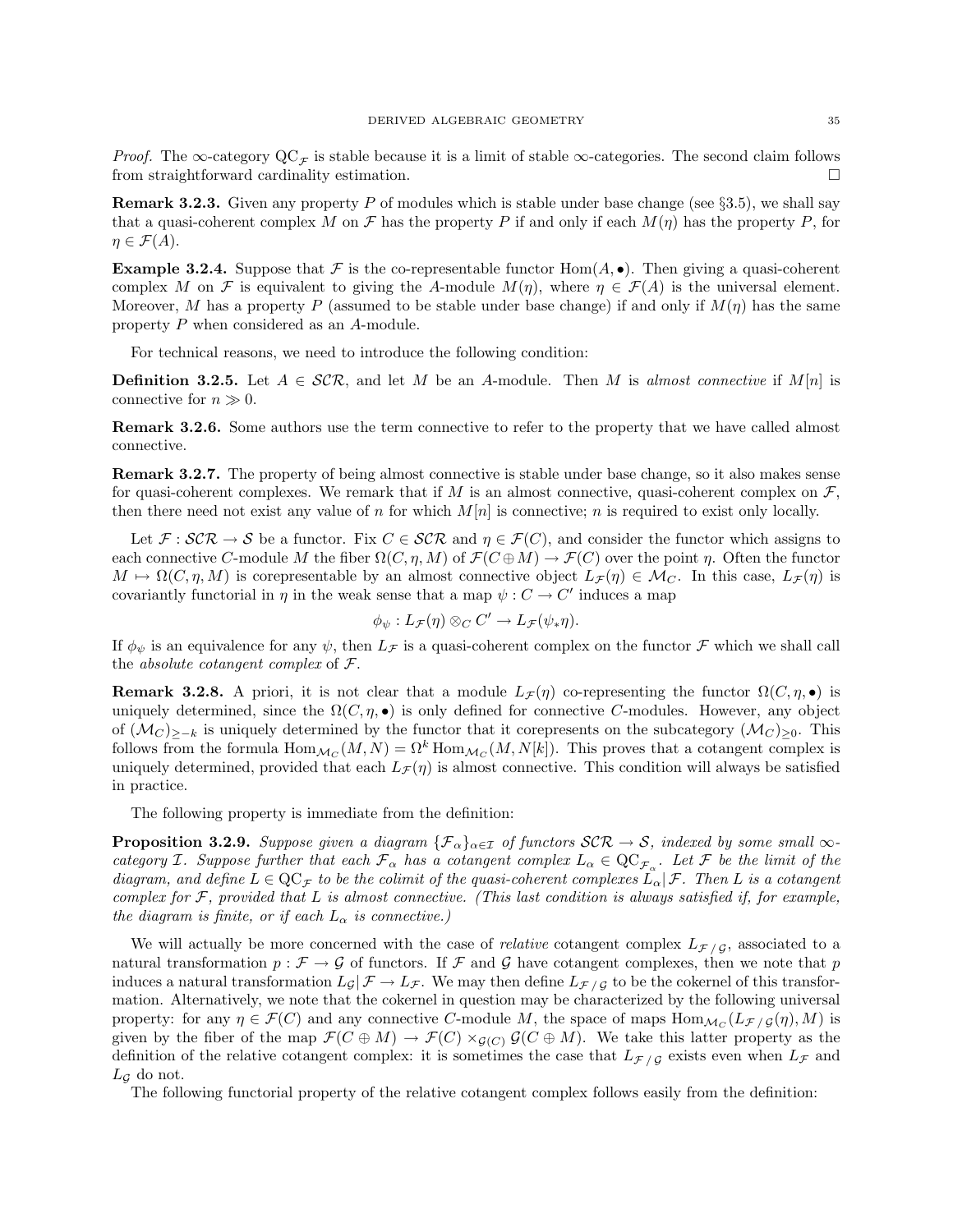**Proposition 3.2.10.** Let  $\mathcal{F}: \mathcal{SCR} \to \mathcal{S}$  be a functor with a cotangent complex  $L_{\mathcal{F}/\mathcal{G}} \in \text{QC}_{\mathcal{F}}$ , and let  $\mathcal{G}' \to \mathcal{G}$ be any natural transformation. Then  $L_{\mathcal{F}/\mathcal{G}}|\mathcal{F}'$  is a cotangent complex for the projection  $\mathcal{F}' = \mathcal{F} \times_{\mathcal{G}} \mathcal{G}' \to \mathcal{G}'.$ 

The next property is slightly less obvious, and we will need the following lemma:

**Lemma 3.2.11.** Let  $A \in \mathcal{SCR}$ , let  $\mathcal{G}, \mathcal{G}', \mathcal{G}'' : (\mathcal{M}_A)_{\geq 0} \to \mathcal{S}$  be functors. Suppose that  $\mathcal{G}'$  and  $\mathcal{G}''$  are co-representable by almost connective objects  $L', L'' \in \overline{\mathcal{M}}_A$ , and suppose there exists a fiber sequence  $\mathcal{G}' \rightarrow \mathcal{G} \rightarrow \mathcal{G}''$  .

Then G is co-representable by an almost connective object of  $L \in \mathcal{M}_A$ .

*Proof.* We remark that  $\mathcal{G}''(M)$  has a natural base point for each M, given by the zero map  $L'' \to M$ ; it is with respect to this base point that the fiber is taken. Similarly,  $\mathcal{G}'(M)$  has a natural base point; this gives a natural base point of  $\mathcal{G}(M)$ . We may then extend the definition of  $\mathcal{G}(M)$  to all  $M \in (\mathcal{M}_A)_{\geq n}$  by the formula

$$
\mathcal{G}(M) = \Omega^n \mathcal{G}(M[n]).
$$

This formula also shows that  $\mathcal{G}(M)$  admits a functorial sequence of deloopings, so that we may view  $\mathcal G$  as an object in the  $\infty$ -category C of spectrum-valued functors on almost connective objects of  $M_A$ . The same reasoning gives extensions of  $\mathcal{G}'$  and  $\mathcal{G}''$ . The image of the Yoneda embedding is a stable subcategory of  $\mathcal{C}$ . Since  $\mathcal{G}'$  and  $\mathcal{G}''$  belong to this subcategory, so does  $\mathcal{G}$ . Thus  $\mathcal{G}$  is representable by an almost connective object of  $\mathcal{M}_A$ .

**Proposition 3.2.12.** Let  $\mathcal{F} \to \mathcal{F}' \to \mathcal{F}''$  be a sequence of natural transformations of functors. Suppose that there exists a cotangent complex  $L_{\mathcal{F}'/\mathcal{F}''}$ . Then there is an exact triangle

$$
L_{\mathcal{F}'\,/\,\mathcal{F}''}|\,\mathcal{F}\to L_{\mathcal{F}\,/\,\mathcal{F}''}\to L_{\mathcal{F}\,/\,\mathcal{F}'}
$$

in the sense that if either the second or third term exists, then so does the other and there is a triangle as above.

*Proof.* If  $\mathcal{G} \to \mathcal{G}'$  is any transformation of functors, let us abuse notation by writing  $\text{Hom}_{\mathcal{M}_A}(L_{\mathcal{G}/\mathcal{G}'}(\eta), M)$ for the homotopy fiber of  $\mathcal{G}(A \oplus M) \to \mathcal{G}(A) \times_{\mathcal{G}'(A)} \mathcal{G}'(A \oplus M)$ , for any  $A \in \mathcal{SCR}, M \in (\mathcal{M}_A)_{\geq 0}, \eta \in \mathcal{G}(A)$ . Given any  $A \in \mathcal{SCR}, M \in (\mathcal{M}_A)_{\geq 0}$ , and  $\eta \in \mathcal{F}(A)$ , there exists a fiber sequence of spaces

$$
\text{Hom}_{\mathcal{M}_A}(L_{\mathcal{F}/\mathcal{F}'}(\eta),M)\to\text{Hom}_{\mathcal{M}_A}(L_{\mathcal{F}/\mathcal{F}''}(\eta),M)\to\text{Hom}_{\mathcal{M}_A}(L_{\mathcal{F}'/\mathcal{F}''}(\eta'),M)
$$

where  $\eta'$  denotes the image of  $\eta$  in  $\mathcal{F}'(A)$ . Consequently, if  $L_{\mathcal{F}/\mathcal{F}''}(\eta)$  exists as an almost connective object of  $\mathcal{M}_A$ , then  $L_{\mathcal{F}}/\mathcal{F}'(\eta)$  can be constructed as a cokernel of the natural map

$$
L_{\mathcal{F}'/\mathcal{F}''}(\eta') \to L_{\mathcal{F}/\mathcal{F}''}(\eta).
$$

Conversely, if  $L_{\mathcal{F}}$  / $\mathcal{F}'(\eta)$  is representable by an almost connective complex, then so is  $L_{\mathcal{F}}$ / $\mathcal{F}''(\eta)$  by Lemma 3.2.11. The compatibility with base change follows from the triangle.  $\square$ 

For  $A \in \mathcal{SCR}$ , we let Spec A denote the corepresentable functor  $\text{Hom}_{\mathcal{SCR}}(A, \bullet)$ . In considering the relative cotangent complexes of corepresentable functors, we will often omit "Spec" from the notation. Thus, we write  $L_{B/A}$  for  $L_{\text{Spec }B/\text{Spec }A}$ ,  $L_{\mathcal{F}/A}$  for  $L_{\mathcal{F}/\text{Spec }A}$ , and so forth. For a map  $A \to B$  in  $\mathcal{SCR}$ , the existence of  $L_{B/A}$  is guaranteed by Proposition 3.2.14 below. First, we need an easy lemma:

**Lemma 3.2.13.** Let  $A \in \mathcal{SCR}$ , and let M be a connective A-module. Let  $B = \text{Sym}_{A}^{*}(M)$  be the free A-algebra generated by M. Then  $L_{B/A}$  exists and is naturally equivalent to  $M \otimes_A B$ .

*Proof.* Let C be a B-algebra and N a C-module. We must compute the mapping fiber of  $\text{Hom}_{A}(B, C \oplus N) \rightarrow$  $\text{Hom}_A(B, C)$ . Since B is free, this is equivalent to the mapping fiber of  $\text{Hom}_{\mathcal{M}_A}(M, C \oplus N) \to \text{Hom}_{\mathcal{M}_A}(M, C)$ , which is just  $\text{Hom}_{\mathcal{M}_A}(M, N) \simeq \text{Hom}_{\mathcal{M}_B}(M \otimes_A B, N).$ 

**Proposition 3.2.14.** Let  $f : A \to B$  be a morphism in SCR. Then  $L_{B/A}$  exists and is connective. Moreover, if B is finitely presented (of finite presentation to order n, locally of finite presentation, almost of finite presentation) over A, then  $L_{B/A}$  is a finitely generated (perfect to order n, perfect, almost perfect) B-module.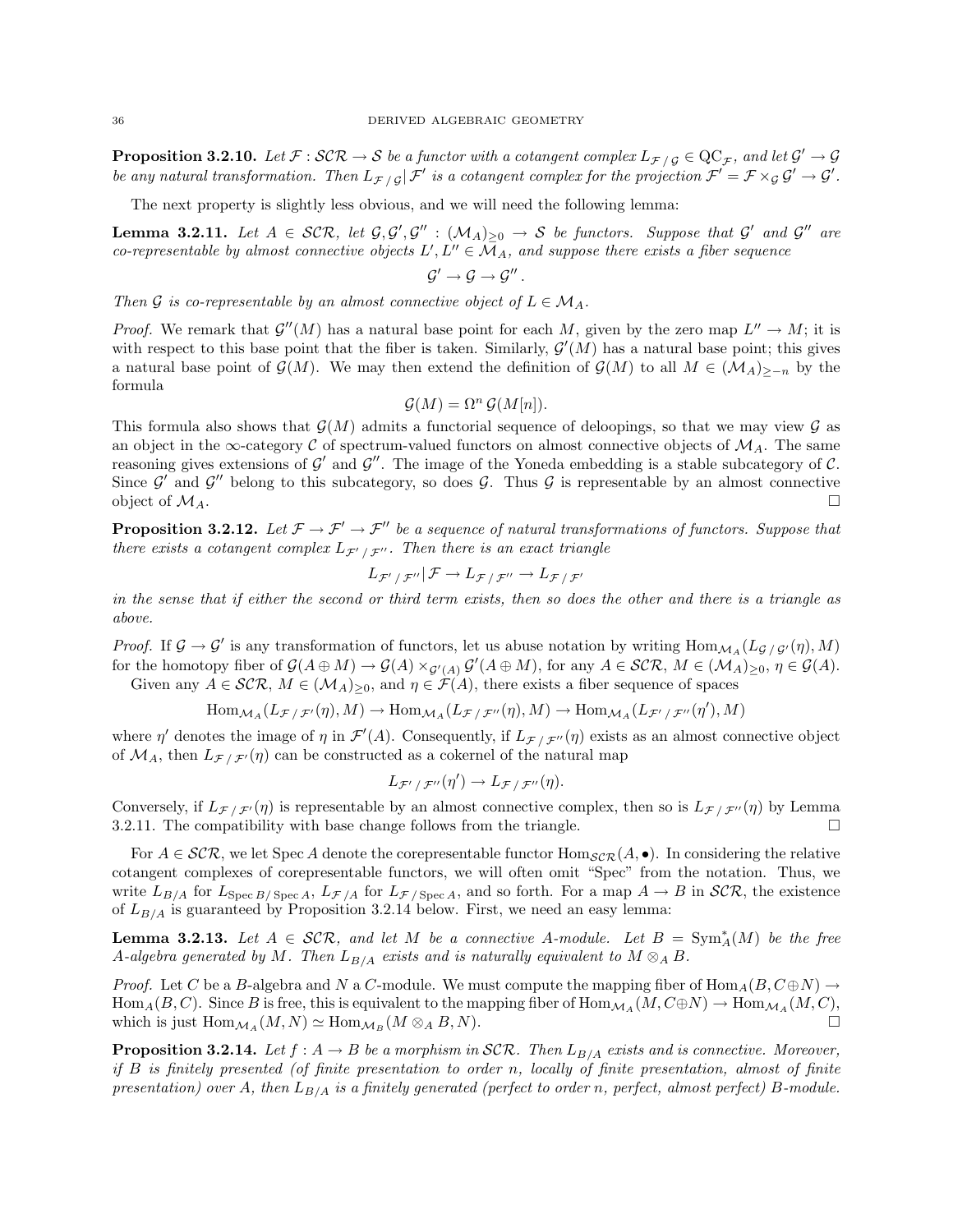*Proof.* We first treat the case where  $B = A[x]$ . In this case, Lemma 3.2.13 implies that  $L_{B/A}$  exists and is free on a single generator.

Any A-algebra B can be constructed from the A-algebra  $A[x]$  by forming colimits. Consequently, the functor  $\text{Hom}_{\mathcal{SCR}}(B, \bullet)$  is a limit of functors having the form  $\text{Hom}_{\mathcal{SCR}}(A, \bullet)$ . Using Proposition 3.2.9, we see that  $L_{B/A}$  exists and is a colimit of copies of B. In particular, it is connective.

If B is finitely presented over A, then the above proof actually shows that  $L_{B/A}$  is a *finite* colimit of copies of B. Therefore it is finitely presented. If B is of finite presentation to order n, then  $\text{Hom}_{\mathcal{SCR}_A}(B, B \oplus M)$ commutes with filtered colimits in M for  $M \in (\mathcal{M}_B)_{\leq n}$  so that  $L_{B/A}$  is perfect to order n. The same argument applies if B is locally of finite presentation or almost of finite presentation to show that  $L_{B/A}$  is perfect or almost perfect.

Remark 3.2.15. Combining Propositions 3.2.10, 3.2.12, and 3.2.14, we deduce that a natural transformation  $L_{\mathcal{F}/\mathcal{G}}$  has a cotangent complex if and only if, for any  $B \in \mathcal{G}$ , the functor  $\mathcal{F}' = \mathcal{F} \times_{\mathcal{G}} \text{Spec } B$  has an absolute cotangent complex  $L_{\mathcal{F}}$ .

We note that the proof of Proposition 3.2.14 also shows why the cotangent complex, as we have defined it, can be computed using the nonabelian derived functor approach of Quillen. If  $f : A \rightarrow B$  is a map of ordinary commutative rings, and we make a cofibrant replacement  $B_{\bullet}$  for B, then B is the geometric realization of the simplicial object  $\widetilde{B}_{\bullet}$ , so that  $L_{B/A}$  should be the geometric realization of the simplicial B-module  $L_{\widetilde{B}_\bullet/A}$ . Since each  $\widetilde{B}_n$  is a free A-algebra, we deduce from the argument of Proposition 3.2.14 that

 $L_{\tilde{B}_n/A}$  is a free  $B_n$ -module, and therefore equivalent to the corresponding module of Kähler differentials.

We next prove a kind of Hurewicz theorem for the cotangent complex.

**Proposition 3.2.16.** Let  $f : A \to B$  be a morphism in SCR, and let K denote the cokernel of this morphism (in the  $\infty$ -category  $\mathcal{M}_A$ ). Then there exists a natural map  $\phi : K \otimes_A B \to L_{B/A}$ . Moreover, if f is n-connected for  $n \geq 0$ , then  $\phi$  is  $(n+2)$ -connected.

*Proof.* Since  $L_{B/A}$  is connective, the identity map from  $L_{B/A}$  to itself classifies a universal derivation d:  $B \to B \oplus L_{B/A}$ . Let  $z : B \to B \oplus L_{B/A}$  denote the zero section. Then  $d-z : B \to L_{B/A}$  is a map of A-modules. Since  $d|A = z|A$ ,  $d-z$  factors naturally through K. Tensoring up to B, we obtain the morphism φ.

Now we shall prove the connectivity statement. Let  $M_f$  denote the cokernel of  $\phi$ . We note the following properties of  $M_f$ :

- The formation of  $M_f$  is compatible with filtered colimits in  $B$ .
- If we are given two composable maps  $A \stackrel{f}{\rightarrow} B \stackrel{g}{\rightarrow} C$ , then we get an exact triangle of C-modules

$$
M_f \otimes_B C \to M_{g \circ f} \to M_g.
$$

• The formation of  $M_f$  is compatible with base change in A.

If K is n-connected, then we may view B as obtained from A by a transfinite process of attaching k-cells for  $k > n$ . In view of the above naturality properties for  $M_f$ , it will suffice to show that if B is obtained from A by attaching a k-cell, then  $M_f$  is  $(k+2)$ -connected. Moreover, since the connectivity of  $M_f$  is unaltered by the base change  $A \to \pi_0 A$ , we may assume that A is discrete.

Suppose that  $k = 1$ . Then  $B = A \otimes_{\mathbf{Z}[x]} \mathbf{Z}$  for some attaching map  $\mathbf{Z}[x] \to A$ , classifying an element  $a \in \pi_0 A$ . Then, as an A-module, B is the cokernel of the map  $A \stackrel{a}{\rightarrow} A$ . It follows that K may be identified with A[1], so that  $K \otimes_A B \simeq B[1]$ . On the other hand, the relative cotangent complex  $L_{B/A}$  may also be identified with  $B[1]$  (since we are attaching a 1-cell). It is not difficult to check that the map  $\phi$  is an isomorphism in this case, so that  $M_f = 0$ .

Now suppose that  $k > 1$ . Since A is discrete, the attaching map for any k-cell must be zero. Thus  $B \simeq \text{Sym}_{A}^{*}(A[k])$ . It follows that  $K \simeq \bigoplus_{m>0} \text{Sym}_{A}^{m}(A[k])$ , so that  $K \otimes_{A} B = \bigoplus_{m>0} \text{Sym}_{B}^{m}B[k]$ . Also, we have  $L_{B/A} = A[k] \otimes_A B = B[k]$ . The map  $\phi$  sends  $\text{Sym}_B^1 B[k]$  isomorphically onto  $L_{B/A}$ , so that we may identify the kernel  $M_f[-1]$  of  $\phi$  with  $\oplus_{m\geq 2} \text{Sym}_B^m B[k]$ . Since  $B[k]$  is  $(k-1)$ -connected, Proposition 3.1.3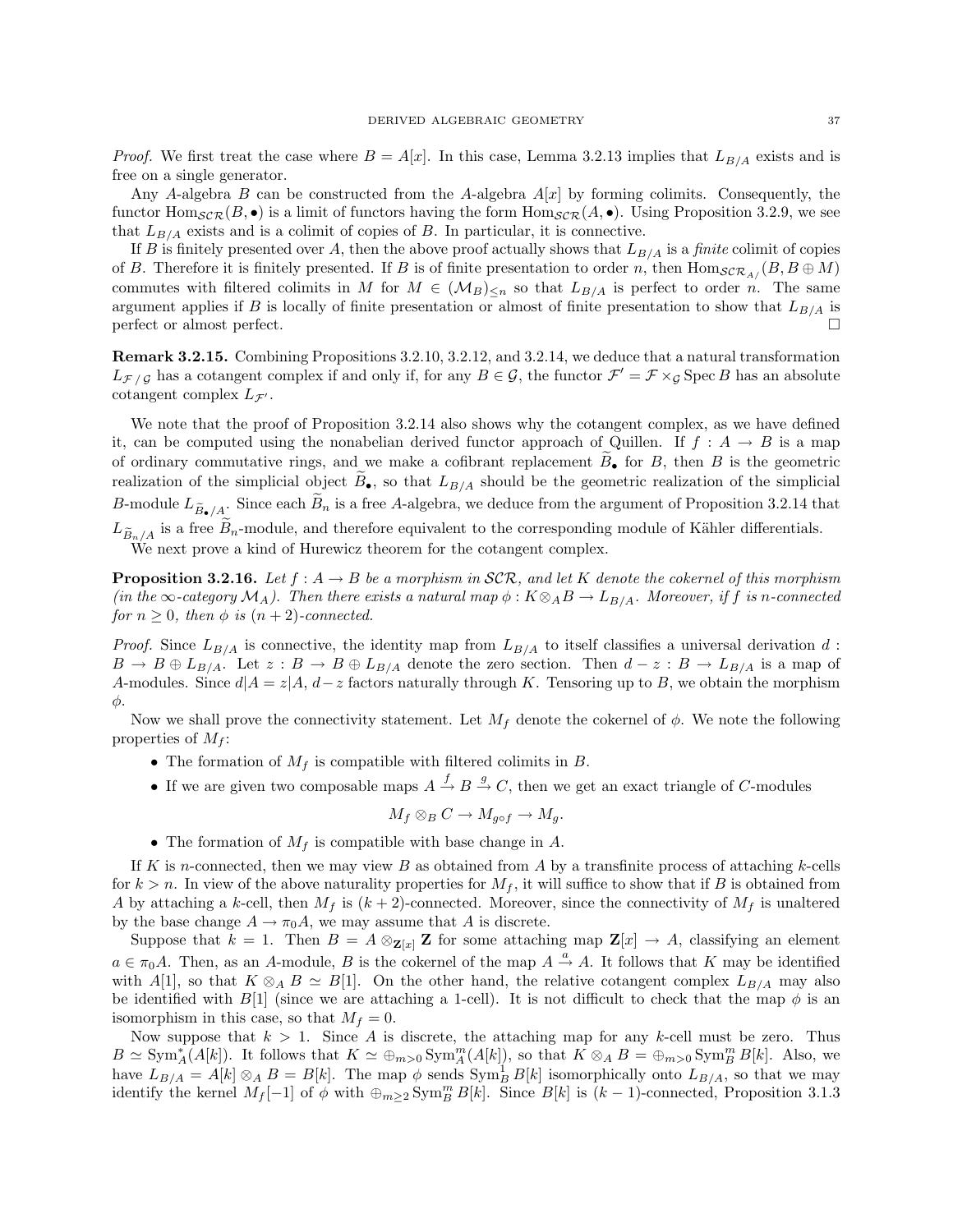ensures that  $\text{Sym}_{B}^{m} B[k]$  is  $(k+2m-3)$ -connected, so that  $M_f[-1]$  is  $(k+1)$ -connected. Consequently, the cokernel  $M_f$  is  $(k+2)$ -connected.

**Corollary 3.2.17.** A morphism  $f : A \to B$  in SCR is an equivalence if and only if f induces an isomorphism  $\pi_0 A \rightarrow \pi_0 B$  and  $L_{B/A} = 0$ .

*Proof.* The "only if" direction is clear. Suppose, conversely, that  $\pi_0 A$  maps isomorphically onto  $\pi_0 B$ . Let K denote the cokernel of f. If f is not an equivalence, then  $\pi_n K \neq 0$  for some  $n \geq 0$ ; choose n as small as possible. Then  $\pi_n(K \otimes_A B) \simeq \pi_n L_{B/A} = 0$ . On the other hand, the group on the left may also be computed as the ordinary tensor product of  $\pi_n K$  with  $\pi_0 B$  over  $\pi_0 A$ . Since  $\pi_0 A \simeq \pi_0 B$ , we deduce that  $\pi_n K = 0$ , a contradiction.

We conclude this section by remarking that Proposition 3.2.14 has a converse, which gives a handy criterion for recognizing A-algebras of finite presentation:

**Proposition 3.2.18.** Let  $f : A \rightarrow B$  be a morphism in SCR. The following are equivalent:

- (1)  $B$  is almost of finite presentation (locally of finite presentation, of finite presentation) over  $A$ .
- (2) The ordinary commutative ring  $\pi_0B$  is finitely presented over  $\pi_0A$  in the usual sense, and  $L_{B/A}$  is almost perfect (perfect, finitely presented).

*Proof.* It is clear that (1) implies (2) in all cases. We must prove the converse. Suppose first that  $\pi_0 B$  is finitely presented over  $\pi_0 A$  and that  $L_{B/A}$  is almost perfect. We must show that B is almost finitely presented over A. By lifting a finite presentation of  $\pi_0 B$  over  $\pi_0 A$ , we may reduce to the case where  $\pi_0 A \simeq \pi_0 B$ . We prove, by induction on  $n \geq 0$ , that there exists a factorization  $A \to A_n \to B$ , where  $A_n$  is finitely presented over A and  $\pi_i A_n \simeq \pi_i B$  for  $i \leq n$ .

For  $n = 0$ , there is nothing to prove. Now suppose  $n > 0$ . Without loss of generality we may replace A by  $A_{n-1}$ . Let K denote the cokernel of  $A \to B$ , so that K is  $(n-1)$ -connected. From Proposition 3.2.16, we deduce that the natural map  $K \otimes_A B \to L_{B/A}$  is  $(n+1)$ -connected. Consequently,  $\pi_n L_{B/A} \simeq \pi_n (K \otimes_A B) \simeq$  $\pi_n K$ , and  $\pi_i L_{B/A} = 0$  for  $i < n$ . Since  $L_{B/A}$  is almost perfect, its first nonvanishing homotopy group is finitely presented as a discrete  $\pi_0 B$ -module. Consequently, we deduce that  $\pi_n K$  is finitely presented as  $\pi_0A$ -module. Attaching finitely many free n-cells to A, we may reduce to the case where  $\pi_nK = 0$ . Now K is n-connected, so that the same argument given above shows that  $\pi_{n+1}K$  is finitely generated as a  $\pi_0A$ module. Each generator gives rise to a homotopy class  $x \in \pi_n A$ , together with a nullhomotopy in B. Using this data, we may enlarge A by attaching finitely many  $(n+1)$ -cells to kill the kernel of  $\pi_n A \to \pi_n B$ . This completes the construction of  $A_n$ , and the proof of the proposition in the "almost finite presentation" case.

Suppose next that  $L_{B/A} = M[n]$ , where M is a projective B-module and  $n > 1$ . Then  $\pi_0 B \simeq \pi_0 A$ . Let K denote the cokernel of  $A \to B$ . Then  $\pi_n K$  is a projective  $\pi_0 B \simeq \pi_0 A$ -module, so that we may find a projective A-module P and a morphism  $P[n] \to K$  which induces an isomorphism on  $\pi_n$ . Then we have a natural map of A-modules  $P[n-1] \to K[-1] \to A$  which vanishes after tensoring with B. Let  $C = A \otimes_{Sym_{\mathbf{Z}}^* P[n-1]} \mathbf{Z}$  denote the A-algebra obtained by killing  $P[n-1]$ . Now we have a factorization  $A \to C \to B$ . By construction,  $L_{C/A} \otimes_A B \simeq L_{B/A}$  so that  $L_{B/C} = 0$ . Thus  $B \simeq C$  so that B is locally of finite presentation as an A-algebra.

Now suppose that B is almost of finite presentation over A and that  $L_{B/A}$  is perfect. Let K be the cokernel of  $A \to B$  and let k denote the least integer such that  $\pi_k K \neq 0$ . Then  $L_{B/A}[-k]$  is connective and perfect, hence of Tor-amplitude  $\leq n$  for some  $n \geq 0$ . We work by induction on n. If  $n = 0$ , then  $L_{B/A}$  is a shift of a projective module and we are done. Replacing A by a finitely presented A-algebra if necessary, we may suppose that  $k > 1$ . Choose a system of generators for  $\pi_k K$ , and let A' denote the finitely presented A-module obtained by killing those generators in  $\pi_{k-1}A$ . Then we obtain a map  $A' \to B$  with k-connected cokernel. Moreover, it is easy to check that the Tor-amplitude of  $L_{B/A'}[-k-1]$  is  $\leq n-1$ , provided that  $n > 0$ . By the inductive hypothesis, B is locally of finite presentation as an A'-algebra, hence locally of finite presentation as an A-algebra.

If  $L_{B/A}$  is actually finitely presented, then the proof is the same except that we eventually reduce to the case where  $L_{B/A}[-k]$  is a free module.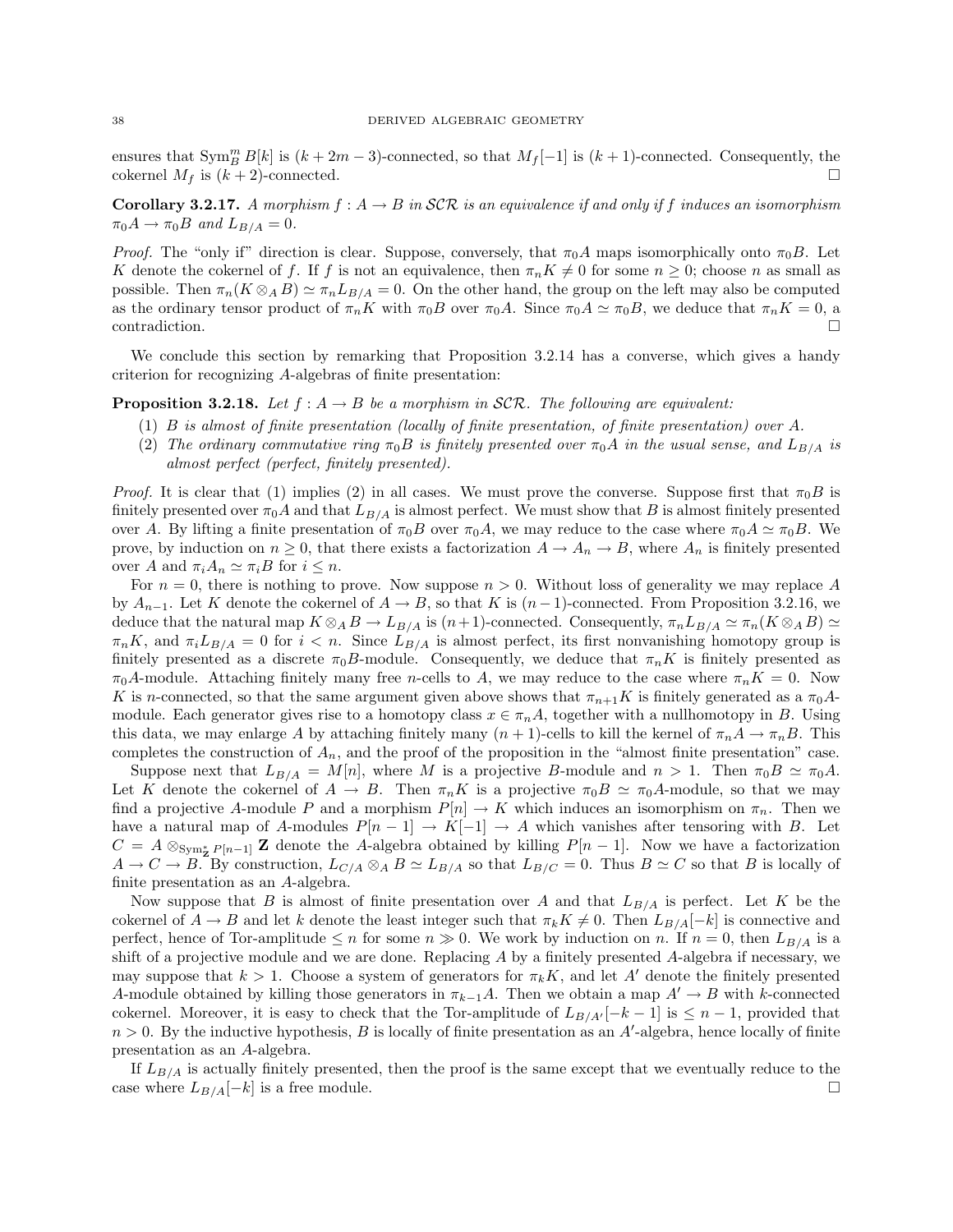3.3. **Small Extensions.** From the derived point of view, the entire cotangent complex  $L_{B/A}$  can be characterized by a universal property. The classical language is suitable only for discussing trivial square-zero extensions of the form  $B \oplus M$  when B and M are discrete, so that the same universal property can only be used to characterize Hom( $L_{B/A}$ , M) when M is discrete. This determines the truncation  $\tau_{\leq 0}L_{B/A} \simeq \Omega_{B/A}$ , and this universal property is sometimes used as the definition of the Kähler differentials. However, there does exist a classical interpretation for a slightly larger bit of the cotangent complex, namely  $\tau_{\leq 1}L_{B/A}$ . This interpretation may be given as follows: if A and B are ordinary commutative rings and  $M$  is a B-module, then the 1-truncated space  $\text{Hom}_{\mathcal{M}_B}(L_{B/A}, M[1])$  is equivalent to the classifying space for the groupoid of square-zero extensions of B by  $M$  (as A-algebras). This is usually stated on the level of connected components: isomorphism classes of square-zero extensions of B by M are classified by  $\pi_{-1}$  Hom $_{\mathcal{M}_B}(L_{B/A}, M) = \text{Ext}^1(L_{B/A}, M)$ .

We would like to obtain a similar interpretation of  $\pi_{-1}$  Hom $_{\mathcal{M}_B}(L_{B/A}, M)$  in the case where A, B, and M are not necessarily discrete. Morally, it seems clear that this group again classifies equivalence classes of square-zero extensions, provided that the latter concept is suitably defined. Unfortunately, in the derived setting it is difficult to say what a square-zero extension is. In order to avoid this problem, we will take the universal property of the cotangent complex as a definition:

**Definition 3.3.1.** Let  $A \in \mathcal{SCR}$ , let B be an A-algebra, and let M be a connective B-module. A small extension of B by M over A consists of the following data:

- An object  $B \in \mathcal{SCR}$ .
- An A-algebra section s of the projection  $B \oplus M[1] \rightarrow B$ .
- An identification of B with the pullback  $B \times_{B \oplus M[1]} B$ , where B maps to  $B \oplus M[1]$  via s and via the zero section.

**Remark 3.3.2.** Since the algebra B is determined by the section  $s : B \to B \oplus M[1]$ , we could instead simply define a small extension to be a section s as above. This makes it clear that small extensions are classified by  $\text{Hom}_{\mathcal{M}_B}(L_{B/A}, M[1])$ . The point of the inefficient definition given above is that we wish to emphasize the algebra  $\widetilde{B}$  as the "total space" of the extension.

We will abuse terminology and simply refer to  $\widetilde{B}$  as a *small extension of B*. We note that  $\widetilde{B}$  is naturally equipped with the structure of an A-algebra, a morphism to B, and that the kernel of the map  $\tilde{B} \to B$  may be identified with M as an A-module. We should emphasize that simply specifying  $\tilde{B}$ , even together with this additional structure, does not determine the data of the small extension except in special cases. It is to these cases which we shall turn next.

**Proposition 3.3.3.** Suppose that  $B \in \mathcal{SCR}$  be k-truncated, and that  $I \subseteq \pi_k B$  is a  $\pi_0 B$ -submodule. Then there exists a k-truncated simplicial commutative ring  $B/I$  such that for any k-truncated  $A \in \mathcal{SCR}$ ,  $\text{Hom}_{\mathcal{SCR}}(B/I, A) \subseteq \text{Hom}_{\mathcal{SCR}}(B, A)$  is the union of connected components corresponding to those morphisms  $B \to A$  such that the induced map  $\pi_k B \to \pi_k A$  vanishes on I. Moreover, we have  $\pi_i(B/I) \simeq \pi_i B$  for  $i \neq k$ ,  $\pi_k(B/I) = (\pi_k B)/I.$ 

*Proof.* Consider I as a discrete **Z**-module. There is a natural map of **Z**-modules from  $I[k]$  into B, hence a map f of Z-algebras from Sym<sup>\*</sup>(I[k]) into B. Let C denote the pushout  $\mathbf{Z}[\mathbf{I}_{\text{Sym}^*(I[k])}B]$ , where the map  $Sym^*(I[k]) \to \mathbb{Z}$  classifies the zero map from  $I[k]$  into  $\mathbb{Z}$ . One easily checks that  $Hom_{\mathcal{SCR}}(C, A) \subseteq$  $\text{Hom}_{\mathcal{SCR}}(B, A)$  is the union of those connected components of maps which vanish on I, whenever A is ktruncated. Let  $B/I$  denote the truncation  $\tau_{\leq k}C$ . Then  $B/I$  has the appropriate mapping properties. A simple calculation shows that  $B/I$  has the expected homotopy groups.

**Remark 3.3.4.** The universal mapping property of  $B/I$  immediately implies that any other B-algebra having the same homotopy groups (as a  $\pi_* B$ -algebra) is canonically equivalent to  $B/I$ .

In the situation Proposition 3.3.3, we shall say that B is a *square-zero extension of B/I by I[k]* if either  $k > 0$ , or  $k = 0$  and  $I^2 = 0$  in  $B \simeq \pi_0 B$ . Note that in either case, I has a (unique)  $B/I$ -module structure which induces its natural B-module structure.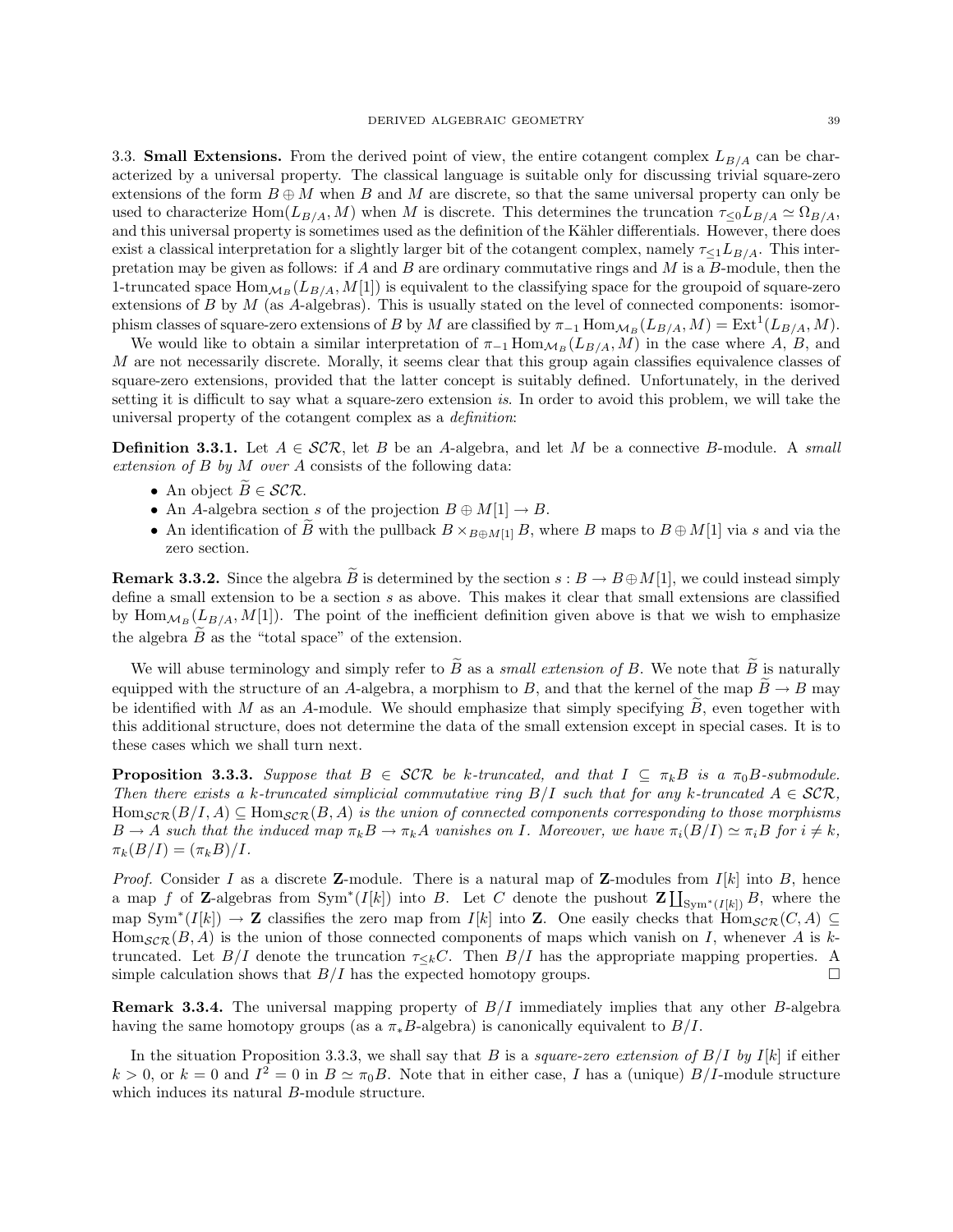**Proposition 3.3.5.** Let  $A \in \mathcal{SCR}$  and let B be a k-truncated A-algebra. Let C denote the  $\infty$ -category of pairs  $(M, s)$  where  $M[-k] \in (\mathcal{M}_B)_0$  and  $s \in \text{Hom}_{\mathcal{M}_B}(L_{B/A}, M[1])$  classifies a small extension  $\widetilde{B}$  of B.

Then the functor  $(M, s) \mapsto \widetilde{B}$  from C to  $\mathcal{SCR}_{A//B}$  is fully faithful, and its essential image consists of the square-zero extensions of  $B$  by  $B$ -modules concentrated in degree  $k$ .

*Proof.* Let F denote the functor in question. It is easy to see that for any  $(M, s) \in \mathcal{C}$ , the algebra  $F(M, s)$ is a square zero extension of B in the  $\infty$ -category of A-algebras. We next show that F is fully faithful. In other words, we must show that for any pair of objects  $(M, s)$ ,  $(M', s')$ , the natural map

$$
\text{Hom}_{\mathcal{C}}((M,s),(M',s')) \to \text{Hom}_{\mathcal{SCR}_{A//B}}(F(M,s),F(M',s'))
$$

is an equivalence. We note that both sides are compatibly fibered over the discrete space  $\text{Hom}_{\mathcal{M}_B}(M, M').$ It therefore suffices to show that  $F$  induces an equivalence on the fiber over any given homomorphism  $f: M \to M'.$ 

The fiber  $Y_f$  of  $\text{Hom}_{\mathcal{C}}((M, s), (M', s'))$  over f is the space of paths from s to  $s' \circ f$  in  $\text{Hom}_{\mathcal{M}_B}(L_{B/A}, M[1])$ . Consequently, this space is either empty, or is a torsor for  $\text{Hom}_{\mathcal{M}_B}(L_{B/A}, M)$ , depending on whether or not the difference  $s - (f \circ s')$  vanishes in  $\pi_0 \text{Hom}_{\mathcal{M}_B}(L_{B/A}, M'[1]).$ 

Let us now compute the space  $X = \text{Hom}_{\mathcal{SCR}_{A//B}}(F(M, s), F(M', s'))$ . This space is again fibered over the discrete space  $\text{Hom}_{\mathcal{M}_B}(M, M')$ ; we will denote the fiber over a homomorphism f by  $X_f$ . To compute X make use of the fact that  $F(M', s') \simeq B \times_{B \oplus M[1]} B$ . This implies that X is given by the fiber of the map  $\text{Hom}_{\mathcal{SCR}_A/F}(M, s), B) \to \text{Hom}_{\mathcal{SCR}_{A/F}}(F(M, s), B \oplus M'[1])$  where the base point is taken over the composite map  $\gamma: F(M, s) \to B \stackrel{s'}{\to} B \oplus M'[1]$ . Both sides are compatibly fibered over  $\text{Hom}_{\mathcal{SCR}_A/F}(M, s), B)$ ; thus we may identify X with the space of paths in  $\text{Hom}_{\mathcal{M}_{F(M,s)}}(L_{F(M,s)/A}, M'[1]) = \text{Hom}_{\mathcal{M}_B}(L_{F(M,s)/A} \otimes_{F(M,s)} M')$  $B, M'[1]$  which join the morphism  $\alpha : F(M, s) \to B \stackrel{0}{\to} B \oplus M'[1]$  to the morphism  $\beta : F(M, s) \to B \stackrel{s'}{\to}$  $B \oplus M'[1]$ .

We have an exact triangle  $L_{F(M,s)/A} \otimes_{F(M,s)} B \to L_{B/A} \to L_{B/F(M,s)}$ , which induces a fibration

$$
i: \operatorname{Hom}_{\mathcal{M}_B}(L_{F(M,s)/A} \otimes_{F(M,s)} B, M'[1]) \to \operatorname{Hom}_{\mathcal{M}_B}(L_{B/F(M,s)}[-1], M'[1])
$$

having fiber  $\text{Hom}_{M_B}(L_{B/A}, M'[1])$ . We note that  $i(\alpha)$  and  $i(\beta)$  both have trivial image in the space  $\text{Hom}_{\mathcal{M}_B}(L_{B/F(M,s)}[-1], \dot{M}'[1]),$  so that any path from  $\alpha$  to  $\beta$  gives rise to a point in the space  $Z =$  $\text{Hom}_{\mathcal{M}_B}(L_{B/F(M,s)}, M'[1])$ . Since the cokernel of  $F(M, s) \to B$  is equivalent to  $M[1]$ , it is k-connected. By Proposition 3.2.16, there is a natural  $(k+2)$ -connected morphism  $M[1] \otimes_{F(M,s)} B \to L_{B/F(M,s)}$ . Since  $M'[1]$  is  $(k + 1)$ -truncated, we deduce that

$$
Y = \text{Hom}_{\mathcal{M}_B}(L_{B/F(M,s)}, M'[1]) \simeq \text{Hom}_{\mathcal{M}_B}(M[1] \otimes_{F(M,s)} B, M'[1]) \simeq \text{Hom}_{\mathcal{M}_{F(M,s)}}(M[1], M'[1]),
$$

which is equivalent to the discrete space of  $\pi_0 B$ -module homomorphisms from M to M'. Moreover, the map  $X \to Z$  corresponds simply to the map  $X \to \text{Hom}_{\mathcal{M}_B}(M, M')$  considered above.

Let us now fix a homomorphism  $f : M \to M'$ , corresponding to a path joining  $i(\alpha)$  and  $i(\beta)$ . The fiber  $X_f$  is nonempty if and only if the path p can be lifted to a path joining  $\alpha$  to  $\beta$ . The obstruction to lifting such a path lies in component group of the fiber  $\text{Hom}_{\mathcal{M}_B}(L_{B/A}, M'[1])$  of *i*. A simple computation shows that this obstruction is simply given by  $s - (f \circ s') \in \pi_0 \text{Hom}_{\mathcal{M}_B}(L_{B/A}, M'[1])$ , so that  $X_f$  is nonempty if and only if  $Y_f$  is nonempty. Supposing that  $X_f$  is nonempty, we note that since Z is discrete,  $X_f$  has the structure of a torsor for the loop space of  $\text{Hom}_{\mathcal{M}_B}(L_{B/A}, M'[1])$ . Moreover, the induced map  $Y_f \to X_f$  is a map of torsors, and therefore a homotopy equivalence.

It remains to show that  $F$  is essentially surjective: that is, every square-zero extension of  $B$  arises as a small extension. Let  $C \in \mathcal{SCR}_{A//B}$  be a square-zero extension of B by  $I[k]$ , where  $I \subseteq \pi_k C$ . Let  $D = C \otimes_{\text{Sym}_{A}^{*}(I[k])} A$ , so that we may identify B with  $\tau_{\leq k}D$ . We also note that  $B \otimes_{C} D \simeq \text{Sym}_{B}^{*} I[k+1]$  as B-algebras.

The exact triangle  $C \to B \to I[k+1]$  of C-modules becomes split after tensoring with B, so that we get a decomposition  $B \otimes_C B \simeq B \oplus (B \otimes_C I[k+1])$  as B-modules. In particular, the natural map  $B \otimes_C D \to B \otimes_C B$ induces on  $\pi_{k+1}$  the map  $I[k+1] \to (\pi_0(B \otimes_C I))[k+1]$ . Since I is square-zero, this map is an isomorphism. Consequently, we see that  $\tau_{\leq k+1}(B \otimes_C B)$  is equivalent as a B-algebra to  $\tau_{\leq k+1}$  Sym<sup>\*</sup><sub>B</sub> I[k+1]  $\simeq B \oplus I[k+1]$ .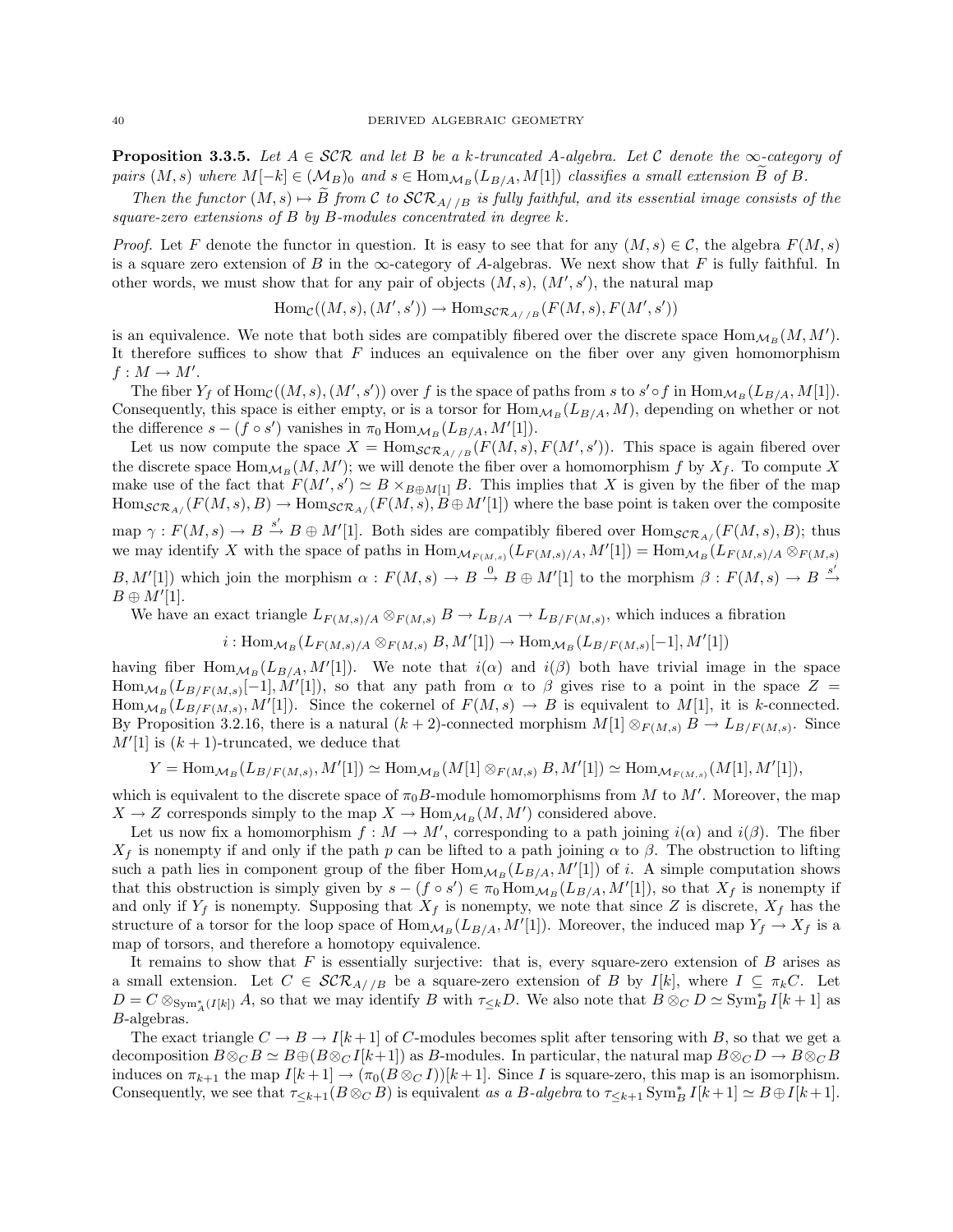Now, C equalizes the two natural maps from B to  $B \times_C B$ , and therefore also the two maps from B to  $B \oplus I[k+1]$ . Consequently, we obtain a map  $C \to B \times_{B \oplus I[k+1]} B$ , which is an equivalence (this can be checked by computing homotopy groups).

This proposition is very useful because square-zero extensions exist in abundance. For any k-truncated  $B \in \mathcal{SCR}$ , we may view B as obtained by making k successive square zero extensions of the discrete ring  $\pi_0 B$ . In fact, there is a more canonical construction which works more generally.

**Proposition 3.3.6.** Let  $f : A \rightarrow B$  be a k-connected morphism of simplicial commutative rings,  $k > 0$ . Let  $d: B \to B \oplus L_{B/A}$  denote the universal derivation, and let  $\widetilde{B}$  denote the corresponding small extension of B over A. Then  $\tilde{f}: A \to \tilde{B}$  is  $(k+1)$ -connected.

*Proof.* Let K denote the cokernel of f and  $\widetilde{K}$  the cokernel of  $\widetilde{f}$ . Then we have an exact triangle  $\widetilde{K} \to K \to$  $L_{B/A}$ . To prove that  $\tilde{K}$  is  $(k+1)$ -connected, it suffices to show that the map  $K \to L_{B/A}$  is  $(k+2)$ -connected. For this, it suffices to show that  $K \to K \otimes_A B$  and  $K \otimes_A B \to L_{B/A}$  are  $(k+2)$ -connected. The second map is  $(k+2)$ -connected by Proposition 3.2.16. On the other hand, the cokernel of  $K \to K \otimes_A B$  is  $K \otimes_A K$ . Since K is k-connected,  $K \otimes_A K$  is  $(2k+1)$ -connected. The proposition now follows, since  $2k+1 \geq k+2$ .  $\Box$ 

**Remark 3.3.7.** Consequently, for any 1-connected morphism  $f : A \rightarrow B$ , we may view A as the inverse limit of a tower of small extensions of B whose homotopy groups converge to the homotopy groups of A. Note that f is 1-connected if and only if  $\pi_0 A \simeq \pi_0 B$  and  $\pi_1 f : \pi_1 A \to \pi_1 B$  is surjective. In particular, the natural map  $A \to \pi_0 A$  is always 1-connected.

Thus, in some sense, understanding maps between arbitrary objects of  $SCR$  can be reduced to understanding maps between discrete commutative rings and understanding certain "linearized" mapping problems. The importance of the cotangent complex is that it controls these linearized mapping problems.

There is another situation in which we can give an explicit characterization of the space of small extensions: the case in which the kernel of the extension is induced from some module over the ground ring. More precisely, we have:

**Proposition 3.3.8.** Let  $A \in \mathcal{SCR}$ , and let B be a A-algebra. Let  $M_A$  be a connective A-module, and set  $M_B = M_A \otimes_A B$ ,  $A' = A \oplus M_A$ . Let  $C \subseteq \mathcal{SCR}_{A'/B}$  be the full subcategory consisting of those algebras B' for which the natural map  $B' \otimes_{A'} A \to B$  is an equivalence. Then C is a small  $\infty$ -groupoid, and its classifying space is naturally equivalent to the space  $\text{Hom}_{\mathcal{M}_B}(L_{B/A}, M_B[1])$  of small extensions of B by  $M_B$ .

*Proof.* Let B' be an algebra as above. Since  $A \oplus M_A$  is given by the fiber product  $A \times_{A \oplus M_A[1]} A$ , by tensoring with B' over A' we deduce an equivalence  $B' \simeq B \otimes_{B \oplus M_B} B$ . Thus, B' is the total space of some small extension of B by  $M_B$  (over A). To complete the proof, we consider two such small extensions B' and B'' and compute the fiber of the map

$$
\operatorname{Hom}_{A'}(B',B'') \to \operatorname{Hom}_{A'}(B',B).
$$

Since  $B'' \simeq B \otimes_{B \oplus M_B[1]} B$ , we see that this fiber is also the fiber of the natural map

$$
\text{Hom}_{A'}(B',B)\to\text{Hom}_{A'}(B',B\oplus M_B[1]).
$$

Base changing from  $A'$  to  $A$ , we are studying the homotopy fiber of

$$
Hom_A(B, B) \to Hom_B(B, B \oplus M_B[1]).
$$

This is nonempty if and only if  $B'$  and  $B''$  are equivalent as small extensions, and in this case is a torsor for  $\text{Hom}_{\mathcal{M}_B}(L_{B/A}, M_B)$  as desired.

3.4. Smooth and Etale Morphisms. In this section, we will explain how to generalize the notion of smooth and étale ring homomorphisms to simplicial commutative rings. We begin with a few general remarks.

Let  $\{A_\alpha\}$  be a diagram in  $\mathcal{SCR}$  having limit A. If  $\mathcal{F}: \mathcal{SCR} \to \mathcal{S}$  is any functor, then there is a natural map

$$
\phi : \mathcal{F}(A) \to \lim \mathcal{F}(A_{\alpha}).
$$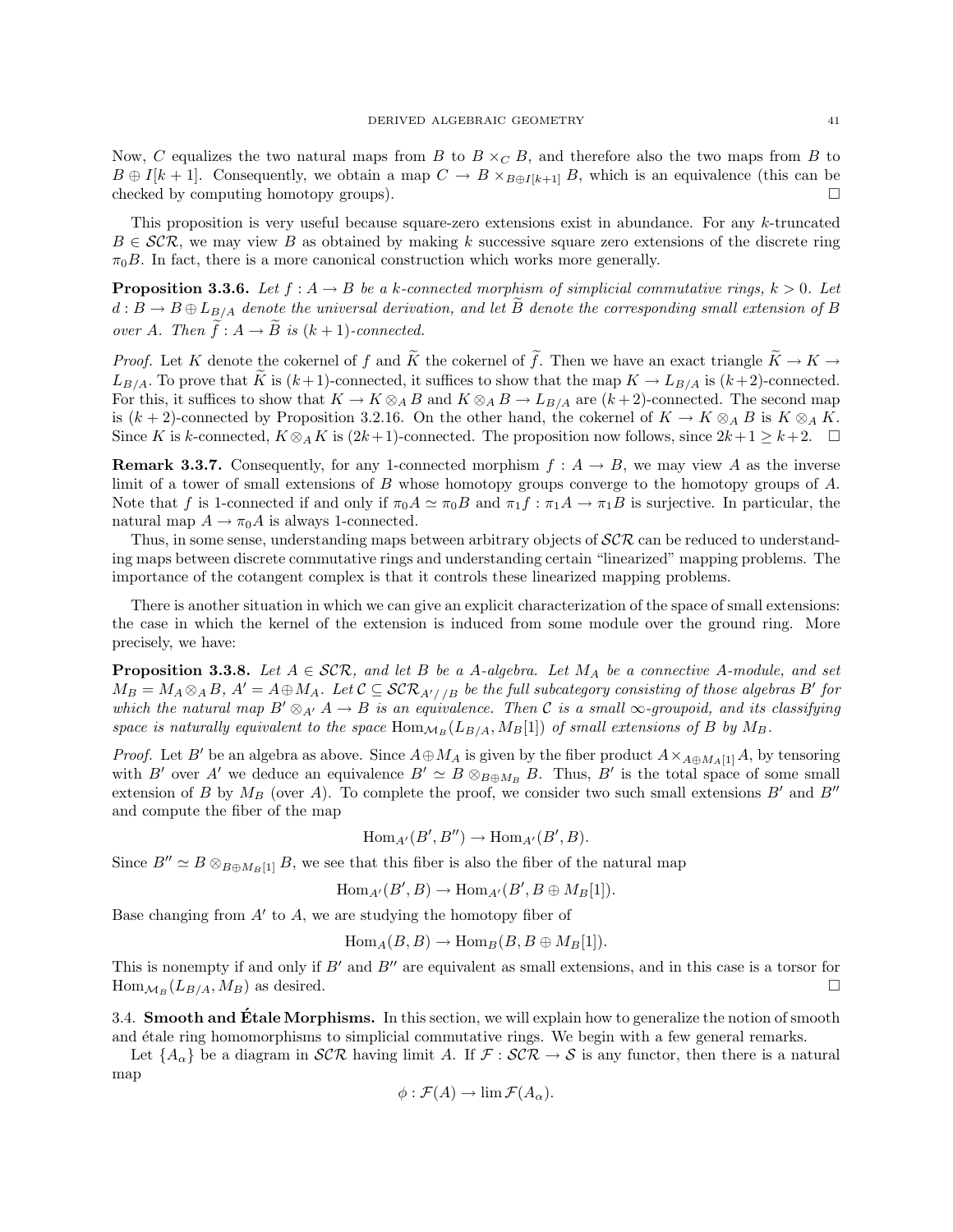If F is a corepresentable functor given by  $\mathcal{F}(R) = \text{Hom}_{\mathcal{SCR}}(B, R)$  for some  $B \in \mathcal{SCR}$ , then  $\phi$  is an equivalence for any diagram  $\{A_{\alpha}\}\.$  If F is representable by a geometric object which is not affine, then it is unrealistic to expect that  $\phi$  is an equivalence for arbitrary diagrams. However we should still expect that  $\phi$  will be an equivalence in cases where the limiting algebra A has a geometric interpretation.

**Definition 3.4.1.** Let  $\mathcal{F} : \mathcal{SCR} \to \mathcal{S}$  be a functor. We shall say that  $\mathcal{F}$  is *nilcomplete* if, for any  $A \in \mathcal{SCR}$ , the natural map  $\mathcal{F}(A) \to \lim{\{\mathcal{F}(\tau_{\leq n}A)\}}$  is an equivalence.

We shall say that F is *infinitesimally cohesive* if, for any  $A \in \mathcal{SCR}$  and any small extension  $\widetilde{A}$  of A by an A-module  $M$ , the natural map

$$
\mathcal{F}(\widetilde{A}) \to \mathcal{F}(A) \times_{\mathcal{F}(A \oplus M[1])} \mathcal{F}(A)
$$

is an equivalence.

We shall say that F is *cohesive* if for any pair  $A \to C$ ,  $B \to C$  of surjective morphisms in  $\mathcal{SCR}$ , the induced map  $\mathcal{F}(A \times_C B) \to \mathcal{F}(A) \times_{\mathcal{F}(C)} \mathcal{F}(B)$  is an equivalence.

More generally, we shall say that a transformation  $\mathcal{F} \to \mathcal{F}'$  is nilcomplete (infinitesimally cohesive, cohesive) if the fiber product  $\mathcal{F} \otimes_{\mathcal{F}'} \text{Spec } B$  is nilcomplete (infinitesimally cohesive, cohesive), for any  $\eta \in \mathcal{F}'(B)$ . Here we let Spec B denote the corepresentable functor  $\text{Hom}_{\mathcal{SCR}}(B, \bullet)$ .

**Remark 3.4.2.** Let F be a functor  $\mathcal{SCR} \to \mathcal{S}$ . The condition that F be nilcomplete and infinitesimally cohesive mixes very well with the requirement that  $\mathcal F$  have a cotangent complex. Suppose, for example, that  $A \to B$  is a 1-connected morphism in  $\mathcal{SCR}$ , and we wish to study the fiber of  $\mathcal{F}(A) \to \mathcal{F}(B)$ . In this case, we may write A as the inverse limit of tower of successive small extensions  $B_n$  of B. Since the structure maps of this tower become highly connected, the nilcompleteness of F implies that  $\mathcal{F}(A) \simeq \lim \{ \mathcal{F}(B_n) \}$ . Moreover, each  $B_{n+1}$  is an infinitesimal extension of  $B_n$  by some  $B_n$ -module M. The infinitesimal cohesiveness of  $\mathcal F$ tells us that  $\mathcal{F}(B_{n+1})$  can be computed in terms of  $\mathcal{F}(B_n)$  and  $\mathcal{F}(B_n \oplus M)$ , and the relationship between these spaces is controlled by the cotangent complex of  $\mathcal{F}$ .

**Definition 3.4.3.** Let  $T: \mathcal{F} \to \mathcal{F}'$  be a natural transformation of functors  $\mathcal{F}, \mathcal{F}': \mathcal{SCR} \to \mathcal{S}$ . We shall say that  $T$  is

- weakly formally smooth if it has a relative cotangent complex  $L_{\mathcal{F}}/F$  which is the dual of a connective, perfect complex.
- formally smooth if it is weakly formally smooth, nilcomplete, and infinitesimally cohesive.
- formally étale if it is formally smooth and  $L_{\mathcal{F}}$  /  $\mathcal{F}^{\prime} = 0$ .

**Remark 3.4.4.** A transformation  $T : \mathcal{F} \to \mathcal{F}'$  is formally étale if and only if it satisfies the following lifting property: for any small extension  $\widetilde{B} \to B$ , the natural map  $\phi : \mathcal{F}(\widetilde{B}) \to \mathcal{F}(B) \times_{\mathcal{F}'(B)} \mathcal{F}'(\widetilde{B})$  is an equivalence.

The same reasoning shows that if T is formally smooth, then the map  $\phi$  is always surjective. However, our definition of formal smoothness places a much stronger condition on the functor  $T$ : it asserts that the fiber of  $\phi$  is under good control, and in some sense finite dimensional. We remark that this is not analogous to the standard definition of formal smoothness, which requires only the lifting property and not the finite dimensionality.

**Proposition 3.4.5.** Let  $T : \mathcal{F} \to \mathcal{G}$  be a formally smooth transformation of functors  $\mathcal{SCR} \to \mathcal{S}$ . Let  $f: A \to B$  be a 1-connected morphism in SCR. Then the natural map  $\phi: \mathcal{F}(A) \to \mathcal{F}(B) \times_{\mathcal{G}(B)} \mathcal{G}(A)$  induces a surjection on connected components. If T is formally étale, then  $\phi$  is an equivalence.

*Proof.* Realize A as the inverse limit of a tower of small extensions of B.

**Corollary 3.4.6.** Let  $\mathcal{F} \to \mathcal{G}$  be a formally étale transformation of functors  $\mathcal{SCR} \to \mathcal{S}$ . Let  $f : A \to B$ induce an isomorphism  $\pi_0 A \simeq \pi_0 B$ . Then the natural map  $\phi : \mathcal{F}(A) \to \mathcal{F}(B) \times_{\mathcal{G}(B)} \mathcal{G}(A)$  is an equivalence.

*Proof.* Let  $C = \pi_0 A \simeq \pi_0 B$ . Proposition 3.4.5 implies that the result holds for the morphisms  $A \to C$  and  $B \to C$ . It follows easily from this that the result holds for  $A \to B$ .

**Definition 3.4.7.** A map  $f : A \rightarrow B$  in  $\mathcal{SCR}$  is *étale (smooth)* if it is formally *étale (formally smooth)* and almost of finite presentation.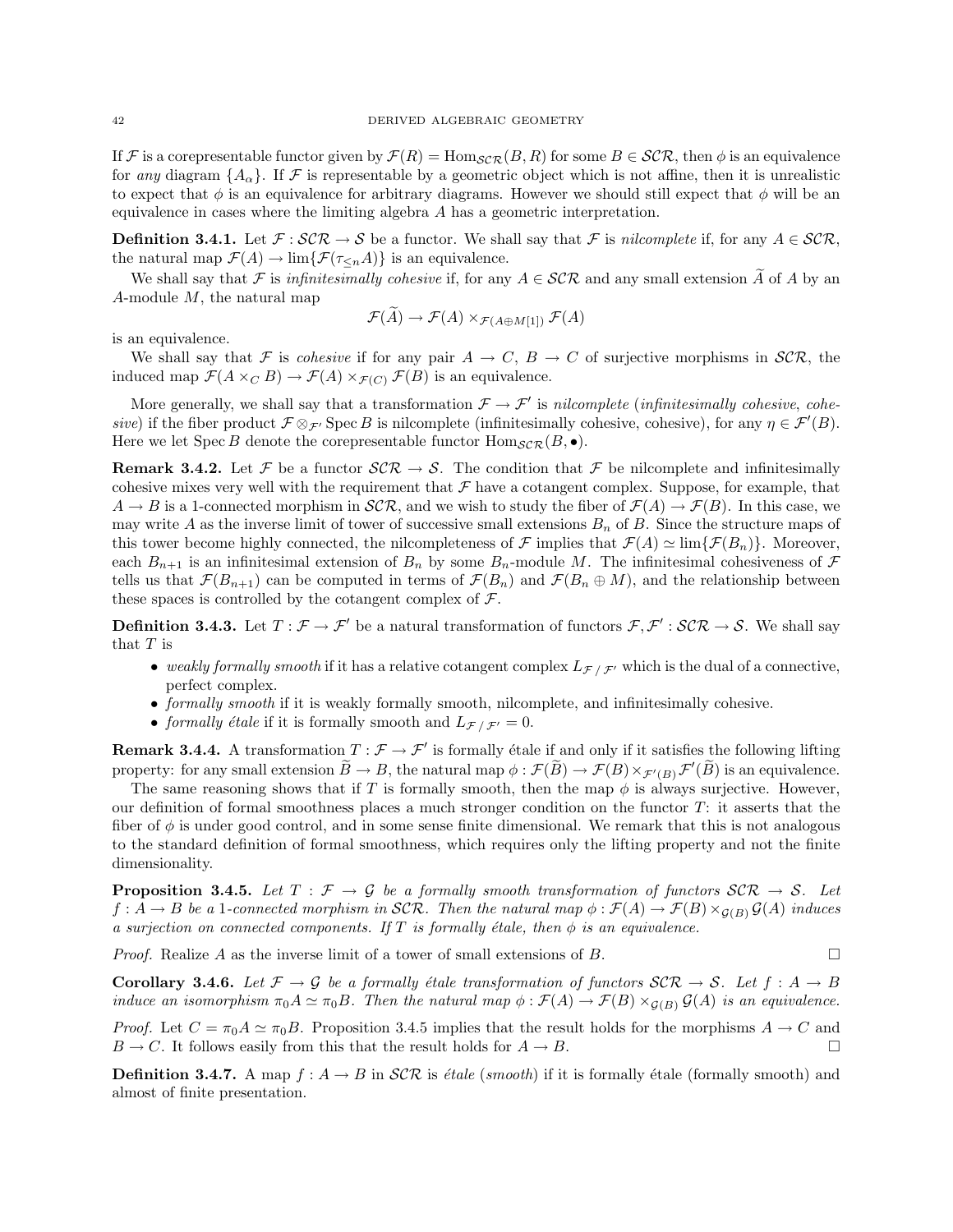**Example 3.4.8.** Let  $A \in \mathcal{SCR}$ , and let  $a \in \pi_0A$ . Then  $A[\frac{1}{a}]$  is an étale A-algebra. More precisely, take the free A-algebra  $A[x]$ , and let  $A[\frac{1}{a}]$  be defined by attaching a 1-cell to kill  $(xa-1) \in \pi_0A[x]$ . One can then easily check that  $\text{Hom}_{\mathcal{SCR}}(A[\frac{1}{a}], B) \subseteq \text{Hom}_{\mathcal{SCR}}(A, B)$  is the union of those connected components for which the induced map  $\pi_0 A \to \pi_0 B$  carries a into an invertible element in  $\pi_0 B$ . Using this description it is easy to check that  $A[\frac{1}{a}]$  is formally étale over A; since it is of finite presentation, it is étale over A.

**Proposition 3.4.9.** Let  $T : A \to A'$  be a morphism in SCR. The following conditions are equivalent:

- (1) The morphism  $T$  is formally smooth, and  $A'$  is locally of finite presentation over  $A$ .
- (2) The morphism  $T$  is formally smooth, and  $A'$  is almost of finite presentation over  $A$ .
- (3) The morphism T is formally smooth, and  $\pi_0 A'$  is a finitely presented algebra over  $\pi_0 A$  in the category of ordinary commutative rings.
- (4) The morphism T is flat, and the induced morphism  $\pi_0 A \to \pi_0 A'$  is a smooth homomorphism of ordinary commutative rings.

*Proof.* It is clear that  $(1)$  implies  $(2)$  and that  $(2)$  implies  $(3)$ . Suppose that  $(3)$  is satisfied. Considering small extensions of ordinary commutative rings, we deduce that  $\pi_0 A \to \pi_0 A'$  is formally smooth in the usual sense so that  $\pi_0 A'$  is a smooth  $\pi_0 A$ -algebra in the sense of ordinary commutative algebra. In particular,  $\pi_0 A'$  is flat over  $\pi_0A$ . Suppose first that  $\pi_0A'=(\pi_0A)[x_1,\ldots,x_n]/(f_1,\ldots,f_k)$ , where  $k\times k$ -minors of the Jacobian matrix of the relations  $\{f_i\}$  generate the unit ideal of  $\pi_0 A$ . In this case, we use the same presentation to define an A-algebra A. A simple calculation then shows that the cotangent complex  $L_{A/A}$  is projective, so

that  $\tilde{A}$  is a smooth A-algebra. By Proposition 3.4.5, the isomorphism  $\pi_0 \tilde{A} \to \pi_0 A'$  lifts to a map  $\tilde{A} \to A'$ . By construction, the natural map  $f : L_{A/A} \otimes_A A' \to L_{A'/A}$  is a map of projective A'-modules which induces an isomorphism on  $\pi_0$ . It follows that f is an equivalence, so that  $L_{A'/\widetilde{A}} = 0$ . By Corollary 3.2.17, we deduce

that  $\widetilde{A} \to A'$  is an equivalence. Since  $\widetilde{A}$  is flat over A, we get A' flat over A.

In the general case, we know that there exists a presentation for  $\pi_0 A'$  having the above form Zariski locally on  $\pi_0 A'$ . The flatness of A' over A is equivalent to the assertion that certain maps  $(\pi_n A) \otimes_{\pi_0 A} \pi_0 A' \to \pi_n A'$ be isomorphisms. This statement is local for the Zariski topology on  $\pi_0 A'$ ; thus we deduce that (3) implies (4).

Now assume (4). The projectivity of  $L_{A'/A}$  is local for the Zariski topology on  $\pi_0 A'$ , as is the property of being locally of finite presentation over A. Thus, we may assume that  $\pi_0 A'$  admits a presentation as above. Lift this presentation to construct a flat A-algebra  $\widetilde{A}$  and a map  $g : \widetilde{A} \to A'$ . Since g induces an isomorphism on  $\pi_0$ , the flatness of A and A' over A implies that g is an equivalence. Since A is formally smooth over A and finitely presented by construction, we deduce that A' is formally smooth over A. and finitely presented by construction, we deduce that  $A'$  is formally smooth over  $A$ .

From Proposition 3.4.9 we can easily deduce the analogue for étale morphisms:

**Corollary 3.4.10.** Let  $T : A \to A'$  be a morphism in SCR. The following conditions are equivalent:

- (1) The morphism  $T$  is formally étale and  $A'$  is of finite presentation as an A-algebra.
- (2) The morphism  $T$  is formally étale and  $A'$  is locally of finite presentation as an  $A$ -algebra.
- (3) The morphism  $T$  is formally étale and  $A'$  is almost of finite presentation over  $A$ .
- (4) The morphism T is formally étale, and  $\pi_0 A'$  is a finitely presented algebra over  $\pi_0 A$  in the category of ordinary commutative rings.
- (5) The morphism T is flat and the induced morphism  $\pi_0 A \to \pi_0 A'$  is an étale homomorphism of ordinary commutative rings.

*Proof.* The equivalence of  $(2)$ ,  $(3)$ ,  $(4)$ , and  $(5)$  follows from Proposition 3.4.9. It is clear that  $(2)$  implies (1); the reverse implication follows from the vanishing of  $L_{A'/A}$ .

Corollary 3.4.6 implies that if  $f : A \to B$  is a morphism in  $\mathcal{SCR}$  inducing an isomorphism  $\pi_0 A \simeq \pi_0 B$ , then the base change functor from étale A-algebras to étale  $B$ -algebras is fully faithful. We next study the essential surjectivity of this functor:

**Proposition 3.4.11.** Let  $f : A \to B$  be a morphism SCR which induces an isomorphism  $\pi_0 A \simeq \pi_0 B$ . Let B' be a smooth B-algebra. Then there exists a smooth A-algebra A' and an equivalence  $B' \simeq B \otimes_A A'$ .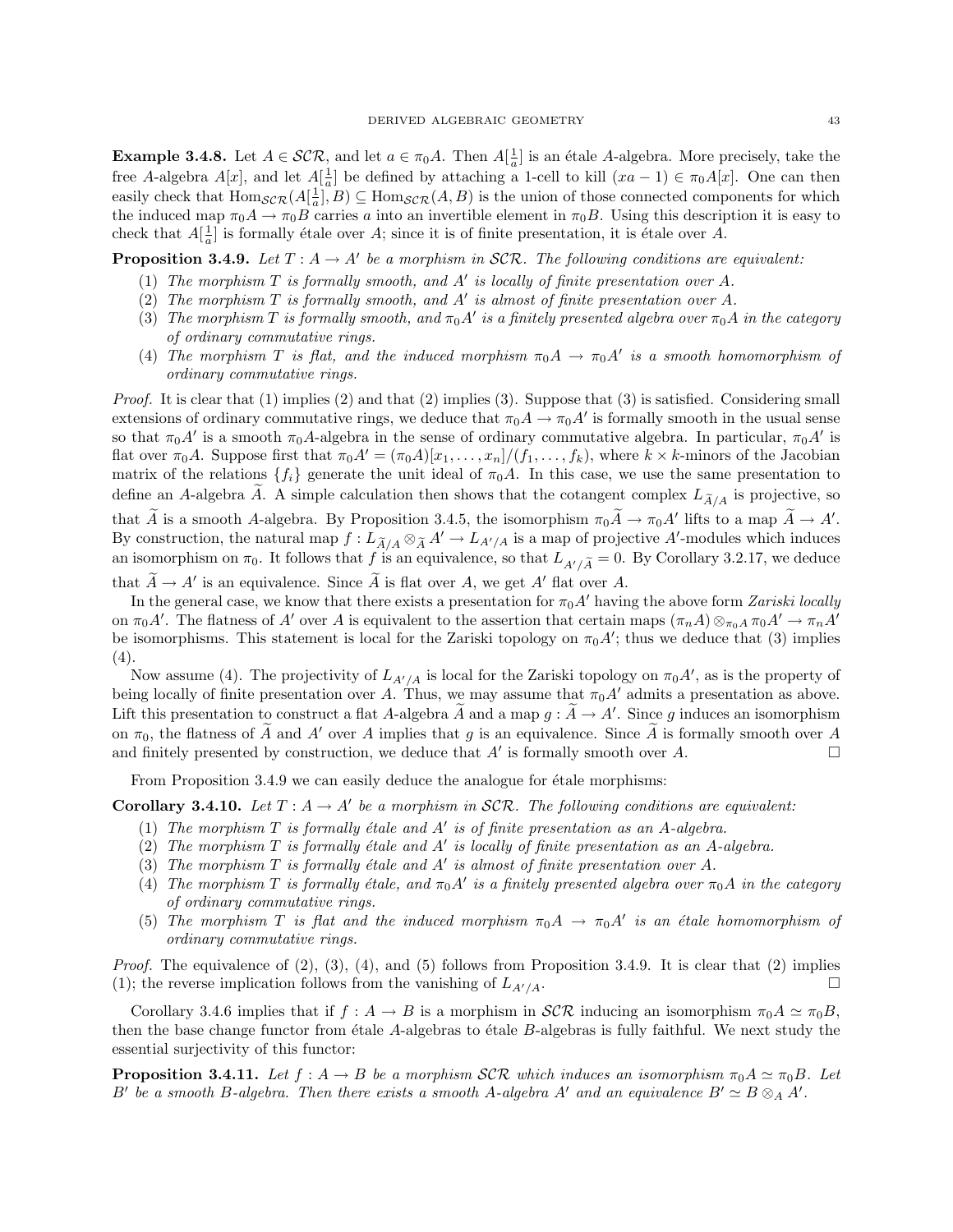*Proof.* Suppose first that B is discrete. Then f is 1-connected, so that A may be obtained as the inverse limit of a tower of increasingly connected small extensions

$$
\ldots \to A_2 \to A_1 \to A_0 = B.
$$

It suffices to construct a compatible family  $\{A'_n\}$  of smooth algebras over the family  $\{A_n\}$ ; then we can construct  $A'$  as the inverse limit. We may therefore reduce to the case where  $A$  is a small extension of  $B$  by some B-module M. This small extension is classified by some  $s \in \text{Hom}_{M_B}(L_{B/\mathbf{Z}}, M[1])$ . Consider the exact triangle

$$
L_{B/\mathbf{Z}} \otimes_B B' \to L_{B'/\mathbf{Z}} \to L_{B'/B}.
$$

Since  $L_{B'/B}$  is projective, we deduce that  $\pi_{-1}$  Hom $_{M_B}(L_{B'/B}, M[1]) = 0$ , so that  $s \otimes_B B'$  factors through some map  $s': L_{B'/\mathbf{Z}} \to M[1] \otimes_B B'$ . This map classifies a small extension A' of B' by  $M \otimes_B B'$ . It is easy to see that  $A'$  is flat over A, hence smooth over A; moreover, the factorization of s through s' gives an identification of B' with  $A' \otimes_A B$ .

We now pass to the general case. Using the special case treated above, we see that  $B' \otimes_B \pi_0 B$  can be lifted to a smooth A-algebra A'. Then  $A' \otimes_A B$  is a smooth B-algebra which lifts  $B' \otimes_B \pi_0 B$ . It suffices to show that  $A' \otimes_A B$  is equivalent to B'. Arguing inductively as above, it suffices to show that if  $B \to C$ is a small extension of C by the C-module  $M$ , and  $B'$ ,  $B''$  are smooth B-algebras, then any equivalence  $B' \otimes_B C \to B'' \otimes_B C$  of C-algebras can be lifted to an equivalence of B-algebras. The obstruction to this lifting lies in  $\pi_0$  Hom $_{\mathcal{M}_{B'}}(L_{B'/B}, M[1] \otimes_B B'')$ , which vanishes since  $L_{B'/B}$  is projective.

**Remark 3.4.12.** Proposition 3.4.11 is a generalization of the following classical fact: if X is a smooth affine algebraic variety, then any nth order deformation of X can be extended uniquely to an  $(n + 1)$ st order deformation of X. This is because the obstruction to the existence and uniqueness of such an extension lie in  $H^2(X, T_X)$  and  $H^1(X, T_X)$ , which vanish when X is affine.

For  $A \in \mathcal{SCR}$ , we let  $\mathcal{SCR}_{A}^{\text{\'et}}$  denote the full subcategory of  $\mathcal{SCR}_{A}$  consisting of étale A-algebras. If B is an A-algebra, then  $A' \mapsto A' \otimes_A B$  determines a functor  $\mathcal{SCR}_{A/}^{\text{\'et}} \to \mathcal{SCR}_{A/}^{\text{\'et}}$ . The following result plays a key philosophical role in the theory:

**Theorem 3.4.13.** Let  $\phi : A \to A'$  be a morphism in SCR which induces an isomorphism  $\pi_0 A \simeq \pi_0 A'$ . Then the base-change functor  $\phi: \mathcal{SCR}^{\text{\'et}}_{A/} \to \mathcal{SCR}^{\text{\'et}}_{A/}$  is an equivalence of  $\infty$ -categories.

*Proof.* Corollary 3.4.6 implies that  $\phi$  is fully faithful. The essential surjectivity follows from Proposition  $3.4.11.$ 

**Remark 3.4.14.** We may interpret Theorem 3.4.13 as saying that the étale topos of a simplicial commutative ring A is identical with the étale topos of its ordinary ring of connected components  $\pi_0 A$ . This means that when we start gluing things together to make derived schemes, the gluing data are not really any more complicated than in classical algebraic geometry.

One should think of Theorem 3.4.13 as analogous to the classical assertion that the étale topology of a commutative ring A does not depend on the nilradical of A. Elements in the higher homotopy groups  ${\lbrace \pi_i A \rbrace}_{i>0}$  may be thought of as "higher order nilpotent" elements of the structure sheaf of Spec A. Like nilpotent elements, they have no classical interpretation as functions and do not affect the topology of Spec A.

We conclude this section with a discussion of a weaker smoothness property:

**Definition 3.4.15.** A morphism  $A \to B$  in  $\mathcal{SCR}$  is quasi-smooth if B is almost of finite presentation over A and  $L_{B/A}$  has Tor-amplitude  $\leq 1$ .

**Example 3.4.16.** If k is a field, and A is a discrete k-algebra, then A is almost of finite presentation if and only if  $Spec A$  is a local complete intersection over  $Spec k$  in the classical sense.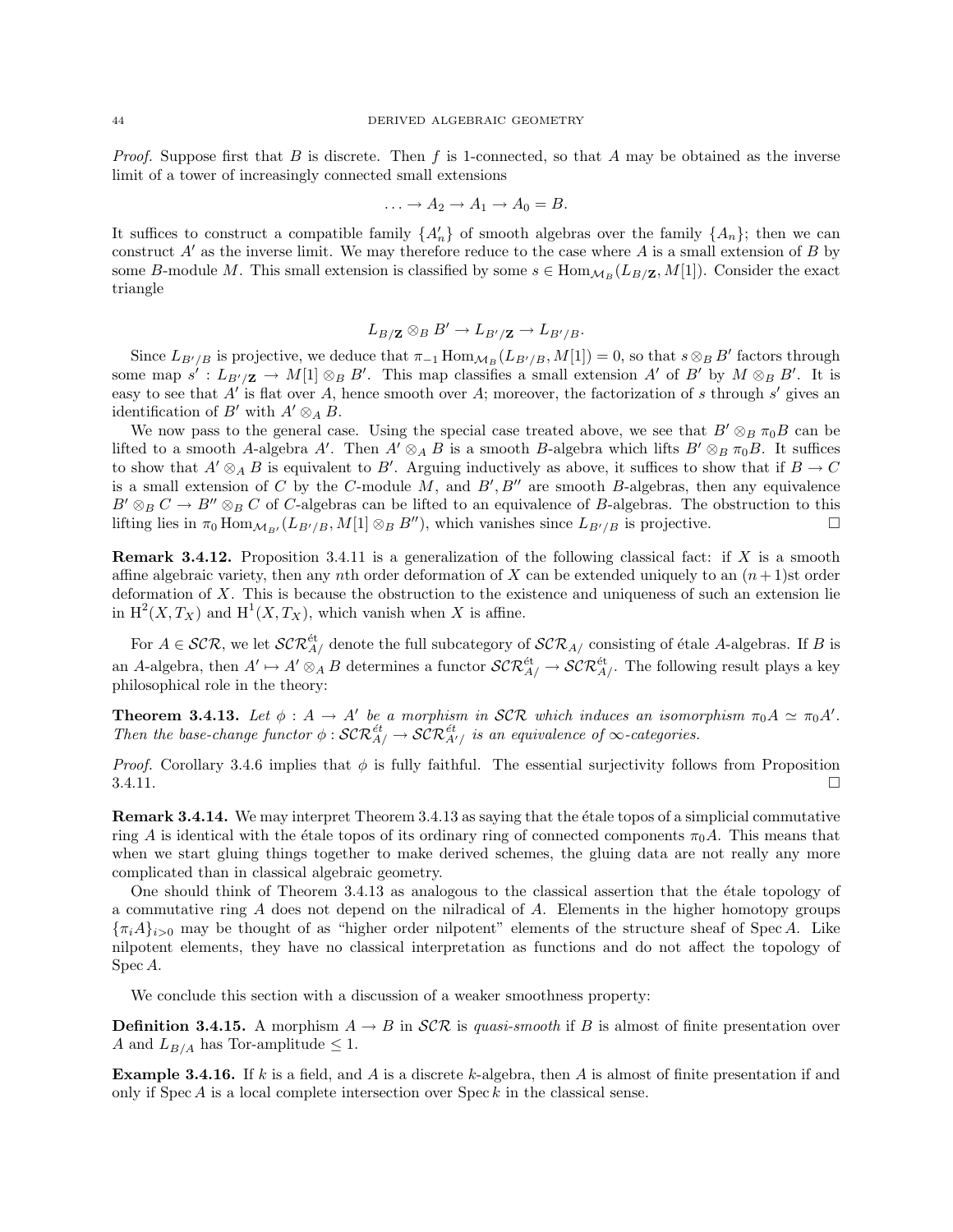We note that if B is quasi-smooth over A, then B is locally of finite presentation over A (since  $L_{B/A}$  is almost perfect and of finite Tor-amplitude, and therefore perfect). Any smooth A-algebra is quasi-smooth. Moreover, if B and B' are quasi-smooth over A and admit maps  $C \to B$ ,  $C \to B'$  from some smooth Aalgebra C, then  $B \times_C B'$  is a quasi-smooth A-algebra (to prove this, just examine the cotangent complexes). Moreover, all quasi-smooth A-algebras arise in this way (at least locally). Indeed, if  $B$  is quasi-smooth over A, then there exists a surjection  $C = A[x_1, \ldots, x_n] \to B$ . Then  $P = L_{B/A[x_1, \ldots, x_n]}[-1]$  is a projective B-module. Localizing  $C$  and  $B$  if necessary, we may suppose that  $P$  is free, and therefore  $B$  is obtained from C by killing a finite sequence of elements  $\{y_1, \ldots, y_m\} \in \pi_0 C$ . Now  $B \simeq C \otimes_{A[y_1,\ldots,y_m]} A$ .

The presentation given above shows that  $B$  is of finite Tor-amplitude over  $C$  (since  $A$  has Tor-amplitude  $\leq m$  over  $A[y_1,\ldots,y_m]$ . Since C is flat over A, we may deduce the following:

**Proposition 3.4.17.** If  $A \rightarrow B$  is a quasi-smooth morphism in  $\mathcal{SCR}$ , then B is of finite Tor-amplitude as an A-module.

The class of quasi-smooth morphisms is interesting because it seems to be the most general setting in which one has a good theory of virtual fundamental classes. This will be discussed in great detail in [23].

3.5. Properties of Modules and Algebras. At this point, we have introduced many properties for algebras and modules over a simplicial commutative ring (most of which generalize classical notions from commutative algebra). The goal of this section is summarize some of their interrelationships.

**Definition 3.5.1.** Let P be a property of modules over a simplicial commutative ring A. We shall say that P is stable under arbitrary (étale, flat, smooth) base change if whenever an A-module M has the property P and B is an arbitrary (étale, flat, smooth) A-algebra, then the B-module  $B \otimes_A M$  has the property P.

We shall say that P is local for the flat (étale, smooth) topology if it has the following properties:

- $P$  is stable under flat (étale, smooth) base change.
- Given a finite collection of objects  $A_i \in \mathcal{SCR}$  and  $A_i$ -modules  $M_i$ , if each  $M_i$  has the property P as an  $A_i$ -module, then the product  $\prod_i M_i$  has the property P as a  $\prod_i A_i$ -module.
- Whenever  $B$  is faithfully flat (étale and faithfully flat, smooth and faithfully flat) over  $A$  and  $M$  is an A-module such that the B-module  $B \otimes_A M$  has the property P, then M also has the property P.

If  $P$  is a property of A-algebras, rather than A-modules, then the notions of stability under arbitrary (flat, ´etale, smooth) base change and locality for the flat (´etale, smooth) topology are defined similarly. The following proposition is easy and will henceforth be used without mention:

**Proposition 3.5.2.** • The following properties of A-modules are stable under arbitrary base change: freeness, projectivity, flatness, faithful flatness, connectivity, being almost connective, being of Toramplitude  $\leq n$ , being of finite presentation, being perfect, being perfect to order n, being almost

perfect, being zero. • The following properties of A-algebras are stable under arbitrary base change: being of finite presentation, being locally of finite presentation, being of finite presentation to order n, being almost of finite presentation, flatness, faithful flatness, being étale, being formally étale, smoothness, formal smoothness, quasi-smoothness.

The next proposition is little bit more difficult, but it is easily deduced from the corresponding flat descent theorems in classical algebraic geometry. See [11] for an extensive discussion.

**Proposition 3.5.3.** • The following properties of A-modules are local for the flat topology: flatness, faithful flatness, being n-truncated, being connective, being almost connective, being of Tor-amplitude  $\leq n$ , being perfect, being perfect to order n, being almost perfect, being zero.

• The following properties of A-algebras are stable under flat descent: being locally of finite presentation, being of finite presentation to order n, being almost of finite presentation, being étale, being smoothness, being formally étale, formal smoothness, quasi-smoothness.

**Definition 3.5.4.** Let P be a property of morphisms in  $SCR$ . We say that P is *stable under composition* if it satisfies the following conditions: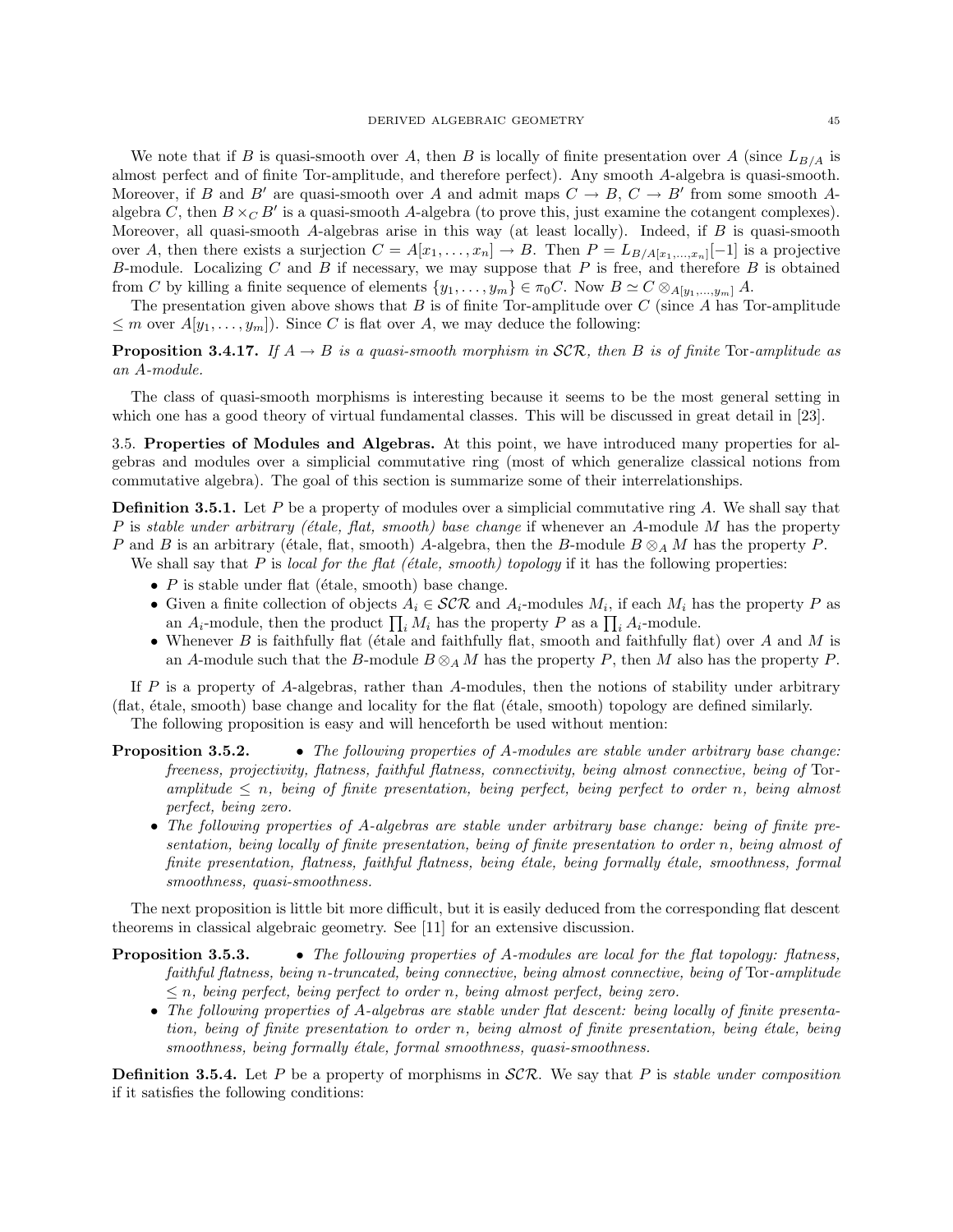#### 46 DERIVED ALGEBRAIC GEOMETRY

- Any equivalence has the property P.
- If  $A \to B$  and  $B \to C$  are morphisms with the property P, then the composition  $A \to C$  has the property P.
- If a morphism  $f : A \to B$  has the property P, then any morphism homotopic to f also has the property P.

Proposition 3.5.5. The following properties of morphisms are stable under composition: being of finite presentation, being locally of finite presentation, being almost finite presentation, being étale, being formally ´etale, smoothness, formal smoothness, flatness, faithful flatness, quasi-smoothness.

**Proposition 3.5.6.** Let  $A \in \mathcal{SCR}$ , and let B and C be A-algebras which are of finite presentation (locally of finite presentation, almost of finite presentation, étale, formally étale) over A. Let f be any A-algebra morphism from  $B$  to  $C$ . Then  $C$  is of finite presentation (locally of finite presentation, almost of finite presentation, étale, formally étale) over  $B$ .

**Definition 3.5.7.** Let P be a property of morphisms of simplicial commutative rings. We shall say that P is local on the source for the flat ( $\epsilon$ tale, smooth) topology if it satisfies the following conditions:

- Given any finite collection of morphisms  $f_i: A \to B_i$  having the property P, the product morphism  $A \to \Pi_i B_i$  has the property P.
- If  $A \stackrel{f}{\rightarrow} B \stackrel{g}{\rightarrow} C$  is a composable pair of morphisms such that g is faithfully flat (étale and faithfully flat, smooth and faithfully flat), and  $g \circ f$  has the property P, then f has the property P.

**Proposition 3.5.8.** • The following properties of morphisms are local on the source for the étale topology: étaleness, formal étaleness.

- The following properties of morphisms are local on the source for the smooth topology: being locally of finite presentation, being of finite presentation to order n, being almost of finite presentation, smoothness, formal smoothness, quasi-smoothness.
- The following properties of morphisms are local on the source for the flat topology: flatness, faithful flatness.

We next justify some terminology which was introduced earlier by showing that in a precise sense, B is locally of finite presentation over A if and only if B can be "covered" by algebras which are of finite presentation over A:

**Proposition 3.5.9.** Let  $f : A \rightarrow B$  be a morphism in SCR. The following are equivalent:

- (1) B is locally of finite presentation as an A-algebra.
- (2) There exists an étale B-algebra C which is faithfully flat over B and of finite presentation over A.

*Proof.* If (1) is satisfied, then  $L_{B/A}$  is perfect. Since every projective  $\pi_0 B$ -module becomes free Zariskilocally on  $\pi_0B$ , there exists a faithfully flat, étale  $\pi_0B$  algebra  $\pi_0C$  such that  $L_{C/A} \simeq L_{B/A} \otimes_B C$  is finitely presented, where C denotes the étale B-algebra lifting  $\pi_0 C$ . Then C is of finite presentation over B, hence locally of finite presentation over A; since  $L_{C/A}$  is finitely presented, it is of finite presentation over A. This proves (2).

Assuming (2), we deduce that  $\pi_0B$  is a finitely presented  $\pi_0A$  algebra using classical descent arguments for ordinary commutative rings. Now is suffices to show that  $L_{B/A}$  is perfect. By flat descent, it suffices to show that  $L_{B/A} \otimes_B C \simeq L_{C/A}$  is perfect. But  $L_{C/A}$  is finitely presented by assumption. This proves (1).  $\Box$ 

3.6. Dualizing Modules. The purpose of this section is to describe the derived analogue of Grothendieck's theory of dualizing complexes. It turns out that Grothendieck duality theory can be adapted to derived algebraic geometry with very little additional effort, perhaps because the theory already has a bit of a derived flavor. We shall refrain from giving a complete exposition of this topic, since it will not be needed in this paper. However, we will need one component of this theory: the theory of dualizing modules in the "affine" case.

**Definition 3.6.1.** Let  $A \in \mathcal{SCR}$  be Noetherian, and let K be an A-module. We shall say that K is a dualizing module if it has the following properties: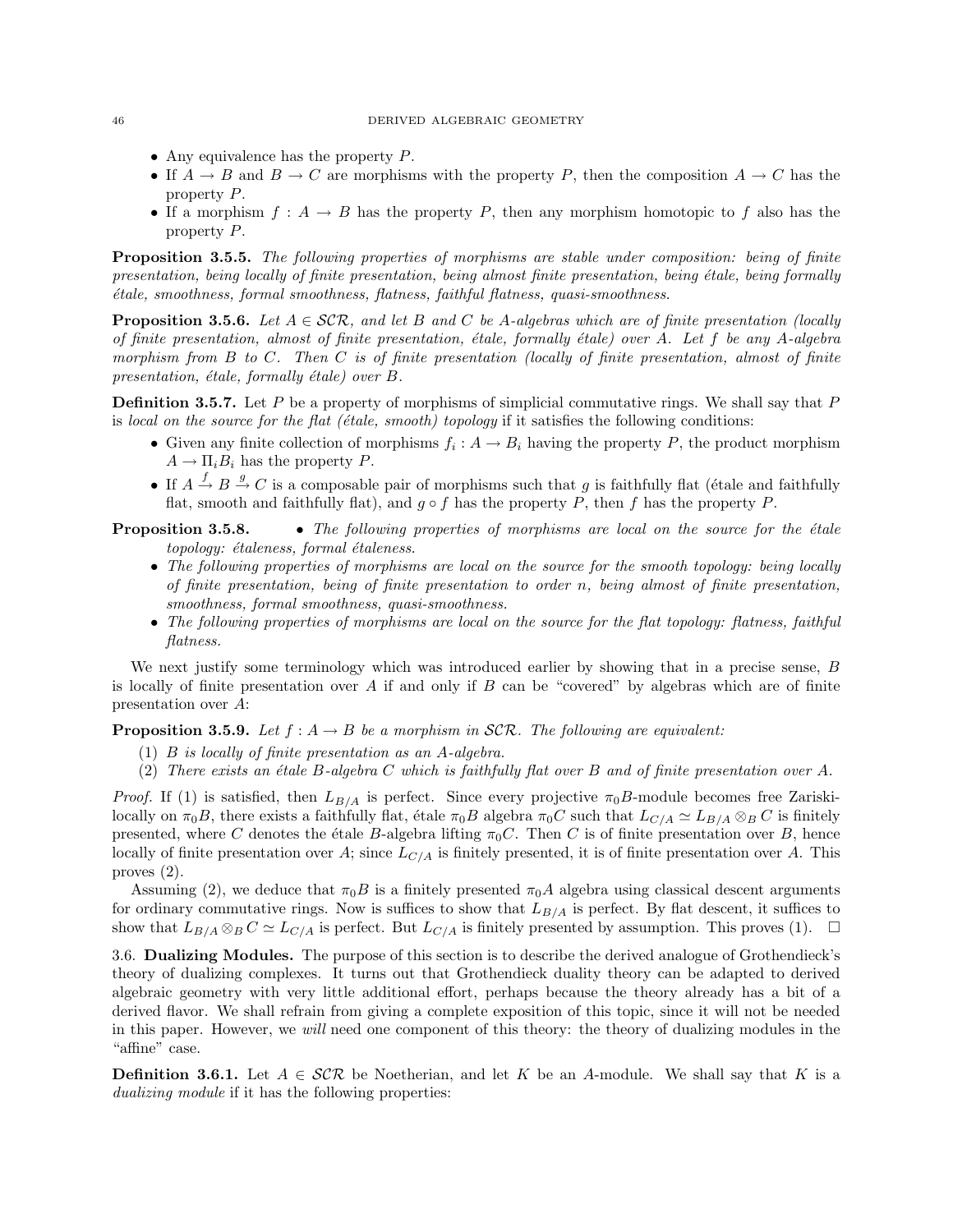- (1) The module  $K$  is truncated and coherent.
- (2) The natural map of spectra  $A \to \text{Hom}_{\mathcal{M}_A}(K, K)$  is an equivalence.
- (3) The module K has *finite injective dimension*. That is, there exists  $n \geq 0$  such that for any discrete A-module M, the A-module Hom $_{\mathcal{M}_A}(M, K)$  is  $(-n-1)$ -connected. (In this case we shall say that K is of *injective dimension*  $\leq n$ .)

Remark 3.6.2. If A is a discrete commutative ring, then the notion of a dualizing module for A in the sense described above is equivalent to the notion of a dualizing complex: see [13].

**Remark 3.6.3.** If A is discrete and K is a dualizing module for A, then we may take  $M = A$  in the third condition above, and thereby deduce that  $\pi_i K = 0$  for  $i \ll 0$ . A similar argument may be applied if A is  $n$ -truncated for some  $n$ . In the general case where  $A$  has infinitely many nonvanishing homotopy groups, there is no reason to expect a dualizing module K to satisfy  $\pi_i K = 0$  for  $i \ll 0$ . This is one feature of the derived duality theory which stands in sharp contrast to classical duality theory, and it leads to a few extra complications in the proofs given below.

**Theorem 3.6.4.** Let  $A \in \mathcal{SCR}$  be Noetherian, and suppose that K is a dualizing module. We define  $M^{\vee}$  to be the A-module  $\text{Hom}_{\mathcal{M}_A}(M,K)$ .

- (1) The functor  $M \mapsto M^{\vee}$  induces a contravariant equivalence from the  $\infty$ -category of coherent Amodules to itself.
- (2) If M is coherent, then the natural map  $M \to (M^{\vee})^{\vee}$  is an equivalence.
- (3) Let M be a coherent A-module. Then M is almost perfect if and only if  $M^{\vee}$  is truncated.

*Proof.* We first show that if M is coherent, then  $M^{\vee}$  is coherent. It suffices to show that each homotopy group  $\pi_i M^\vee$  is finitely generated as a  $\pi_0 A$ -module. Since  $M^\vee = \lim_{z \to i} (\tau_{\geq -i} M)^\vee$ , we deduce from the finite injective dimensionality of K that  $\pi_i M^{\vee} = \pi_i (\tau_{\geq -j} M)^{\vee}$  for j large. Thus, we may replace M by  $\tau_{\geq -j} M$ and suppose that M is almost perfect.

If we suppose that K is m-truncated, then  $\pi_i M^\vee$  depends only on  $\pi_i M$  for  $j < m - i$ . Thus, we may replace M by M', where  $M' \to M$  is a highly connected map with M' finitely presented. We thereby reduce to the case where  $M$  is finitely presented. Using the appropriate exact triangles, we may reduce to the case where  $M = A$ . Then  $M^{\vee} = K$  which is coherent by assumption.

To complete the proof of  $(1)$ , it will suffice to prove  $(2)$  (since  $(2)$  exhibits the duality functor as its own homotopy inverse). Arguing as above, we note that  $\pi_i(M^{\vee})^{\vee}$  depends on only finitely many homotopy groups of  $M^{\vee}$ , which in turn depend on only finitely many homotopy groups of M. Thus we may again reduce to the case where M is perfect, and then to the case where  $M = A$ . Then  $(M^{\vee})^{\vee} = K^{\vee} \simeq A$ , by the assumption that  $K$  is dualizing.

The proof of (3) is simple and left to the reader.

$$
\qquad \qquad \Box
$$

As with the classical theory of dualizing complexes, it is easy to see that dualizing modules are in good supply:

**Example 3.6.5.** Let R be a (discrete) Gorenstein local ring. Then  $K = R$  is a dualizing module for R.

**Example 3.6.6.** Let  $A \in \mathcal{SCR}$  be Noetherian with a dualizing module, and let B be an A-algebra which is almost perfect as an A-module. Then  $K' = \text{Hom}_A(B, K)$  is a dualizing B-module. This follows easily from the adjunction formula  $\text{Hom}_{\mathcal{M}_B}(M, K') = \text{Hom}_{\mathcal{M}_A}(M, K)$ .

From Example 3.6.6, we deduce that if A has a dualizing module, then  $\pi_0 A$  has a dualizing module. In more classical language, this dualizing module is a *dualizing complex* in the sense of Grothendieck. The existence of such a dualizing complex implies that  $\pi_0 A$  has finite Krull dimension (see [13]). We shall say that A is of finite Krull dimension if  $\pi_0 A$  is of finite Krull dimension, so that any Noetherian  $A \in \mathcal{SCR}$ having a dualizing module is of finite Krull dimension.

**Lemma 3.6.7.** Let  $A \in \mathcal{SCR}$  be Noetherian and let K be a truncated A-module. Then K is of injective dimension  $\leq n$  if and only if  $\pi_i$  Hom $_{\mathcal{M}_A}(M, K)$  for each  $i < -n$  and each finitely generated discrete A-module M.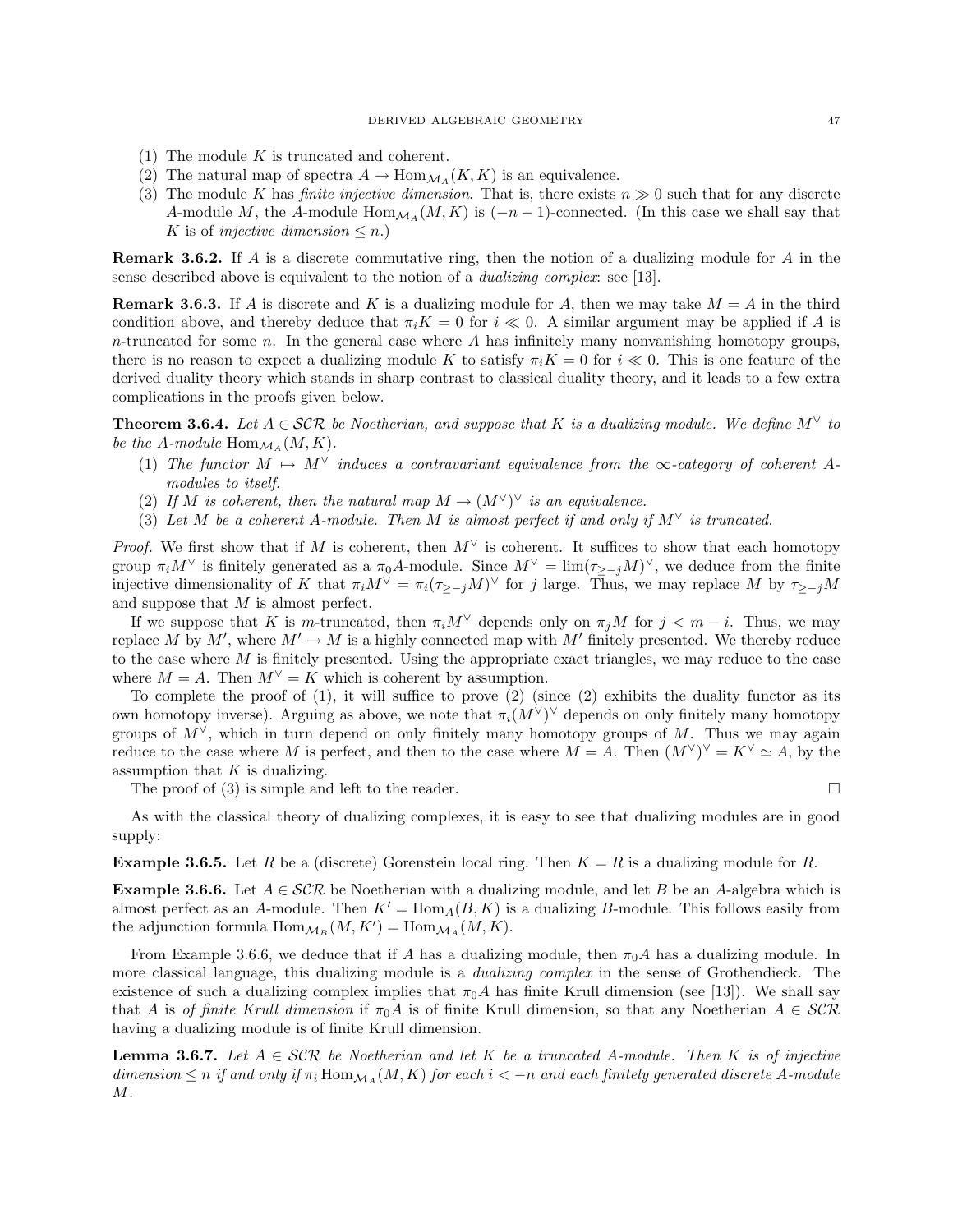*Proof.* Replacing K by  $K[n]$ , we may suppose that  $n = 0$ . Replacing A by  $\pi_0 A$  and K by Hom $_{\mathcal{M}_A}(\pi_0 A, K)$ , we may suppose that A is discrete. Since K is truncated, we may represent K by a complex

$$
0 \to I_m \to I_{m-1} \to \dots
$$

of discrete, injective  $A$ -modules. Let  $I$  denote the  $A$ -module represented by the complex

$$
0 \to I_m \to I_{m-1} \to \ldots \to I_1 \to 0 \to \ldots
$$

Then I is of injective dimension  $\leq -1$  and there is a triangle  $I' \to K \to I$ , where I' is 0-truncated. To complete the proof, it suffices to show that  $I'$  is discrete and is an injective object in the abelian category of discrete A-modules.

For any discrete  $A$ -module  $M$ , we obtain a long exact sequence

 $\ldots \to \pi_i \operatorname{Hom}_{\mathcal{M}_A}(M, I') \to \pi_i \operatorname{Hom}_{\mathcal{M}_A}(M, K) \to \pi_i \operatorname{Hom}_{\mathcal{M}_A}(M, I) \to \pi_{i-1} \operatorname{Hom}_{\mathcal{M}_A}(M, I') \to \ldots$ 

This exact sequence implies that  $\pi_i \text{Hom}_{\mathcal{M}_A}(M, I') = 0$  for  $i < 0$  when M is finitely generated. In particular, taking  $M = A$ , we deduce that  $I'$  is discrete.

If

$$
0\to M'\to M\to M''\to 0
$$

is an exact sequence of finitely generated discrete A-modules, then the vanishing of  $\pi_{-1}$  Hom $_{\mathcal{M}_A}(M'', I')$ implies that the induced sequence

$$
0 \to \pi_0 \operatorname{Hom}_{\mathcal{M}_A}(M'', I') \to \pi_0 \operatorname{Hom}_{\mathcal{M}_A}(M, I') \to \pi_0 \operatorname{Hom}_{\mathcal{M}_A}(M', I') \to 0
$$

is exact. Since A is Noetherian, it follows that the induced map  $I' \to \text{Hom}_{\mathcal{M}_A}(J, I')$  is surjective for any ideal  $J \subseteq A$ . Using Zorn's lemma we may deduce that I' is injective.

**Theorem 3.6.8.** Let  $A \in \mathcal{SCR}$  be Noetherian. Suppose that A has a dualizing module. If B is any A-algebra which is almost of finite presentation, then B also has a dualizing module.

*Proof.* We may realize B as an almost perfect  $A[x_1, \ldots, x_n]$  module for some map  $A[x_1, \ldots, x_n] \rightarrow B$ . Using Example 3.6.6, we may reduce to the case where  $B = A[x_1, \ldots, x_n]$ . Working by induction on n, we may reduce to the case where  $B = A[x]$ .

Let K be a dualizing module for A. We claim that  $K[x] = K \otimes_A A[x]$  is a dualizing module for  $A[x]$ . It is clear that  $K[x]$  is truncated and coherent. We next claim that the formation of  $K[x]$  is compatible with "finite" base change in A. Namely, suppose that  $A \to A'$  expresses  $A'$  as an almost perfect A-module. Then  $K' = \text{Hom}_{\mathcal{M}_A}(A', K)$  is a dualizing module for A'. We claim that the natural map  $K'[x] \rightarrow \text{Hom}_{A[x]}(A'[x], K[x])$  is an equivalence. We may rewrite the target as  $\text{Hom}_{\mathcal{M}_A}(A', K[x]) =$  $\text{Hom}_{\mathcal{M}_A}(A', \oplus_i \overline{K}x^i)$ . Since A' is almost perfect as an A-module,  $\text{Hom}_{\mathcal{M}_A}(A', \bullet)$  commutes with infinite direct sums when restricted to truncated modules. Since K is truncated, the claim follows.

We now prove that  $K[x]$  has finite injective dimension as an  $A[x]$ -module. Suppose that K is of injective dimension  $\leq n$ . The existence of K implies that A has finite Krull dimension. It follows that  $A[x]$  has Krull dimension  $\leq m$  for some m. We will show that  $K[x]$  has injective dimension  $\leq n+m+1$ .

It will suffice to show that if M is a finitely generated, discrete  $A[x]$ -module, then  $\pi_i$  Hom $\mathcal{M}_{A[x]}(M, K[x]) =$ 0 for  $i < -n-m-1$ . We will show, more generally, that if the support of M has Krull dimension  $\leq j$ , then  $\pi_i \text{Hom}_{\mathcal{M}_{A[x]}}(M, K[x]) = 0$  for  $i < -n - j - 1$ . We prove this by induction on j. Filtering M and working by induction, we may suppose that  $M \simeq (\pi_0 A)[x]/\mathfrak{p}$ , where  $\mathfrak{p}$  is a prime ideal of  $(\pi_0 A)[x]$ . Let  $\mathfrak{q} = \mathfrak{p} \cap \pi_0 A$ . Replacing A by  $\pi_0 A/\mathfrak{q}$ , we may reduce to the case where A is a discrete integral domain and  $\mathfrak{q} = 0$ . If  $\mathfrak{p} = 0$ , then  $\text{Hom}_{\mathcal{M}_{A[x]}}(M, K[x]) \simeq K[x] = \text{Hom}_{\mathcal{M}_{A}}(A, K)[x]$ , whose homotopy groups vanish in degrees  $\lt -n$  by assumption.

If  $\mathfrak{p} \neq 0$ , then we may choose  $y \in \mathfrak{p}$  which generates  $\mathfrak{p}$  after tensoring with fraction field of A. Then there is an exact sequence

$$
0 \to N \to A[x]/(y) \to M \to 0.
$$

To show that  $\pi_i \text{Hom}_{\mathcal{M}_{A[x]}}(M,K[x]) = 0$ , it suffices to show that  $\pi_i \text{Hom}_{\mathcal{M}_{A[x]}}(A[x]/(y),K[x]) = 0$  $\pi_{i+1}$  Hom $\mathcal{M}_{A[x]}(N,K[x])$ ). Since the support of N has Krull dimension strictly less than j, the vanishing of  $\pi_{i+1}$  Hom $\mathcal{M}_{A[x]}(N,K[x])$  follows from the inductive hypothesis. Using the exact sequence  $0 \to A[x] \to$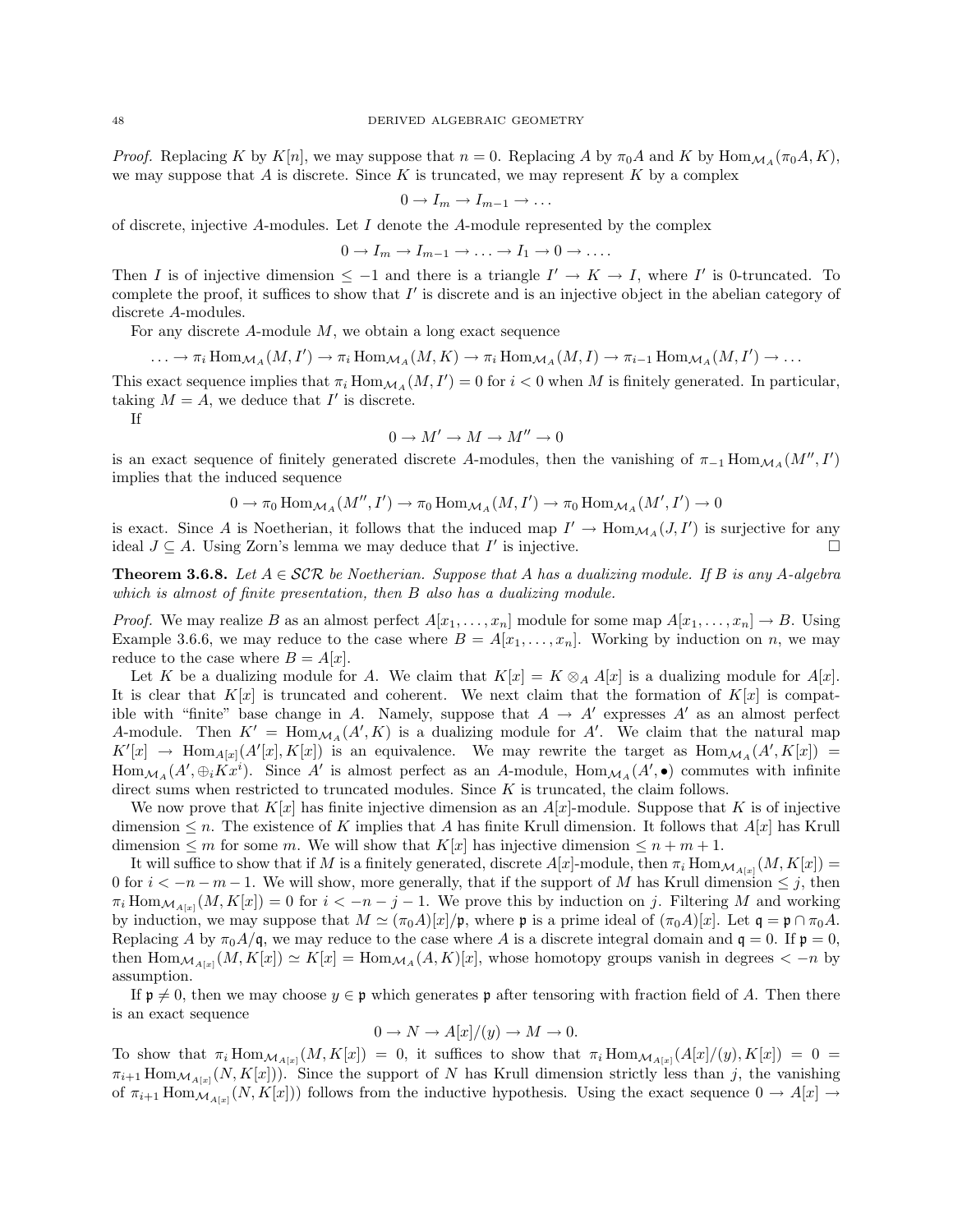$A[x] \to A[x]/(y) \to 0$ , the vanishing of  $\pi_i \text{Hom}_{\mathcal{M}_{A[x]}}(A[x]/(y), K[x])$  can be deduced from the vanishing of  $\pi_i K[x]$  and  $\pi_{i+1} K[x]$ . Since  $i+1 < -n$ , this follows from the assumption that K has injective dimension  $\leq n$  (since we have reduced to the case where A is discrete).

It remains to show that  $K[x]$  satisfies biduality. We have  $\text{Hom}_{\mathcal{M}_{A[x]}}(K[x], K[x]) = \text{Hom}_{\mathcal{M}_{A}}(K, K[x])$ . We must show that the natural map  $A[x] \simeq \text{Hom}_{\mathcal{M}_A}(K, K)[x] \to \text{Hom}_{\mathcal{M}_A}(K, K[x])$  is an equivalence. It suffices to check this map induces an isomorphism on each homotopy group  $\pi_i$ . Since  $K[x]$  has finite injective dimension, we have  $\pi_i \text{Hom}_{\mathcal{M}_{A[x]}}(K[x], K[x]) \simeq \pi_i \text{Hom}_{\mathcal{M}_{A[x]}}(\tau_{\geq k}K[x], K[x])$  for k sufficiently small. Similarly,  $\pi_i \text{Hom}_{\mathcal{M}_A}(K, K) \simeq \pi_i \text{Hom}_{\mathcal{M}_A}(\tau_{\geq k}K, K)$ , so that it suffices to show that the natural map  $\text{Hom}_{\mathcal{M}_A}(\tau_{\geq k}K, K[x]) \to \text{Hom}_{\mathcal{M}_A}(\tau_{\geq k}K, K[x])$  is an equivalence. This follows immediately from the assumption that  $K[x]$  is truncated and  $\tau_{\geq k}K$  is almost perfect.

We are now prepared to prove the main result of this section. We remark that the conclusion of the result does not mention dualizing modules: these instead enter as a tool in the proof. It seems likely that a more direct proof is possible, which would enable one to eliminate the hypothesis that  $A$  admit a dualizing module. However, we were unable to find such a proof.

**Theorem 3.6.9.** Let  $A \in \mathcal{SCR}$  be Noetherian, and suppose that A has a dualizing module K. Let  $\mathcal{F}$ :  $\mathcal{M}_A \to \mathcal{S}_{\infty}$  be an exact functor. Then there exists an almost perfect A-module M and an identification of  $\mathcal F$  with the functor  $\text{Hom}_{\mathcal M_A}(M,\bullet)$  if and only if the following conditions are satisfied:

- (1) For each  $N \in \mathcal{M}_A$ , we have  $\mathcal{F}(N) = \lim \{ \mathcal{F}(\tau \leq n} N) \}.$
- (2) The functor F commutes with filtered colimits when restricted to  $(\mathcal{M}_A)_{\leq 0}$ .
- (3) For every finitely generated (discrete)  $\pi_0 A$ -module N, the functor  $\pi_0 \mathcal{F}(N[-i])$  is a finitely generated module.
- (4) There exists an integer n such that  $\pi_i \mathcal{F}(N) = 0$  for all  $N \in (\mathcal{M}_A)_{\leq 0}$  and all  $i \geq n$ .

Proof. It is obvious that all four conditions are necessary. Conversely, suppose that they are each fulfilled. For each  $N \in \mathcal{M}_A$ , the A-module structure on N naturally induces an A-module structure on  $\mathcal{F}(N)$ , so that we may view  $\mathcal F$  as A-module valued.

Conditions (3) and (4) imply that if N is discrete and finitely generated as a  $\pi_0A$ -module, then  $\mathcal{F}(N)$  is truncated and coherent. Using condition (4) and induction, we deduce that  $\mathcal{F}(N)$  is truncated and coherent whenever N is truncated and coherent.

Let K be a dualizing module for A, and let  $N \mapsto N^{\vee}$  be the associated duality functor. Now set  $\mathcal{G}(N) = \mathcal{F}(N^{\vee})^{\vee}$ . We note that G carries almost perfect A-modules to almost perfect A-modules. Using the evident A-linearity, one may construct a natural transformation  $\phi_N : N \otimes \mathcal{G}(A) \to \mathcal{G}(N)$ .

Our next goal is to prove that  $\phi_N$  is an equivalence whenever N is almost perfect. This will be achieved in several steps:

- The map  $\phi_{A[n]}$  is an equivalence for any  $n \in \mathbb{Z}$ . This is immediate from the definition.
- If  $N' \to N \to N''$  is an exact triangle of almost perfect A-modules, and both  $\phi_{N'}$  and  $\phi_{N''}$  are equivalences, then  $\phi_N$  is an equivalence.
- The map  $\phi_N$  is an equivalence whenever N is finitely presented. This follows by induction, using the last two steps.
- Since K is a dualizing module, any fixed homotopy group of  $N^{\vee}$  depends on only finitely many homotopy groups of N. Similarly, condition (4) implies that any fixed homotopy group of  $\mathcal{F}(N)$ is unchanged by replacing N by  $\tau_{\geq n}N$  for n sufficiently negative. Putting these facts together, we deduce that  $\pi_i \mathcal{G}(N) \simeq \pi_i \mathcal{G}(\tau_{\leq n+i}N)$  for some  $n \gg 0$ .
- To prove that  $\phi_N$  is an equivalence, it suffices to prove that  $\phi_N$  induces an equivalence on homotopy groups. For sufficiently large n, both  $\pi_i \mathcal{G}(N)$  and  $\pi_i(\mathcal{G}(A) \otimes_A N)$  depend only on  $\tau_{\leq i+n}N$ . Thus, if N is almost perfect, then we are free to replace N by a finitely presented A-module  $N'$  which closely approximates N in the sense that  $N' \to N$  is  $(i + n)$ -connected. We thereby reduce to the case where N is finitely presented which was handled above.

We now set  $M = \mathcal{G}(A)$ . If N is truncated and coherent, then we have natural equivalences

 $\text{Hom}_{\mathcal{M}_A}(M,N) \simeq \text{Hom}_{\mathcal{M}_A}(M, \text{Hom}_{\mathcal{M}_A}(N^\vee, K)) \simeq \text{Hom}_{\mathcal{M}_A}(M \otimes_A N^\vee, K) \simeq \mathcal{G}(N^\vee)^\vee = \mathcal{F}(N)$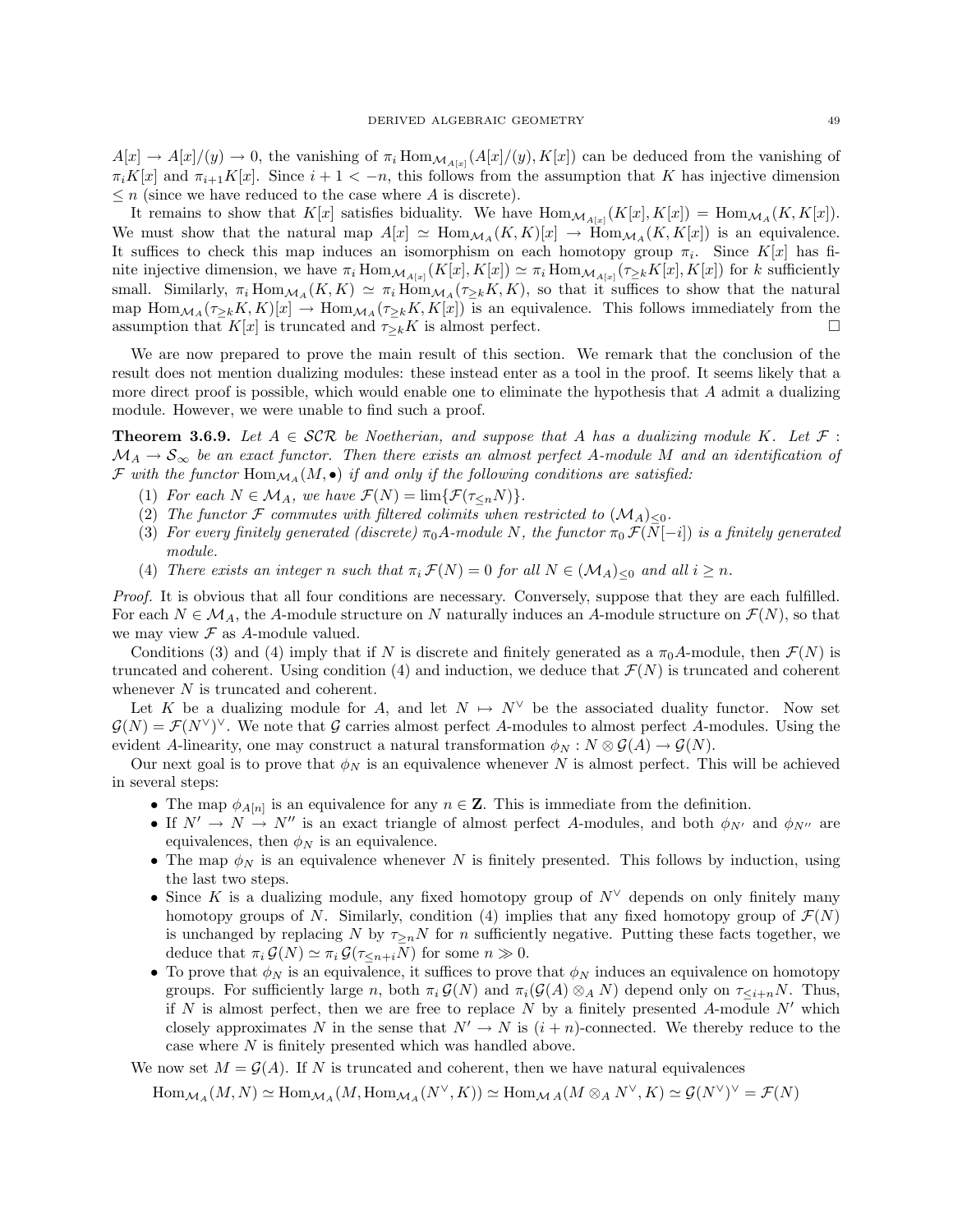as A-modules. In other words, the functors  $\text{Hom}_{\mathcal{M}_A}(M, \bullet)$  and  $\mathcal F$  are equivalent when restricted to ktruncated, coherent modules (for any  $k \in \mathbb{Z}$ ). Since both functors are compatible with filtered colimits, they have equivalent restrictions to the  $\infty$ -category of all k-truncated A-modules. Finally, since both Hom<sub>MA</sub>( $M$ , •) and  $\mathcal F$  satisfy condition (1) of the proposition, we deduce that they are equivalent on all of  $M_A$ . of  $M_A$ .

3.7. Popescu's Theorem. In this section we discuss Popescu's theorem, which asserts that a geometrically regular morphism of Noetherian rings may be approximated by smooth ring homomorphisms. We will begin by reviewing the requisite commutative algebra.

We first recall that many useful properties of Noetherian rings may be generalized to relative properties, using the following prescription: a morphism  $f : A \to B$  is said to have the property P if f is flat, and if the ring  $B \otimes_A \kappa$  has the property P whenever  $\kappa$  is a residue field of A. In these cases, we can use this same relative definition in derived commutative algebra, since the flatness of f implies that  $B \otimes_A \kappa$  is a discrete  $\kappa$ -algebra.

We will apply this idea to the particular case of *geometrically regular* morphisms of Noetherian rings. Recall that a morphism  $A \to B$  of Noetherian rings is said to be *geometrically regular* if it is flat and if  $B \otimes_A \kappa$  is a regular Noetherian ring whenever  $\kappa$  is a finite extension of some residue field of A. We will take this as our definition of geometrically regular morphisms of simplicial commutative rings (assumed again to be Noetherian). Equivalently, a morphism  $A \to B$  is between Noetherian objects of  $\mathcal{SCR}$  is geometrically *regular* if B is flat over A and  $\pi_0 B$  is a geometrically regular  $\pi_0 A$ -algebra.

We recall the classical version of Popescu's theorem:

**Theorem 3.7.1.** Let  $f : A \rightarrow B$  be a map of (ordinary) Noetherian rings. The map f is geometrically regular if and only if B can be written as a filtered colimit of smooth A-algebras.

For a proof, we refer the reader to [33]. We will use this theorem to deduce a version of Popescu's theorem for simplicial commutative rings. First, we need several lemmas:

**Lemma 3.7.2.** Let R be a local Noetherian (discrete) ring with residue field k. Let  $\{x_1, \ldots, x_n\}$  be a system of generators for the maximal ideal  $m$  of R, whose images in  $m/m^2$  are linearly independent. If  $\operatorname{Tor}^{\mathbf{Z}[x_1,...,x_n]}_1(R,\mathbf{Z})=0$ , then R is regular.

*Proof.* First, suppose that R is the quotient of a regular Noetherian local ring  $\tilde{R}$ . Replacing  $\tilde{R}$  by a quotient if necessary, we may assume that the embedding dimensions of  $R$  and  $R$  are the same. Then we can lift the sequence  $\{x_i\}$  to a regular system of parameters  $\{\tilde{x}_i\}$  in R. This choice gives a factorization of  $\mathbf{Z}[x_1, \ldots, x_n] \rightarrow$ R through  $\widetilde{R}$ . Making use of a change-of-rings isomorphism, we see that the group  $\text{Tor}_{1}^{\mathbf{Z}[x_1,...,x_n]}(R,\mathbf{Z})$  is isomorphic to  $Tor_1^R(R, k)$ . Since  $\widetilde{R}$  is local and Noetherian and R is a finite module over  $\widetilde{R}$ , we deduce that R is a flat R-module. In particular, it is torsion-free as a R-module, so that  $R \simeq R$  and R is regular.

In the general case, we note that the group  $Tor_1^{\mathbf{Z}[x_1,...,x_n]}(R,\mathbf{Z})$  is a finite R-module whose formation is compatible with flat base change in  $R$ . Since the completion of  $R$  is always the quotient of a regular local ring, we deduce that the completion of  $R$  is regular, so that  $R$  is regular.

For the statement of the next lemma, we introduce a bit of terminology. An object  $R \in \mathcal{SCR}$  will be said to be local if  $\pi_0 R$  is local. In this case, we define the residue field of R to be the residue field of  $\pi_0 R$ .

**Lemma 3.7.3.** Let  $R \in \mathcal{SCR}$  be local and Noetherian with residue field K. Then the following conditions are equivalent:

- (1) The ring R is discrete and regular.
- (2) The homotopy groups  $\pi_i L_{K/R}$  vanish for  $i \neq 1$ .

*Proof.* By Proposition 3.2.16, we have a natural isomorphism  $\pi_1 L_{K/R}$  with  $\mathfrak{m}/\mathfrak{m}^2$ , where  $\mathfrak{m}$  denotes the maximal ideal in  $\pi_0 R$ .

Choose a minimal set of generators  $\{x_1, \ldots, x_n\}$  for m. Let  $\widetilde{K} = R \otimes_{\mathbf{Z}[x_1,\ldots,x_n]} \mathbf{Z}$ . Then we have a natural map  $\widetilde{K} \to K$  which induces an isomorphism on  $\pi_0$ . By construction,  $L_{\widetilde{K}/R}$  is freely generated by elements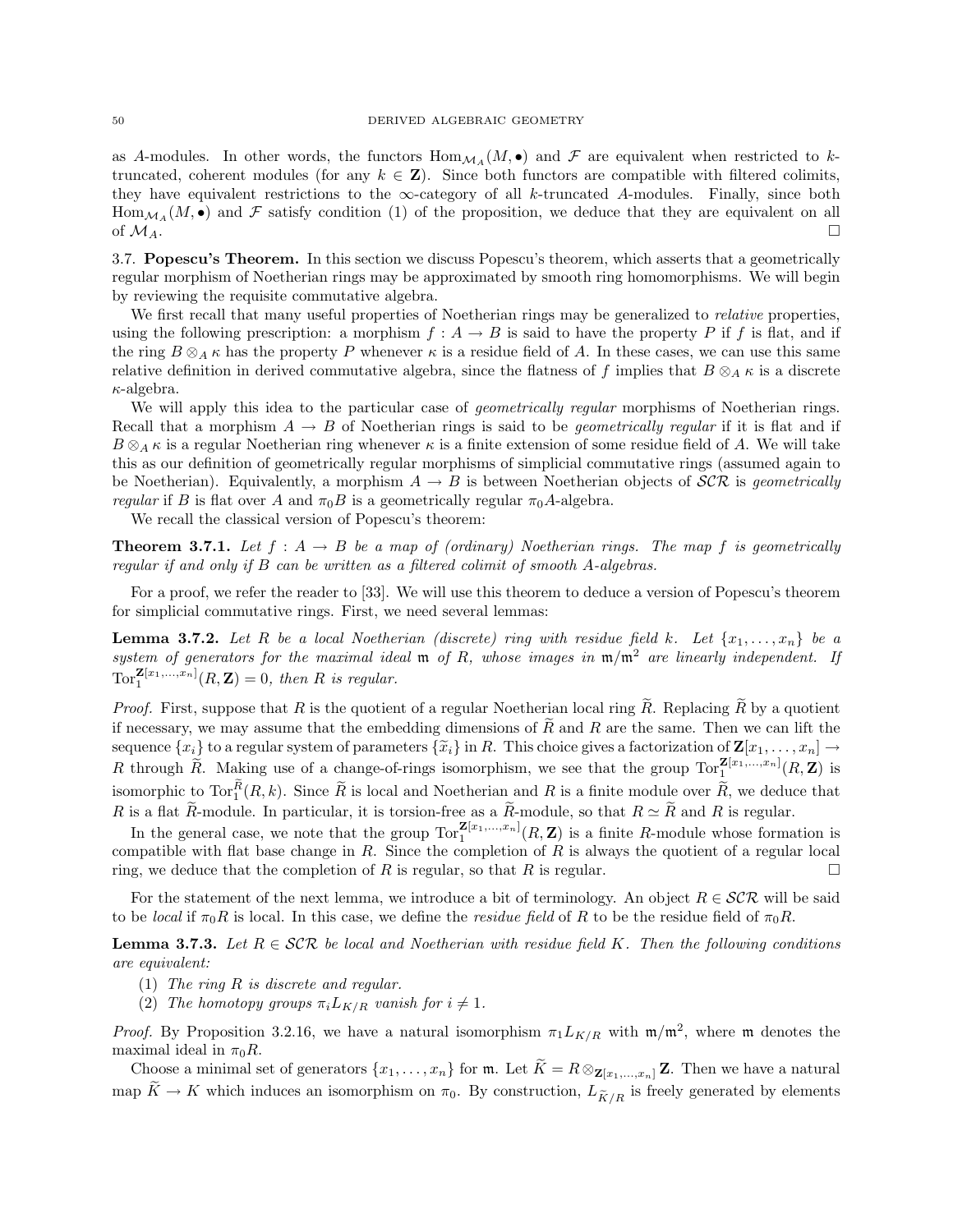of degree 1 corresponding to the  $x_i$ , so that  $f: L_{\tilde{K}/R} \otimes_{\tilde{K}} K \to L_{K/R}$  induces an isomorphism on  $\pi_1$ . Thus, (2) is equivalent to the assertion that  $f$  is an equivalence. This is in turn equivalent to the assertion that  $L_{\widetilde{K}/K} = 0$ . Since  $K = \pi_0 \widetilde{K}$ , we see that (2) is equivalent to the assertion that  $\widetilde{K} = K$ . It is now clear that (1) implies (2).

We now use the appropriate spectral sequence to compute the homotopy groups of  $\tilde{K}$ . This spectral sequence has  $E_2^{pq}$ -term given by  $\text{Tor}_p^{\mathbf{Z}[x_1,...,x_n]}(\pi_q R, \mathbf{Z})$ . In particular, we have an exact sequence of low degree terms

$$
\text{Tor}_0^{\mathbf{Z}[x_1,\ldots,x_n]}(\pi_1 R,\mathbf{Z}) \to \pi_1 \widetilde{K} \to \text{Tor}_1^{\mathbf{Z}[x_1,\ldots,x_n]}(\pi_0 R,\mathbf{Z}) \to 0.
$$

Now, if (2) holds, then  $\pi_1 \widetilde{K} = 0$ . The exact sequence shows that  $\text{Tor}_1^{\mathbf{Z}[x_1,...,x_n]}(\pi_0 R, \mathbf{Z}) = 0$ . By Lemma 3.7.2, this implies that  $\pi_0 R$  is regular.

Suppose R is not discrete. Choose m minimal such that  $\pi_m R \neq 0$ . Since  $\pi_m R$  is a finite module over  $\pi_0 R$ , we see that  $E_2^{0m}$  is nonzero. Since  $\pi_m \widetilde{K} = 0$ , we see that some differential  $E_k^{r(m+1-r)} \to E_r^{0m}$  must be nonzero,  $r \geq 2$ . This implies  $E_2^{r(m+1-r)} \neq 0$ . By the minimality of m, this is impossible unless  $r = m + 1$ , in which case we get  $E_2^{r(m+1-r)} = \text{Tor}_{m+1}^{\mathbf{Z}[x_1,...,x_n]}(R, \mathbf{Z}) = 0$  from the regularity of R.

**Lemma 3.7.4.** Let  $A \in \mathcal{SCR}$  be Noetherian, and let M be a connective A-module. Then M is flat if and only if  $M \otimes_A \kappa$  is discrete for any residue field  $\kappa$  of A.

*Proof.* The "only if" direction is clear. For the "if", let us suppose that M is not flat. Then there exists a discrete A-module N such that  $M \otimes_A N$  is not discrete. Since tensor products commute with filtered colimits, we may assume that N is finitely presented when regarded as a  $\pi_0 A$ -module in the usual sense. Since  $\pi_0A$  is Noetherian, we may assume N to be chosen so that its annihilator ideal  $I \subseteq \pi_0A$  is as large as possible. Replacing A by  $\pi_0 A/I$  and M by  $M \otimes_A (\pi_0 A/I)$ , we may assume that A is discrete and that N is a faithful A-module.

We first claim that A is an integral domain. Indeed, suppose that  $xy = 0$  in A. Let  $N' = \{n \in N : xn = 0\}$ and let  $N'' = N/N'$ . Then a long exact sequence shows that either  $M \otimes_A N'$  or  $M \otimes_A N''$  is nondiscrete. By maximality, this implies that either  $x = 0$  or  $y = 0$ .

Let N<sub>0</sub> denote the torsion submodule of N. Since N<sub>0</sub> has a larger annihilator than N,  $N_0 \otimes_A M$  is discrete. Consequently, a long exact sequence shows that  $(N/N_0) \otimes_A M$  must be nondiscrete. Replacing N by  $N/N_0$ , we may suppose that  $N$  is torsion-free.

For any nonzero element  $x \in A$ , we have a short exact sequence

$$
0 \to N \xrightarrow{x} N \to N/xN \to 0.
$$

Since  $(N/xN)\otimes_A M$  is discrete, we deduce that multiplication by x induces an isomorphism on  $\pi_n(N\otimes_A M)$ for  $n > 0$ . Since this holds for all  $x \in A$ , it follows that  $\pi_n(N \otimes_A M) \simeq \pi_n((N \otimes_A \kappa) \otimes_A M)$ , where  $\kappa$  denotes the field of fractions of A. Replacing N by  $N \otimes_A \kappa$ , we may suppose that N is a  $\kappa$ -vector space. Then N is a direct sum of copies of  $\kappa$ . It follows that  $\kappa \otimes_A M$  is nondiscrete, and the proof is complete.

**Theorem 3.7.5** (Derived Popescu Theorem). Let  $f : A \rightarrow B$  be a morphism in SCR. Assume that A and B are Noetherian. The following conditions are equivalent:

- (1) For any factorization  $A \to C \stackrel{g}{\to} B$ , where C is locally of finite presentation as an A-algebra, there exists a factorization  $C \to D \to B$  of g such that D is smooth over A.
- (2) The A-algebra B is a filtered colimit of smooth A-algebras.
- (3) The cotangent complex  $L_{B/A}$  is a flat B-module.
- (4) The morphism f is geometrically regular.

*Proof.* The  $\infty$ -category  $\mathcal{SCR}_{A//B}$  is compactly generated. Since it has a final object, its compact objects form a filtered  $\infty$ -category  $\mathcal{SCR}_{A//B}^c$ ; moreover, these algebras have B as their filtered colimit. Condition (1) ensures that the full subcategory of  $\mathcal{SCR}_{A//B}^c$  consisting of smooth A-algebras is cofinal. Consequently, this  $\infty$ -category is also filtered and it has the same filtered colimit B. Thus, we see that (1) implies (2).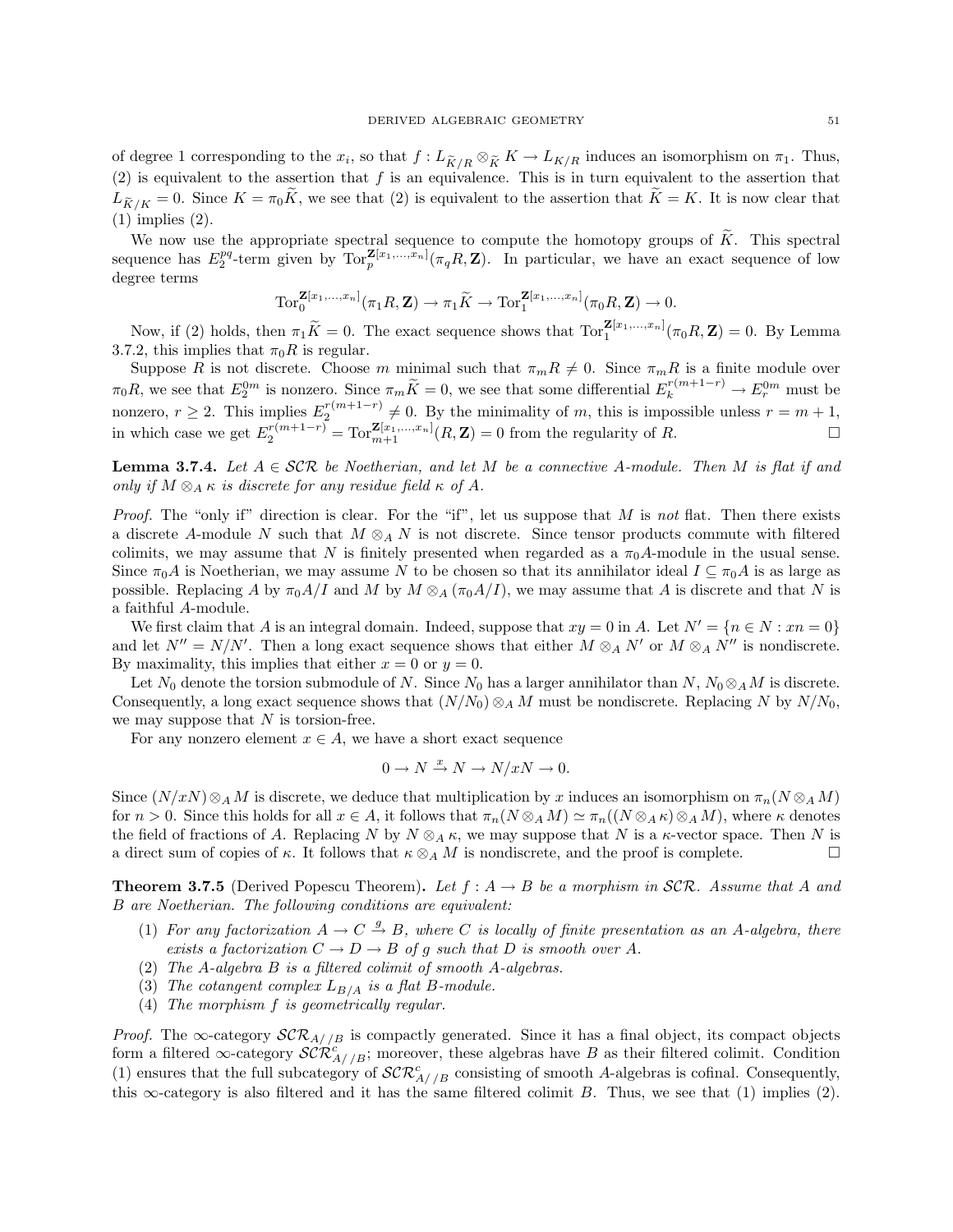The implication (2) implies (3) is clear because the formation of the cotangent complex is compatible with filtered colimits, and a filtered colimit of projective modules is flat.

We show that (3) implies (4). Using Lemma 3.7.4, we can reduce to the case where A is a field k. In this case, we need to show that the flatness of  $L_{B/k}$  implies that B is discrete and regular. Replacing B by one of its localizations, we may assume that  $\pi_0 B$  is local with residue field K. Now consider the triangle

$$
L_{B/k} \otimes_B K \to L_{K/k} \to L_{K/B}.
$$

Since  $L_{B/k}$  is flat and  $L_{K/k}$  is 1-truncated, we deduce that  $L_{K/B}$  is 1-truncated. The surjectivity of the map  $B \to K$  then shows that  $\pi_i L_{K/B} = 0$  for  $i \neq 1$ . By Lemma 3.7.3, we deduce that B is discrete and regular.

Now suppose that (4) is satisfied. We will deduce (1) using the same argument that we used in the proof of Theorem 2.5.2. First, since any A-algebra  $C$  which is locally of finite presentation is the retract of a finitely presented A-algebra, we may reduce to the case where  $C$  is finitely presented. In this case, there exists a finite sequence of A-algebras  $A = C_0 \rightarrow \ldots \rightarrow C_n = C$ , where each  $C_i$  is obtained from  $C_{i-1}$  by attaching a k-cell for some  $k \geq 0$ . We will prove, by induction on i, that there exists a  $C_i$ -algebra  $D_i$  which is smooth over A, and a factorization of the map  $C_i \to B$  through  $D_i$ . For  $i = 0$ , we simply take  $D_0 = A$ .

For the inductive step, let us suppose that  $D_i$  has already been constructed. We must show that it is possible to construct  $D_{i+1}$ . Replacing  $C_i$  by  $D_i$  and  $C_{i+1}$  by  $C_{i+1} \otimes_{C_i} D_i$ , we may assume that  $C_{i+1}$  is obtained from  $D_i$  by adjoining a k-cell for some  $k \geq 0$ . If  $k = 0$ , then  $C_{i+1} = D_i[x]$  is smooth over A and we may take  $D_{i+1} = C_{i+1}$ .

Suppose next that  $k > 0$ , and let  $C_{i+1}$  be obtained from  $C_i$  by attaching a cell to kill  $x \in \pi_{k-1}C_i$  $\text{Tor}_{0}^{\pi_{0}A}(\pi_{0}C_{i},\pi_{k-1}A)$ . Then the image of  $x \in \pi_{k-1}B = \text{Tor}_{0}^{\pi_{0}A}(\pi_{0}B,\pi_{k}A)$  vanishes. By Theorem 3.7.1,  $\pi_0B$  is a filtered colimit of smooth  $\pi_0A$  algebras, so that there exists a factorization  $\pi_0C_i\rightarrow\pi_0D'\rightarrow B$ , where  $\pi_0 D'$  is smooth over  $\pi_0 A$  and the image of x vanishes in  $\text{Tor}_0^{\pi_0 A}(\pi_0 D', \pi_{k-1} A)$ . By Proposition 3.4.11, we can lift  $\pi_0 D'$  to a smooth A-algebra D. Using Proposition 3.4.5, the maps  $f_0 : \pi_0 C_i \to \pi_0 D'$  and  $g_0 : \pi_0 D' \to \pi_0 B$  can be lifted to maps  $f : C_i \to D'$  and  $g : D' \to B$ . Unfortunately, it is not necessarily that case that  $g \circ f$  is homotopic to h. Indeed, there is an obstruction  $\xi \in \pi_1 \text{Hom}_{\mathcal{M}_B}(L_{C_i/A}, B)$ . Let us regard g as fixed, and try to kill the obstruction by varying f. Since f is ambiguous up to the group  $\pi_1$  Hom $_{\mathcal{M}_{C_i}}(L_{C_i/A}, D')$ , we see that an appropriate choice of f exists provided that  $\xi$  lies in the image of  $\pi_1 \text{Hom}_{\mathcal{M}_{C_i}}(L_{C_i/A}, D') \to \pi_1 \text{Hom}_{\mathcal{M}_{C_i}}(L_{C_i/A}, B)$ . Replacing D' by a free algebra  $D'[y_1, \ldots, y_m]$ , we may ensure that the image of  $\pi_1 D' \to \pi_1 B$  is arbitrarily large, so that the required factorization can be found. Replacing  $C_i$  by  $D'$  and  $C_{i+1}$  by  $C_{i+1} \otimes_{C_i} D'$ , we may reduce to the case where  $x = 0$ .

Now  $C_{i+1}$  is the free  $C_i$ -algebra on a k-cell, having image  $y \in \pi_k B$ . Repeating the above argument, we may find a factorization  $C_i \to D'' \to B$  with the property that y lies in the image of  $\pi_k D'' \to \pi_k B$ . It follows immediately that  $C_{i+1} \to B$  factors through  $D''$ , as desired.

**Remark 3.7.6.** The equivalence  $(3) \Leftrightarrow (4)$ , for ordinary commutative rings, is proven in [1]. We note that conditions (1), (2), and (3) can be formulated in the absence of any Noetherian hypotheses on the rings A and B. In the non-Noetherian setting, it is easy to see that  $(1) \Leftrightarrow (2) \Rightarrow (3)$ . It seems reasonable to conjecture that  $(3) \Rightarrow (1)$ , at least when B is flat over A. The proof given above shows that if B is flat over A, the implication  $(3) \Rightarrow (1)$  follows in general once it is known for ordinary commutative rings.

Popescu's theorem is frequently useful in the following situation. Let  $A \in \mathcal{SCR}$  be Noetherian and local (meaning that  $\pi_0 A$  is Noetherian and local and each  $\pi_i A$  is a finite  $\pi_0 A$ -module). In §6, we shall define a completion  $\hat{A}$ , which will have the property that  $\pi_i\hat{A}$  is the completion of  $\pi_i\hat{A}$  with respect to the madic topology, where  $\mathfrak{m} \subseteq \pi_0 A$  denotes the maximal ideal. Then  $\tilde{A}$  is a flat A-algebra. Under reasonable circumstances (for example, whenever  $\pi_0 A$  is excellent), the morphism  $A \to \tilde{A}$  is geometrically regular. Theorem 3.7.5 implies that  $\hat{A}$  is a filtered colimit of smooth A-algebras. This gives a strong form of the Artin approximation theorem, which can be used to simplify the proof of Artin's representability theorem: see [8]. Our proof will make use of the same strategy, together with some additional simplifications which become available in the derived setting.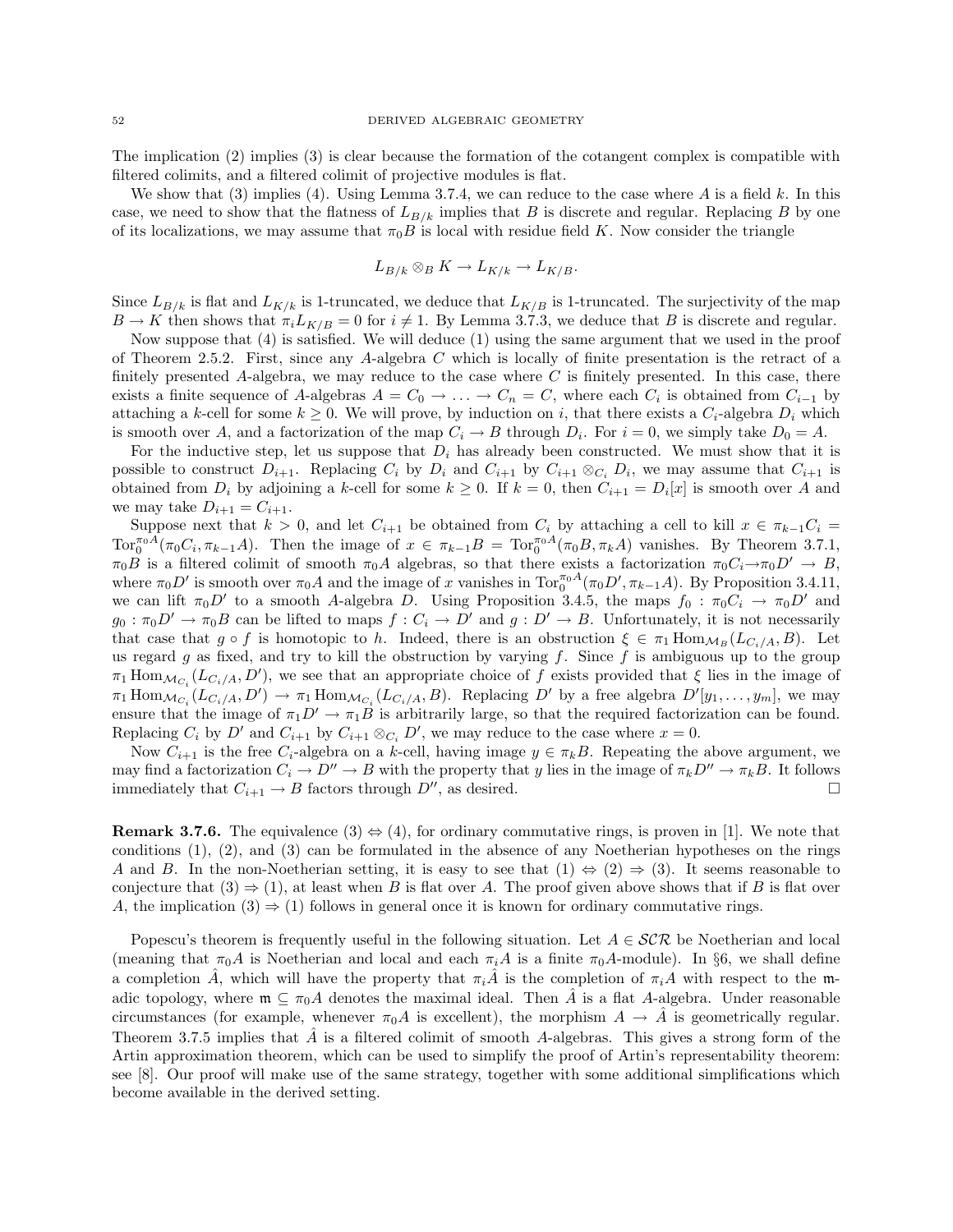#### DERIVED ALGEBRAIC GEOMETRY 53

### 4. Derived Schemes

In this section, we explain how to use the "derived commutative algebra" developed in §3 to define derived schemes. We will begin in §4.1 with a discussion of sheaves on  $\infty$ -topoi with values in an  $\infty$ -category  $\mathcal{C}$ , and discuss an appropriate theory of classifying  $\infty$ -topoi. In §4.2, we will specialize to the case where  $C = \mathcal{SCR}$ and consider various topologies on commutative rings along with their generalizations to the case of simplicial commutative rings.

In §4.3 we will discuss the construction of "spectra" (in the sense of commutative algebra) based on these topologies. Our approach to this question is somewhat less direct than is usual: we first define the spectrum of a ring (or, more generally, a  $\mathcal{SCR}\text{-}$ valued sheaf) by a certain universal property. We then prove the existence of an object having this universal property by a somewhat familiar-looking explicit construction. Our setup is very general, and the ideas could conceivably be useful for studying algebraic structures other than commutative rings. It is also well-adapted to relative situations (in the case of Zariski spectra of commutative rings, it recovers the relative spectrum construction discussed in [12]).

The essentially combinatorial origin of the spectrum construction implies that the underlying  $(\infty)$ -topoi of derived schemes have good finiteness properties, which we spell out in §4.4. Finally, in §4.5 we give the definition of a derived scheme, and compare derived schemes with classical algebro-geometric notions such as schemes, algebraic spaces, and Deligne-Mumford stacks.

The purpose of this section is to give a definition of derived schemes which is analogous to the original definition of a scheme: it is something like a space, equipped with a sheaf of rings, which locally takes a particularly simple form. In some more abstract approaches to the theory, one views a scheme as a certain kind of set-valued functor on the category of commutative rings. In  $\S 4.6$  we show that a derived scheme X is determined by the S-valued functor  $A \mapsto \text{Hom}(\text{Spec } A, X)$  on  $\mathcal{SCR}$ , so that it is also possible to give a purely functorial approach to derived algebraic geometry. This paves the way for our discussion of derived stacks in §5. In fact, our development of the theory of derived stacks is for the most part independent of the material of the present section, so the reader can skip ahead to §5 with little loss of continuity.

4.1. Structure Sheaves and Classifying ∞-Topoi. We begin our discussion with some elementary definitions concerning  $\infty$ -topoi equipped with "structure sheaves". For the time being, these may take values in any ∞-category C, though the main case of interest to us will be when  $\mathcal{C} = \mathcal{SCR}$ .

**Definition 4.1.1.** Let X be an  $\infty$ -topos, and C any  $\infty$ -category. A C-valued presheaf on X is a contravariant functor  $\mathcal{X} \to \mathcal{C}$ . A  $\mathcal{C}$ -valued sheaf on  $\mathcal{X}$  is a  $\mathcal{C}$ -valued presheaf which carries colimits into limits. If  $f : \mathcal{X} \to \mathcal{Y}$ is a geometric morphism of  $\infty$ -topoi, and  $\mathcal O$  is a C-valued (pre)sheaf on X, then  $f_* \mathcal O$  is the C-valued sheaf on Y obtained by composing the pullback functor  $f^*$  with the functor  $\mathcal{O}$ .

**Remark 4.1.2.** One advantage of working with  $\infty$ -topoi is that Definition 4.1.1 becomes very simple. If we instead worked with ordinary topoi (or *n*-topoi), then the above definition would be correct only if  $C$  is itself an ordinary category (or an n-category). Thus, even though we are primarily interested in  $\infty$ -topoi which are associated to ordinary topoi, there is some value in regarding them as  $\infty$ -topoi if we wish to discuss sheaves with values in an  $\infty$ -category.

**Remark 4.1.3.** We have chosen to call a limit-preserving functor  $\mathcal{O}: \mathcal{X}^{op} \to \mathcal{C}$  a C-valued sheaf on X. One might just as well refer to such a functor as a C-valued object of  $\mathcal X$ . For example, if C is the (ordinary) category of abelian groups, then one may identify C-valued sheaves on  $\mathcal X$  with the category of abelian group objects in the ordinary category  $\tau_{\leq 0}$  X of discrete objects in X.

The former terminology seems more in line with the point of view that an  $\infty$ -topos is some kind of generalized topological space, while the latter emphasizes the role of  $\mathcal X$  as a "place where one can do mathematics". Both points of view are valuable, but we feel that the first is more in line with the objective of this paper.

**Example 4.1.4.** Let  $\mathcal{C} = \mathcal{S}$  be the  $\infty$ -category of spaces. Then the C-valued sheaves on X are precisely those presheaves of spaces on  $\mathcal X$  which transform colimits into limits; in other words, they are precisely the representable presheaves on  $\mathcal X$ . Thus,  $\mathcal X$  may be identified with the  $\infty$ -category of S-valued sheaves on  $\mathcal X$ .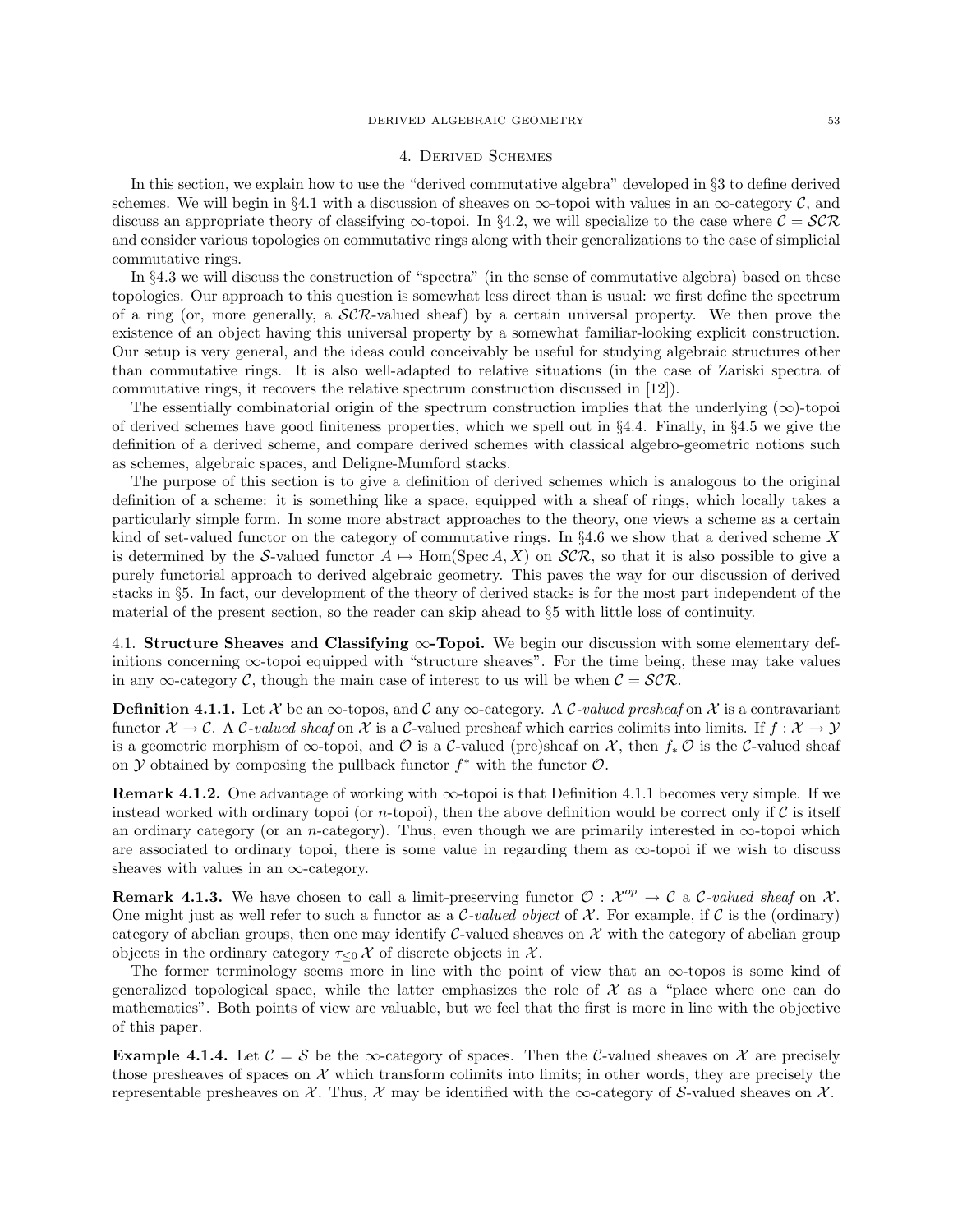Although it makes sense to talk of C-valued sheaves for any  $\infty$ -category C, most elementary constructions require additional hypotheses on  $\mathcal C$  such as the existence of limits or presentability. The following proposition shows that in the presence of such hypotheses, the theory of  $C$ -valued sheaves is reasonable.

**Proposition 4.1.5.** Let X be an  $\infty$ -topos and C a presentable  $\infty$ -category, and let  $\text{Shv}(\mathcal{X}, \mathcal{C})$  denote the  $\infty$ -category of C-valued sheaves on X.

- (1) The inclusion functor  $\text{Shv}(\mathcal{X}, \mathcal{C}) \subseteq \mathcal{C}^{\mathcal{X}^{op}}$  admits a left adjoint.
- (2) The  $\infty$ -category Shv $(\mathcal{X}, \mathcal{C})$  is presentable.
- (3) Suppose that  $f: \mathcal{X} \to \mathcal{Y}$  is a geometric morphism of  $\infty$ -topoi. Then  $f_* : \mathcal{S}$ hv $(\mathcal{X}, \mathcal{C}) \to \mathcal{S}$ hv $(\mathcal{Y}, \mathcal{C})$  has a left adjoint  $f^*$ .

The proof is a technical bit of  $\infty$ -category theory in the spirit of the second section of [22]. We will sketch it for completeness, but it may be skipped without loss of continuity.

*Proof.* Choose a regular cardinal  $\kappa$  so that  $\mathcal{X} = \text{Ind}_{\kappa}(\mathcal{X}_{\kappa})$ , where  $\mathcal{X}_{\kappa}$  denotes the full subcategory of  $\mathcal{X}$ consisting of  $\kappa$ -compact objects. Since  $\mathcal{X}_\kappa$  generates X under colimits, we have fully faithful inclusions

$$
\mathcal{S}\mathrm{hv}(\mathcal{X},\mathcal{C})\subseteq\mathcal{C}^{\mathcal{X}_\kappa^{op}}\subseteq\mathcal{C}^{\mathcal{X}^{op}},
$$

where the second inclusion identifies  $\mathcal{C}^{\mathcal{X}_{\kappa}^{op}}$  with the  $\infty$ -category of C-valued presheaves on X which are compatible with  $\kappa$ -filtered colimits. The second inclusion has a left adjoint, given by restriction to  $\mathcal{X}_{\kappa}$ . Since  $\mathcal{X}_\kappa$  is essentially small, the middle  $\infty$ -category is presentable. To complete the proofs of (1) and (2), it will suffice to show that the right-hand inclusion admits a left adjoint  $L$ , which is accessible when regarded as an endofunctor of  $\mathcal{C}^{\mathcal{X}_{\kappa}^{op}}$ . For  $\kappa$  sufficiently large, this inclusion is simply the pushforward along the geometric morphism  $\mathcal{X} \to \mathcal{S}^{\mathcal{X}_\kappa^{op}}$ , so it will suffice to prove (3) in the special case where  $\mathcal{Y} = \mathcal{X}_\kappa^{op}$ .

A functor  $\mathcal{F}: \mathcal{X}_\kappa \to \mathcal{C}^{op}$  belongs to  $\mathcal D$  if and only if it commutes with all  $\kappa$ -small colimits in  $\mathcal{X}_\kappa$ . Since  $\mathcal{X}_\kappa$ is essentially small, the collection of such diagrams is bounded in size. The functor  $L$  may be constructed by a standard transfinite procedure which forces  $\mathcal F$  to be compatible with every such diagram. We leave the details to the reader.

We now prove (3) in general. Suppose first that  $C = S$  is the  $\infty$ -category of spaces. Then  $\mathcal{S}$ hv $(\mathcal{X}, \mathcal{C})$  is equivalent to  $X$ . Assertion (3) follows from the definition of a geometric morphism.

If C is the ∞-category of presheaves on some small  $\infty$ -category  $C_0$ , then the existence and accessibility of the left adjoint of (3) may be proven by working componentwise.

In the general case, we may realize the presentable  $\infty$ -category C as the essential image of some localization functor  $L : \mathcal{P} \to \mathcal{P}$ , where  $\mathcal{P}$  is an  $\infty$ -category of presheaves. We have already established the existence of  $f^*: Shv(\mathcal{Y}, \mathcal{P}) \to Shv(\mathcal{Y}, \mathcal{P})$ . The pullback functor is defined on  $Shv(\mathcal{Y}, \mathcal{C})$  by applying  $f^*$  to obtain an object of  $\mathcal{S}_{hv}(\mathcal{X}, \mathcal{P})$ , localizing it to obtain a C-valued presheaf on  $\mathcal{X}_{\kappa}$ , and then sheafifying this presheaf.  $\Box$ 

Remark 4.1.6. Proposition 4.1.5 is extremely formal, and never really used the fact that we are dealing with sheaves on  $\infty$ -topoi. The price, of course, is that the existence of a left adjoint tells us very little about how to compute it.

We can say much more about the theory of C-valued sheaves if we impose further conditions on  $\mathcal{C}$ . Let us call an  $\infty$ -category C compactly presented if it is presentable and generated by its compact objects. Equivalently, C is presentable if and only if there is an equivalence  $\mathcal{C} \simeq \text{Ind}(\mathcal{C}_0)$ , where  $\mathcal{C}_0$  is an essentially small  $\infty$ -category which admits finite colimits. In fact, we may take  $\mathcal{C}_0$  to be the subcategory of all compact objects of  $\mathcal{C}$ .

If C is a fixed  $\infty$ -category, then we shall refer to a pair  $(\mathcal{X}, \mathcal{O})$  consisting of an  $\infty$ -topos X and a Cvalued sheaf  $\mathcal O$  on  $\mathcal X$  as a C-structured  $\infty$ -topos. A morphism  $(\mathcal X, \mathcal O_{\mathcal X}) \to (\mathcal Y, \mathcal O_{\mathcal Y})$  of C-structured  $\infty$ -topoi consists of a pair  $(f, \phi)$  where  $f : \mathcal{X} \to \mathcal{Y}$  is a geometric morphism and  $\phi : \mathcal{O}_{\mathcal{Y}} \to f_* \mathcal{O}_{\mathcal{X}}$  is a morphism of C-valued sheaves on  $\mathcal Y$ . A morphism  $(f, \phi)$  is said to be *étale* if f is an étale morphism and the adjoint map  $f^* \mathcal{O}_{\mathcal{Y}} \to \mathcal{O}_{\mathcal{X}}$  is an equivalence (it is easy to see that the adjoint  $f^*$  always exists when f is étale: it is simply given by restriction). The C-structured  $\infty$ -topoi form a  $(\infty, 2)$ -category. In general, there is no reason to expect the morphism  $\infty$ -categories  $Hom((X, \mathcal{O}_X), (\mathcal{Y}, \mathcal{O}_Y))$  to be small (this is not even true when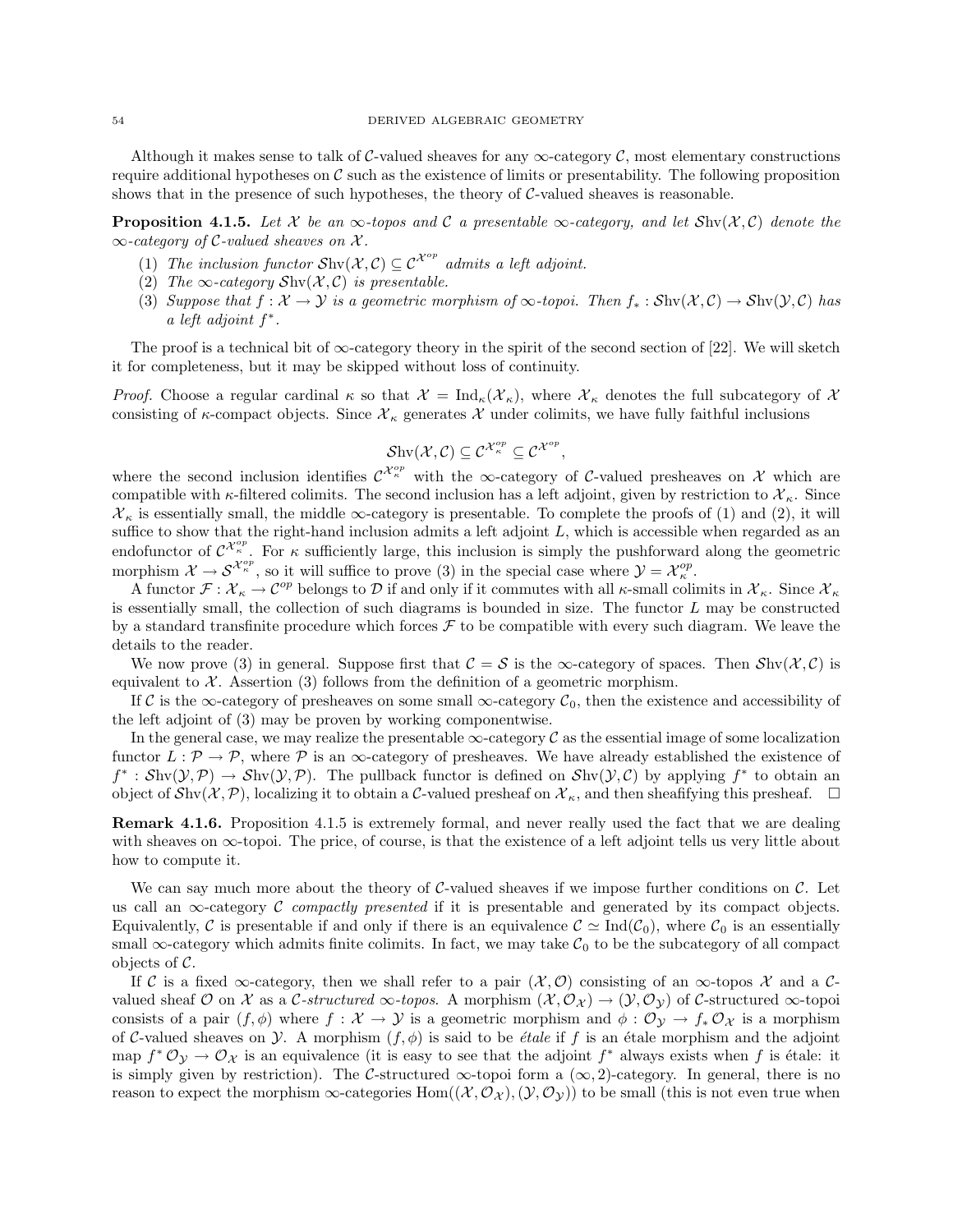C is trivial). However, these morphism categories are always accessible when C is presentable (this may be proven using straightforward cardinality estimates).

**Proposition 4.1.7.** Let  $F: \mathcal{C} \to \mathcal{C}'$  be a functor between compactly presented  $\infty$ -categories. Suppose that  $F$  preserves all colimits. Then  $F$  has a left adjoint  $G$ . We may regard  $G$  as also defined on  $\mathcal{C}'$ -valued (pre)sheaves on  $\infty$ -topoi. If  $G: \mathcal{C}' \to \mathcal{C}$  commutes with filtered colimits, then the functor G commutes with sheafification and with pullback along geometric morphisms.

*Proof.* The existence of the adjoint G follows from the adjoint functor theorem. Let X be an  $\infty$ -topos. The sheafification of a presheaf may be obtained by first restricting the presheaf to  $\mathcal{X}_\kappa$  for a large regular cardinal  $\kappa$ , and then applying the pullback along the natural geometric morphism  $\mathcal{X} \to \mathcal{S}^{\mathcal{X}_{\kappa}^{op}}$ . Since G clearly commutes with restriction, it will suffice to prove that G commutes with pullbacks.

Let  $\mathcal{C}_0$  denote the full subcategory C consisting of compact objects. Then C is equivalent to the  $\infty$  category of all functors  $\mathcal{C}_0^{op} \to \mathcal{S}$  which preserve finite limits. Consequently, we see that a C-valued presheaf on an  $\infty$ -topos  $\mathcal Y$  may be considered as a functor  $\mathcal Y^{op} \times \mathcal C_0^{op} \to \mathcal S$ , which preserves all limits in the first variable, and finite limits in the second variable. This is equivalent to the category of left-exact functors  $\mathcal{O}: \mathcal{C}_0^{op} \to \mathcal{Y}$ . Let  $f: \mathcal{X} \to \mathcal{Y}$  be a geometric morphism of  $\infty$ -topoi. We may then define  $f^* \mathcal{O}$  to be the composite functor  $f^* \circ \mathcal{O} : \mathcal{C}_0^{op} \to \mathcal{X}$ , which remains left exact. It is easy to check that  $f^* \mathcal{O}$  has the appropriate mapping property.

If G commutes with filtered colimits, then F carries compact objects of C into compact objects of  $\mathcal{C}'$ . If  $\mathcal{O}: (\mathcal{C}'_0)^{op} \to \mathcal{Y}$  represents a  $\mathcal{C}'$ -valued presheaf on  $\mathcal{Y}$ , then  $G\mathcal{O}$  is obtained by precomposition with  $F|\mathcal{C}_0$ , while  $f^*$  O is obtained by postcomposition with  $f^*$ . Since precomposition and postcomposition commute with one another, we deduce that  $f^*$  and  $G$  commute.

**Example 4.1.8.** Let  $F : S \to \mathcal{SCR}$  be the "free algebra" functor, which is left adjoint to the "underlying" space" functor G. Since G commutes with filtered colimits, we deduce that pullback and sheafification of  $\mathcal{SCR}\text{-}$  valued sheaves are compatible with passage to the underlying spaces.

In the proof of Proposition 4.1.7, we saw that to give a C-valued sheaf on  $\mathcal X$  is equivalent to giving a left-exact functor  $\mathcal{C}_0^{op} \to \mathcal{X}$ . Giving a functor  $f: \mathcal{C}_0^{op} \to \mathcal{X}$  is equivalent to giving a colimit preserving functor  $F: \mathcal{S}^{\mathcal{C}_0} \to \mathcal{X}$ . Moreover, using the fact that X is an  $\infty$ -topos one sees that f is left exact if and only if F is left exact. In other words, the  $\infty$ -category of C-valued sheaves on X is equivalent to the  $\infty$ -category of geometric morphisms  $F: \mathcal{X} \to \mathcal{S}^{\mathcal{C}_0}$ . In particular, the identity functor from  $\mathcal{S}^{\mathcal{C}_0}$  to itself gives rise to a universal C-valued sheaf  $\mathcal O$  on  $\mathcal S^{c_0}$ . Any C-valued sheaf  $\mathcal O_\mathcal X$  on any  $\infty$ -topos  $\mathcal X$  is equivalent to  $F^*\mathcal O$  for some (essentially unique) geometric morphism  $F: \mathcal{X} \to \mathcal{S}^{\mathcal{C}_0}$ . Hence, we may say that  $\mathcal{S}^{\mathcal{C}_0}$  is a *classifying*  $\infty$ -topos for C-valued sheaves.

Of course, this is only the tip of the iceberg: just as for ordinary topoi, any  $\infty$ -topos may be interpreted as a classifying topos for a sufficiently complicated type of structure. However, we shall only need a slight generalization of the above discussion, modified to take into account a "topology" on the  $\infty$ -category  $\mathcal{C}$ .

**Definition 4.1.9.** Let C be an  $\infty$ -category with finite colimits. An *admissible topology* on C consists of the following data:

- A class of morphisms of  $C$  called *admissible morphisms*.
- For each object A in C, a class of families  $\{A \to A_\alpha\}$  of admissible morphisms in C called covering families.

These notions are required to satisfy the following conditions:

- Any morphism equivalent to an admissible morphism is admissible. Any family of morphisms equivalent to a covering family is also a covering family.
- Any identity  $A \to A$  is admissible, and the one-element family  $\{A \to A\}$  is covering.
- Any composition of admissible morphisms is admissible. If  ${A \rightarrow A_{\alpha}}$  is a covering family and for each  $\alpha$ ,  $\{A_{\alpha} \to A_{\alpha\beta}\}\$ is also covering, then the composite family  $\{A \to A_{\alpha\beta}\}\$ is covering.
- If  $A \to A'$  is an admissible morphism and  $A \to B$  is arbitrary, then the pushout  $B \to A' \coprod_A B$  is admissible. If a family  $\{A \to A_\alpha\}$  of admissible morphisms is covering, and  $A \to B$  is arbitrary, then the induced family  $\{B \to B \coprod_A A_\alpha\}$  is covering.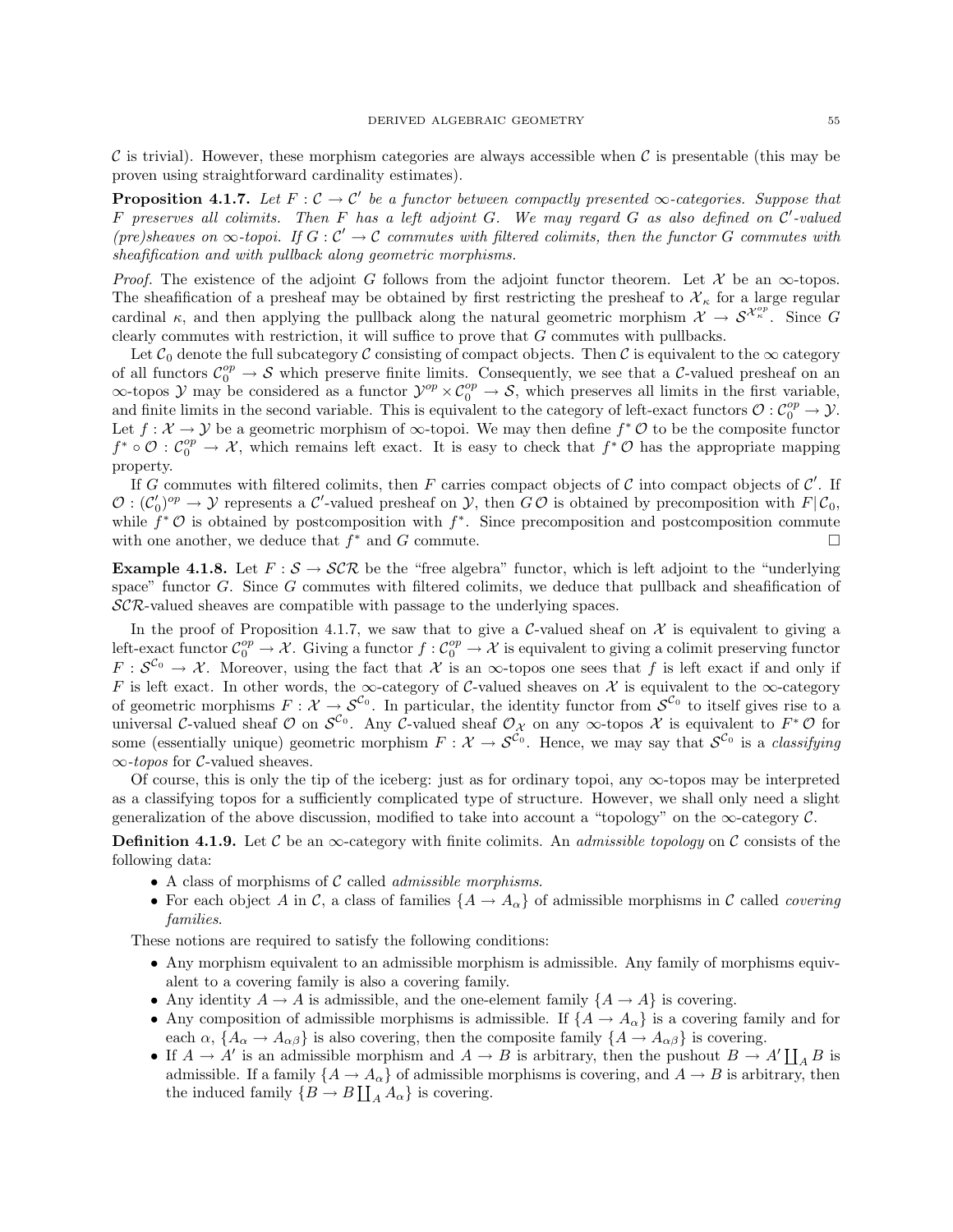#### 56 DERIVED ALGEBRAIC GEOMETRY

• If a family  $\{A \to A_\alpha\}$  of admissible morphisms is covering, then any larger family is also covering. Conversely, any covering family contains a finite subfamily which is also covering.

Remark 4.1.10. Several examples of an algebro-geometric nature will be given in the next section. The only example which will really concern us in this paper is the étale topology on  $\mathcal{SCR}$ . In this topology, the admissible morphisms are the *étale morphisms*, and the covering families are those which induce covering families in the classical sense after passing to the ordinary commutative rings of connected components.

**Remark 4.1.11.** If C is a small  $\infty$ -category, then an admissible topology on C determines a Grothendieck topology on the opposite  $\infty$ -category  $\mathcal{C}^{op}$ . More generally, for each  $A \in \mathcal{C}$ , we obtain a Grothendieck topology on the opposite of the  $\infty$ -category of admissible objects of  $C_{A}$ . We summarize the theory of Grothendieck topologies on  $\infty$ -categories in the appendix. For our applications it will be convenient to work with the slightly more structured notion of an admissible topology.

Example 4.1.12. For any  $\infty$ -category C with finite colimits, we may equip C with the trivial topology: the admissible morphisms are precisely the equivalences, and the covering families are those families which are nonempty.

Let  $C_0$  be a small category with finite colimits and an admissible topology T, and let  $C = \text{Ind}(C_0)$ . We will say that a morphism  $A \to B$  in C is admissible if there exists an admissible morphism  $A_0 \to B_0$  in  $C_0$  and a morphism  $A_0 \to A$  which identifies B with the pushout  $A \coprod_{A_0} B_0$ . Similarly, we shall say that a family  ${A \to A_{\alpha}}$  of admissible morphisms in C is a covering family if there exists a covering family  ${B \to B_{\alpha}}$ in  $C_0$ , a morphism  $B \to A$ , and identifications of each  $A_\alpha$  with the pushout  $A\coprod_B B_\alpha$ . One can easily verify that this defines an admissible topology on  $C$  (note that the proof that admissible coverings compose requires the assumption that every covering has a finite refinement). An admissible topology on  $\mathcal C$  is said to be compactly generated if it arises in this way.

Suppose that C is an ∞-category with finite colimits, X an ∞-topos, and O a C-valued sheaf on X. Let  $U \in \mathcal{X}$  be an object and  $\psi : \mathcal{O}(U) \to A$  an arbitrary morphism of C. The functor

$$
V \mapsto \text{Hom}_{\mathcal{O}(U)}(A, \mathcal{O}(V))
$$

from  $\mathcal{X}_{\ell U}$  to S carries colimits into limits, and is therefore representable by an object of  $\mathcal{X}_{\ell U}$  which we shall denote by  $\mathcal{S}ol(\phi)$ . The intuition is that the object A admits some "presentation" over  $\mathcal{O}(U)$  by generators and relations, which we may think of as variables and equations. Then  $\mathcal{S}ol(\phi)$  is the "space of solutions" to those equations in the structure sheaf  $\mathcal{O}$ .

**Definition 4.1.13.** Let C be an  $\infty$ -category with finite colimits and an admissible topology T, and let X be an  $\infty$ -topos.

- A C-valued sheaf O on X is T-local if for any admissible covering  $\{\psi_{\alpha} : \mathcal{O}(U) \to A_{\alpha}\}\)$ , the family  $\mathcal{S}ol(\psi_\alpha)$  forms a covering of U.
- A morphism  $\mathcal{O} \to \mathcal{O}'$  of C-valued sheaves is said to be T-local if, for any  $U \in \mathcal{X}$  and any admissible morphism  $\psi : \mathcal{O}(U) \to A$ , the natural map  $\mathcal{S}ol(\psi) \to \mathcal{S}ol(\psi')$  is an equivalence, where  $\psi' : \mathcal{O}'(U) \to$  $A\coprod_{\mathcal{O}(U)}\mathcal{O}'(U)$  is the induced morphism.

More generally, given a morphism  $(f, \phi)$  between C-structured  $\infty$ -topoi  $(\mathcal{X}, \mathcal{O}_{\mathcal{X}})$  and  $(\mathcal{Y}, \mathcal{O}_{\mathcal{Y}})$ , we shall say that  $(f, \phi)$  is T-local if for any  $U \in \mathcal{Y}$  and any admissible morphism  $\phi : \mathcal{O}_{\mathcal{Y}}(U) \to A$ , the induced map  $f^*Sol(\psi) \to Sol(\psi')$  is an equivalence, where  $\psi': \mathcal{O}_{\mathcal{X}}(f^*U) \to \mathcal{O}_{\mathcal{X}}(f^*U) \coprod_{\mathcal{O}_{\mathcal{Y}}(U)} A$  is the cobase extension of  $\psi$ .

Before we can establish the basic properties of T-locality, we need a couple of elementary lemmas.

**Lemma 4.1.14.** Let  $f: \mathcal{X} \to \mathcal{Y}$  be a geometric morphism of  $\infty$ -topoi, C a compactly presented  $\infty$ -category, and T a compactly generated, admissible topology on C. Let  $\mathcal O$  be a C-valued sheaf on  $\mathcal Y, U \in \mathcal X$  an object, and  $\{\psi_{\alpha}:(f^*\mathcal{O})(U)\to A_{\alpha}\}\$ a finite collection of admissible morphisms of  $\mathcal{C}.$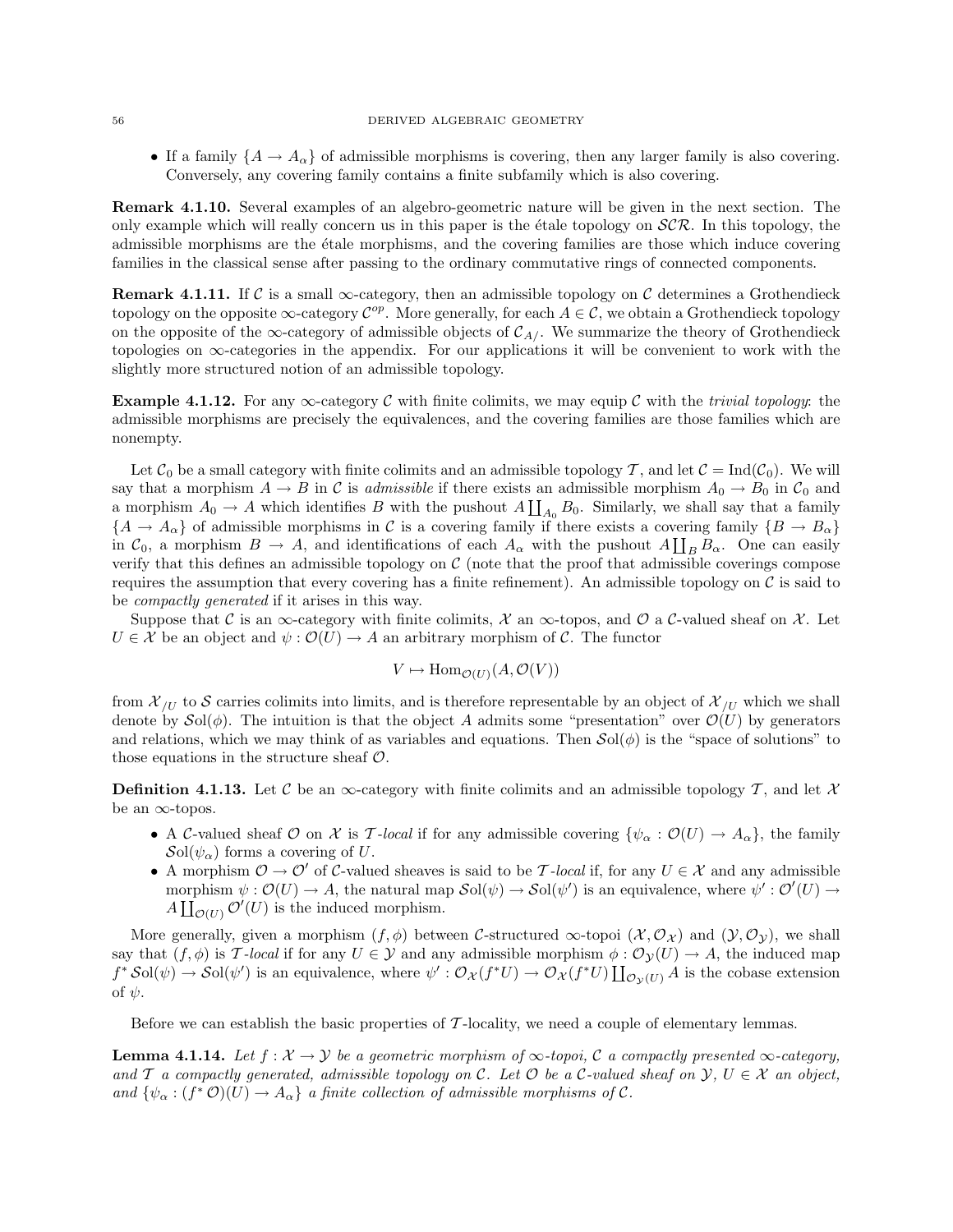(1) There exists a surjection  $U' \to U$  in X, an object  $V \in \mathcal{Y}$ , a map  $p : U' \to f^*V$ , a collection of admissible morphisms  $\{O(V) \rightarrow B_{\alpha}\}\$ , and equivalences (under  $(f^* \mathcal{O})(U')$ )

$$
B_{\alpha} \coprod_{\mathcal{O}(V)} (f^* \mathcal{O})(U') \simeq A_{\alpha} \coprod_{(f^* \mathcal{O})(U)} (f^* \mathcal{O})(U').
$$

(2) If, furthermore, the family  $\{(f^*\mathcal{O})(U) \to A_\alpha\}$  is covering for T, then we may arrange that the family  $\{\mathcal{O}(V) \to B_\alpha\}$  is covering for T.

Proof. We will be content to give the proof of the first part (the proof of the second part is analogous). Without loss of generality, it suffices to treat the case of a single admissible morphism  $(f^*\mathcal{O})(U) \to A$ . Since T is compactly generated, there exists an admissible morphism  $B_0 \to A_0$  of compact objects of C, a morphism  $p: B_0 \to (f^*\mathcal{O})(U)$ , and an identification of A with  $A_0 \coprod_{B_0} (f^*\mathcal{O})(U)$ . It will suffice to prove that after replacing U by some cover U', the morphism p is the pullback of some morphism defined over  $\mathcal{Y}$ . Since  $B_0$  is compact, the sheaf

$$
U \mapsto \operatorname{Hom}_{\mathcal{C}}(B_0, f^* \mathcal{O}(U))
$$

is the pullback of the sheaf

$$
V \mapsto \text{Hom}_{\mathcal{C}}(B_0, \mathcal{O}(V)).
$$

Consequently, we may reduce to the case where  $C = S$ , which is clear.

**Proposition 4.1.15.** Let C be a compactly presented  $\infty$ -category equipped with a compactly generated, admissible topology  $T$ . Then:

- (1) The class of T-local morphisms between C-structured  $\infty$ -topoi is stable under equivalence.
- (2) Any equivalence of C-structured  $\infty$ -topoi is T-local.
- (3) Any composition of T-local morphisms of C-structured  $\infty$ -topoi is T-local.
- (4) Let X be an  $\infty$ -topos, and  $\phi : \mathcal{O} \to \mathcal{O}'$  be a T-local morphism between C-valued sheaves on X. If  $\mathcal{O}'$ is  $\mathcal T$ -local, then  $\mathcal O$  is  $\mathcal T$ -local.
- (5) Let  $f: \mathcal{X} \to \mathcal{Y}$  be a geometric morphism of  $\infty$ -topoi. Let  $\mathcal{O}$  be a C-valued sheaf on  $\mathcal{Y}$ . Then the induced morphism  $(\mathcal{X}, f^* \mathcal{O}) \to (\mathcal{Y}, \mathcal{O})$  is T-local.
- (6) Let  $f: \mathcal{X} \to \mathcal{Y}$  be a geometric morphism of  $\infty$ -topoi. Let  $\mathcal O$  be a C-valued sheaf on  $\mathcal Y$ . If  $\mathcal O$  is T-local, then so is  $f^*$   $\mathcal{O}$ .
- (7) Let  $(f, \phi) : (\mathcal{X}, \mathcal{O}_{\mathcal{X}}) \to (\mathcal{Y}, \mathcal{O}_{\mathcal{Y}})$  be a morphism of C-structured spaces. Then  $(f, \phi)$  is T-local if and only if  $\phi : f^* \mathcal{O}_{\mathcal{Y}} \to \mathcal{O}_{\mathcal{X}}$  is T-local.

Proof. Assertions (1) through (4) are obvious (and do not require any compact generation assumptions). Assertion (5) follows from the fact that T is compactly generated and the fact that for  $B \in \mathcal{C}$  compact, the correspondence

$$
\mathcal{F} \mapsto (U \mapsto \text{Hom}_{\mathcal{C}}(B, \mathcal{F}(U))
$$

commutes with pullback. Assertion (6) is a little bit more subtle: suppose that  $U \in \mathcal{X}$  and that we are given a covering family  $\{\psi_\alpha': (f^*\mathcal{O})(U) \to A_\alpha'\}$ . We wish to prove that the family  $\{\mathcal{S}ol(\psi_\alpha')\}$  covers U. This assertion is local on U and on Y, so we can use Lemma 4.1.14 to reduce to the case where  $\{\psi'_\alpha\}$  is the cobase extension of a covering family  $\{\psi_\alpha : \mathcal{O}(V) \to A_\alpha\}$ . Since  $\mathcal{S}ol(\psi'_\alpha) = f^* \mathcal{S}ol(\psi_\alpha)$  by (5), we get the desired result (using the fact that  $(\mathcal{Y}, \mathcal{O})$  is T-local).

It remains to prove (7). The "if" direction follows from (5) and (3). For the reverse direction we again reduce to the local case and apply Lemma 4.1.14.

**Definition 4.1.16.** Let C be a compactly presented  $\infty$ -category with a compactly generated admissible topology T. Let  $(\mathcal{X}, \mathcal{O})$  be a C-structured space. A spectrum for  $(\mathcal{X}, \mathcal{O})$  is a T-local, C-structured  $\infty$ -topos  $Spec(\mathcal{X},\mathcal{O})$  together with a morphism  $f : Spec(\mathcal{X},\mathcal{O}) \to (\mathcal{X},\mathcal{O})$  which possesses the following universal property: for any T-local  $(\mathcal{X}', \mathcal{O}')$ , composition with f induces an equivalence of  $\infty$ -categories

$$
\operatorname{Hom}\nolimits_{\operatorname{\mathcal{T}}\nolimits}((\mathcal{X}', \mathcal{O}'), \operatorname{Spec}\nolimits(\mathcal{X}, \mathcal{O})) \to \operatorname{Hom}\nolimits((\mathcal{X}', \mathcal{O}'), (\mathcal{X}, \mathcal{O})).
$$

Here the subscript on the left hand side indicates that we consider only  $\mathcal{T}$ -local morphisms.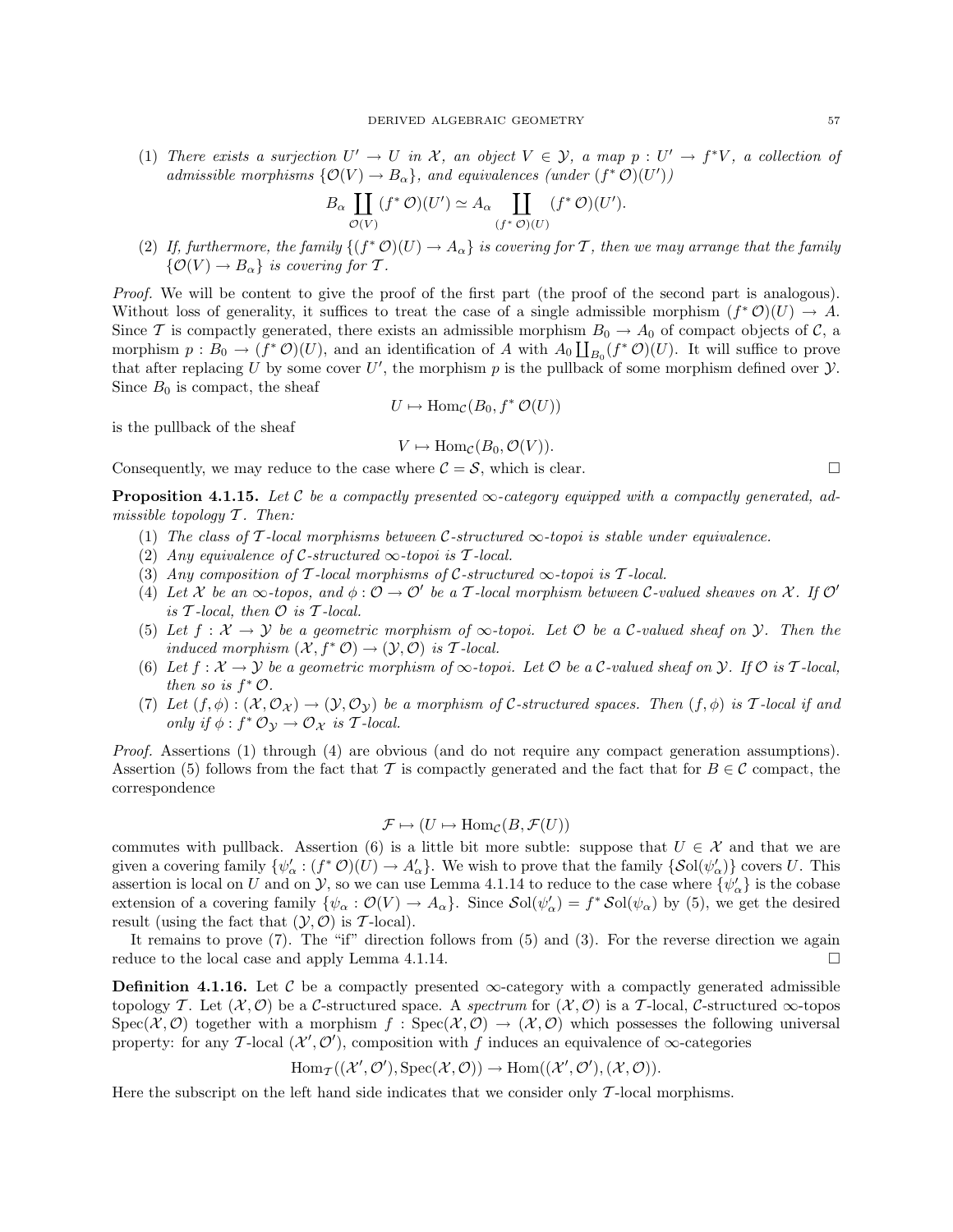The remainder of this section is devoted to proving the existence of spectra for C-structured ∞-topoi  $(\mathcal{X}, \mathcal{O})$ . In order to simplify the discussion, we will restrict our attention to the case in which X is an ∞-topos of presheaves on some small ∞-category. This covers the only case that we will really use later: namely,  $\mathcal{X} = \mathcal{S}$ . We note that if  $f : \mathcal{X} \to \mathcal{Y}$  is a geometric morphism,  $\mathcal{O}$  is a C-valued sheaf on  $\mathcal{Y}$ , and  $(\mathcal{Y}', \mathcal{O}')$  is a spectrum for  $(\mathcal{Y}, \mathcal{O})$ , then the lax fiber product  $(\mathcal{Y}' \times_{\mathcal{Y}} \mathcal{X}, (f')^* \mathcal{O}')$  is a spectrum for  $(\mathcal{X}, f^* \mathcal{O})$ , provided that the fiber product exists. Here  $f'$  denotes the projection onto the first factor. The construction of these lax fiber products is treated in [22]. We only wish to note that, granting their existence, the problem of constructing spectra can be reduced to the universal case where  $\mathcal X$  is the classifying topos for C-valued sheaves, which is again an  $\infty$ -topos of presheaves. In other words, the special case that we are treating here is really quite general.

So let us now suppose that  $\mathcal{X} = \mathcal{S}^{\mathcal{D}^{op}}$  is the  $\infty$ -topos of presheaves on  $\mathcal{D}$ , where  $\mathcal D$  is a small  $\infty$ -category. A C-valued sheaf on X may be identified with a C-valued presheaf  $\mathcal{O}: \mathcal{D}^{op} \to \mathcal{C}$ . From this data we shall give an explicit construction of  $(\mathcal{Y}, \mathcal{O}_{\mathcal{Y}}) = \text{Spec}(\mathcal{X}, \mathcal{O})$ .

Let  $\mathcal D$  be the  $\infty$ -category of pairs  $(D, A)$  where  $D \in \mathcal D$  and  $\psi : \mathcal O(D) \to A$  is an admissible morphism (we will omit  $\psi$  from the notation but it is part of the data). A morphism  $(D, A) \to (D', A')$  consists of a morphism  $D \to D'$  and an extension of the composite map  $\mathcal{O}(D') \to \mathcal{O}(D) \to A$  to a map  $A' \to A$ .

We equip  $\tilde{\mathcal{D}}$  with a Grothendieck topology by declaring a family of morphisms to be covering if and only if it contains a family equivalent to  $\{(D, A_{\alpha}) \to (D, A)\}\)$ , where the family of morphisms  $(A \to A_{\alpha})$  is an admissible covering of A for the topology T. We then define  $\mathcal Y$  to be the  $\infty$ -category of S-valued sheaves on  $\widetilde{\mathcal{D}}$ .

**Remark 4.1.17.** For a discussion of S-valued sheaves on  $\infty$ -categorical sites, we refer the reader to the appendix. We warn the reader that although our notion of an  $\infty$ -category with a Grothendieck topology is equivalent to that of [39], our notion of a sheaf is different since we impose weaker descent conditions.

Let  $\mathcal{O}_{\mathcal{Y}}$  denote the sheafification of the  $\mathcal{C}\text{-valued presheaf}\ \widetilde{\mathcal{O}}_{\mathcal{Y}}$  given by

 $\widetilde{\mathcal{O}}_{\mathcal{V}}(D, A) = A.$ 

**Proposition 4.1.18.** The C-structured space  $(\mathcal{Y}, \mathcal{O}_{\mathcal{Y}})$  is a spectrum for  $(\mathcal{X}, \mathcal{O})$ .

*Proof.* We note that there is a functor  $\mathcal{D} \rightarrow \widetilde{\mathcal{D}}$ , given by

 $D \mapsto (D, \mathcal{O}(D)).$ 

This functor gives a continuous map of sites, where  $\mathcal D$  is equipped with the discrete topology. Consequently, it induces a geometric morphism  $f: \mathcal{Y} \to \mathcal{X}$ . Then  $f_* \mathcal{O}_{\mathcal{Y}}$  is given by

 $D \mapsto \mathcal{O}_{\mathcal{V}}(D, \mathcal{O}(D)).$ 

In particular, there is a morphism  $\mathcal{O}(D) \to (f_* \mathcal{O}_{\mathcal{Y}})(D)$  which is natural in D. The adjoint morphism  $\phi: f^* \mathcal{O} \to \mathcal{O}_{\mathcal{Y}}$ , together with f, give a morphism  $(\mathcal{Y}, \mathcal{O}_{\mathcal{Y}}) \to (\mathcal{X}, \mathcal{O})$  of C-structured  $\infty$ -topoi.

We next show that  $(\mathcal{Y}, \mathcal{O}_{\mathcal{Y}})$  is T-local. Suppose that  $U \in \mathcal{Y}$ , and that  $\{\psi_{\alpha}': \mathcal{O}_{\mathcal{Y}}(U) \to A_{\alpha}'\}$  is a covering family. We must show that the family  $\{\mathcal{S}ol(\psi'_\alpha)\}$  covers U. Without loss of generality, we may suppose that the family is finite. We also note that the assertion is local on  $U$ . Consequently, we may suppose that  $U$ is the sheafification of the presheaf on  $\tilde{\mathcal{D}}$  represented by an object  $(D, A)$ , that each  $\psi'_\alpha$  is the base change of some admissible morphism  $\psi_{\alpha} : \widetilde{\mathcal{O}_{\mathcal{Y}}}(U) \to A_{\alpha}$ , and that  $\{\psi_{\alpha}\}\$ is a covering family for  $\widetilde{\mathcal{O}}_{\mathcal{Y}}(U) = A$ . In this case,  $\mathcal{S}ol(\psi_\alpha')$  is the sheafification of the presheaf represented by  $(D, A_\alpha)$ , and these form a covering of  $(D, A)$  by construction.

It is now clear that the pair  $(f, \phi)$  induces by composition a functor

$$
F: \text{Hom}_{\mathcal{T}}((\mathcal{Z},\mathcal{O}_{\mathcal{Z}}),(\mathcal{Y},\mathcal{O}_{\mathcal{Y}})) \to \text{Hom}((\mathcal{Z},\mathcal{O}_{\mathcal{Z}}),(\mathcal{X},\mathcal{O})).
$$

To complete the proof that  $(\mathcal{Y}, \mathcal{O}_{\mathcal{Y}})$  is a spectrum for  $(\mathcal{X}, \mathcal{O})$ , it suffices to show that F is an equivalence whenever  $(\mathcal{Z}, \mathcal{O}_{\mathcal{Z}})$  is T-local. We give a sketch of the construction of the inverse functor.

Suppose we are given a geometric morphism  $g : \mathcal{Z} \to \mathcal{X}$  and a transformation  $\mathcal{O} \to g_* \mathcal{O}_{\mathcal{Z}}$ . We may identify g with a left-exact functor  $g_0: \mathcal{D} \to \mathcal{Z}$ . We then define  $\widetilde{g_0}$  on  $\widetilde{\mathcal{D}}$  by the formula  $\widetilde{g_0}(D, A) = \mathcal{S}ol(\psi'),$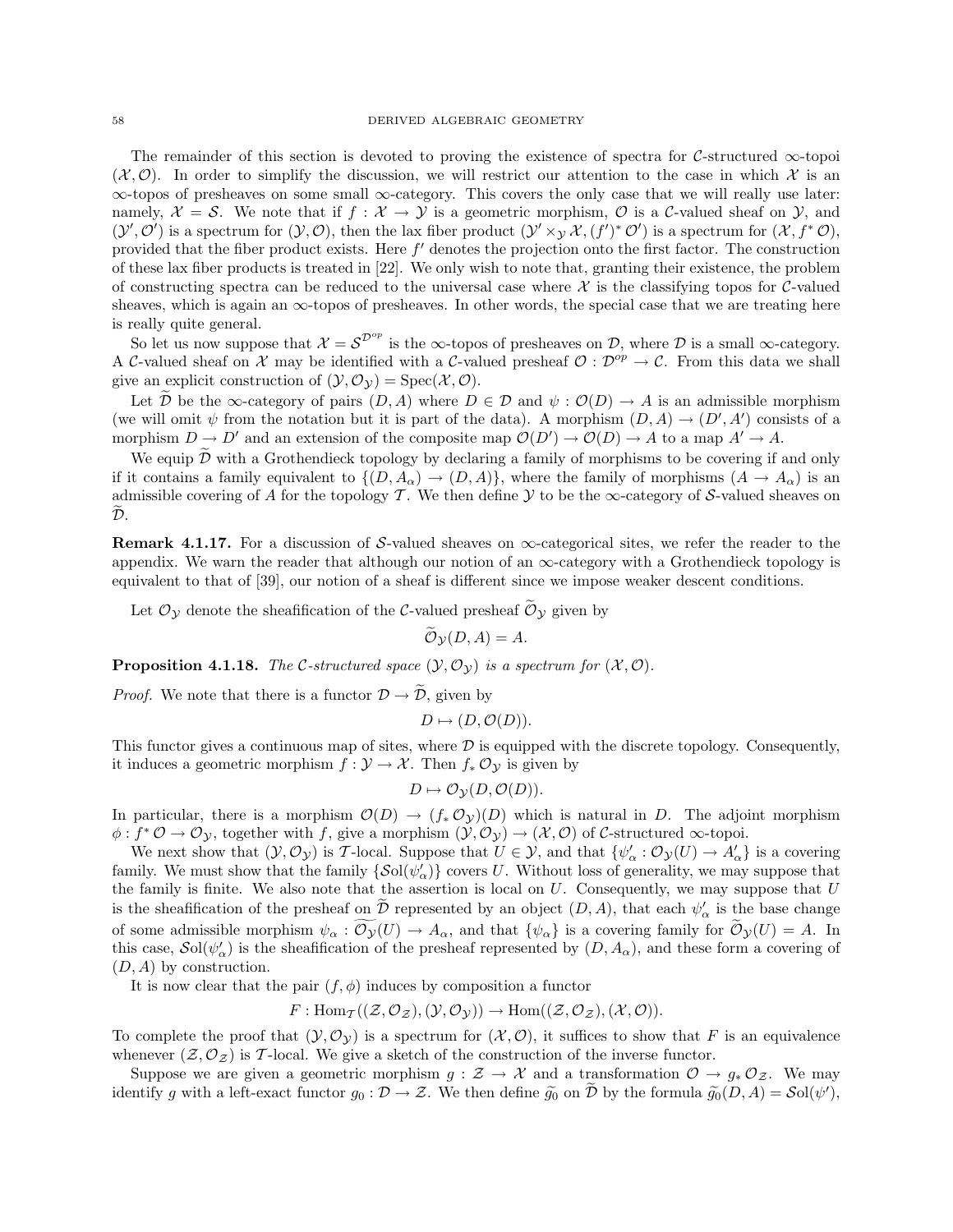where  $\psi' : \mathcal{O}_{\mathcal{Z}}(g_0(D)) \to A'$  is the cobase extension of  $\psi : \mathcal{O}(D) \to A$ . One shows that  $\widetilde{g_0}$  is left exact, so that it induces a geometric morphism  $\tilde{g}$  from  $\mathcal Z$  to the  $\infty$ -topos of presheaves on  $\mathcal D$ . By construction it extends naturally to a morphism of C-structured spaces

$$
(\mathcal{Z},\mathcal{O}_{\mathcal{Z}})\rightarrow (\mathcal{S}^{\widetilde{\mathcal{D}}^{op}},\widetilde{\mathcal{O}}_{\mathcal{Y}}).
$$

To complete the proof, it suffices to show that  $\tilde{g}$  factors through  $(\mathcal{Y}, \mathcal{O}_{\mathcal{Y}})$ . This is a purely "topological" assertion, having nothing to do with the structure sheaves. It follows from the universal property of  $\mathcal{Y}$  (see Appendix 9), provided that we can show that  $\widetilde{g}_0$  carries covering families in  $\widetilde{D}$  into covering families in  $\mathcal{Z}$ .<br>But this is precisely the condition that  $\mathcal{Z}$  be  $\mathcal{T}$ -local. But this is precisely the condition that  $\mathcal Z$  be T-local.

**Remark 4.1.19.** Let us say that an  $\infty$ -category is an *n*-category if Hom $(X, Y)$  is  $(n-1)$ -truncated for any pair of objects X and Y . According to this definition, a 1-category is simply a category in the usual sense, and a 0-category is a partially ordered set. From the construction, we see that if  $D$  is an *n*-category and if the  $\infty$ -category of admissible objects under  $\mathcal{O}(D)$  is an *n*-category for any  $D \in \mathcal{D}$ , then  $\mathcal{Y}$  is an  $\infty$ -category of S-valued sheaves on the n-category  $\overline{D}$ . If  $n = 1$ , this means that  $\mathcal Y$  is the  $\infty$ -category associated to a topos; if  $n = 0$ , this means that  $\mathcal Y$  is the  $\infty$ -category associated to a locale.

4.2. Topologies on Simplicial Commutative Rings. In this section, we will give various examples of admissible topologies on the  $\infty$ -category  $\mathcal{SCR}$ , which are derived analogues of topologies of interest in classical algebraic geometry. The only topology that we will really use later is the étale topology, but we feel that giving the general picture is helpful for clarifying the dependence of our formalism on a particular topology.

We will be concerned with the following examples:

(1)  $\mathcal{T}_{\text{\'et}}$ : The admissible morphisms are the étale morphisms. The covering families  $\{R \to R_\alpha\}_{\alpha \in A}$  are those for which there exists a finite subset  $A_0 \subseteq A$  such that

$$
R' = \prod_{\alpha \in A_0} R_{\alpha}
$$

is faithfully flat over  $R$ . We will refer to this as the  $\acute{e}tale$  topology.

- (2)  $T_{\text{Nis}}$ : The admissible morphisms are the étale morphisms. The covering families are those  $\{R \rightarrow$  $R_{\alpha}\}_{\alpha\in A}$  for which there exists a finite sequence  $R_1,\ldots,R_n$  taken from the R-algebras  $\{R_{\alpha}\}\$  and a finite sequence of compact open subsets  $\emptyset = U_0 \subseteq U_1 \subseteq \ldots \subseteq U_n = X$  of the Zariski spectrum X of  $\pi_0R$ , such that the (ordinary) scheme Spec( $\pi_0R_i$ ) ×  $_X(U_i-U_{i-1})$  contains an open subscheme which maps isomorphically to  $U_i - U_{i-1}$ . We shall refer to this as the *Nisnevich topology*.
- (3)  $T_{\text{Zar}}$ : The admissible morphisms are the étale morphisms  $f: R \to R'$  for which  $\pi_0 f: \pi_0 R \to \pi_0 R'$ induces an open immersion of affine schemes. The covering families  $\{R \to R_\alpha\}_{\alpha \in A}$  are those for which there exists a finite subset  $A_0 \subseteq A$  such that

$$
R' = \prod_{\alpha \in A_0} R_\alpha
$$

is faithfully flat over  $R$ . We will refer to this as the Zariski topology.

(4)  $\mathcal{T}_{\text{triv}}$ : The admissible morphisms are the equivalences. An admissible family  $\{R \to R_\alpha : \alpha \in A\}$  is covering exactly when A is nonempty. We shall refer to this as the trivial topology.

It is easy to see that each of these examples satisfies the conditions of Definition 4.1.9. Moreover, the structure theory of étale morphisms shows that each of these topologies is compactly generated.

**Remark 4.2.1.** Each of the topologies defined above induces topologies on the  $\infty$ -category of admissible Aalgebras, for any fixed  $A \in \mathcal{SCR}$ . Theorem 3.4.13 shows that this  $\infty$ -category is actually an ordinary category, since it is equivalent to a full subcategory of the étale  $\pi_0A$ -modules. Moreover, the induced topology on the category of admissible A-algebras agrees with the same topology on the (equivalent) category of admissible  $\pi_0A$ -algebras, which is simply the classical étale, Zariski, Nisnevich (with slight modifications), or trivial topology.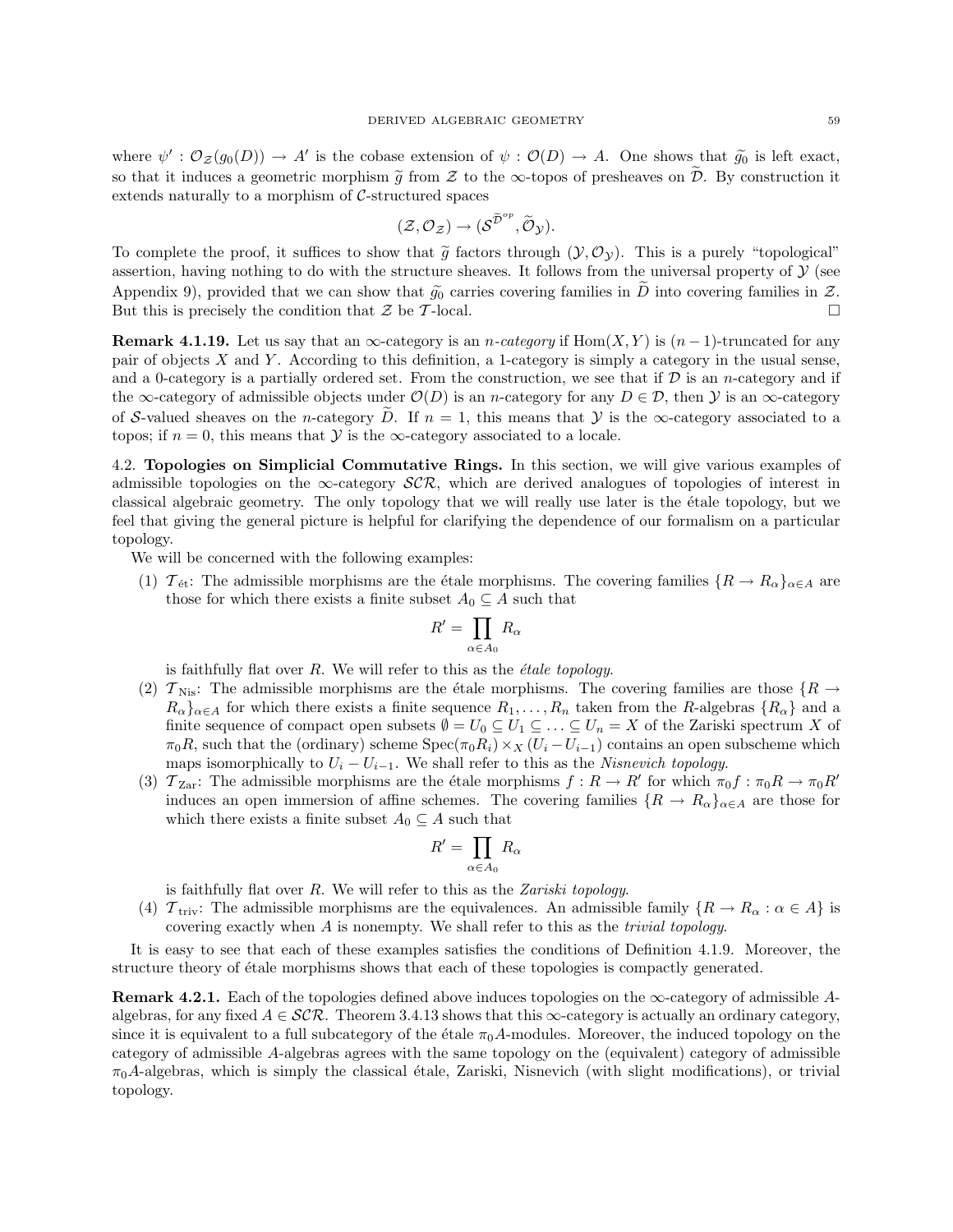Remark 4.2.2. Our definition of the Nisnevich topology is slightly nonstandard. One usually declares that a family of étale morphisms  ${A \to A_{\alpha}}$  is a Nisnevich covering if, for any residue field  $\kappa$  of A, some fiber  $A_{\alpha} \otimes_A \kappa$  contains a factor isomorphic to  $\kappa$ . This definition is equivalent to ours if A is Noetherian (see Proposition 4.4.1), but the definition given above seems to have better formal properties in the general case. For example, the Nisnevich topology, as we have defined it, is compactly generated. In fact, our definition is uniquely prescribed by the requirements that the Nisnevich topology be compactly generated, and that it should agree with the usual Nisnevich topology in the Noetherian case.

If  $\mathcal{T} = \mathcal{T}_{\text{\'et}}$  or  $\mathcal{T}_{\text{Nis}}$ , and  $R \in \mathcal{SCR}$ , then the  $\infty$ -category of admissible R-algebras is stable under finite products. A family  $\{R \to R_\alpha\}_{\alpha \in A}$  is covering if and only if there exists a finite subset  $A_0 \subseteq A$  such that the single morphism  $R \to \prod_{\alpha \in A_0} R_\alpha$  is covering. In these cases, the sheaf condition is easily stated in the language of rings. Namely, a presheaf on the category of admissible R-algebras is a sheaf if and only if it satisfies the following conditions:

- For any finite family of objects  $\{R_{\alpha}\}\$  of C, the natural map  $\mathcal{F}(\prod R_{\alpha}) \to \prod \mathcal{F}(R_{\alpha})$  is an equivalence.
- For any covering morphism  $S \to S_0$ , if we form the simplicial object  $S_{\bullet}$  of C with  $S_n = S_0 \otimes_S \dots \otimes_S S_0$ (*n* factors), then the natural map  $\mathcal{F}(S) \to |\mathcal{F}(S_{\bullet})|$  is an equivalence.

Remark 4.2.3. For the Zariski and étale topology, the notion of a covering satisfies flat descent in the following sense: if S is a faithfully flat R algebra, then a family of morphisms  $\{R \to R_\alpha\}$  is covering if and only if the family  $\{S \to R_\alpha \times_R S\}$  is covering. For the Nisnevich topology this fails, even if S is étale over R.

In addition to the four topologies defined above, it is occasionally useful to consider a much finer topology, the *flat hypertopology*. To introduce this, we need some notation for describing cosimplicial objects in  $\infty$ categories. Let  $\Delta$  denote the ordinary category of *combinatorial simplices*. The objects of  $\Delta$  are finite, nonempty linearly ordered sets, and the morphisms are nondecreasing functions. We let  $\Delta_{\leq n}$  denote the full subcategory of  $\Delta$  consisting of simplices having dimension  $\leq n$  (in other words, linearly ordered sets having cardinality  $\leq n+1$ ). If C is any  $\infty$ -category, then a *cosimplicial object* of C is defined to be a functor  $\Delta \to \mathcal{C}$ . We will write cosimplicial objects of  $\mathcal C$  as  $C^{\bullet}$ , where  $C^n$  denotes the evaluation of the cosimplicial object on the object  $[0, \ldots, n] \in \Delta$ .

An n-skeleton in C is defined to be a functor  $\Delta_{\leq n} \to \mathcal{C}$ . Restriction induces a functor from cosimplicial objects in  $\mathcal C$  to *n*-skeletons in  $\mathcal C$ . If  $\mathcal C$  has all finite colimits, then this functor has a right adjoint (which is constructed by a standard procedure). If  $X^{\bullet}$  is a cosimplicial object of C, we let  $\cosh^{n} X^{\bullet}$  denote the result of applying this adjoint to the restriction of  $X^{\bullet}$ . Thus, there is an adjunction morphism

$$
X^{\bullet} \leftarrow \operatorname{cosk}^n X^{\bullet}
$$

which is an equivalence when evaluated on simplices of dimension  $\leq n$ .

We specialize to the case where  $\mathcal{C} = \mathcal{SCR}_A$  is the  $\infty$ -category of A-algebras, for some fixed  $A \in \mathcal{SCR}$ . This  $\infty$ -category has all finite colimits, so that we can construct coskeleta. A cosimplicial object  $B^{\bullet}$  of C is called a flat hypercovering of A if the following condition is satisfied:

• For each  $n \geq 0$ , the adjunction  $(\cosh^{n-1} B^{\bullet})^n \to B^n$  is faithfully flat.

In other words,  $B^0$  is faithfully flat over  $A, B^1$  is faithfully flat over  $B^0 \otimes_A B^0$ , and so forth.

For any  $\infty$ -category C, a functor  $\mathcal{F}: \mathcal{SCR} \to \mathcal{C}$  is said to be a *sheaf for the flat hypertopology* if it satisfies the following conditions:

- For any finite collection of objects  $\{A_i\}$  in  $\mathcal{SCR}$ , the natural map  $\mathcal{F}(\Pi_i A_i) \to \Pi_i \mathcal{F}(A_i)$  is an equivalence.
- The natural map  $\mathcal{F}(A) \to |\mathcal{F}(B^{\bullet})|$  is an equivalence whenever  $B^{\bullet}$  is a flat hypercovering of A.

**Example 4.2.4.** Let  $\mathcal F$  denote the identity functor from  $\mathcal{SCR}$  to itself. Then  $\mathcal F$  is a  $\mathcal{SCR}$ -valued sheaf on  $SCR$ . In other words, the flat hypertopology is a *sub-canonical* topology on  $SCR$ . The main point is to show that if  $A^{\bullet}$  is a flat hypercovering of  $A \in \mathcal{SCR}$ , then the natural map  $A \to |A^{\bullet}|$  is an equivalence. For this, we use the Bousfield-Kan spectral sequence (see, for example, [6]) to compute the homotopy groups of  $|A^{\bullet}|$ . This spectral sequence has  $E_{pq}^2 = \pi^{-p}(\pi_q A^{\bullet}) \Rightarrow \pi_{p+q}|A^{\bullet}|$ , where  $\pi^{-p}(\pi_q A^{\bullet})$  indicates the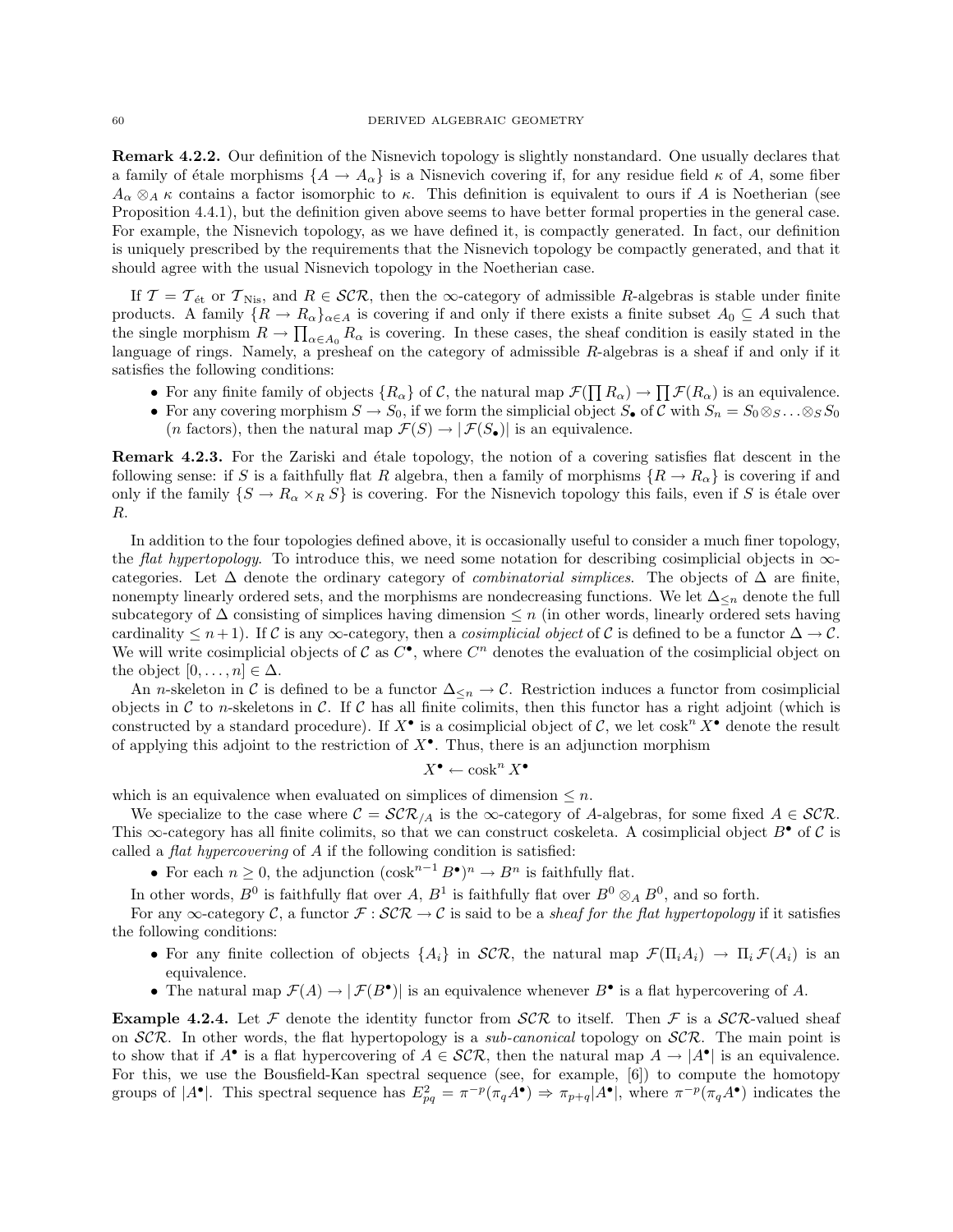$(-p)$ th cohomotopy group of the cosimplicial abelian group  $\pi_q A^{\bullet}$ . Since  $A^{\bullet}$  is a flat hypercovering of A, we deduce that  $\pi^{-p}(\pi_q A^{\bullet}) = \pi_q A$  for  $p = 0$  and vanishes otherwise. Thus the Bousfield-Kan spectral sequence degenerates at  $E_2$  and demonstrates that  $A \simeq |A^{\bullet}|$ .

Example 4.2.5. Let C be the (very large)  $\infty$ -category of  $\infty$ -categories (where morphisms are given by functors, and we disregard non-invertible natural transformations of functors). Let  $\mathcal{F}: \mathcal{SCR} \to \mathcal{C}$  assign to each  $A \in \mathcal{SCR}$  the  $\infty$ -category  $\mathcal{M}_A$  of A-modules. Then F is a sheaf for the flat hypertopology. It is easy to see that F carries finite products into finite products; the main point is to show that if  $A \to A^{\bullet}$  is a flat hypercovering, then  $\mathcal{M}_A$  is the geometric realization of the cosimplicial  $\infty$ -category  $\mathcal{M}_{A^{\bullet}}$ . This geometric realization may be interpreted as an  $\infty$ -category of *cosimplicial modules* over the cosimplicial object  $A^{\bullet}$  of SCR. Let  $F : \mathcal{M}_A \to \mathcal{M}_{A^{\bullet}}$  denote the natural functor. Then F has a right adjoint G: one can either observe that F preserves limits and that both  $\mathcal{M}_A$  and  $\mathcal{M}_{A^{\bullet}}$  are presentable, or argue directly by setting  $G(M^{\bullet}) = |M^{\bullet}|$ . Now it suffices to show that the adjunction maps  $M \to GFM$  and  $FGN^{\bullet} \to N^{\bullet}$  are equivalences, for any  $M \in \mathcal{M}_A$  and  $N^{\bullet} \in \mathcal{M}_{A^{\bullet}}$ . Both of these results follow from easy computations with the appropriate Bousfield-Kan spectral sequences (which degenerate at  $E_2$ ).

**Remark 4.2.6.** The flat hypertopology also makes sense in the context of connective  $A_{\infty}$ -ring spectra. Examples 4.2.4 and 4.2.5 generalize easily to this setting.

Remark 4.2.7. Descent for modules as formulated in Example 4.2.5 is only a prototype for a host of similar results. All manners of variations (such as descent for algebras) may be established in the same manner.

Remark 4.2.8. We could also define étale, Nisnevich, and Zariski hypertopologies, as well as a "flat topology" which imposed descent only for 1-coskeletal flat hypercoverings. However, we shall not need these intermediate notions.

Remark 4.2.9. The flat hypertopology is very much unlike the other topologies considered in this section, for the following reasons:

- There is no strong relationship between the flat hypertopology on the  $\infty$ -category of flat A-algebras and the flat hypertopology on the category of flat  $\pi_0A$ -algebras.
- In the context of the flat hypertopology, one considers all A-algebras, rather than simply some class of admissible A-algebras. The  $\infty$ -category  $\mathcal{SCR}_{A/}$  is not small, so one does not expect an  $\infty$ -topos of sheaves for the flat hypertopology or any kind of "sheafification" functor.
- The functor represented by a derived scheme (see §4.5 for the definition) need not be a sheaf for the flat hypertopology. (For example, a general result of this type would imply the equivalence of flat and étale cohomology with arbitrary coefficients.) However, most of the derived schemes and derived stacks which arise naturally do satisfy this stronger descent condition. A very general descent result of this type will be proven in [24].

4.3. Spectra of Simplicial Commutative Rings. An ordinary scheme is defined to be a topological space with a sheaf of rings, which is locally isomorphic to some affine model  $\text{Spec } A$  with its Zariski topology, where A is some commutative ring. Our definition will have the same form, but will differ in certain respects:

- The Zariski topology, while sufficient for many applications, provides an inadequate foundation for describing algebraic spaces and Deligne-Mumford stacks. For this reason, we will employ the étale topology in place of the Zariski topology.
- The Zariski topos of a commutative ring is localic and has enough points, and may therefore be adequately described in terms of a topological space. However, the étale and Nisnevich topoi of a commutative ring are not localic, and in order to use these topologies in a serious way one must replace the notion of a "ringed space" with that of a "ringed topos". Although it is not strictly necessary to go any further than this (see Theorem 4.5.10), it will be convenient to formulate our definition in terms of "ringed ∞-topoi".
- We will allow our local models to have the form Spec A, where  $A \in \mathcal{SCR}$ , rather than restricting our attention to discrete commutative rings. We remark that this generalization is completely independent of the topological considerations described above, since the étale topology of  $A \in \mathcal{SCR}$  is identical with that of  $\pi_0 A$ .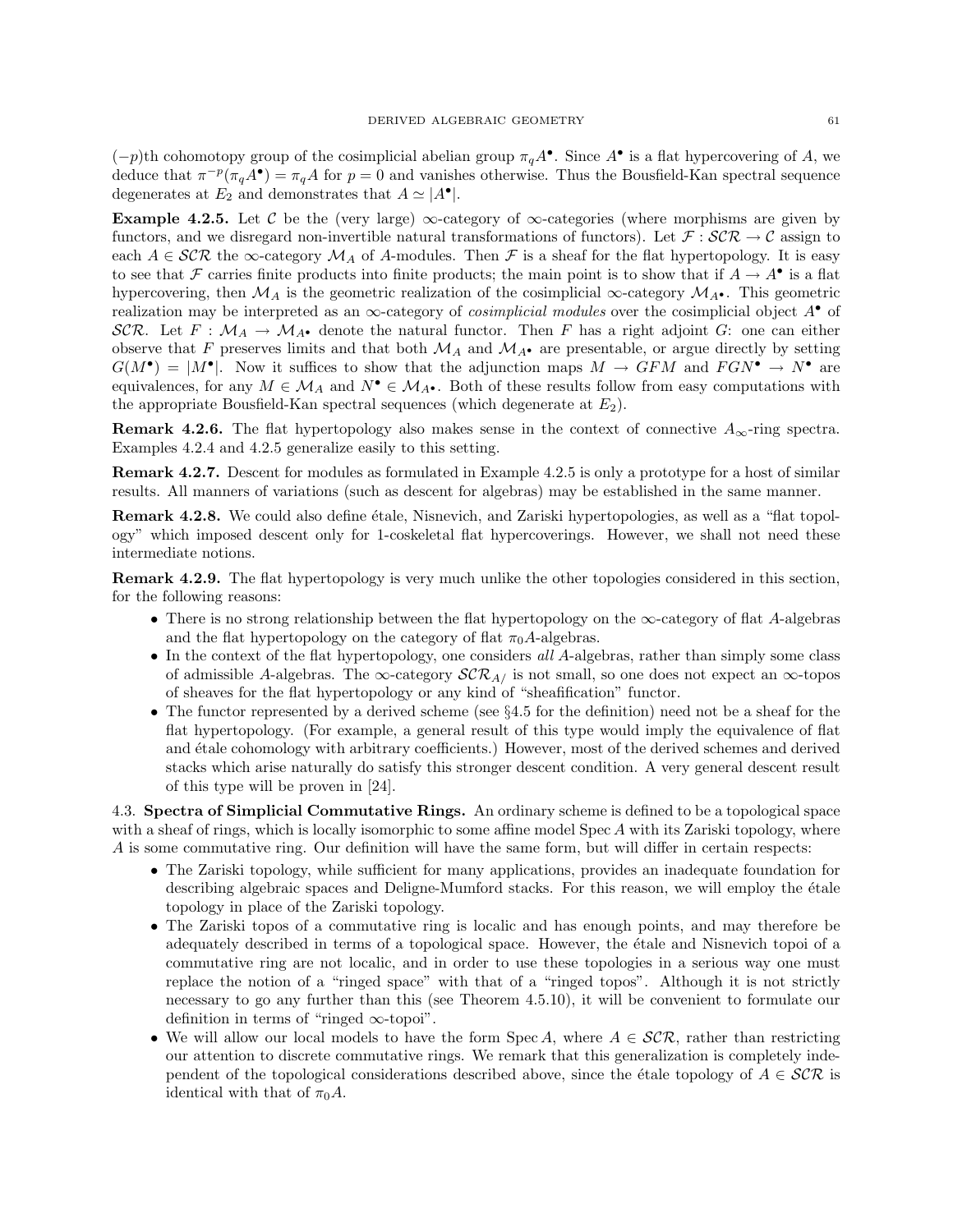We shall abuse terminology by saying that a  $\mathcal{SCR}\text{-valued sheaf }\mathcal{O}$  on X is a sheaf of rings on X. A ringed  $\infty$ -topos is a pair consisting of an  $\infty$ -topos X and a SCR-valued sheaf O on X. In the terminology of §4.1, we may say that a ringed  $\infty$ -topos is a is a  $\mathcal{SCR}\text{-}structured \infty$ -topos. Morphisms between ringed  $\infty$ topoi are defined to be morphisms of  $\mathcal{SCR}\text{-}structured \infty$ -topoi. We remark that the collection of morphisms between two ringed  $\infty$ -topoi is naturally organized into an  $\infty$ -category, so that the ringed  $\infty$ -topoi themselves constitute an  $(\infty, 2)$ -category. If  $(f, \phi)$  is a morphism of ringed  $\infty$ -topoi, we will typically abuse notation and simply refer to f, with  $\phi$  being understood.

We now discuss the relationship between  $\mathcal{SCR}$ -valued sheaves and sheaves of ordinary commutative rings. More generally, we will consider *n*-truncated rings for any  $n \geq 0$ .

**Definition 4.3.1.** A SCR-valued sheaf O on an  $\infty$ -topos X is n-truncated if  $\mathcal{O}(U)$  is n-truncated for any  $U \in \mathcal{X}$ . In this case we shall also say that  $(\mathcal{X}, \mathcal{O})$  is *n*-truncated.

**Remark 4.3.2.** In order to check that a  $\mathcal{SCR}\text{-valued sheaf }\mathcal{O}$  is *n*-truncated, it suffices to verify that  $\mathcal{O}(U)$ is n-truncated as U ranges over a family of objects which generates the  $\infty$ -topos X under colimits. For example, if X is the  $\infty$ -topos of sheaves on an ordinary topos  $\mathfrak{X}$ , then it suffices to check that  $\mathcal{O}(U)$  is *n*-truncated for  $U \in \mathfrak{X}$ .

**Remark 4.3.3.** Let  $F = \tau \leq n : \mathcal{SCR} \to \tau \leq n \mathcal{SCR}$  be the localization, which is left adjoint to the inclusion  $G : \tau_{\leq n}$  SCR  $\subseteq$  SCR. Since G commutes with filtered colimits, Proposition 4.1.7 implies that it is safe to ignore the distinction between  $\mathcal{SCR}\text{-}$ valued sheaves which take n-truncated values, and  $\tau_{\leq n}$   $\mathcal{SCR}\text{-}$ valued sheaves. In particular, when  $n = 0$ , we see that the notion of a  $\mathcal{SCR}\text{-}$ -valued sheaf on an  $\infty$ -topos X is an honest generalization of the notion of a sheaf of commutative rings on  $\mathcal X$  (which is the same as a commutative ring object in the ordinary topos  $\tau_{\leq 0} \mathcal{X}$ ).

If O is a sheaf of rings on an  $\infty$ -topos X, then we let  $\tau_{\leq n}$  O denote the SCR-valued sheaf on X which is obtained by sheafifying the presheaf

$$
U \mapsto \tau_{\leq n} \mathcal{O}(U).
$$

Proposition 4.1.7 implies that  $(\mathcal{X}, \tau_{\leq n} \mathcal{O}_{\mathcal{X}})$  is *n*-truncated. There is a natural map  $f : (\mathcal{X}, \tau_{\leq n} \mathcal{O}) \to (\mathcal{X}, \mathcal{O})$ . By construction,  $f$  is universal with respect to these properties, in the sense that any morphism from an *n*-truncated ringed  $\infty$ -topos  $(\mathcal{X}', \mathcal{O}')$  to  $(\mathcal{X}, \mathcal{O})$  factors uniquely through  $(\mathcal{X}, \tau_{\leq n} \mathcal{O})$ .

**Proposition 4.3.4.** Let  $f: \mathcal{X} \to \mathcal{Y}$  be a geometric morphism of  $\infty$ -topoi, and let  $\mathcal{O}$  be a SCR-valued sheaf on *Y*. Then there is a natural equivalence  $\tau_{\leq n} f^* \mathcal{O} \simeq f^* \tau_{\leq n} \mathcal{O}$ . In particular, if  $\mathcal{O}$  is n-truncated, then so is  $f^*$   $\mathcal{O}$ .

*Proof.* One first shows that the functor  $\tau_{\leq n}$  is compatible with the "underlying space" functor from SCRvalued sheaves to S-valued sheaves. It then follows that  $f^*$  preserves the property of being n-truncated. The universal property of  $\tau_{\leq n}$  then produces a natural transformation

$$
f^*\tau_{\leq n} \to \tau_{\leq n}f^*.
$$

To see that this natural transformation is an equivalence, it suffices to check on the underlying spaces. Now apply [22], Proposition 2.5.10.

Let  $\mathcal{T} \in \{ \mathcal{T}_{\text{\'et}}, \mathcal{T}_{\text{Nis}}, \mathcal{T}_{\text{Zar}}, \mathcal{T}_{\text{triv}} \}$  be a topology on  $\mathcal{SCR}$ . If  $X = (\mathcal{X}, \mathcal{O}_{\mathcal{X}})$  and  $Y = (\mathcal{Y}, \mathcal{O}_{\mathcal{Y}})$  are two ringed  $\infty$ -topoi which are local for the topology T, then we shall write  $\text{Hom}_T(X, Y)$  for the  $\infty$ -category of T-local morphisms of ringed topoi.

**Lemma 4.3.5.** Let X be an  $\infty$ -topos,  $\hat{\mathcal{O}}$  a SCR-valued presheaf on X, U an object of X, and A an algebra which is locally of finite presentation over  $\widetilde{\mathcal{O}}(U)$ . Let  $\widetilde{\mathcal{F}}$  be the S-valued presheaf on  $\mathcal{X}_{UU}$  defined by

$$
\widetilde{\mathcal{F}}(V) = \text{Hom}_{\widetilde{\mathcal{O}}(U)}(\widetilde{A}, \widetilde{\mathcal{O}}(V)).
$$

Let O denote the sheafification of  $\tilde{O}$ , let  $A = \tilde{A} \otimes_{\tilde{O}(U)} O(U)$ , let  $\psi : O(U) \to A$  be the natural morphism, and let  $\mathcal{F} = \mathcal{S}ol(\psi)$ . Then the natural morphism  $\widetilde{\mathcal{F}} \to \mathcal{F}$  identifies  $\mathcal F$  with the sheafification of  $\widetilde{\mathcal{F}}$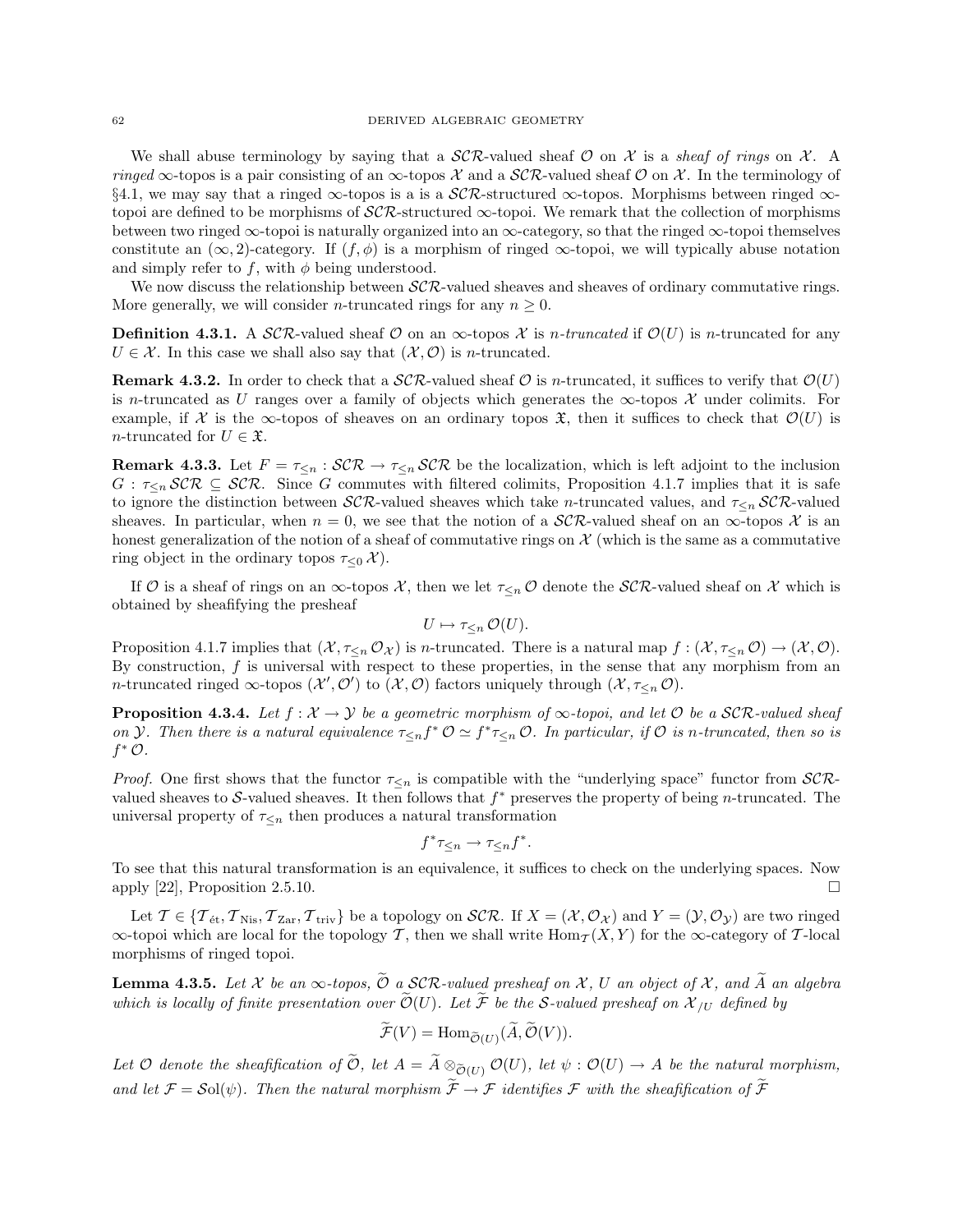*Proof.* Replacing X by  $\mathcal{X}_{/U}$ , we may reduce to the case where U is the final object of X. Let  $R = \mathcal{O}(U)$ . Then we may regard  $\tilde{\mathcal{O}}$  as a sheaf of R-algebras. We note that  $\mathcal{SCR}_{R/2}$  is compactly generated. Since the forgetful functor  $\mathcal{SCR}_R \rightarrow \mathcal{SCR}$  is right adjoint to  $\bullet \otimes_{\mathbf{Z}} R$  and commutes with filtered colimits, we see that the sheafification of  $\tilde{O}$  as a  $\cal{SCR}$ -valued presheaf agrees with its sheafification as a  $\cal{SCR}_R$ -valued presheaf. Since A is a compact object of  $\mathcal{SCR}_{R/}$ , the assertion follows immediately from the description of  $\mathcal{SCR}_{R/}$ -valued sheaves given in the proof of Proposition 4.1.7.  $\mathcal{SCR}_{R}/$ -valued sheaves given in the proof of Proposition 4.1.7.

**Proposition 4.3.6.** Let  $\mathcal{T} \in \{ \mathcal{T}_{\text{\textit{\'et}}}, \mathcal{T}_{\text{Nis}}, \mathcal{T}_{\text{Zar}}, \mathcal{T}_{\text{triv}} \}$  be a topology and  $n \in \mathbb{Z}_{\geq 0}$ .

- (1) A ringed  $\infty$ -topos  $(\mathcal{X}, \mathcal{O}_{\mathcal{X}})$  is local for T if and only if  $(\mathcal{X}, \tau_{\leq n} \mathcal{O}_{\mathcal{X}})$  is local for T.
- (2) A morphism  $f: (\mathcal{X}, \mathcal{O}_{\mathcal{X}}) \to (\mathcal{Y}, \mathcal{O}_{\mathcal{Y}})$  of ringed  $\infty$ -topoi is T-local if and only if the induced morphism  $(\mathcal{X}, \tau_{\leq n} \mathcal{O}_{\mathcal{X}}) \to (\mathcal{Y}, \tau_{\leq n} \mathcal{O}_{\mathcal{Y}})$  is T-local.

*Proof.* We now prove (1). First, suppose that  $(\mathcal{X}, \tau_{\leq n} \mathcal{O}_{\mathcal{X}})$  is T-local. Let  $\{\psi_{\alpha} : \mathcal{O}(U) \to A_{\alpha}\}\$ be a family of morphisms and let  $\{\psi_\alpha': (\tau_{\leq n} \mathcal{O})(U) \to A_\alpha \otimes_{\mathcal{O}(U)} (\overline{\tau_{\leq n} \mathcal{O})(U)}\}$  be the induced family. If  $\psi_\alpha$  constitutes an admissible covering of  $\mathcal{O}(U)$ , then  $\psi'_\alpha$  constitutes an admissible covering of  $(\tau_{\leq n} \mathcal{O})(U)$ , so that the objects  ${\{\mathcal{S}ol}(\psi_\alpha') \to U\}$  cover the object  $U \in \mathcal{X}$ . To prove that  $(\mathcal{X}, \mathcal{O}_\mathcal{X})$  is T-local, it will suffice to prove that  $\mathcal{S}ol(\psi_\alpha') \simeq \mathcal{S}ol(\psi_\alpha)$ . By definition,  $\mathcal{S}ol(\psi_\alpha)$  represents the sheaf

$$
V \mapsto \text{Hom}_{\mathcal{O}(U)}(A, \mathcal{O}(V)).
$$

Since A is étale over  $\mathcal{O}(U)$ , the right hand side may be rewritten as  $\text{Hom}_{\tau\leq n}\mathcal{O}(U)(\tau\leq nA,\tau\leq n\mathcal{O}(V))$ , and  $\tau_{\leq n}A = \tau_{\leq n} \mathcal{O}(U) \otimes_{\mathcal{O}(U)} A$ . Lemma 4.3.5 shows that  $\mathcal{S}ol(\psi_{\alpha}')$  is the sheafification of this presheaf. Since  $\mathcal{S}ol(\psi_\alpha)$  is already a sheaf, we get  $\mathcal{S}ol(\psi_\alpha) \simeq \mathcal{S}ol(\psi'_\alpha)$ .

For the reverse implication, let us suppose that  $(\mathcal{X}, \mathcal{O}_{\mathcal{X}})$  is T-local. We must prove that  $(\mathcal{X}, \tau_{\leq n} \mathcal{O}_{\mathcal{X}})$  is T-local. Suppose that  $U \in \mathcal{X}$ , and let  $\{\psi_\alpha : (\tau_{\leq n} \mathcal{O}_{\mathcal{X}})(U) \to A_\alpha'\}$  be an admissible covering family. We must show that the family  $\{\mathcal{S}ol(\psi_\alpha') \to U\}$  is covering. Without loss of generality, we may assume that there are only finitely many elements of the covering. Suppose that we can find an admissible covering  $\{\psi''_{\alpha} : \tau_{\leq n}(\mathcal{O}_{\mathcal{X}} U) \to A''_{\alpha}\}\$  which induces  $\psi'$  after base change. Since the categories of étale algebras over  $\tau_{\leq n}(\mathcal{O}_{\mathcal{X}}(U))$  and over  $\mathcal{O}_{\mathcal{X}}(U)$  are equivalent,  $\psi''_\alpha$  is the base change of an admissible morphism  $\psi_\alpha: \mathcal{O}_{\mathcal{X}}(U) \to$  $A_{\alpha}$ . Then the family  $\{\psi_{\alpha}\}\$ is an admissible covering of  $\mathcal{O}_{\mathcal{X}}(U)$ , and so the hypothesis implies that  $\{\mathcal{S}ol(\psi_{\alpha})\}$ forms a covering of U. But the argument for the first part shows that  $\mathcal{S}ol(\psi_\alpha) \simeq \mathcal{S}ol(\psi_\alpha')$ , and we are done.

In general, there is no reason to expect that we can find such a family  $\{\psi''_{\alpha}\}$  globally. However, Lemma 4.1.14 (applied to the geometric morphism  $\mathcal{X} \to \mathcal{S}^{\mathcal{X}_{\kappa}^{op}}$  for a large regular cardinal  $\kappa$ ) shows that  $\{\psi''_{\alpha}\}$  can always be found locally on  $U$ . Since the conclusion is also local on  $U$ , the proof of  $(1)$  is complete.

The proof of (2) is similar and is left to the reader.

**Remark 4.3.7.** Let  $(X, \mathcal{O})$  be a ringed  $\infty$ -topos. Then  $(X, \mathcal{O})$  is local for the topology T if and only if  $(\mathcal{X}, \pi_0 \mathcal{O})$  is local for the topology T, if and only if the ordinary ringed topos  $(\tau_{\leq 0} \mathcal{X}, \pi_0 \mathcal{O})$  is local for the topology T, in the obvious sense. If the topos  $\tau \leq 0$  X has enough points, then this is equivalent to a condition on stalks: a sheaf of discrete rings  $\mathcal O$  is local for the topology  $\mathcal T_{\rm Zar}$  ( $\mathcal T_{\rm \acute{e}t}$ ) if and only if for every point x, the stalk  $\pi_0(\mathcal{O}_x)$  is a local (strictly Henselian) ring. The situation for the Nisnevich topology is slightly more complicated: if each stalk  $\pi_0(\mathcal{O}_x)$  is Henselian, then  $\mathcal O$  is  $\mathcal T_{\text{Nis}}$ -local; the converse holds provided that each stalk  $\mathcal{O}_x$  is Noetherian.

We can now apply the results of the last section to discuss spectra of ringed  $\infty$ -topoi. If  $(\mathcal{X}, \mathcal{O})$  is a ringed  $\infty$ -topos, then we let  $Spec^{\mathcal{T}}(\mathcal{X}, \mathcal{O})$  denote its spectrum with respect to the compactly generated, admissible topology T. If X is a point and  $\mathcal{O} = A \in \mathcal{SCR}$ , then we write  $\text{Spec}^T A$  instead of  $\text{Spec}^T(\mathcal{X}, \mathcal{O})$ . If T is the étale topology, we will simply write  $Spec(\mathcal{X}, \mathcal{O})$  or  $Spec A$ .

**Remark 4.3.8.** The explicit construction of spectra given in the last section shows that if  $A$  is an ordinary commutative ring, then the underlying  $\infty$ -topos of Spec<sup>T</sup> A is the  $\infty$ -topos associated to the ordinary category of set-valued sheaves on A with respect to the topology  $\mathcal T$ .

More generally, suppose that T and T' are admissible topologies such that T is finer than T' in the sense that T has more admissible morphisms and more covering families; we shall denote this by writing  $T \leq T'$ .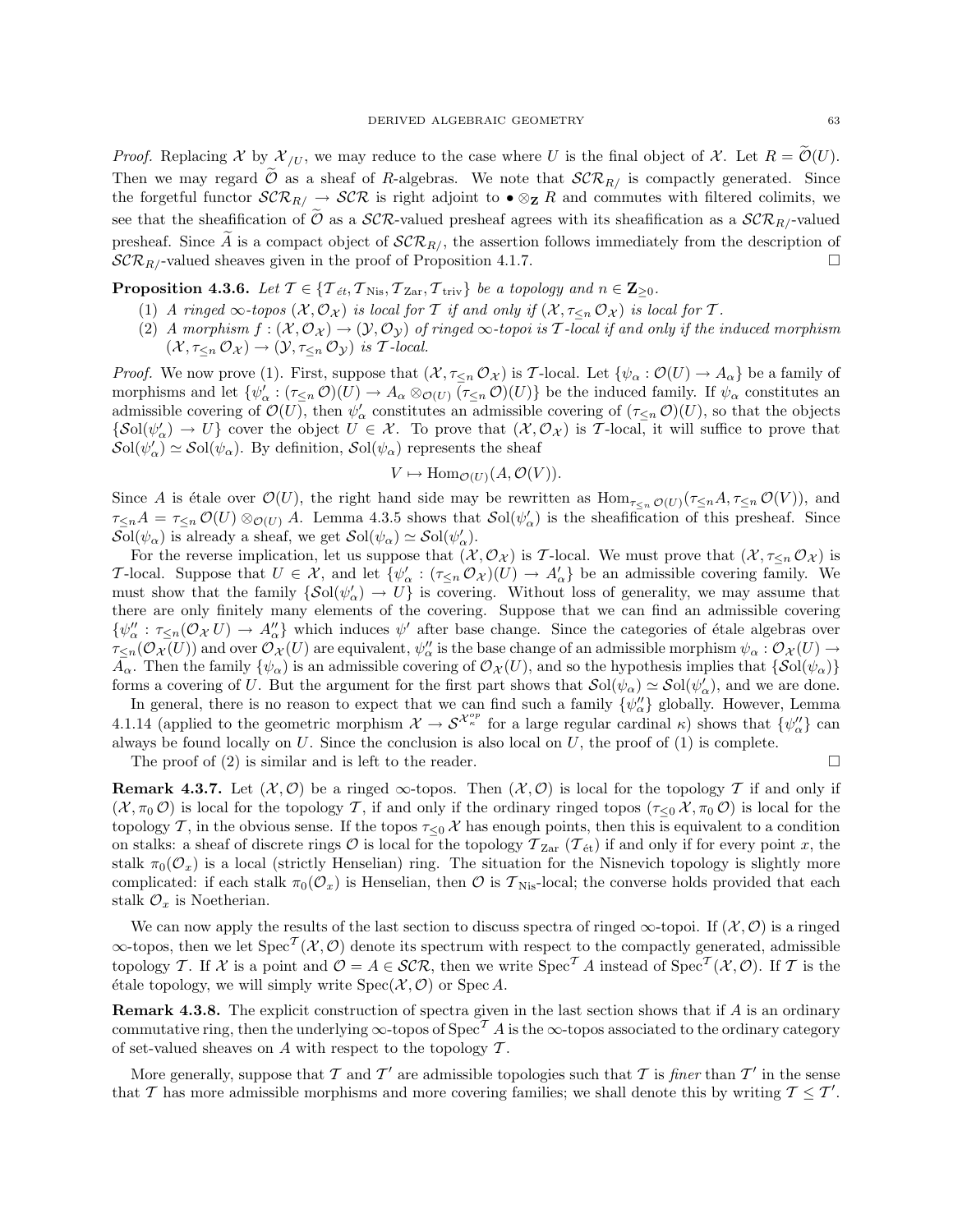In this case, we can define a relative spectrum  $Spec_{\mathcal{T}'}^{\mathcal{T}}(\mathcal{X},\mathcal{O})$  which is defined for T'-local ringed  $\infty$ -topoi  $(\mathcal{X},\mathcal{O})$ . By definition,  $Spec_{\mathcal{T}}^{\mathcal{T}}(\mathcal{X},\mathcal{O})$  is universal among T-local ringed  $\infty$ -topoi which admit a T'-local morphism to  $(\mathcal{X}, \mathcal{O})$ . To construct  $Spec_{\mathcal{T}'}^{\mathcal{T}}(\mathcal{X}, \mathcal{O})$ , one forms a lax fiber product of X with  $\mathcal{Y}_{\mathcal{T}}$  over  $\mathcal{Y}_{\mathcal{T}'},$ where  $\mathcal{Y}_\mathcal{T}$  and  $\mathcal{Y}_{\mathcal{T}'}$  denote the classifying  $\infty$ -topoi for T-local and T'-local SCR-valued sheaves. We note that  $\operatorname{Spec}^{\mathcal T}_{\mathcal T}$  is the identity functor, and that  $\operatorname{Spec}^{\mathcal T}_{\mathcal T'} \operatorname{Spec}^{\mathcal T'}_{\mathcal T'}$  $T''_{T''} \simeq \text{Spec}^{\mathcal{T}}_{T''}$  for  $T \leq T' \leq T''$ .

We now show that the construction of spectra is insensitive to the higher homotopy groups of the structure sheaf.

**Proposition 4.3.9.** Suppose that  $\mathcal{T}, \mathcal{T}' \in \{ \mathcal{T}_{\text{triv}}, \mathcal{T}_{\text{Zar}}, \mathcal{T}_{\text{Nis}}, \mathcal{T}_{\text{\textit{\'et}}} \}$  are topologies with  $\mathcal{T} \leq \mathcal{T}'$ . Let  $(\mathcal{Y}, \mathcal{O}_{\mathcal{Y}})$ be a ringed  $\infty$ -topos which is T'-local. If  $(\mathcal{X}, \mathcal{O}_{\mathcal{X}}) = \text{Spec}_{\mathcal{T}}^{\mathcal{T}}(\mathcal{Y}, \mathcal{O}_{\mathcal{Y}})$ , then  $(\mathcal{X}, \tau_{\leq n} \mathcal{O}_{\mathcal{X}}) = \text{Spec}_{\mathcal{T}}^{\mathcal{T}}(\mathcal{Y}, \tau_{\leq n} \mathcal{O}_{\mathcal{Y}})$ .

*Proof.* It suffices to treat the universal case in which  $Y$  is the classifying  $\infty$ -topos for T'-local SCR-valued sheaves. In this case,  $(\mathcal{Y}, \mathcal{O}_{\mathcal{Y}}) = \text{Spec}_{\mathcal{T}_{t}}^{\mathcal{T}'_{t}}$  $T_{\text{triv}}(\mathcal{Z},\mathcal{O}_{\mathcal{Z}})$ , where  $\mathcal Z$  is the classifying  $\infty$ -topos for arbitrary SCR-valued sheaves. The result follows if we can show that  $(\mathcal{Y}, \tau_{\leq n} \mathcal{O}_{\mathcal{Y}}) = \text{Spec}^{\mathcal{I}'}_{\mathcal{I}^+}$  $T_{\text{triv}}(\mathcal{Z}, \tau_{\leq n} \mathcal{O}_{\mathcal{Z}})$  and  $(\mathcal{X}, \tau_{\leq n} \mathcal{O}_{\mathcal{X}}) \simeq \text{Spec}_{\mathcal{T}_{\text{triv}}}^{\mathcal{T}}(\mathcal{Z}, \tau_{\leq n} \mathcal{O}_{\mathcal{Z}}).$  In other words, we may assume that  $\mathcal{T}'$  is the trivial topology, so that  $\bar{y}$  is an  $\infty$ -category of presheaves. In this case, the result follows immediately from the construction of spectra given in the last section (after noting that the category of  $\mathcal{T}$ -admissible A-algebras is equivalent to the category of T-admissible  $\tau_{\leq n}A$ -algebras).

**Remark 4.3.10.** We remark that most of the  $\infty$ -topoi which we will be considering (for example, the  $\infty$ topos of étale sheaves on a commutative ring) do not necessarily have enough points. This could be remedied by replacing the topologies we are using by the corresponding "hypertopologies". Although this leads to a few simplifications, we feel that our approach is more natural (and equivalent in all practical respects).

**Remark 4.3.11.** If  $A \in \mathcal{SCR}$ , then we let  $A_{\text{red}}$  denote the ordinary commutative ring obtained from  $\pi_0 A$ by dividing out the nilradical. All of the assertions made in this section regarding the functors  $A \mapsto \tau \leq_n A$ may be modified to include also the case  $A \mapsto A_{\text{red}}$ , since the category of étale  $A_{\text{red}}$ -algebras is equivalent to the category of étale  $\pi_0A$ -algebras.

**Remark 4.3.12.** If  $A \in \mathcal{SCR}$ , then A is naturally equivalent to the global sections of the structure sheaf on  $Spec<sup>T</sup> A$ . This does not follow formally from the construction of spectra. If we understand the underlying  $\infty$ -topos of Spec<sup>T</sup> A to be the  $\infty$ -category of sheaves on the category of étale A-algebras, then the structure sheaf is given by sheafifying the presheaf given by the forgetful functor

$$
\mathcal{SCR}^{\text{\'et}}_{A/}\rightarrow \mathcal{SCR}\,.
$$

We observe that this presheaf is already a sheaf: in other words, each of the topologies that we are considering is sub-canonical. Even more, the flat hypertopology is subcanonical: see Example 4.2.4.

4.4. Finiteness Properties. The goal of this section is to formulate some finiteness properties enjoyed by the topologies  $T_{\text{Nis}}$ ,  $T_{\text{Zar}}$ , and  $T_{\text{\'et}}$ . The results of this section deal purely with "topological" properties of algebro-geometric objects, so there is no need to consider simplicial commutative rings: all rings in this section are assumed to be discrete. Also, throughout this section we shall write Spec A for the Zariski spectrum of a commutative ring A, regarded as a topological space.

Most of the results of this section concern the Nisnevich topology, and will not be needed later in this paper. This section may be safely skipped, with the exceptions of the second parts of Theorems 4.4.3 and 4.4.4.

We first justify the assertion made in Remark 4.2.2, regarding the relationship between our definition of the Nisnevich topology and the usual definition.

**Proposition 4.4.1.** Let A be a Noetherian commutative ring. Then a family  $\{A \rightarrow A_\alpha\}$  of étale A-algebras is covering with respect to the Nisnevich topology if and only if, for any residue field  $\kappa$  of A, there exists an index  $\alpha$  such that  $A_{\alpha} \otimes_A \kappa$  contains a factor isomorphic to  $\kappa$ .

Proof. It is clear that any Nisnevich covering has the indicated property (this does not require the assumption that A is Noetherian). For the converse, let us suppose that we are given a family of étale maps  $\{A \to A_\alpha\}$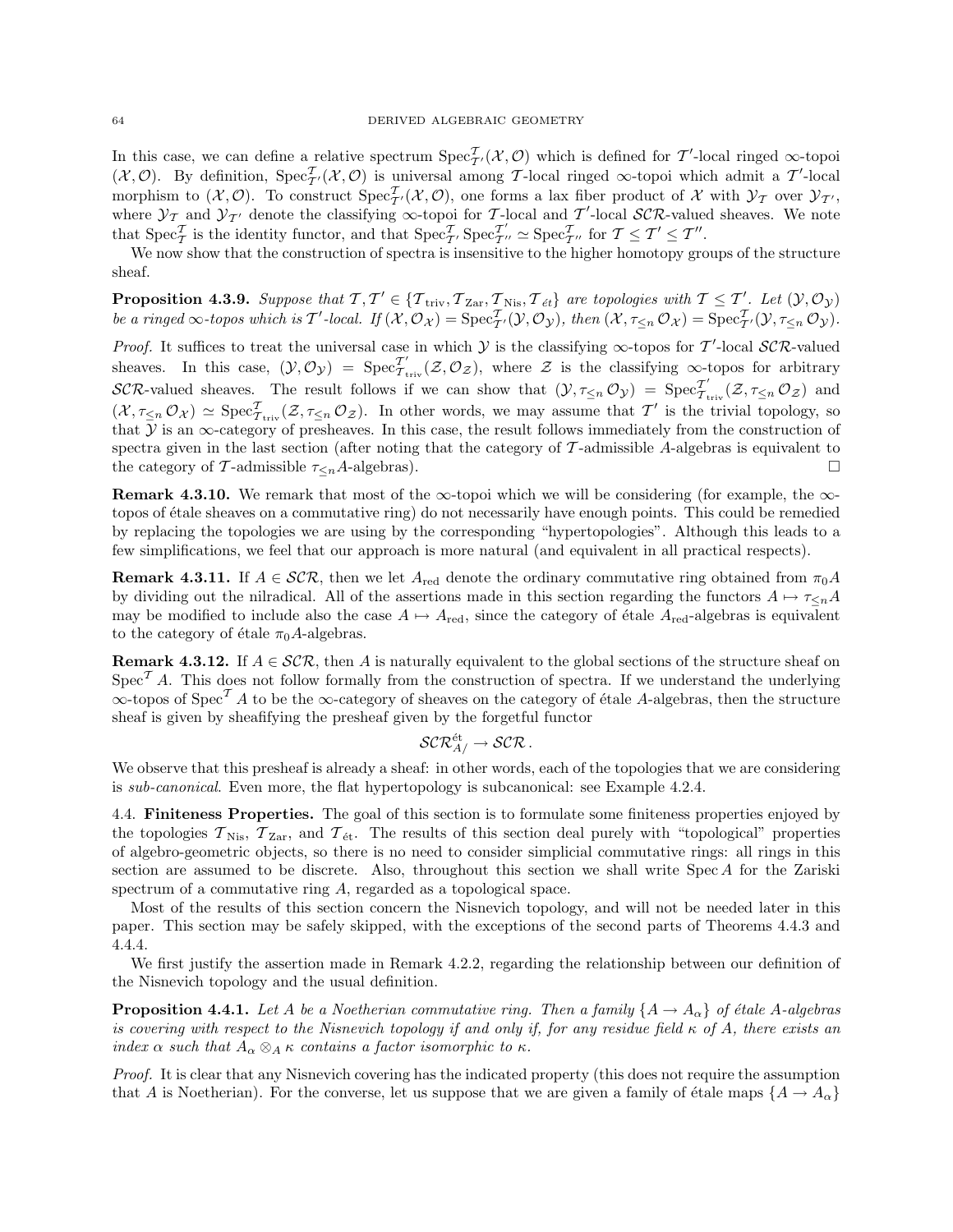which satisfy the hypotheses of the proposition. We define a sequence of subsets  $U_i$  of the Zariski spectrum X of A as follows. Let  $U_0 = \emptyset$ . Assuming that  $U_i \neq X$  has been defined, let  $\eta$  be a generic point of the closed subset  $X - U_i$ , let  $\kappa$  be the residue field of A at  $\eta$ , and let  $A_\alpha$  be such that  $A_\alpha \times_A \kappa$  contains a factor isomorphic to  $\kappa$ . Then Spec  $A_i \times_X (X - U_i)$  is étale over  $X - U_i$  and contains an open subset which maps to  $X - U_i$  via an open immersion. We let  $U_{i+1}$  denote the union of U with the image of this open immersion. Since A is Noetherian, the sequence of open sets  $U_0 \subset U_1 \ldots$  cannot be continued indefinitely. Thus we eventually have  $U_n = X$ , and the construction shows that  $\{A \to A_\alpha\}$  is a Nisnevich covering of A.

Let A be a commutative ring and  $\mathcal F$  a S-valued presheaf on the category of étale A-algebras which is a sheaf for the Nisnevich topology. In particular, for any étale A-algebra  $A'$ ,  $\mathcal F$  restricts to a Zariski sheaf on Spec  $A'$ . Consequently,  $\mathcal F$  extends uniquely to a Zariski sheaf on the category of quasi-compact, quasiseparated étale A-schemes. We begin by stating an appropriate version of the Morel-Voevodsky descent theorem.

**Proposition 4.4.2.** Let R be a commutative ring, and let F be a S-valued presheaf on the category C of schemes which are quasi-compact, quasi-separated, and étale over R. Then  $\mathcal F$  is a sheaf for the Nisnevich topology if and only if the following condition is satisfied:

• For any  $X \in \mathcal{C}$ , any quasi-compact open  $U \subseteq X$ , and any  $\pi : X' \to X$  in  $\mathcal{C}$ , if  $\pi$  is an isomorphism over  $X - U$ , then  $\mathcal{F}(X) = \mathcal{F}(U) \times_{\mathcal{F}(U')} \mathcal{F}(X')$ , where  $U' = X' \times_X U$ .

This result is usually stated for a slightly different topology than the one which we consider: what one might call the "Nisnevich hypertopology", which imposes descent conditions for arbitrary hypercoverings. In this setting, one must make the assumption that  $R$  is Noetherian and of finite Krull dimension. As we shall see in a moment, this implies that the Nisnevich topology has finite homotopy dimension so that any Nisnevich sheaf actually satisfies this stronger descent condition. On the other hand, Proposition 4.4.2 is valid for arbitrary rings R if one requires only Cech descent and employs our definition of the Nisnevich topology.

We next apply Proposition 4.4.2 to show that sheafification with respect to the Nisnevich topology commutes with filtered colimits:

**Theorem 4.4.3.** (1) Let R be a commutative ring, let X denote the  $\infty$ -topos of S-valued sheaves on the Nisnevich (Zariski) topology of R. Let U be a quasi-compact, quasi-separated scheme which is étale over R. Then evaluation on U gives a functor

 $\mathcal{X} \rightarrow \mathcal{S}$ 

which commutes with filtered colimits. (In other words, U is a compact object of  $\mathcal{X}$ .)

(2) Let R be a commutative ring, let X denote the  $\infty$ -topos of S-valued sheaves on the étale topology of R. Let U be a quasi-compact, quasi-separated scheme which is étale over R. Then, for each integer  $k \geq 0$ , evaluation on U gives a functor

$$
\tau_{\leq k}\: {\mathcal X} \to {\mathcal S}
$$

which commutes with filtered colimits. (In other words, U is a compact object of  $\tau_{\leq k} \mathcal{X}$ .)

Proof. We first give the proof of (1) for the Nisnevich topology (the proof for the Zariski topology is similar but easier and left to the reader). Let  $\{\mathcal{F}_{\alpha}\}\$ be a filtered diagram of objects of  $\mathcal{X}$ . Let  $\mathcal{F}$  be defined on quasi-compact, quasi-separated schemes which are étale over  $R$  by the formula

$$
\mathcal{F}(U) = \operatorname{colim}_{\alpha} \mathcal{F}_{\alpha}(U).
$$

Using Proposition 4.4.2, it follows that  $\mathcal F$  is a sheaf for the Nisnevich topology. Clearly  $\mathcal F$  is the filtered colimit of the diagram  $\{\mathcal{F}_{\alpha}\}\$ in  $\mathcal{X}$ .

The proof of (2) is similar, but we must work a little bit harder to show that  $\mathcal F$  is a sheaf. It will suffice to show that F carries coproducts into products and that if  $U_0 \to V$  is an étale surjection, then the natural map  $\mathcal{F}(V) \to |\mathcal{F}(U_{\bullet})|$  is an equivalence, where  $U_n$  denotes the  $(n + 1)$ -fold fiber power of  $U_0$  over V. The first claim follows easily from the assumption that each  $\mathcal{F}_{\alpha}$  carries coproducts into products. For the second,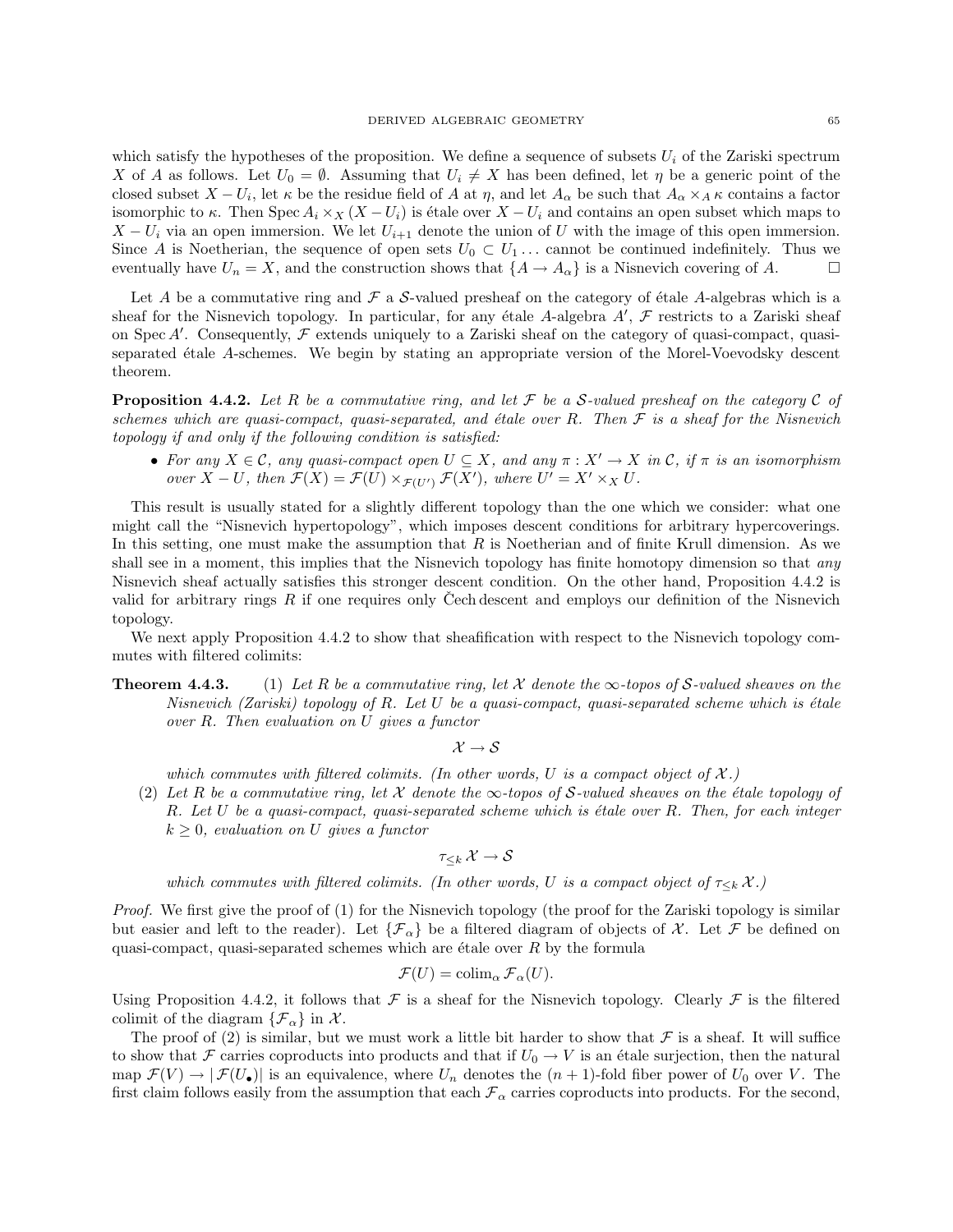we must be more careful since the formation of the geometric realization of a cosimplicial object is not a finite limit and does not commute with filtered colimits in general. However, if each  $\mathcal{F}_{\alpha}$  is k-truncated, then  $\mathcal F$  is also k-truncated, and consequently  $|\mathcal F(U_\bullet)|$  and  $|\mathcal F_\alpha(U_\bullet)|$  are equivalent to finite limits which mention only the k-skeleton of the simplicial scheme  $X_{\bullet}$ . The conclusion then follows from the fact that finite limits distribute over filtered colimits.  $\Box$ 

Proposition 4.4.2 also implies that in some sense, the Nisnevich spectrum of a ring  $R$  may be constructed as the limit of the Nisnevich topologies of finitely generated subalgebras of R. More specifically, we have the following:

**Theorem 4.4.4.** (1) Let A be a commutative ring, and let  $\mathcal F$  be a S-valued sheaf on the Nisnevich (Zariski) topology of A. Extend the definition of  $\mathcal F$  to all A-algebras B by setting

$$
\mathcal{F}(B) = (\pi^* \mathcal{F})(B)
$$

where  $\pi$  is the geometric morphism from the Nisnevich (Zariski) spectrum of B to the Nisnevich (Zariski) spectrum of A. Then the functor  $\mathcal F$  commutes with filtered colimits.

(2) Let A be a commutative ring, and let F be a truncated S-valued sheaf on the étale topology of A. Extend the definition of  $\mathcal F$  to all A-algebras  $B$  by setting

$$
\mathcal{F}(B) = (\pi^* \mathcal{F})(B)
$$

where  $\pi$  is the geometric morphism from the étale spectrum of B to the étale spectrum of A. Then the functor  $F$  commutes with filtered colimits.

*Proof.* We first prove (1) for the Zariski topology. Let  $\mathcal{F}'$  be the S-valued functor on A-algebras which agrees with  $\mathcal{F}'$  on finitely presented A-algebras and commutes with filtered colimits. If R is an arbitrary A-algebra, then  $\mathcal{F}'$  restricts to a S-valued presheaf on the category C of admissible R-algebras. It is easy to see that  $\mathcal{F} | \mathcal{C}$  is the sheafification of  $\mathcal{F}' | \mathcal{C}$  with respect to the Zariski topology. To complete the proof, it will suffice to show that  $\mathcal{F}'$  is already a sheaf with respect to the Zariski topology. In other words, we must show that for any admissible R-algebra  $R'$  and any Zariski covering  $\{R' \to R'_\alpha\}$ ,  $\mathcal{F}(R')$  may be computed as the homotopy limit of an appropriate diagram. Without loss of generality, we may refine the covering and thereby assume that it is indexed by a finite set. Next, since each  $R'_\n\alpha$  is finitely presented as an  $R'$ -algebra, we may assume that they are all defined over some finitely presented A-algebra. Enlarging A if necessary, we may assume that  $R'_\n\alpha = R' \times_A A_\alpha$ , where  $\{A \to A_\alpha\}$  is a Zariski covering. Now the desired result follows from the fact that the diagram defining the appropriate limit is *finite*, and finite limits commute with filtered colimits.

Next we prove (1) for the Nisnevich topology. Since  $\mathcal{F}'$  is a sheaf for the Zariski topology, it admits a unique extension (as a Zariski sheaf) to the category of all quasi-compact, quasi-separated A-schemes. We now run the above argument again, this time using Proposition 4.4.2, to deduce that  $\mathcal{F}'$  is a sheaf for the Nisnevich topology and complete the proof.

The proof of (2) is similar, except that we verify that  $\mathcal{F}'$  is an étale sheaf more directly. Since it is clear that  $\mathcal{F}'$  carries products into products, it suffices to show that if  $R \to R_0$  is a faithfully flat, étale map, and  $R_i$  denotes the  $(i+1)$ -fold tensor power of  $R_0$  over R, then  $\mathcal{F}'(R) \to |\mathcal{F}'(R_{\bullet})|$  is an equivalence. Since  $R_0$  is finitely presented over R, it is the base change of an  $R_{\alpha}$ -algebra  $(R_{\alpha})_0$  for some map  $R_{\alpha} \to R$ , where  $R_{\alpha}$  is finitely presented over A. Enlarging  $\alpha$  if necessary, we may suppose that  $(R_{\alpha})_0$  is faithfully flat and étale over  $R_{\alpha}$ . We may now attempt to deduce that  $\mathcal{F}'(R) \simeq |\mathcal{F}'(R_{\bullet})|$  by knowing that this holds over  $R_{\beta}$  cofinally, and passing to filtered colimits. The situation is as in the proof of Theorem 4.4.3. In general, filtered colimits do not commute with the geometric realization of cosimplicial spaces. However, they do commute in the special case where all of the spaces are  $k$ -truncated, since in this case the geometric realization is equivalent to a finite limit.

**Theorem 4.4.5.** Let R be a Noetherian commutative ring of Krull dimension  $\leq n$ . Let X denote the underlying  $\infty$ -topos of Spec<sup>T Nis</sup> R. Then X has homotopy dimension  $\leq n$ .

(For the definition of homotopy dimension, we refer the reader to §4 of [22].)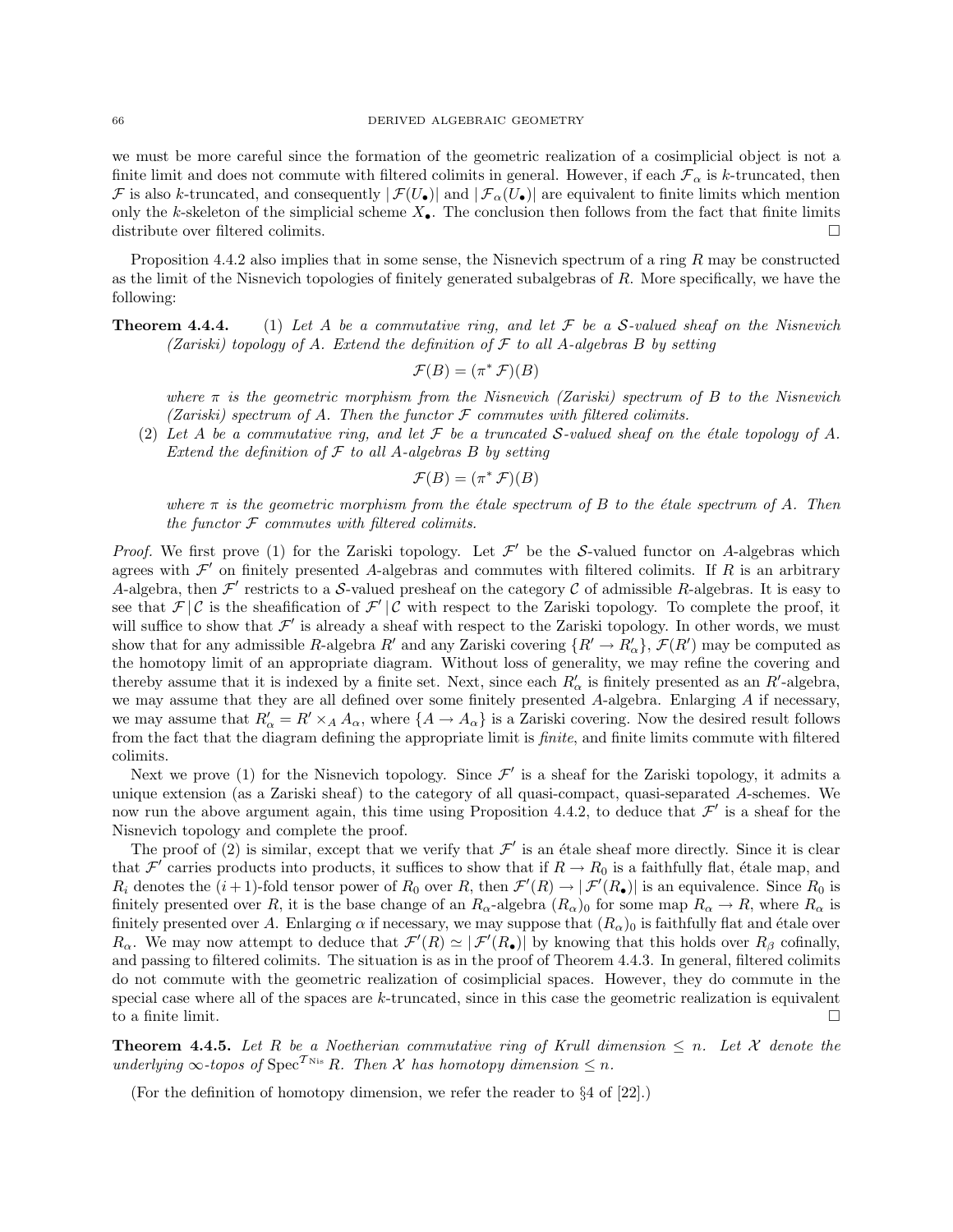Proof. We give an argument which is modelled on the version of the Grothendieck's vanishing theorem proven in [22]. Some modifications are necessary because the Nisnevich topos is not localic, but on the whole the argument becomes a bit simpler because one does not need to worry about noncompact open sets.

If X is a scheme admitting a quasi-finite map to  $Spec R$ , we define the *ambient dimension* of X to the Krull dimension of the closure of the image of X in Spec A. We note that if  $U \subseteq X$  is a dense open subset and U has ambient dimension  $\leq k$ , then  $X - U$  has ambient dimension  $\leq k$ .

Let X be a scheme which is étale over  $Spec R$ , and let  $\mathcal F$  be a S-valued sheaf on the Nisnevich topology of X. We shall say that F is *strongly k-connected* if the following condition is satisfied: for any scheme X<sup>'</sup> which is étale over X, any  $m \ge -1$ , and any map  $\phi : S^m \to \mathcal{F}(X')$ , there exists an open subset  $U \subseteq X'$  such that  $X'-U$  has ambient dimension  $\lt m-k$ , a Nisnevich covering  $X'' \to U$ , and a nullhomotopy of  $\phi|X''$ .

If R has Krull dimension  $\leq n$ , then any  $(k+n)$ -connected S-valued sheaf F is strongly k-connected. To prove the theorem, it will suffice to prove that if F is strongly (-1)-connected sheaf on X, then  $\mathcal{F}(X)$ is nonempty. In order for the proof to go through, we will need to prove the following slightly stronger statement:

• Let X be any scheme which is étale and of finite type over Spec R, let F be any strongly  $(-k)$ connected S-valued sheaf on the Nisnevich topology of X, let  $U \subseteq X$  be any open set, and let  $\eta \in \mathcal{F}(U)$ . Then there exists an open set V containing U and an extension of  $\eta$  to V, such that  $X - V$  has ambient dimension  $\lt k - 1$ .

The proof goes by descending induction on k. For the base case we may take  $k = n + 2$  and  $V = U$  (since any subset of X has ambient dimension  $\leq n$ ).

Now suppose that the result has been established for strongly  $(-k-1)$ -connected sheaves (on arbitrary étale Spec R-schemes), and let X, U, F, and  $\eta$  be as above where F is strongly (-k)-connected. Consider all open sets  $\tilde{U} \subseteq X$  such that  $\tilde{U}$  contains U and  $\eta$  extends over  $\tilde{U}$ . Since X is a Noetherian topological space, we may choose  $\widetilde{U}$  to be maximal with respect to these properties. Replacing U by  $\widetilde{U}$ , we may reduce to the case where  $U$  is itself maximal.

Since F is strongly  $(-k)$ -connected, there exists an open set  $W \subseteq X$  and a Nisnevich covering  $X' \to W$ such that F admits a global  $\zeta$  section over X', and X – W has ambient dimension  $\zeta$  k – 1. Without loss of generality, we may assume that W contains U, and we may replace X by W and thereby assume that  $\mathcal F$  is  $(-1)$ -connected.

Let  $\mathcal{F}'$  denote the Nisnevich S-valued sheaf on  $U' = X' \times_X U$  consisting of paths from  $\zeta | V'$  to  $\eta | V'$ . Then  $\mathcal{F}'$  is strongly  $(-k-1)$ -connected, so by the inductive hypothesis there exists a closed subset  $K' \subseteq U'$  having ambient dimension  $\lt k$  such that  $\zeta$  $\mid$  $(U'-K') \simeq \eta$  $\mid$  $(U'-K')$ . Then  $\overline{K'} - K'$  has ambient dimension  $\lt k - 1$ . Removing the closure of the image of  $\overline{K}$  – K' from X, we may suppose that K' is closed in X'.

We now claim that  $U = X$ . If not, let x denote a generic point of some component of  $X - U$ . There exists a point  $x' \in X' - U'$  such that the projection  $p : X' - U' \to X - U$  is a local homeomorphism at x'. Let V be a neighborhood of x' in  $X' - U'$  such that  $p|V$  is an open immersion. Then the pair  $\{U, U' \cup V\}$ constitutes a Nisnevich covering of  $U \cup p(V)$ . By construction, the sections  $\eta$  and  $\zeta$ |( $U' \cup V$ ) may be glued along the overlap U' to give a section of F over  $U \cup p(V)$  which extends  $\eta$ . By the maximality of U, we get  $U \cup p(V) = U$ , so that  $x \in U$ , which is a contradiction.

Remark 4.4.6. The additional hypotheses of truncatedness given in Propositions 4.4.3 and 4.4.4 are necessary when working with the étale topology. For example, if  $\bf{R}$  is the field of real numbers, then the étale spectrum of **R** is the classifying  $\infty$ -topos for the Galois group Gal(**C**/**R**)  $\simeq$  **Z**/2**Z**. The classifying space of  $\mathbb{Z}/2\mathbb{Z}$  is not homotopy equivalent to a finite complex, so that the global section functor does not commute with filtered colimits. However, the classifying space of any finite group does admit a CW decomposition with only finitely many cells in each dimension, so that the functor of global sections commutes with filtered colimits when restricted to k-truncated sheaves of spaces for any  $k \geq 0$ .

One of the advantages of the Nisnevich topology is that it is coarse enough to have the good finiteness properties established in this section (unlike the ´etale topology), yet fine enough to allow the proof of Artin's representability theorem to go through (unlike the Zariski topology).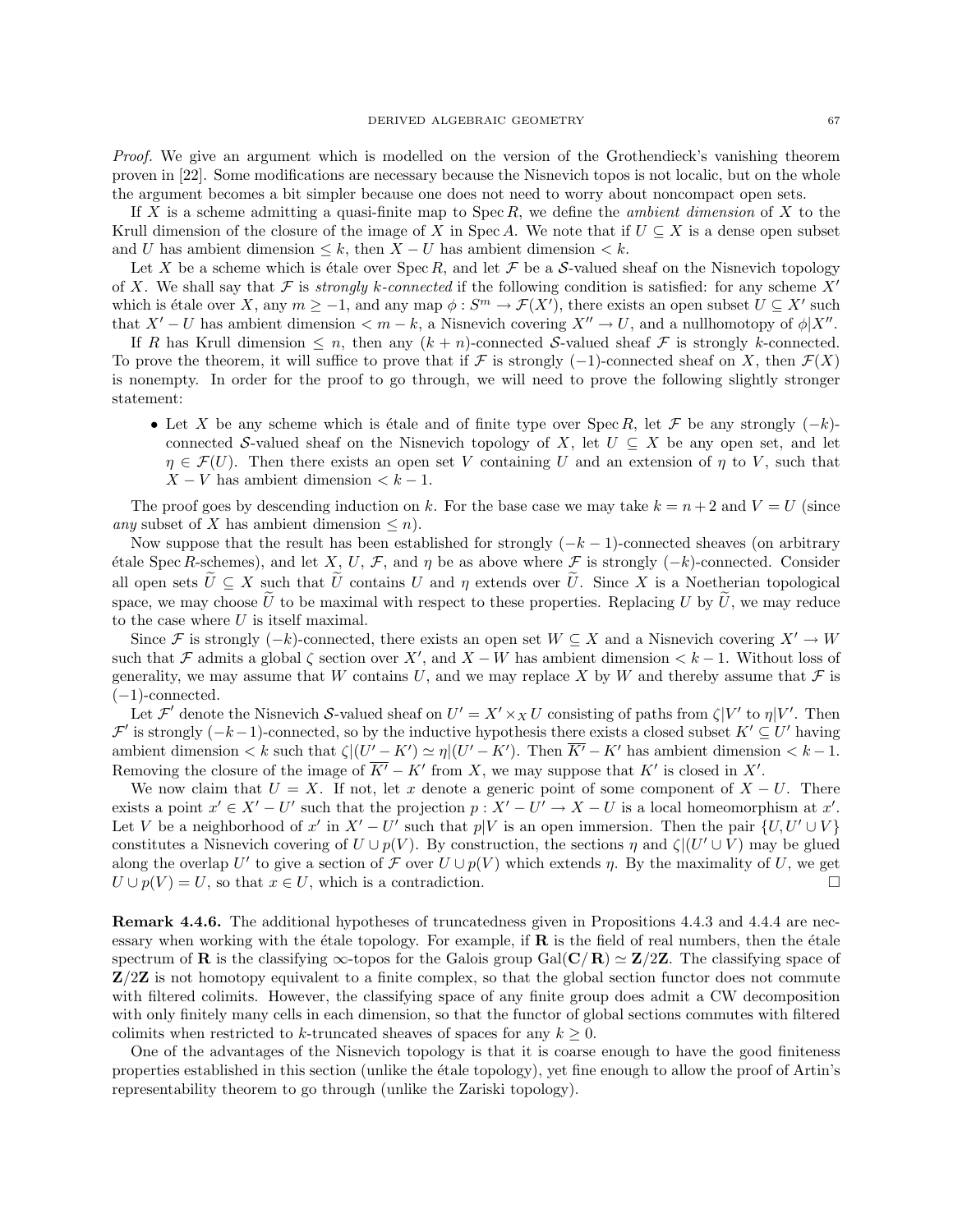4.5. Derived Schemes. In this section we return to our usual convention regarding the definition of Spec A: unless otherwise specified, the spectrum is taken with respect to the étale topology.

We are now finally in a position to give our main definition.

**Definition 4.5.1.** A derived scheme is a ringed  $\infty$ -topos  $(\mathcal{X}, \mathcal{O}_{\mathcal{X}})$  with the following property: there exists a collection of objects  $U_{\alpha} \in \mathcal{X}$  such that  $\prod_{\alpha} U_{\alpha} \to 1_{\mathcal{X}}$  is surjective, and each  $(\mathcal{X}_{/U_{\alpha}}, \mathcal{O}_{\mathcal{X}} | U_{\alpha})$  is equivalent to Spec  $A_{\alpha}$  for some  $A_{\alpha} \in \mathcal{SCR}.$ 

**Remark 4.5.2.** Replacing the étale topology by some other admissible topology  $\mathcal T$  on  $\mathcal{SCR}$ , we would arrive at the notion of a T-derived scheme. For example, when T is the trivial topology, a T-derived scheme is simply a ringed ∞-topos  $(\mathcal{X}, \mathcal{O})$  such that X is étale over the ∞-topos S.

Let  $\mathcal{T} \leq \mathcal{T}'$ , and suppose that  $(\mathcal{X}, \mathcal{O})$  is a  $\mathcal{T}'$ -derived scheme. Then  $\text{Spec}_{\mathcal{T}'}^{\mathcal{T}}(\mathcal{X}, \mathcal{O})$  is a  $\mathcal{T}$ -derived scheme. This follows immediately from the locality and transitivity properties of spectrification.

If X and Y are derived schemes, then we define the  $\infty$ -category of derived scheme morphisms from X to Y to be  $\infty$ -category Hom $_{\mathcal{T}_{\text{\'et}}}(X, Y)$  of  $\mathcal{T}_{\text{\'et}}$ -local morphisms of ringed  $\infty$ -topoi. We will show in §4.6 that this ∞-category is a small ∞-groupoid, which we may identify with its classifying space. In other words, the derived schemes constitute an ordinary  $\infty$ -category. At this point, we know only that they form an  $(\infty, 2)$ -category (potentially with "large" morphism  $\infty$ -categories).

**Remark 4.5.3.** If  $(X, \mathcal{O})$  is a ringed  $\infty$ -topos whose underlying  $\infty$ -topos X is a disjoint union of components  $\mathcal{X}_{\alpha}$ , then  $(\mathcal{X}, \mathcal{O})$  is a derived scheme if and only if each  $(\mathcal{X}_{\alpha}, \mathcal{O} | \mathcal{X}_{\alpha})$  is a derived scheme.

**Remark 4.5.4.** The property of being a derived scheme is *local*. That is, if  $(\mathcal{X}, \mathcal{O})$  is a derived scheme and  $f: \mathcal{Y} \to \mathcal{X}$  is an étale geometric morphism, then  $(\mathcal{Y}, f^* \mathcal{O})$  is a derived scheme. Conversely, if f is an étale surjection and  $(\mathcal{Y}, f^*\mathcal{O})$  is a derived scheme, then  $(\mathcal{X}, \mathcal{O})$  is a derived scheme.

**Remark 4.5.5.** Let  $f : X \to Y$  is a morphism of derived schemes. Locally on X and Y, we may write  $X = \text{Spec } A$  and  $Y = \text{Spec } B$ ; then specifying f is equivalent to specifying a morphism  $B \to A$  in  $\mathcal{SCR}$ . If P is any property of  $\mathcal{SCR}$ -morphisms which is local on both the source and the target with respect to the étale topology, then it makes sense to say that  $f : X \to Y$  has the property P if all of the  $\mathcal{SCR}$ -morphisms  $B \to A$  which are locally associated to f have the property P. In particular, we may speak of morphisms of derived schemes being smooth, flat, locally of finite presentation, almost of finite presentation, ´etale and so forth. We note that  $f : X \to Y$  is étale in the sense just described if and only if it is étale as a map of SCR-structured ∞-topoi.

**Example 4.5.6.** A ringed  $\infty$ -topos  $(\mathcal{X}, \mathcal{O}_{\mathcal{X}})$  is a  $\mathcal{T}_{\text{triv}}$ -derived scheme if and only if  $\mathcal{X} \simeq \mathcal{S}_{/E}$  for some  $E \in \mathcal{S}$ .

Our main goal in this section is to compare our notion of a derived scheme with the more classical notion of a scheme. Roughly speaking, our notion is more general in two essentially different ways: we consider ringed  $\infty$ -topoi  $(\mathcal{X}, \mathcal{O}_{\mathcal{X}})$  in which the  $\mathcal{O}_{\mathcal{X}}$  is not discrete, and in which X is not necessarily associated to a topological space (or even a topos).

**Proposition 4.5.7.** If  $(X, \mathcal{O})$  is a derived scheme, then  $(X, \tau_{\leq k} \mathcal{O})$  is also a derived scheme.

*Proof.* This follows immediately from the last assertion of Proposition 4.3.9.

We next turn our attention to the underlying  $\infty$ -topos of a derived scheme. We recall from [22] that if X is an  $\infty$ -topos, then the full subcategory  $\tau_{\leq 0}$  X consisting of discrete objects is an ordinary (Grothendieck) topos. In the reverse direction, for any topos  $\mathfrak{X}$ , one may construct an  $\infty$ -topos  $\Delta \mathfrak{X}$ . Moreover, these constructions are adjoint to one another so that there is a natural geometric morphism  $\mathcal{X} \to \Delta(\tau_{\leq 0} \mathcal{X})$  for any  $\infty$ -topos X. The  $\infty$ -topoi X and  $\Delta(\tau_{\leq 0} X)$  have the same discrete objects, but not necessarily the same n-truncated objects for  $n > 0$ . However, we can say the following:

**Lemma 4.5.8.** Let  $\pi : \mathcal{X} \to \mathcal{Y}$  be a geometric morphism of  $\infty$ -topoi and  $n \geq 0$ . Suppose that  $\pi^*$  induces an equivalence  $\tau_{\leq n}$   $\mathcal{Y} \to \tau_{\leq n}$   $\mathcal{X}$ , and that  $\tau_{\leq n}$   $\mathcal{Y}$  generates  $\mathcal{Y}$  under colimits. Then  $\pi^*$  is fully faithful on  $\tau_{\leq n+1}$   $\mathcal{Y}.$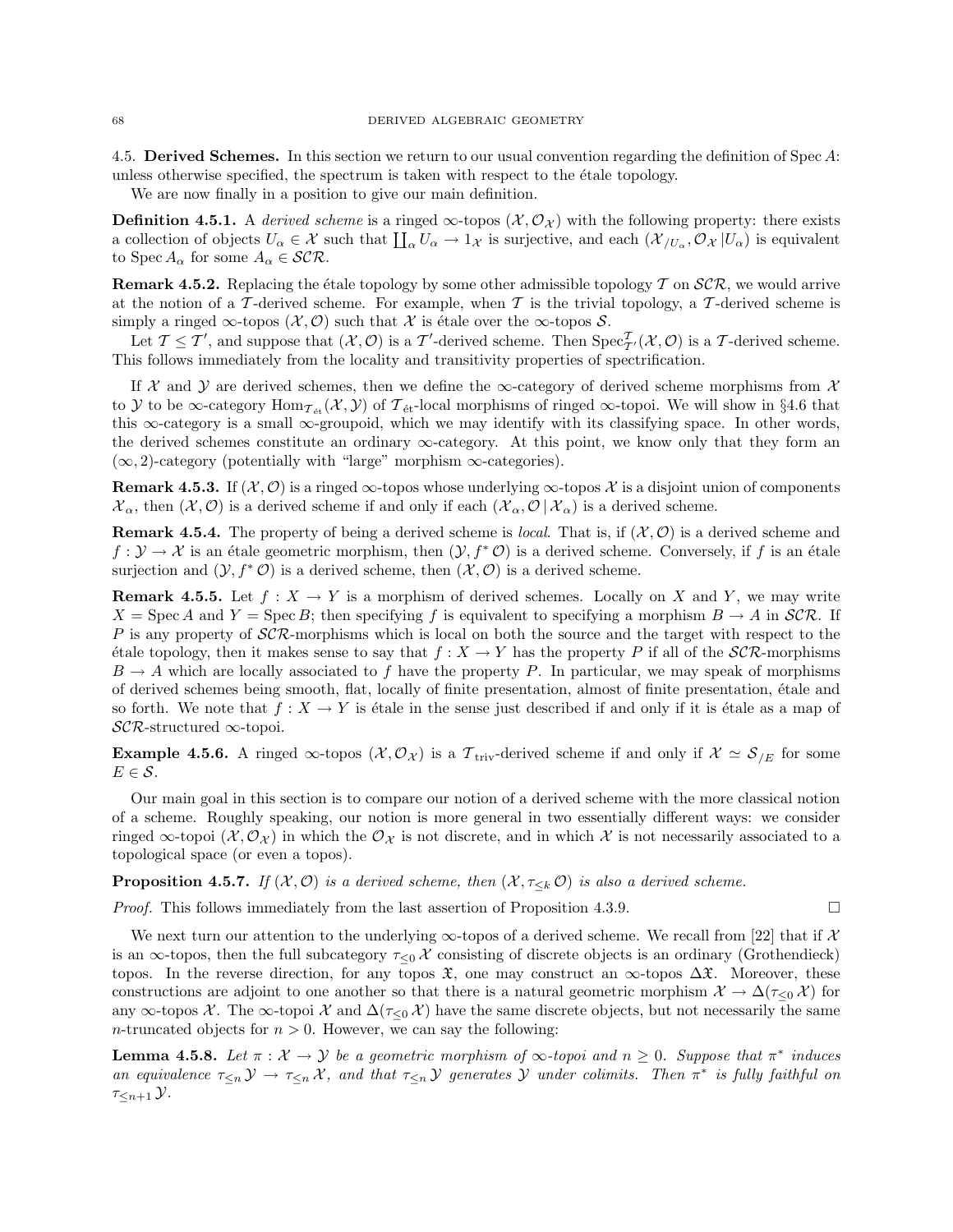*Proof.* Let  $A, B \in \mathcal{Y}$ . We will show that  $\phi : \text{Hom}_{\mathcal{Y}}(A, B) \to \text{Hom}_{\mathcal{X}}(\pi^* A, \pi^* B)$  is an equivalence whenever B is  $(n+1)$ -truncated. Since Y is generated by n-truncated objects, we may assume that A is n-truncated. Given two morphisms  $\alpha, \beta : A \to B$ , the space of paths from  $\alpha$  to  $\beta$  is *n*-truncated and compatible with the functor  $\pi^*$ . The assumption then implies that the space of paths from  $\alpha$  to  $\beta$  is equivalent to the space of paths from  $\pi^*\alpha$  to  $\pi^*\beta$ . In other words,  $\phi$  is an inclusion; to show that  $\phi$  is an equivalence we need only show that it is surjective on  $\pi_0$ : that is, any map  $\pi^*A \to \pi^*B$  is induced by a morphism  $A \to B$ , up to homotopy. Let  $\hat{f}: \pi^* A \to \pi^* B$  be such a morphism.

Choose a surjection  $B_0 \to B$  where  $B_0$  is n-truncated. Since B is  $(n+1)$ -truncated, the induced morphism  $\pi^*B_0 \to \pi^*B$  is n-truncated, so that  $\widetilde{A}_0 = \pi^*A \times_{\pi^*B} \pi^*B_0$  is n-truncated. Let  $B_n$  denote the  $(n+1)$ -fold product of  $B_0$  with itself over B and  $\widetilde{A}_0$  the n-fold product of  $\widetilde{A}_0$  with itself over  $\pi^*A$ . Then  $B_{\bullet}$  is a simplicial resolution of B, and  $\tilde{A}_{\bullet}$  is the induced simplicial resolution of  $\pi^*A$ . Consequently, there is a map of simplicial resolutions  $\tilde{A}_{\bullet} \to \pi^* B_{\bullet}$ . Since all of the objects involved in these resolutions are *n*-truncated, the hypothesis gives a simplicial resolution  $A_{\bullet}$  of A and a map of resolutions  $f_{\bullet}: A_{\bullet} \to B_{\bullet}$  which pulls back to the map  $\widetilde{A}_{\bullet} \to \pi^* B_{\bullet}$ . Let f be the induced map between the simplicial resolutions; then it is clear that  $\pi^* f \simeq \widetilde{f}$ .  $\Box$ 

**Lemma 4.5.9.** Let  $\pi : \mathcal{X} \to \mathcal{Y}$  be a geometric morphism between  $\infty$ -topoi. Suppose that  $\pi^*$  induces an equivalence  $\tau_{\leq n}$   $\mathcal{Y} \to \tau_{\leq n}$  X and that Y is generated by n-truncated objects. Let E be any object of X, and let  $\pi': \mathcal{X}_{/E} \to \mathcal{Y}_{/\pi_*E}$  denote the induced geometric morphism. Then  $(\pi')^*$  is fully faithful on  $\tau_{\leq n} \mathcal{Y}_{/\pi_*E}$ .

*Proof.* Since the ∞-category of *n*-truncated objects over E is equivalent to the ∞-category of *n*-truncated objects over  $\tau_{\leq n+1}E$ , we may suppose that E is  $(n+1)$ -truncated. In this case, any n-truncated object over E is itself  $(n+1)$ -truncated. Lemma 4.5.8 implies that  $\pi^*$  exhibits  $\tau_{\leq n+1}$  X as a co-localization of  $\tau_{\leq n+1}$  Y. In particular, the adjunction morphism  $\pi^*\pi_*E \to E$  is an inclusion, and  $\pi'$  induces an identification of  $\tau_{\leq n}$   $\mathcal{Y}_{\pi_*E}$  with the full subcategory of  $\tau_{\leq n}$   $\mathcal{X}_{/E}$  consisting of those *n*-truncated morphisms  $A \to E$  which factor through  $\pi^* \pi_* E$ .  $*_{\pi_*E}$ .

We will apply these lemmas in the case  $n = 0$  to prove the following:

**Theorem 4.5.10.** Let  $(X, \mathcal{O})$  be a derived scheme. Then the adjunction morphism  $\pi : X \to \Delta(\tau_{\leq 0} X)$  is ´etale.

Proof. Since the assertion is purely topological, we may assume without loss of generality that the structure sheaf O is discrete. Let Y denote the  $\infty$ -topos  $\Delta(\tau_{\leq 0} \chi)$ . The assertion that  $\pi$  is étale is local on X (where we regard Y as fixed), so it suffices to show that the induced morphism  $\mathcal{X}_{/E} \to \mathcal{Y}$  is étale, where the object  $E \in \mathcal{X}$  has been chosen so that  $(\mathcal{X}_{/E}, \mathcal{O}|E) \simeq \text{Spec } A$  for  $A = \mathcal{O}(E)$ . Let  $E' = \pi_*(\tau \leq_1 E)$ ; then  $\pi$  induces a morphism  $\pi': \mathcal{X}_{/E} \to \mathcal{Y}_{/E'}$  and it will suffice to show that  $\pi'$  is an equivalence.

Since  $E'$  is 1-truncated, we may regard it as a sheaf of (ordinary) groupoids on the underlying topos  $\tau_{\leq 0}$   $\mathcal{Y} = \tau_{\leq 0}$  X. Then  $\mathcal{Y}_{/E'}$  is equivalent to the  $\infty$ -topos of sheaves on the topos of discrete objects of  $\mathcal{Y}_{/E'}$  (which are the *representations* of the groupoid E' in the topos  $\tau_{\leq 0}$ ). By hypothesis,  $\mathcal{X}_{/E}$  is also the  $\infty$ -topos associated to its underlying topos of discrete objects (see Remark 4.1.19). Thus, to prove that  $\pi'$ is an equivalence, it will suffice to show that  $(\pi')^*$  induces an equivalence between  $\tau_{\leq 0} \mathcal{Y}_{/E'}$  and  $\tau_{\leq 0} \mathcal{X}_{/E}$ .

Since  $\tau_{\leq 0} \mathcal{X}_{/E} \simeq \tau_{\leq 0} \mathcal{X}_{/\tau_{\leq 1}E}$ , Lemma 4.5.9 implies that  $(\pi')^*$  is fully faithful when restricted to discrete objects. To complete the proof, it will suffice to show that  $(\pi')^*$  is essentially surjective. Since  $(\pi')^*$ commutes with all colimits, it will suffice to show that  $\mathcal{X}_{/E}$  is generated by objects lying in the essential image of  $(\pi')^*|_{\tau\leq 0}$   $\mathcal{Y}_{/E'}$ . We note from the construction of spectra that  $\mathcal{X}_{/E} = \text{Spec } A$  is generated by objects of the form  $Spec A'$ , where  $A'$  is an étale A-algebra.

Now the really essential point is to notice that  $\mathcal O$  is a *discrete* object of  $\mathcal X$ , so that  $\mathcal O$  is the pullback of a sheaf of rings on Y which, to avoid confusion, we shall denote by  $\mathcal{O}_{\mathcal{Y}}$ . In particular,  $\mathcal{O}|E = (\pi')^* \mathcal{O}_{\mathcal{Y}}|E'.$ Now we may apply Lemma 4.5.9 again, to the sheaf  $\mathcal{O}_{\mathcal{Y}}|E'$  and the final object, to deduce that the ring  $A = \mathcal{O}(E)$  is canonically isomorphic with the ring  $\mathcal{O}_{\mathcal{Y}}(E')$ . In particular, we may view A' as an admissible  $\mathcal{O}_{\mathcal{Y}}(E')$ -algebra. Let  $\psi : \mathcal{O}_{\mathcal{Y}}(E') \to A'$  and  $\psi' : \mathcal{X}_{/E} \to A'$  denote the corresponding maps; to complete the proof it will suffice to show that the natural map  $(\pi')^* \mathcal{S}ol(\psi) \to \mathcal{S}ol(\psi') = \text{Spec } A'$  is an equivalence. In other words, we need to show that  $\pi'$  is T-local. This follows from Proposition 4.3.6 since  $\mathcal{O} = \pi^* \mathcal{O}_{\mathcal{Y}}$ .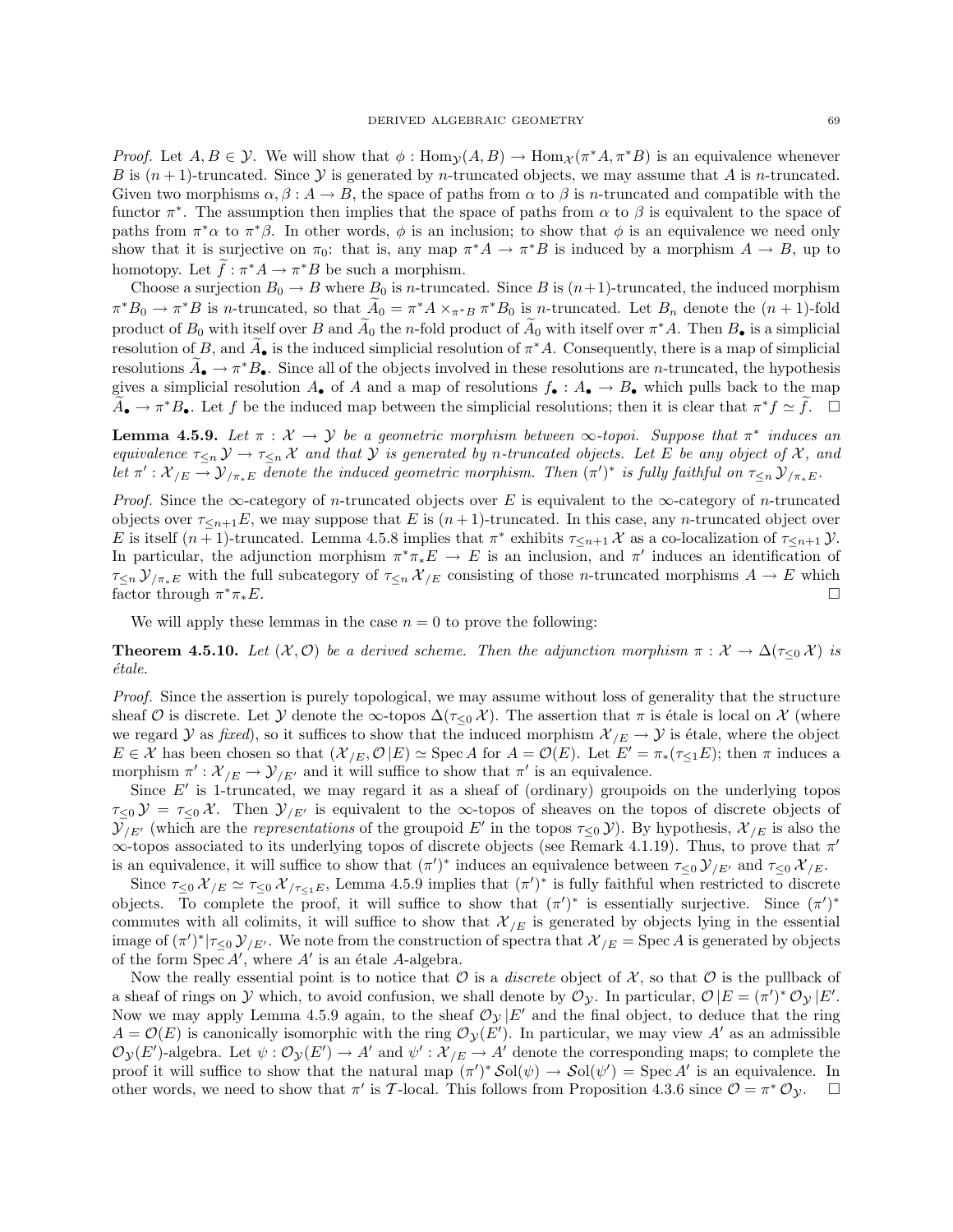Remark 4.5.11. Theorem 4.5.10 has an analogue for orbifolds which is quite a bit easier to prove. Let us define a *higher orbifold* to be an  $\infty$ -topos equipped with a sheaf of discrete commutative rings which looks locally like a smooth manifold together with its sheaf of smooth functions. Using the fact that any such ∞-topos is locally equivalent to a localic ∞-topos, one can deduce that any higher orbifold admits a (1-connected) étale morphism to an ordinary orbifold (that is, a higher orbifold whose underlying  $\infty$ topos is equivalent to an  $\infty$ -category of sheaves on some topos). In this sense, there is not much benefit in discussing higher orbifolds because they may be understood as ordinary orbifolds together with extra structure. Theorem 4.5.10 implies that the same thing happens with derived schemes, at least when the structure sheaf is discrete.

Now suppose that  $(\mathcal{X}, \mathcal{O})$  is a derived scheme whose structure sheaf  $\mathcal{O}$  is 0-truncated. In this case,  $\mathcal{O}$ is a sheaf of discrete commutative rings on  $X$ , which may be thought of as a ring object in the ordinary category  $\tau_{\leq 0} \mathcal{X}$ . Let  $\pi : \mathcal{X} \to \Delta(\tau_{\leq 0} \mathcal{X})$ . Then  $\pi$  is an étale surjection, so that  $(\Delta(\tau_{\leq 0} \mathcal{X}), \pi_* \mathcal{O})$  is a derived scheme and the derived scheme structure on  $\mathcal X$  is obtained by pulling back the derived scheme structure on  $\Delta(\tau_{\leq 0} \mathcal{X})$ . We have proved:

**Theorem 4.5.12.** Let  $(\mathcal{X}, \mathcal{O})$  be a 0-truncated derived scheme. Then there exists a ringed topos  $(\mathfrak{X}, \mathcal{O}_{\mathfrak{X}})$ and a 1-connected sheaf of spaces E on  $\mathfrak X$  such that  $(\mathcal X, \mathcal O)$  is equivalent to  $((\Delta \mathfrak X)_{/E}, \mathcal O_{\mathfrak X})(\Delta \mathfrak X)_{/E}).$ 

Under the hypotheses of Theorem 4.5.12, the topos  $\mathfrak{X}$ , the sheaf of rings  $\mathcal{O}_{\mathfrak{X}}$  and the object  $E \in \Delta \mathfrak{X}$ are canonically determined by  $(\mathcal{X}, \mathcal{O}_{\mathcal{X}})$ . Of course, the ringed topos  $(\mathfrak{X}, \mathcal{O}_{\mathfrak{X}})$  is not arbitrary: in order for  $(\Delta \mathfrak{X}_{E}, \mathcal{O}_{\mathfrak{X}})$  to be a derived scheme, the ringed topos  $(\mathfrak{X}, \mathcal{O}_{\mathfrak{X}})$  must be locally equivalent to the étale spectrum of a commutative ring. This is essentially equivalent to the classical definition of a Deligne-Mumford stack. In other words, up to a 1-connected étale morphism, a 0-truncated derived scheme is just a Deligne-Mumford stack. One recovers exactly the Deligne-Mumford stacks by restricting attention to the case where the 1-connected object  $E$  is final.

Remark 4.5.13. For the purposes of this paper, a Deligne-Mumford stack is a topos equipped with a sheaf of (discrete) rings which is locally equivalent to the ´etale spectrum of a (discrete) commutative ring. This is slightly more general than many standard definitions, which allow only Deligne-Mumford stacks satisfying certain technical hypotheses regarding the diagonal. It is the more general definition that compares well with our notion of a derived scheme.

**Remark 4.5.14.** The same arguments show that to specify a scheme is equivalent to specifying a  $T_{\text{Zar}}$ derived scheme  $(\mathcal{X}, \mathcal{O}_{\mathcal{X}})$  for which  $\mathcal{O}_{\mathcal{X}}$  is 0-truncated and X is *localic*; that is, X is generated by its (-1)truncated objects. The inclusion of the category of ordinary schemes into the 2-category of Deligne-Mumford stacks may be implemented by the relative spectrum functor  $\mathrm{Spec}^{\mathcal{T}_{\text{\'et}}}_{\mathcal{T}_{\text{Zar}}}$ 

Now that we understand derived schemes when the structure sheaf is discrete, let us proceed to give a characterization in the general case. If  $(\mathcal{X}, \mathcal{O})$  is any ringed  $\infty$ -topos and  $i > 0$ , then the assignment  $U \mapsto \pi_i \mathcal{O}(U)$  defines a presheaf of abelian groups on X. We let  $\pi_i \mathcal{O}$  denote its sheafification; it is an abelian group object of  $\tau_{\leq 0} \chi$ . In particular,  $\pi_0 \mathcal{O} = \tau_{\leq 0} \mathcal{O}$  is a sheaf of commutative rings. We note that each  $\pi_i \mathcal{O}$ has the structure of a sheaf of modules over  $\pi_0 \mathcal{O}$ .

We need to recall a bit of terminology from [22]. If  $\mathcal X$  is an  $\infty$ -topos, and  $f : X \to Y$  is a morphism in  $\mathcal X$ , then one can define homotopy groups of the mapping fiber of f as certain sheaves of pointed sets on  $\mathcal{X}_{\chi}$ . The morphism f is said to be  $\infty$ -connected if these homotopy sheaves all vanish. In many cases, this implies that f is an equivalence; however, this might not be the case for many  $\infty$ -topoi of interest to us (such as the  $\ell$ tale-spectra of commutative rings). However, it is always possible to modify X so as to solve this problem by replacing X by the  $\infty$ -category  $\mathcal{X}^{\text{hyp}}$  of *hypersheaves* in X. An object  $Z \in \mathcal{X}$  is a hypersheaf if it is local with respect to  $\infty$ -connected morphisms: that is, any  $\infty$ -connected morphism  $f: X \to Y$  induces an equivalence  $\text{Hom}_{\mathcal{X}}(Y, Z) \to \text{Hom}_{\mathcal{X}}(X, Z)$ . We shall say that a SCR-valued sheaf O on X is a hypersheaf if its underlying sheaf of spaces is a hypersheaf.

**Example 4.5.15.** If O is an *n*-truncated  $\mathcal{SCR}$ -valued sheaf on X, then O is a hypersheaf.

We are now in a position to give a characterization of derived schemes.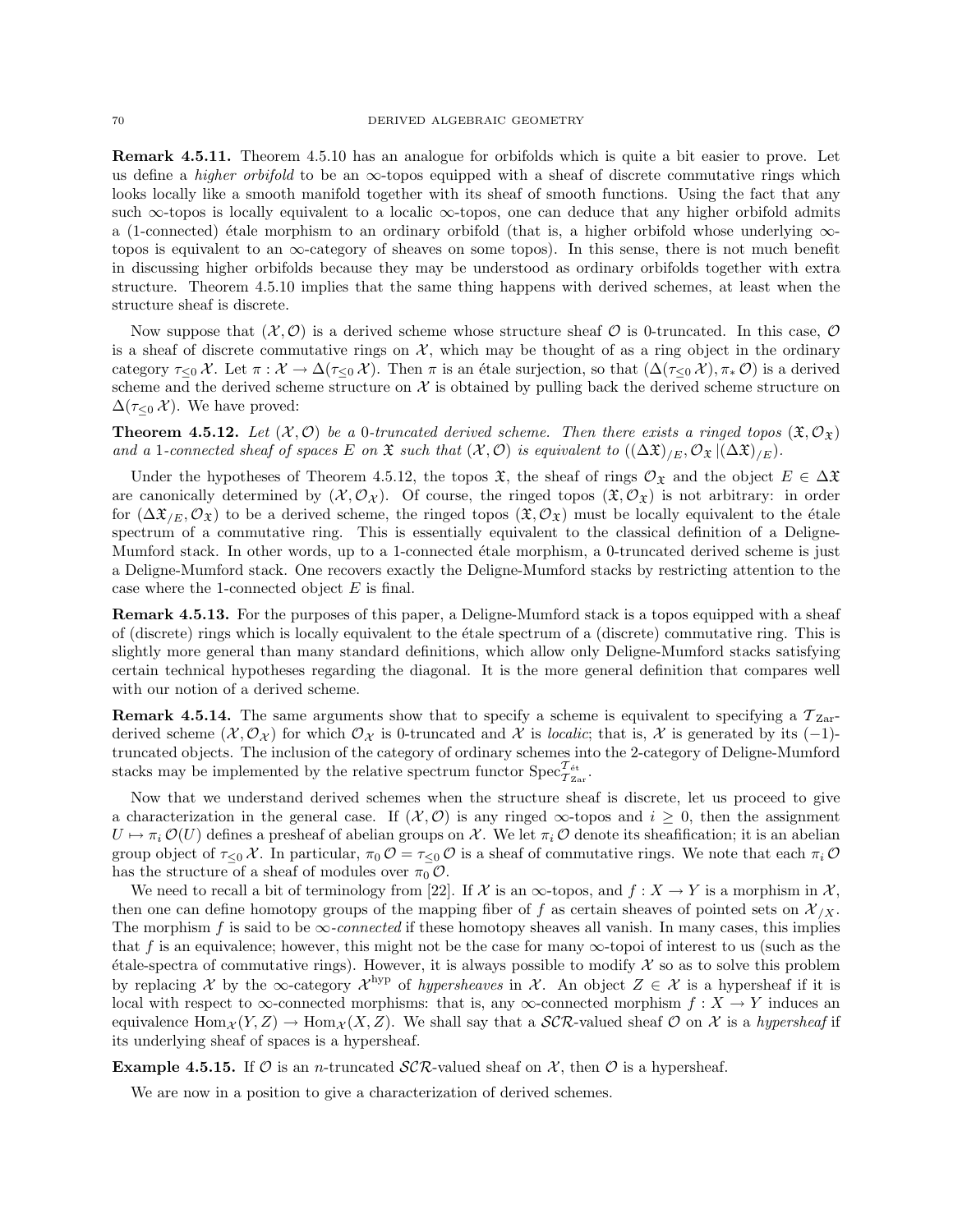**Theorem 4.5.16.** Let  $(\mathcal{X}, \mathcal{O})$  be a ringed  $\infty$ -topos, let  $\mathfrak{X} = \tau_{\leq 0} \mathcal{X}$  be the underlying topos of discrete objects. Then  $(\mathcal{X}, \mathcal{O})$  is a  $\mathcal{T}_{\acute{e}t}$ -derived scheme if and only if the following conditions are satisfied:

- (1) The ringed topos  $(\mathfrak{X}, \pi_0 \mathcal{O})$  is a Deligne-Mumford stack.
- (2) The adjunction morphism  $\mathcal{X} \to \Delta \mathfrak{X}$  is étale.
- (3) Each of the sheaves  $\pi_i \mathcal{O}$  on  $\mathfrak{X}$  is quasi-coherent.
- (4) The structure sheaf  $O$  is a hypersheaf.

*Proof.* First suppose that  $(\mathcal{X}, \mathcal{O})$  is a  $\mathcal{T}_{\text{\'et}}$ -derived scheme. Then (2) holds by Theorem 4.5.10. To prove (1), (3), and (4) it suffices to work locally on X, so that we may assume that  $\mathcal{X} = \text{Spec}^{\mathcal{T}_{\text{\'et}}} A$  where  $A \in \mathcal{SCR}$ . Then  $(\mathfrak{X}, \pi_0 \mathcal{O})$  is equivalent, as a ringed topos, to the étale spectrum of  $\pi_0 A$ , which is a Deligne-Mumford stack. Each  $\pi_i \mathcal{O}$  is the quasi-coherent sheaf of modules associated to the  $\pi_0 A$ -module  $\pi_i A$ . The structure sheaf O is a hypersheaf because it is the inverse limit of its Postnikov tower  $\{\tau_{\leq n} \mathcal{O}\}\$  (which is easy to check on the "basic affine" opens in  $\mathfrak{X}$ ).

For the converse, let us suppose that  $(\mathcal{X}, \mathcal{O})$  satisfies (1), (2), (3) and (4). We must show that  $(\mathcal{X}, \mathcal{O})$ is a  $\mathcal{T}_{et}$ -derived scheme. This assertion is local on  $\mathcal{X}$ , so that using (2) we may reduce to the case where  $\mathcal{X} \to \Delta \mathfrak{X}$  is an equivalence. Localizing further, we may suppose that  $(\mathfrak{X}, \pi_0 \mathcal{O})$  is affine. Let X denote the final object of  $\mathfrak{X}$ . Let  $A = \mathcal{O}(X) \in \mathcal{SCR}$ . Since  $(\mathcal{X}, \tau_{\leq 0} \mathcal{O})$  is  $\mathcal{T}_{\text{\'et}}$ -local, we deduce that  $(\mathcal{X}, \mathcal{O})$  is  $\mathcal{T}_{\text{\'et}}$ -local so that the universal property of Spec A furnishes a  $\mathcal{T}_{\text{\'et}}$ -local morphism

$$
\pi : (\mathcal{X}, \mathcal{O}) \to \operatorname{Spec} A.
$$

We must show that  $\pi$  is an equivalence.

Let  $\mathcal{O}_{\infty}$  denote the inverse limit of the Postnikov tower

$$
\ldots \to \tau_{\leq 1} \mathcal{O} \to \tau_{\leq 0} \mathcal{O} \, .
$$

Then  $\mathcal{O}_{\infty}$  is a hypersheaf, and there is a natural morphism  $p : \mathcal{O} \to \mathcal{O}_{\infty}$ . We claim that p is an equivalence. By assumption (4), it suffices to show that p is  $\infty$ -connected. In other words, we must show that  $\tau_{\leq n}$   $\mathcal{O}$   $\rightarrow$  $\tau_{\leq n}$  O<sub>∞</sub> is an equivalence for each n. It suffices to check this over each affine; shrinking X if necessary, we reduce to proving that  $\pi_i(\tau_{\leq n} \mathcal{O})(X) \simeq \pi_i \mathcal{O}_{\infty}(X)$  for  $i \leq n$ . Since  $\mathcal{O}_{\infty}(X)$  is given as the limit of the sequence  $\{(\tau_{\leq m} \mathcal{O})(X)\}\)$ , we see from the appropriate long exact sequence that it suffices to prove that the sequences  $\{\pi_n((\tau_{\leq m} \mathcal{O})(X))\}$  and  $\{\pi_{n+1}((\tau_{\leq m} \mathcal{O})(X))\}$  are constant for  $m > n$ . On the other hand, we may compute  $\pi_n((\tau_{\leq m} \mathcal{O})(X))$  using a spectral sequence with  $E_2^{pq}$ -term  $\mathrm{H}^p(\mathfrak{X}, \pi_q(\tau_{\leq m} \mathcal{O}))$ . By assumption (3) and Grothendieck's vanishing theorem, this spectral sequence is degenerate and we get  $\pi_i((\tau_{\leq n} \mathcal{O})(X))$  =  $(\pi_i \mathcal{O})(X)$  for  $n \geq i$ , which does not depend on n.

Fix  $n \geq 0$ , and let  $A_n = (\tau_{\leq n} \mathcal{O})(X) \in \mathcal{SCR}$ . Then  $A_n$  is *n*-truncated, so that there is a natural map  $\psi_n$ :  $\tau_{\leq n}A \to A_n$ . Using the degenerate spectral sequence considered above, one shows that  $\psi_n$  is an equivalence. In particular, the ring of global sections  $(\pi_0 \mathcal{O})(X)$  is naturally isomorphic to  $\pi_0 A$ . Since the  $\infty$ -topos X is equivalent to the étale  $\infty$ -topos of  $(\pi_0 O)(X) = \pi_0 A$ , which is the  $\infty$ -category of S-valued sheaves on the étale topos of A, we see that  $\pi$  induces an equivalence on the underlying  $\infty$ -topoi. Moreover, the above computations show that the natural map  $\pi^* \mathcal{O}_{Spec A} \to \mathcal{O}$  is  $\infty$ -connected. Since both sides are hypersheaves,  $\pi$  is an equivalence.

Remark 4.5.17. Condition (4) of Theorem 4.5.16 could be omitted if we were to work with t-complete  $\infty$ -topoi: in that case, *any* sheaf is a hypersheaf.

**Remark 4.5.18.** It follows from the proof of Theorem 4.5.16 that a derived scheme is  $(\mathcal{X}, \mathcal{O})$  is affine if and only if  $\mathcal{X} \simeq \Delta \tau_{\leq 0} \mathcal{X}$  and the Deligne-Mumford stack  $(\tau_{\leq 0}, \pi_0 \mathcal{O})$  is affine.

Remark 4.5.19. We may interpret Theorem 4.5.16 as showing that our notion of a derived scheme is not excessively general. It is, in some sense, the simplest generalization of ordinary Deligne-Mumford stacks which simultaneously allows for "higher orbifold behavior" and "higher-order infinitesimals" in the structure sheaf.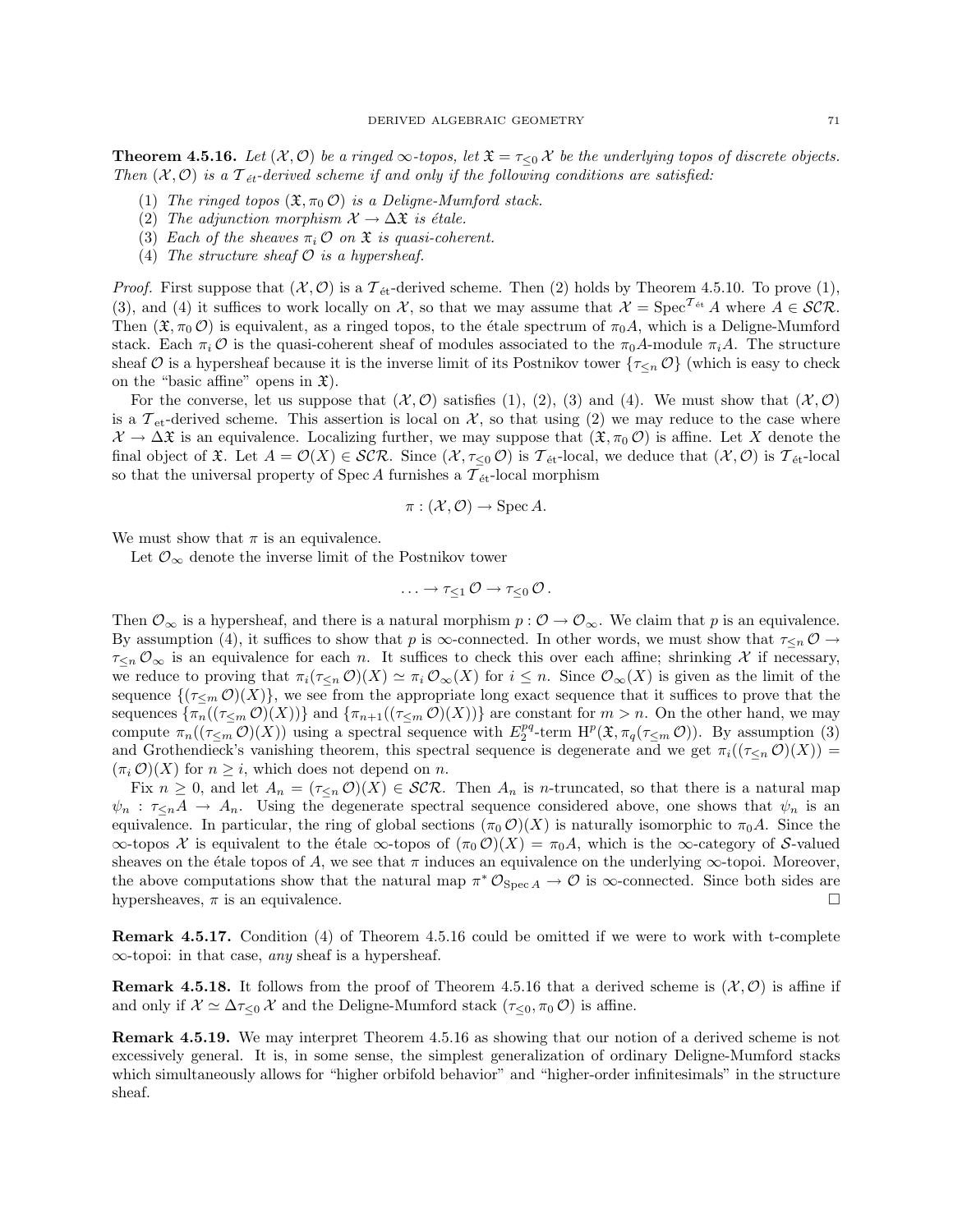4.6. Functors Representable by Derived Schemes. The objective of this section is to show that we may view the  $\infty$ -category of derived schemes as a full subcategory of the  $\infty$ -category of sheaves on the big étale site of  $\mathcal{SCR}$ . The first step is to show that derived schemes actually form an  $\infty$ -category (in other words, that the ∞-category of morphisms  $Hom(X, Y)$  between two derived schemes is actually a small  $\infty$ -groupoid). More generally, we have the following:

**Proposition 4.6.1.** Let  $\mathcal T$  denote the étale topology (the Zariski or Nisnevich topologies would work easily well). Let X be a T-local ringed  $\infty$ -topos, and let Y be a T-derived scheme. Then  $\text{Hom}_{\mathcal{T}}(X, Y)$  is a small ∞-groupoid.

*Proof.* First, suppose that  $Y = \text{Spec } A$ . Then, by definition,  $\text{Hom}_T(X, Y) = \text{Hom}_{\mathcal{SCR}}(A, \mathcal{O}(E))$ , where  $X = (\mathcal{X}, \mathcal{O})$  and  $E \in \mathcal{X}$  is the final object.

Now suppose that Y is a disjoint union of affine derived schemes  $\{Y_\alpha\}_{\alpha\in I}$ . In this case,  $\text{Hom}_{\mathcal{I}}(\mathcal{X},\mathcal{Y})$  is a disjoint union of  $\infty$ -categories  $\Pi_{\alpha}$  Hom $\tau(X_{\alpha}, Y_{\alpha})$ , where the union is taken over all decompositions of X as a disjoint union of components  $\{X_{\alpha}\}_{{\alpha}\in I}$ . Since there are only a bounded number of such decompositions, we see that  $\text{Hom}_{\mathcal{T}}(\mathcal{X}, \mathcal{Y})$  is a small  $\infty$ -groupoid.

Now suppose that the theorem is known for  $Y = (\mathcal{Y}, \mathcal{O}_{\mathcal{Y}})$ , and let  $U \in \mathcal{Y}$  be any object. Then  $\text{Hom}_{\mathcal{T}}(X,(\mathcal{Y}_{U},\mathcal{O}_{\mathcal{Y}}|U)) \to \text{Hom}_{\mathcal{T}}(X,Y)$  is a fibration of  $\infty$ -categories with fiber over  $f: X \to Y$  given by the space Hom $_{\mathcal{X}}(E, f^*U)$ . Since the base and fiber are both small  $\infty$ -groupoids, so is Hom $_{\mathcal{T}}(X, Y)$ .

We now pass to the general case. Since  $Y = (\mathcal{Y}, \mathcal{O}_{\mathcal{Y}})$  is a derived scheme, there exists  $U_0 \in \mathcal{Y}$  such that  $(\mathcal{Y}_{/U_0}, \mathcal{O}_{\mathcal{Y}} | U_0)$  is a disjoint union of affine T-derived schemes. Let  $U_n$  denote the  $(n+1)$ -fold power of  $U_0$ , and let  $Y_n = (\mathcal{Y}_{/U_n}, \mathcal{O}_{\mathcal{Y}} | U_n)$ . For each  $V \in \mathcal{X}$ , let  $X_V$  denote the ringed  $\infty$ -topos  $(\mathcal{X}_{/V}, \mathcal{O}|V)$ . Then each  $Y_n$  is a derived scheme, étale over  $Y_0$ , so that  $\text{Hom}_{\mathcal{T}}(X_V, Y_n)$  is a small  $\infty$ -groupoid for each n, for any  $V \in \mathcal{X}$ . One shows that the ∞-category valued sheaf

$$
V \mapsto \text{Hom}_{\mathcal{T}}(X_V, Y)
$$

is the sheafification of the  $\infty$ -category valued presheaf

$$
V \mapsto |\operatorname{Hom}_{\mathcal{T}}(X_V, Y_{\bullet})|.
$$

Since each  $\text{Hom}_{\mathcal{T}}(X_V, Y_n)$  is a small  $\infty$ -groupoid, the same is true of the geometric realization and the desired result follows.

Consequently, we deduce that the  $(\infty, 2)$ -category of T-derived schemes is actually an ordinary  $\infty$ -category (all of its Hom-categories are in fact small  $\infty$ -groupoids).

Now let  $(\mathcal{X}, \mathcal{O})$  be a derived scheme. Then  $(\mathcal{X}, \mathcal{O})$  determines a covariant functor  $\mathcal{SCR} \to \mathcal{S}$ , given by

$$
A \mapsto \operatorname{Hom}_{\mathcal{T}}(\operatorname{Spec} A, (\mathcal{X}, \mathcal{O})).
$$

We may regard this correspondence as defining a functor R from the  $(\infty, 2)$ -category of derived schemes to the  $\infty$ -category  $S^{\mathcal{SCR}}$ .

# **Proposition 4.6.2.** The functor  $R$  is fully faithful.

*Proof.* Let X and Y be derived schemes. We must show that  $\text{Hom}_{\mathcal{T}}(X, Y) \to \text{Hom}_{\mathcal{S}^{\mathcal{S}\mathcal{C}\mathcal{R}}}(RX, RY)$  is an equivalence. One first shows that both sides are sheaves on the underlying  $\infty$ -topos of X. Thus we can reduce to the case where  $X = \text{Spec } A$ . In this case, the left hand side is  $RY(A)$  by definition. The equivalence  $RY(A) \simeq \text{Hom}_{S^{SCR}}(R \text{ Spec } A, RY)$  follows from the proof of Yoneda's lemma.

Consequently, it is safe to identify derived schemes with the functors on  $\mathcal{SCR}$  which they represent. We now remark that this class of functors has good closure properties:

## **Proposition 4.6.3.** The  $\infty$ -category of derived schemes has all finite limits.

Proof. It suffices to construct fiber products and a final object. The final object is Spec **Z**. To construct fiber products  $X \times_Y Z$ , it suffices to work locally on X, Y, Z. Then we can reduce to the case  $X = \text{Spec } A$ ,  $Y = \text{Spec } B, Z = \text{Spec } C, \text{ so that } X \times_Y Z = \text{Spec } A \otimes_B C.$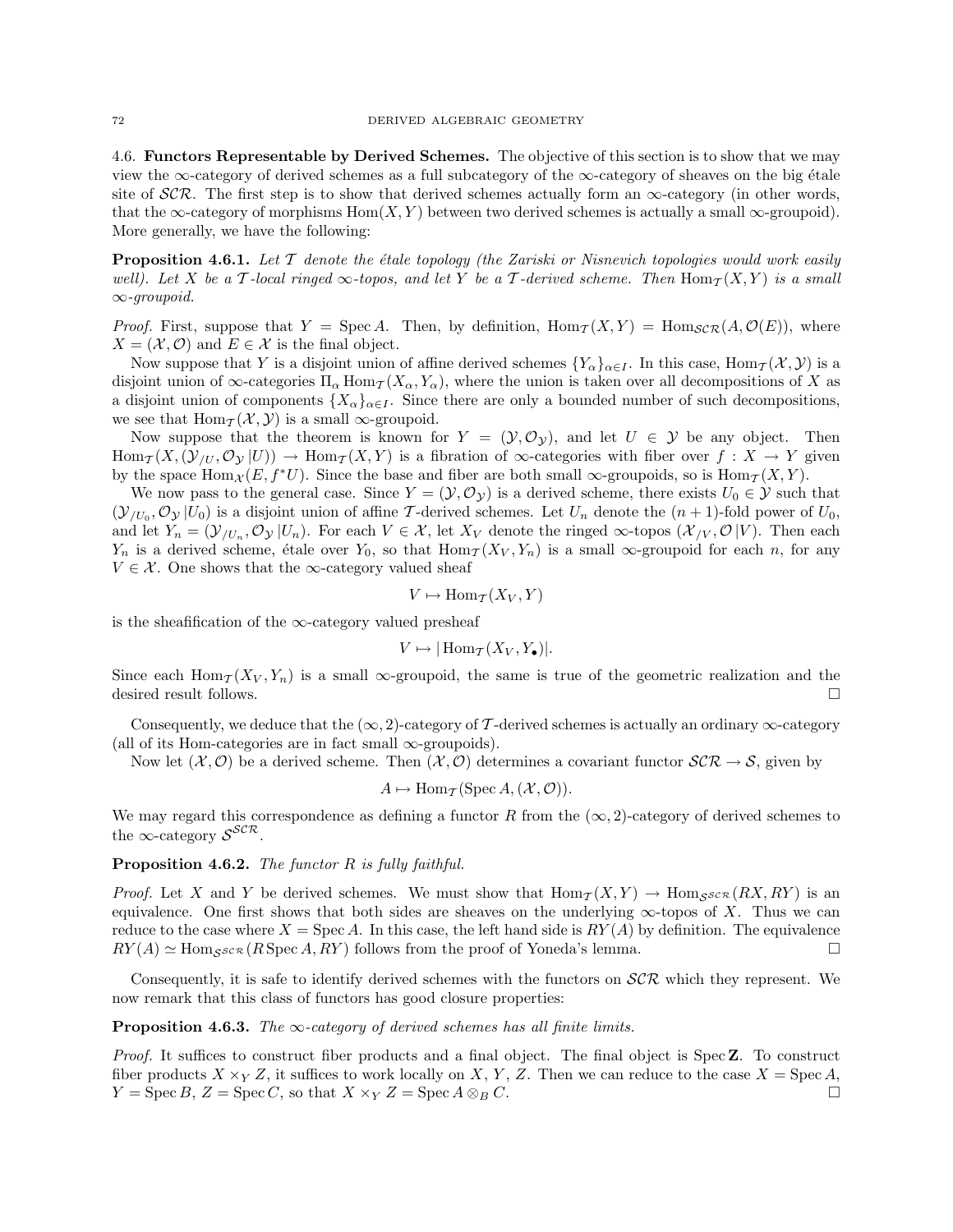We end this section by giving a characterization of quasi-coherent complexes on a derived scheme. Recall that if  $\mathcal{F}: \mathcal{SCR} \to \mathcal{S}$  is any functor, then we have defined a *quasi-coherent complex M* on  $\mathcal{F}$  to be a functor which assigns to each  $\eta \in \mathcal{F}(C)$  a C-module  $M(\eta)$ , which is functorial in  $\eta$  in the strong sense that a map  $\gamma: C \to C'$  induces an equivalence

$$
M(\gamma_*\eta) \simeq M(\eta) \otimes_C C'.
$$

Let us now specialize to the case where  $\mathcal{F}(C) = \text{Hom}(\text{Spec } C, X)$ , where X is a derived scheme. Our aim is to show that the abstract definition given above is equivalent to a more concrete notion, involving sheaves of modules on the underlying  $\infty$ -topos of X.

If  $(\mathcal{X}, \mathcal{O})$  is a ringed  $\infty$ -topos, then we shall denote by  $\mathcal{M}_{\mathcal{O}}$  the  $\infty$ -category of sheaves of  $\mathcal{O}$ -modules on X. In other words, an object M of  $\mathcal{M}_{\mathcal{O}}$  assigns to each  $E \in \mathcal{X}$  a  $\mathcal{O}(E)$ -module  $M(E)$ , such that underlying presheaf of spectra on X is actually a sheaf of spectra. If  $M \in \mathcal{M}_{\mathcal{O}}$ , then we let  $\pi_i M$  denote the sheafification of the presheaf

$$
V \mapsto \pi_i M(V).
$$

This is a sheaf of discrete  $\pi_0$  O-modules on X. We shall say that M is a hypersheaf if the sheaf of spaces  $E \mapsto \Omega^{\infty}M(E)$  is a hypersheaf, where  $\Omega^{\infty}$  :  $S_{\infty} \to S$  denotes the "zeroth space" functor.

**Lemma 4.6.4.** Assume that T is the étale topology. Let  $A \in \mathcal{SCR}$ , let  $\text{Spec } A = (\mathcal{X}, \mathcal{O})$ , and define  $\phi : \mathcal{M}_A \to \mathcal{M}_\mathcal{O}$  by letting  $\phi(M)$  denote the sheafification of the presheaf

$$
V \mapsto M \otimes_A \mathcal{O}(V).
$$

The functor  $\phi$  is fully faithful. Its essential image consists of those O-modules  $\widetilde{M}$  satisfying the following conditions:

- Each  $\pi_i\widetilde{M}$  is a quasi-coherent sheaf on the Deligne-Mumford stack  $(\tau_{\leq 0}\mathcal{X},\pi_0\mathcal{O})$ .
- The sheaf of  $\mathcal O$ -modules  $\widetilde M$  is a hypersheaf.

*Proof.* The functor  $\phi$  has a right adjoint, given by  $\widetilde{M} \mapsto \widetilde{M}(E)$ , where  $E \in \mathcal{X}$  is the final object. Consequently,  $\phi$  is exact and commutes with all colimits. To prove that

$$
\operatorname{Hom}_{\mathcal{M}_A}(M,N) \to \operatorname{Hom}_{\mathcal{M}_{\mathcal{O}}}(\phi M, \phi N)
$$

is an equivalence, we may reduce to the case where  $M = A$ . Then the left hand side is the zeroth space of N and the right hand side is the zeroth space of  $(\phi N)(E)$ . By construction,  $\phi N$  is the sheafification of a presheaf whose value on Spec B is given by  $B \otimes_A N$  for any étale A-algebra B. To complete the proof, it suffices to note that sheafification does not affect the value of  $\phi N$  on any object  $U \in \mathcal{X}$  which is the spectrum of an ´etale A-algebra. In other words, it suffices to show that the functor

$$
B\mapsto B\otimes_A N
$$

is an étale sheaf on  $\mathcal{SCR}^{op}$ . In fact, it is a sheaf with respect to the flat hypertopology.

The proof of the characterization of the essential image of  $\phi$  is analogous to the proof of Theorem 4.5.16.  $\Box$ 

**Theorem 4.6.5.** Let  $X = (\mathcal{X}, \mathcal{O})$  be a derived scheme for the étale topology. Then the  $\infty$ -category  $\mathbb{Q}C_X$  is equivalent to the full subcategory of  $\mathcal{M}_{\mathcal{O}}$  consisting of those  $\mathcal{O}\text{-modules}\,\overline{M}$  satisfying the following conditions:

- Each  $\pi_i\tilde{M}$  is a quasi-coherent sheaf on the Deligne-Mumford stack  $(\tau_{\leq 0}\mathcal{X},\pi_0\mathcal{O})$ .
- The sheaf of  $O$ -modules  $\widetilde{M}$  is a hypersheaf.

*Proof.* One shows that the statement is local on  $\mathcal X$  and therefore reduces to Lemma 4.6.4.

Remark 4.6.6. As with Theorem 4.5.16, we can dispense with the hypersheaf condition if we choose to work with t-complete ∞-topoi.

We will henceforth identify quasi-coherent complexes on derived schemes  $(\mathcal{X}, \mathcal{O})$  with the corresponding sheaves of  $\mathcal{O}\text{-modules.}$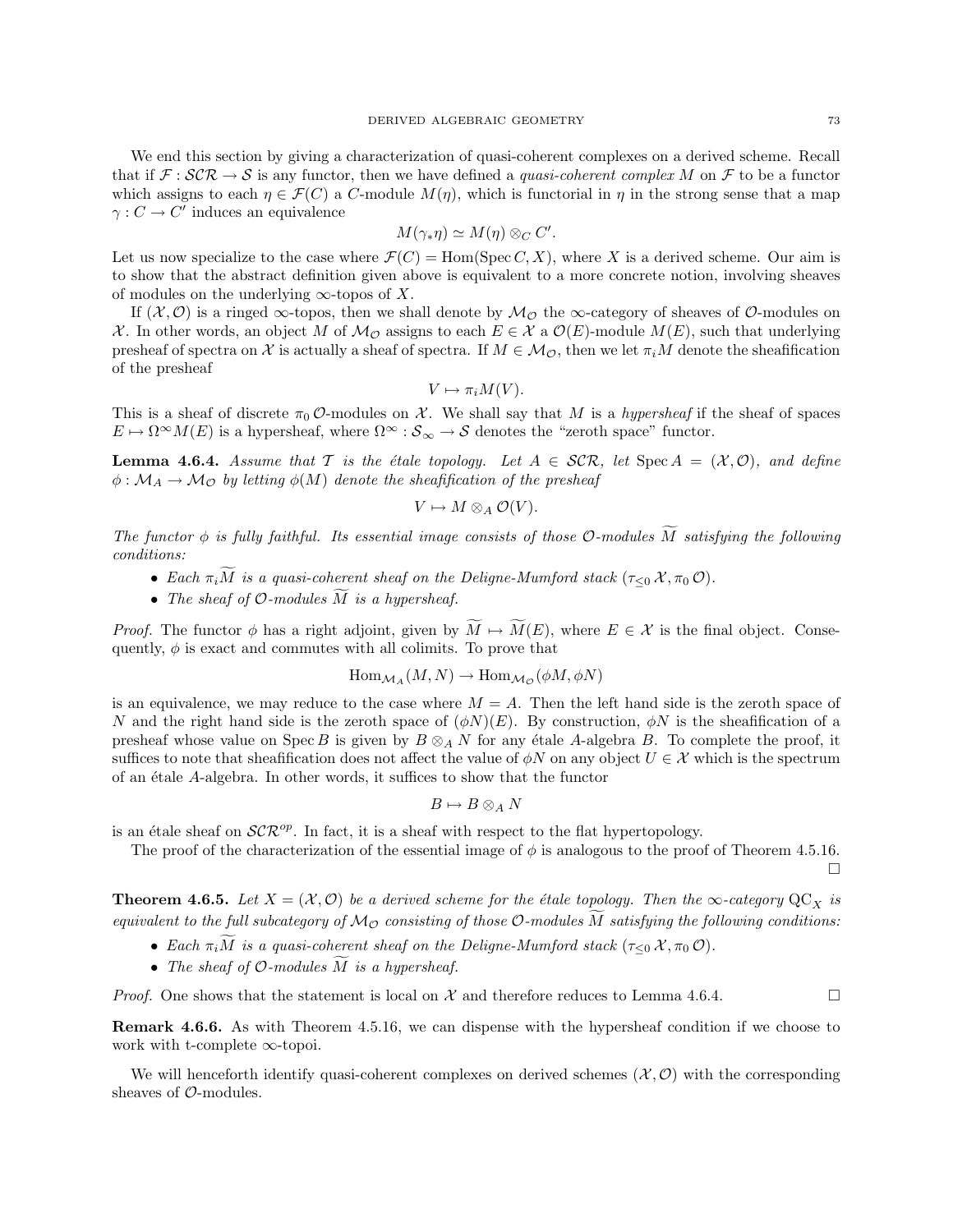**Warning 4.6.7.** If  $(\mathcal{X}, \mathcal{O})$  is a derived scheme, then the assignment  $U \mapsto \mathcal{O}(U)$  is not necessarily a quasicoherent complex on  $\mathcal{X}$ . The reason is that limits in  $\mathcal{SCR}$  are not necessarily compatible with limits of the underlying spectra. When we wish to view the structure sheaf as a quasi-coherent complex, we must first sheafify it. The resulting sheaf M of  $\mathcal O$ -modules agrees with  $\mathcal O$  on any affine U, essentially because of Grothendieck's theorem on the vanishing of the cohomology of quasi-coherent sheaves on affine schemes. On a general  $U \in \mathcal{X}$ , the group  $\pi_{-i}(M(U)) = H^i(U, \mathcal{O})$  is a hypercohomology group of the structure sheaf. We may occasionally abuse notation by referring to the structure sheaf  $\mathcal O$  as a quasi-coherent complex; in this case we are really referring to the sheafification of  $\mathcal O$  as an  $\mathcal O$ -module.

### 5. Derived Stacks

The purpose of this section is to develop the "derived analogue" of the theory of Artin stacks. We recall that an Artin stack is defined to be a groupoid-valued functor on the category of commutative rings which is a sheaf for the étale topology and which is in some sense "locally" representable by a scheme with respect to the smooth topology. In the derived context the definition is similar, except that we replace the ordinary category of commutative rings by the  $\infty$ -category  $\mathcal{SCR}$ . In this setting the notion of a "groupoidvalued functor" is too restrictive: even for an affine derived scheme X, the space Hom(Spec A, X) may have homotopy groups in arbitrarily high dimensions. Consequently, we must deal with  $S$ -valued functors everywhere. Granting this, it is natural for our theory to encompass also "higher Artin stacks", which represent higher-groupoid-valued functors even on ordinary commutative rings. These higher Artin stacks arise naturally in a number of situations. For example, one may consider the "n-fold classifying stack of the additive group"  $Y = K(\mathbf{G}_a, n)$ , which has the property that  $\pi_0 \text{Hom}(X, Y) \simeq H^n(X, \mathcal{O}_X)$ .

We begin in §5.1 with a definition of derived stacks. The next section, §5.2, contains a quick discussion of quasi-coherent complexes on derived stacks. In §5.3 we introduce a few of the more important conditions which may be imposed on derived stacks and their morphisms.

In order to compare derived stacks with their classical analogues, we shall develop in §5.4 a mechanism for analyzing an arbitrary derived stack X as the direct limit of its "n-truncations"  $\tau_{\leq n}X$  (which, for  $n=0$ , is determined by functor that  $X$  represents on ordinary commutative rings).

In §5.5, we prove two different analogues of the Grothendieck-Serre theorem on the coherence of proper higher direct image of coherent sheaves.

Finally, in §5.6, we study the operation of "gluing" two derived schemes together along a common closed subscheme.

5.1. Definition of Derived Stacks. In the last section, we constructed a derived analogue of the ordinary theory of schemes (and, more generally, Deligne-Mumford stacks). We now enlarge the scope of our investigation to include a larger class of functors, which we call we call *derived Artin stacks*. In order to make this generalization, we will abandon the idea that our geometric objects should be given by some kind of space with a sheaf of rings, and instead consider them to be S-valued functors on  $\mathcal{SCR}$  (which is a viable approach in the case of derived schemes by the results of §4.6).

We will denote by  $\mathcal{S}hv(\mathcal{SCR}^{op})$  the  $\infty$ -category of covariant functors  $\mathcal{SCR} \to \mathcal{S}$  which are sheaves with respect to the étale topology. We shall think of these as being represented by moduli spaces. We shall say that a map  $X \to Y$  of objects of  $\mathcal{S}hv(\mathcal{SCR}^{op})$  is *surjective* if it is a surjection of étale sheaves: that is, for any  $A \in \mathcal{SCR}$  and any  $\eta \in Y(A)$ , there exists an étale covering  $\{A \to A_\alpha\}$  and liftings  $\widetilde{\eta}_\alpha \in X(A_\alpha)$  of  $\eta | A_\alpha$ .

We would like to say that  $X \in \mathcal{S}hv(\mathcal{SCR}^{op})$  is a derived stack if, in some sense, it is locally represented by an affine derived scheme with respect to the smooth topology on  $\mathcal{SCR}$ . More precisely, we should assume the existence of a "smooth" surjection  $p: U \to X$ , where U is a disjoint union of affine derived schemes. Of course, in order to make sense of the smoothness of  $p$ , we need to assume that the fibers of the morphism p form some reasonable sort of geometric object; in other words, that they are already derived stacks. Consequently, our definition will have an inductive character. We should begin with some subcategory  $S_0 \subseteq \mathcal{S}_{\text{hv}}(\mathcal{SCR}^{op})$ , which we call *0-stacks*, and then inductively define  $S_{n+1}$  to be the class of functors X admitting a smooth surjection  $p: U \to X$ , where U is a disjoint union of affine derived schemes and every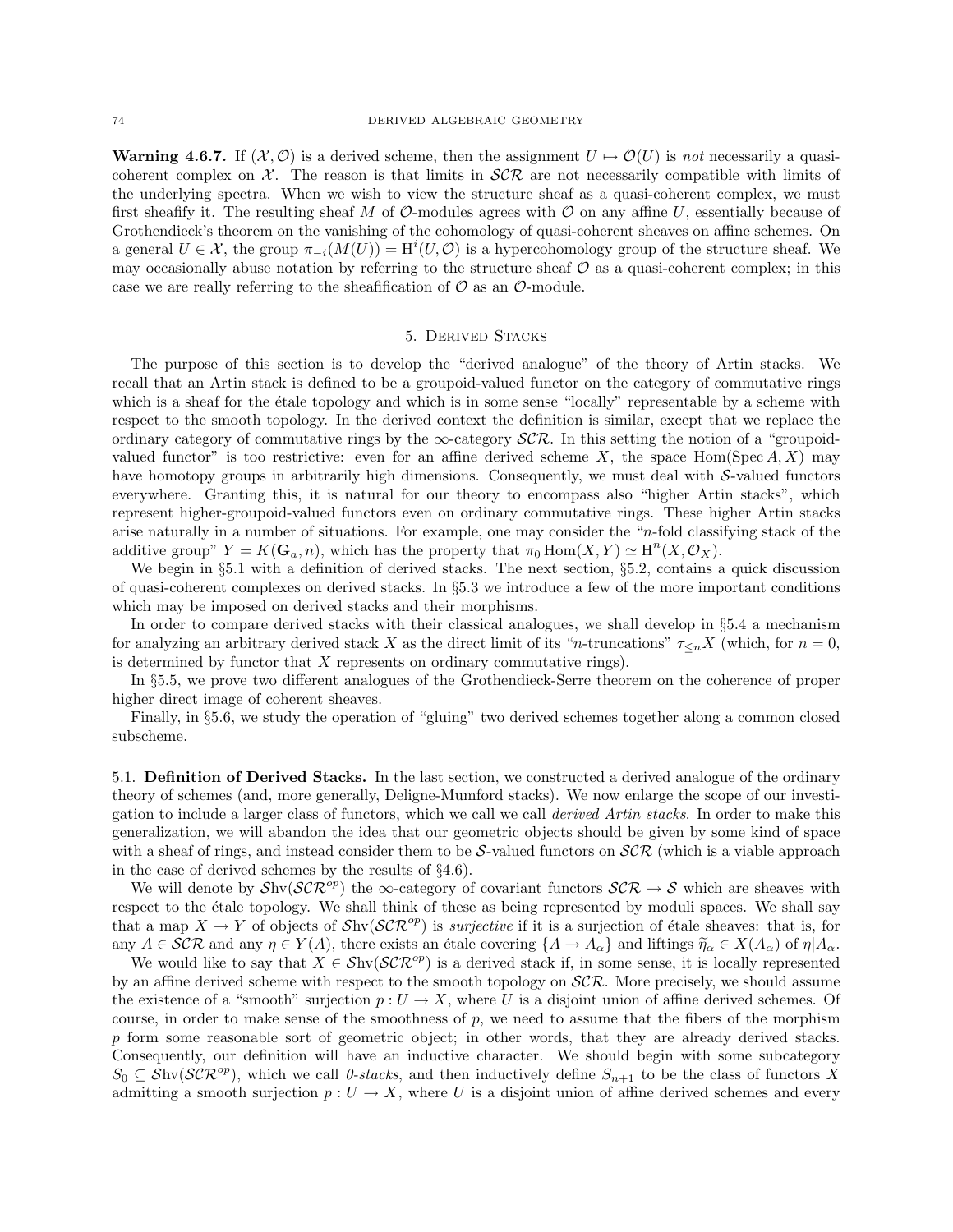fiber  $U \times_X \text{Spec } A$  of p lies in  $S_n$ . We are therefore faced with a question of where to begin the induction: that is, what is the right class  $S_0$  of 0-stacks? There are at least three reasonable candidates:

- The most conservative choice would be let  $S_0$  be the class of corepresentable functors on  $\mathcal{SCR}$ : in other words, the class of affine derived schemes. In this case,  $S_n$  would be analogous to the class of  $n$ -geometric stacks in the sense of [36]. This is an important notion which we will return to in [24].
- To conform with the standard terminology in algebraic geometry, we could take  $S_0$  to be some derived analogue of the class of algebraic spaces. More specifically, we could let  $S_0$  denote the class of affine derived schemes  $(\mathcal{X}, \mathcal{O}_{\mathcal{X}})$  for which  $\mathcal{X} \simeq \Delta \tau_{\leq 0} \mathcal{X}$  and the pair  $(\tau_{\leq 0} \mathcal{X}, \tau_{\leq 0} \mathcal{O}_{\mathcal{X}})$  is an algebraic space. In this case, the defining property of  $S_n$  is that an object of  $S_n$  takes n-truncated values when restricted to ordinary commutative rings.
- We could take  $S_0$  to be the class of all functors which are representable by derived schemes. In this case, a derived stack belongs to  $S_n$  if and only if its cotangent complex is  $(-n-1)$ -connected (see Theorem 5.1.12). This has the advantage of leading to a larger class of objects than the previous alternatives, which includes all derived schemes. However, this extra generality does not seem to be of much practical use.

We shall follow the second course in our definition of a derived stack. Either of the others is possible, although if the third is adopted then some of the results that we shall prove are only valid under certain restrictions.

Remark 5.1.1. For us, the notion of an algebraic space is more general than the definition given in [18], since we do not require local quasi-separatedness, or that the diagonal of an algebraic space is a scheme. However, if  $X \to Y$  is a relative derived algebraic space in our sense, then the diagonal  $X \to X \times_Y X$  is always a relative derived algebraic space in the stronger sense, since its underlying (ordinary) algebraic space is actually separated.

**Proposition 5.1.2.** Let  $X = (X, \mathcal{O}_X)$  be a derived scheme. The following conditions are equivalent:

- (1) The natural map of  $\infty$ -topoi  $\mathcal{X} \to \Delta \tau_{\leq 0} \mathcal{X}$  is an equivalence, and the Deligne-Mumford stack  $(\tau_{\leq 0} \mathcal{X}, \tau_{\leq 0} \mathcal{O}_{\mathcal{X}})$  is an algebraic space.
- (2) The space  $\text{Hom}(Spec\, A, X)$  is discrete whenever A is an ordinary commutative ring.

*Proof.* If (1) is satisfied, then X and  $(\tau \leq 0 \mathcal{X}, \tau \leq 0 \mathcal{X})$  represent the same functor on commutative rings, which is set-valued since the latter is an algebraic space.

Conversely, let us suppose assume that (2) is valid. Let Y be the Deligne-Mumford stack  $(\tau_{\leq 0} \mathcal{X}, \tau_{\leq 0} \mathcal{O}_{\mathcal{X}})$ . We may write  $\mathcal{X} \simeq (\Delta \tau_{\leq 0} \mathcal{X})/E$  for some 1-connected object  $E \in \Delta \tau_{\leq 0} \mathcal{X}$ . It then follows that for A discrete, we have a natural map  $\overline{X(A)} \to Y(A)$  whose fiber over a map  $f : \operatorname{Spec} A \to Y$  is given by the space of global sections of  $f^*E$ . Since  $X(A)$  is discrete and  $Y(A)$  is 1-truncated, the fiber is itself discrete. Since this is also true for any étale A-algebra, we deduce that  $f^*E$  is discrete. Since  $f^*E$  is 1-connected, it follows that E is final so that  $\mathcal{X} \simeq \Delta \tau_{\leq 0} \mathcal{X}$ . Thus, when A is discrete,  $Y(A) \simeq X(A)$  is discrete. It follows by definition that the Deligne-Mumford stack Y is an algebraic space.  $\square$ 

We shall say that a derived scheme  $X$  is a *derived algebraic space* if it satisfies the equivalent conditions of Proposition 5.1.2.

**Definition 5.1.3.** A morphism  $p: X \to Y$  in  $\mathcal{S}h\n\mathcal{SCR}^{op}$  is a *relative* 0-stack if, for any map  $\mathcal{S}pec A \to Y$ , the fiber product Spec  $A \times_Y X$  is a derived algebraic space. We shall say that p is smooth if each of the associated maps  $Spec A \times_Y X \to Spec A$  is smooth as a morphism of derived schemes.

For  $n > 0$ , a morphism  $p: X \to Y$  in  $\mathcal{S}h\nu(\mathcal{SCR}^{op})$  is a *relative n-stack* if for any map  $\text{Spec } A \to Y$  there exists a smooth surjection  $U \to \text{Spec } A \times_Y X$  which is a relative  $(n-1)$ -stack, where U is a disjoint union of affine derived schemes. We say that  $p$  is *smooth* if  $U$  may be chosen smooth over  $Z$ .

The following bit of temporary terminology will prove useful in proving basic stability properties of the notion of derived stacks: let us say that a morphism  $U \to X$  is an *n*-submersion if it is a relative *n*-stack which is smooth and surjective.

We next verify the basic properties of relative stacks: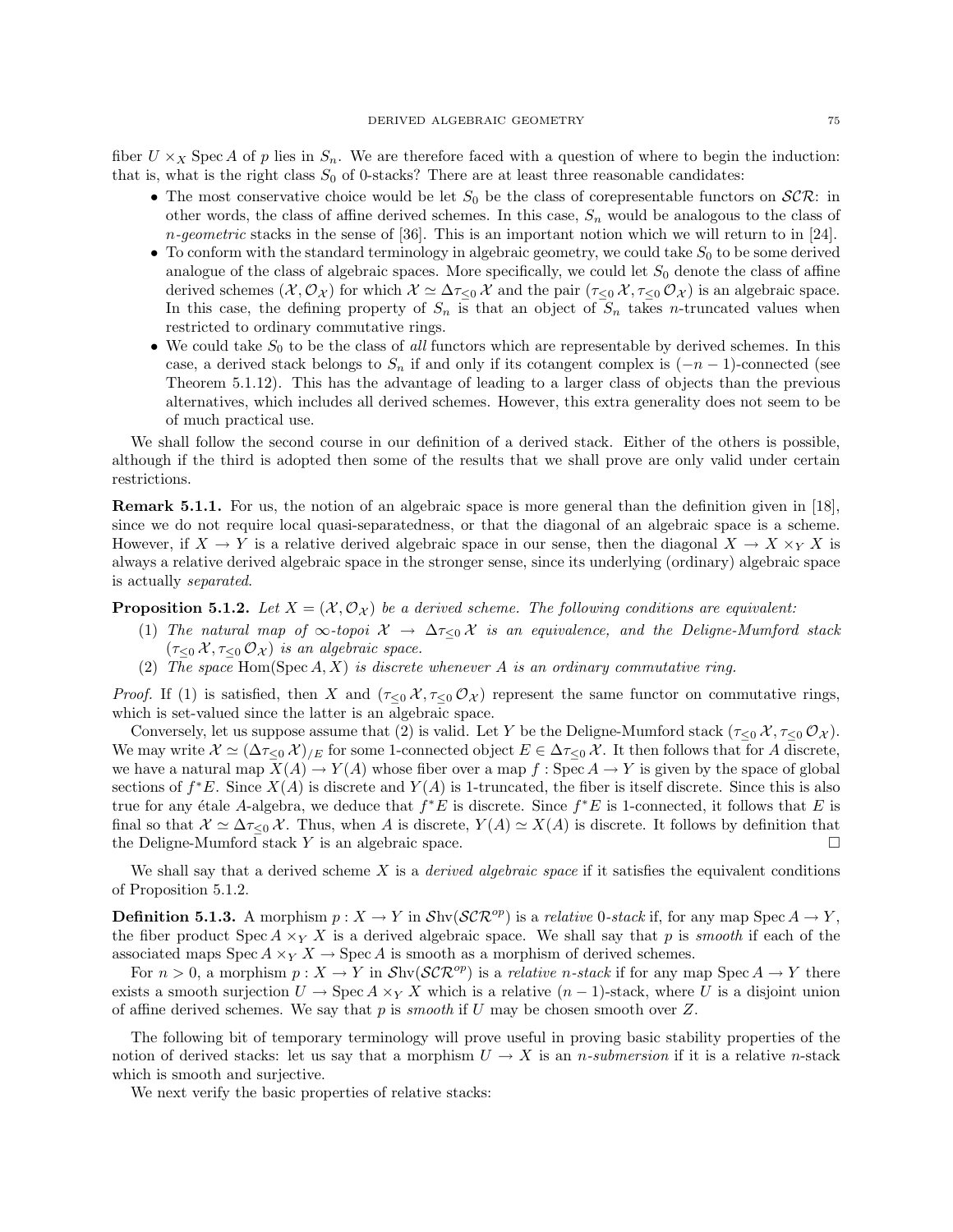#### 76 DERIVED ALGEBRAIC GEOMETRY

**Proposition 5.1.4.** (1) Any relative n-stack is also a relative m-stack for any  $m \geq n$ .

- (2) Any equivalence is a relative 0-stack.
- (3) Any morphism homotopic to a morphism which is a relative n-stack is itself a relative n-stack.
- (4) Any pullback of a (smooth) relative n-stack is a (smooth) relative n-stack.
- (5) Let  $X \xrightarrow{f} Y \xrightarrow{g} Z$  be a composable pair of morphisms. If both f and g are (smooth) relative n-stacks, then so is  $g \circ f$ .
- (6) Suppose that  $n > 0$  and that we are given morphisms  $X \to Y \to Z$ , where  $X \to Y$  is an  $(n-1)$ submersion and  $X \to Z$  is a relative n-stack. Then  $Y \to Z$  is a relative n-stack.
- (7) Let  $X \stackrel{f}{\rightarrow} Y \stackrel{g}{\rightarrow} Z$  be a composable pair of morphisms and  $n \geq 1$ . If  $g \circ f$  is a relative  $(n-1)$ -stack and g is a relative n-stack, then f is a relative  $(n-1)$ -stack.

Proof. Claims (1) through (4) are obvious.

We now prove (5). The proof goes by induction on n. Suppose that  $X \to Y$  and  $Y \to Z$  are both relative n-stacks. We may assume without loss of generality that Z is affine. If  $n = 0$ , then the hypotheses imply that Y is a derived algebraic space. Working locally on Y, we deduce that X is a derived scheme. For any ordinary commutative ring A,  $Y(A)$  is discrete and the fibers of the map  $X(A) \to Y(A)$  are discrete, so that  $X(A)$  is discrete. It follows that X is a derived algebraic space, as required.

If  $n > 0$ , then we may choose an  $(n - 1)$ -submersion  $U \to Y$ , where U is a disjoint union of affine derived schemes. Then the base change  $U \times_Y X \to X$  is an  $(n-1)$ -submersion. Similarly, there is an  $(n-1)$ submersion  $V \to U \times_Y X$ , where V is a disjoint union of affine derived schemes. The inductive hypothesis implies that  $f: V \to X$  is an  $(n-1)$ -submersion, and the conclusion follows. If f and g are both smooth, then we may choose U smooth over  $Z$  and V smooth over  $U$ , hence V smooth over  $Z$ .

We next prove  $(6)$ . Without loss of generality we may suppose that Z is affine. By hypothesis, there exists an  $(n-1)$ -submersion  $U \to X$ , where U is a disjoint union of affine derived schemes. Then the composite map  $U \to Y$  is an  $(n-1)$ -submersion by (5), so that  $Y \to Z$  is a relative *n*-stack.

It remains to prove (7). Once again, we may suppose that Z is affine. Suppose first that  $n = 1$ . Then X is a derived algebraic space. Let  $Spec A \to Y$  be any morphism; we must show that  $X \times_Y Spec A$  is a derived algebraic space. It is clear that  $X \times_Y \text{Spec } A$  takes discrete values on discrete commutative rings, so it suffices to show that  $X \times_Y \text{Spec } A$  is a derived scheme. This assertion is local on X and Spec A, so we may assume the existence of factorizations  $X \to U$ , Spec  $A \to U$ , where  $U \to Y$  is a 0-submersion and U is a derived algebraic space. In this case,  $X \times_Y \text{Spec } A = X \times_U (U \times_Y U) \times_U \text{Spec } A$ , so it suffices to show that  $U \times_Y U$  is a relative algebraic space. This follows immediately from the definition of a 0-submersion.

Now suppose that  $n > 1$ . Choose an  $(n-2)$ -submersion  $U \to X$  where U is a disjoint union of affine derived schemes. Using part (6), it will suffice to show that  $p: U \to Y$  is a relative  $(n-1)$ -stack. Let  $q: V \to Y$  be an  $(n-1)$ -submersion, where V is a derived algebraic space. The assertion that p is a relative  $(n-1)$ -stack is local on U; since q is surjective we may suppose that there exists a factorization  $U \to V \to Y$ , and it suffices to show that the map  $U \to V$  is a relative 0-stack. This follows immediately from the fact that both U and V are derived algebraic spaces.  $\square$ 

We next study the cotangent complexes of derived stacks.

**Proposition 5.1.5.** Let  $f : X \to Y$  be a relative n-stack. Then f has a cotangent complex  $L_{X/Y}$ . Moreover,  $L_{X/Y}[n]$  is connective. If f is smooth, then  $L_{X/Y}$  is the dual of a connective, perfect complex.

*Proof.* The proof goes by induction on n. Without loss of generality,  $Y = \text{Spec } A$  is affine. If  $n = 0$ , then X is a derived algebraic space. The assertion that  $L_{X/Y}$  exists is local on X, so we may suppose that X is affine; in this case it follows from Proposition 3.2.14.

Now suppose  $n > 0$ . Choose an  $(n - 1)$ -submersion  $U \to X$ , where U is a disjoint union of affine derived schemes. We must show that for any  $\eta \in X(B)$ , the functor which carries  $M \in \mathcal{M}_B$  to the mapping fiber of

$$
X(B\oplus M)\to X(B)\times_{Y(B)}Y(B\oplus M)
$$

is corepresentable by some  $(-1 - n)$ -connected module  $L_{X/Y}(\eta) \in \mathcal{M}_B$ , and that  $L_{X/Y}(\eta)$  is compatible with base change. Let us denote the mapping fiber in question by  $\Omega(X, Y, \eta, M)$ .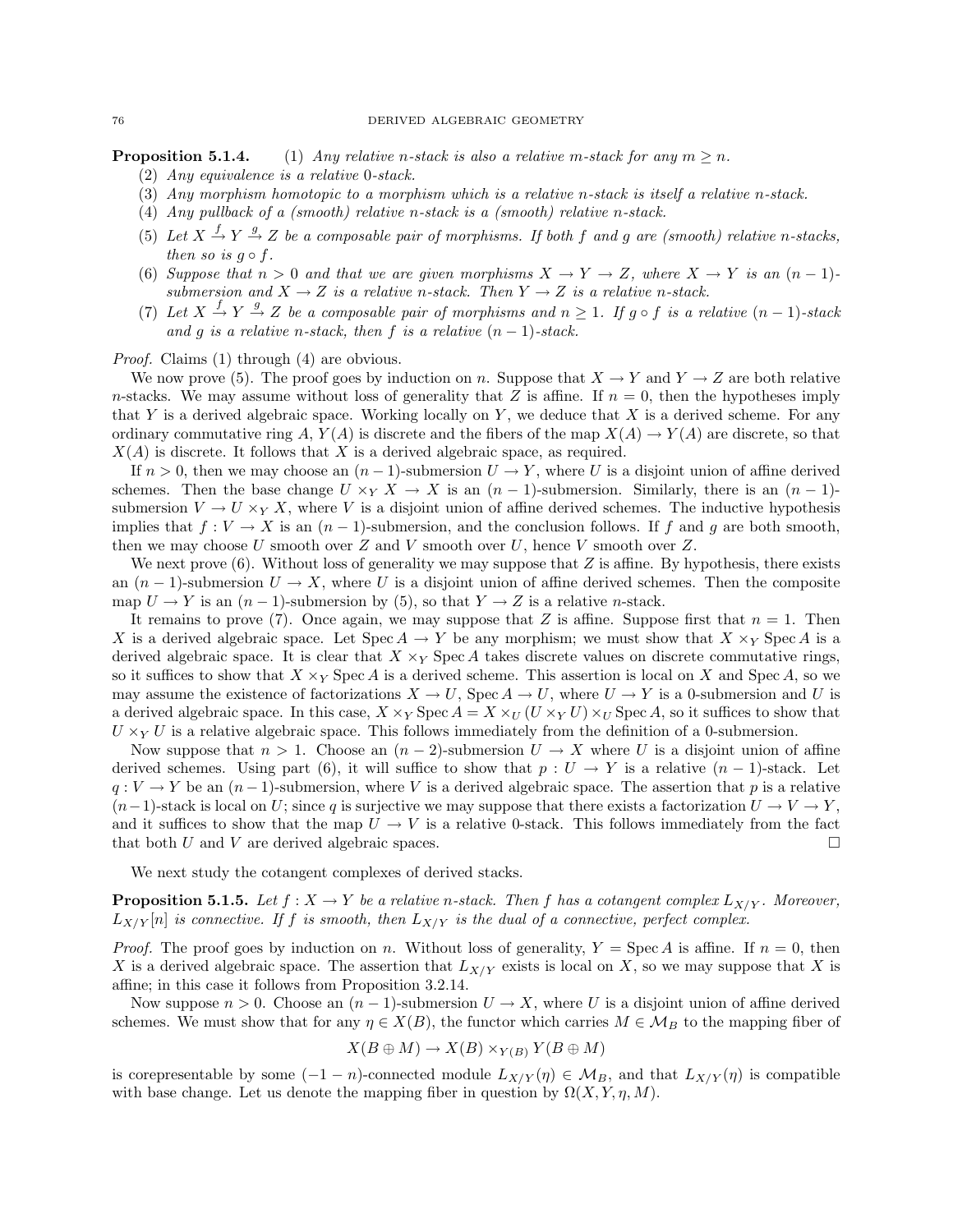Both assertions are local with respect to the topology T, so we may suppose that  $\eta$  admits a lifting  $\widetilde{\eta} \in U(B)$ . Shrinking U, we may suppose that U is affine (possibly U no longer surjects onto X, but we no longer need this). Then we have a natural map of spaces

$$
p: \Omega(U, Y, \widetilde{\eta}, M) \to \Omega(X, Y, \eta, M).
$$

The mapping fiber of p over  $0 \in \Omega(X, Y, \eta, M)$  is naturally equivalent to  $\Omega(U, X, \eta, M)$ . By the inductive hypothesis,  $\Omega(U, X, \tilde{\eta}, M)$  is corepresented (as a functor of M) by  $L_{U/X}(\tilde{\eta})$ . Since U and Y are affine,  $\Omega(U, Y, \tilde{\eta}, M)$  is corepresentable by  $L_{U/Y}(\tilde{\eta})$ . We note that the fiber sequence

$$
\Omega(U, X, \widetilde{\eta}, M) \to \Omega(U, Y, \widetilde{\eta}, M) \to \Omega(X, Y, \eta, M)
$$

deloops. Since p is surjective (because U is formally smooth over X), we may identify  $\Omega(X, Y, \eta, M)$  with the mapping fiber of the map of connected deloopings  $\Omega^{-1}$  Hom $(L_{U/X}(\tilde{\eta}), M) \to \Omega^{-1}$  Hom $(L_{U,Y}(\tilde{\eta}, M))$ .<br>Since  $L_{U/X}(\tilde{\eta})$  is the dual of a connective perfect complex, the first connected delooping is given by Since  $L_{U/X}(\tilde{\eta})$  is the dual of a connective, perfect complex, the first connected delooping is given by Hom $(L_{U/X}(\widetilde{\eta}, M[1]))$ , so that  $\Omega(X, Y, \eta, M)$  may also be identified with the mapping fiber of

 $\text{Hom}(L_{U/X}(\widetilde{\eta}), M[1]) \to \text{Hom}(L_{U/Y}(\widetilde{\eta}, M[1])).$ 

By definition, this mapping fiber is corepresentable by the cokernel of  $L_{U/Y}(\tilde{\eta})[-1] \to L_{U/X}(\tilde{\eta})[-1]$ , which is also the kernel of  $L_{U/Y}(\tilde{\eta}) \to L_{U/X}(\tilde{\eta})$ . This proves the existence of  $L_{X/Y}(\eta)$  and the compatibility with base change (since  $L_{U/Y}$  and  $L_{U/X}$  are both compatible with base change). It also shows that  $L_{X/Y}[n]$  is connective (since  $L_{U/Y}$  is connective and  $L_{U/X}[n-1]$  is connective by the inductive hypothesis).

If  $X \to Y$  is smooth, then we may suppose that  $L_{U/Y}(\tilde{\eta})$  is projective and finitely generated, and therefore has a connective predual. Then  $L_{X/Y}(\eta)$  has a connective predual, given by the cokernel of  $L_{U/Y}^{\vee}(\widetilde{\eta}) \to L_U^{\vee}$  $U_{U/X}(\widetilde{\eta}).$ 

It follows from Proposition 5.1.5 that any smooth relative stack is actually formally smooth.

So far, we have discussed a relative notion of  $n$ -stack, since this was better suited to the inductive nature of the definition. Now that we have sorted out the basic facts, it is time to introduce the absolute version of this notion. We will say that  $X \in \mathcal{S}hv(\mathcal{SCR}^{op})$  is a *derived n-stack* if  $X \to \text{Spec } \mathbb{Z}$  is a relative *n*-stack.

**Remark 5.1.6.** An object  $X \in Shv(\mathcal{SCR}^{op})$  is a derived 0-stack if and only if it is a derived algebraic space.

**Remark 5.1.7.** A morphism  $X \to \text{Spec } A$  is a relative *n*-stack if and only if X is a *n*-stack. More generally, a morphism  $X \to Y$  is a relative *n*-stack if and only if every fiber product  $X \times_Y$  Spec A is a derived *n*-stack.

**Proposition 5.1.8.** Let X be a derived n-stack. Then  $X(A)$  is n-truncated for every discrete commutative ring A.

*Proof.* The proof of the first assertion goes by induction on n. For  $n = 0$ , the result is immediate from the definition. Suppose that  $n > 0$ , and let  $x \in X(A)$  be a point. Choose an  $(n-1)$ -submersion  $p: U \to X$ , where U is a derived algebraic space. The assertion in question is local on  $A$ , so we may suppose that x admits a lift  $\tilde{x} \in U(A)$ . The space  $U(A)$  is discrete, and the inductive hypothesis implies that the fibers of the map  $U(A) \to X(A)$  are  $(n-1)$ -truncated. It follows that the connected component of x in  $X(A)$  is *n*-truncated.  $\Box$ 

We also have the following:

**Proposition 5.1.9.** Let  $X = (X, \mathcal{O}_X)$  be a derived scheme and  $n \geq 1$ . The following conditions are equivalent:

- (1) As an object of  $\mathcal{S}hw(\mathcal{SCR}^{op})$ , X is an n-stack.
- (2) If A is a discrete commutative ring, then  $Hom(Spec A, X)$  is n-truncated.
- (3) If we write  $\mathcal{X} = (\Delta \tau_{\leq 0} \mathcal{X})_{/E}$ , then E is n-truncated.

*Proof.* The implication (1)  $\rightarrow$  (2) follows from Proposition 5.1.8. The reverse implication is proven by induction on n. Since X is a derived scheme, we may choose an étale surjection  $p : U \to X$ , where U is a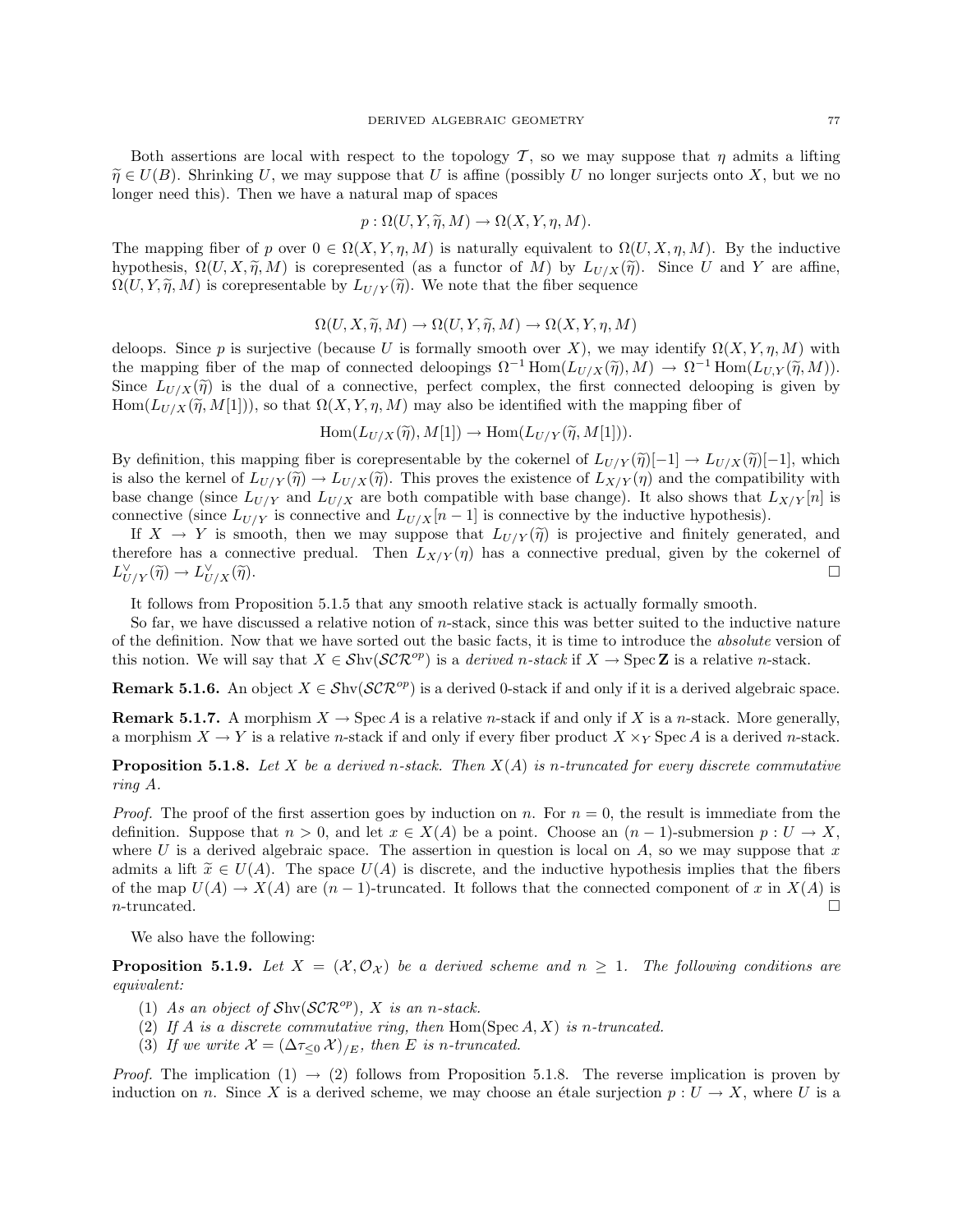disjoint union of affine derived schemes. Applying the inductive hypothesis to the fibers of p, we deduce that p is an  $(n-1)$ -submersion so that X is an n-stack.

The proof of the equivalence of (2) and (3) is analogous to the proof of Proposition 5.1.2.

We shall say that an object  $X \in \mathcal{S}hv(\mathcal{SCR}^{op})$  is a derived stack if it is a derived n-stack for  $n \gg 0$ .

**Remark 5.1.10.** According to the definition above, not every derived scheme  $X$  is a derived stack. If  $X = (\mathcal{X}, \mathcal{O}_{\mathcal{X}})$ , and  $\mathcal{X} \simeq (\Delta \tau \langle \mathcal{O}, \mathcal{X}) \rangle_{E}$ , then X is a derived stack if and only if E is truncated. As remarked earlier, we could remove this restriction by starting our inductive definition of stacks by allowing all derived schemes. This leads to a little more generality, but also to additional technicalities owing to the poor formal behavior of non-truncated sheaves of spaces in the étale topology.

We have already observed that if X is a derived scheme, then the cotangent complex of X is connective. Our next goal is to prove the converse of this assertion. First, we need a lemma.

**Lemma 5.1.11.** Let  $p: U \to X$  be a morphism in  $\text{Shv}(SCR^{op})$ , where U is a derived scheme. Suppose that p is surjective, and that for each morphism  $Spec A \to X$ , the fiber product  $U \times_X Spec A$  is a derived scheme which is étale over  $Spec A$ . Then  $X$  is a derived scheme.

*Proof.* Let us begin with any functor  $Y \in Shv(\mathcal{SCR}^{op})$ . We shall call a morphism  $p: V \to Y$  étale if any fiber product  $V \times_Y \text{Spec } A$  is a derived scheme, étale over Spec A.

We will attempt to represent Y by a derived scheme  $(\mathcal{Y}, \mathcal{O}_{\mathcal{Y}})$ . We define the  $\infty$ -topos Y as follows: the objects of X are étale morphisms  $V \to Y$ , where V is a derived scheme. Since any morphism between derived schemes étale over Y is itself étale, one can show with a bit of effort that  $\mathcal Y$  is an  $\infty$ -topos provided that it is accessible. We shall gloss over this technical point (which can be addressed whenever the functor  $Y$  is reasonably continuous: in particular, continuity follows from the existence of a surjection  $U \to Y$  where U is representable by a derived scheme).

On the ∞-topos Y there is a tautological  $\mathcal{SCR}\text{-}$ valued sheaf. Namely, we assign to each  $(\mathcal{V}, \mathcal{O}_{\mathcal{V}}) \to Y$ the global sections of  $\mathcal{O}_\mathcal{V}$ . It is immediate from the definition that  $(\mathcal{Y}, \mathcal{O}_\mathcal{V})$  is a derived scheme. We shall denote this derived scheme by Y'; it comes equipped with a  $(-1)$ -truncated transformation  $Y' \to Y$ . If Y is a derived scheme, then the natural map gives an equivalence  $Y' \simeq Y$ . In the general case, Y' is the largest subfunctor of Y which is representable by a derived scheme.

Returning to the situation of the proposition, we wish to show that  $X' \simeq X$ . It suffices to show that  $X' \to X$  is surjective. Since p is surjective, it suffices to show that  $U \to X$  factors through U. This is immediate from the definition.  $\Box$ 

**Theorem 5.1.12.** Let  $f: X \to Y$  be a relative stack, and suppose that  $L_{X/Y}$  is connective. Then f is a relative derived scheme.

Proof. The proof is essentially identical to that of the more classical fact that an Artin stack with unramified diagonal is a Deligne-Mumford stack (which is a special case of Theorem 5.1.12).

Without loss of generality, we may suppose that Y is affine. Let X be a relative n-stack; we prove the result by induction on n. If  $n = 0$  there is nothing to prove. Otherwise, we may choose an  $(n-1)$ -submersion  $U \rightarrow X$ , where U is a disjoint union of affine derived schemes. Then we have an exact triangle

$$
L_{X/Y}|U \to L_{U/Y} \to L_{U/X},
$$

which shows that  $L_{U/X}$  is connective. By the inductive hypothesis,  $U \to X$  is a relative derived scheme.

We next construct derived scheme  $U'$  over U, which we will obtain by "slicing" U. Consider all instances of the following data: étale morphisms  $Spec A \to U$  together with m-tuples  $\{a_1, \ldots, a_m\} \subseteq \pi_0A$  such that  ${da_1, \ldots, da_m}$  freely generate  $\pi_0(L_{U/X} | \text{Spec } A)$ . For each such tuple, let A' denote the A-algebra obtained by killing (lifts of)  $\{a_1, \ldots, a_m\}$ , and let U' denote the derived scheme which is the disjoint union of Spec A', taken over all A' which are obtained in this way. Then, by construction,  $\pi : U' \to X$  is relatively representable by étale morphisms of derived schemes. Lemma  $5.1.11$  implies that X is a derived scheme, provided that we can show that  $\pi$  is a surjection of étale sheaves. In other words, we must show that for any morphism Spec  $k \to X$  (where  $k \in \mathcal{SCR}$ ), the induced map Spec  $k \times_X U' \to \text{Spec } k$  is a surjection of étale sheaves. We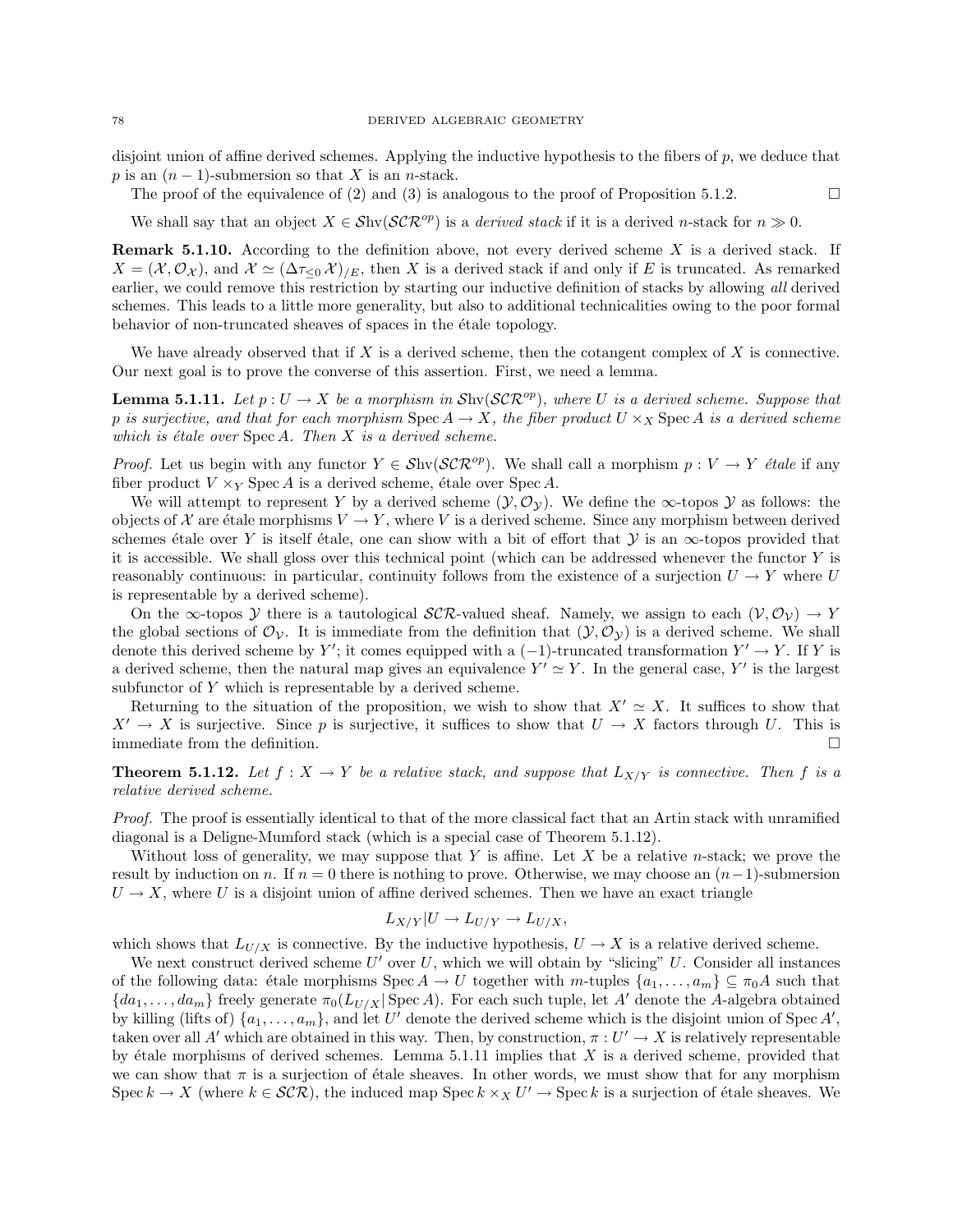note that  $Spec k \times_X U'$  is a derived scheme which is locally of finite presentation over  $Spec k$  (since  $U' \to U$  is locally of finite presentation and  $\operatorname{Spec} k \times_X U \to \operatorname{Spec} k$  is smooth). The vanishing of the relative cotangent complex implies that  $Spec k \times_X U'$  is étale over  $Spec k$ , so it suffices to prove that the map is surjective on ordinary points. In other words, we may reduce to the case where (as suggested by our notation)  $k$  is a field.

Without loss of generality, we may enlarge  $k$  and thereby suppose that  $k$  is separably closed. Consequently, the map Spec  $k \to X$  factors through a map  $f : \text{Spec } k \to \text{Spec } A$ , where Spec A is étale over U. Shrinking Spec A if necessary, we may suppose that  $\pi_0 L_{U/X}(A)$  is freely generated by the differentials of elements  ${x_1, x_2, \ldots, x_m} \subseteq \pi_0 A$ . These elements give rise to an étale morphism from Spec A to m-dimensional affine space over X which we shall denote by  $\mathbf{A}_X^m$ . Base changing by the map  $\text{Spec } k \to X$ , we get an étale morphism of derived schemes Spec  $A \times_X \text{Spec } k \to \mathbf{A}_k^m$ . By construction, the former space is nonempty, so the image of this map is some Zariski-open subset of  $\mathbf{A}_k^m$ . This image therefore contains point with coordinates in  $k_0$ , where  $k_0 \subseteq k$  denotes the separable closure of the prime field of k. Consequently, we may alter the choice of f and thereby assume that  $\{f^*x_1, \ldots, f^*x_m\} \subseteq k_0 \subseteq k$ .

Let A' denote the (Zariski) localization of A at the image point of f, and let  $\mathfrak{m} \subseteq \pi_0A'$  denote the maximal ideal. To prove that  $\text{Spec } k \to X$  factors through U', it will suffice to show that we choose  ${a_1, \ldots, a_m} \subseteq \mathfrak{m}$  such that the differentials  ${da_1, \ldots, da_m}$  freely generate  $\pi_0 L_{U/X}(A')$ . Since  $\pi_0 L_{U/X}(A')$ is free over  $\pi_0 A'$ , Nakayama's lemma implies that this is equivalent to the surjectivity of the natural map  $\pi_1 L_{k/U} = \mathfrak{m}/\mathfrak{m}^2 \to \pi_0 L_{U/X}(k) = \pi_0 L_{\mathbf{A}_X^m/X}(k)$ . Using the long exact sequence, we see that this is equivalent to the assertion that the natural map  $\pi_0 L_{\mathbf{A}_{X}^m/X}(k) \to \pi_0 L_{k/X}$  is zero. Since  $L_X$  is connective,  $\pi_0 L_{k/X}$  is a quotient of  $\pi_0 L_k = \Omega_{k/k_0}$ . It therefore suffices to show that the differentials of each of the coordinate functions  $\{x_1, \ldots, x_m\}$  vanish in  $\Omega_{k/k_0}$ . This is clear, since the coordinates take their values in  $k_0$  by  $\Box$ construction.

5.2. Quasi-Coherent Complexes on Derived Stacks. Throughout this section, we shall write  $\mathcal T$  to denote the étale topology on  $\mathcal{SCR}.$ 

Let  $X \in Shv(\mathcal{SCR}^{op})$  be a moduli functor. We have already defined the  $\infty$ -category  $\mathcal{QC}_X$  of quasicoherent complexes on  $X$ . The purpose of this section is to investigate the notion of a quasi-coherent complex in the special case where  $X$  is a derived stack.

Let  $X \in Shv(SCR^{op})$  be a derived stack. Let  $Sm_{X}$  be the  $\infty$ -category whose objects are given by pairs  $(A, \phi)$ , where  $A \in \mathcal{SCR}$  and  $\phi : \text{Spec } A \to X$  is a smooth relative stack. Define  $\mathcal{M}_X$  to be the strict inverse limit of the  $\infty$ -categories  $\mathcal{M}_A$ , taken over all  $(A, \phi) \in Sm_X$ . In other words, an object of  $\mathcal{M}_X$ assigns functorially to each  $A \in Sm_X$  an A-module  $M_A$ , and to each factorization Spec  $A \to \text{Spec } B \to X$ an equivalence  $M_A \simeq M_B \otimes_B A$ .

Using the fact that any map  $Spec B \to X$  locally factors through some smooth relative stack  $Spec A \to X$ , one can prove the following:

**Lemma 5.2.1.** The restriction functor  $QC_X \to \mathcal{M}_X$  is an equivalence of  $\infty$ -categories.

Recall that if  $P$  is any property of modules which is stable under base change, then  $P$  makes sense for quasi-coherent complexes on any X: one asserts that  $M \in \text{QC}_X$  has the property P if the A-module  $M(\eta)$ has the property P for any  $\eta \in X(A)$ . In the case where X is a derived stack, we can make sense of this notion more generally:

**Definition 5.2.2.** Suppose that  $P$  is a property of modules which is stable under smooth base change and smooth descent. Let  $X \in \mathcal{S}$ hv $(\mathcal{SCR}^{op})$  be a derived stack. We will say that  $M \in \mathbb{Q}C_X$  has the property P if  $p^*M$  has the property P when regarded as an A-module, for any smooth relative stack Spec  $A \to X$ .

Proposition 5.2.3. Let P be a property which is stable under smooth base change and smooth descent, let  $p: X \to Y$  be a smooth map between derived stacks, and let  $M \in \text{QC}_Y$ . If M has the property P, then so  $does p^*M$ . The converse holds provided that p is surjective.

*Proof.* The first claim is clear, since any formally smooth relative stack Spec  $A \to X$  is also a formally smooth relative stack over Y. For the converse, let us suppose that  $p^*M$  has the property P, and let  $Spec A \to Y$  be a formally smooth relative stack. Then Spec  $A \times_Y X$  is a relative stack over Z, so there exists a surjective,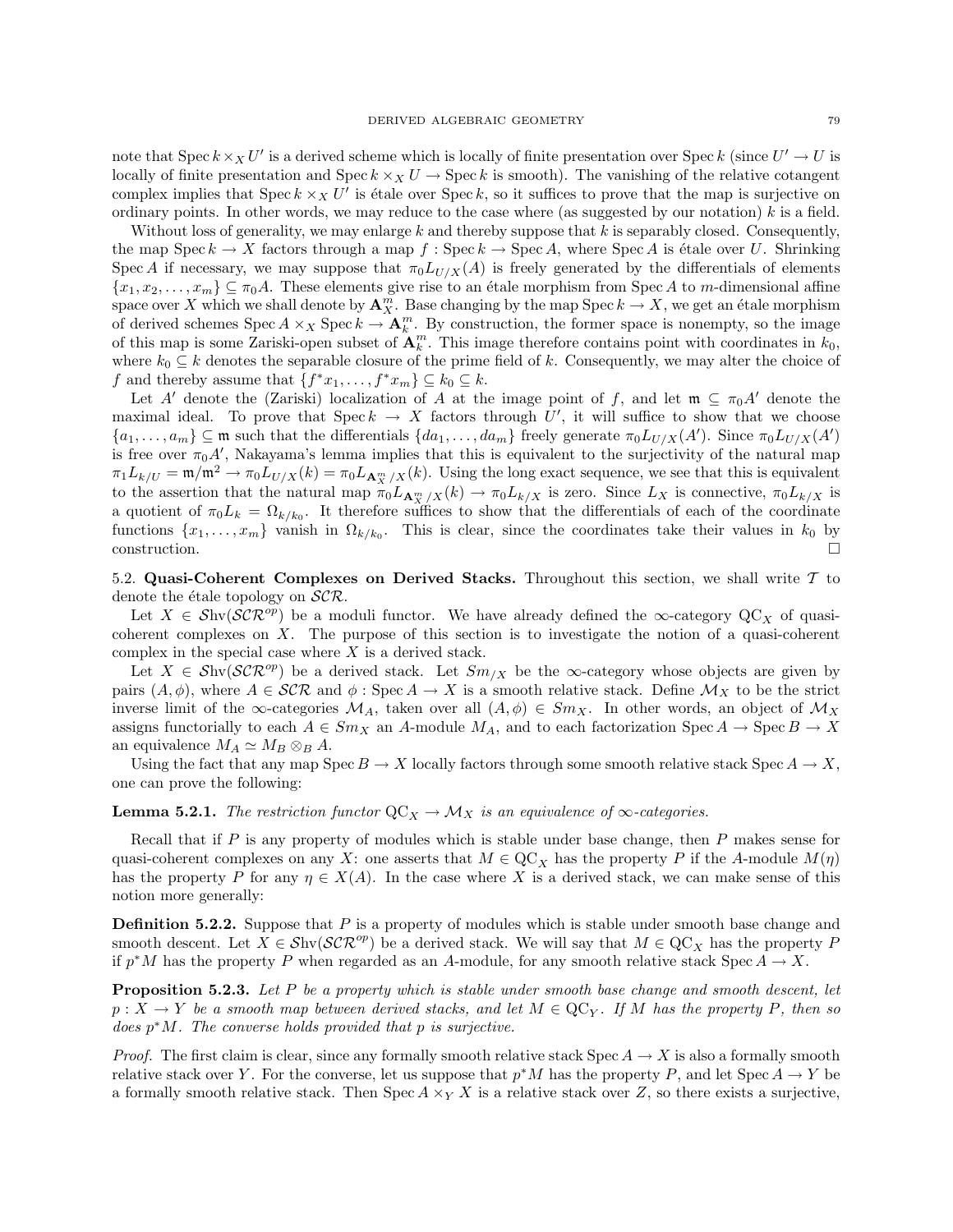formally smooth relative stack  $U \to \text{Spec } A \times_Y X$  where U is a derived scheme. Without loss of generality, we may assume that U is a disjoint union of affine pieces. Since p is surjective, the induced map  $U \to \text{Spec } A$ is surjective. Replacing U by a union of finitely many open affines, we may suppose that  $U = \text{Spec } B$ where B is a faithfully flat, smooth A-algebra. Then  $M|\operatorname{Spec} B$  has the property P as a B-module, since Spec  $B \to Y$  factors through a formally smooth morphism to X. Since P satisfies smooth descent, we deduce that  $M|\operatorname{Spec} A$  has the property P as an A-module.

Applying Definition 5.2.2 to the properties of being  $(n - 1)$ -connected and being *n*-truncated, we define full subcategories  $(QC_X)_{\geq n}$  and  $(QC_X)_{\leq n}$ .

**Proposition 5.2.4.** Suppose that  $X$  is a relative stack over a derived scheme. Then the full subcategories  $(QC_X)_{\geq 0}$  and  $(QC_X)_{\leq 0}$  determine a t-structure on  $QC_X$ .

*Proof.* It is clear that  $(QC_X)_{\geq 0}$  and  $(QC_X)_{\leq 0}$  are stable under the appropriate shifts. If  $M \in (QC_X)_{\geq 0}$ and  $N \in (\mathrm{QC}_X)_{\le -1}$ , then  $\text{Hom}_{\mathcal{M}_A}(p^*M, p^*\overline{N}) = 0$  whenever  $p: \mathrm{Spec}\,A \to X$  is a formally smooth relative stack, so that  $\text{Hom}_{\text{QC}_X}(M, N) = 0$  by Lemma 5.2.1. The hard part is to verify that if  $M \in \text{QC}_X$ , then there exists a triangle

$$
M' \to M \to M''
$$

with  $M' \in (QC_X)_{\geq 0}$  and  $M'' \in (QC_X)_{\leq -1}$ . For this, we apply Lemma 5.2.1 again. For each formally smooth relative stack  $p : \text{Spec } A \to X$ , we can construct a corresponding triangle of A-modules:

$$
M'(p) \to p^*M \to M''(p).
$$

To complete the proof, it suffices to show that this triangle is functorial in  $p$ . In other words, given any  $q : \text{Spec } B \to \text{Spec } A$  such that  $q \circ p$  is also a formally smooth relative stack, we must show that the natural map  $M'(p) \otimes_A B \to M'(q \circ p)$  is an equivalence.

The fiber product  $Spec A \times_X Spec B$  is a relative stack which is smooth over both  $Spec A$  and  $Spec B$ ; since it has a section over  $Spec B$ , it surjects onto  $Spec B$ . Choose a relative stack and smooth surjection  $U \to \text{Spec } A \times_X \text{Spec } B$ , where U is a disjoint union of affine derived schemes. Replacing U by a disjoint union of finitely many of these affine derived schemes, we may assume that  $U = \text{Spec } C$  and still guarantee that  $U \to \text{Spec } B$  is surjective. Then C is an algebra which is smooth over both A and B, and faithfully flat over B. Consequently, it will suffice to show that  $M'(p) \otimes_A B \otimes_B C \to M'(q \circ p) \otimes_B C$  is an equivalence. To prove this, one shows that both are equivalent to  $M'(r)$ , where  $r : \text{Spec } C \to X$  is the natural map. This follows from the fact that C is flat over A and B, since tensoring with C carries both of the sequences

$$
M'(p) \to p^*M \to M''(p)
$$
  

$$
M'(q \circ p) \to (p^*M) \otimes_A B \to M''(q \circ p)
$$

into

$$
M'(r) \to (p^*M) \otimes_A C \to M''(r).
$$

 $\Box$ 

5.3. Properties of Derived Stacks. The purpose of this section is to discuss several properties of derived schemes and derived stacks and their interrelationships. The discussion is by no means exhaustive; virtually every notion from classical algebraic geometry has at least one derived analogue.

Throughout this section,  $\mathcal T$  shall denote the étale topology on  $\mathcal{SCR}$ .

**Definition 5.3.1.** Let  $A \in \mathcal{SCR}, X \in \mathcal{Shv}(\mathcal{SCR}^{op})$ , and  $p : X \to \text{Spec } A$  a relative 0-stack. We shall say that  $p$  is:

- *affine* if  $X \simeq \text{Spec } B$  for some A-algebra B.
- a closed immersion if  $X \simeq \operatorname{Spec} B$  where  $\pi_0 A \to \pi_0 B$  is surjective.

If  $p: X \to Y$  is a relative derived scheme over an arbitrary base, then we say that p is affine (a closed *immersion*) if the induced map  $X \times_Y \text{Spec } A \to \text{Spec } A$  has the same property, for any  $\text{Spec } A \to Y$ .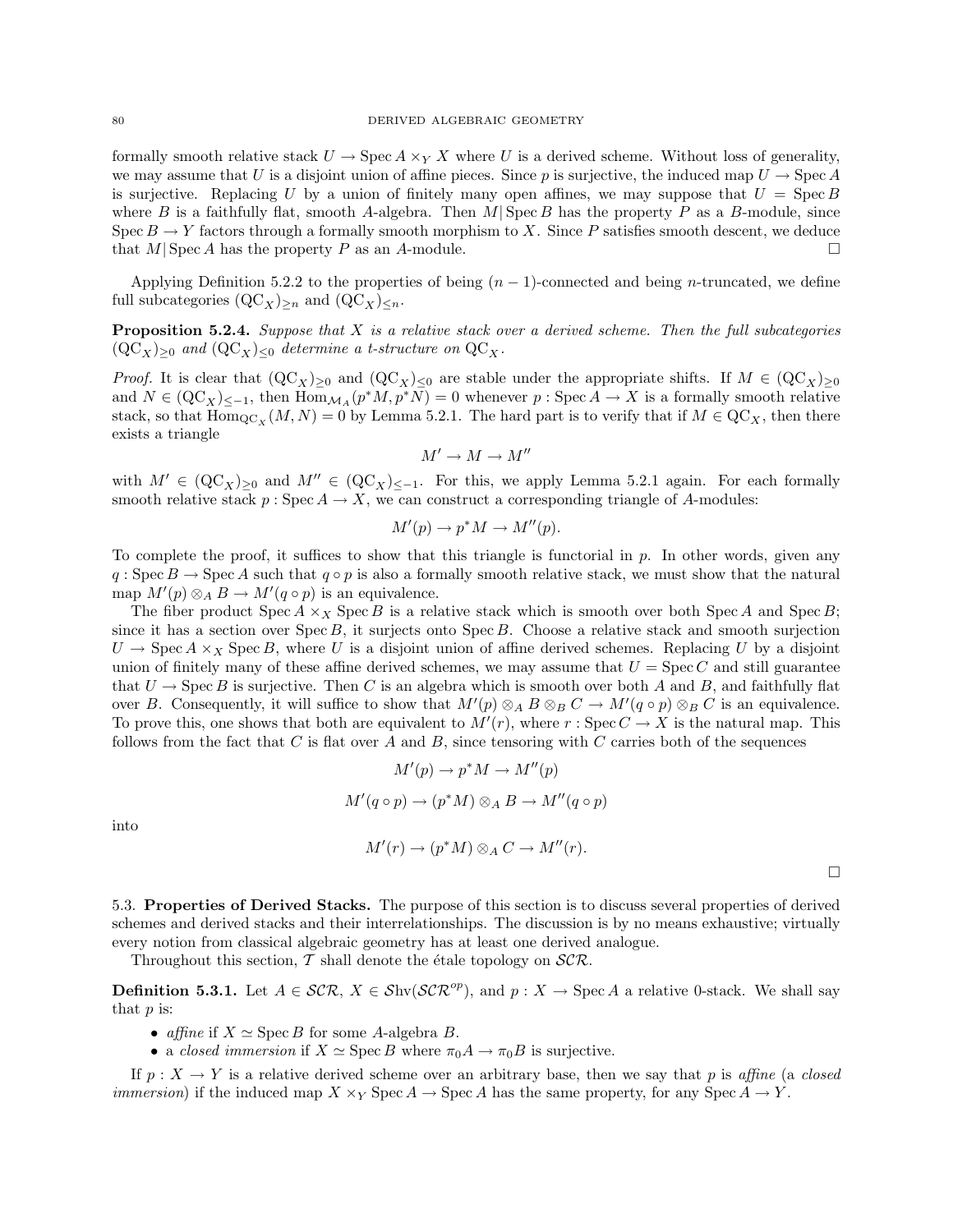If  $P$  is any property which is stable under base change and local on the source for the étale topology, then we say that a relative derived scheme  $p : X \to Y$  has the property P if for any map Spec  $A \to Y$  and any  $\forall$  etale morphism  $Spec B \to X \times_Y Spec A$ , the A-algebra B has the property P. Consequently we may speak of morphisms being locally of finite presentation, almost of finite presentation, flat, faithfully flat, ´etale, smooth, and so forth. If  $p$  is a relative derived stack, then we make the same definition for any property which is local for the smooth topology.

We next introduce a compactness condition for relative stacks.

**Definition 5.3.2.** If  $p: X \to Y$  is a relative algebraic space, then we say that p is *bounded* if for any map Spec  $A \to Y$ , if we write  $X \times_Y \text{Spec } A = (\mathcal{X}, \mathcal{O})$ , then the algebraic space  $(\tau_{\leq 0} \mathcal{X}, \pi_0 \mathcal{O})$  is quasi-compact and quasi-separated. More generally, if  $p : X \to Y$  is a relative stack, then we shall say that p is bounded if for each Spec  $A \to Y$ , there exists a bounded smooth surjection Spec  $B \to X \times_Y S$ pec A.

We note that Definition 5.3.2 is recursive; in order to test whether or not  $p: X \to Y$  is bounded, we need to know whether or not a smooth surjection  $q: U \to X \times_Y \text{Spec } A$  is bounded. However, this poses no difficulty, since if p is an n-stack, then q is an  $(n - 1)$ -stack, so we eventually reduce to the case of a relative algebraic space. We note that the definition is consistent, since an algebraic space  $X$  is quasi-compact and quasi-separated if and only if there exists a smooth surjection  $U \to X$  which is quasi-compact (and quasi-separated), where  $U$  is affine.

It is easy to give a characterization of the bounded derived schemes. For this, we first need a bit of terminology. Let  $\mathfrak X$  denote the étale topos of an (ordinary) Deligne-Mumford stack X, and let E be a sheaf of spaces on  $\mathfrak{X}$ . We will say that E is *constructible* if it satisfies the following conditions:

- The sheaf of sets  $\pi_0E$  is constructible in the classical sense. That is, it is a compact object in the topos  $\mathfrak{X}.$
- For any étale map  $Spec A \to X$  and any global section  $\eta$  of E over Spec A, the homotopy sheaves  $\pi_n(E|\operatorname{Spec} A, \eta)$  are constructible, and vanish for  $n \gg 0$ .

One can show that constructibility admits a recursive characterization analogous to that of Definition 5.3.2: an n-truncated E sheaf of spaces on X is constructible if and only if there is a constructible sheaf of sets  $E_0$  and surjection  $E_0 \to E$  whose homotopy fibers are all constructible. Since these homotopy fibers are  $(n-1)$ -truncated, we eventually reduce to the case where E is a sheaf of sets, in this case we apply the classical definition.

We shall say that a derived stack X is *bounded* if there exists a bounded submersion Spec  $A \rightarrow X$ , or equivalently if  $X \to \operatorname{Spec} \mathbb{Z}$  is bounded.

**Proposition 5.3.3.** Let  $X = (\mathcal{X}, \mathcal{O})$  be a derived scheme. Let  $\mathcal{X} = (\Delta \tau_{\leq 0} \mathcal{X})/E$ . Then X is a bounded derived stack if and only if the Deligne-Mumford stack ( $\tau <sub>0</sub>$   $\chi$ ,  $\pi<sub>0</sub>$   $\mathcal{O}$ ) is quasi-compact and quasi-separated (with quasi-separated diagonal), and the sheaf  $E$  is constructible.

The following properties of bounded morphisms are easily verified:

- **Proposition 5.3.4.** (1) Any identity morphism is bounded. And morphism homotopic to a bounded morphism is bounded.
	- (2) A composition of bounded morphisms is bounded. Any base change of a bounded morphism is bounded.
	- (3) Let  $X \to Y \to Z$  be a composable pair of relative stacks (or relative derived schemes). Assume that both  $X \to Z$  and  $Y \to Z$  are bounded. Then  $X \to Y$  is bounded. In particular, if  $X \to \text{Spec } A$  is bounded, then any smooth surjection  $\text{Spec } B \to X$  is bounded.

Now that we have introduced the class of bounded morphisms, we are in a position to set up the basic inductive apparatus for proving theorems about derived stacks:

**Principle 5.3.5** (Unscrewing). Let P be a property of objects  $X \in Shv(SCR^{op})$ . Consider the following conditions on P:

- (1) Every affine derived scheme has the property P.
- (2) If  $U_0 \to X$  is surjective, and for each  $k \geq 0$ , the k-fold fiber power  $U_k$  of  $U_0$  over X has the property P, then X has the property P.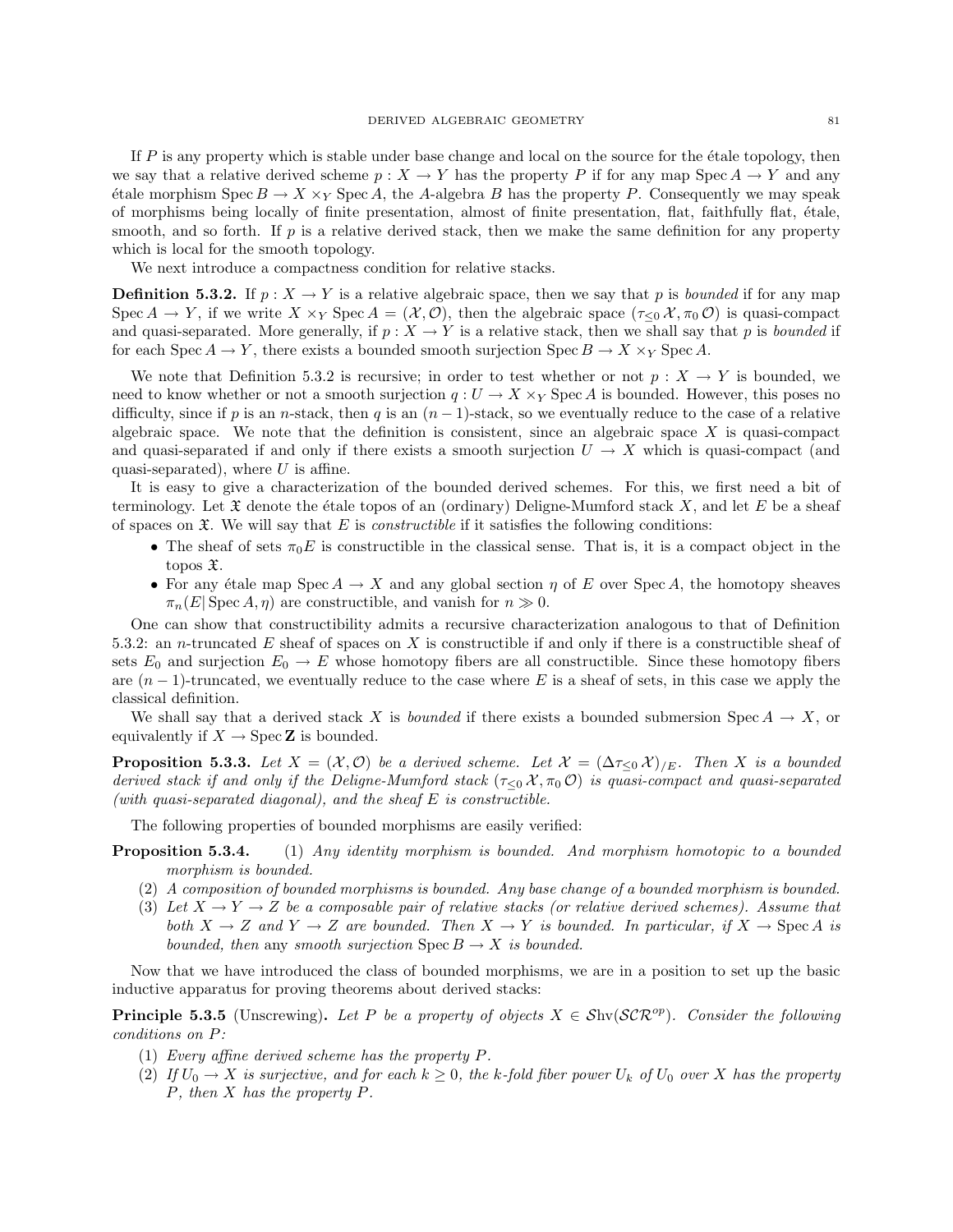(3) If  $\{X_\alpha \subseteq X\}$  is a filtered system of open subfunctors of X with union equal to X, and each  $X_\alpha$  has the property  $P$ , then  $X$  has the property  $P$ .

If (1) and (2) are satisfied, then every bounded derived stack has the property P. If (1), (2), and (3) are satisfied, then any derived stack has the property P.

*Proof.* First assume that (1) and (2). Let X be a bounded derived n-stack; we must show that X has the property P. We work by induction on n. If  $n > 0$ , then there exists an  $(n - 1)$ -submersion  $U_0 \to X$ , where U<sub>0</sub> is affine. Let U<sub>k</sub> denote the  $(k+1)$ -fold fiber power of U<sub>0</sub> over X; then each U<sub>k</sub> is a bounded  $(n-1)$ -stack, so we may suppose that each  $U_k$  has the property P. Then (2) implies that p has the property P. Therefore it suffices to treat the case where  $n = 0$ , so that X is a derived algebraic space.

If X is affine, then (1) implies that p has the property P. Next suppose that X is separated. There exists an étale surjection  $U_0 \to X$  where  $U_0$  is affine. Since X is separated, each  $U_k$  is affine and affine over X. Consequently, each map  $U_k \to X$  and  $U_k \to Y$  has the property P, so that p has the property P by (2). Finally, in the general case, we again choose an étale surjection  $U_0 \to X$  with  $U_0$  affine. Then  $U_0$  is separated and separated over X. One shows by induction that each  $U_k$  is separated over X and over Y, so that  $U_k \to X$  and  $U_k \to Y$  have the property P. It follows that U has the property P.

If, in addition, condition (3) is satisfied, then the same proof works for any stack. The only difference is that we cannot assume that the coverings  $U_0$  are affine. We can, however, assume that  $U_0$  is a disjoint union of affine schemes, and using condition (3) we may employ a limit argument to reduce to the affine case.  $\Box$ 

Remark 5.3.6. We will rarely apply Principle 5.3.5 in precisely the form that it is stated. More often, we will be discussing relative stacks  $X \to Y$ . In this case, we need an additional condition: that a relative stack  $X \to Y$  has the property P if and only if every base change  $X \times_Y$  Spec A  $\to$  Spec A has the property P. Under this assumption (always satisfied in practice) and assumptions analogous to those of Principle 5.3.5, we may show that every relative derived stack (bounded relative derived stack) has the property P.

We can also use the argument of Principle  $5.3.5$  to show that certain properties imply others. If  $P$  is some property of simplicial commutative rings which is stable under smooth base change, and  $P'$  is some property of functors in  $\mathcal{S}h\nu(\mathcal{SCR}^{op})$ , then the argument of Principle 5.3.5 can be used to show that every derived stack X having the property P locally also has the property  $P'$ , provided that the conditions (2) and (3) hold for the property P, together with the following replacement for (1): If  $A \in \mathcal{SCR}$  has the property P, then the derived stack  $\text{Spec } A$  has the property  $P'$ .

As our first application of Principle 5.3.5, we prove that derived stacks are infinitesimally cohesive functors:

# **Proposition 5.3.7.** Let  $p : X \to Y$  be a relative derived stack. Then p is nilcomplete and infinitesimally cohesive.

*Proof.* Without loss of generality, we may suppose that Y is an affine derived scheme. Then X is a derived stack, and we must show that X is nilcomplete and infinitesimally cohesive. Suppose that  $A \in \mathcal{SCR}$  is the limit of some diagram  $\{A_{\alpha}\}\$ in SCR. We further suppose that this limit has the form of either a tower  ${\tau_{\leq n}}A$  or a fiber product  $A \simeq B \otimes_{B \oplus M[1]} B$ . We wish to show that the natural map  $X(A) \to \lim\{X(A_\alpha)\}$ is an equivalence.

Let  $\mathcal Y$  denote the underlying  $\infty$ -topos of Spec A. We note that  $\mathcal Y$  may also be identified with the underlying  $\infty$ -topos of each Spec  $A_{\alpha}$ . For each  $Z \in Shv(\mathcal{SCR}^{op})$ , we let  $\mathcal{F}_Z$  denote the object of  $\mathcal Y$  given by restricting Z to étale A-algebras, and  $\mathcal{F}_{Z}^{\alpha}$  the object of  $\mathcal Y$  given by restricting Z to étale  $A_{\alpha}$ -algebras. Let  $P(Z)$  be the assertion that the natural map  $\mathcal{F}_Z \to \lim{\{\mathcal{F}_Z^{\alpha}\}}$  is an equivalence. We will complete the proof by applying Principle 5.3.5 to conclude that every derived stack has the property P.

It is obvious that P satisfies conditions  $(1)$  and  $(4)$  of Principle 5.3.5. Condition  $(2)$  follows from the fact that any open cover of  $Y$  has a finite subcover (in other words, the compactness of the ordinary Zariski spectrum of  $\pi_0 A$ ). To verify (3), let us consider a submersion  $U_0 \to X$ , and let  $U_k$  denote the  $(k+1)$ -fold fiber power of  $U_0$  over X. We must show that if each  $U_k$  has the property P, then X has the property P.

We note that  $\lim_{\epsilon \to 0} {\{\mathcal{F}_{U_{k}}^{\alpha}\}}$  is the  $(k+1)$ -fold fiber power of  $\lim_{\epsilon \to 0} {\{\mathcal{F}_{U_{0}}^{\alpha}\}}$  over  $\lim_{\epsilon \to 0} {\{\mathcal{F}_{X}}^{\alpha}\}$ . By hypothesis, these limits are simply given by  $\mathcal{F}_{U_k}$ , which is also the  $(k+1)$ -fold fiber power of  $\mathcal{F}_{U_0}$  over  $\mathcal{F}_X$ . It follows that the natural map  $f: \mathcal{F}_X \to \lim{\{\mathcal{F}_X^{\alpha}\}}$  is (-1)-truncated, and so it suffices to prove that f is surjective. Since the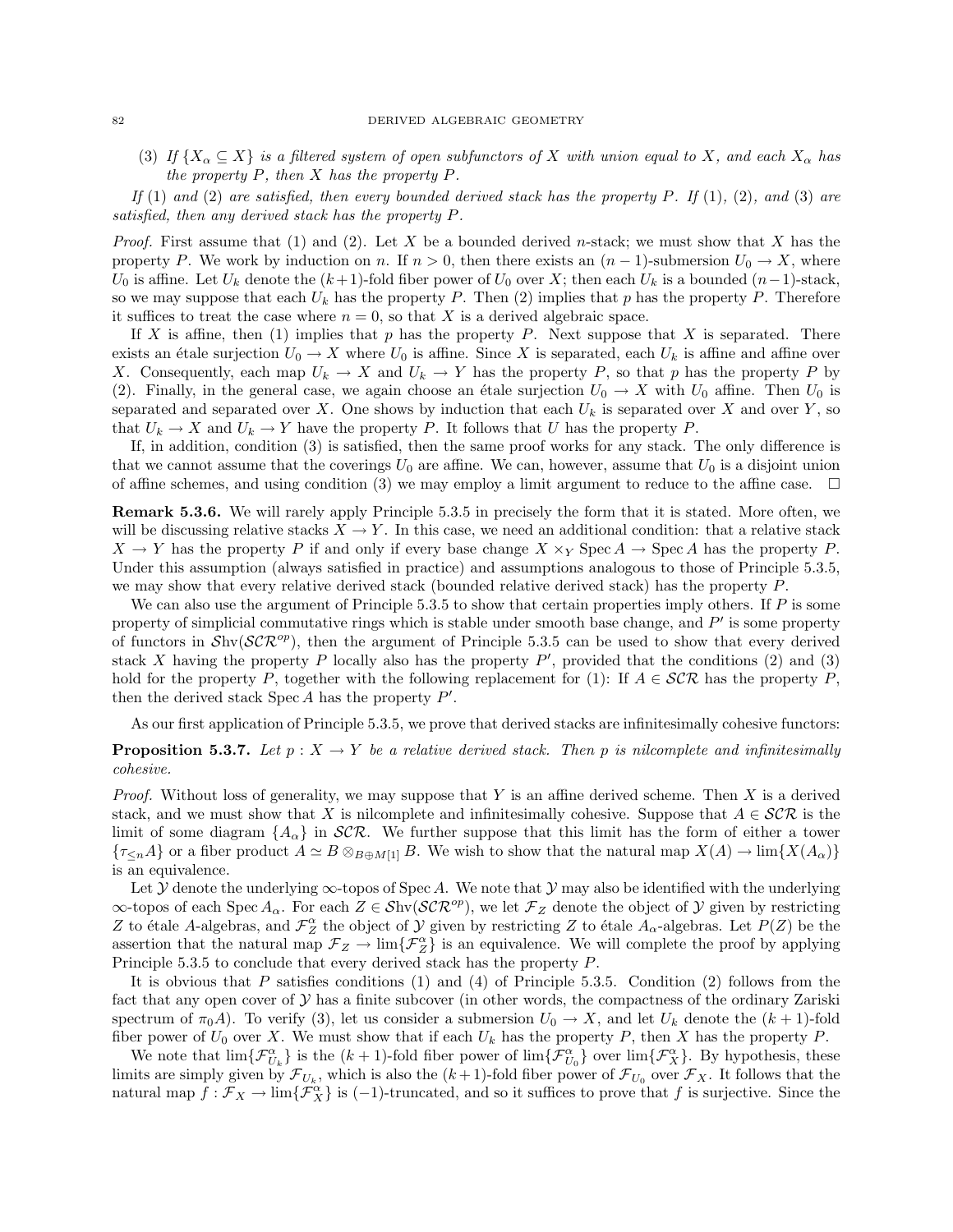natural map  $\mathcal{F}_{U_0}$  factors through f, it will suffice to show that the natural map  $f': \lim{\lbrace \mathcal{F}_{U_0}^{\alpha} \rbrace \rightarrow \lim{\lbrace \mathcal{F}_{X}^{\alpha} \rbrace}}$ is surjective.

In fact, we will show that  $f'$  induces a surjection when evaluated on any étale A-algebra  $A'$ . Replacing  $A$ by A', we reduce to proving that the natural map  $\lim \{U_0(A_\alpha)\} \to \lim \{X(A_\alpha)\}\$ is surjective.

Suppose first that A is given by a small extension  $B \times_{B \oplus M[1]} B$ . Suppose that A' is an étale A-algebra, and let  $B' = B \otimes_A A'$ ,  $M' = M \otimes_A A'$ . We must show that any point of  $X(B') \times_{X(B' \oplus M'[1])} X(B')$  lifts locally to  $U_0$ . Since  $U_0 \to X$  is surjective, we may after localizing further suppose that the corresponding point of  $X(B' \oplus M'[1])$  lifts to a point of  $U_0(B' \oplus M'[1])$ . Now it suffices to prove that both of the natural maps  $U_0(B') \to U_0(B' \oplus M'[1]) \times_{X(B' \oplus M'[1])} X(B')$  are surjective. This follows from the fact that  $L_{U_0/X}$  is the dual of a connective, perfect complex. This completes the proof of the assertion that every derived stack is infinitesimally cohesive.

Now suppose that the inverse system  $\{A_{\alpha}\}\$ is simply the tower  $\{\tau_{\leq n}A\}$  of truncations of A. Suppose we are given a point of  $\lim\{X(\tau_{\leq n}A)\}\$  over some étale A-algebra A'. Shrinking A', we may suppose that the corresponding point in  $X(\tau_{\leq 0}A')$  lifts to  $U_0(\tau_{\leq 0}A')$ . It now suffices to prove the surjectivity of the map

$$
U_0(\tau_{\leq n+1}A') \to U_0(\tau_{\leq n}A') \times_{X(\tau_{\leq n}A')} X(\tau_{\leq n+1}A').
$$

This follows from the fact that  $\tau_{\leq n+1}A'$  is a small extension of  $\tau_{\leq n}A'$ , the assumption on  $L_{U_0/X}$ , and the first part of the proof.  $\Box$ 

We will later show that every derived stack is cohesive (see Theorem 5.6.4).

**Corollary 5.3.8.** If  $n > 0$ ,  $p : X \to Y$  is a relative n-stack, and  $A \in \mathcal{SCR}$  is k-truncated, then the map  $X(A) \to Y(A)$  is  $(n+k)$ -truncated (that is, has  $(n+k)$ -truncated homotopy fibers).

*Proof.* Fix any point  $\eta \in X(A)$ . It suffices to show that the homotopy fiber of

$$
X(\tau_{\leq j+1}A) \to X(\tau_{\leq j}A) \times_{Y(\tau_{\leq j}A)} Y(\tau_{\leq j+1}A)
$$

is  $(n + k)$ -truncated whenever  $j + 1 \leq k$  (where the homotopy fiber is taken over the point induced by  $\eta$ ). Since  $\tau_{\leq j+1}A$  is a square-zero extension of  $\tau_{\leq j}A$ , the homotopy fiber is a torsor for

$$
\operatorname{Hom}_{\mathcal{M}_A}(L_{X/Y}(\eta), (\pi_{j+1}A)[j+1])
$$

which is  $(j+1+n)$ -truncated since  $L_{X/Y}[n]$  is connective.

**Corollary 5.3.9.** Let X be a derived stack. Then X is a hypersheaf with respect to the étale topology.

*Proof.* Since X is nilcomplete, X is given by the inverse limit of the functors  $A \mapsto X(\tau \leq nA)$ . Corollary 5.3.8 implies that each of these functors is a truncated étale sheaf, hence an étale hypersheaf. Since  $X$  is an inverse limit of étale hypersheaves, it is itself an étale hypersheaf.  $\Box$ 

As a second application of Principle 5.3.5, we discuss the functorial characterization of "almost of finite presentation".

**Proposition 5.3.10.** Let  $p: X \to Y$  be a relative stack. The morphism p is locally of finite presentation to order n if and only if the following condition is satisfied: for any  $\eta \in Y(A)$ , the functor  $\tau \leq n \mathcal{S} \mathcal{R}_{A/\rightarrow} \mathcal{S}$ , given taking the fiber of  $p$  over  $\eta$ , commutes with filtered colimits.

*Proof.* The assertion is local on Y, so we may suppose that  $Y = \text{Spec } A$  is affine. The proof of the "only if" direction uses the relative version of Principle 5.3.5: conditions (1) and (3) are immediate, while condition (2) follows from Theorem 4.4.3 and 4.4.4 by passing to the geometric realization.

For the "if" direction, we may reduce to the case where  $Y = \text{Spec } B$ . Suppose that  $X \to Y$  satisfies the condition. Any smooth morphism  $\text{Spec } A \to X$  is locally of finite presentation, and therefore also satisfies the condition. It follows that  $Spec A \rightarrow Spec B$  satisfies the stated condition, so that A is of finite presentation over B to order n by definition.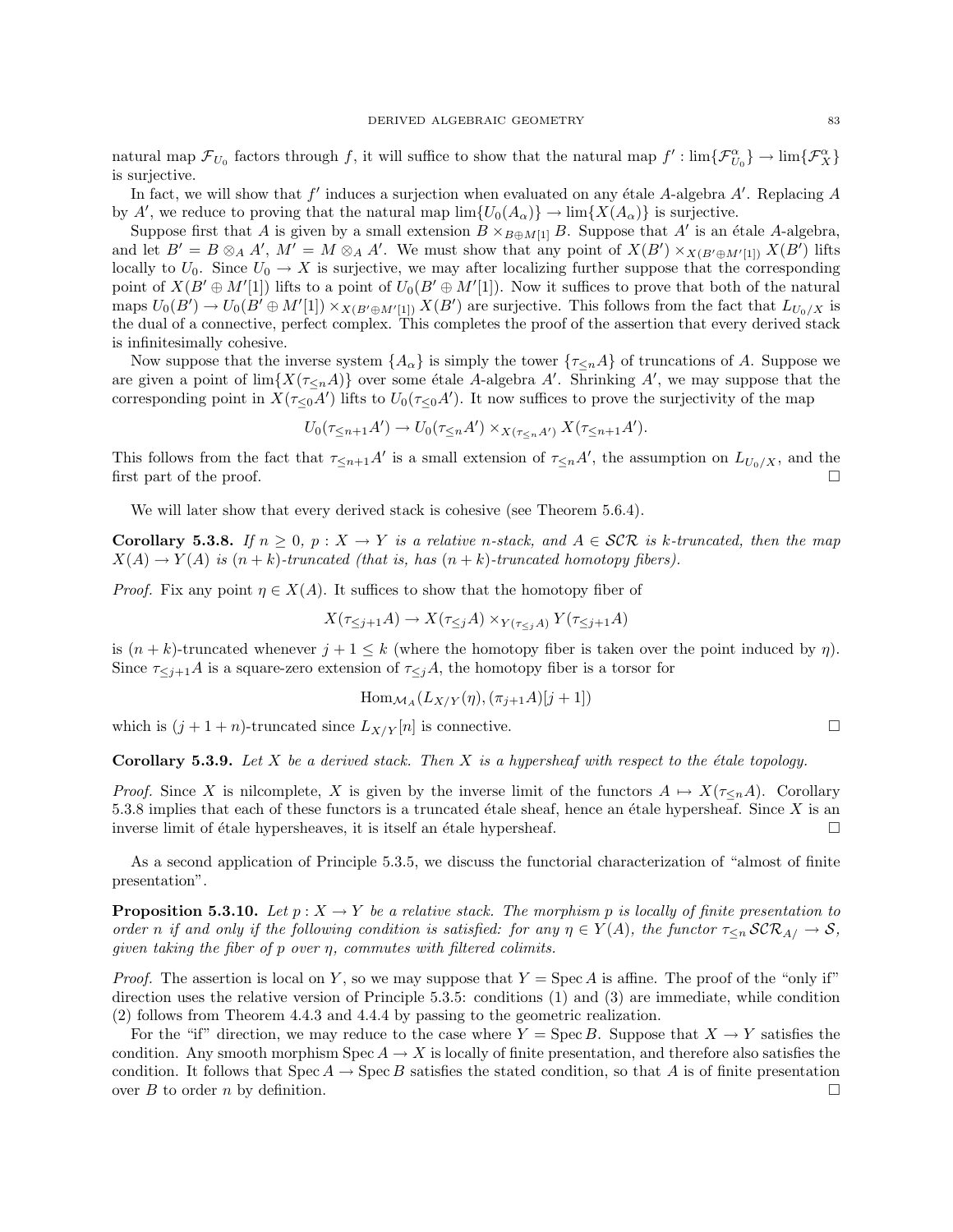5.4. Truncated Stacks. The property of being an *n*-truncated object of  $\mathcal{SCR}$  is local for the smooth topology (or even the flat topology). Consequently, we may speak of *n*-truncated derived stacks: a derived stack X is n-truncated if and only if there exists a submersion  $U \to X$ , where U is a derived scheme which is locally equivalent to Spec A for some n-truncated  $A \in \mathcal{SCR}$ . Equivalently, X is n-truncated if and only if A is n-truncated for any smooth relative stack  $Spec A \to X$ . We note that this notion has no obvious relative analogue.

**Definition 5.4.1.** Let X be a derived stack. An *n*-truncation of X is a map  $p: Y \to X$  of derived stacks, where Y is n-truncated and  $X(A) \simeq Y(A)$  for any n-truncated  $A \in \mathcal{SCR}$ .

**Remark 5.4.2.** If  $p: Y \to X$  induces an equivalence  $Y(A) \simeq X(A)$  for any n-truncated  $A \in \mathcal{SCR}$ , then  $\text{Hom}(Z, Y) \to \text{Hom}(Z, X)$  is an equivalence for any *n*-truncated derived stack Z (apply Proposition 5.3.5).

**Remark 5.4.3.** If  $p: X \to Y$  is smooth and Y is *n*-truncated, then X is also *n*-truncated. The converse holds if  $p$  is surjective.

We first prove that *n*-truncations exist:

**Proposition 5.4.4.** Let X be a derived stack. Then there exists an n-truncation for X.

*Proof.* If  $X = (\mathcal{X}, \mathcal{O})$  is a derived scheme, then we may take  $Y = (\mathcal{X}, \tau \leq n \mathcal{O})$ . In order to handle the general case we apply Proposition 5.3.5. The only nontrivial point to verify is that if  $U_0 \to X$  is a submersion,  $U_k$ the  $(k+1)$ -fold fiber power of  $U_0$  over X, and each  $U_k$  has an n-truncation  $V_k$ , then X has an n-truncation. Since each  $U_k \to U_0$  is smooth, the fiber product  $U_k \times_{U_0} V_0$  is *n*-truncated and therefore equivalent to  $V_k$ . Let  $Y = |V_{\bullet}|$  as T-sheaves on  $\mathcal{SCR}^{op}$ . One easily checks that  $V_{\bullet}$  is a groupoid object and therefore effective, so that  $V_1 \simeq V_0 \times_Y V_0$ . Then  $V_0 \to Y$  is surjective; it suffices to show that  $V_0 \to Y$  is a submersion. Choose any map  $\eta$ : Spec  $A \to Y$ ; it suffices to show that Spec  $A \times_Y V_0$  is a relative stack

smooth over Spec A. The assertion is local on Spec A, so we may assume that  $\eta$  factors through  $V_0$ . Then Spec  $A \times_Y V_0 \simeq$  Spec  $A \times_{V_0} V_1 =$  Spec  $A \times_{V_0} U_1$  is a relative stack smooth over Spec A, as desired.

If X is a derived stack, we shall denote its n-truncation by  $\tau_{\leq n}X$ . We have a natural directed system

$$
\tau_{\leq 0} X \to \tau_{\leq 1} X \to \dots
$$

**Proposition 5.4.5.** Let X and Y be derived stacks. Then  $Hom(X, Y)$  is equivalent to the limit of the tower  ${\rm Hom}(\tau_{\leq n}X,Y)={\rm Hom}(\tau_{\leq n}X,\tau_{\leq n}Y).$ 

*Proof.* By applying Principle 5.3.5 to  $X$ , we may reduce to the case where  $X$  is affine. In this case, the assertion follows from the fact that Y is infinitesimally cohesive.  $\Box$ 

We may interpret Proposition 5.4.5 as asserting that a derived stack  $X$  may be recovered from its truncations  $X_n = \tau \leq nX$ . The following result shows that there are essentially no restrictions on the  $X_n$  other than the obvious ones:

**Proposition 5.4.6.** Suppose given a sequence  $\{X_0, X_1, \ldots\}$  of derived stacks, and equivalences  $X_i \simeq$  $\tau_{\leq i}X_{i+1}$  (so that each  $X_i$  is *i*-truncated). Then there exists a derived stack X and a coherent family of equivalences  $X_i \simeq \tau \lt_i X$ .

*Proof.* If A is n-truncated, we let  $X(A)$  denote the direct limit of the sequence of spaces  $\{X_m(A)\}\$ . We note that the sequence in question is constant for  $m \geq n$ . For general A, we let  $X(A)$  be the inverse limit of the spaces  $X(\tau_{\leq n}A)$ . It is clear that  $X_n$  and X agree on n-truncated objects. Since  $X_n$  is n-truncated, this furnishes a family of equivalences  $X_n \simeq \tau \leq_n X$  which are easily seen to be compatible with the equivalences  $X_n \simeq \tau \le_n X_{n+1}$ . To complete the proof, it suffices to show that X is a derived stack. The assertion is local on  $X_0$ , so we may suppose that  $X_0$  is a derived k-stack. We prove the result by induction on k.

First suppose that  $k = 0$ , so that  $X_0 = (\mathcal{X}, \mathcal{O}_0)$  is a derived scheme. One can then check that each  $X_i$  is representable by a derived scheme  $(\mathcal{X}, \mathcal{O}_i)$  having the same underlying  $\infty$ -topos. One may then take X to be the derived scheme  $(\mathcal{X}, \mathcal{O}_{\infty})$ , where  $\mathcal{O}_{\infty}$  is the inverse limit of the sequence  $\{\mathcal{O}_i\}$ .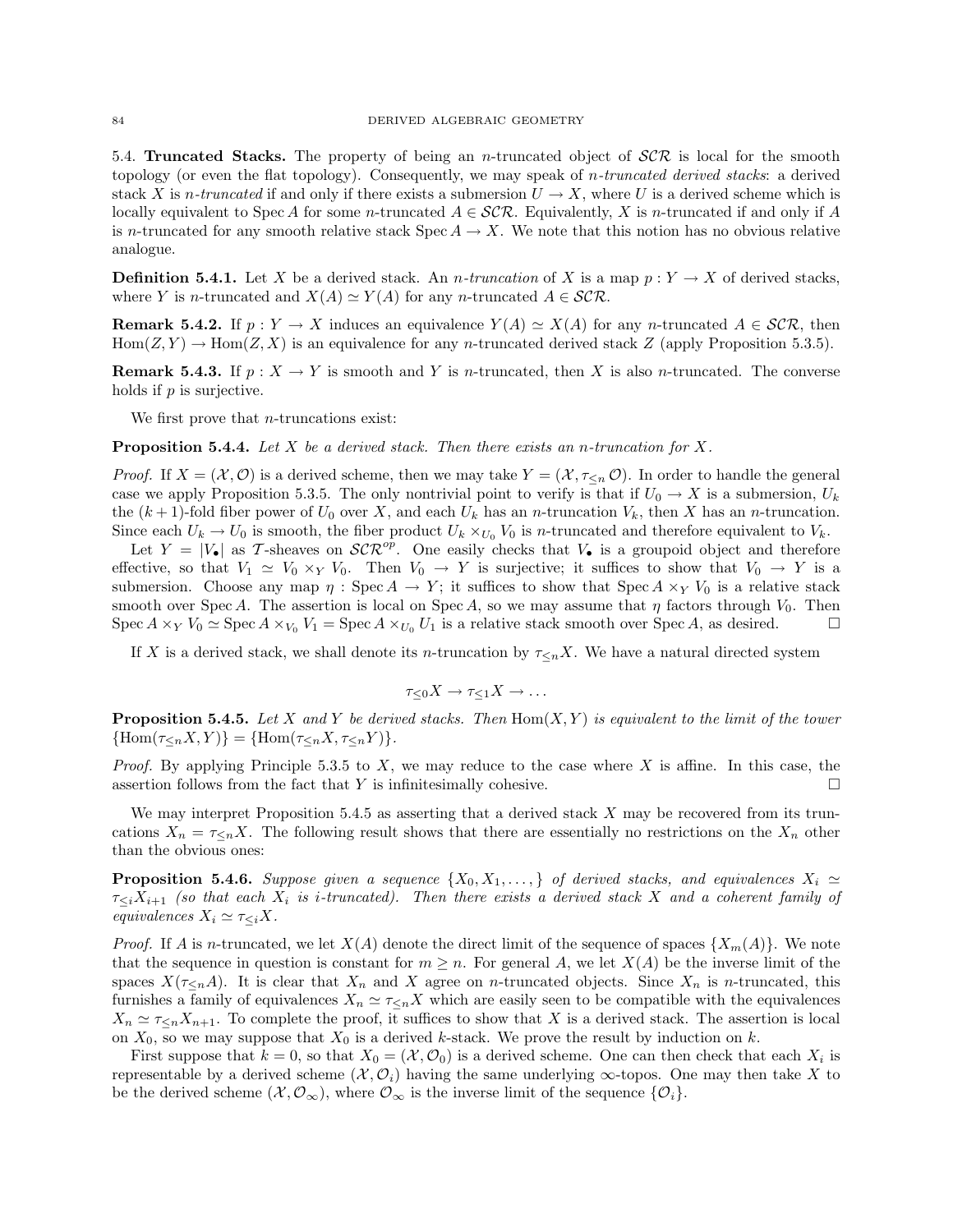If  $k > 0$ , then there exists a submersion  $p_0 : U_0 \to X_0$  where  $U_0$  is a disjoint union of affine derived schemes. Now we claim that  $U_0$  admits a thickening to a 1-truncated derived scheme  $U_1$  which is smooth over  $X_1$ , and such that  $U_0 \simeq \tau \leq 0$ . The obstruction to the existence of this thickening lies in  $\pi_{-1}$  Hom $_{\text{QC}_{U_0}}(L_{U_0/X_0}, p_0^*M)$ , where M is the quasi-coherent complex on  $X_0$  given by the difference between the structure sheaves of  $X_1$ and  $X_0$ . This group vanishes since M is connective (even 0-connected),  $L_{U_0/X_0}$  is locally free, and  $U_0$  is a disjoint union of affine schemes.

Iterating this argument, we obtain an inverse system  $\{U_i\}$  of infinitesimal thickenings of  $U_0$ . Since  $U_0$  is a derived scheme, we may construct the direct limit of these thickenings  $U$  as a derived scheme. To complete the proof, it suffices to show that  $U \to X$  is a  $(k-1)$ -submersion. It is easy to show that  $U \to X$  is surjective, so it suffices to prove this result after base change to U. In other words, we must show that  $U \times_X U \to U$ is a  $(k-1)$ -submersion. This follows from the inductive hypothesis.  $□$ 

**Corollary 5.4.7.** Let  $X \to \text{Spec } B$  be a morphism in  $\text{Shv}(\mathcal{SCR}^{op})$ , and suppose that X is infinitesimally cohesive. Suppose further that each  $X_n = X \times_{\text{Spec } B} \text{Spec}(\tau_{\leq n}B)$  is a derived stack. Then X is a derived stack. Moreover, if each  $X_n$  is almost of finite presentation over  $\tau_{\le n}B$ , then X is almost of finite presentation over B.

*Proof.* Let  $X'_n = \tau_{\leq n} X_n$ . We note that X,  $X_n$ , and  $X'_n$  have the same values on any n-truncated object of SCR. Consequently, there are natural equivalences  $X'_n \simeq \tau_{\leq n} X'_{n+1}$ , so by Proposition 5.4.6 we can glue together the  $X'_n$  to make a derived stack X'. By construction,  $\overline{X'}$  and X define the same functor on truncated objects of SCR. Since  $X(A) \simeq \lim \{ X(\tau_{\leq n}A) \} = \lim \{ X'(\tau_{\leq n}A) \} \simeq X'(A)$ , we deduce that X and X' are equivalent so that  $X$  is a derived stack.

To prove the last claim, we may work locally on X and therefore assume that  $X = \text{Spec } A$ . To show that A is almost of finite presentation over B, it suffices to show that A is of finite presentation over B to order n for each  $n \geq 0$ . This follows from the fact that  $A \otimes_B (\tau \leq_n B)$  is of finite presentation over  $\tau \leq_n B$  to order n.

We now formulate another sense in which a derived stack  $X$  behaves like the direct limit of its truncations  $\tau_{\leq n}X$ . Let  $\mathbf{QC}_{\hat{X}}$  denote the (strict) inverse limit of the  $\infty$ -categories  $\mathbf{QC}_{\tau_{\leq n}X}$ . Then there is a natural restriction map  $\phi$  :  $\mathbf{QC}_X \to \mathbf{QC}_{\hat{X}}$ , and a "completion" functor  $\psi$  which is right adjoint to  $\phi$  (given by forming inverse limits). It is not always the case that  $\phi$  and  $\psi$  are inverse equivalences. However, we can assert the existence of such an equivalence for *connective* complexes. Here we say that an object  $\{M_n\} \in \text{QC}_{\hat{\mathcal{X}}}$ is *connective* if each  $M_n \in \text{QC}_{\tau \leq n}$  is connective.

**Proposition 5.4.8.** The functors  $\phi$  :  $QC_X \to QC_{\hat{X}}$  and  $\psi$  :  $QC_{\hat{X}} \to QC_X$  carry connective objects into connective objects, and the adjunction morphisms  $M \to \psi \phi M$  and  $\phi \psi N \to N$  are equivalences whenever M and N are connective.

*Proof.* The assertion is local so we may reduce to the case where  $X = \text{Spec } A$  for  $A \in \mathcal{SCR}$ . Let M be an A-module. Then  $\psi \phi M = \lim \{ M \otimes_A \tau \leq nA \}$ . If M is connective, then  $\pi_i M \simeq \pi_i (M \otimes_A \tau \leq nA)$  for  $i \leq n$ . Passing to the limit, we deduce that  $M \simeq \psi \phi M$ .

Now suppose that  $N = \{N_i\} \in \mathbf{QC}_{\hat{X}}$  is given by a compatible family of  $\tau_{\leq i}A$ -modules  $N_i$ . Then  $\psi N$  is given by the inverse limit  $\lim\{N_i\}$ , so that we have for each k a short exact sequence

$$
0 \to \lim^1\{\pi_{k+1}N_i\} \to \pi_k\psi N \to \lim^0\{\pi_kN_i\} \to 0.
$$

If each  $N_i$  is connective, then this exact sequence shows that  $\pi_i(\psi N)$  vanishes for  $i < -1$ . Moreover, the sequence  $\pi_0 N_i$  is constant, so the corresponding lim<sup>1</sup>-term vanishes and we get also  $\pi_{-1}(\psi N) = 0$ . Thus  $\psi N$  is connective.

To show that the adjunction  $\phi \psi N \to N$  is an equivalence, it suffices to show that its cokernel K vanishes. Since  $\psi \phi$  is equivalent to the identity, we deduce that  $\psi K = 0$ . If N is connective, then K is connective. Choose n minimal such that  $\pi_n K_0 \neq 0$ . Then one deduces that the sequence  ${\pi_n K_i}$  is constant, and makes a nonzero contribution to  $\pi_n(\psi K)$ , a contradiction.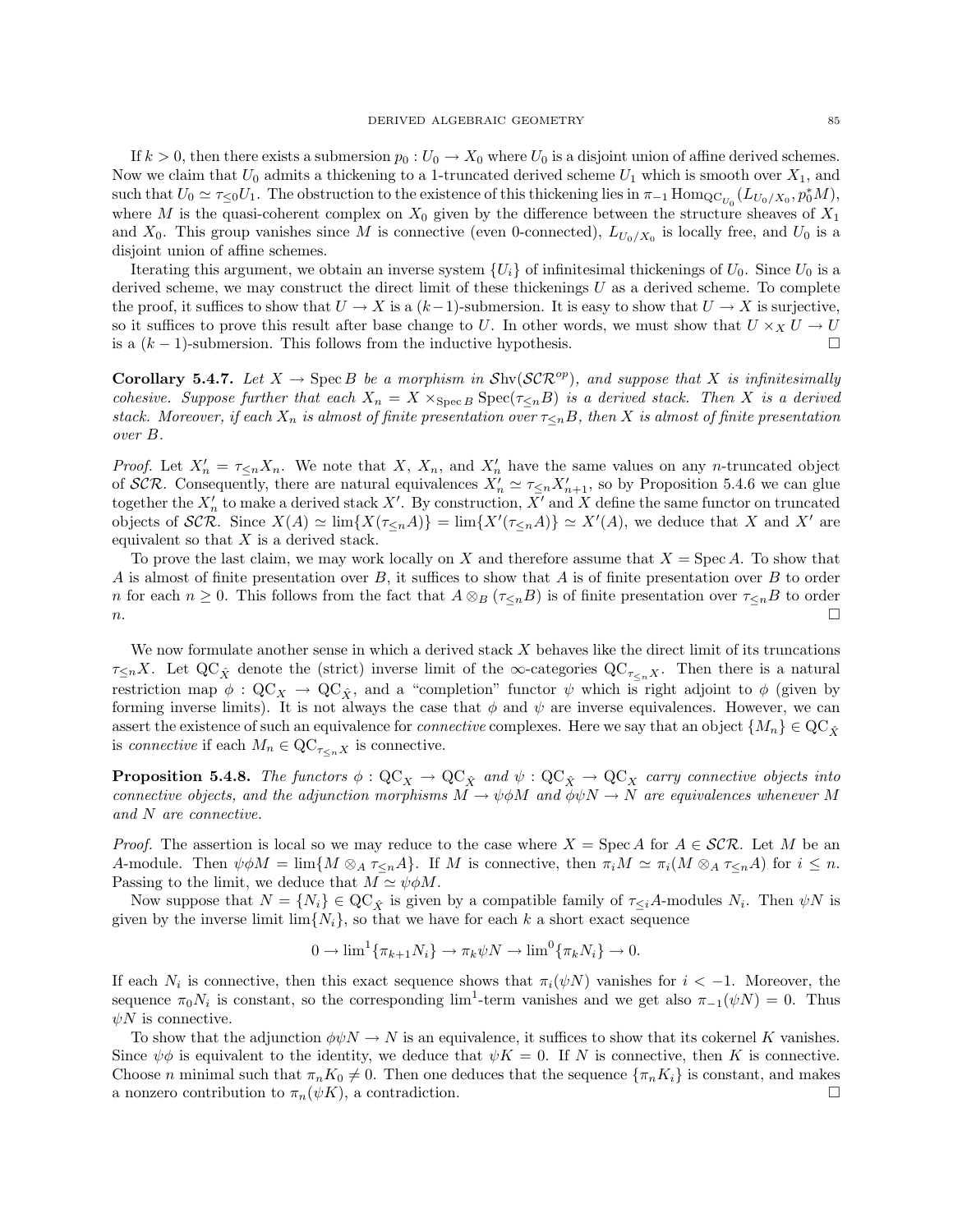We conclude this section by setting up a framework for direct limit arguments. If  $A \in \mathcal{SCR}$  is the colimit of a filtered system  $\{A_{\alpha}\}\$ , then one would like to say that the theory of derived stacks over Spec A may be obtained as a sort of direct limit of the theories of derived schemes over the Spec  $A_{\alpha}$ . Of course, this is not true in complete generality, but requires some finiteness conditions on the derived schemes in question. The most natural finiteness condition would assert that the derived schemes in question are locally of finite presentation over Spec A. However, this condition will turn out to be too restrictive for many purposes. On the other hand, if X is almost of finite presentation over  $\text{Spec } A$ , then X need not arise as the base change of some derived scheme  $X_{\alpha}$  over some  $A_{\alpha}$ . However, we will show that we can often *approximate* X by derived schemes over some  $A_{\alpha}$ , and this will be sufficient for our later purposes.

The following result has essentially already been proven:

**Proposition 5.4.9.** Let  $A_0 \in \mathcal{SCR}$  and let  $\{A_\alpha\}$  be a filtered system of  $A_0$ -algebras having colimit A. Let  $X_0$  and  $Y_0$  be derived stacks over A, let  $X_\alpha = X_0 \times_{Spec A_0} Spec A_\alpha$ ,  $Y_\alpha = Y_0 \times_{Spec A_0} Spec_{A_\alpha}$ ,  $X =$  $X_0 \times_{\text{Spec } A_0} \text{Spec } A$  and  $Y = Y_0 \times_{\text{Spec } A_0} \text{Spec } A$ .

If  $X_0$  is bounded and  $Y_0$  is locally of finite presentation to order n over Spec  $A_0$ , then

colim  $\text{Hom}_{\text{Spec } A_{\alpha}}(\tau_{\leq n}X_{\alpha}, \tau_{\leq n}Y_{\alpha}) \to \text{Hom}_{\text{Spec } A}(\tau_{\leq n}X, \tau_{\leq n}Y)$ 

is an equivalence.

*Proof.* Using Principle 5.3.5, we may reduce to the case where X is affine. Then the result follows immediately from Proposition 5.3.10.

It remains to show that, under suitable finiteness conditions, any derived stack  $X$  over  $Spec A$  may be obtained as the base change of a derived stack over some  $Spec A_{\alpha}$ :

**Proposition 5.4.10.** Let  $\{A_{\alpha}\}\$ be a filtered system in SCR having colimit A. Suppose that X is a derived stack which is bounded, n-truncated, and locally of finite presentation to order n over Spec A. Then there exists an index  $\alpha$ , a derived stack  $X_{\alpha}$  which is bounded, n-truncated, and locally of finite presentation to order n over  $\text{Spec } A_{\alpha}$ , and an equivalence  $X \simeq \tau_{\leq n}(X_{\alpha} \times_{\text{Spec } A_{\alpha}} \text{Spec } A)$ .

*Proof.* We apply Principle 5.3.5. Suppose first that  $X = \text{Spec } B$  is affine. Then  $B = \tau_{\leq n} B'$ , where B' is of finite presentation over A. Lifting cell-by-cell, we may construct (for sufficiently large  $\alpha$ ) an  $A_{\alpha}$ -algebra  $B'_{\alpha}$ together with an equivalence  $B'_\alpha \otimes_{A_\alpha} A$ . Then we may take  $X_\alpha = \text{Spec}(\tau_{\leq n} B'_\alpha)$ .

To complete the proof, let us suppose that  $X$  is a derived stack which is bounded, n-truncated, and locally of finite presentation to order n over  $Spec A$ , and that  $U_0 \to X$  is a submersion with  $U_0$  affine. Let  $U_k$  denote the  $(k+1)$ -fold fiber power of  $U_0$  over X; we may suppose that the theorem is known for each  $U_k$ . Choose  $m \gg 0$  such that X is an m-stack; then  $X(B)$  is  $(n+m)$ -truncated whenever B is n-truncated. It follows that for  $k > n+m$ ,  $\tau \leq n U_k$  is the k-truncation of the kth space of the  $(k-1)$ -coskeleton of  $U_{\bullet}$ . Since  $U_k$  is smooth over X and X is n-truncated, we deduce that  $U_{\bullet}$  is  $(n + m)$ -coskeletal. Consequently, if  $\alpha$  is sufficiently large, then  $U_{\bullet}$  is the n-truncation of the base change of an  $(n + m)$ -coskeletal, n-truncated simplicial stack  $(U_\alpha)_\bullet$  over Spec  $A_\alpha$ . Enlarging  $\alpha$  if necessary, we may ensure that  $(U_\alpha)_\bullet$  is a smooth groupoid, and then we may take  $X_{\alpha}$  to be its geometric realization.

Of course, it is possible to prove many similar and related results. In particular, in the next section we will need to know that if  $M \in \text{QC}_X$  is n-truncated and perfect to order n, then for  $\alpha$  sufficiently large there exists  $M_{\alpha} \in \text{QC}_{X_{\alpha}}$ , which is perfect to order n, and an equivalence  $M \simeq \tau_{\leq n}(M_{\alpha}|X)$ . The proof may be given along the same lines as that of Proposition 5.4.10.

5.5. Coherence Theorems. Throughout this section,  $\mathcal T$  shall denote the étale topology.

**Definition 5.5.1.** A morphism  $p: X \to Y$  in  $\mathcal{S}h\n\mathcal{S}(\mathcal{K}^{op})$  is proper if it is a relative derived scheme, almost of finite presentation, and for any morphism  $Spec A \to Y$ , the fiber product  $X \times_Y Spec A \simeq (Z, \mathcal{O}_Z)$ , where  $\mathcal{Z} \simeq \Delta \tau_{\leq 0} \mathcal{Z}$  and the Deligne-Mumford stack  $(\tau_{\leq 0} \mathcal{Z}, \pi_0 \mathcal{O}_{\mathcal{Z}})$  is proper over  $\pi_0 A$  in the usual sense.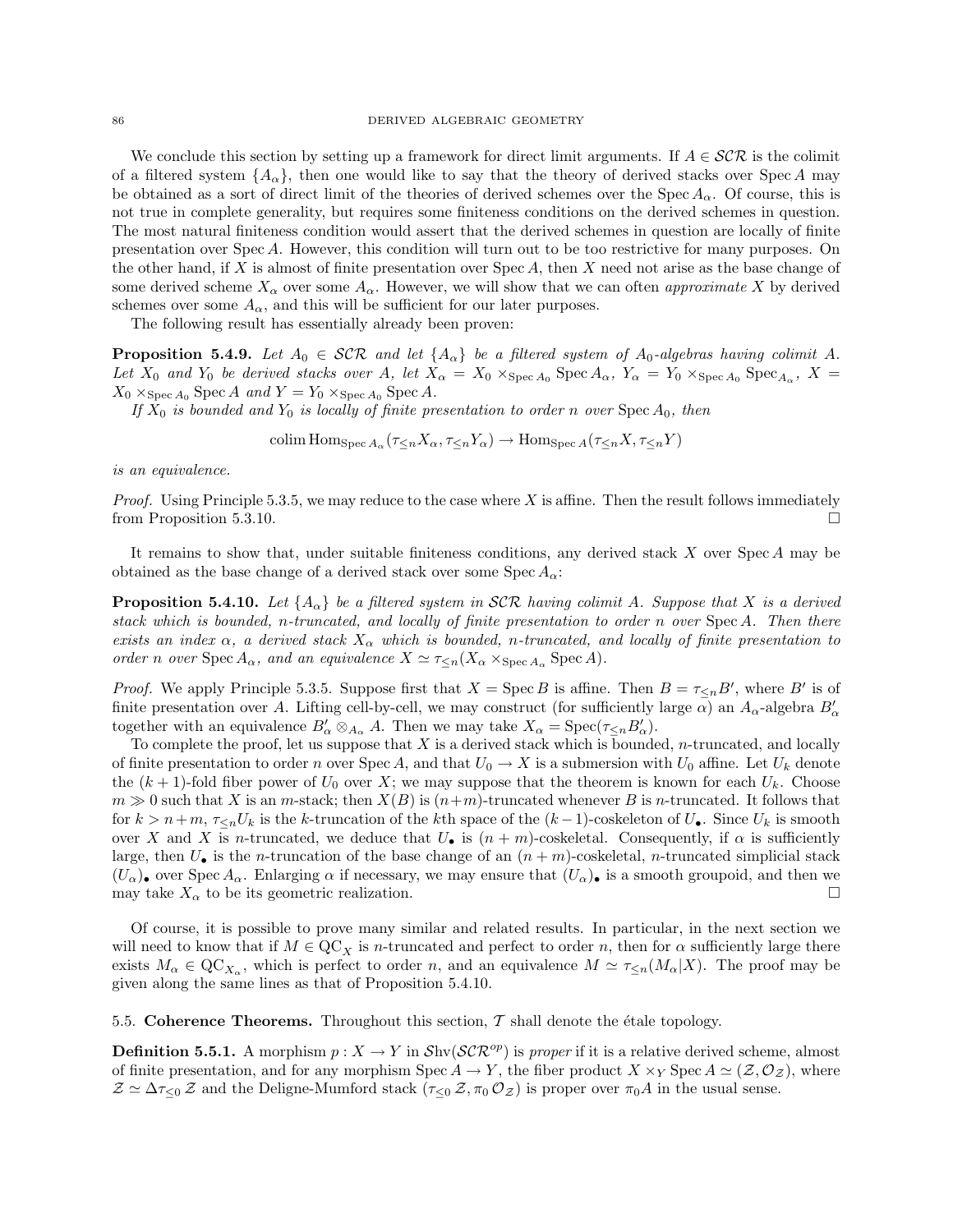Remark 5.5.2. Our definition of proper morphisms is slightly more restrictive than the standard definition because we require proper morphisms to be almost of finite presentation. This disallows, for example, closed immersions for which the ideal sheaf is not locally finitely generated. Otherwise, our definition is the obvious derived analogue of the usual notion of a proper morphism.

**Remark 5.5.3.** If  $p: X \to Y$  is a morphism between derived stacks which is almost of finite presentation, then the condition that p be proper is a purely "topological" notion. That is, p is proper if and only if the induced map  $\tau \leq 0 \leq X \to \tau \leq 0$  is proper, so that the condition of properness is insensitive to the higher homotopy groups of the structure sheaves.

We next study the pushforward functor on quasi-coherent complexes. Suppose that  $p : X \to Y$  is a relative stack. If  $Y : \mathcal{SCR}^{op} \to \mathcal{S}$ , then so is X. Then both  $\mathbb{Q}C_V$  and  $\mathbb{Q}C_V$  are presentable  $\infty$ -categories. The restriction functor  $p^*:\mathbf{QC}_Y\to \mathbf{QC}_X$  commutes with all colimits, and therefore has a right adjoint by the adjoint functor theorem. We shall denote this adjoint by  $p_{*}$ . In general, the functor  $p_{*}$  may be very poorly behaved. However, if p is a relative derived algebraic space, then we can say a great deal about  $p_*$ . First, we need a lemma.

**Lemma 5.5.4.** Let  $X$  be an (ordinary) algebraic space which is quasi-compact and separated. Then there exists  $n \geq 0$  such that for any quasi-coherent sheaf M on X,  $H^m(X, M) = 0$  for  $m > n$ .

*Proof.* Choose an affine scheme U and an étale morphism  $p : U \to X$ . We may take n to be an upper bound for the number of points in the geometric fibers of  $p$  (to see this, compute the cohomology using strictly alternating cochains).

**Proposition 5.5.5.** Let  $p : X \to Y$  be a bounded, separated, relative derived algebraic space.

- (1) The functor  $p_*$  exists and commutes with all colimits.
- (2) Let  $q: Y' \to Y$  be any morphism, let  $X' = X \times_Y Y'$ , and let  $p' : X' \to Y'$  and  $q' : X' \to X$  be the induced maps. The natural base change morphism  $q^*p_* \to p'_*(q')^*$  is an equivalence of functors  $\mathrm{QC}_X \rightarrow \mathrm{QC}_{Y'}$ .
- (3) If p is affine, then  $p_*$  carries connective complexes into connective complexes.
- (4) If p is of Tor-amplitude  $\leq k$ , then  $p_*$  carries complexes of Tor-amplitude  $\leq n$  into complexes of Tor-amplitude  $\leq (n+k)$ .
- (5) If p is proper, then  $p_*$  carries almost perfect complexes into almost perfect complexes.
- (6) If p is proper and flat, then  $p_*$  carries perfect complexes into perfect complexes.

*Proof.* First suppose that  $Y = \text{Spec } A$  is affine. In this case,  $X = (\mathcal{X}, \mathcal{O})$  is a bounded derived algebraic space, and  $p_*$  exists by the adjoint functor theorem. We may identify  $QC_V$  with  $\mathcal{M}_A$  and  $QC_V$  with a full subcategory of  $\mathcal{M}_{\mathcal{O}}$ . In this case,  $p_*$  is simply given by the global sections functor. If M is a discrete O-module, then the homotopy groups of  $p_*M$  are simply the cohomology groups of M, regarded as a quasicoherent sheaf on the underlying ordinary algebraic space of  $X$ . Since  $X$  is bounded, this algebraic space is quasi-compact and quasi-separated, so Lemma 5.5.4 implies that there exists n such that  $\pi_m p_* M = 0$  for  $m < n$ .

By induction, one shows that if  $M \in \mathbb{Q}C_X$  has homotopy groups only in the range  $[a, a+1, \ldots, b-1, b]$ , then  $p_*$  has homotopy groups only in the range  $[a-n, a-n+1, \ldots, b-1, b]$ . Since  $p_*$  commutes with inverse limits, we have  $p_*M = \lim\{p_*(\tau_{\leq k}M)\}\.$  Moreover, for each m the sequence of homotopy groups  $\{\pi_m(p_*\tau_{\leq k}M)\}\.$ constant for  $k > m + n$ . Thus all lim<sup>1</sup>-terms vanish and we obtain isomorphisms  $\pi_m p_* M \simeq \pi_m (p_* \tau_{\leq k} M)$ for  $k > n + m$ . In particular, if M is j-connected, then  $p_*M$  is  $(j - n)$ -connected.

To prove that  $p_*$  commutes with all colimits, it suffices to show that  $p_*$  commutes with direct sums, and for this it suffices to show that  $\pi_m p_*$  commutes with direct sums. Since  $\pi_m p_*M$  depends only on  $\tau_{\leq m+n,\geq m}M$ , it suffices to prove that  $p_*$  commutes with direct sums on  $\tau_{\leq m+n,\geq m} \mathbb{Q} C_X$ . To prove this, we choose a submersion  $U_0 \to X$ , where  $U_0$  is affine, and let  $U_k$  denote the  $(k+1)$ -fold fiber power of  $U_0$  over X. Then there exists a spectral sequence with  $E_1$ -term given by  $\pi_a M|U_b \Rightarrow \pi_{p+q} p_* M$ . Since only finitely many terms in this spectral sequence can contribute to a particular homotopy group of  $p_*M$ , and the formation of the spectral sequence is compatible arbitrary direct sums in  $M$ , the desired result follows.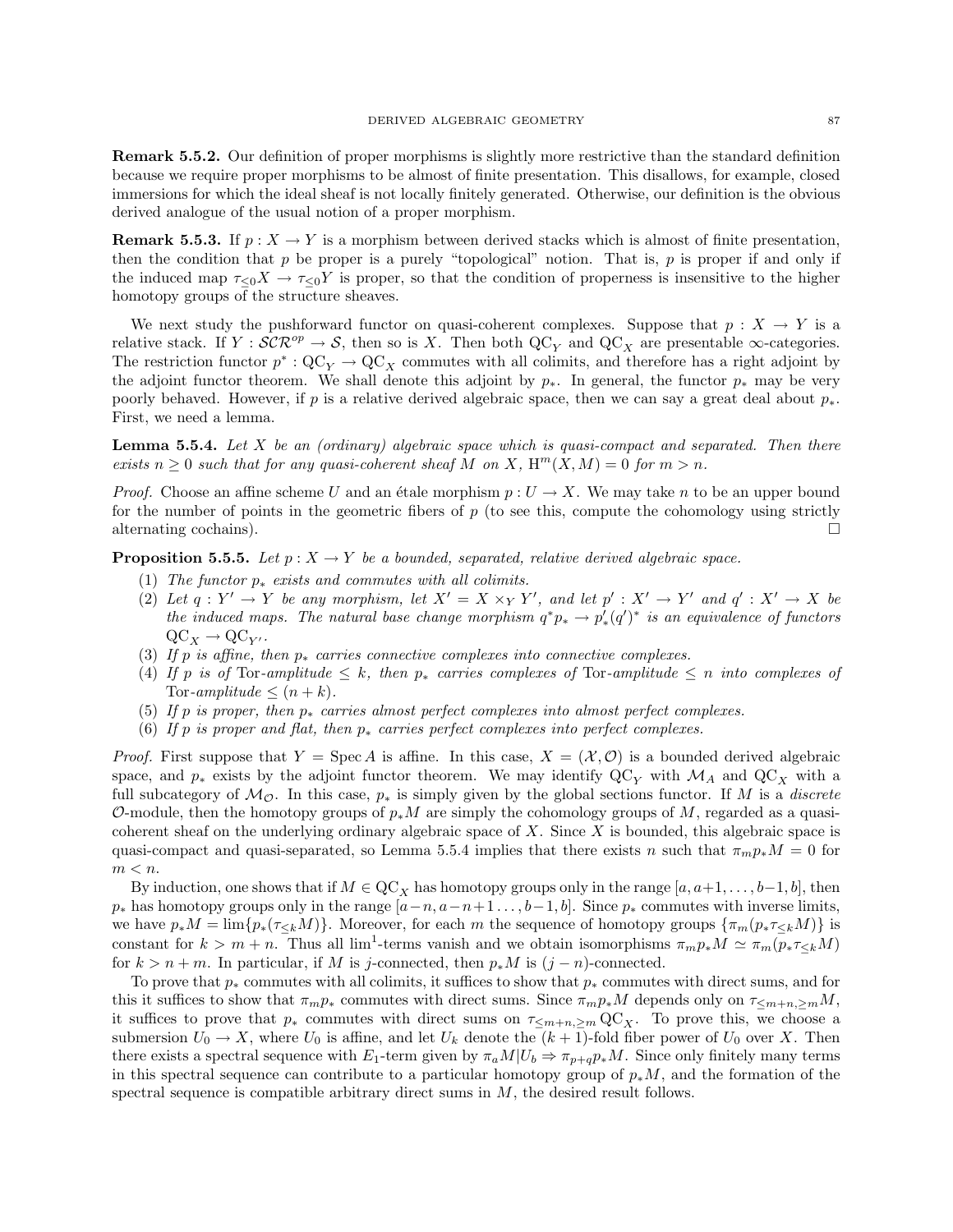One can always construct a push-pull morphism  $(p_*M) \otimes N \to p_*(M \otimes p^*N)$ . If  $N = A$ , then this morphism is an equivalence. Since  $p_*$  commutes with colimits, we deduce that the push-pull morphism is always an equivalence. In the special case where  $A \rightarrow B$  is a morphism in  $\mathcal{SCR}$  and we take  $N = B$  as an A-module, we deduce that (2) holds when  $Y' \to Y$  is a transformation of affine derived schemes.

Now suppose that  $p: X \to Y$  is arbitrary, and that  $M \in \mathbb{Q}C_X$ . Define  $p_+M \in \mathbb{Q}C_Y$  by the equation  $p_+M(\eta) = p'_*M|X'$ , where  $\eta$ : Spec  $A \to Y$  is any morphism,  $X' = X \times_Y \text{Spec } A$ , and  $p' : X' \to \text{Spec } A$ is the projection. The fact that the push-pull morphism is an equivalence implies that  $p_+M$  is compatible with base change, and therefore gives a well-defined quasi-coherent complex on Y. It is then easy to see that  $p_+M$  has the correct universal mapping properties, so that  $p_*M = p_+M$  exists. Moreover, this construction shows that  $p_*$  commutes with filtered colimits and base change in general. This proves (1) and (2). Part (3) may be reduced to the affine case, where it is obvious.

Now suppose that p is of Tor-amplitude  $\leq k$  and that  $M \in \mathrm{QC}_X$  is of Tor-amplitude  $\leq n$ . If  $N \in \mathrm{QC}_Y$  is discrete, then  $p^*N$  is k-truncated, so that  $M \otimes p^*N$  is  $(n+k)$ -truncated. Thus  $p_*(M \otimes p^*N) = (p_*M) \otimes N$ is  $(n + k)$ -truncated. This proves (4).

To prove (5), we first reduce to the case  $Y = \text{Spec } A$  is affine. Choose n as above so that  $\pi_m p_* M$  depends only on  $\pi_k M$  for  $k \leq m + n$ . We wish to show that if  $M \in \mathbb{Q}C_X$  is almost perfect, then  $p_*M$  is almost perfect. Since X is bounded, M is almost connective; by shifting we may suppose that M is connective. It suffices to show that  $p_*M$  is perfect to order m for each  $m \geq 0$ . We note that this condition depends only on  $\pi_k M$  for  $k \leq m+n$ . We may therefore apply Proposition 5.4.10 (and the comments that follow it) to obtain  $A_0 \in \mathcal{SCR}$  which is of finite presentation over Z, a derived algebraic space  $X_0$  which is  $(m+n)$ -truncated and locally of finite presentation to order  $(m + n)$  over  $Spec A_0$ , and a connective quasi-coherent complex  $M_0 \in \text{QC}_{X_0}$  which is  $(m+n)$ -truncated and perfect to order  $(m+n)$ , with identifications of the  $(k+n)$ truncations of the pair  $(X, M)$  with the  $(k+n)$ -truncations of the pair  $(X_0 \otimes_{Spec A_0} Spec A, M_0|X)$ . We note that since  $A_0$  is Noetherian,  $X_0$  is almost of finite presentation over  $A_0$ . Enlarging  $A_0$  if necessary, we may suppose that  $X_0$  is proper over Spec  $A_0$ . We may therefore replace A by  $A_0$  and X by  $X_0$ , thereby reducing to the case where  $A$  is Noetherian and  $M$  is truncated. Using the appropriate exact triangles, one can reduce to the case where M is discrete. The assertion that  $p_*M$  is almost perfect is equivalent to the assertion that each cohomology group of M (considered as a quasi-coherent sheaf on the underlying algebraic space of  $X$ ) is finitely presented as an A-module. This follows from the classical coherence theorem for proper direct images of coherent sheaves.

Finally, (6) follows immediately from (4) and (5).

$$
\sqcup
$$

Of course, the condition that  $p : X \to Y$  be a separated relative derived algebraic space is very strong. Consideration of  $p_*$  for more general morphisms p seems to raise delicate issues involving the commutation of limits and colimits. In order to avoid these issues, we will restrict our attention to truncated quasi-coherent complexes.

## **Proposition 5.5.6.** Let  $p : X \to Y$  be a bounded morphism between derived stacks. Then:

- (1) The functor  $p_*$  exists, and commutes with filtered colimits when restricted to  $\tau_{\leq 0} \, \mathrm{QC}_{X}$ .
- (2) When restricted to truncated complexes, the formation of  $p_*$  is compatible with base change by any relative stack  $Y' \to Y$  of finite Tor-amplitude.
- (3) For any truncated  $M \in \mathbb{Q}C_X$  and any  $N \in \mathbb{Q}C_Y$  of finite Tor-amplitude, the push-pull morphism  $p_*M \otimes N \to p_*(M \otimes p^*N)$  is an equivalence.

*Proof.* The existence of  $p_*$  follows from the adjoint functor theorem. To prove the rest, we first suppose that  $Y = \text{Spec } A$  is affine. We then apply Principle 5.3.5 to the derived stack X. If X is affine, then (1), (2) and (3) are obvious (and require no truncatedness or Tor-amplitude assumptions). Now suppose that  $U_0 \to X$  is a submersion,  $U_k$  is the  $(k+1)$ -fold fiber power of  $U_0$  over X, and the result is known for each  $q_k : U_k \to Y$ . If  $M \in \text{QC}_X$ , then  $p_*M$  is the geometric realization of the cosimplicial A-module  $(q_\bullet)_*(M|U_\bullet)$ . Then (1) follows from the spectral sequence for computing  $\pi_np_*M$ , with  $E_{ab}^1$ -term given by  $\pi_a(q_{-b})_*M|U_{-b}$ , which is compatible with filtered colimits and contains only finitely many pieces which contribute to a given  $\pi_n$ . To prove (3), we write N as the filtered colimit of a system of finitely presented A-modules  $N_{\alpha}$ . If N has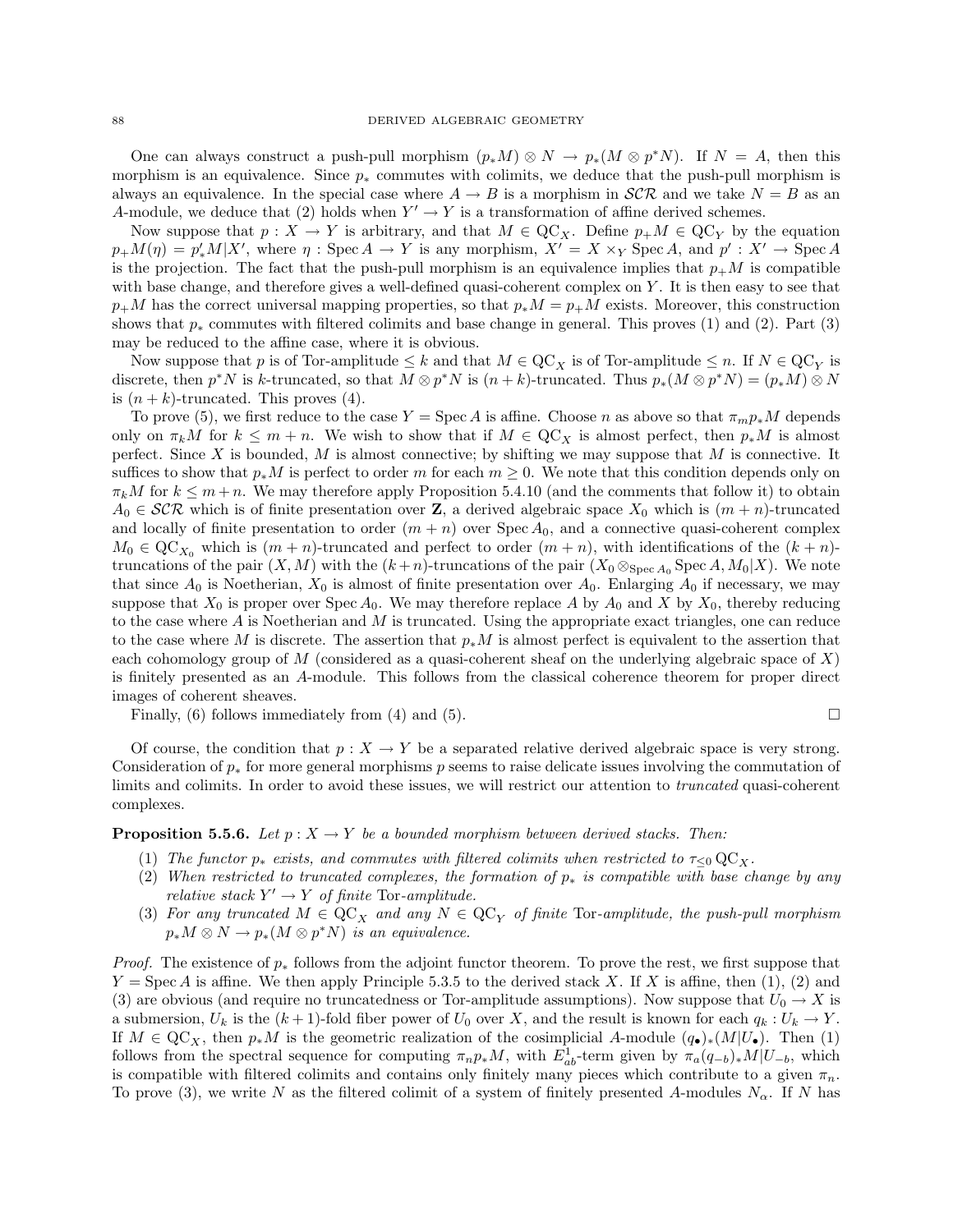Tor-amplitude  $\leq a$  and M is b-truncated, then  $M \otimes p^*N \simeq \text{colim } \tau_{\leq a+b} M \otimes N_\alpha$ . Using (1), we may reduce to the case where  $N$  is finitely presented. Using various exact triangles we may then reduce to the case where  $N = A$ , which is obvious. We note that if Y' is affine over Y, then (2) is really a special case of (3).

Now suppose that Y is an arbitrary derived stack. If  $\eta$ : Spec  $A \to Y$  is smooth, let us define  $(p_+M)(\eta)$ to be the A-module  $p'_*M|X'$ , where  $X'=X\times_Y \text{Spec }A$  and  $p':X\to \text{Spec }A$  is the projection. If U and U' a derived schemes which are smooth over Y, then any map  $U \to U'$  over Y is quasi-smooth, and therefore of finite Tor-amplitude. It follows that if M is truncated, then  $p_+M$  is compatible with base change, and therefore gives a well-defined object in  $\mathcal{M}_Y \simeq \text{QC}_Y$ . When regarded as a quasi-coherent complex on Y,  $p_+M$  has the appropriate universal property and is therefore naturally equivalent to  $p_*M$ . This construction of  $p_*$  allows us to reduce the proofs of (1), (2) and (3) to the affine case which was handled above.  $\Box$ 

We next prove a slightly different version of the coherence theorem, which seems to require working in a Noetherian setting.

**Proposition 5.5.7.** Let Y be a Noetherian derived stack, and let  $p : X \rightarrow Y$  be a proper morphism. If  $M \in \mathrm{QC}_X$  is truncated and coherent, then  $p_*M \in \mathrm{QC}_Y$  is truncated and coherent.

*Proof.* Without loss of generality we may suppose  $Y = \text{Spec } A$  is affine, where  $A \in \mathcal{SCR}$  is Noetherian. We note that  $\pi_i p_* M$  does not change when we replace M by  $\tau_{\geq i}M$ . Thus, we may suppose that M has only finitely many nonvanishing homotopy groups. An induction reduces us to the case where  $M$  has only a single nonvanishing homotopy group. By shifting, we may suppose that  $M$  is discrete. In this case,  $M$ may be regarded as a coherent sheaf on the underlying Deligne-Mumford stack of  $X$ , which is proper over Spec π<sub>0</sub>A. The  $\pi_n p_* M$  are simply given by the cohomology groups of this coherent sheaf. The classical coherence theorem for proper direct images (see [20] for a proof in the context of proper Deligne-Mumford stacks) implies that these modules are finitely generated over  $\pi_0 A$ , as desired.

As a corollary, we may deduce the following result which will be needed later:

**Corollary 5.5.8.** Let  $p: X \to \text{Spec } A$  be a proper, flat, relative algebraic space, and let  $M \in \text{QC}_X$  be almost perfect. Then there exists an almost perfect A-module M' equipped with a morphism  $M \to p^*M'$  which induces an equivalence

$$
\operatorname{Hom}_{\mathcal{M}_A}(M',N)\to\operatorname{Hom}_{\mathrm{QC}_X}(M,p^*N)
$$

for every A-module N.

*Proof.* To prove that M' exists, it suffices to prove the existence of  $\tau_{\leq n}M'$  having the universal property

$$
\operatorname{Hom}_{\mathcal{M}_A}(\tau_{\leq n}M',N)\simeq \operatorname{Hom}_{\mathrm{QC}_X}(M,p^*N)
$$

whenever N is n-truncated; we can then obtain M' by taking an inverse limit. We note that if N is ntruncated, then so is  $p^*N$  (since p is flat), so that the space on the right depends only on  $\tau_{\leq n}M$ . Consequently, we may employ a direct limit argument to reduce to the case where  $A$  is of finite presentation over  $Z$ . In this case, A has a dualizing module. We now simply apply Theorem 3.6.9 to the functor  $N \mapsto \text{Hom}_{\text{QC}_X}(M, p^*N)$ .  $\Box$ 

5.6. Gluing along Closed Subschemes. Since the  $\infty$ -category  $\mathcal{SCR}$  is a presentable, it has arbitrary limits; in particular, we may construct fiber products  $A \times_C B$ . Note that  $Spec(A \times_C B)$  is a pushout Spec  $A \coprod_{\text{Spec } C}$  Spec B in the  $\infty$ -category of *affine* derived schemes. However, the fiber product construction in  $SCR$  has extremely poor behavior from an algebraic point of view (even for ordinary commutative rings), so there is very little else that can be said about  $Spec(A \times_{C} B)$  in general. However, if  $A \to C$  and  $B \to C$ are both surjective morphisms, then the fiber product  $A \times_C B$  is well behaved and we can say a great deal.

We first consider the behavior of modules over  $R = A \times_C B$ . We let  $M_A \times_{\mathcal{M}_C} M_B$  denote the (strict) fiber product of the  $\infty$ -categories  $M_A$  and  $M_B$  over  $M_C$ . In other words, an object of  $M_A \times_{M_C} M_B$  is a triple  $(M_A, M_B, h)$  where  $M_A \in \mathcal{M}_A$ ,  $M_B \in \mathcal{M}_B$ , and h is an equivalence between  $M_A \otimes_A C$  and  $M_B \otimes_B C$ . There is an obvious functor

$$
\phi: \mathcal{M}_R \to \mathcal{M}_A \times_{\mathcal{M}_C} \mathcal{M}_B
$$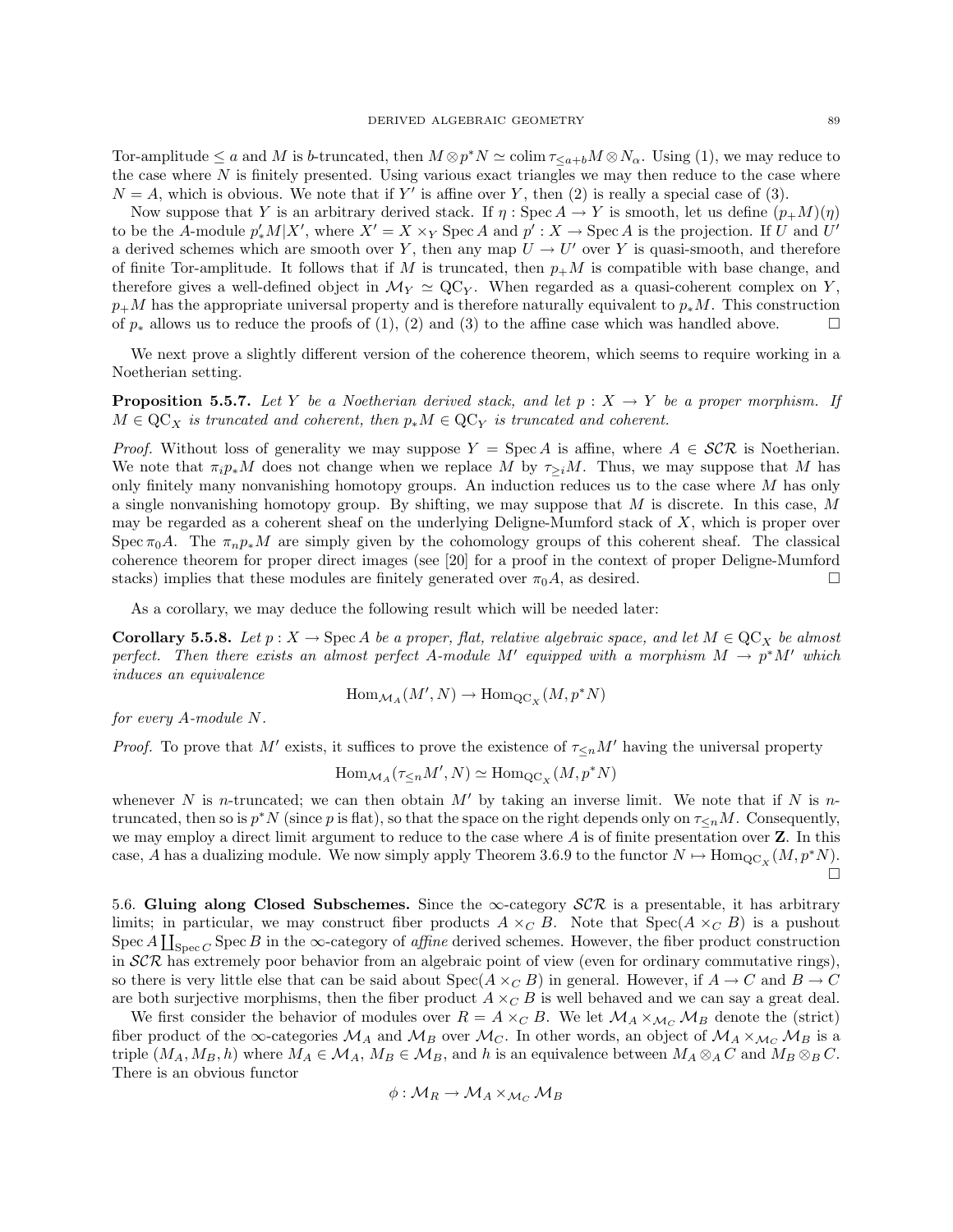which may be described (on objects) by the formula  $\phi(M) = (M \otimes_R A, M \otimes_R B, h)$ , where h is the natural equivalence  $(M \otimes_R A) \otimes_A C \simeq M \otimes_R C \simeq (M \otimes_R B) \otimes_B C$ . Moreover,  $\phi$  has a right adjoint  $\psi$  which may be described by the formula

$$
\psi(M_A, M_B, h) = M_A \times_{M_C} M_B,
$$

where  $M_C = M_A \otimes_A C \simeq M_B \otimes_B C$ .

Suppose that  $A \to C$  and  $B \to C$  are surjective morphisms in  $\mathcal{SCR}$ . Geometrically, these morphisms correspond to closed immersions, and  $A \times_C B \in \mathcal{SCR}$  is the "affine ring" of functions on the space which is obtained by gluing the spectra of A and B along the closed subset corresponding to the spectrum of C. We would like to assert that  $\phi$  and  $\psi$  are inverse equivalences in this case. Unfortunately, this is not true in complete generality.

**Example 5.6.1.** Let  $A = k[x]$ ,  $B = k[y]$ , and  $C = k$ , where k is a field and the morphisms  $A \rightarrow C$  and  $B \to C$  are given by sending x and y to zero. Let  $M_A$  denote the A-module which is the direct sum of copies of C[i] for i odd, and let  $M_B$  be the B-module which is the direct sum of copies of C[i] for i even. Then  $M_A \otimes_A C$  and  $M_B \otimes_B C$  are C-modules whose homotopy groups are 1-dimensional in each degree. Choose any equivalence  $M_A \otimes_A C \simeq M_B \otimes_B C \simeq M_C$ . One easily checks that the fiber product  $M_A \times_{M_C} M_B$  is zero as an  $A \times_C B$ -module. Thus,  $\psi$  is not faithful.

However, we can assert an equivalence which is valid for connective modules.

**Proposition 5.6.2.** Suppose that  $A \to C$  and  $B \to C$  are surjective morphisms in SCR with fiber product  $R = A \times_C B$ . The natural functor

$$
\phi: \mathcal{M}_R \to \mathcal{M}_A \times_{\mathcal{M}_C} \mathcal{M}_B
$$

is fully faithful and induces an equivalence

$$
(\mathcal{M}_R)_{\geq 0} \to (\mathcal{M}_A)_{\geq 0} \times_{\mathcal{M}_C} (\mathcal{M}_B)_{\geq 0}.
$$

*Proof.* Given any object  $(M_A, M_B, h) \in M_A \times_{\mathcal{M}_C} M_B$ , we will write  $M_C$  for  $M_A \otimes_A C$  (which is equivalent  $M_B \otimes_B C$  via h). We let  $\psi$  denote the right adjoint to  $\phi$  described above. The existence of  $\psi$  implies that  $\phi$  commutes with all colimits. To prove that  $\text{Hom}_{M_R}(M, N) \simeq \text{Hom}(\phi M, \phi N)$ , it suffices to treat the case where  $M = R[j]$ . In other words, we need only show that  $N \simeq (N \otimes_R A) \times_{N \otimes_R C} (N \otimes_R B)$ . This follows by tensoring the exact triangle

$$
R \to A \oplus B \to C
$$

by  $N$ .

We may use  $\phi$  to identify  $\mathcal{M}_R$  with a full subcategory of  $\mathcal{M}_A \times_{\mathcal{M}_C} \mathcal{M}_B$ . Suppose that  $M = (M_A, M_B, h) \in$  $\mathcal{M}_A \times_{\mathcal{M}_C} \mathcal{M}_B$ . We shall call M connective if both  $M_A$  and  $M_B$  are connective. To complete the proof, we need to show that every connective object belongs to the essential image of  $\phi$ . In other words, we wish to show that if M is connective, then the cokernel K of the adjunction map  $\phi \psi M \to M$  is zero. Since M is connective, so is  $\psi M$ , and therefore so is  $\phi \psi M$ ; thus K is connective. On the other hand,  $\psi K = 0$ . Let  $K = (K_A, K_B, g)$ . If  $K \neq 0$ , then there exists some least value of  $n \geq 0$  such that  $K[-n]$  is connective and  $\pi_n K_A \oplus \pi_n K_B \neq 0$ . In this case, there exists a short exact sequence

$$
0 = \pi_n \psi K \to \pi_n K_A \times \pi_n K_B \to \pi_n K_C \to 0.
$$

On the other hand,  $\pi_n K_C = \text{Tor}_0^{\pi_0 A}(\pi_n K_A, \pi_0 C) = \text{Tor}_0^{\pi_0 B}(\pi_n K_B, \pi_0 C)$ , so that  $\pi_n K_C \simeq \pi_n K_A \oplus \pi_n K_B$ . Since  $\pi_0 A \to \pi_0 C$  and  $\pi_0 B \to \pi_0 C$  are both surjective, the maps  $\pi_n K_A \to \pi_n K_C$  and  $\pi_n K_B \to \pi_n K_C$  are surjective. This implies that  $\pi_n K_A = \pi_n K_B = 0$ , a contradiction.

Our next goal is to show that (assuming the appropriate surjectivity conditions)  $Spec(A \times_C B)$  is given by the pushout  $\text{Spec } A \coprod_{\text{Spec } C} \text{Spec } B$  in a larger  $\infty$ -category of derived stacks. It will be convenient to state and prove this result in a relative form; for this we need a bit of notation. Let  $p : X \to Y$  be a map in Shv(SCR<sup>op</sup>). If  $\eta \in Y(R)$ , we let  $\mathcal{F}_{\eta}^p$  denote the homotopy fiber of  $X(R) \to Y(R)$  over  $\eta$ , considered as a sheaf on Spec R.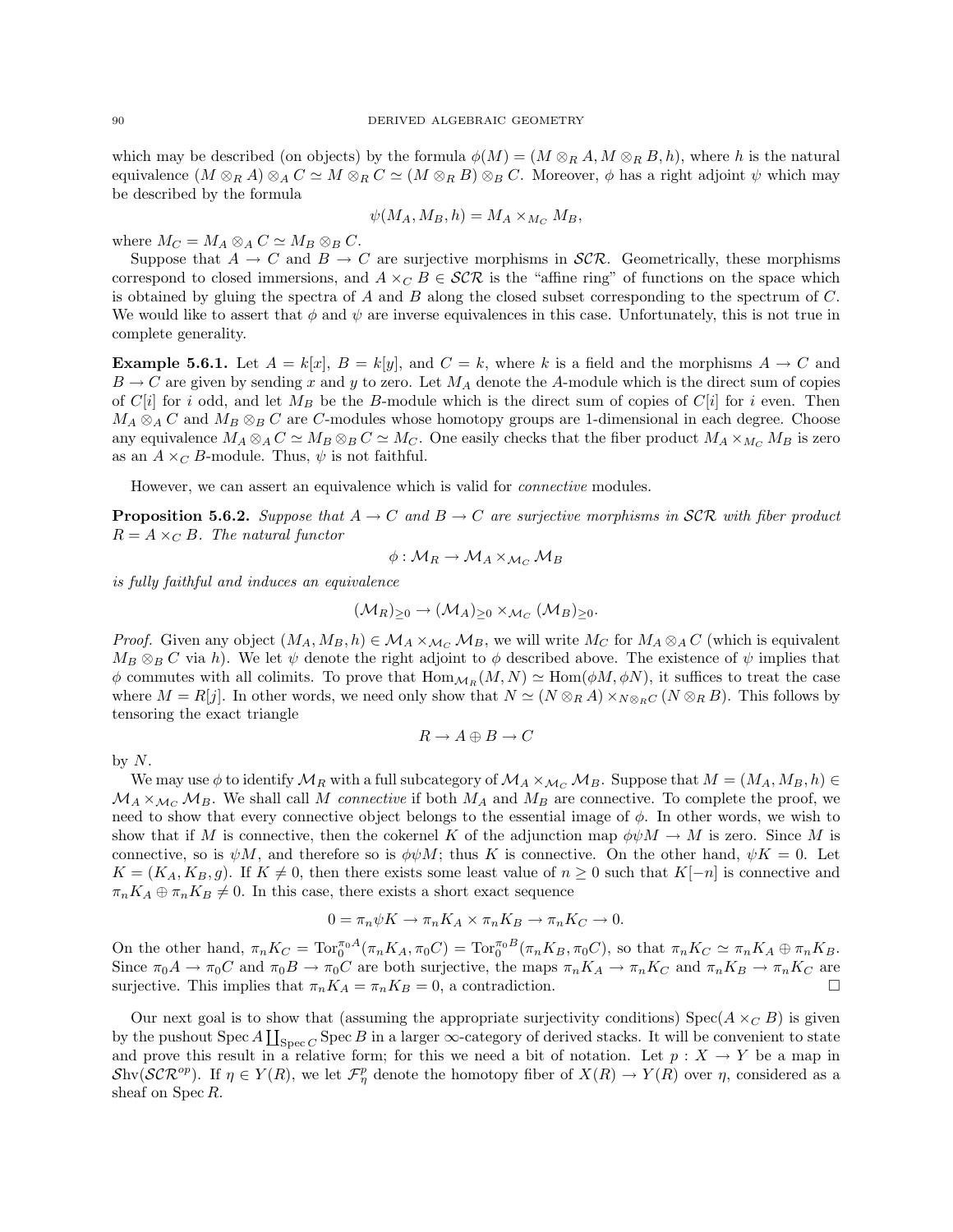**Lemma 5.6.3.** Let  $p : X \to Y$  be a smooth surjection and a relative derived stack, let  $f : A \to B$  be a surjective morphism in SCR, and let F : Spec B  $\rightarrow$  Spec A denote the corresponding closed immersion of derived schemes. Choose any  $\eta \in Y(A)$ , and let  $\eta'$  denote the restriction of  $\eta$  to  $Y(B)$ . Then the natural map  $\mathcal{F}_{\eta}^p \to F_* \mathcal{F}_{\eta'}^p$  is a surjection of étale sheaves on Spec A.

*Proof.* Without loss of generality, we may replace Y by Spec A. The surjectivity of  $X \to Y$  remains valid for some  $X_{(n)}$ , so we may suppose that X is a relative n-stack over Y. Then there exists an  $(n-1)$ -submersion  $U \to X$ , where U is a disjoint union of affine derived schemes. Replacing X by U, we may suppose that X is a disjoint union of affine derived schemes. Replacing  $X$  by a sufficiently large finite union of components of X, we may suppose that  $X = \text{Spec } C$ , where C is smooth over A. We must show that any A-algebra map  $C \rightarrow B$  factors an étale neighborhood of B in A.

Locally C has the form of an étale algebra over  $A[x_1, \ldots, x_m]$ . Since  $A \to B$  is surjective, the associated map  $A[x_1, \ldots, x_m] \to B$  factors through A. Consequently, the map  $C \to B$  factors through  $C \otimes_{A[x_1,\ldots,x_m]} A$ , which is an étale neighborhood of  $Spec B$  in  $Spec A$ .

We apply this to prove that if  $A \to C$  and  $B \to C$  are surjections in  $\mathcal{SCR}$ , then  $Spec(A \times_C B)$  may be interpreted as a pushout  $\text{Spec } A \coprod_{\text{Spec } C} \text{Spec } B$ .

**Theorem 5.6.4.** Suppose that  $p: X \to Y$  is a relative stack. Let  $A \to C$ ,  $B \to C$  be surjective morphisms in SCR and  $\eta \in Y(A \times_C B)$ . Let  $i : \text{Spec } A \to \text{Spec } A \times_C B$ ,  $j : \text{Spec } B \to \text{Spec } A \times_C B$ , and  $k : \text{Spec } C \to$ Spec  $A \times_{C} B$  be the corresponding closed immersions of affine derived schemes.

Let  $\eta_A$ ,  $\eta_B$ , and  $\eta_C$  denote the corresponding elements of  $Y(A)$ ,  $Y(B)$ , and  $Y(C)$ . Then the natural map  $\phi: \mathcal{F}_{\eta}^p \to i_* \mathcal{F}_{\eta_A}^p \times_{k_* \mathcal{F}_{\eta_C}^p} j_* \mathcal{F}_{\eta_B}^p$  is an equivalence. In other words, the morphism p is cohesive.

Proof. Once again, we will deduce the theorem by applying Principle 5.3.5. Conditions (1) and (3) are obvious, so we just need to check condition (2). Let  $U_0 \to X$  be a submersion,  $U_k$  denote the  $(k+1)$ -fold fiber power of  $U_0$  over X, and let  $q_k : U_k \to Y$  be the natural map. We suppose that the conclusion is known for each  $q_k$ . Then

$$
\mathcal{F}^p_\eta = |\, \mathcal{F}^{q_\bullet}_\eta \, | = | i_*\, \mathcal{F}^{q_\bullet}_{\eta_A} \times_{k_*\, \mathcal{F}^{q_\bullet}_{\eta_C}} j_*\, \mathcal{F}^{q_\bullet}_{\eta_B} \, |.
$$

Since  $\mathcal{F}_n = i_* \mathcal{F}_{\eta_A}^{q_n} \times_{k_*} \mathcal{F}_{\eta_B}^{q_n} j_* \mathcal{F}_{\eta_B}^{q_n}$  is the  $(n+1)$ -fold fiber power of  $\mathcal{F}_0$  over  $i_* \mathcal{F}_{\eta_A}^p \times_{k_*} \mathcal{F}_{\eta_C}^p j_* \mathcal{F}_{\eta_B}^p$ , it suffices to prove that

$$
\mathcal{F}_0 \to i_*\,\mathcal{F}^p_{\eta_A}\times_{k_*\,\mathcal{F}^p_{\eta_C}} j_*\,\mathcal{F}^p_{\eta_B}
$$

is surjective. To prove this, one begins with the surjection

$$
k_*\, \mathcal{F}_{\eta_C}^{q_0} \to k_*\, \mathcal{F}_{\eta_C}^{q_n}
$$

and applies Lemma 5.6.3 twice.  $\Box$ 

#### 6. Formal Geometry

The purpose of this section is to sketch the development of formal geometry in the derived context, going so far as a version of Grothendieck's formal GAGA theorem. Strictly speaking, the results of this section are not needed in the proof of our representability theorem or to verify its hypotheses. Given a problem in "formal" derived algebraic geometry, we will generally be able to decouple the "formal" aspects from the "derived" aspects and treat them separately. However, one can just as easily treat them simultaneously using the ideas described in this section.

We begin in §6.1 with the requisite commutative algebra:  $\mathfrak{p}$ -adic topologies on simplicial commutative rings and the corresponding completion constructions. In §6.2 we consider a related, but slightly different, discussion of "pro-Artinian" completions. In particular, we prove a derived version of Schlessinger's criterion for the existence of formal versal deformation rings.

In §6.3 we give a proof of Grothendieck's formal GAGA theorem in the derived context. This is one instance in which the derived perspective offers a useful point of view: the fact that the "formal analytification" functor is fully faithful on coherent sheaves is deduced formally from the coherence theorem for proper direct images.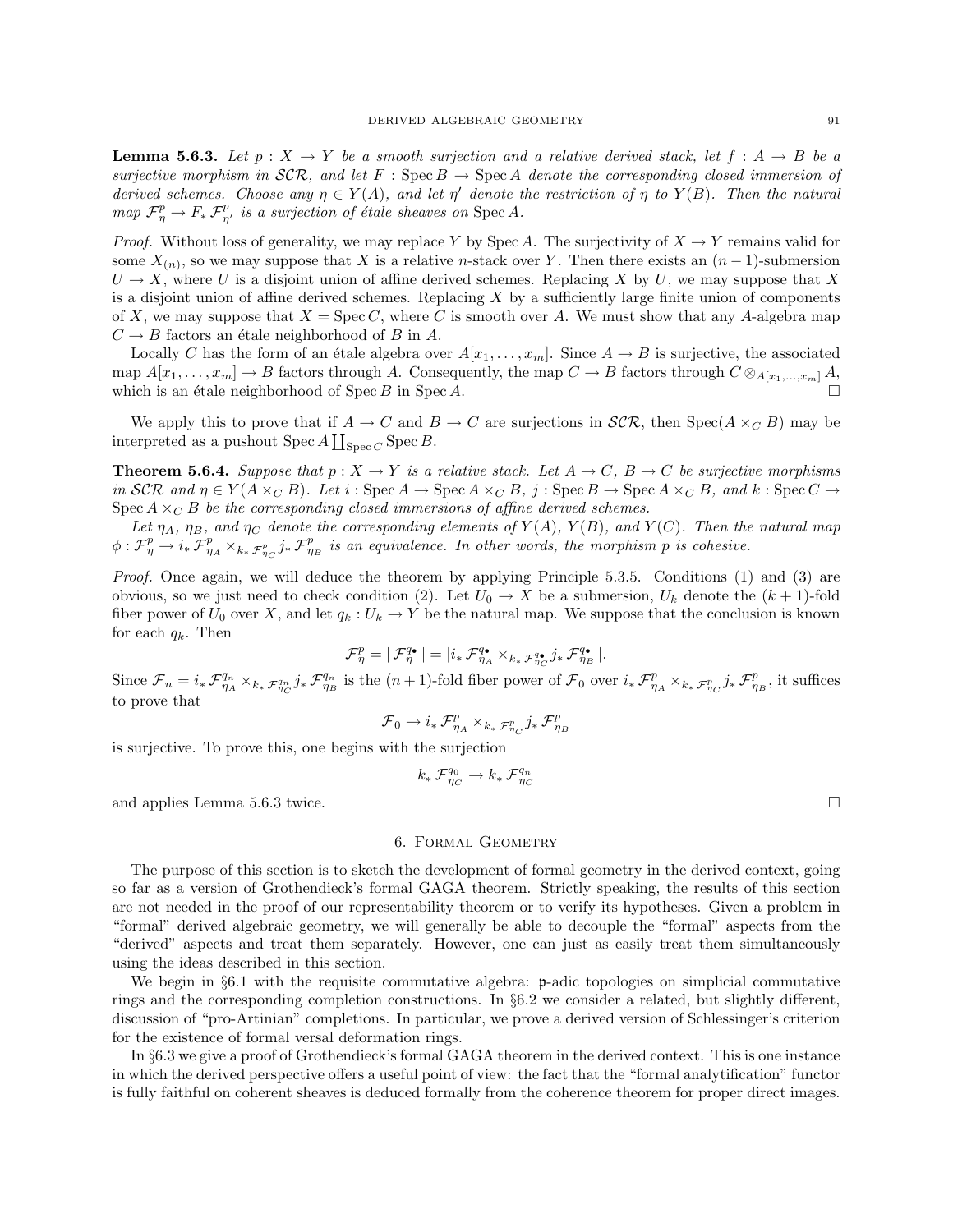#### 92 DERIVED ALGEBRAIC GEOMETRY

The essential surjectivity does not seem to follow formally; however, it is easily reduced to the classical formal GAGA theorem.

In the last part of this section,  $\S6.4$ , we prove that if X is a derived stack and A is complete, local, and Noetherian, then the space of  $A$ -valued points of  $X$  may be described as an inverse limit of spaces of  $A_{\alpha}$ -valued points of X, where  $A_{\alpha}$  ranges over a family of Artinian "quotients" of A. The significance of this result is that, according to Theorem 7.1.6, it is one of the defining characteristics of derived stacks.

6.1. **Completions.** Let  $A \in \mathcal{SCR}$  and let  $J \subseteq \pi_0 A$  be a finitely generated ideal. Choose a set of generators  ${x_1, \ldots, x_m}$  for the ideal J. For each n, let  $A_n = A \otimes_{\mathbf{Z}[y_1, \ldots, y_m]} \mathbf{Z}$ , where each  $y_i \mapsto x_i^{2^n} \in \pi_0 A$  and  $y_i \mapsto 0 \in \mathbb{Z}$ . We can naturally arrange an inverse system of A-algebras

$$
\ldots \to A_2 \to A_1 \to A_0
$$

We let  $\hat{A}$  denote the corresponding object of Pro(SCR). The following proposition shows that  $\hat{A}$  depends only on the closed subset of the Zariski spectrum of  $\pi_0A$  determined by J, and not on J itself or the choice of generators:

**Proposition 6.1.1.** Let  $B \in \mathcal{SCR}$ . Then the map p : Hom $_{\text{Pro}(\mathcal{SCR})}(\tilde{A}, B) \rightarrow \text{Hom}_{\mathcal{SCR}}(A, B)$  is (-1)truncated and expresses  $\text{Hom}_{\text{Pro}(\mathcal{SCR})}(\hat{A}, B)$  as the union of those components of  $\text{Hom}_{\mathcal{SCR}}(A, B)$  consisting of maps  $f : A \to B$  for which  $f(J^k) = 0 \in \pi_0 B$  for some  $k \gg 0$ .

*Proof.* Let  $f \in Hom_{SCR}(A, B)$  be any morphism. If f is in the essential image of p, then clearly  $f(J^k) = 0$ for  $k \gg 0$ . Suppose that the latter equation holds, and let  $Z_n$  denote the space of factorizations of f through  $A_n$ . We note that  $Z_n$  is nonempty if and only if  $f(x_i^{2^n}) = 0$  for each  $1 \leq i \leq m$ , which is the case for  $n \gg 0$ . In this case,  $Z_n$  is a torsor for  $(\Omega B)^m$ , where  $\Omega B$  denotes the loop space of the underlying space of A. In particular,  $\pi_0 Z_n$  is a  $(\pi_1 B)^m$  torsor and  $\pi_i Z_n$  is naturally isomorphic to  $(\pi_{i+1} B)^m$  for  $i > 0$ . By construction, the map  $p: Z_n \to Z_{n+1}$  induces a constant map on  $\pi_0$  and the zero map on  $\pi_{i+1}$  for  $i \geq 0$ . Consequently, the fiber of  $\text{Hom}(A, B) \to \text{Hom}(A, B)$  over f is the direct limit of the spaces  $Z_n$  as  $n \to \infty$ , which is contractible (by Whitehead's theorem, since the formation of homotopy groups is compatible with filtered colimits).

If A<sup> $\hat{A}$ </sup> is the J-adic completion of some  $A \in \mathcal{SCR}$ , then we may consider QC<sub>A</sub><sup> $\hat{A}$ </sup>, where we identify A<sup> $\hat{A}$ </sup> with the corresponding functor  $\mathcal{SCR} \to \mathcal{S}$ . Equivalently,  $\mathcal{QC}_{\hat{A}}$  is the inverse limit of the  $\infty$ -categories  $\mathrm{QC}_{\mathrm{Spec}\,A_n} = \mathcal{M}_{A_n}$ . An object of  $\mathrm{QC}_{\hat{A}}$  may be represented by a family  $\{M_n\}$  of  $\{A_n\}$  modules, equipped with equivalences  $M_n \simeq M_{n+1} \otimes_{A_{n+1}} A_n$ . The utility of formal geometry is that the category  $\text{QC}_{\hat{A}}$  is closely related to  $\mathcal{M}_A$ , particularly when A is J-adically complete. In order to explicate the relationship, we need to introduce some terminology.

**Definition 6.1.2.** Let  $A \in \mathcal{SCR}$  and  $J \subseteq \pi_0 A$  a finitely generated ideal. An A-module M is said to be *J*-torsion if for each  $x \in \pi_k M$ ,  $J^m x = 0 \in \pi_k M$  for  $m \gg 0$ . A module M is *J*-acyclic if  $M \otimes_A A_1 = 0$ , and J-complete if  $\text{Hom}_A(N, M) = 0$  whenever N is J-acyclic.

Remark 6.1.3. The notions introduced above are borrowed from the theory of Bousfield localization in homotopy theory. They work especially well in this context because  $A_1$  is perfect as an  $A$ -module.

**Proposition 6.1.4.** Let  $A \in \mathcal{SCR}$  and  $J \subseteq \pi_0 A$  be a finitely generated ideal.

- (1) The class of J-torsion (J-acyclic, J-complete) modules depend only on the radical of J. Each constitutes a stable subcategory of the stable  $\infty$ -category of A-modules.
- (2) There exists an admissible t-structure (with trivial heart) on  $\mathcal{M}_A$ , with  $(\mathcal{M}_A)_{\geq 0}$  and  $(\mathcal{M}_A)_{\leq 0}$  given by the classes of J-acyclic and J-complete modules, respectively. In particular, for any  $M \in \mathcal{M}_A$ , there exists a morphism  $M \to M$  with J-complete target M and J-acyclic kernel.
- (3) The restriction map  $r: \mathrm{QC}_A \to \mathrm{QC}_{\hat{A}}$  is zero on J-acyclic modules, and induces an equivalence of categories between the stable  $\infty$ -category of J-complete A-modules and the stable  $\infty$ -category  $QC_{\hat{A}}$ .
- (4) The completion functor  $M \mapsto \tilde{M}$  induces an equivalence of categories between the stable  $\infty$ -category of J-torsion modules and the stable  $\infty$ -category of J-complete modules.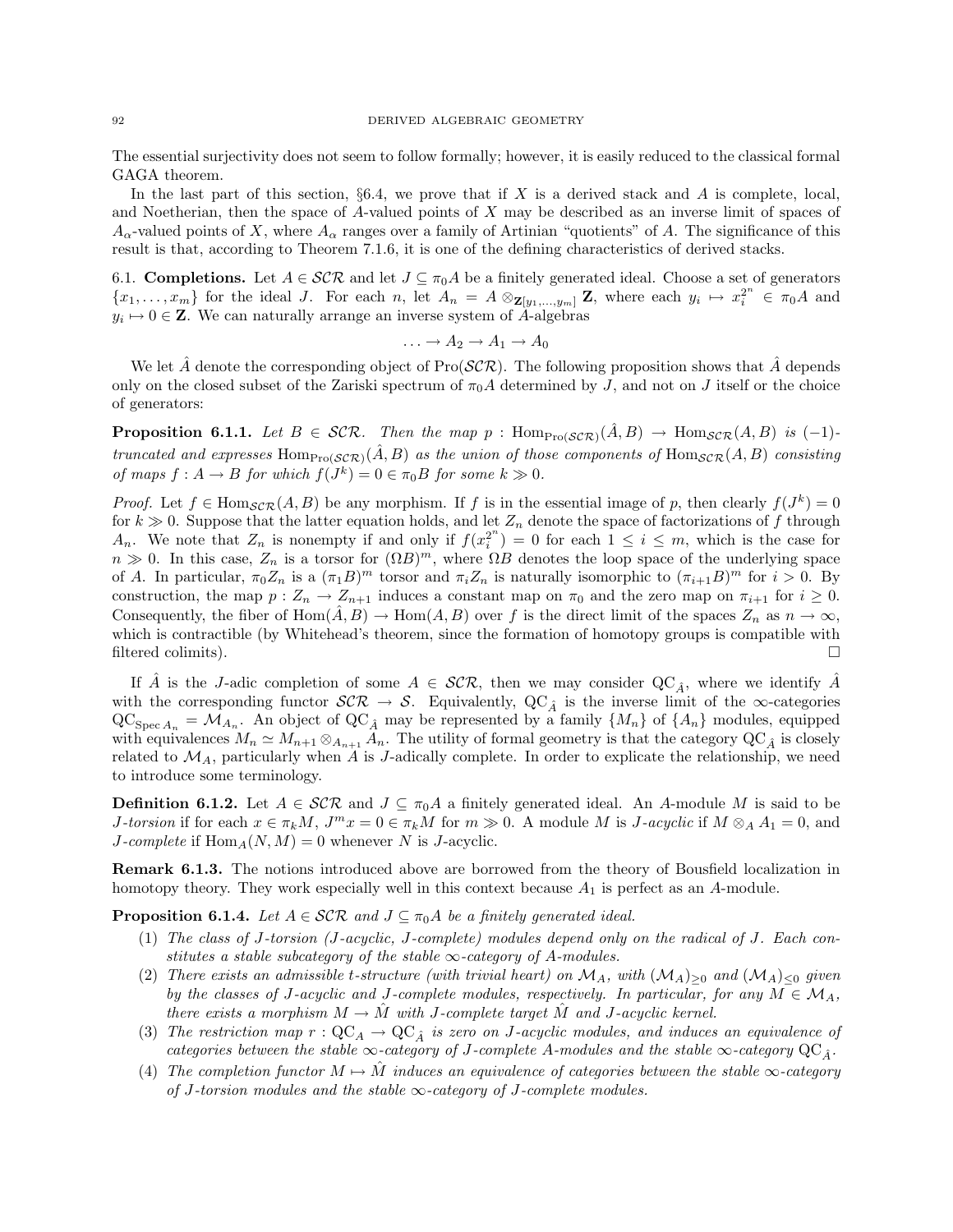*Proof.* Claim (1) is obvious for the class of J-torsion modules. For J-acyclic modules, we note that M is J-acyclic if and only if  $rM = 0$ , and A depends only on the radical of J. Finally, the class of J-acyclic modules determines the class of J-complete modules, which completes the proof of (1).

Let S denote the class of morphisms of A-modules which become equivalences after applying  $r$ . Since  $r$ commutes with all colimits, we can deduce that  $S$  is generated (as a saturated class of morphisms) by a set, so that (2) follows from the general theory of localizations: see for example [22].

Specifying a quasi-coherent complex M in  $QC_{\hat{A}}$  is equivalent to giving a system of  $A_n$  modules  $M_n$  together with equivalences  $M_{n+1} \otimes_{A_{n+1}} A_n$ . In particular, we may view  $\{M_n\}$  as an inverse system of A-modules and form its inverse limit  $\hat{M}$ . The functor

 $M \mapsto \hat{M}$ 

is right adjoint to r.

Since  $A_n$  is finitely presented as an A-module, tensoring with  $A_n$  commutes with limits. Thus  $\tilde{M} \otimes_A A_n$ is given by the limit of the system  $\{M_{n+k} \otimes_A A_n\}$ . A simple computation shows that the inverse system of homotopy groups  $\{\pi_i M_{n+k} \otimes_A A_n\}$  is equivalent (as a pro-object) to  $\pi_i M_n$ . It follows that the natural map

 $r\hat{M} \to M$ 

is an equivalence. Thus the completion functor  $M \mapsto M$  identifies  $\mathbb{Q}C_{\hat{A}}$  with a full subcategory of  $\mathcal{M}_A$ . To complete the proof of (3), it suffices to show that the essential image of the completion functor consists precisely of the J-complete modules. Since each  $M_n$  is J-complete as an A-module, the inverse limit M is necessarily J-complete. On the other hand, suppose that  $M$  is any J-complete A-module. Then the natural map  $g: \overline{M} \to r\overline{M}$  induces an equivalence after applying r, so that the kernel of g is J-acyclic. Since both the source and target of g are J-complete, the kernel of g is J-complete. Consequently the kernel of g is zero and g is an equivalence, so that  $\tilde{M}$  lies in the essential image of the completion functor.

In view of (3), Claim (4) is equivalent to the assertion that r induces an equivalence of  $\infty$ -categories from the  $\infty$ -category of J-torsion A-modules to  $QC_{\hat{A}}$ . We first show that r is fully faithful. One shows that the  $\infty$ -category of J-torsion modules is the smallest stable subcategory of  $\mathcal{M}_A$  which contains every  $A_n$  and is stable under the formation of sums. Since r commutes with sums, it suffices to show that  $\text{Hom}_{\mathcal{M}_A}(A_n, M) = \text{Hom}_{\mathcal{M}_{\hat{A}}}(rA_n, rM)$  for any  $M \in \mathcal{M}_A$ . The right hand side is given by the inverse limit of the spectra

$$
\operatorname{Hom}_{\mathcal{M}_{A_k}}(A_n \otimes_A A_k, M \otimes_A A_k) = \operatorname{Hom}_{\mathcal{M}_A}(A_n, M \otimes_A A_k).
$$

Since  $A_n$  is a perfect A-module, this is simply the J-completion of  $M \otimes_A A_n^*$ . However, since  $M \otimes_A A_n^*$  is an  $A_n$ -module, it is already J-complete as an A-module, so that the mapping space in question is simply given by the 0th space of  $M \otimes_A A_n^*$ , which is  $\text{Hom}_A(A_n, M)$ .

To complete the proof, it suffices to show that  $r$  is essentially surjective when restricted to  $J$ -torsion modules. If not, then there exists a nonzero complex  $N \in \mathcal{M}_{\hat{A}}$  such that  $\text{Hom}_{\mathcal{M}_{\hat{A}}}(rM, N) = 0$  whenever M is J-torsion. Let  $N = r\tilde{N}$ ; then  $\text{Hom}_{\mathcal{M}_A}(M, \tilde{N}) = 0$  whenever M is J-torsion. In particular,  $\text{Hom}_A(A_n^*, \tilde{N}) =$  $A_n \otimes_A \tilde{N} = 0$  for each n, so that  $N = r\tilde{N} = 0$ , a contradiction.

**Remark 6.1.5.** The equivalence of  $\infty$ -categories provided by (4) of Proposition 6.1.4 is somewhat mysterious from the classical point of view. It is certainly not the case that every p-adically complete abelian group arises as the *p*-adic completion of a *p*-torsion group. For example, to obtain the group  $\mathbb{Z}_p$  of *p*-adic integers, one must apply the left-derived functors of the *p*-adic completion to the group  $\mathbf{Z}[\frac{1}{p}]/\mathbf{Z}$ .

We next study the condition of *J*-completeness more carefully.

**Proposition 6.1.6.** Let  $A \in \mathcal{SCR}$ ,  $M \in \mathcal{M}_A$ , and let  $J \subseteq \pi_0A$  be a finitely generated ideal. The following conditions are equivalent:

- (1) The module M is J-complete.
- (2) For each  $x \in J$ , the module M is  $(x)$ -adically complete.
- (3) There exists a set of generators  $\{x_1, \ldots, x_n\}$  for J such that M is  $(x_i)$ -adically complete for each i.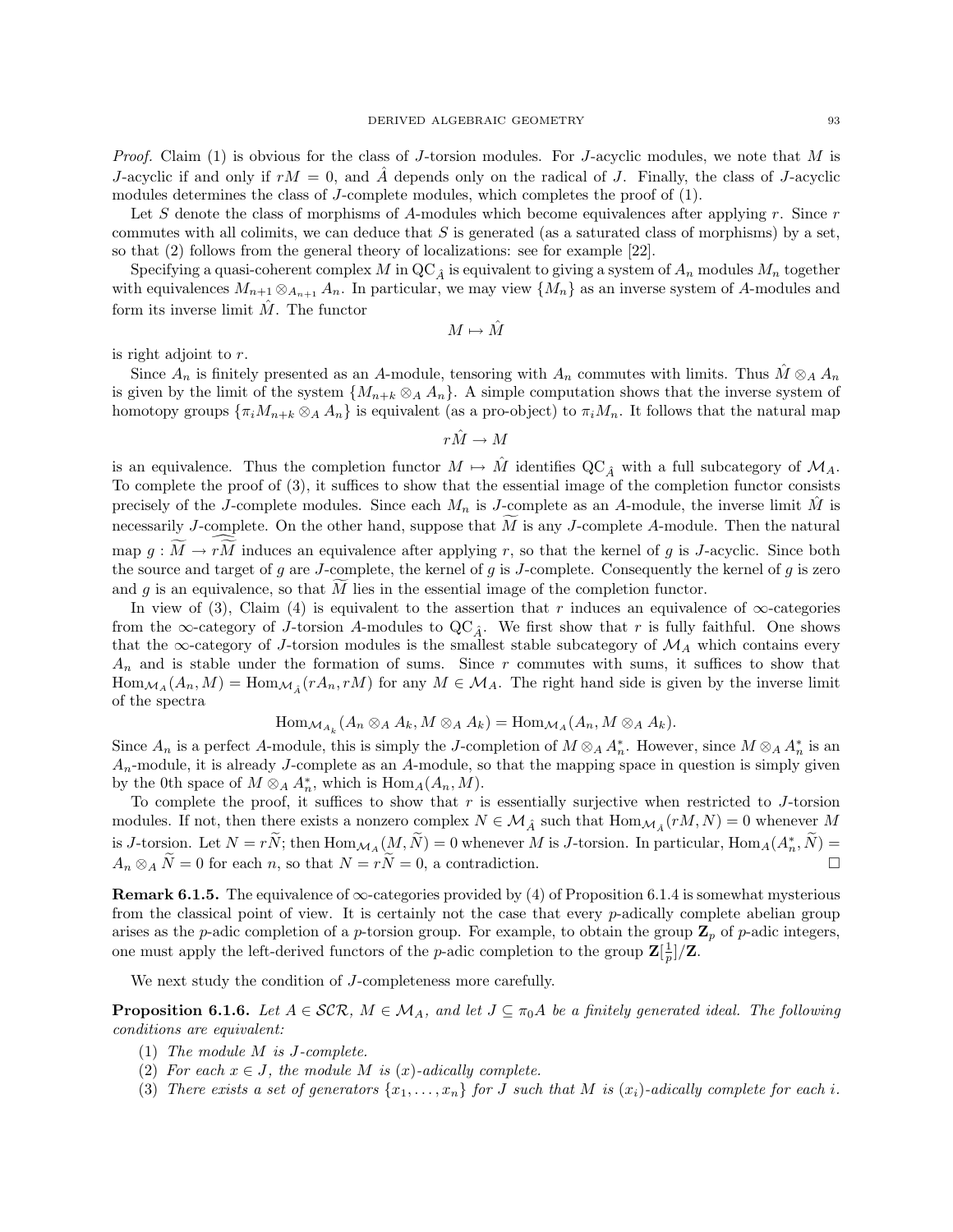*Proof.* If M is J-complete and N is (x)-acyclic for  $x \in J$ , then N is J-acyclic so that  $Hom(N, M) = 0$ ; thus M is  $(x)$ -complete. This proves  $(1) \Rightarrow (2)$ . The implication  $(2) \Rightarrow (3)$  is obvious.

Let  $\{x_1, \ldots, x_m\}$  be a system of generators for J. Suppose that M is  $(x_i)$ -adically complete for each i. We prove by induction on k that M is  $J_k = (x_1, \ldots, x_k)$ -adically complete. This is vacuous for  $k = 0$ . For  $k > 0$ , we let  $\hat{A}_{J_k}$  denote the  $J_k$ -adic completion of A (as an object of Pro(SCR), and  $\hat{A}_{k+1}$  the  $(x_{k+1})$ -adic completion of A; then  $\hat{A}_{J_{k+1}} = \hat{A}_{J_k} \otimes_A \hat{A}_{k+1}$ . We wish to prove that M is  $J_{k+1}$ -adically complete, so that M is equivalent to the inverse limit of the pro-system  $M \otimes_A \hat{A}_{J_{k+1}} = M \otimes_A \hat{A}_{J_k} \otimes_A \hat{A}_{k+1}$ . Since  $\hat{A}_{k+1}$ may be taken to consist of perfect A-modules, tensoring with  $\hat{A}_{k+1}$  commutes with limits, so that by the inductive hypothesis we deduce that the inverse limit of  $M \otimes_A \hat{A}_{J_k} \otimes_A \hat{A}_{k+1}$  is equivalent to the inverse limit of  $M \otimes_A \hat{A}_{k+1}$ , which is equivalent to M since M is  $(x_{k+1})$ -adically complete.

**Proposition 6.1.7.** Let  $A \in \mathcal{SCR}$ ,  $J \subseteq \pi_0A$  a finitely generated ideal, and M an A-module. The module M is J-complete if and only if each  $\pi_i M$  is J-complete, when regarded as a discrete A-module.

*Proof.* Using Proposition 6.1.6 we may reduce to the case where J is generated by a single element x. Suppose first that M is J-complete. Consider the long exact sequence associated to the triangle

$$
M \xrightarrow{x^n} M \to M_n.
$$

This gives rise to short exact sequences

$$
0 \to \pi_i M/(x^n \pi_n M) \to \pi_i M_n \to \ker(\pi_{i-1} M \xrightarrow{x^n} \pi_{i-1} M) \to 0.
$$

Passing to the inverse limit, we deduce the existence of an exact sequence

$$
0 \to \lim^{0} {\{\pi_i M/(x^n \pi_n M)\}} \to \lim^{0} {\{\pi_i M_n\}} \to \lim^{0} {\{\ker \pi_{i-1} M \xrightarrow{x^n} \pi_{i-1} M\}} \to 0
$$

and an isomorphism

$$
\lim^1\{\pi_i M_n\} \simeq \lim^1\{\ker \pi_{i-1} M \xrightarrow{x^n} \pi_{i-1} M\}.
$$

Let  $\hat{M}$  denote the J-adic completion of M, so that there are exact sequences  $0 \to \lim^1\{\pi_{i+1}M_n\} \to \pi_i\hat{M} \to$  $\lim^0\{\pi_i M_n\}\to 0.$ 

Since  $M \simeq \hat{M}$ , the natural map  $\pi_i M \to \lim^0 \{\pi_i M_n\}$  is surjective. Since this surjection factors through  $\lim^0 {\{\pi_i M/(x^n \pi_n M)}}$ , we deduce that  $\lim^0 {\{\ker \pi_{i-1} M \xrightarrow{x^n} \pi_{i-1} M\}} = 0$  so we have an exact sequence

$$
0 \to \lim^{1} \{ \ker \pi_{i} M \xrightarrow{x^{n}} \pi_{i} M \} \to \pi_{i} M \to \lim^{0} \{ \pi_{i} M / x^{n} \pi_{i} M \} \to 0.
$$

The results of this calculation are unchanged if we replace M by  $\pi_iM$ , from which we may deduce that  $\pi_iM$ is J-complete.

For the converse, suppose that each  $\pi_i M$  is J-complete. Using the above calculations, one shows that the ith homotopy group of the J-adic completion of M depends only on  $\pi_iM$  and  $\pi_{i-1}M$ . Thus, to show that  $\pi_i M \simeq \pi_i \hat{M}$ , we may suppose that M is i-truncated and  $(i-2)$ -connected. Then M is an extension of J-complete modules, hence J-complete.

We note that there is a good theory of completions of Noetherian derived rings:

**Proposition 6.1.8.** Let  $A \in \mathcal{SCR}$  be Noetherian, and let  $J \subseteq \pi_0 A$  be an ideal. The tautological morphism  $\phi: A \to \lim \hat{A}$  is flat, and  $\pi_0 \lim \hat{A}$  is the J-adic completion of  $\pi_0 A$ . In particular,  $\phi$  is an equivalence if and only if  $\pi_0A$  is J-complete (in the usual sense), in which case we shall say that A is J-complete.

*Proof.* Using induction on the number of generators of  $J$ , we may reduce to the case where  $J$  is generated by a single element  $x \in \pi_0 A$ . Let  $i \geq 0$ . There exists a map of inverse systems of (discrete)  $\pi_0 A$ -modules

$$
\phi : \pi_i A / (x^{2^n} \pi_i A) \to \pi_i (A_n).
$$

Since A is Noetherian,  $\pi_i A$  is a finitely generated module over the Noetherian ring  $\pi_0 A$ . By the classical theory of completions of Noetherian rings, the inverse limit of this system is given by  $\pi_i A \otimes_{\pi_0 A} \pi_0 A$ , where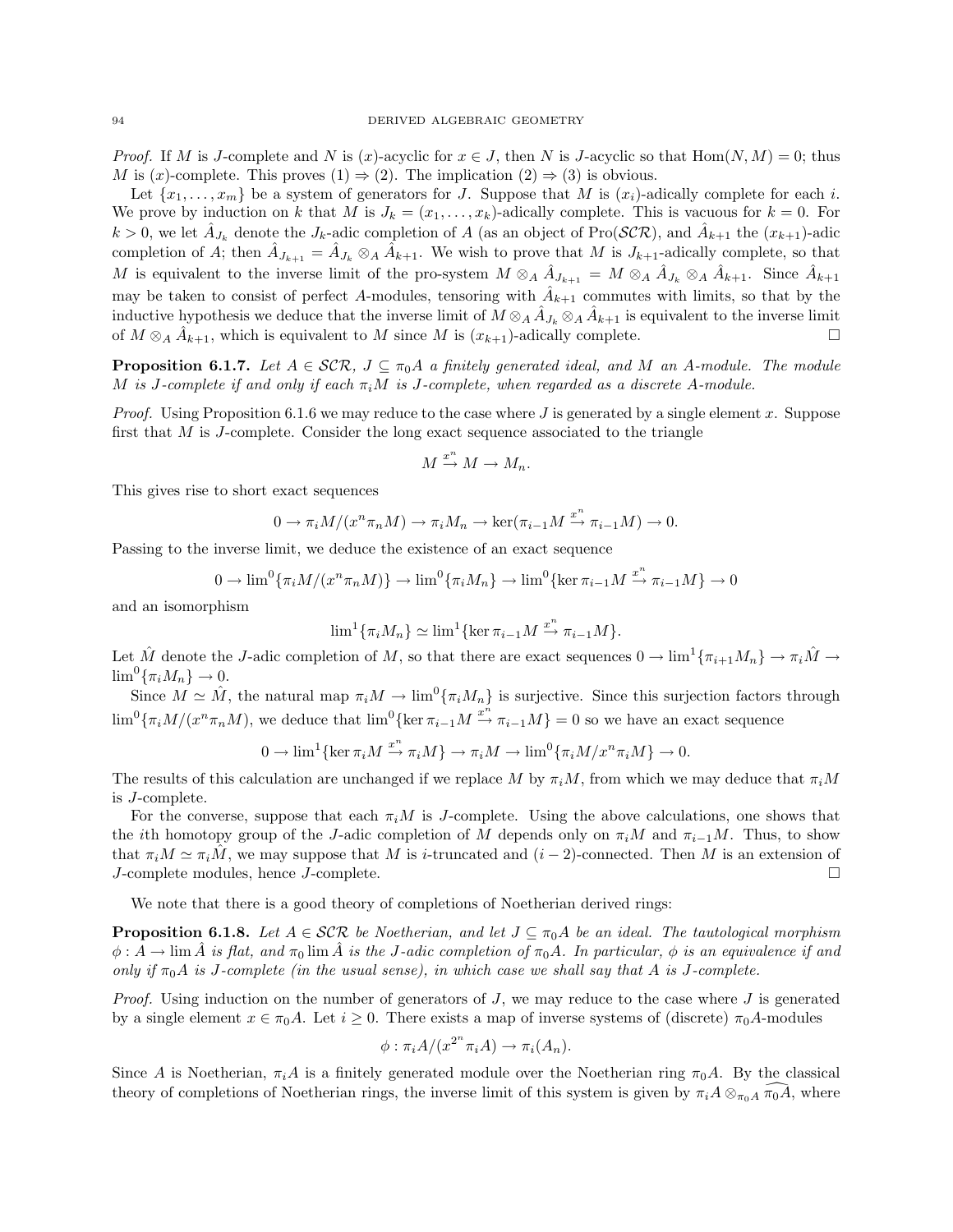$\widehat{\pi_0A}$  is the J-adic completion of  $\pi_0A$ . Moreover,  $\widehat{\pi_0A}$  is a flat  $\pi_0A$ -module and all lim<sup>1</sup>-terms vanish. To complete the proof, it suffices to show that  $\phi$  is an equivalence of pro-groups.

There exists a long exact sequence

$$
\ldots \to \pi_i A \stackrel{x^{2^n}}{\to} \pi_i A \to \pi_i A_n \to \pi_{i-1} A \to \ldots
$$

From this, we see that  $\phi$  is a monomorphism of proabelian groups with cokernel given by the pro-system  $\{\ker \pi_{i-1} A \stackrel{x^{2^n}}{\rightarrow} \pi_{i-1} A\}.$  Each morphism in this pro-system is zero, so the corresponding proabelian group is trivial.

**Remark 6.1.9.** If  $A \in \mathcal{SCR}$  is Noetherian and J-complete for some  $J \subseteq \pi_0 A$ , then any coherent A-module M is J-complete. By Proposition 6.1.7, it suffices to prove this in the case where  $M$  is discrete, and by Proposition 6.1.6 we may suppose that  $J = (x)$ . Then  $\hat{M} = \lim \{ \text{coker } M \stackrel{x^n}{\to} M \}$ . Consequently, we obtain the isomorphisms

$$
\pi_1 \hat{M} \simeq \lim^0 \{ \ker \pi_0 M \xrightarrow{x^n} \pi_0 M \},
$$
  

$$
\pi_{-1} \hat{M} \simeq \lim^1 \{ \pi_0 M / (x^n \pi_0 M) \},
$$

and an exact sequence

$$
0 \to \lim^1 \{ \ker \pi_0 M \xrightarrow{x^n} \pi_0 M \} \to \pi_0 \hat{M} \to \lim^0 \{ \pi_0 M / (x^n) \pi_0 M \} \to 0
$$

(and all other homotopy groups vanish). The first  $\lim^1$ -term vanishes because all the maps in the system are surjective. Since  $\pi_0 M$  is a Noetherian  $\pi_0 A$ -module, the kernel of  $x^n$  on  $\pi_0$  of M is constant for large M so that the inverse system of abelian groups  $\{\ker \pi_0 M \stackrel{x^n}{\to} \pi_0 M\}$  is pro-trivial. We therefore deduce that  $\hat{M}$ is discrete and  $\pi_0 \hat{M}$  is the inverse limit of the abelian groups  $\pi_0 M/(x^n \pi_0 M)$ , which is the classical J-adic completion of M; the desired result now follows from classical commutative algebra.

**Remark 6.1.10.** One can model objects of  $\mathcal{SCR}$  using topological commutative rings. In this case, the topology is merely a formal mechanism for discussing paths, homotopies of paths, and so forth. These topologies have nothing to do with the p-adic topologies on commutative rings (which are totally disconnected and have no nontrivial paths or homotopies), which play an important role in commutative algebra. The presence of "topology" in both aspects has the potential to be very confusing, so we shall try to avoid topological terminology in discussing pro-rings such as  $\ddot{A}$ .

6.2. Pro-Artinian Completions. We shall say that an object  $A \in \mathcal{SCR}$  is Artinian if  $\pi_0 A$  is an Artinian ring, each  $\pi_i A$  is a finite  $\pi_0 A$  module, and  $\pi_i A = 0$  for  $i \gg 0$ . Every Artinian object of  $\mathcal{SCR}$  may be written (uniquely) as a finite product of local Artinian derived rings. In this section we will be exclusively concerned with the local case. If  $A \in \mathcal{SCR}$  is local and Artinian, then its residue field is defined to be the residue field of  $\pi_0 A$ .

Let k be a field. We shall denote by  $\mathcal{C}_k$  the  $\infty$ -category whose objects are local Artinian  $A \in \mathcal{SCR}$ , together with an identification of k with the residue field of A. We may view  $\mathcal{C}_k$  as a full subcategory of  $\mathcal{SCR}_{/k}$ . A map in  $\mathcal{C}_k$  is said to be *surjective* if it induces a surjection on  $\pi_0$ .

We now define the analogue of cohesive functors in the Artinian context. For simplicity, we shall restrict our attention to the case where  $\mathcal{F}(k)$  is contractible. This involves no essential loss of generality, since a general functor F can be understood in terms of  $\mathcal{F}(k)$  and the fiber of F over each point of  $\mathcal{F}(k)$ .

**Definition 6.2.1.** Let k be a field. A functor  $\mathcal{F} : \mathcal{C}_k \to \mathcal{S}$  is formally cohesive if it satisfies the following conditions:

- The space  $\mathcal{F}(k)$  is contractible.
- If  $A \to C$  and  $B \to C$  are surjective, then  $\mathcal{F}(A \times_C B) \to \mathcal{F}(A) \times_{\mathcal{F}(C)} \mathcal{F}(B)$  is an equivalence.

In other words, a functor  $\mathcal{F} : \mathcal{C}_k \to \mathcal{S}$  is formally cohesive if it commutes with most finite limits. We will see in a moment that this implies that  $\mathcal F$  commutes with even more finite limits: in a sense, all finite limits which  $\mathcal{C}_k$  ought to have. In order to prove this, we need to investigate the deformation theory of  $\mathcal{F}$ .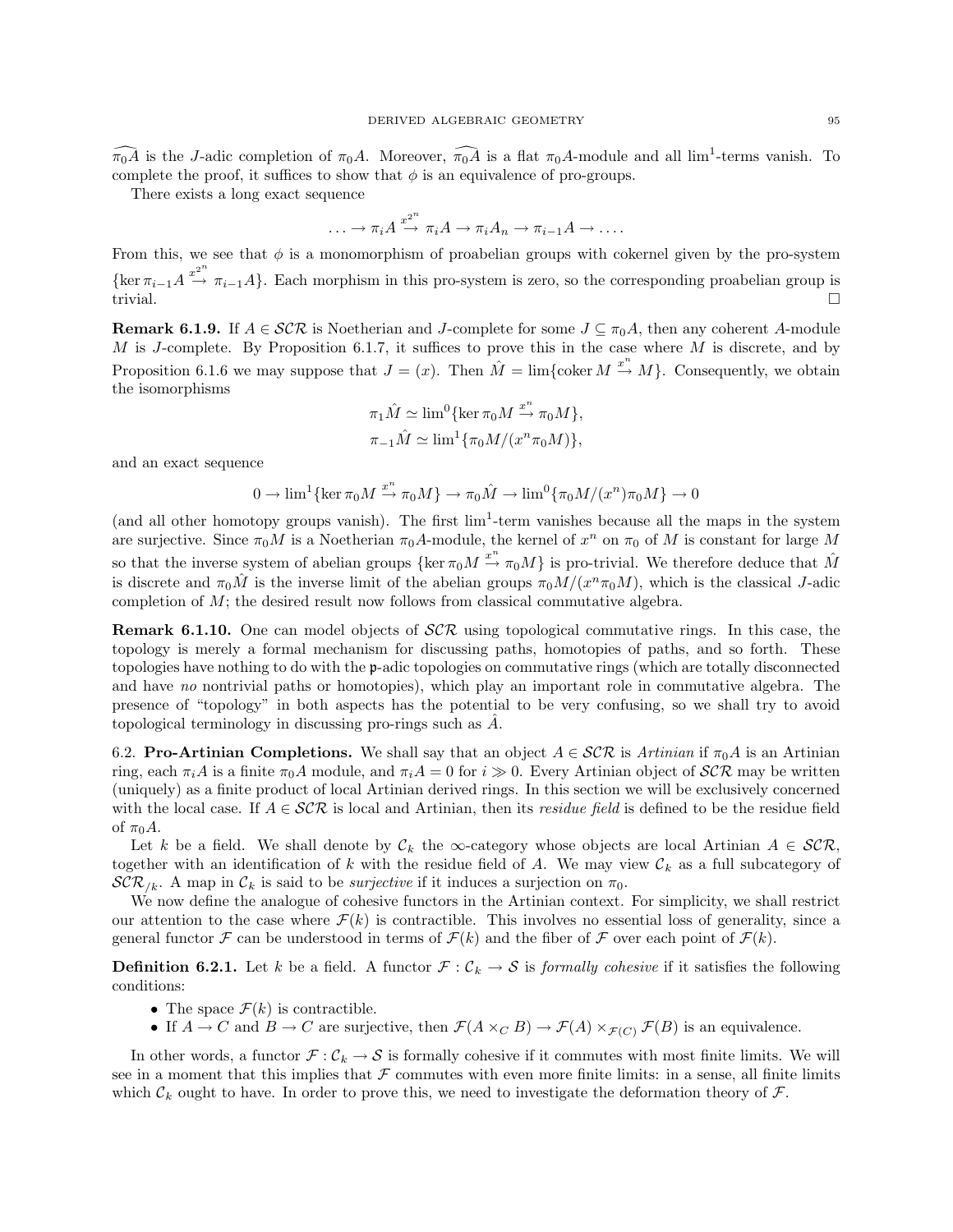**Lemma 6.2.2.** The functor  $V \mapsto \mathcal{F}(k \oplus V)$ , which is defined on perfect connective k-modules V, has a unique left exact extension to perfect k-modules.

*Proof.* Define  $\Omega(V)$  to be the nth loop space of  $\mathcal{F}(k \oplus V[n])$  for  $n \gg 0$ . Since F is good,  $\mathcal{F}(k \oplus V)$  is the loop space of  $\mathcal{F}(k \oplus V[1])$  whenever V is connective. Thus  $\Omega(V)$  is independent of the choice of n, so long as  $V[n]$  is connective. If M is already connective, we may take  $n = 0$ , so we see that  $\Omega$  extends the functor  $V \mapsto \mathcal{F}(k \oplus V)$ . It is clear by construction that  $\Omega$  is the unique extension which commutes with the formation of loop spaces. To complete the proof, it suffices to show that  $\Omega$  commutes with all finite limits. Clearly  $\Omega$ preserves final objects, so we need only show that  $\Omega(V' \times_V V'') \to \Omega(V') \times_{\Omega(V)} \Omega(V'')$ . This follows from the equivalence

$$
\mathcal{F}(k \oplus (V' \times_V V''[n])) \simeq \mathcal{F}(k \oplus V'[n]) \times_{\mathcal{F}(k \oplus V[n])} \mathcal{F}(k \oplus V''[n])
$$

for *n* sufficiently large.  $\square$ 

Proposition 2.5.5 implies that the functor  $V \mapsto \Omega(V)$  is given by the 0th space of  $V \otimes T_{\mathcal{F}}$ , for some uniquely determined k-module  $T_{\mathcal{F}}$ . We call  $T_{\mathcal{F}}$  the tangent complex to  $\mathcal{F}$ . We note that  $T_{\mathcal{F}}$  is covariantly functorial in F. Its underlying spectrum may be described as follows: the *n*th space of  $T<sub>F</sub>$  is given by  $\mathcal{F}(k \oplus k[n])$ . More concretely, the homotopy groups of  $T<sub>\mathcal{F}</sub>$  are given by the formula  $\pi_i T_{\mathcal{F}} \simeq \pi_{i+j} \mathcal{F}(k \oplus k[j])$ , valid for all  $j \geq -i$ .

**Example 6.2.3.** Let  $\mathcal{F}_*(A) = \text{Hom}_{\mathcal{C}_k}(k, A)$ . Then  $\mathcal{F}_*$  is a good functor (it is the initial object in the  $\infty$ -category of good functors  $C_k \to S$ ). Its tangent complex  $T_* = T_{\mathcal{F}_*}$  has homotopy groups which are zero in dimensions  $\neq 0$ . The k-vector space  $\pi_0 T_*$  may be identified with the vector space of all derivations (over the prime field) from  $k$  into itself.

**Remark 6.2.4.** Let D denote the  $\infty$ -category of formally cohesive functors  $\mathcal{C}_k \to \mathcal{S}$ . An object of D may be thought of as a "formal neighborhood" of a k-valued point of some moduli space. Let  $\mathcal{D}_* = \mathcal{D}_{/\mathcal{F}_*}$ ; we may think of objects of  $\mathcal{D}_*$  as "formal neighborhoods" of k-valued points on moduli spaces defined over k.

**Remark 6.2.5.** When k is a field of characteristic zero, the  $\mathcal{D}_*$  is the underlying  $\infty$ -category of the Quillen model category differential graded Lie algebras over k. If  $L$  is such a differential graded Lie algebra representing a functor  $\mathcal{F} \in \mathcal{D}_{*}$ , then the underlying differential graded vector space of L is a model for the kernel of  $T_* \to T_{\mathcal{F}}$ .

**Lemma 6.2.6.** Let  $f : A \to B$  be a surjective morphism in  $C_k$  which induces a surjection on  $\pi_0$ . Then there exists a factorization  $A = B_n \to B_{n-1} \to \ldots \to B_0 = B$ , where each  $B_{i+1} \to B_i$  is a small extension with kernel  $k[j]$  for some j.

*Proof.* Let K be the cokernel of f, and let  $n_B = \sum_i l(\pi_i K)$ , where  $l(\pi_i K)$  denotes the length of  $\pi_i K$  as an Artinian module over the Artinian ring  $\pi_0 A$ . We prove Lemma 6.2.6 by induction on  $n_B$ . If  $n_B = 0$ , f is an equivalence and there is nothing to prove. If  $n_B > 0$ , then there exists some smallest value of i such that  $\pi_i K \neq 0$ . Since f is surjective,  $i > 0$ . Thus

$$
\operatorname{Tor}_0^{\pi_0 A}(\pi_0 B, \pi_i K) = \pi_i(K \otimes_A B) \simeq \pi_i L_{B/A},
$$

and  $\pi_j L_{B/A} = 0$  for  $j < i$ . Since  $\pi_i K$  is nonzero, the group on the left is nonzero and therefore has a quotient which is length 1 (as a  $\pi_0A$ -module). Consequently, we may construct a morphism of B-modules  $L_{B/A} \to k[i];$ let  $B_1$  denote the corresponding small extension of B over A. It is easy to see that  $n_{B_1} = n_B - 1$ , so that the inductive hypothesis implies the existence of a sequence of small extensions  $A = B_n \to B_{n-1} \to \ldots \to B_1$ . Appending the small extension  $B_1 \to B$  we deduce the statement of the lemma.

**Lemma 6.2.7.** Let  $\mathcal{F}: \mathcal{C}_k \to \mathcal{S}$  be a formally cohesive functor. If  $f: A \to C$  and  $g: B \to C$  are morphisms of  $C_k$ , then  $\mathcal{F}(A \times_C B) \to \mathcal{F}(A) \times_{\mathcal{F}(C)} \mathcal{F}(B)$  is an equivalence provided that either f or g is surjective.

*Proof.* Without loss of generality we may suppose that  $f$  is surjective. Using Lemma 6.2.6, we may reduce to the case where f is a small extension by  $k[j]$  for some  $j \geq 0$ . It suffices to treat the universal case where  $f : k \to k \oplus k[j+1]$  is the zero section. In this case, g is also surjective, and the result follows.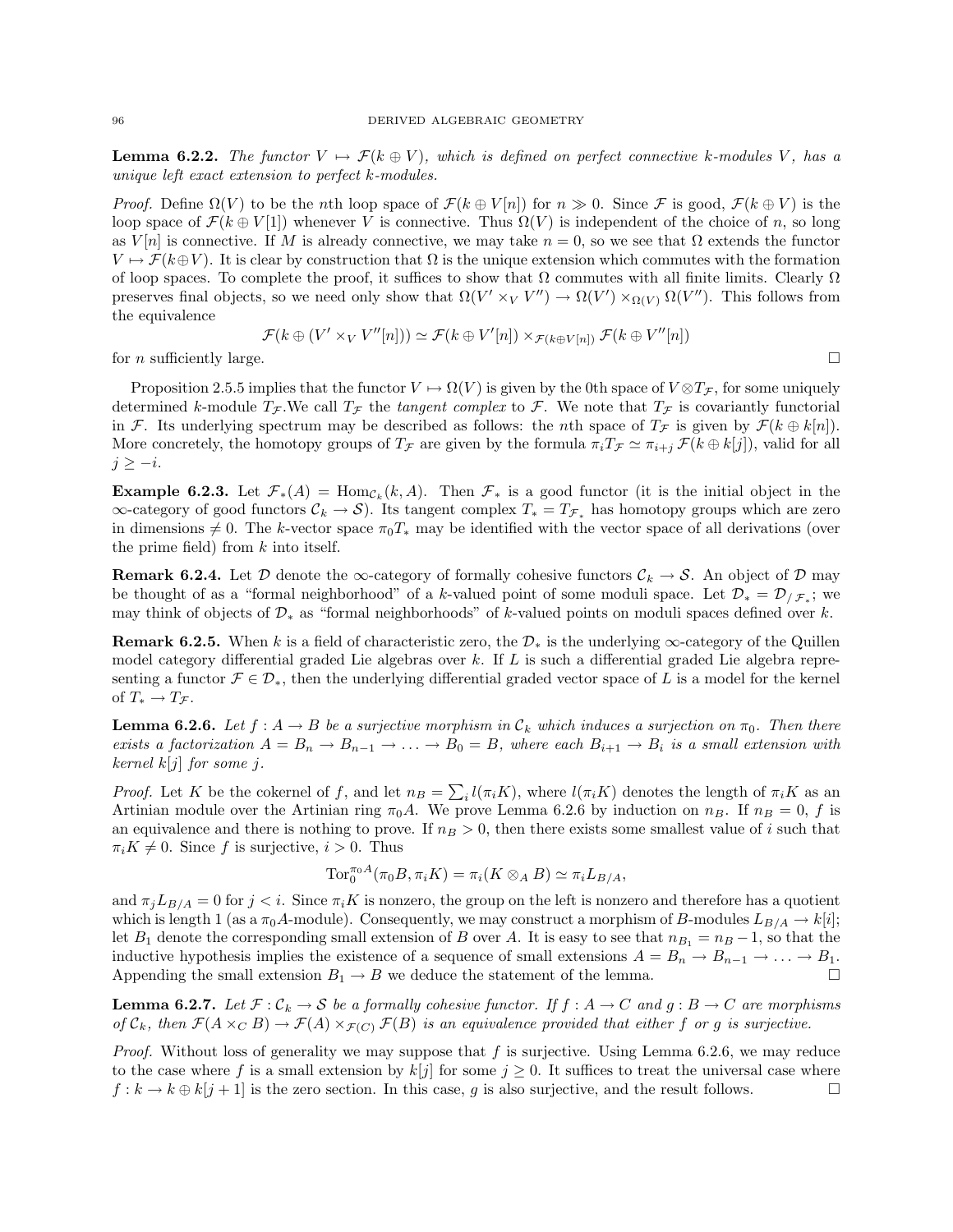**Proposition 6.2.8.** Let  $\mathcal{F} \to \mathcal{F}'$  be a transformation of formally cohesive functors  $\mathcal{C}_k \to \mathcal{S}$ . The following conditions are equivalent:

- The map  $T_{\mathcal{F}} \to T_{\mathcal{F}'}$  is 0-connected.
- For any surjection  $A \to A'$  in  $\mathcal{C}_k$ , the induced map  $\mathcal{F}(A) \to \mathcal{F}(A') \times_{\mathcal{F}'(A')} \mathcal{F}'(A)$  is surjective.

*Proof.* Since any surjection is a composition of small extensions by shifts of  $k$ ,  $(2)$  is equivalent to assertion that the corresponding statement holds for the universal such small extension, given by the zero section  $k \to k \oplus k[j+1]$ . In other words, (2) is equivalent to the assertion that the fiber of the map on zeroth spaces induced by  $T_{\mathcal{F}}[j+1] \to T_{\mathcal{F}'}[j+1]$  is connected, for all  $j \geq 0$ . Clearly, this is equivalent to the assertion that  $T_{\mathcal{F}} \to T_{\mathcal{F}'}$  is 0-connected.

We shall say that a transformation  $p : \mathcal{F} \to \mathcal{F}'$  of formally cohesive functors is *formally smooth* if it satisfies the equivalent conditions of Proposition 6.2.8.

**Remark 6.2.9.** The proof of Proposition 6.2.8 also shows that p is an equivalence if and only if it induces an equivalence  $T_{\mathcal{F}} \to T_{\mathcal{F}'}$ .

Let  $A \in \mathcal{SCR}$ . If A is local and Noetherian, then we will say that A is *complete* if it is m-complete, where  $\mathfrak{m} \subset \pi_0 A$  is the maximal ideal.

**Proposition 6.2.10.** For each  $R \in \mathcal{SCR}_{/k}$ , let  $\mathcal{F}_R : \mathcal{C}_k \to \mathcal{S}$  be defined by

$$
\mathcal{F}_R(A) = \text{Hom}_{\mathcal{SCR}_{/k}}(R, A).
$$

- (1) For any  $R \in \mathcal{SCR}_{/k}$ , the functor  $\mathcal{F}_R$  is formally cohesive.
- (2) If  $R \in \mathcal{SCR}_{/k}$ , then  $T_{\mathcal{F}_R}$  is the dual of the k-module  $L_R \otimes_R k$ .
- (3) If  $R \in \mathcal{SCR}_{/k}$  is complete, local, and Noetherian with residue field k, then  $\text{Hom}_{\mathcal{SCR}_{/k}}(R',R)$  $\text{Hom}_{\mathcal{S}^{c_k}}(\mathcal{F}_{R'}, \mathcal{F}_R)$  for any  $R' \in \mathcal{SCR}_{/k}$ .

*Proof.* Claims (1) and (2) are obvious. To prove (3), we let m denote the maximal ideal of  $\pi_0 R$ , and let the m-adic completion of R be represented by the pro-system  $\{R_i\}_{i\geq 0}$  of finitely presented R-algebras. Let  $\hat{R}$  denote the pro-ring represented by the inverse system  $\{\tau_{\leq j}R_i\}_{i,j\geq 0}$ . We remark that R is not equal to the m-adic completion of  $R$  as pro-objects in general (although they have the same inverse limit). The pro-object R may be thought of as a pro-system in  $\mathcal{C}_k$ , and  $\text{Hom}_{\mathcal{SCR}/k}(R, A) = \text{Hom}(R, A)$  for any  $A \in \mathcal{C}_k$ . Consequently,  $\hat{R} \in \text{Pro}\,\mathcal{C}_k$  corepresents the functor  $\mathcal{F}_R$ . Thus  $\text{Hom}_{\mathcal{S}^{\mathcal{C}_k}}(\mathcal{F}_{R'}, \mathcal{F}_R) = \text{Hom}_{\mathcal{S}^{\mathcal{C}}\mathcal{R}/k}(R', \lim \hat{R}) =$ Hom ${}_{\mathcal{SCR}_{/k}}(R',R)$ , where the last equality follows from the fact that R is complete.

**Remark 6.2.11.** Let  $R \in \mathcal{SCR}$  be local and Noetherian with maximal ideal  $\mathfrak{m} \subseteq \pi_0 R$ , let  $R' = \{R_n\}$ denote its m-completion (as an object in Pro( $\mathcal{SCR}$ )), and  $R'' = {\tau \leq_m R_n}$  its pro-Artinian completion (also as an object in Pro( $\mathcal{SCR}$ ). There is a natural map  $R' \to R''$  in Pro( $\mathcal{SCR}$ ) which induces an equivalence after passing to the inverse limit: this follows from the fact that any object  $A \in \mathcal{SCR}$  is given by the inverse limit of the tower  $\{\tau_{\leq m}A\}$ . The map  $\phi: R' \to R''$  need not an equivalence in Pro(SCR). However,  $\phi$  is an equivalence whenever R is k-truncated: in this case, the construction of  $\{R_n\}$  given in §6.1 shows that we may take each  $R_n$  to be  $(k + k')$ -truncated, where k' is the number of generators of m. Consequently, the tower  $\{\tau_{\leq m}R_n\}_{m\geq 0}$  is Pro-equivalent to  $R_n$  for each fixed n.

Our next goal is to prove Theorem 6.2.13, which characterizes the good functors having the form  $\mathcal{F}_R$  for complete Noetherian  $R \in \mathcal{SCR}$  with residue field k. Before we can prove this result, we need a simple lemma from classical commutative algebra. We include a proof for lack of a reference:

**Lemma 6.2.12.** (1) Let

$$
\ldots \to R_2 \to R_1 \to R_0
$$

be an inverse system of (ordinary) local Artinian rings with the same residue field k. Denote the maximal ideal of  $R_i$  by  $\mathfrak{m}_i$ , and suppose that the induced maps  $\mathfrak{m}_{i+1}/\mathfrak{m}_{i+1}^2 \rightarrow \mathfrak{m}_i/\mathfrak{m}_i^2$  on Zariski cotangent spaces are all injective. Then the inverse limit  $R = \lim^{0} \{R_i\}$  is Noetherian.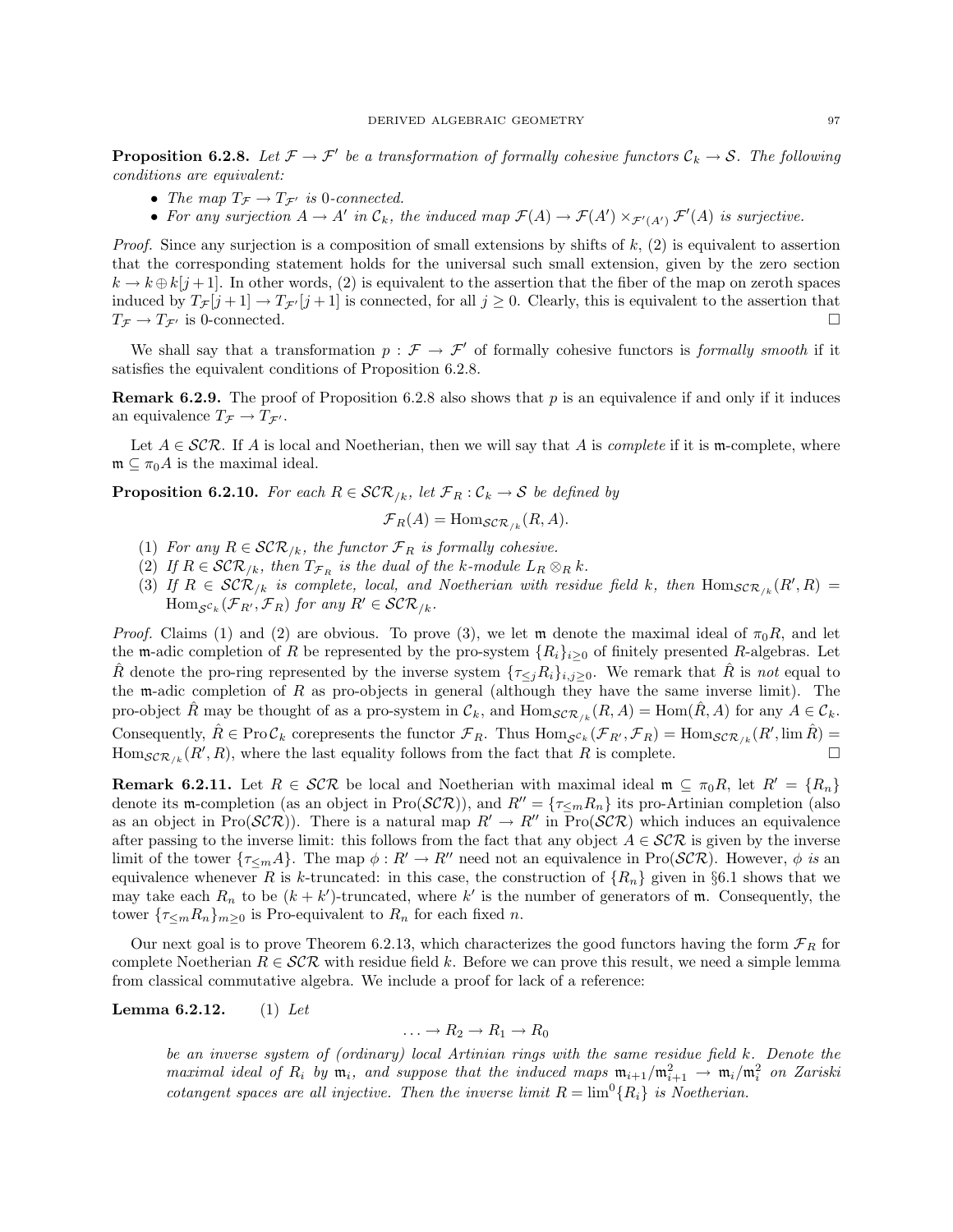(2) Suppose that R is a complete local Noetherian ring and that

$$
\ldots \to M_2 \to M_1 \to M_0
$$

is an inverse system of finitely generated R-modules. Let m be the maximal ideal of R, and suppose that each map  $M_{i+1}/mM_{i+1} \to M_i/mM_i$  is injective. Then the inverse limit  $M = \lim^0 \{M_i\}$  is a finitely generated R-module.

Proof. We first prove (1). Passing to a subsequence if necessary, we may suppose that the sequence of Zariski cotangent spaces  $\{\mathfrak{m}_i/\mathfrak{m}_i^2\}$  is constant, and consequently all of the maps  $R_{i+1} \to R_i$  are surjective. Choose a map  $A \to R$  where A is Noetherian and  $A \to k$  is surjective. If k has characteristic zero, we may arrange that  $A \simeq k$ ; in characteristic p we may take A to be the Witt vectors of k. Choose a finite collection of elements  $\{y_i\} \subseteq R_0$  which generate  $\mathfrak{m}_0/\mathfrak{m}_0^2$ , and lift them to elements  $\{\tilde{y}_i\} \subseteq R$ . There is a unique continuous ring<br>homomorphism  $A[[x, x]] \to R$  which carries oach x, into  $\tilde{y}_i$ . One chocks that this homomorph homomorphism  $A[[x_1, \ldots, x_n]] \to R$  which carries each  $x_i$  into  $\tilde{y}_i$ . One checks that this homomorphism is<br>surjective Since  $A[[x_i, \ldots, x_n]]$  is Notherian, the quotient R is Nootherian surjective. Since  $A[[x_1, \ldots, x_n]]$  is Noetherian, the quotient R is Noetherian.

To prove (2), we again begin by passing to a subsequence so that the inverse system of vector spaces  ${M_i/\mathfrak{m}}M_i$  is constant. By Nakayama's lemma, we see that each map  $M_{i+1} \to M_i$  is surjective. Consequently, we may choose a finite collection  $\{x_1, \ldots, x_n\} \subseteq M$  whose images form a basis for  $M_0/\mathfrak{m}M_0$ . Using the fact that R is complete, one shows that the sequence  $\{x_1, \ldots, x_n\}$  generates M.

To simplify the statement and proof of the next theorem, we introduce a notation for relative tangent complexes. Given a transformation  $\mathcal{F}' \to \mathcal{F}$  of good functors, we define  $T_{\mathcal{F}'/\mathcal{F}}$  to be the kernel of  $T_{\mathcal{F}'} \to T_{\mathcal{F}}$ . If  $\mathcal{F}' = \mathcal{F}_{R'}$  for some  $R' \in \mathcal{SCR}_{/k}$ , then we will abbreviate by simply writing  $T_{R'/\mathcal{F}}$ ; similarly if  $\mathcal{F} = \mathcal{F}_R$ then we shall denote the tangent complex simply by  $T_{R'/R}$ . We note that  $T_{R'/R} \simeq \text{Hom}_{\mathcal{M}_{R'}}(L_{R'/R}, k)$ .

We now come to the main result of this section: the derived version of Schlessinger's criterion. This gives precise conditions under which a functor  $\mathcal{C}_k \to \mathcal{S}$  is representable by a complete local Noetherian  $R \in \mathcal{SCR}$ having residue field k. This is the "infinitesimal" ingredient in the proof of our main result, the derived version of Artin's representability theorem. Strictly speaking, we do not need Theorem 6.2.13 in the proof of Theorem 7.1.6: the classical version of Schlessinger's criterion will be sufficient for our purposes. However, the derived formulation of this result is interesting enough in its own right:

**Theorem 6.2.13** (Derived Schlessinger Criterion). Let F be a good functor  $\mathcal{C}_k \to \mathcal{S}$ . The following conditions are equivalent:

- (1) There exists a complete local Noetherian  $R \in \mathcal{SCR}_{/k}$ , having residue field k, and a smooth transformation  $\mathcal{F}_R \to \mathcal{F}$ .
- (2) The k-vector spaces  $\pi_i T_{k/\mathcal{F}}$  are finite dimensional for  $i < 0$ .

*Proof.* If  $\mathcal{F} \to \mathcal{F}'$  is smooth and  $\mathcal{F}$  satisfies (2), then so does  $\mathcal{F}'$ . It is clear that (2) is satisfied when  $\mathcal{F} = \mathcal{F}_R$ , where  $R$  is local, Noetherian, and has residue field  $k$ . Thus (1) implies (2).

The hard part is to show that (2) implies (1). We will construct a sequence of complete local Noetherian objects  $R^i \in \mathcal{SCR}$ , such that  $R^i = \tau_{\leq i} R^{i+1}$ , and a compatible family of transformations  $\phi^i : \mathcal{F}_{R^i} \to \mathcal{F}$ such that  $\pi_n T_{R^i/\mathcal{F}} = 0$  for  $0 < n \leq (-i-1)$ . Assuming that this is possible, we set  $R = \lim \{R^i\}$ . Then  $\mathcal{F}_R = \text{colim}\{\mathcal{F}_{R^i}\}\$ , so that the compatible family of transformations  $\phi^i$  gives rise to a smooth transformation  $\phi: R \rightarrow \mathcal{F}$  as desired.

The construction proceeds by induction on i. Let us begin with the case  $i = 0$ . We give an argument which is essentially identical to the proof of the main theorem of [30]. We construct the ordinary Noetherian ring  $R^0$  as the inverse limit of a sequence of local Artinian algebras  $R_j^0$  equipped with maps  $\phi_j^0$  :  $\mathcal{F}_{R_j^0} \to \mathcal{F}$ , which we may identify with elements of  $\mathcal{F}(R_j^0)$ . We begin by setting  $R_0^0 = k$ , and  $\phi_0^0 = * \in \mathcal{F}(k)$ .

Assuming that  $R_j^0$  and  $\phi_j^0$  have already been constructed, let V denote the k-vector space which is given by  $\pi_{-1}T_{R_j^0/\mathcal{F}}$ . Choose a point  $\eta$  in the 0th space of  $T_{R_j^0/\mathcal{F}} \otimes_k V^*$ [1] in the connected component classifying the canonical element of  $V \otimes_k V^*$  (if the homotopy groups of  $T_{k/\mathcal{F}}$  vanish in positive degrees, then  $\eta$  is essentially unique so that the construction is functorial; otherwise we must make an arbitrary choice). Then  $\eta$  classifies a morphism  $R_j^0 \to R_j^0 \oplus V^*$  [1] over F. Let  $R_{j+1}^0$  denote the corresponding square-zero extension of  $R_j^0$  by  $V^*$ . Since  $\mathcal F$  is a good functor, we get a natural map  $\phi_{j+1}^0 : \mathcal F_{R_{j+1}^0} \to \mathcal F$  which extends  $\phi_j^0$ .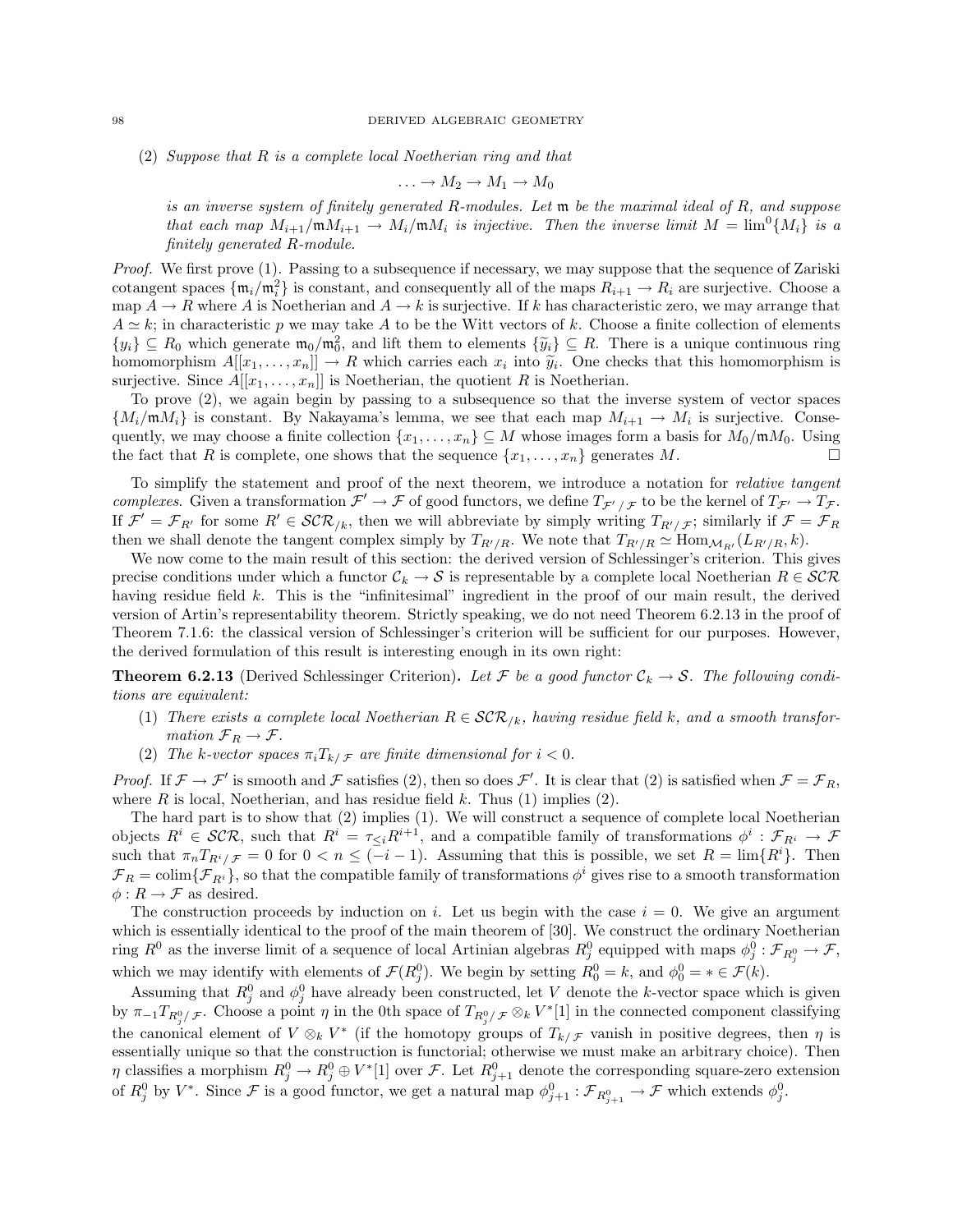Next we claim that the projection  $R_{j+1}^0 \to R_j^0$  induces an surjection on Zariski tangent spaces for  $j \geq 1$ . To see this, consider the exact sequence

$$
\pi_{-1}T_{k/R_j^0} \xrightarrow{f} \pi_{-1}T_{k/R_{j+1}^0} \to \pi_{-1}T_{R_j^0/R_{j+1}^0} \xrightarrow{g} \pi_{-2}T_{k/R_j^0}
$$

$$
\pi_{-1}T_{k/R_j^0} \xrightarrow{f'} \pi_{-1}T_{k/F} \to \pi_{-1}T_{R_j^0/F} \xrightarrow{g'} \pi_{-2}T_{k/R_j^0}.
$$

The surjectivity of f is equivalent to the injectivity of g. Since we have  $\pi_{-1}T_{R_j^0/R_{j+1}^0} \simeq \pi_{-1}T_{R_j^0/F}$  by construction, it suffices to show that  $g'$  is injective, which is equivalent to the surjectivity of  $f'$ . In order to show that  $f'$  is surjective, it suffices to show that the composition

$$
\pi_{-1}T_{k/R_1^0}\to \pi_{-1}T_{k/R_j^0}\stackrel{f'}{\to}\pi_{-1}T_{k/\mathcal{F}}
$$

is a surjection. But this composite map is an isomorphism by construction.

Now we may apply Lemma 6.2.12 to conclude that the inverse limit  $R^0$  of the sequence

$$
\ldots \to R_2^0 \to R_1^0 \to R_0^0
$$

is Noetherian. Moreover, the functor  $\mathcal{F}_{R^0}$  is the filtered colimit of the functors  $\mathcal{F}_{R^0_j}$ , so that we get a natural map  $\phi^0$ :  $\mathcal{F}_{R^0} \to \mathcal{F}$ . Moreover, the relative tangent complex  $T_{R^0/\mathcal{F}}$  is the filtered colimit of the relative tangent complexes  $T_{R_j^0/\mathcal{F}}$ . By construction, the natural map  $\pi_{-1}T_{R_j^0/\mathcal{F}} \to \pi_{-1}T_{R_{j+1}^0/\mathcal{F}}$  is zero for all j, so that the filtered colimit in question is trivial and the construction of  $R^0$  is complete.

The construction of  $R^{i+1}$  for  $i \geq 0$  is similar. Namely, we first construct a sequence of  $R_j^{i+1}$  together with maps  $\phi_j^{i+1} : \mathcal{F}_{R_j^{i+1}} \to \mathcal{F}$ . We begin by setting  $R_0^{i+1} = R^i$  and  $\phi_0^{i+1} = \phi^i$ . For each  $j \geq 0$ , we let V denote the k-vector space  $\pi_{-i-2}T_{R_i^{i+1}/\mathcal{F}}$ , and we choose a point  $\eta$  in the 0th space of  $T_{R_j^i/\mathcal{F}} \otimes_k V^*[i+2]$ lying in the connected component of id<sub>V</sub>  $\in V \otimes_k V^*$ . As above, the element  $\eta$  classifies a morphism  $R_j^{i+1} \to R_j^{i+1} \oplus V^*[i+2]$  over F, and we take  $R_{j+1}^{i+1}$  to be the corresponding square-zero extension of  $R_j^{i+1}$ by  $V^*[i+1]$ . By construction, this comes equipped with a canonical lifting  $\phi_{j+1}^{i+1}$  of  $\phi_j^{i+1}$ .

Let  $M_j$  denote the  $R^0$ -module  $\pi_{i+1} R_j^{i+1}$ . By construction,  $M_0 = 0$ , and  $M_{j+1}$  is an extension of  $M_j$  by a finite dimensional k-vector space. One next shows that  $M_j/\mathfrak{m}M_j \to M_{j-1}/\mathfrak{m}M_{j-1}$  is injective for  $j \geq 2$ , where m denotes the maximal ideal of  $R^0$ . Lemma 6.2.12 now applies to show that  $M = \lim\{M_j\}$  is a finitely generated  $R^0$  module (and discrete; the relevant  $\lim^1$ -term vanishes since each map  $M_{j+1} \to M_j$ is surjective). Now set  $R^{i+1} = \lim \{ R_j^{i+1} \}$ . It is clear that  $R^{i+1}$  is  $(i + 1)$ -truncated,  $\tau_{\leq i} R^{i+1} \simeq R^i$ , and  $\pi_{i+1}R^{i+1} = M$  so that  $R^{i+1}$  is Noetherian. Moreover,  $\mathcal{F}_{R^{i+1}}$  is the filtered colimit of the functors  $\mathcal{F}_{R^{i+1}_j}$ , so the compatible family  $\phi_j^{i+1}$  gives rise to map  $\phi^{i+1} : \mathcal{F}_{R^{i+1}} \to \mathcal{F}$  which lifts  $\phi^i$ . Moreover,  $T_{R^{i+1}/\mathcal{F}}$  is the filtered colimit of the complexes  $T_{R_j^{i+1}/\mathcal{F}}$ . We have  $\pi_n T_{R_j^{i+1}/\mathcal{F}} = 0$  for  $0 < n \leq (-1-i)$ , and the transition maps for the direct system  $\{\pi_{-2-i}T_{R_j^{i+1}/\mathcal{F}}\}$  are all equal to zero by construction, so that the direct limit vanishes. This completes the proof of the theorem.

In the case where  $\pi_i T_{k/\mathcal{F}} = 0$  for  $i > 0$ , we can be more precise:

**Corollary 6.2.14.** Let F be a good functor  $C_k \to S$ . The following conditions are equivalent:

- (1) There exists a complete local Noetherian  $R \in \mathcal{SCR}_{/k}$  with residue field k and an equivalence  $\mathcal{F}_R \simeq \mathcal{F}$ .
- (2) The vector spaces  $T_{k/\mathcal{F}}$  are finite dimensional for  $i < 0$  and vanish for  $i \geq 0$ .

*Proof.* It is clear that  $(1)$  implies  $(2)$ . For the reverse implication, we apply Theorem 6.2.13 to deduce the existence of a smooth morphism of good functors  $\mathcal{F}_R \to \mathcal{F}$ , where  $R \in \mathcal{SCR}_{/k}$  is complete, local, and Noetherian with residue field k. Let K denote the kernel of the map of k-vector spaces  $\pi_0 T_{\mathcal{F}_R} \to \pi_0 T_{\mathcal{F}}$ . Since  $\pi_0T_*$  injects into  $\pi_0T_F$ , K does not intersect  $\pi_0T_* \subseteq \pi_0T_{\mathcal{F}_R}$ . Consequently, K is a finite dimensional vector space, and we have a surjective map  $\pi_0(L_{R/\mathbf{Z}} \otimes_R k) \to K^* \oplus \pi_0(L_{k/\mathbf{Z}})$ . It follows that there is a surjection  $\pi_1 L_{k/R} \to K^*$ . On the other hand,  $\pi_1 L_{k/R} \simeq \mathfrak{m}/\mathfrak{m}^2$  where  $\mathfrak{m}$  denotes the maximal ideal of  $\pi_0R$ . Consequently, we may choose a finite sequence  $\{x_1, \ldots, x_m\} \subseteq \mathfrak{m}$  which maps to a basis for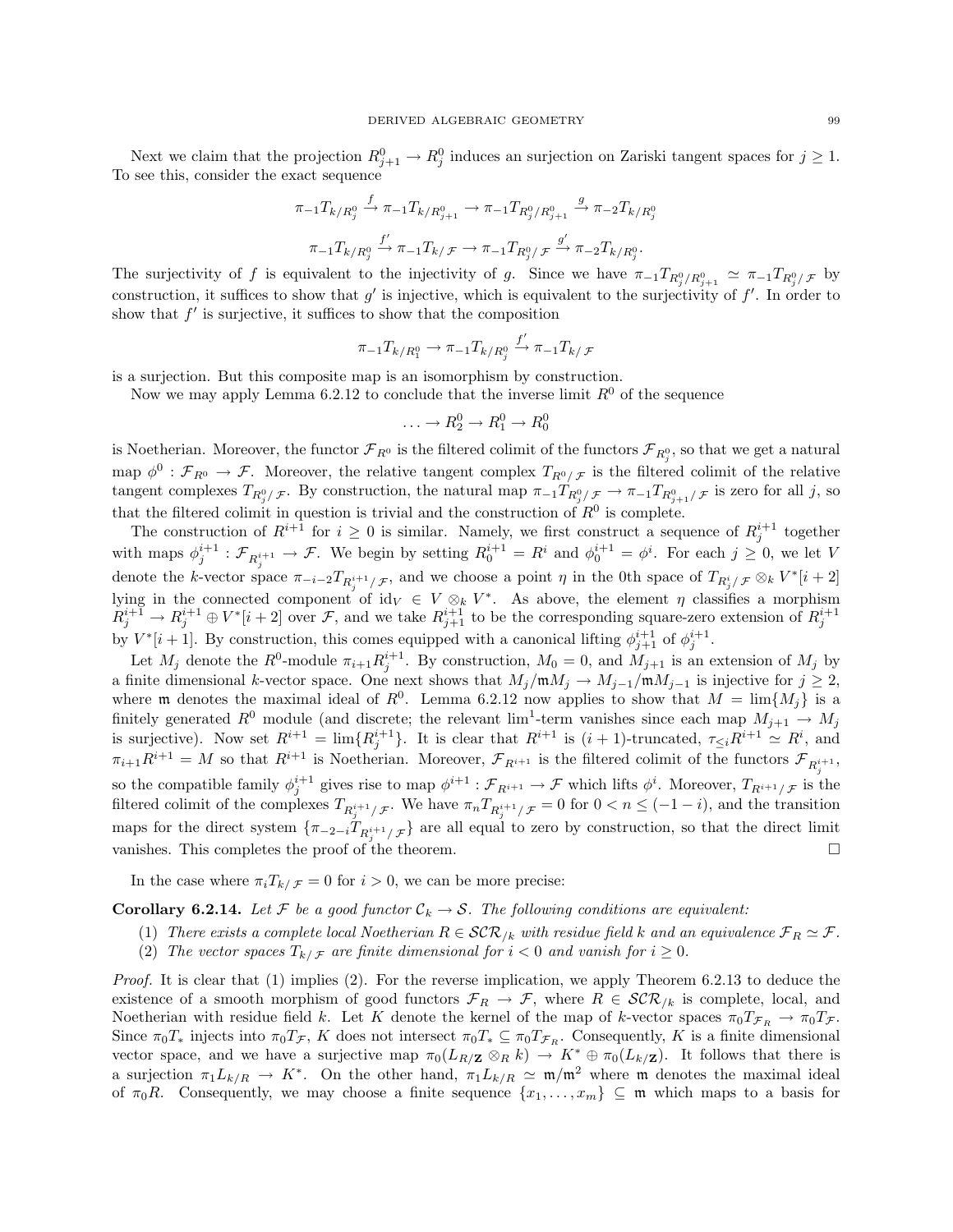K<sup>\*</sup>. Let  $R' \in \mathcal{SCR}_{/k}$  be the R-algebra  $R \otimes_{\mathbf{Z}[x_1,...,x_m]} \mathbf{Z}$ , obtained by killing the  $x_i$ . Then the composite  $\mathcal{F}_{R'} \to \mathcal{F}_R \to \mathcal{F}$  induces an equivalence on tangent complexes and is therefore an equivalence.

Remark 6.2.15. Alternatively, one can observe that Corollary 6.2.14 follows from the proof of Theorem 6.2.13, rather than its conclusion.

6.3. Formal GAGA. Let  $A \in \mathcal{SCR}$  be Noetherian and let  $\hat{A}$  denote its J-adic completion, for some ideal  $J \subseteq \pi_0 A$ . We will let Spf  $\hat{A}$  denote the functor  $\mathcal{SCR} \to \mathcal{S}$  represented by the pro-object  $\hat{A}$ . We could instead define Spf  $\tilde{A}$  as an  $\infty$ -topos equipped with a certain Pro( $\mathcal{SCR}$ )-valued sheaf as part of a more general theory of formal derived schemes, but this seems to be more trouble than it is worth; we will only need to discuss formal derived schemes which are "of finite presentation" over affine models having the form Spf  $\hat{A}$ , and these can be described in terms of relative derived schemes  $X \to \text{Spf } A$ .

The point of this section is to deduce a version of Grothendieck's formal GAGA theorem. The classical version of Grothendieck's theorem asserts that if A is a Noetherian ring which is complete with respect to an ideal  $J$ , and  $X$  is a scheme proper over Spec  $A$ , then the category of coherent sheaves on  $X$  is equivalent to the category of coherent sheaves on the formal scheme  $\ddot{X}$  which is obtained by formal completion along the ideal J. We will prove a similar result in the derived setting. Let us begin by considering an arbitrary Noetherian  $A \in \mathcal{SCR}$ , and an arbitrary derived scheme  $X = (\mathcal{X}, \mathcal{O})$  over Spec A. For any  $U \in \mathcal{X}$ , we let  $X_U$  denote the derived scheme  $(\mathcal{X}_{/U}, \mathcal{O}|U)$ . If  $J \subseteq \pi_0 A$  is an ideal, we let X denote the fiber product  $X \times_{\text{Spec } A} \text{Spf } \hat{A}$ , and  $\hat{X}_U = X_U \times_{\text{Spec } A} \text{Spf } \hat{A}$ . We note that if  $X_U \simeq \text{Spec } B$ , then  $\hat{X}_U \simeq \text{Spf } \hat{B}$ , where the completion is taken with respect to the  $J(\pi_0B)$ -adic topology. In particular, we note that quasi-coherent complexes on  $X_U$  may be identified with J-complete B-modules. Passing from local to global, we may identify quasi-coherent complexes M on  $\hat{X}$  with functors associating a J-complete B-module  $M(\eta)$  to each  $\phi$  etale map  $\eta$ : Spec  $B \to U$ . The functoriality takes the form of functorial equivalences  $M(\eta') = M(\eta) \otimes_B C$ whenever C is an étale B-algebra (and  $\eta'$  the induced map Spec  $C \to X$ ). In particular, we may endow  $\operatorname{QC}_{\hat{X}}$ with a t-structure, given by patching together the natural t-structures on  $QC_{Spf \hat{B}} \subseteq \mathcal{M}_B$  for all étale maps Spec  $B \to X$ . We may also speak of *coherent* objects of  $\mathbb{Q}(\mathcal{C}_{\hat{X}})$ , which are given by those complexes which are locally given by coherent modules over the completion  $\lim B$ .

**Theorem 6.3.1.** Let  $A \in \mathcal{SCR}$  be Noetherian and J-complete for some ideal  $J \subseteq \pi_0 A$ . Let X be a derived scheme which is proper over  $Spec A$ , and let  $\ddot{X} = X \times_{Spec A} Spf \dot{A}$ . Then the restriction induces an equivalence between the  $\infty$ -categories of coherent complexes on X and  $\hat{X}$ .

*Proof.* We first show that the restriction functor is fully faithful. Let  $M, N \in \text{QC}_X$  be coherent; we wish to show that  $\text{Hom}_{\text{QC}_X}(M, N) \to \text{Hom}_{\text{QC}_{\hat{X}}}(M|\hat{X}, N|\hat{X})$  is an equivalence. Both sides are compatible with colimits in  $M$ , so we may reduce to the case where  $M$  is almost perfect.

Now  $N \simeq \lim\{\tau_{\leq n}N\}$  and  $N|\tilde{X} \simeq \lim\{\tau_{\leq n}N\}|\tilde{X}\}\,$ , where the second equivalence follows from the fact that Spf A may be represented by an inverse system of A-algebras with uniformly bounded Tor-amplitude over A. Using these equivalences, we may reduce to the case where  $N$  is truncated. Now we may form a mapping complex  $K = \text{Hom}(M, N)$ , which is compatible with base change;  $\text{Hom}_{\text{QC}_X}(M, N)$  is given by the global sections of K, and  $\text{Hom}_{\text{QC}_{\hat{X}}}(M|\hat{X},N|\hat{X})$  is given by the global sections of  $K|\hat{X}$ .

Let  $\hat{A}$  be the inverse limit of almost perfect A-algebras  $\{A_n\}$ , let  $X_n = X \times_{\text{Spec } A} \text{Spec } A_n$ , and let  $p_n: X_n \to \text{Spec } A_n$  be the projection. We wish to show that  $p_* K \simeq \lim\{((p_n)_*K|X_n\}$ . Since K is truncated, the push-pull formula gives  $(p_n)_*(K|X_n) \simeq (p_*K) \otimes_A A_n$ ; thus it suffices to show that  $p_*K$  is J-complete. This follows from the coherence of  $p_*K$ , since A is J-complete.

For the essential surjectivity, let us consider any coherent  $M \in \mathbb{Q} \mathbb{C}_{\hat{X}}$ . We wish to show that M is formal completion of some coherent  $M_0 \in \text{QC}_X$ . By passing to direct limits, we can reduce to the case where M is almost perfect. Passing to inverse limits, we may suppose that  $M$  is truncated. Working by induction on the number of nonzero homotopy sheaves, we may reduce to the case where  $M$  is discrete. We are thereby reduced to the case of an coherent sheaf on a proper formal Deligne-Mumford stack, which is handled in [20].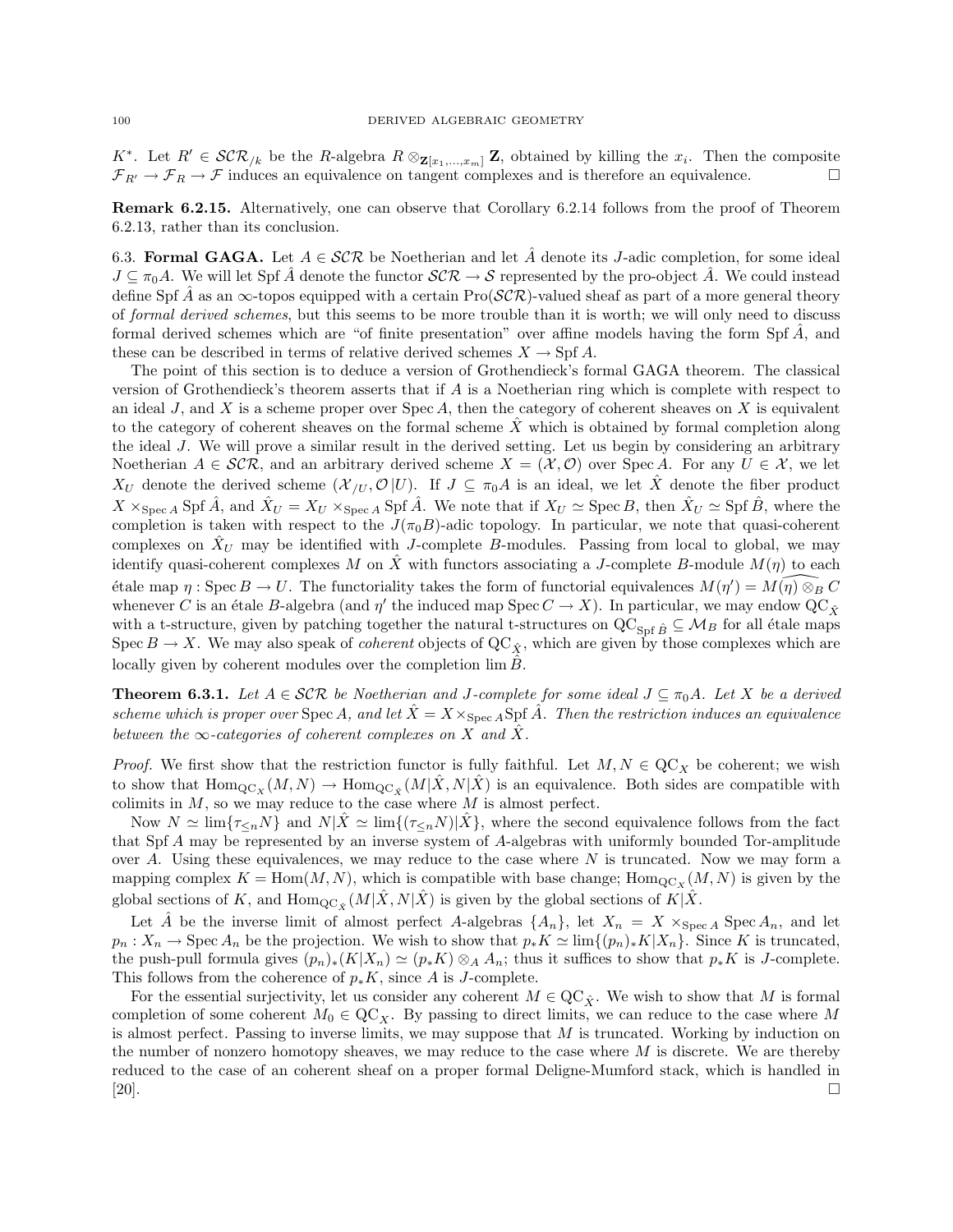6.4. A Comparison Theorem. One of the usual applications of Grothendieck's formal GAGA theorem is the following: if A is a J-complete Noetherian ring, Y is a scheme which is proper over  $Spec A$ , and X is a scheme which is separated (and finite type) over Spec A, then  $\text{Hom}_{\text{Spec } A}(Y, X) \simeq \text{Hom}_{\text{Spf }A}(Y, X)$ , where  $\hat{X}$  and  $\hat{Y}$  denote the formal completions of X and Y along J. We will prove a derived version of this result in [23], under the assumption that X is a *geometric stack* (a class of objects which includes all separated derived algebraic spaces).

The purpose of this section is to prove a slightly different (and generally less useful) variant on this result, in which we allow X to be arbitrary but require that A be local,  $J = \mathfrak{m}$  the maximal ideal of A, and  $Y = \text{Spec } A$ . In this situation, we have:

# **Theorem 6.4.1.** The natural map  $X(A) \to \lim\{X(A_n)\}\$ is an equivalence.

In order to prove the Theorem, we must first give an equivalent formulation in slightly fancier language. Let Y denote the underlying  $\infty$ -topos of Spec A, and let Y<sub>0</sub> denote the underlying  $\infty$ -topos of Spec k, where k is the residue field of A. We note that  $\mathcal{Y}_0$  may also be identified (canonically) with the underlying  $\infty$ -topos of Spec  $A_n$  for each n (here, and in what follows, we let  $A_n$  be defined as at the beginning of §6.1). Let  $\pi : \mathcal{Y}_0 \to \mathcal{Y}$  denote the geometric morphism induces by the quotient map  $A \to k$ .

The restriction of X to the category of étale  $A_n$ -algebras gives an object  $\mathcal{F}_n^X \in \mathcal{Y}_0$ ; similarly, the restriction of X to étale A-algebras gives an object  $\mathcal{F}^X \in \mathcal{X}$ . There is a natural map  $\phi: \pi^* \mathcal{F}^X \to \lim{\{\mathcal{F}_n^X\}}$ . We will actually show:

# **Theorem 6.4.2.** The map  $\phi$  is an equivalence of objects of  $\mathcal{Y}_0$ .

In order to relate Theorem 6.4.1 from Theorem 6.4.2, we need the following lemma whose proof is left to the reader.

**Lemma 6.4.3.** Let  $k'$  be an étale  $k$ -algebra, and let  $A'_n$  denote the (essentially unique) étale  $A_n$ -algebra with  $A'_n \otimes_{A_n} k \simeq k'.$  Let A' denote the inverse limit of the system  $\{A'_n\}$ . Then A' is an étale A-algebra, and for any  $\mathcal{F} \in \mathcal{Y}$  we have a natural equivalence  $\mathcal{F}(A') \simeq (\pi^* \mathcal{F})(k').$ 

Using Lemma 6.4.3, it is easy to see that Theorem 6.4.2 holds for A if and only if Theorem 6.4.1 holds for every finite étale A-algebra (which are precisely the algebras of the form  $A'$  as in the statement of Lemma 6.4.3).

We can now give a proof of Theorems 6.4.2 and 6.4.1. For any derived stack X, let P be the assertion that Theorem 6.4.2 holds for any complete local Noetherian  $A \in \mathcal{SCR}$ . We wills how that all derived stacks have the property  $P$  by applying Principle 5.3.5. We must check that conditions  $(1)$  through  $(3)$  of Principle 5.3.5 are satisfied:

- (1) We must show that Theorem 6.4.2 holds when  $X = \text{Spec } B$  is affine. This is obvious from the formulation given in Theorem 6.4.1, since the completeness assumption guarantees that  $A = \lim_{n \to \infty} \{A_n\}.$
- (2) Suppose that we are given a submersion  $U_0 \to X$  and that the theorem is known for each  $U_k$ , where  $U_k$  denotes the  $(k+1)$ -fold fiber power of  $U_0$  over X. We note that  $\mathcal{F}_{\infty}^{U_k}$  is the  $(k+1)$ st fiber power of  $\mathcal{F}_{\infty}^{U_0}$  over  $\mathcal{F}_{\infty}^{X}$ , and the assumption tells us that this is naturally equivalent to  $\pi^* \mathcal{F}^{U_k}$  which is the  $(k+1)$ st fiber power of  $\pi^* \mathcal{F}^{U_0}$  over  $\pi^* \mathcal{F}^{X}$ . This proves that  $\pi^* \mathcal{F}^{X} \to \mathcal{F}_{\infty}^{X}$  is  $(-1)$ -truncated. To complete the proof, it suffices to show that  $\mathcal{F}_{\infty}^{U_0} \to \mathcal{F}_{\infty}^{X}$  is surjective. Suppose that a section  $\mathcal{F}_{\infty}^{X}$  is given over some étale k-algebra  $k'$ . Passing to some cover of  $k'$  if necessary, we may suppose that the corresponding map  $\eta_0$  : Spec  $A'_0 \to X$  factors through some map  $\widetilde{\eta}_0$  : Spec  $A'_0 \to U_0$ . To complete the proof, it suffices to show that each extension of  $\eta_n$ : Spec  $A'_n \to X$  to  $\eta_{n+1}$ : Spec  $A'_n \to X$  can be covered by an extension of  $\eta'_n : \text{Spec } A'_n \to U_0$  to  $\eta'_{n+1} : \text{Spec } A'_n \to U_0$ . This follows immediately from the fact that  $U_0$  is smooth over X.
- (3) Assuming that Theorem 6.4.1 holds for a sequence of open subfunctors  $X_{(0)} \subseteq \ldots$ , we must show that it holds for their union. It suffices to show that  $X(A) = \text{colim}\{X_{(n)}(A)\}\$  and that  $\text{lim}\{X(A_m)\} =$ colim  $\lim\{X_{(n)}(A_m)\}\.$  The first claim is obvious (since Spec A is compact), and the second follows from the compactness of Spec  $A_n$  together with the fact that the topology of Spec  $A_n$  is independent of n.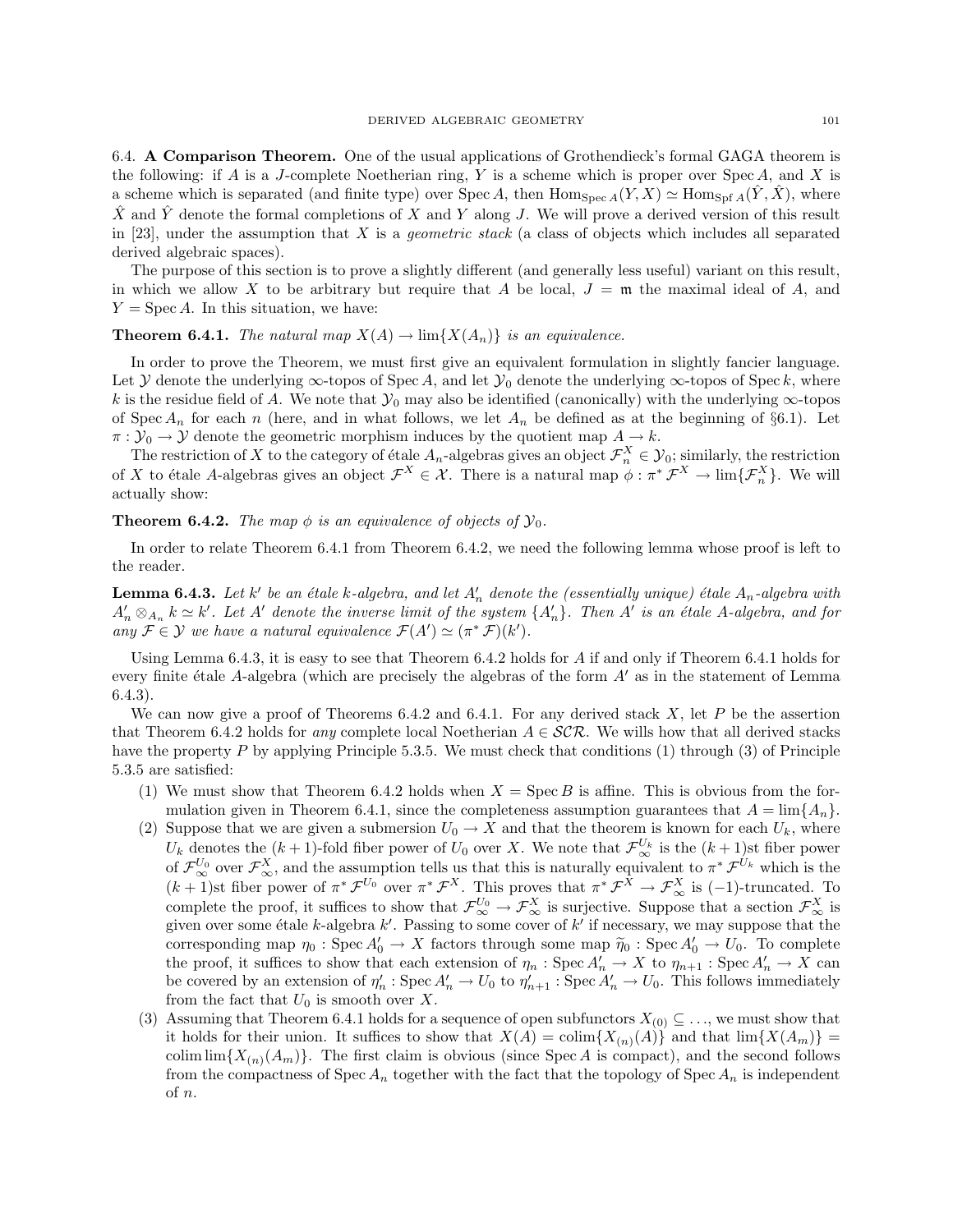This completes the proof of Theorem 6.4.1.

### 7. The Representability Theorem

7.1. Review of Artin's Theorem. Let  $\mathcal F$  be a set-valued (covariant) functor defined on the category of commutative R-algebras, where R is a fixed commutative ring. A basic question is whether or not  $\mathcal F$  is representable by some geometric object  $X \to \text{Spec } R$ , in the sense that  $\mathcal{F}(B) = \text{Hom}_{\text{Spec } R}(\text{Spec } B, X)$ . Of course, the answer to this question depends on what class of geometric objects we allow ourselves to consider. Artin's representability theorem (see  $[2]$ ) asserts that we can take X to be an algebraic space, provided that the ring R is sufficiently nice and the functor F satisfies certain criteria. More generally, Artin allows  $\mathcal F$ to be groupoid-valued, which case the class of representing geometric objects must be enlarged to include algebraic stacks (see [2]).

This result is of both philosophical and practical interest. Since Artin's criteria are obviously necessary for the existence of a reasonable geometric representation of  $F$ , the sufficiency gives evidence that the class of algebraic spaces (or, more generally, algebraic stacks) is a good class of objects to consider. On the other hand, if we are given a functor  $\mathcal{F}$ , it is usually reasonably easy to check whether or not Artin's criteria are satisfied. Consequently Artin's theorem can be used to build a great number of moduli spaces.

Before proceeding into greater detail, we recall the statement of Artin's theorem:

**Theorem 7.1.1** (Artin). Let R be an excellent Noetherian ring, and let F be functor from (ordinary) Ralgebras to groupoids. Then  $\mathcal F$  is representable by an Artin stack which is locally of finite presentation over R if and only if the following conditions are satisfied:

- (1) The functor  $F$  commutes with filtered colimits.
- (2) The functor  $\mathcal F$  is a sheaf (of groupoids) for the étale topology.
- (3) If B is a complete local Noetherian R-algebra with maximal ideal m, then the natural map

$$
\mathcal{F}(B) \to \lim{\{\mathcal{F}(B/\mathfrak{m}^n)\}}
$$

is an equivalence.

- (4) The functor F admits an obstruction theory and a deformation theory, and satisfies Schlessinger's criteria for formal representability.
- (5) The diagonal map  $\mathcal{F} \to \mathcal{F} \times_{\text{Spec } R} \mathcal{F}$  is representable by an algebraic space.

Remark 7.1.2. The original formulation of Artin's theorem (see [2]) had a more restrictive hypothesis than excellence on the ring R. For a careful discussion of the removal of this hypothesis, we refer the reader to [8].

Remark 7.1.3. In the original formulation of the representability theorem, condition (3) was replaced by the apparently weaker assumption that the natural map have dense image (with respect to the inverse limit topology on the target). The extra generality tends not to be so useful in practice, since the stronger version of (3) is usually just as easy to verify. More importantly, the density assumption is not so natural once we begin to consider moduli functors which are valued in  $\infty$ -groupoids.

We refer the reader to [2] for the precise meaning of assumption (4). We merely remark that the obstruction and deformation theory are additional data which are related to, but not (uniquely) determined by, the functor  $\mathcal F$ . The meaning of this additional data is much better understood from the derived point of view: it has to do with extending the functor  $\mathcal F$  to a small class of nondiscrete R-algebras. In the derived setting, we will suppose that we are given a functor F which is defined on all of  $\mathcal{SCR}_R$ . In this case, the analogue of condition (4) is that the functor  $\mathcal F$  be infinitesimally cohesive and possess a cotangent complex over R. This assumption is much more conceptually satisfying, since the cotangent complex of  $\mathcal F$  is uniquely determined by  $\mathcal{F}.$ 

The main theorem of this paper is the derived analogue of Theorem 7.1.1. Our result will give necessary and sufficient conditions for the representability of a S-valued functor on  $\mathcal{SCR}_{R/L}$ , where  $R \in \mathcal{SCR}$ . Our proof will require some technical hypotheses on R.

**Definition 7.1.4.** An object  $R \in \mathcal{SCR}$  is a *derived G-ring* if the following conditions are satisfied: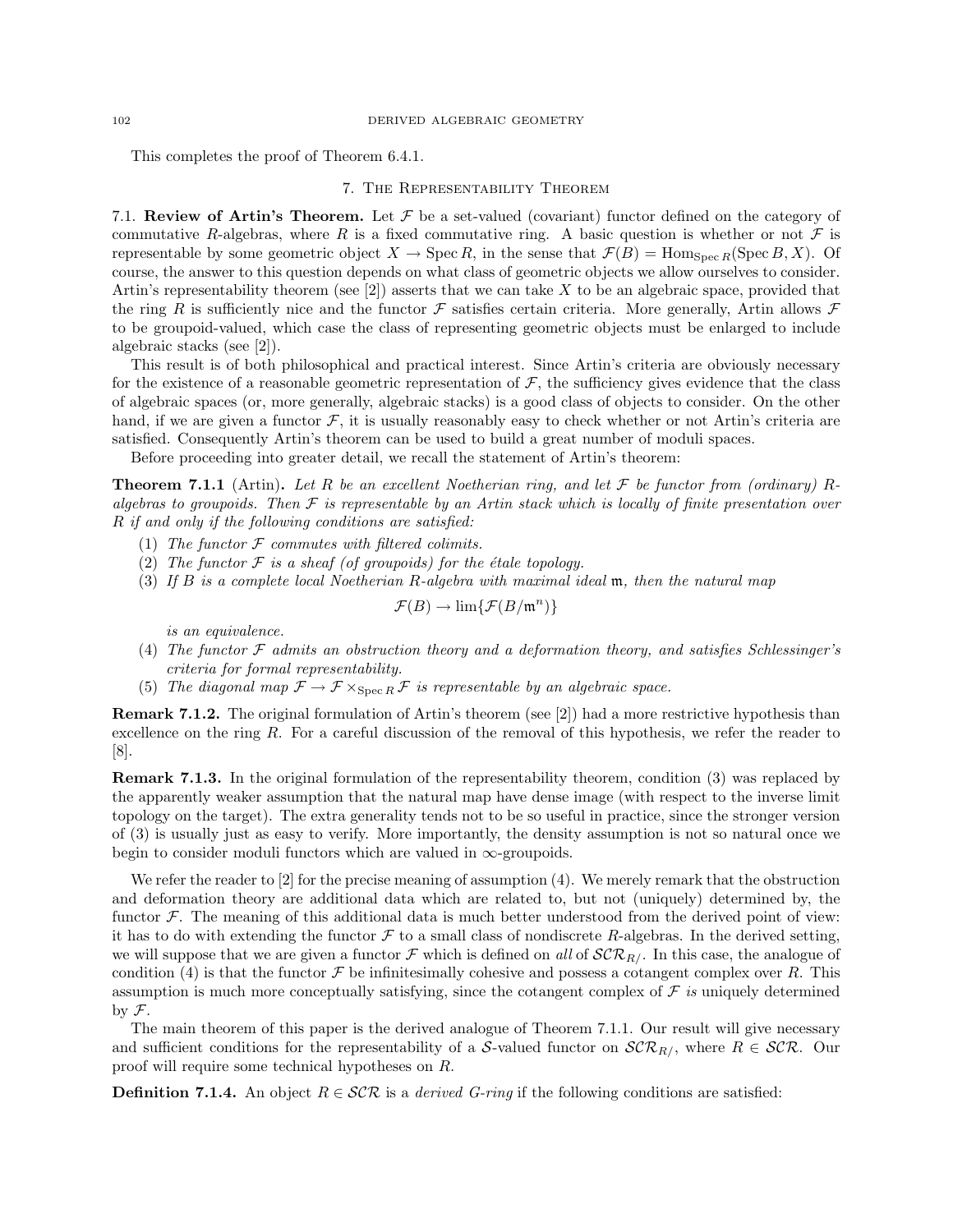- $R$  is Noetherian.
- For each prime ideal  $\mathfrak{p} \subseteq \pi_0 R$ , the  $\mathfrak{p}R_{\mathfrak{p}}$ -adic completion of  $R_{\mathfrak{p}}$  is a geometrically regular R-algebra.

In other words, a derived G-ring is a Noetherian object R of  $\mathcal{SCR}$  such that  $\pi_0R$  is a G-ring in the usual sense (see [26]). Since the class of discrete G-rings is stable under the formation of finitely presented ring extensions (by a theorem of Grothendieck: see [26]), we deduce that the class of derived G-rings is stable under passage to almost finitely presented extensions.

**Remark 7.1.5.** We could similarly define an object  $R \in \mathcal{SCR}$  to be excellent if it is Noetherian, and  $\pi_0 R$  is an excellent ring in the usual sense (see [26]). Excellence is a more common (and stronger) hypothesis than the condition of being a G-ring; however, we shall not need this stronger condition.

We are now in the position to state our theorem:

**Theorem 7.1.6.** Let R be a derived G-ring. Let  $\mathcal{F}: \mathcal{SCR}_R \rightarrow \mathcal{S}$  a functor. Then  $\mathcal{F}$  is representable by a derived n-stack which is almost of finite presentation over  $R$  if and only if the following conditions are satisfied:

- (1) The functor F commutes with filtered colimits when restricted to k-truncated objects of  $\mathcal{SCR}_{R/\sqrt{2}}$  for each  $k > 0$ .
- (2) The functor  $\mathcal F$  is a sheaf for the étale topology.
- (3) Let B be a complete, discrete, local, Noetherian R-algebra,  $\mathfrak{m} \subseteq B$  the maximal ideal. Then the natural map  $\mathcal{F}(B) \to \lim{\{\mathcal{F}(B/\mathfrak{m}^n)\}\$ is an equivalence.
- (4) The functor  $\mathcal F$  has a cotangent complex.
- (5) The functor  $\mathcal F$  is infinitesimally cohesive.
- (6) The functor  $F$  is nilcomplete.
- (7) For any discrete commutative ring R, the space  $\mathcal{F}(R)$  is n-truncated.

The proof of the "if" direction will be given in §7.3. The remainder of this section is devoted to a discussion of conditions (1) through (7) of Theorem 7.1.6, their meaning, and why they are satisfied when  $\mathcal F$  is a derived stack which is almost of finite presentation over R.

The necessity of condition (1) follows from Proposition 5.3.10. We note that condition (1) of Theorem 7.1.6 is weaker than the obvious analogue of the corresponding assumption in Theorem 7.1.1, which would require  $\mathcal F$  to commute with all filtered colimits. The reason is that there are natural examples of moduli spaces which are not locally of finite presentation, to which we would like our theorem to apply. An example is the derived Hilbert scheme, which is not locally of finite presentation at points which classify subvarieties of projective space which are not local complete intersections. However, as we shall see, the derived Hilbert scheme is almost of finite presentation everywhere, so we can establish its existence using Theorem 7.1.6.

Condition (2) is of course satisfied by definition if  $\mathcal F$  is any derived stack. Condition (3) is the obvious analogue of the corresponding condition in Theorem 7.1.1. One might also consider a derived analogue of the corresponding condition, using the derived formal geometry of the last section. This alternative formulation turns out to be equivalent, assuming that conditions (4) through (6) are satisfied:

**Proposition 7.1.7.** Let  $\mathcal{F}: \mathcal{SCR} \to \mathcal{S}$  be a nilcomplete, infinitesimally cohesive functor with a cotangent complex, and let  $k \geq 0$ . The following conditions are equivalent:

- $(3'_{k})$  Let  $B \in \mathcal{SCR}$  be complete, local, and Noetherian, and let  $\mathfrak{m} \subseteq \pi_{0}B$  denote the maximal ideal. Let  ${B_n}$  be a pro-system representing the m-adic completion of B. Then the natural map  $\mathcal{F}(\tau_{\leq k}B) \to \lim{\{\mathcal{F}(\tau_{\leq k}B_n)\}}$  is an equivalence.
- (3") Let  $B \in \mathcal{SCR}$  be complete, local, and Noetherian. Then the natural map  $\mathcal{F}(B) \to \lim{\{\mathcal{F}(B_{\alpha})\}}$ is an equivalence, where the pro-system  ${B_\alpha}$  represents the pro-Artinian completion of B.
- (3<sup>*m*</sup>) Let  $B \in \mathcal{SCR}$  be complete, local, and Noetherian, with maximal ideal  $\mathfrak{m} \subseteq \pi_0 B$ . Let  $\{B_n\}$  be a pro-system representing the m-adic completion of B. Then the natural map  $\mathcal{F}(B) \to \lim{\{\mathcal{F}(B_n)\}}$  is an equivalence.

*Proof.* We first show that the conditions  $(3'_k)$  and  $(3'_{k'})$  are equivalent for all  $k, k' \geq 0$ . It will suffice to treat the case where  $k' = k + 1$ . Let  $C = \tau_{\leq k}B$ , and  $C' = \tau_{\leq k+1}B$ . Then C' is a square-zero extension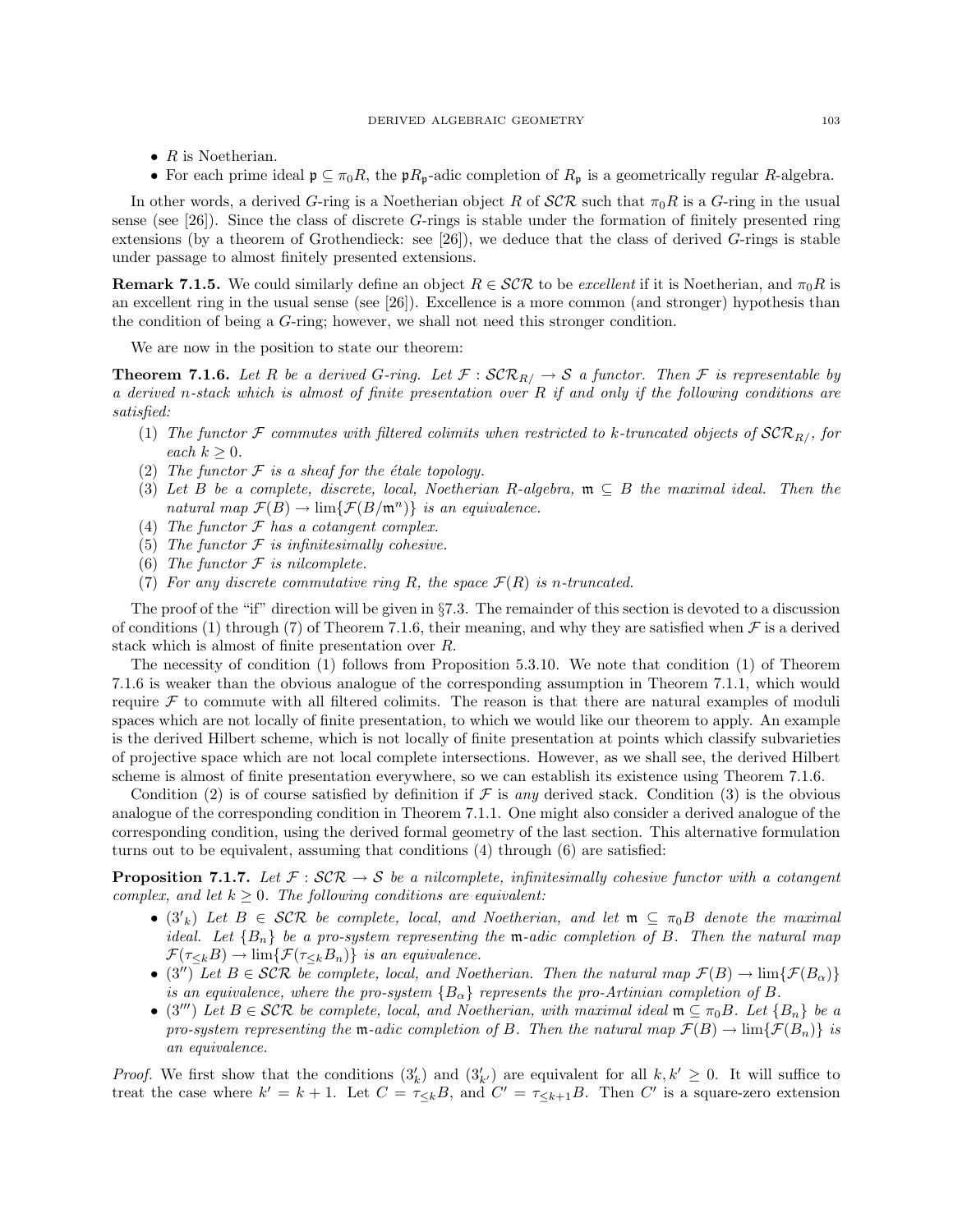of C by  $M[k+1]$ , for some discrete, finitely generated  $\pi_0 B$ -module M. We first prove that  $(3'_k)$  implies  $(3'_{k+1})$ . For this, it suffices to show that for any point  $\eta \in \mathcal{F}(C) \simeq \lim{\{\mathcal{F}(\tau_{\leq k}B_n)\}}$ , the fibers F and  $F'$  of the natural maps  $\mathcal{F}(C') \to \mathcal{F}(C)$  and  $\lim{\{\mathcal{F}(\tau_{\leq k+1}B_n)\}\to \lim{\{\mathcal{F}(\tau_{\leq k}B_n)\}}}$  over the point  $\eta$  are equivalent. We note that F is nonempty if and only if a certain obstruction in  $\pi_k \text{Hom}_{\mathcal{M}_C}(L_{\mathcal{F}/R}(\eta), M)$ vanishes. Similarly, the nontriviality of F' is equivalent to the vanishing of an element in  $\pi_k K$ , where K is the m-adic completion of  $\text{Hom}_{\mathcal{M}_C}(L_{\mathcal{F}/R}(\eta), M)$ . Since B is complete and M is coherent, M is m-adically complete so that  $\text{Hom}_{\mathcal{M}_C}(L_{\mathcal{F}/R}(\eta), M)$  is complete.

In the event that both are nonempty, one notes that F is a torsor for the space  $\text{Hom}_{\mathcal{M}_C}(L_{\mathcal{F}/R}(\eta), M[k+1]),$ while F' is a torsor for the 0th space of the m-adic completion  $\text{Hom}_{\mathcal{M}_C}(L_{\mathcal{F}/R}(\eta), M[k+1])$ . Since this Cmodule is already complete, we deduce that  $F \simeq F'$ .

We now prove that  $(3'_{k+1}) \Rightarrow (3'_k)$ . Using the above argument, we again deduce that  $F \simeq F'$ . Thus, if  $\mathcal{F}(C') \simeq \lim{\{\mathcal{F}(\tau_{\leq k+1}B)\}}$ , then the natural map  $p : \mathcal{F}(C) \to \lim{\{\mathcal{F}(\tau_{\leq k}B_n)\}}$  is an inclusion of connected components, and it will suffice to show that  $p$  is surjective. For this, we are free to replace  $B$  by  $C$  and thereby assume that B is k-truncated. Then  $\mathcal{F}(C) = \mathcal{F}(C') = \lim{\{\mathcal{F}(\tau_{\leq k+1}B_n)\}}$ , and it suffices to prove that the natural map  $\lim{\{\mathcal{F}(\tau_{\leq k+1}B_n)\}} \to \lim{\{\mathcal{F}(\tau_{\leq k}B_n)\}}$  is an equivalence. The proof of this is similar to the argument given above: since  $\mathcal F$  is cohesive, the mapping fiber is controlled by the cotangent complex. We leave the details to the reader.

If B is n-truncated, the conditions  $(3'')$  and  $(3''')$  are equivalent, since the m-adic completion of B is pro-equivalent to the pro-Artinian completion of  $B$  (see Remark 6.2.11). Moreover, if the maximal ideal of B may be generated by m elements, then we may guarantee that each  $B_n$  appearing an inverse system which represents that m-adic completion of B is  $(n+m)$ -truncated. Thus,  $(3'')$  is also equivalent to  $(3'_{k})$  for  $k \geq n+m$ . By the first part of the proof, we see that  $(3'')$  is equivalent to  $(3'_{k})$  for any  $k \geq 0$ .

The general case now follows from the fact that F is nilcomplete, using the equivalence  $B \simeq \lim \{ \tau_{\leq n} B \}.$  $\Box$ 

Condition (3) of Theorem 7.1.6 is identical with assertion  $(3'_0)$  of Proposition 7.1.7. Theorem 6.4.1 establishes that the equivalent conditions of Proposition 7.1.7 are satisfied in the case where  $\mathcal F$  is a derived stack.

The necessity of condition (4) was established as Theorem 5.1.5. We have already remarked that conditions (4) and (5) are the natural analogue of Artin's condition (4) on the existence of obstruction and deformation theories for the functor  $\mathcal{F}$ .

**Remark 7.1.8.** If  $L_{\mathcal{F}/R}$  exists, then condition (1) implies that  $L_{\mathcal{F}/R}$  is almost perfect. To prove this, it suffices to show that for any map  $Spec B \to F$ , the functor  $Hom_{\mathcal{M}_B}(L_{\mathcal{F}/R} | Spec B, \bullet)$  commutes with filtered colimits when restricted n-truncated objects of  $M_B$ . Since  $L_{\mathcal{F}/R}$  is almost connective, we can reduce to evaluating this functor on connective modules, in which case the commutativity with filtered colimits follows from condition (1) and the definition of the cotangent complex.

Conversely, if we assume that F satisfies (4) and (5) and that  $L_{\mathcal{F}/R}$  is almost perfect, then (1) is equivalent to the (a priori weaker) assumption that  $\mathcal F$  commutes with filtered colimits when restricted to discrete Ralgebras. The proof is analogous to that of Proposition 7.1.7.

The nilcompleteness in condition (6) of Theorem 7.1.6 has no parallel in Theorem 7.1.1; the idea that an R-algebra B should be well-approximated by its truncations is unique to the derived context. The necessity of this condition (together with condition (5)) has been established in Proposition 5.4.5. Finally, we note that condition (7) is obviously necessary for the representability of  $\mathcal F$  by an *n*-stack.

One difference between Theorem 7.1.1 and Theorem 7.1.6 is that the latter requires no hypothesis of relative representability for the functor  $\mathcal F$ . Roughly speaking, this is because all of the assumptions of 7.1.6 are sufficiently natural that they are preserved under passage to finite limits. One can therefore repeat the argument for the representability theorem, applied to the diagonal map  $\mathcal{F} \to \mathcal{F} \times_{\text{Spec } R} \mathcal{F}$  rather than  $\mathcal{F} \rightarrow \operatorname{Spec} R$ .

Let us now summarize the contents of this section. We will begin in  $\S7.2$  by proving the derived analogue of Artin's algebraization lemma. When combined with Theorem 6.2.13, we will be able to deduce that any functor F satisfying the hypotheses of Theorem 7.1.6 admits a smooth covering by a derived scheme. If F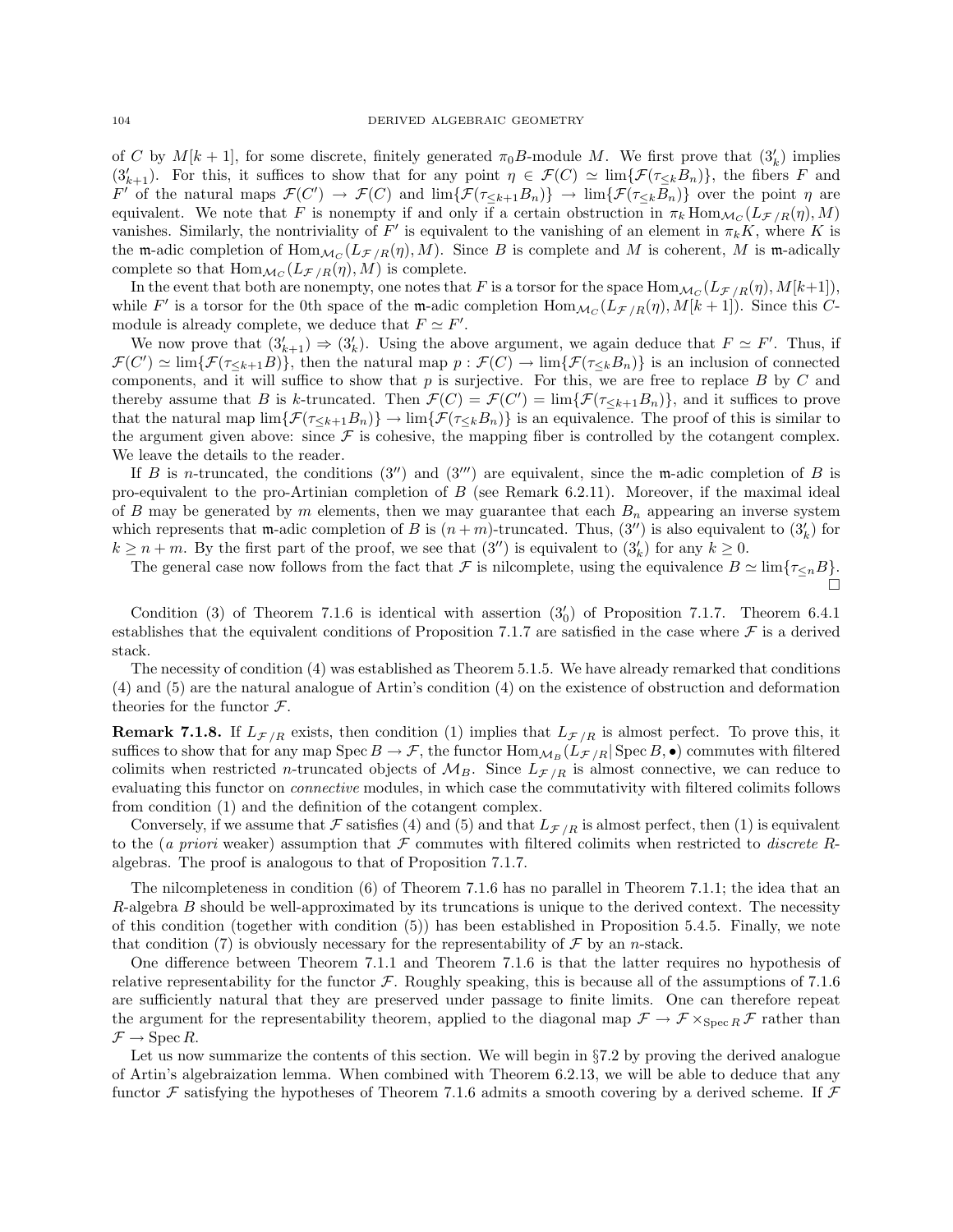were relatively representable, we would be able to conclude the proof there. However, we will eliminate this assumption by iterating the argument.

Finally, in §7.4, we show how condition (4), the most mysterious of the hypotheses of Theorem 7.1.6, may be stated in more concrete terms. This leads to a reformulation of Theorem 7.1.6, which we shall state in §7.5.

**Remark 7.1.9.** From Theorem 7.1.6 one can also deduce criteria for the functor  $\mathcal F$  to be representable by more specific sorts of geometric objects. For example, once we know that  $\mathcal F$  is representable by a derived stack, it is representable by a derived scheme if and only if the cotangent complex  $L_{\mathcal{F}/R}$  is connective. This derived scheme is a derived algebraic space if and only if  $\mathcal{F}(A)$  is discrete for any discrete ring A. A derived stack  $\mathcal F$  is locally of finite presentation over Spec A if and only if it satisfies a stronger version of condition  $(1)$ , in which one considers arbitrary filtered colimits in  $\mathcal{SCR}$ .

7.2. Algebraization of Versal Deformations. Throughout this section, we will suppose that  $R$  is a derived G-ring and  $\mathcal{F} : \mathcal{SCR} \to \mathcal{S}$  is a functor equipped with a natural transformation  $\mathcal{F} \to \text{Spec } R$ .

Our goal is to represent  $\mathcal F$  by a geometric object. As a first step towards doing so, we wish to produce a formally smooth morphism  $Spec C \to \mathcal{F}$  for some R-algebra C. It will be hard to get C right on the first try. Our first lemma asserts that, if we begin with a morphism  $Spec C_0 \to \mathcal{F}$  which is "almost" formally smooth (in the sense that part of the cotangent complex  $L_{C_0/\mathcal{F}}$  vanishes at some point), then we can modify  $C_0$  to obtain a morphism which is formally smooth.

**Lemma 7.2.1.** Suppose that F satisfies conditions (1), (4), (5), and (6) of Theorem 7.1.6. Let  $\eta$ : Spec  $C_0 \rightarrow$ F be a map, where  $C_0$  has residue field k at some prime ideal of  $\pi_0C_0$ . Suppose further that  $\pi_1(L_{C_0}/\mathcal{F} \otimes_{C_0} k)$ 0. Then, possibly after shrinking  $C_0$  to some Zariski neighborhood of Speck, there exists a factorization  $Spec C_0 \to Spec C \to \mathcal{F}$ , where  $\tau_{\leq 0}C_0 \simeq \tau_{\leq 0}C$  and  $Spec C \to \mathcal{F}$  is formally smooth. Furthermore, if  $C_0$  is Noetherian, then each  $\pi_i$ C is a finitely generated  $C_0$  module. Thus, if  $C_0$  is almost of finite presentation over R, then so is C.

*Proof.* We first note that conditions (1) and (4) imply that  $L_{C_0/F}$  exists and is almost perfect, so that we may choose an integer  $n \leq 0$  such that  $\pi_j L_{C_0/\mathcal{F}} = 0$  for  $j < n$ .

We will construct the map  $Spec C \to \mathcal{F}$  as the limit of a sequence of maps  $Spec C_i \to \mathcal{F}$ , satisfying  $\tau_{\leq i}C_i = \tau_{\leq i}C_{i+1}$ . Moreover, we shall have

$$
\pi_j(L_{C_i/\mathcal{F}} \otimes_{C_i} k) = 0
$$

for  $0 < j \leq i + 1$ .

Assume that  $C_i$  has been constructed, and let  $M_i = L_{C_i/\mathcal{F}}$ . The exact triangle

$$
L_{C_i/\mathcal{F}} \otimes_{C_i} C_0 \to L_{C_0/\mathcal{F}} \to L_{C_0/C_i}
$$

and assumption that  $C_i \to C_0$  is an almost finitely presented surjection imply that  $M_i$  is almost perfect, and that  $\pi_j M_i = 0$  for  $j < n$ .

The first step is to construct a triangle

$$
K_i \to M_i \to N_i
$$

where  $K_i$  is the dual of a connective, perfect complex and  $\pi_j N_i = 0$  for  $j \leq i + 1$ . In fact, we will do this so that  $K_i$  has a finite composition series by  $C_i$ -modules having the form  $C_i[j]$ , for  $n \leq j \leq 0$ . We give two constructions of this triangle. Our first construction works in general, but requires us to localize  $C_0$ . Since we are only free to localize  $C_0$  finitely often, we give a second construction which does not require localization, but which works only for sufficiently large  $i$ .

Construction (1): We first construct, for each  $j \leq 0$ , morphisms  $\phi_i^j : K_i^j \to M_i$  such that the induced map on homotopy groups  $\pi_m(K_i^j \otimes_{C_i} k) \to \pi_m(M_i \otimes_{C_i} k)$  is an isomorphism for  $m \leq j$ . The construction is by ascending induction on j, starting with  $j = n - 1$ , where we may take  $K_i^j = 0$ . Supposing that  $K_i^j$ and  $\phi_i^j$  have already been constructed for  $j < 0$ , let  $P = \text{coker}(\phi_i^j)$ . Since  $P \otimes_{C_i} k$  is j-connected, we may after localizing  $C_i$  suppose that P itself is j-connected. It follows that  $\pi_{j+1}(P \otimes_{C_i} k) = \text{Tor}_0^{\pi_0 C_i}(\pi_{j+1}P, k)$ , so that we may choose a finite collection of elements of  $\pi_{j+1}P$  whose images form a basis for the k-vector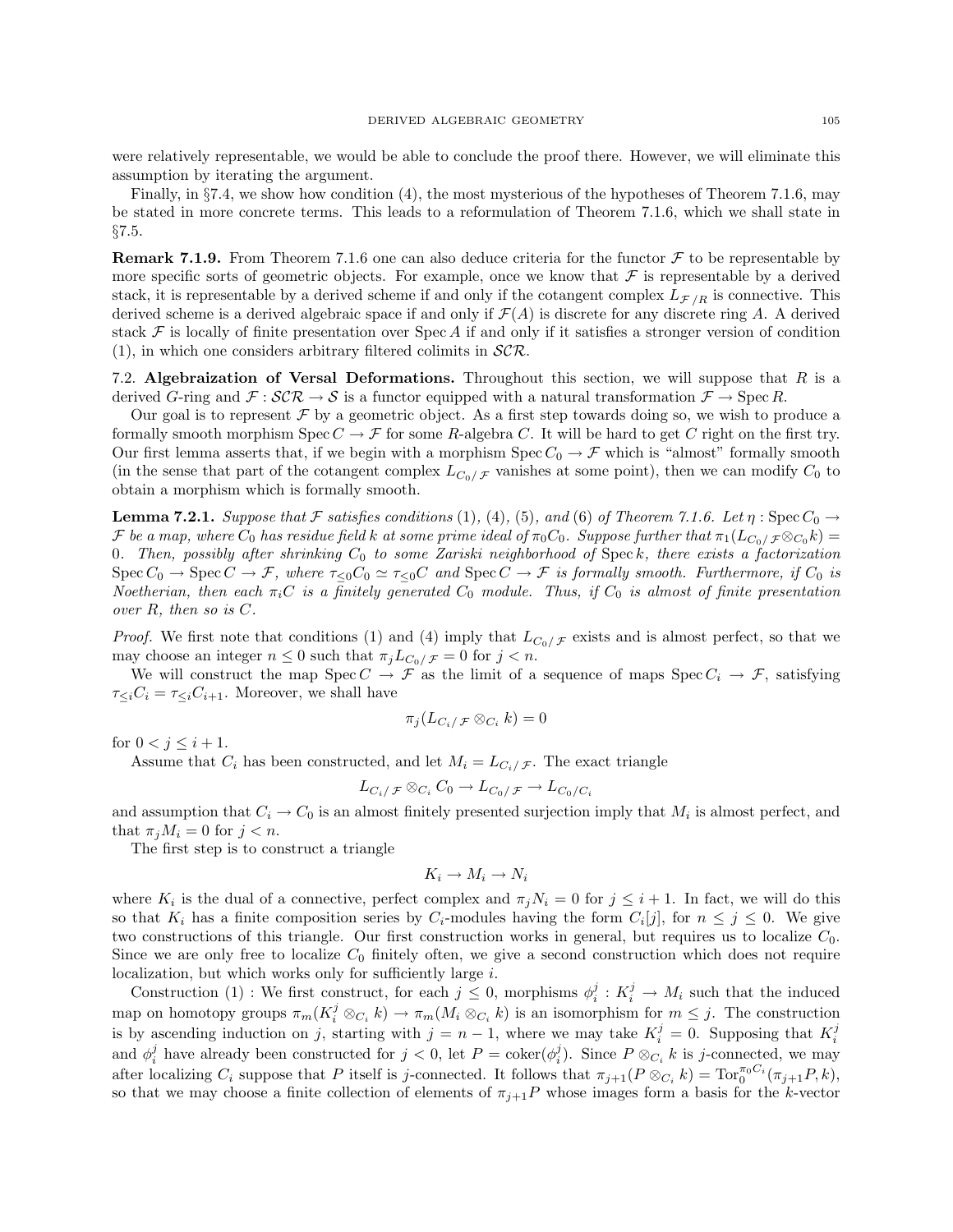space  $\pi_{j+1}(P \otimes_{C_i} k)$ . This collection of homotopy classes induces map  $Q[j] \to P[-1]$ , where Q is a finitely generated free  $C_i$ -module. Let  $K_i^{j+1}$  denote the cokernel of the composition  $Q[j] \to P[-1] \to K_i^{j+1}$ . Since the induced map  $Q[j] \to K_i^j \to M_i$  factors through the composition  $P[-1] \to K_i^j \to M_i$ , it is zero, so we get a factorization of  $\phi_i^j$  through some  $\phi_i^{j+1}: K_i^{j+1} \to M_i$  having the desired property. Moreover,  $K_i^{j+1}$  is an extension of  $Q[j+1]$  by  $K_i^j$ .

Now set  $K_i = K_i^0$ . By construction,  $K_i$  is a successive extension of  $C_i$ -modules of the form  $C_i[j]$  for  $n \leq j \leq 0$ . Let  $N_i$  be the cokernel of  $\phi_i^0$ . Then we have a long exact sequence

$$
\ldots \to \pi_m(K_i \otimes_{C_i} k) \to \pi_m(M_i \otimes_{C_i} k) \to \pi_m(N_i \otimes_{C_i} k) \to \pi_{m-1}(K_i \otimes_{C_i} k).
$$

By assumption, the homotopy groups  $\pi_m(M_i \otimes_{C_i} k)$  vanish for  $0 < m \leq i + 1$ , and are therefore isomorphic to  $\pi_m(K_i \otimes_{C_i} k)$  for all  $m \leq i+1$ . Consequently, we deduce that  $\pi_m(N_i \otimes_{C_i} k) = 0$  for all  $m \leq i+1$ . Since  $N_i$  is almost perfect, we may (after passing to a localization) suppose that  $\pi_m N_i$  vanishes for  $m \leq i + 1$ .

Before giving the second construction of  $K_i$ , we explain how to complete the construction of  $C_{i+1}$  from  $C_i$ . Consider the associated map  $L_{C_i/\mathcal{F}} \to N_i$ . This map classifies a square-zero extension of  $C_i$  by  $N_i[-1]$  which we shall denote by  $C_{i+1}$ . By construction,  $C_{i+1}$  comes equipped with a map  $\text{Spec } C_{i+1} \to \mathcal{F}$ . Since  $N_i[-1]$  is  $i$ connected, the morphism  $C_{i+1} \to C_i$  is  $(i+1)$ -connected, so the induced map  $\tau_{\leq i} C_{i+1} \to C_i$  is an equivalence. Moreover, by Theorem 3.2.16, we have a natural  $(i + 3)$ -connected morphism  $N_i \otimes_{C_{i+1}} C_i \to L_{C_i/C_{i+1}}$ . Composing with the  $(2i + 3)$ -connected morphism  $N_i \to N_i \otimes_{C_{i+1}} C_i$ , we deduce that  $N_i \to L_{C_i/C_{i+1}}$  is  $(i+3)$ -connected.

Now we note that  $M_{i+1}\otimes_{C_{i+1}}k$  is the kernel of the natural map  $M_i\otimes_{C_i}k\to L_{C_i/C_{i+1}}\otimes_{C_i}k$ . Moreover, the connectivity estimate above implies that the induced map on  $\pi_m$  is an isomorphism for  $0 < m < i + 3$ and a surjection for  $m = i + 3$ . Consequently, we deduce that  $\pi_m M_{i+1} \otimes_{C_{i+1}} k$  vanishes for  $0 < m \leq i+2$ , as desired.

Construction (2) : Assume  $i > (1 - n)$ . We suppose also that the triangle

$$
K_{i-1} \to M_{i-1} \to N_{i-1}
$$

has already been constructed. Our first goal is to construct a  $C_i$ -module  $K_i$ , together with an equivalence  $K_{i-1} \otimes_{C_i} C_{i-1}$ . For this, we make use of the fact that  $K_{i-1}$  admits a filtration by shifts of free modules. More precisely, we have

$$
0 = K_{i-1}^{n-1} \to \ldots \to K_{i-1}^0 = K_{i-1},
$$

and each  $K_{i-1}^{j+1}$  is obtained as the cokernel of some map  $Q[j] \to K_{i-1}^j$ , where Q is free. In order to lift  $K_{i-1}^{j+1}$ to a  $C_i$ -module  $K_{i-1}^j$ , it suffices to lift  $K_{i-1}^j$  and to lift the corresponding generators in  $\pi_j K_{i-1}^j$ . In other words, we need only know that the corresponding map  $\pi_j K_i^j \to \pi_j K_i^j$  is surjective. For this, we need only know that  $\pi_j(K_i^j \otimes_{C_i} T) = 0$ , where T denotes the cokernel of  $C_i \to C_{i-1}$ . Since  $K_i^j$  is  $(n-1)$ -connected, this is possible whenever T is  $(j - n)$ -connected: this follows from the inequality  $i > (1 - n)$ .

Supposing that the  $C_i$ -module  $K_i$  has been constructed, we may interpret the  $C_{i-1}$ -module morphism  $K_{i-1} \to M_{i-1}$  as a  $C_i$ -module morphism  $f: K_i \to M_{i-1}$ . Since  $M_i \to M_{i-1}$  is  $(i-1)$ -connected and  $K_i$  is constructed out of cells having dimension  $< 0$ , the map f factors through some  $f' : K_i \to M_i$ ; let  $N_i$  denote the cokernel of  $f'$ . We wish to show that  $N_i$  is  $(i + 1)$ -connected. It suffices to prove this after tensoring with  $C_{i-1}$ . By the octahedral axiom, we have a triangle

$$
N_i \otimes_{C_i} C_{i-1} \to N_{i-1} \to L_{C_{i-1}/C_i}.
$$

As observed above, the natural map  $N_{i-1} \to L_{C_{i-1}/C_i}$  is  $(i+2)$ -connected, so that  $N_i$  is  $(i+1)$ -connected as desired.

Now let C denote the inverse limit of the increasingly connected tower  ${C_i}$ . Since F is nilcomplete, we may choose a map  $Spec C \to \mathcal{F}$  which compatibly factors each of the maps  $Spec C_i \to \mathcal{F}$  that we have constructed. It is easy to see that  $L_{C/\mathcal{F}}$  is the dual of a connective, perfect complex (in fact, it is the inverse limit of the tower  $\{K_i\}$ , which we have chosen compatibly for  $i \gg 0$ .

The goal of this section is to prove the following result: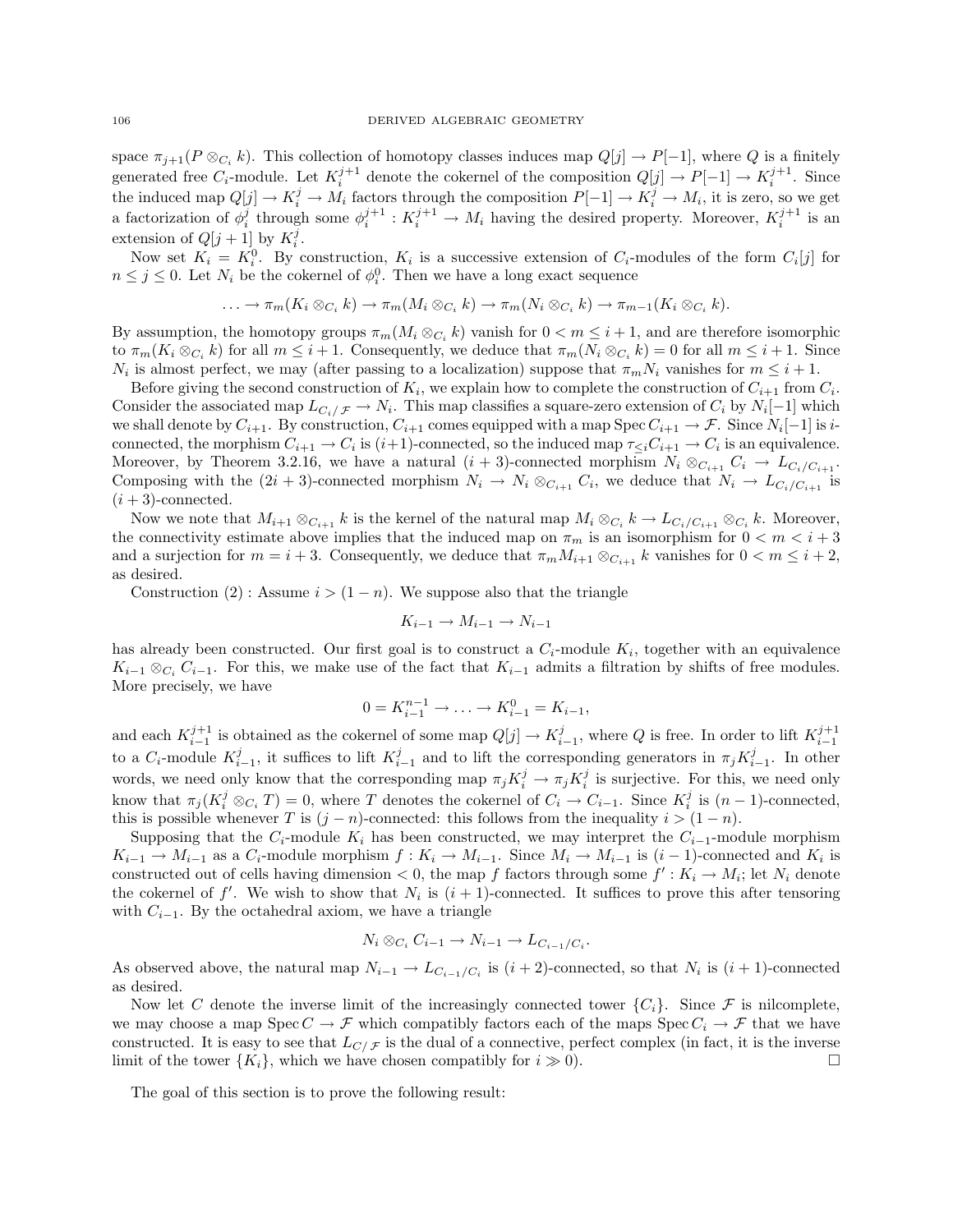**Lemma 7.2.2.** If the functor  $\mathcal F$  satisfies conditions (1) through (6) of Theorem 7.1.6, then there exists a formally smooth surjection  $U \to \mathcal{F}$ , where U is a derived scheme almost of finite presentation over Spec R.

*Proof.* The construction of U is simple: we take U to be the disjoint union of Spec A, indexed by all (equivalence classes of) formally smooth morphisms  $Spec A \to \mathcal{F}$  with source almost of finite presentation over Spec R. The only nontrivial point is to verify that  $U \to \mathcal{F}$  is a surjection of étale sheaves. In fact, we will show more: that  $U \rightarrow \mathcal{F}$  is a surjection of Nisnevich sheaves.

Consider any map Spec  $A \to \mathcal{F}$ . We must show that, locally on Spec A, this map factors through U. Since U is formally smooth over  $\mathcal F$ , we may (using Proposition 3.4.5) reduce to the case where A is discrete. Using condition (1), we may suppose that A is almost of finite presentation over  $R$ , and therefore Noetherian.

Choose any prime ideal p of A; we must show that there exists a factorization  $Spec A \rightarrow U$  in some neighborhood of  $\mathfrak p$ . Using condition (1) again, we may replace A by its Henselization at  $\mathfrak p$ .

Let k denote the residue field of A, and  $\eta_0 \in \mathcal{F}(k)$  the associated element. Let  $\mathcal{C}_k$  denote the  $\infty$ -category of Artinian local objects of  $\mathcal{SCR}$  having residue field identified with k as in §6.2, and let  $\mathcal{F}_0 : \mathcal{C}_k \to \mathcal{S}$  denote the functor given by the fiber of  $\mathcal F$  over  $\eta_0$ .

The map induced map  $R \to k$  determines a formally cohesive functor  $\mathcal{F}_R$  on  $\mathcal{C}_k$  and a natural transformation  $\mathcal{F}_0 \to \mathcal{F}_R$ . It follows that  $\mathcal{F}_0$  is also a formally cohesive functor and that the homotopy groups of  $T_{\mathcal{F}_0}$  are finite dimensional k-vector spaces in each degree. Theorem 6.2.13 now implies that there exists a complete Noetherian local  $R' \in \mathcal{SCR}$  having residue field k and a formally smooth transformation  $\mathcal{F}_{R'} \to \mathcal{F}_0$ . (In the argument that follows, we will only actually use the fact that  $\pi_1 T_{\mathcal{F}_{R'}/\mathcal{F}_0} = 0$ . Consequently, we could replace R' by  $\pi_0 R'$ , which could be produced using the classical version of Schlessinger's criterion.)

The natural transformation  $\mathcal{F}_0 \to \mathcal{F}_R$  induces an R-algebra structure on R' (compatible with the Ralgebra structure on k). Using conditions (3) and (5), we deduce that the transformation  $\mathcal{F}_{R'} \to \mathcal{F}_0$ uniquely determines a point  $\hat{\eta} \in \mathcal{F}(R')$  lifting  $\eta_0 \in \mathcal{F}(k)$ .

Using the formal versality of  $\hat{\eta}$ , we may construct a transformation  $f: R' \to \hat{A}$  over k together with an equivalence between the composite  $\text{Spec } \hat{A} \to \text{Spec } A \to \mathcal{F}$  and  $f^*\hat{\eta}$ . Let us suppose known the existence of a factorization  $Spec R' \to Spec R'_0 \to \mathcal{F}$ , where  $R'_0$  is formally smooth over  $\mathcal F$  and almost of finite presentation over R. By Popescu's theorem, we may write A as a filtered colimit of smooth A-algebras  $A_{\alpha}$ (equipped with distinguished k-valued points). The composite map  $R'_0 \to R' \to \hat{A}$  therefore factors through  $A_{\alpha}$  for sufficiently large  $\alpha$ . Using condition (1), we may suppose (enlarging  $\alpha$  if necessary) that the maps  $Spec A_{\alpha} \to Spec A \to \mathcal{F}$  and  $Spec A_{\alpha} \to Spec R'_{0} \to \mathcal{F}$  are homotopic. Since  $A_{\alpha}$  is smooth over A and the closed fiber of Spec  $A_{\alpha}$  has a rational point over k, the assumption that A is Henselian implies the existence of a section  $A_{\alpha} \to A$ , which proves that the original map Spec  $A \to \mathcal{F}$  factors through  $R'_0$ .

It remains to construct  $R'_0$  (in other words, we have reduced ourselves to the case where  $A = R'$ ). This is the main point of the proof. The morphism  $Spec R' \to \mathcal{F}$  is formally versal, but R' is not almost of finite presentation over R. We wish to find an approximation  $R'_0$  to R' which is almost of finite presentation and still versal (that is, formally smooth) over  $\mathcal F$ . This is usually done by algebraizing  $R'$ : that is, choosing  $R'_0$ such that  $R'$  is the completion of some localization of  $R'_0$ . We will give a simpler argument which tells us a little bit less: it shows only that the completion of  $R'_0$  is (infinitesimally) formally smooth over  $R'$ . However, this will be enough to complete the proof, since it will imply that  $R'_0 \to \mathcal{F}$  is formally smooth at the point in question.

We begin by noting that k is finitely generated (as a field) over  $\pi_0R$ . Consequently, we can find a factorization  $R \to B \to R'$ , where  $B = R[x_1, \ldots, x_m]$ , and B has residue field k at some point  $\mathfrak{r} \subseteq \pi_0 B$  lying over the maximal ideal of  $R'$ .

Enlarging B if necessary, we may suppose that  $\mathfrak{r}/\mathfrak{r}^2$  surjects onto the Zariski tangent space of  $\pi_0 R'$ . Let  $\hat{B}$  denote the completion of  $B_r$  at its maximal ideal, so that the induced map  $f : \hat{B} \to R'$  is surjective. Consequently, the kernel K of f is an almost perfect  $\hat{B}$ -module; choose a surjection  $\beta : \hat{B}^n \to K$ .

By Theorem 3.7.5, B<sup> $\dot{B}$ </sup> is a filtered colimit of smooth B-algebras  $\{B_{\alpha}\}\.$  Let  $K_{\alpha}$  denote the kernel of the composite map  $B_{\alpha} \to \hat{B} \to R'$ . Then K is the filtered colimit of  $\{K_{\alpha}\}\$ , so that for sufficiently large  $\alpha$ , the map  $\beta$  factors through some map  $\tilde{\beta}: B_{\alpha}^n \to K_{\alpha}$ . Let  $C_{\tilde{\beta}}$  denote the  $B_{\alpha} \otimes_{\text{Sym}_{B}^{*} B^{n}} B$  denote the  $B_{\alpha}$  algebra obtained by killing the image of  $\tilde{\beta}$ . We note that the liftings  $\tilde{\beta}$  (as  $\alpha$  varies) form a filtered  $\infty$ -category,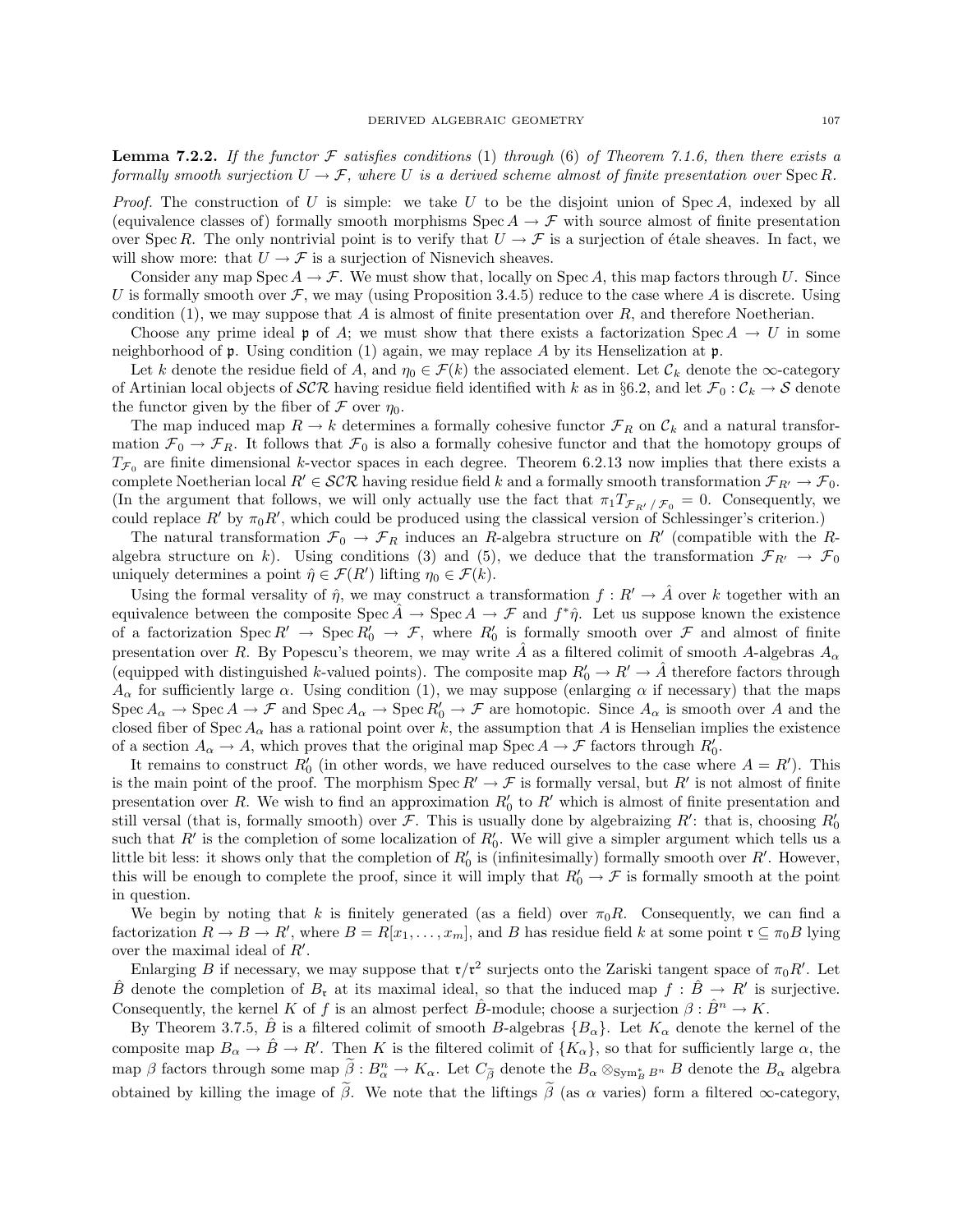so that the algebras  $\{C_{\tilde{\beta}}\}$  form a filtered system with colimit  $C = \hat{B} \otimes_{\text{Sym}_{\hat{B}}^*} \hat{B}$ <sup>n</sup>. We also note that by construction, the  $\{C_{\tilde{\beta}}\}$  come equipped with a compatible family of maps to  $\tilde{R}$ , whose colimit is the natural map  $C \to R'$ .

By construction,  $C \to R'$  is 1-connected. Let K' denote the kernel of  $C[-1] \to R'[-1]$ . We now repeat the above construction to further improve the connectivity. The  $C$ -module  $K'$  is connective and almost perfect, so that there exists a surjection  $\gamma: C^m \to K'$ . Let  $K'_{\tilde{\beta}}$  denote the kernel of  $C[-1]_{\tilde{\beta}} \to R'[-1]$ . Arguing as above, the collection of all choices  $\tilde{\beta}$  together with factorizations  $\tilde{\gamma}: C^m_{\tilde{\beta}} \to K'$  form a filtered collection, giving rise to a filtered system  $\{D_{\tilde{\gamma}}\} = \{C_{\tilde{\beta}} \otimes_{\text{Sym}^*_{C_{\tilde{\beta}}} C_{\tilde{\beta}}^m[1]} C_{\tilde{\beta}}\}$  having filtered colimit D equipped with a 2-connected map  $D \to R'$ .

In particular,  $\tau \leq 1R'$  is the filtered colimit of the system  $\{\tau \leq 1D_{\tilde{\gamma}}\}$ . Consequently, condition (1) implies that  $\hat{\eta}|\tau_{\leq 1}R'$  is the image of some element of  $\mathcal{F}(\tau_{\leq 1}D_{\tilde{\gamma}})$  for sufficiently large  $\tilde{\gamma}$ . To simplify the notation, we shall honogroth write  $D'$  for  $D_{\tilde{\gamma}}$  for  $\tau_{\tilde{\gamma}}$  and  $D'$  for  $\tau_{\$ shall henceforth write  $D'$  for  $D_{\tilde{\gamma}}$ ,  $D_0$  for  $\tau \leq_1 D$ , and  $D'_0$  for  $\tau \leq_1 D'$ .

Let  $M = L_{D'_0/\mathcal{F}} \otimes_{D_0} k$ . We claim that  $\pi_1 M = 0$ . Granting this for the moment, let us show how to finish the proof of the Lemma. Applying Lemma 7.2.1 to the morphism  $Spec D'_0 \to \mathcal{F}$ , we deduce the existence of a factorization  $Spec D'_{0} \to Spec D'' \to \mathcal{F}$ , where  $Spec D''$  is formally smooth over  $\mathcal{F}$ , almost of finite presentation over R, and the associated morphism  $D'' \to D'_0$  induces an isomorphism on  $\pi_0$ . By assumption, we have a factorization Spec  $\tau \leq 0$   $R' \stackrel{p}{\to}$  Spec  $D'_0 \to \mathcal{F}$ . Applying Proposition 3.4.5, we conclude the proof.

It remains to prove that  $\pi_1 M = 0$ . To prove this, we make use of the exact triangle

$$
M \to L_{D_0/\mathcal{F}} \otimes_{D_0} k \to L_{D_0/D'_0} \otimes_{D_0} k.
$$

It suffices to prove that  $\pi_1(L_{D_0}/\mathcal{F} \otimes_{D_0} k) = 0$  and  $\pi_2(L_{D_0/D'_0} \otimes_{D'_0} k) = 0$ .

To show that  $\pi_1(L_{D_0}/\mathcal{F} \otimes_{D_0} k) = 0$ , we note that  $D_0 \simeq \tau_{\leq 1} R'$ , and use the exact triangle

$$
L_{R'/\mathcal{F}} \otimes_{R'} k \to L_{\tau_{\leq 1}R'/\mathcal{F}} \otimes_{\tau_{\leq 1}R'} k \to L_{\tau_{\leq 1}R'/R'} \otimes_{\tau_{\leq 1}R'} k.
$$

It now suffices to prove that  $\pi_1(L_{R'/\mathcal{F}} \otimes_{R'} k) = 0$  and  $\pi_1(L_{\tau\leq 1R'/R'} \otimes_{\tau\leq 1R'} k) = 0$ . The first part follows from the fact that  $\mathcal{F}_{R'} \to \mathcal{F}_0$  is formally smooth, and the second follows from Theorem 3.2.16.

We now prove that  $\pi_2(L_{D_0/D_0'} \otimes_{D_0} k) = 0$ . By Theorem 3.2.16, we have  $\pi_1(L_{D_0/D'} \otimes_{D_0'} k) = 0$ . Using the exact triangle

$$
L_{D'_0/D'} \otimes_{D'_0} D_0 \to L_{D_0/D'} \to L_{D_0/D'_0}
$$

we see that it suffices to prove that  $\pi_2(L_{D_0/D'} \otimes_{D_0} k) = 0$ . Applying Theorem 3.2.16 again, we deduce that  $\pi_2(L_{D_0/D} \otimes_{D_0} k) = 0$ . Using the exact triangle

$$
L_{D/D'} \otimes_D D_0 \to L_{D_0/D'} \to L_{D_0/D}
$$

we may reduce to proving that  $\pi_2(L_{D/D'} \otimes_D k) = 0$ .

Let q' denote the preimage of the maximal ideal of  $\pi_0 R'$  in D', and let  $\hat{D}'$  denote the completion of the localization of D' at q'. Similarly, one may define  $\hat{B}'$  as a completion of  $B_{\gamma}$ . We note that  $D \simeq \hat{B} \otimes_{\hat{B}'} \hat{D}'$ . We note that  $L_{D/D'} \otimes_D k$  does not change if we replace D' by its completion  $\hat{D'}$ . Consequently, we deduce that  $L_{D/D'} \otimes_D k \simeq L_{\hat{B}/\hat{B'}} \otimes_{\hat{B}} k \simeq L_{\hat{B}/B_{\gamma}} \otimes_{\hat{B}} k$ . Now we use the exact triangle

$$
L_{B_{\alpha}/B}\otimes_{B_{\alpha}}k \to L_{\hat{B}/B}\otimes_{\hat{B}}k \to L_{\hat{B}/B_{\alpha}}\otimes_{\hat{B}}k.
$$

We note that the middle term vanishes, so that the associated long exact sequence degenerates to give an isomorphism  $\pi_2(L_{\hat{B}/B_\gamma} \otimes_{\hat{B}} k) \simeq \pi_1(L_{B_\gamma/B} \otimes_{B_\gamma} k)$ . This latter group vanishes since  $B_\gamma$  is smooth over  $B$ .  $\Box$ 

**Remark 7.2.3.** The proof of Lemma 7.2.2 actually shows that  $U \rightarrow \mathcal{F}$  is a surjection for the *Nisnevich* topology. It follows that if  $\mathcal F$  is a functor satisfying (1) through (6), then we may choose a hypercovering  $U_{\bullet}$  of  $\mathcal F$  by Nisnevich derived schemes (this hypercovering has geometric realization  $\mathcal F$  if A has finite Krull dimension, by Theorem 4.4.5). Consequently, if  $T : \mathcal{SCR} \to \mathcal{S}$  is a sheaf for the Nisnevich topology, we may set  $T(\mathcal{F}) = |T(U_{\bullet})|$  to get a reasonable definition of T for a large class of derived stacks. This seems to give a plausible definition for the higher Chow groups of stacks, which compares well with other definitions for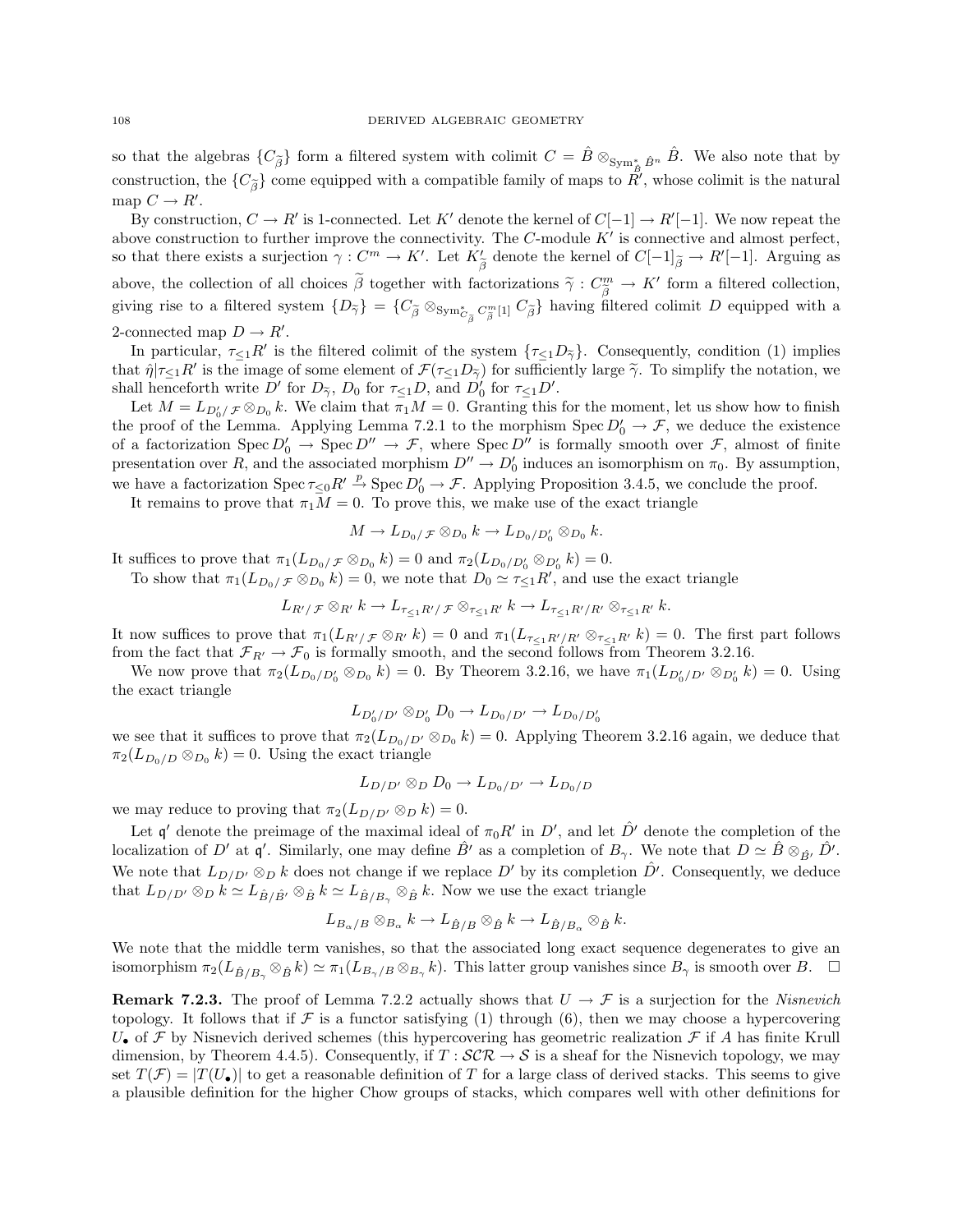quotients of quasi-projective varieties by linear algebraic group actions. We will discuss this point in greater detail in [23].

7.3. Proof of the Representability Theorem. The goal of this section is to give the proof of Theorem 7.1.6. We remark that, if the functor F satisfies the hypotheses of Theorem 7.1.6 and  $\mathcal{F} \to \mathcal{F} \times_{\text{Spec } A} \mathcal{F}$  is known to be a relative stack which is almost of finite presentation, then the conclusion follows immediately from the definition of a relative stack and Lemma 7.2.2. The reader who is satisfied with this slightly weaker version of the representability theorem may skip this section, which is devoted to removing the relative representability hypothesis.

Let A be a derived G-ring. Let us call a functor  $\mathcal{F} \in \mathcal{S}\text{hv}(\mathcal{SCR}_{/A}^{op})$  n-good if it satisfies the hypotheses (1) through (7) of Theorem 7.1.6. We have already established that any derived n-stack which is almost of finite presentation over  $Spec A$  is an n-good functor, and we wish to prove the converse. We note that the class of n-good functors is stable under finite limits (in the  $\infty$ -category of functors *over* Spec A).

Suppose that F is an n-good functor. Then by Lemma 7.2.2 there exists a smooth surjection of étale sheaves  $U \to \mathcal{F}$ , where U is disjoint union of affine derived schemes which are almost of finite presentation over A. To complete the proof, it suffices to show that  $U \to \mathcal{F}$  is a relative stack which is almost of finite presentation. In other words, we must show that Spec  $R \times \tau U$  is a derived stack, almost of finite presentation over R, for any morphism  $\text{Spec } R \to \mathcal{F}$ . This assertion is local on  $\text{Spec } R$ , so we may assume the existence of a factorization Spec  $R \to U \to \mathcal{F}$  and thereby replace Spec R by U. Now we note that  $U \times_{\mathcal{F}} U$  is another good functor. If  $n > 0$ , then  $U \times_{\mathcal{F}} U$  is  $(n - 1)$ -good. Consequently, we may work by induction on n and reduce to the case where  $n = 0$ .

Since F takes discrete values on ordinary commutative rings, the relative cotangent complex  $L_{\mathcal{F}/A}$  is connective. In this situation, we shall prove the following refinement of 7.2.2:

**Lemma 7.3.1.** Suppose that  $F$  is a good functor and that  $L_{F/A}$  is connective. Then there exists a formally étale surjection  $U' \to \mathcal{F}$ , where U' is a disjoint union of affine derived schemes which are almost of finite presentation over A.

*Proof.* We begin with the formally smooth surjection  $U \to X$  provided by Lemma 7.2.2. We then define  $U'$ as in the proof of Theorem 5.1.12. Namely, we consider all instances of the following data: étale morphisms Spec  $R \to U$  together with m-tuples  $\{r_1, \ldots, r_m\} \subseteq \pi_0 R$  such that  $\{dr_1, \ldots, dr_m\}$  freely generate  $\pi_0 L_{U/F}(R)$ . For each such tuple, we let R' denote the R-algebra obtained by killing (lifts of)  $\{r_1, \ldots, r_m\}$ . Let U' denote the derived scheme which is the disjoint union of  $Spec R'$ , taken over all  $R'$  which are obtained in this way.

By construction, U' is almost of finite presentation over A and  $\pi: U' \to \mathcal{F}$  is formally étale. To complete the proof, we need only show that  $\pi$  is surjective. The proof proceeds along the lines of the proof of Theorem 5.1.12, except for the obstacle that we may not assume that  $U' \rightarrow \mathcal{F}$  is a relative derived scheme.

Choose any morphism Spec  $k \to \mathcal{F}$ , where  $k \in \mathcal{SCR}$ . We wish to show that, étale locally on Spec k, this map factors through U'. Since U' is formally étale over  $\mathcal{F}$ , we may reduce to the case where k is a discrete commutative ring. Since both  $\mathcal F$  commutes with filtered colimits when restricted to discrete objects, we may suppose that B is finitely generated as a discrete  $\pi_0 A$ -algebra. Consequently, k is almost of finite presentation over A, so that  $\text{Spec } k$  is a good functor. It will suffice to show that the base chance  $\pi': \operatorname{Spec} k \times_{\mathcal{F}} U' \to \operatorname{Spec} k$  is a surjection of étale sheaves. Since  $\operatorname{Spec} k \times_{\mathcal{F}} U'$  is a good functor, Lemma 7.2.2 implies the existence of a formally smooth surjection  $V \to \text{Spec } k \times_{\mathcal{F}} U'$  where V is a derived scheme which is almost of finite presentation over A. The composite map  $V \to \text{Spec } k$  is a formally smooth morphism of derived schemes which are almost of finite presentation over  $R$ . Consequently,  $V$  is smooth over  $\text{Spec } k$ , so that the image of  $V \to \text{Spec } k$  is open in the Zariski topology of Spec k. To complete the proof, it will suffice to prove that this image contains every closed point of  $Spec k$ . Replacing k by its residue field at such a point, we may suppose that (as suggested by the notation) the commutative ring  $k$  is a field. We wish to show that, possibly after making a separable extension of k, the map Spec  $k \to \mathcal{F}$  factors through U'.

Since  $U \to \mathcal{F}$  is surjective, we may (after making a separable extension of k) choose a factorization Spec  $k \to \text{Spec } R \to U \to \mathcal{F}$ , where Spec R is étale over U. The connectivity of  $L_{\mathcal{F}}$  implies that  $L_U \to L_{U/\mathcal{F}}$  is surjective. Localizing R if necessary, we may suppose that there exist  $\{x_1, \ldots, x_m\} \subseteq \pi_0R$  whose differentials generate  $L_{U/F}$ . A choice of such elements gives rise to a formally étale morphism Spec  $R \to \mathbf{A}_{\mathcal{F}}^m$ . Since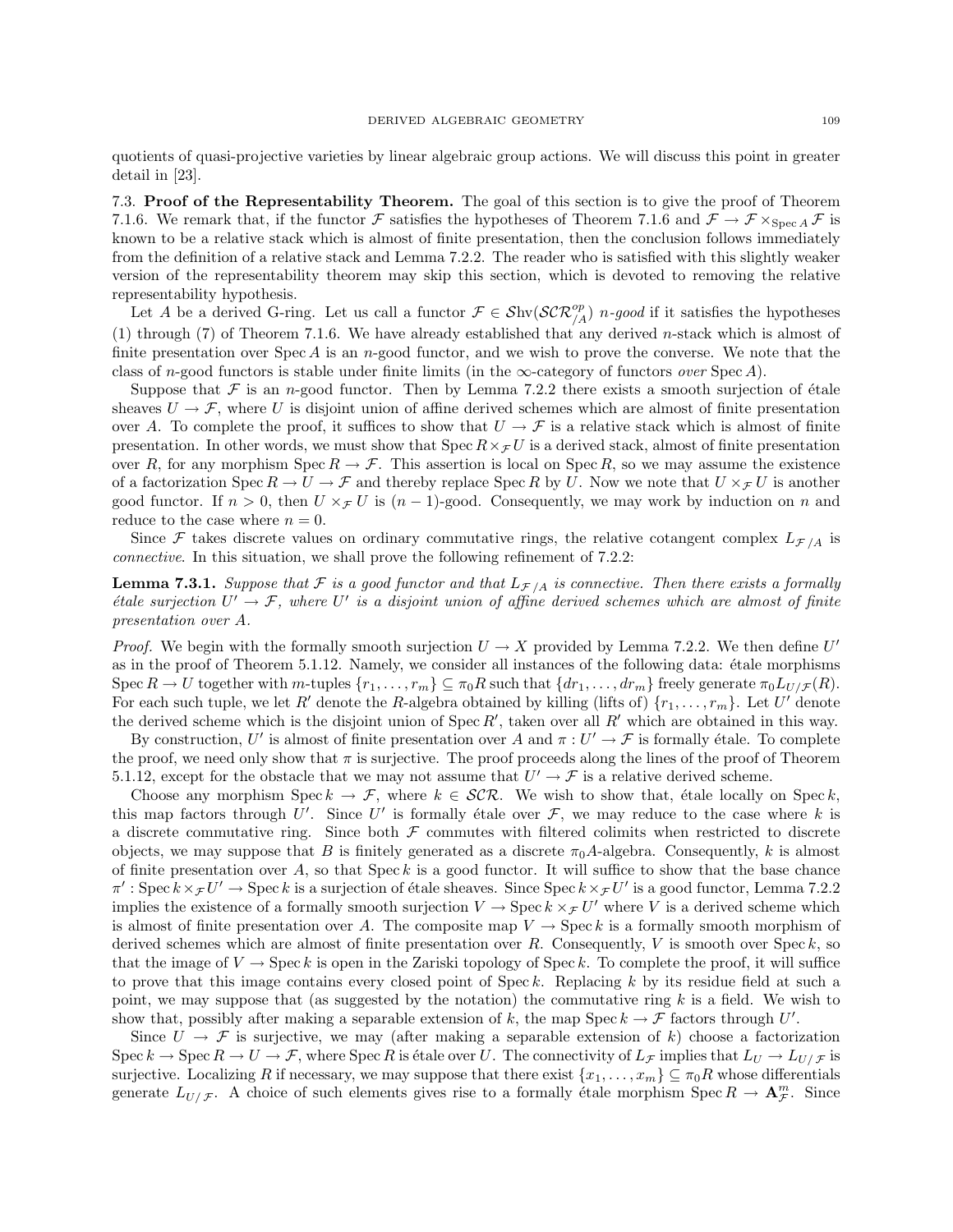Spec R  $\times$  F Spec k is a good functor, Lemma 7.2.2 implies the existence of a formally smooth surjection  $W \to \text{Spec } R \times_{\mathcal{F}} \text{Spec } k$ , where W is a derived scheme almost of finite presentation over A. The composite map  $W \to \mathbf{A}_{\mathcal{F}}^{m} \times_{\mathcal{F}} \text{Spec } k = \mathbf{A}_{k}^{m}$  is a formally smooth morphism of derived schemes which are almost of finite presentation over k, hence smooth. Consequently, the image of W is a Zariski-open subset of  $\mathbf{A}_k^m$ . It follows that this image contains a point whose coordinates are all separably algebraic over the prime field of k. Passing to a separable extension of k if necessary, we may suppose that the coordinates of W all lie in a subfield  $k_0 \subseteq k$  such that  $k_0$  is a finite separable extension of the prime field of k. After passing to a separable extension of  $k$ , we may lift this to a  $k$ -valued point of  $W$ . This gives us a new factorization Spec  $k \stackrel{f}{\to}$  Spec  $R \to U \to \mathcal{F}$  having the additional property that each  $f^*x_i \in k_0 \subseteq k$  for each of our coordinates  $x_i \in \pi_0 R$ .

Let R' denote the (Zariski) localization of R at the image point of f, and let  $\mathfrak{m} \subseteq \pi_0R'$  denote the maximal ideal. To prove that  $\text{Spec } k \to \mathcal{F}$  factors through U', it will suffice to show that we choose  ${r_1,\ldots,r_m\}\subseteq \mathfrak{m}$  such that the differentials  ${dr_1,\ldots,dr_m}$  freely generate  $\pi_0L_{U/\mathcal{F}}(R')$ . Since  $\pi_0L_{U/\mathcal{F}}(R')$ is free over  $\pi_0 R'$ , Nakayama's lemma implies that this is equivalent to the surjectivity of the natural map  $\pi_1 L_{k/U} = \mathfrak{m}/\mathfrak{m}^2 \to \pi_0 L_{U/\mathcal{F}}(k) = \pi_0 L_{\mathbf{A}_{\mathcal{F}}^{\mathfrak{m}} / \mathcal{F}}(k)$ . Using the long exact sequence, we see that this is equivalent to the assertion that the natural map  $\pi_0 L_{\mathbf{A}_{\mathcal{F}}^m/\mathcal{F}}(k) \to \pi_0 L_{k/\mathcal{F}}$  is zero. Since  $L_{\mathcal{F}}$  is connective,  $\pi_0 L_{k/\mathcal{F}}$  is a quotient of  $\pi_0 L_k = \Omega_{k/k_0}$ . it therefore suffices to show that the differentials of each of the coordinate functions  $\{x_1,\ldots,x_m\}$  vanish in  $\Omega_{k/k_0}$ . This is clear, since the coordinates take their values in  $k_0$  by construction.  $\Box$ 

We are now prepared to give the proof of Theorem 7.1.6. Let  $\mathcal F$  be a functor satisfying the hypotheses of the theorem. As explained above, we may reduce to the case where  $\mathcal F$  is 0-good. Let us first treat the special case in which there exists a morphism  $\mathcal{F} \to X$ , where  $X = (\mathcal{X}, \mathcal{O}_{\mathcal{X}})$  is a derived algebraic space which is almost of finite presentation over A, having the property that  $\mathcal{F}(B) \to X(B)$  is an isomorphism (of sets) whenever B is discrete. We wish to show that  $\mathcal F$  is representable by a derived scheme. Using Lemma 7.3.1, we may deduce the existence of a formally étale surjection  $U \to \mathcal{F}$ , where  $U = (\mathcal{U}, \mathcal{O}_\mathcal{U})$  is a derived scheme almost of finite presentation over A. Then the induced map  $\pi : \tau_{\leq 0}U \to \tau_{\leq 0}X$  is étale. The assertion that F is a derived scheme is local on X, so we may suppose that  $\pi$  admits a section s. It is easy to see that  $(\mathcal{X}, s^* \mathcal{O}_{\mathcal{U}})$  is a derived scheme which represents the functor  $\mathcal{F}$ .

We now treat the slightly more general case in which there exists a morphism  $\mathcal{F} \to X$  which induces an injective map of sets  $\mathcal{F}(A) \to X(A)$  for any discrete commutative ring A, where X is a derived algebraic space which is almost of finite presentation over A. Choose a formally smooth surjection  $U \to \mathcal{F}$ , where U is a derived algebraic space which is almost of finite presentation over A. To show that  $\mathcal F$  is a derived stack, it suffices to show that  $U \times_{\mathcal{F}} U$  is a derived stack. But  $U \times_{\mathcal{F}} U$  is a good functor and the map  $U \times_{\mathcal{F}} U \to U \times_{X} U$  induces an isomorphism of sets when evaluated on any discrete commutative ring, so we deduce the desired result from the previous step.

Finally, let us consider the case where  $\mathcal F$  is a general 0-good functor. Choose again a formally smooth surjection  $U \to \mathcal{F}$ , where U is a derived algebraic space which is almost of finite presentation over A. Once again, it will suffice to show that  $U \times_{\mathcal{F}} U$  is a derived scheme. But the natural map  $U \times_{\mathcal{F}} U \to U \times_{\text{Spec } A} U$ induces an injection when evaluated on discrete commutative rings, so we again reduce to the previous step. This concludes the proof of Theorem 7.1.6.

7.4. Existence of the Cotangent Complex. Let  $\mathcal{F} : \mathcal{SCR} \to \mathcal{S}$  be a functor, and  $\mathcal{F} \to \text{Spec } R$  a natural transformation. Theorem 7.1.6 asserts that  $\mathcal F$  is representable by a geometric object provided that certain natural conditions are satisfied. Condition (4), the existence of a cotangent complex for  $\mathcal{F}$ , is perhaps the most subtle of these. The purpose of this section is to show that, under suitable conditions, we may reformulate condition (4) in more classical terms.

The idea is that if functor  $\mathcal F$  is to have a cotangent complex  $L_{\mathcal F}$ , then the relative cotangent complex  $L_{\mathcal{F}/R}$  will be almost perfect and we should be able to understand it in terms of its dual  $T_{\mathcal{F}/R}$  =  $\text{Hom}_{\text{QC}_{\mathcal{F}}}(L_{\mathcal{F}/R},\mathcal{O}_{\mathcal{F}})$ . On the other hand, the dual should be easily characterized using the definition of the cotangent complex: if  $\eta \in \mathcal{F}(C)$ , then  $T_{\mathcal{F}/R}(\eta)[j]$  should be essentially the same thing as the C-module  $\mathcal{F}(C \oplus C[j]) \to \mathcal{F}(C) \times_{\text{Hom}_{\mathcal{SCR}}(R,C)} \text{Hom}_{\mathcal{SCR}}(R, C \oplus C[j])$ . On the other hand, we can use this description to define  $T_{\mathcal{F}/R}$ , without assuming that  $L_{\mathcal{F}/R}$  exists at all.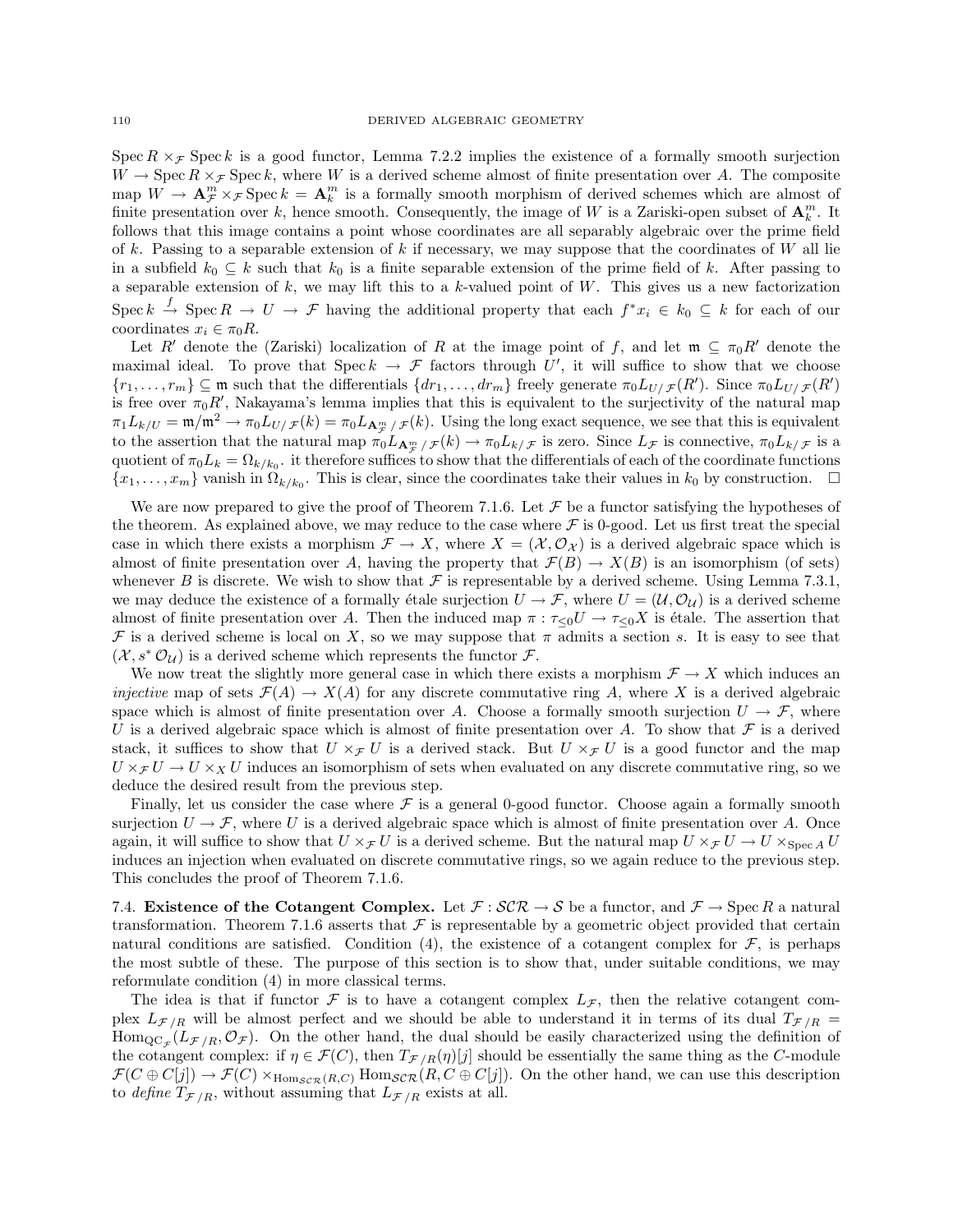For the remainder of this section, we shall make the following assumptions:

- (1) For any discrete commutative ring A, the space  $\mathcal{F}(A)$  is *n*-truncated.
- (2) The functor  $\mathcal F$  is cohesive.
- (3) The functor  $\mathcal F$  is nilcomplete.
- (4) The functor  $\mathcal F$  is a sheaf for the étale topology.
- (5) The functor F commutes with filtered colimits when restricted to  $\tau_{\leq k}$  SCR, for each  $k \geq 0$ .
- (6)  $R \in \mathcal{SCR}$  is Noetherian and has a dualizing module.

Suppose that these assumptions are satisfied. Let  $C \in \mathcal{SCR}$ , let  $\eta \in \mathcal{FC}$ , and let M be a C-module. For  $j \in \mathbf{Z}$ , let  $S_i(M)$  denote the mapping fiber of

$$
\mathcal{F}(C \oplus (\tau_{\geq 0}M[j])) \to \mathcal{F}(C) \times_{\text{Hom}_{\mathcal{SCR}}(R,C)} \text{Hom}_{\mathcal{SCR}}(R,C \oplus (\tau_{\geq 0}M[j])).
$$

Moreover, we have natural maps  $\phi_j(M)$ :  $S_j(M) \to \Omega S_{j+1}(M)$ . Since F is cohesive,  $\phi_j(M)$  is an equivalence whenever  $M[j]$  is connective.

Since F is takes n-truncated values on ordinary commutative rings, one can show that  $\tau_{\geq m} \Omega^j S_j(M)$  is independent of j for  $j \gg 0$ . We let  $S(M)$  denote the spectrum whose ith space is given by the colimit colim  $\Omega^{j}S_{i+j}(M)$ . Finally, we set  $T_{i}(\eta) = \pi_{i}S(C)$ . This is a  $\pi_{0}C$ -module which we may think of as an ith component of the tangent space to F at the point  $\eta$ . In concrete terms, we have  $T_i(\eta) = \pi_{i+m} F_m$  for  $m \geq 0, -i$ , where  $F_m$  is the homotopy fiber of

$$
\mathcal{F}(C \oplus C[m]) \to \mathcal{F}(C) \times_{\text{Hom}_{\mathcal{S}C\mathcal{R}}(R,C)} \text{Hom}_{\mathcal{S}C\mathcal{R}}(R,C \oplus C[m]).
$$

We are now prepared to state the main result of this section, which was suggested to us by Bertrand Toën.

**Theorem 7.4.1.** Suppose that  $\mathcal F$  and  $R$  satisfy conditions (1) through (6) listed above. There exists an almost perfect cotangent complex  $L_{\mathcal{F}/R}$  for  $\mathcal F$  if and only if, for every discrete integral domain C, and every  $\eta \in \mathcal{F}(C)$  which exhibits C as a finitely generated  $\pi_0 R$ -algebra, each of the tangent modules  $T_i(\eta)$  is finitely generated over C.

*Proof.* Suppose first that  $L_{\mathcal{F}/R}$  exists and is almost perfect. Then  $S_j(M) = \text{Hom}_{\mathcal{M}_C}(L_{\mathcal{F}/R}, M[j])$  and is therefore a coherent C-module. It follows that each homotopy group of  $S_i(M)$  is finitely generated as a discrete C-module.

To prove the converse, we begin by showing that if C is truncated,  $\eta \in \mathcal{F}(C)$  exhibits C as an R-module which is almost of finite presentation, then the functor  $M \mapsto S(M)$  satisfies the hypotheses of Theorem 3.6.9. Conditions  $(1), (2),$  and  $(4)$  are easy to verify. For condition  $(3),$  we may filter M and thereby reduce to the case where  $M \simeq C_0 = \pi_0 C/\mathfrak{p}$ , where  $\mathfrak{p} \subseteq \pi_0 C$  is a prime ideal. Then  $C \oplus M \simeq (C_0 \oplus M) \times_{C_0} C$ . Using the fact that  $\mathcal F$  is cohesive, we may reduce to the case where C is a discrete integral domain, in which case the finite generation follows from the hypothesis of the theorem.

Theorem 3.6.9 now implies the existence of an almost perfect C-module  $L_{\mathcal{F}/R}(\eta)$  having the appropriate mapping property. We next show that if  $p: C \to C'$  is almost of finite presentation and C' is also truncated, then the natural map  $\psi_p: L_{\mathcal{F}/R}(\eta) \otimes_C C' \to L_{\mathcal{F}/R}(p_*\eta)$  is an equivalence. If p is surjective, then we simply use the universal mapping property of  $L_{\mathcal{F}/R}$  and the assumption that  $\mathcal F$  is cohesive. In the general case, we may consider a factorization  $C \to C[x_1, \ldots, x_m] \to C'$  where the second map is surjective, and thereby reduce to the case where  $C' = C[x_1, \ldots, x_m]$ . Working by induction on m, we may reduce to the case where  $C' = C[x].$ 

Suppose that  $\psi_p$  is not an equivalence, and let  $K_p$  denote its kernel. Then  $K_p$  is an almost perfect  $C[x]$ -module, so there exists some smallest value of j such that  $\pi_j K_p$  is nonzero. Then  $\pi_j K_p$  is a finitely generated module over  $\pi_0C[x]$ , whose formation is compatible with surjective base change. The module  $\pi_j K_p$  has nonzero localization at some maximal ideal of  $\pi_0 C[x]$ , which lies over some maximal ideal m of  $\pi_0C$ . Replacing C by  $\pi_0C/\mathfrak{m}$ , we may suppose that C is a field k.

For any element  $a \in k$ , the evaluation map  $e : k[x] \to k$  which carries x into a is a surjection, and induces the identity map  $k \to k$ . Consequently,  $\psi_e$  and  $\psi_{e \circ p}$  are equivalences, so that  $K_p \otimes_{k[x]} k = 0$ . Consequently, the k[x]-module  $M = \pi_j K_p$  does not have support at any k-valued point of Spec k[x]. It follows that the support of  $M$  is zero-dimensional.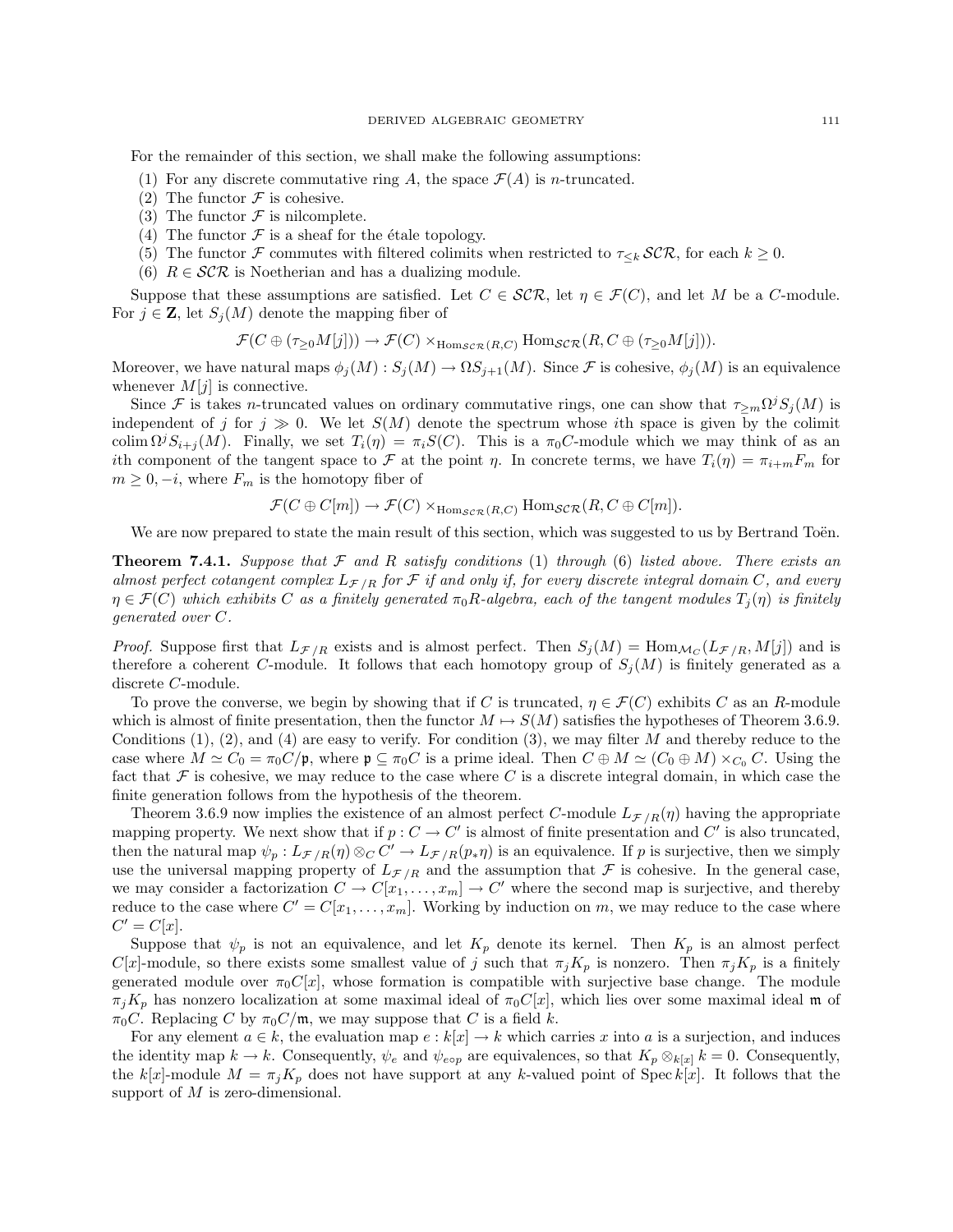We note that the additive group of k (considered as a discrete group) acts on  $k[x]$  over k. By naturality, it acts on the  $k[x]$ -module M and therefore stabilizes the support of M. If k is an infinite field, this contradicts the fact that M has zero-dimensional support. Consequently, k is finite and therefore perfect. Let  $k'$  denote the residue field of  $k[x]$  at some point of the support of M. The natural map  $e': k[x] \to k'$  is surjective, so that  $\psi_{e'}$  is an equivalence. If we can show that  $\psi_{e' \circ p}$  is an equivalence, then it will follow that  $K_p \otimes_{k[x]} k' = 0$ , a contradiction.

To show that  $\psi_{e' \circ p}$  is an equivalence, we use the fact that F is an étale sheaf. Since Spec  $k' \to \text{Spec } k$ is a surjection for the étale topology, it suffices to show that for any étale k'-algebra A, the map  $\psi_q$  is an equivalence where  $q: A \to A \otimes_k k'$ . But since  $k'$  is a Galois extension of k, q is simply given by the diagonal embedding of A into a product of copies of A, in which case the result is obvious.

We have now shown that there exists a cotangent complex  $L_{\mathcal{F}/R}(\eta)$  at any point  $\eta \in \mathcal{F}(C)$  such that C is truncated and almost of finite presentation over R, and that  $L_{\mathcal{F}/R}$  is compatible with base change. Using the fact that  $\mathcal F$  commutes with filtered colimits when restricted to m-truncated objects, we may construct  $L_{\mathcal{F}/R}(C)$  whenever C is n-truncated, and using the fact that  $\mathcal{F}(C) = \lim{\{\mathcal{F}(\tau_{\leq m}C)\}}$  we may extend the definition to all  $C \in \mathcal{SCR}$ . This completes the proof.

7.5. Reformulations of the Representability Theorem. Combining Theorem 7.1.6 with Theorem 7.4.1, we deduce the following version of the representability criterion:

**Theorem 7.5.1.** Let  $\mathcal{F}: \mathcal{SCR} \to \mathcal{S}$  be a functor, and  $p: \mathcal{F} \to \text{Spec } R$  a natural transformation. Suppose that R is a Noetherian derived G-ring with a dualizing module. Then  $\mathcal F$  is representable by a derived n-stack which is almost of finite presentation over  $R$  if and only if the following conditions are satisfied:

- (1) Finite Presentation: The functor F commutes with filtered colimits when restricted to  $\tau_{\leq k}$  SCR, for each  $k > 0$ .
- (2) Truncatedness: The space  $\mathcal{F}(A)$  is n-truncated for any discrete commutative ring A.
- (3) Descent: The functor  $\mathcal F$  is a sheaf with respect to the étale topology.
- (4) Cohesiveness: If  $A \to C$  and  $B \to C$  are surjective maps in  $\mathcal{SCR}$ , then the natural map  $\mathcal{F}(A \times_C B) \to C$  $\mathcal{F}(A) \times_{\mathcal{F}(C)} \mathcal{F}(B)$  is an equivalence.
- (5) Nilcompleteness: For any  $A \in \mathcal{SCR}$ , the natural map  $\mathcal{F}(A) \to \lim \{ \mathcal{F}(\tau_{\le k}A) \}$  is an equivalence.
- (6) Representability of Formal Deformations: If A is a (discrete) commutative ring which is complete, local, and Noetherian, then the natural map  $\mathcal{F}(A) \to \lim{\{\mathcal{F}(A/\mathfrak{m}^k)\}}$  is an equivalence, where  $\mathfrak{m}$ denotes the maximal ideal of A.
- (7) Finite Dimensionality: Let  $\eta \in \mathcal{F}(C)$ , where C is a (discrete) integral domain which is finitely generated as a  $\pi_0R$ -algebra. For each  $i \in \mathbf{Z}$ , the tangent module  $T_i(\eta)$  is a finitely generated Cmodule.

Remark 7.5.2. Although the statement of Theorem 7.5.1 may look complicated because of its many hypotheses, one should keep in mind that conditions (1) through (5) are automatically satisfied in almost any case of interest.

Remark 7.5.3. Theorem 7.5.1 may appear more concrete than Theorem 7.1.6 because of the absence of the cotangent complex, but it is harder to apply in practice. It is hard to imagine a way of computing the tangent modules  $T_i(\eta)$  which does not involve the cotangent complex (which, after all, is simply a means of fitting the tangent modules  $T_i(\eta)$  together into a base-change compatible package).

**Remark 7.5.4.** Suppose that, in condition (7), the algebra C is not finitely generated as an R-algebra but is instead the completion of some finitely generated R-algebra at a maximal ideal. Let m denote the maximal ideal of C. Using conditions (4) through (6), we can deduce the finite generation of the tangent modules  ${T_i(\eta)}_{i\in\mathbf{Z}}$  from the finite-dimensionality of the vector spaces  ${T_i(\eta_0)}$ , where  $\eta_0 \in T_i(C/\mathfrak{m})$  is the corresponding  $C/\mathfrak{m}$ -valued point of F. However, to pass from the finite generation of these formal tangent modules to the finite generation required by the Theorem, one needs to know that a finite set of generators for the tangent module at some point can be extended over some neighborhood of that point so that they generate the tangent module globally. This requires some kind of "openness of versality" condition of the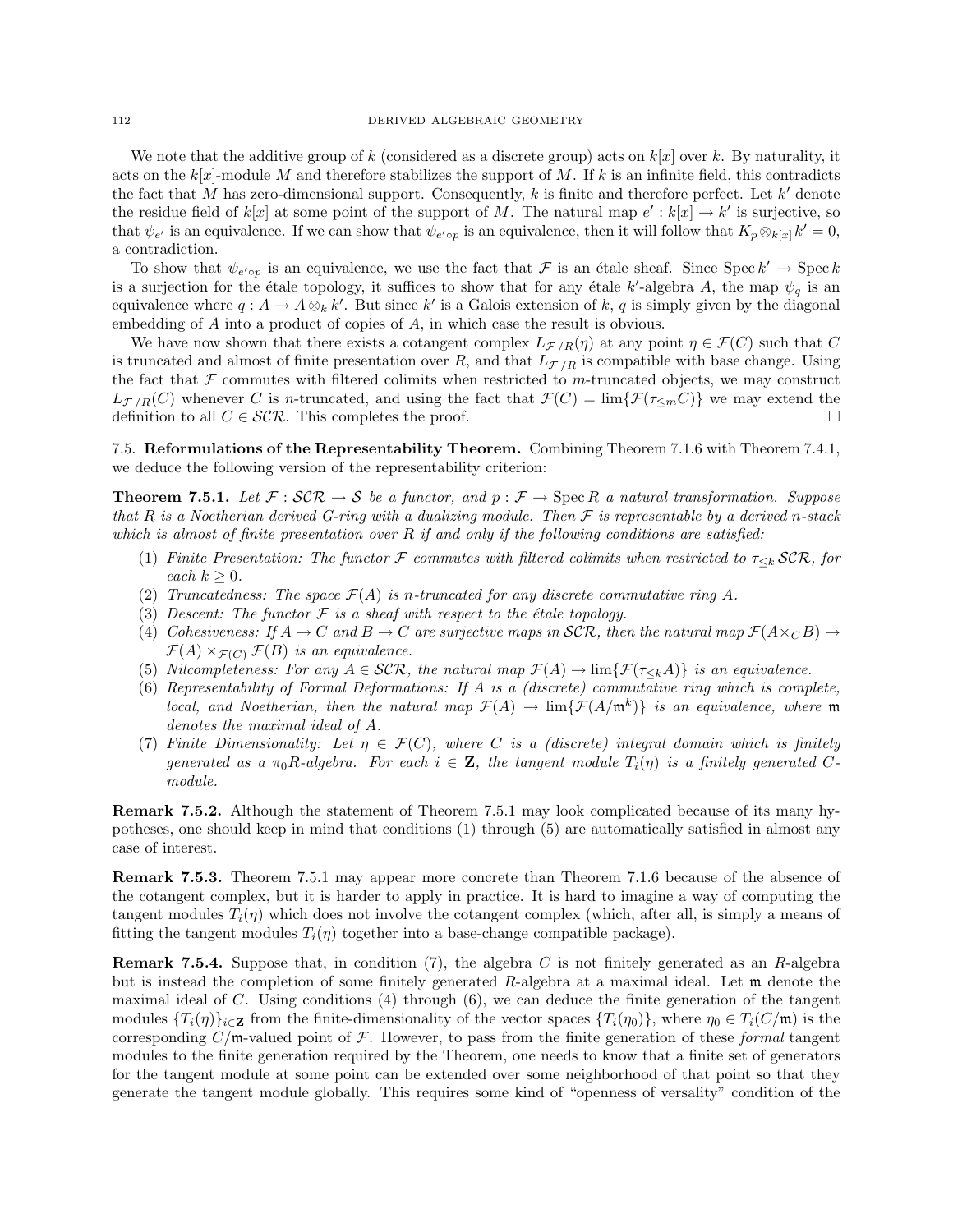type discussed in [2]. We shall refrain from giving an exact formulation, since in practice it is much more natural to verify (7) by computing the cotangent complex of  $\mathcal{F}$ .

## 8. Examples and Applications

In this final section, we give some examples of derived moduli spaces that can be constructed using Theorem 7.1.6. We will confine our attention to three basic examples: moduli spaces of (semi)stable curves, Picard schemes, and Hilbert schemes. Other examples will be given in [23], after we have developed the theory of geometric stacks.

We will work with the étale topology throughout this section. All derived schemes and derived stacks will be considered with respect to this topology.

8.1. Stable Curves. One of the simplest examples of derived moduli spaces is the derived moduli space of semistable curves (of some fixed genus  $g$ ). As it turns out, this space may be constructed without even using Theorem 7.1.6, because the classical moduli stack of semistable curves already represents the appropriate functor on all derived schemes. We now make this precise.

**Definition 8.1.1.** A morphism  $p: X \to S$  of derived stacks is a *semistable curve of genus g* if p is a relative algebraic space which is bounded, flat, almost of finite presentation, and each geometric fiber  $X \times_S \text{Spec } k$ is a semistable curve of genus g over Spec k in the usual sense. That is,  $X \times_S \text{Spec } k$  is connected, one dimensional, of arithmetic genus q, and has at worst nodal singularities.

For each  $A \in \mathcal{SCR}$ , we let  $\mathfrak{M}_q(A)$  denote the  $\infty$ -groupoid of semistable curves of genus g over Spec A.

It is easy to see that  $\mathfrak{M}_g(A)$  is essentially small for each  $A \in \mathcal{SCR}$ , so that we may regard  $\mathfrak{M}_g$  as a functor  $\mathcal{SCR} \rightarrow \mathcal{S}.$ 

In order to study the deformation theory of  $\mathfrak{M}_q$ , we need the following global version of Proposition 3.3.8:

**Proposition 8.1.2.** Let  $p : X \to \text{Spec } A$  be a relative derived scheme, and let M be a connective A-module. Then the ∞-groupoid consisting of relative derived schemes  $X' \to \text{Spec } A \oplus M$  equipped with an equivalence  $X \simeq X' \times_{\text{Spec } A \oplus M} \text{Spec } A$  is classified by the space  $\text{Hom}_{\text{QC}_X}(L_{X/A}, p^*M[1])$ . Moreover, if X is flat over Spec A, then any such X' is flat over  $Spec(A \oplus M)$ .

Proof. For the first part, we observe that the formation of the small extension classified by the space  $\text{Hom}_{\text{QC}_X}(L_{X/A}, p^*M[1])$  gives a map which is an equivalence locally on X by Proposition 3.3.8. Since both sides are sheaves on  $X$ , the conclusion follows. For the second part, it suffices to work locally on  $X$ , so that we may suppose that  $X' = \text{Spec } B'$ . It suffices to prove that if N is a discrete  $A \oplus M$ -module, then  $B' \otimes_{A\oplus M} N$  is discrete. Filtering N if necessary, we may reduce to the case where  $\pi_0 M$  acts trivially on N, so that N may be regarded as an A-module. Then  $B' \otimes_{A\oplus M} N \simeq B' \otimes_{A\oplus M} A \otimes_A N$  is discrete because

$$
B'\otimes_{A\oplus M}A
$$

is assumed flat over A.

**Theorem 8.1.3.** The moduli functor  $\mathfrak{M}_q$  is representable by a derived 0-stack which is smooth over Spec Z.

Proof. The classical theory of moduli of curves tells us that there exists an ordinary Deligne-Mumford stack X, smooth over Z, which represents  $\mathfrak{M}_q$  on all ordinary commutative rings. We may regard X as a 0truncated derived scheme. The tautological semistable curve over X gives rise to a transformation  $X \to \mathfrak{M}_g$ . It now suffices to show that the induced map  $X(A) \to \mathfrak{M}_q(A)$  is an equivalence for all A. Since both functors are nilcomplete, we may reduce to the case where  $A$  is n-truncated. We may now work by induction on  $n$ . If  $n = 0$ , the claim follows from the definition of X. For  $n > 0$ , we may view A as a square-zero extension of  $\tau_{\leq n-1}A$ . It therefore suffices to show that X is formally étale over  $\mathfrak{M}_q$ . For this, we simply compute the cotangent complex of  $\mathfrak{M}_q$  using Proposition 8.1.2 and observe that it agrees with the cotangent complex of  $X.$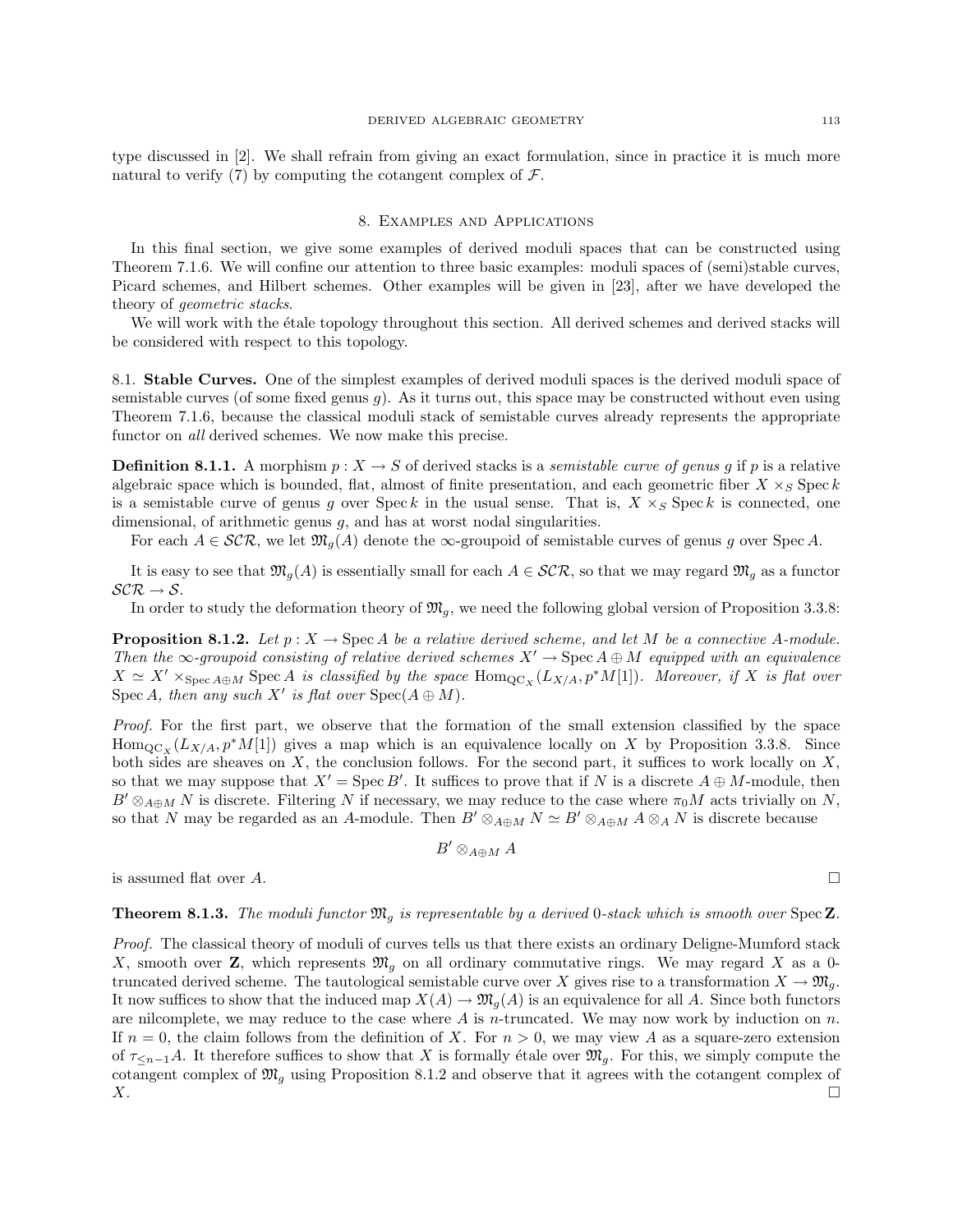Remark 8.1.4. We could also deduce Theorem 8.1.3 directly from Theorem 7.1.6. The only difficult points to check are conditions (3) and (4). The verification of (4) involves computing the cotangent complex of  $\mathfrak{M}_q$ , which is essentially equivalent to completing the deformation-theoretic calculations that are needed in the above proof. The verification of (3) uses the (classical or derived) Grothendieck existence theorem.

**Remark 8.1.5.** Given the basic moduli space  $\mathfrak{M}_q$ , one can construct all manners of variations: moduli spaces of smooth or stable curves (which are open subfunctors of  $\mathfrak{M}_q$ ), moduli spaces of pointed curves, moduli spaces of stable maps, and so forth.

Our job in this section was particularly easy because the classical moduli stack of semistable curves was already smooth. This will not be the case in the other examples that we consider, and in these cases the underlying 0-truncated derived stack of the classical solution to the moduli problem will not represent the moduli functor in general. In these cases we will actually need to use Theorem 7.1.6 in order to construct the moduli stack.

8.2. Derived Picard Schemes. Let  $p : X \to S$  be morphism of schemes. The classical Picard functor is sometimes defined to be the sheafification of the presheaf which assigns to each  $S$ -scheme  $S'$  the group of isomorphism classes of line bundles on  $X' = X \times_S S'$ . This sheafification procedure is rather ad-hoc, and there are various methods available for avoiding it. If p has a section s, one can instead define  $\text{Pic}_{X/S}(S')$  to be the category of line bundles  $\mathcal L$  on  $X'$  equipped with a trivialization of  $s^*\mathcal L$ . Under suitable assumptions on the morphism  $p$ , this category will be discrete (in the sense that there are no nontrivial automorphisms of any object), and one can prove in this case that  $Pic_{X/S}$  is representable by an algebraic space (this is one of the original applications of Artin's representability theorem: see [2]). We will opt for a different approach, and consider instead the Picard stack  $Pic_{X/S}$ , which assigns to each  $S' \to S$  the groupoid of line bundles over  $X'$ . This definition makes perfectly good sense in the case where  $S, S'$ , and X are derived schemes. A line bundle on X is an object of  $QC_X$  which is locally free of rank 1. The line bundles on X form a small  $\infty$ -groupoid, which we shall denote by Pic $(X)$ . We then set  $\text{Pic}_{X/S}(S') = \text{Pic}(X')$ .

In the case where  $X = S$ , the functor  $\text{Pic}_{X/S}$  is representable by the classifying stack of the multiplicative group. In general,  $\widetilde{\text{Pic}_{X/S}}$  is given by the Weil restriction  $p_*\widetilde{\text{Pic}_{X/X}}$  of  $\widetilde{\text{Pic}_{X/X}}$ . In [23], we will prove the representability of Weil restrictions such as this one in great generality. For the moment, we will be content to make the following observation:

**Proposition 8.2.1.** Let  $p: X \to S$  be a proper, flat, relative algebraic space. Let  $\mathcal{F} \to X$  be a natural transformation of functors, and suppose that  $L_{\mathcal{F}/X}$  exists and is almost perfect. Then the Weil restriction  $p_*\mathcal{F}$  has an almost perfect cotangent complex over S.

*Proof.* Let  $\eta_0 \in S(B)$  and let M be a connective B-module. Then the fiber of  $p_* \mathcal{F}(B \oplus M) \to (p_* \mathcal{F})(B) \times_{S(B)}$  $S(B \oplus M)$  is also given by the fiber of  $\mathcal{F}(X_{B \oplus M}) \to \mathcal{F}(X_B) \times_{X_B} X_{B \oplus M}$ . By assumption, this is given by

$$
\mathrm{Hom}_{\mathrm{QC}_{X_B}}(L_{\mathcal{F}/X}|X_B, p^*M|X_B).
$$

Since the restriction of p to  $X_B$  is a proper, flat, relative algebraic space over Spec B, we may deduce the existence of  $L_{p_*\mathcal{F}/S}$  from Corollary 5.5.8.

**Theorem 8.2.2.** Suppose  $p: X \to S$  is a proper, flat, relative algebraic space. Then  $\text{Pic}_{X/S}$  is representable by a derived stack which is locally of finite presentation over S.

*Proof.* Without loss of generality, we may suppose that  $S = \text{Spec } A$  is affine. Using Corollary 5.4.7 we may reduce to the case where A is n-truncated. Proposition 5.4.10 may be used to reduce further to the case where A is of finite presentation over  $\mathbf{Z}$ , and therefore a derived G-ring. We may now apply Theorem 7.1.6, once we have verified its hypotheses. The only conditions which offer any difficulty are (3) and (4). Condition (3) follows from the (classical or derived) formal GAGA theorem, while condition (4) follows from Proposition 8.2.1.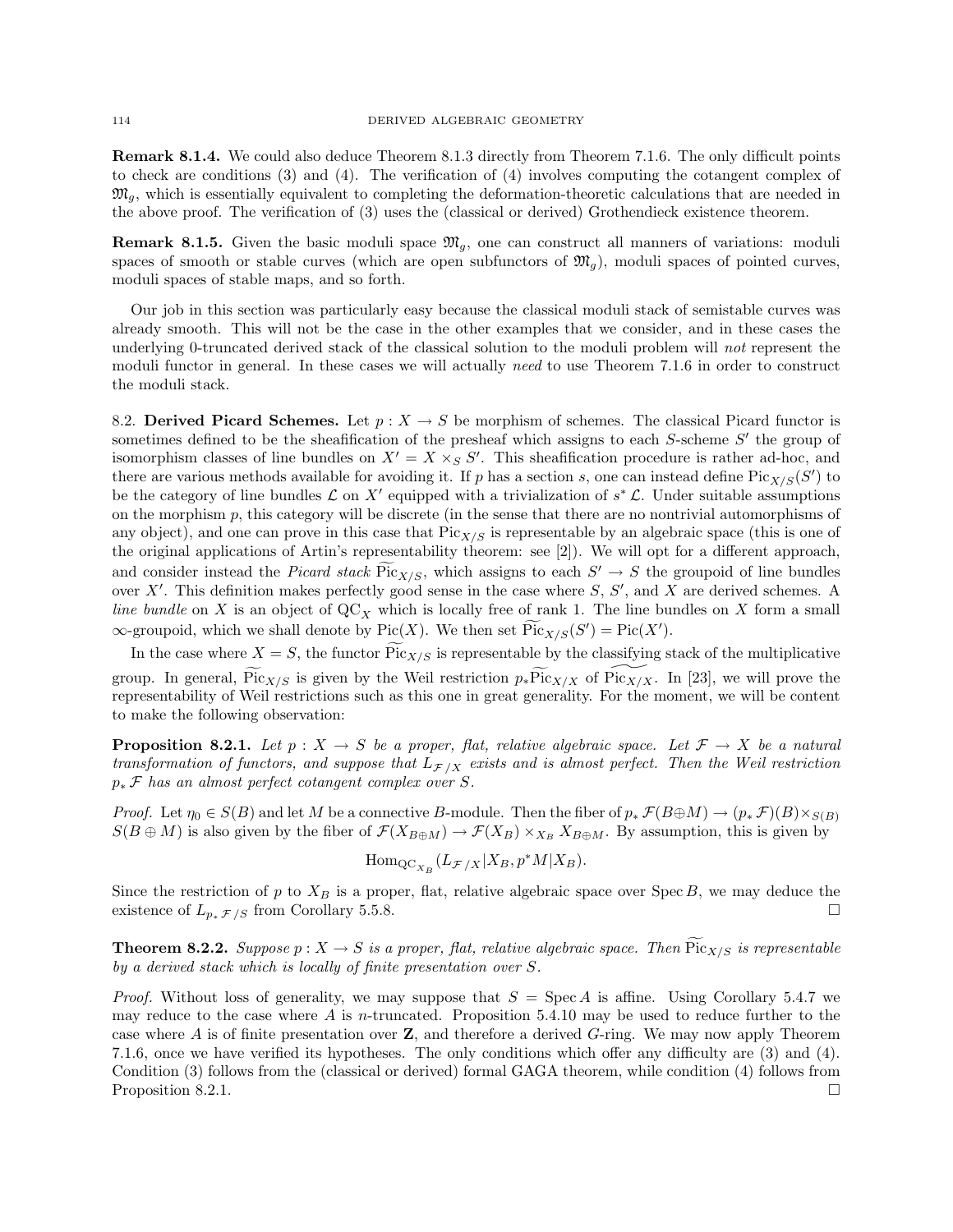Remark 8.2.3. The proof of Proposition 8.2.1 also shows how to compute the cotangent complex of a Weil restriction  $p_*\mathcal{F}$ : it is the quasi-coherent complex on  $p_*\mathcal{F}$  given by applying Corollary 5.5.8 to  $L_{\mathcal{F}/X}$ . Morally, this is given by taking the dual of  $L_{\mathcal{F}/X}$ , pushing it forward to  $p_*\mathcal{F}$ , and taking the dual again. This idea can be made precise using a derived version of Grothendieck duality.

Let  $p: X \to S$  be a proper flat relative algebraic space equipped with a section s. Then p and s induce pullback maps  $p^* : \text{Pic}_{S/S} \to \text{Pic}_{X/S}$  and  $s^* : \text{Pic}_{X/S} \to \text{Pic}_{S/S}$ . One can then define a reduced Picard functor  $Pic_{X/S}$  to be the kernel of  $s^*$ . Using the pullback functor  $p^*$  and the group structure on  $Pic_{X/S}$ , we deduce a natural decomposition  $Pic_{X/S} \simeq Pic_{X/S} \times Pic_{S/S}$ . Consequently,  $Pic_{X/S}$  may also be defined as the cokernel (in the étale topology) of  $p^*$ , and is independent of s. The cotangent complex of  $Pic_{X/S}$  is dual to K[1], where K is the cokernel of the natural map  $\mathcal{O}_S \to p_* \mathcal{O}_{\mathcal{X}}$ . In particular, if K has Tor-amplitude  $≤$  -1, then the cotangent complex of Pic<sub>X/S</sub> is connective so that Pic<sub>X/S</sub> is representable by a derived scheme. We note that the formation of K is compatible with arbitrary base change, so that the condition on its Tor-amplitude can be checked after base change to every geometric point  $Spec k \to S$ ; after this base change, it is equivalent to the assertion that  $H^0(X, \mathcal{O}_X) \simeq k$ .

Remark 8.2.4. Under the same conditions, the classical Picard functor is representable by an algebraic space. This algebraic space is obtained from our derived version  $Pic_{X/S}$  by truncating the structure sheaf. In particular, they have the same étale topologies, and so any topological question concerning  $Pic_{X/S}$  (such as whether or not it is separated, or whether its connected components are quasi-compact) is equivalent to the classical analogue of the same question.

**Remark 8.2.5.** The tensor product of line bundles induces an  $E_{\infty}$ -multiplication (with inverses) on each of the Picard functors introduced above. We may therefore think of  $Pic_{X/S}$  as a "commutative group object" in the setting of derived stacks over S. Consequently, the cotangent complex  $\Omega$  of Pic<sub>X/S</sub> is the pullback of its restriction to S along the identity section (just as the tangent bundle to any Lie group has a canonical trivialization by left-invariant vector fields).

**Remark 8.2.6.** Let S be an ordinary scheme, and let G be a group scheme over S. If G is flat over S, then the derived fiber powers of G over S coincide with the ordinary fiber powers of G over S. It follows that G may be given the structure of a "group object" (with  $A_{\infty}$ -multiplication) in the setting of derived S-schemes. If G is not flat over S, then this need not be true: the multiplication  $\tau_{\leq 0}(G\times_S G)\to G$  need not extend to  $G \times_S G$  in any canonical way. In this setting, the cotangent complex of G need not be a pullback from S. For example, one may have a group scheme which is smooth along the identity section, but not everywhere smooth. This phenomenon cannot arise in the derived setting.

**Example 8.2.7.** Let  $p : X \to S$  be a proper flat morphism with geometrically connected, geometrically reduced fibers of dimension 1. By reducing to the case where  $S$  is the spectrum of a field, one can easy show that  $L_{\text{Pic}_{X/S}/S}$  is locally free (its fiber at a point Spec  $k \to L_{\text{Pic}_{X/S}/S}$  is equivalent to the vector space  $H^1(X \times_S \text{Spec } k, \mathcal{O}_X | X \times_S \text{Spec } k)$ ). Consequently, Pic<sub>X/S</sub> is smooth, and therefore flat over S. When S is an ordinary scheme, this means that  $Pic_{X/S}$  may be identified with the classical Picard scheme.

**Example 8.2.8.** Let  $p: X \to S$  be an abelian variety (over an ordinary scheme S, say) of dimension  $n > 1$ . Then the cotangent complex of Pic<sub>X/S</sub> is not projective (for example, the restriction of  $\pi_1 L_{\text{Pic}_{X/S}}$  /s along the identity section is a vector bundle of dimension  $\frac{n^2-n}{2}$ ). Consequently Pic<sub>X/S</sub> is not smooth over S, even along its identity section. It follows that we cannot identify the identity component of  $Pic_{X/S}$  with the dual abelian variety  $X^{\vee}$  of X.

This is a case in which a classical moduli problem has multiple derived analogues. There is a natural map  $j: X^{\vee} \to \text{Pic}_{X/S}$  which identifies  $X^{\vee}$  with the 0-truncation of the identity component of  $\text{Pic}_{X/S}$ .

To understand why  $j$  is not étale, we must recall a few simple facts about line bundles on abelian varieties. Suppose that S is an ordinary scheme. Given a line bundle  $\mathcal L$  of degree 0 on X which is trivialized along the identity section, there is a unique isomorphism  $\phi : m^* \mathcal{L} \simeq \pi_0^* \mathcal{L} \otimes \pi_1^* \mathcal{L}$  which is compatible with various trivializations along the identity sections (here  $m : X \times_S X \to X$  represents the addition law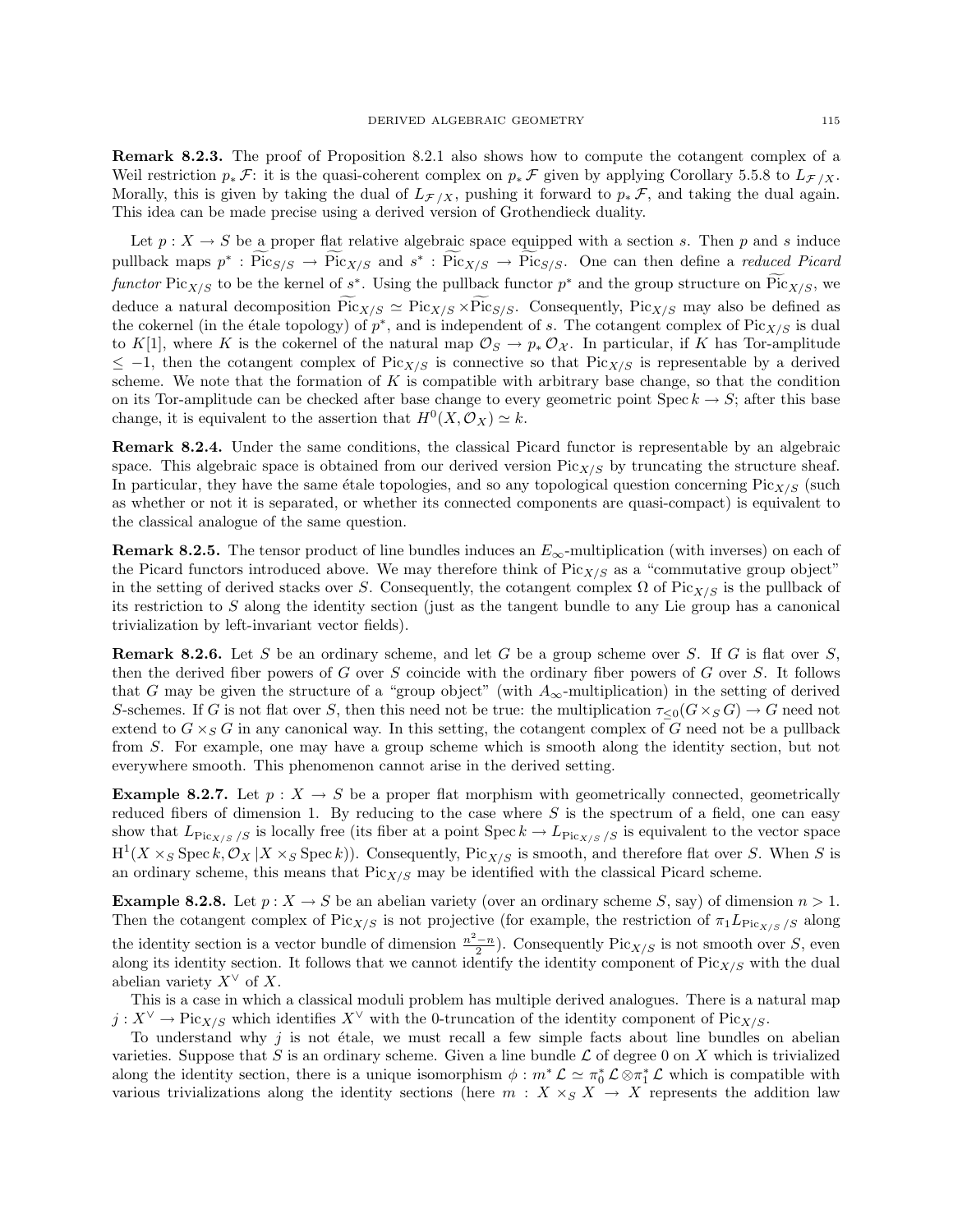and  $\pi_0, \pi_1 : X \times_S X \to X$  the two projections). This isomorphism gives rise to a group structure on the complement of the identity section in the total space of  $\mathcal{L}$ , and therefore an extension of X by the multiplicative group  $\mathbf{G}_m$ .

This argument fails if  $S$  is allowed to be a derived scheme, due to interactions between the higher homotopy groups of the structure sheaf of  $S$  and the higher cohomologies of abelian varieties. The derived scheme  $Pic_{X/S}$  classifies arbitrary line bundles on X (trivialized along the zero section), and its definition does not require any mention of the abelian variety structure on S. The dual abelian variety  $X^{\vee}$  instead classifies extensions of X by  $\mathbf{G}_m$  (as **Z**-modules). For more details, we refer the reader to [25].

8.3. Derived Hilbert Scheme. Our last application of Theorem 7.1.6 will be the construction "derived Hilbert schemes". Recall that in classical algebraic geometry, given a separated morphism  $X \to S$  of schemes, the Hilbert functor  $\text{Hilb}_{X/S}(S')$  is defined to be the set of closed subschemes  $Y \subseteq X \times_S S'$  which are proper, flat and of finite presentation over S'. A classical result of Grothendieck asserts that  $Hilb_{X/S}$ is representable by a scheme if X is projective over S. Moreover, in this case  $Hilb<sub>X/S</sub>$  may be decomposed into disjoint components (classified by their Hilbert polynomials), each of which is quasi-compact.

Using his abstract representability criteria, Artin was able to prove the representability of the Hilbert functor under much weaker assumptions. However, the price of using the abstract approach is that it gives no information about the global structure of the Hilbert functor: one knows only that  $Hilb<sub>X/S</sub>$  is representable by an algebraic space. Quasi-compactness may fail, even for its connected components.

The moduli problem represented by the Hilbert functor should be thought of in two parts: first, one classifies all proper, flat S-schemes Y. Having done this, one considers all closed immersions from Y into X (over S). The first part of the problem is more basic, but the second part is relevant for two reasons:

- (1) The collection of proper flat S-schemes is naturally organized into a category. It is unwise to ignore the existence of nontrivial automorphisms in this category. Adding the data of an embedding into X kills all of these automorphisms, thus "rigidifying" the moduli problem.
- (2) By restricting our attention to S-schemes which arise as closed subschemes of  $X$ , we avoid certain technical issues concerning the algebraization of formal deformations. There can be no algebraic stack which classifies proper, flat families: the existence of such a stack would imply that every proper, flat formal scheme was algebraic. This issue does not arise for subschemes of a given ambient scheme which is already algebraic (because Grothendieck's formal GAGA theorem implies that when S is the spectrum of a complete Noetherian ring, then any *formal* closed subscheme of the formal completion of  $X$  is the formal completion of a closed subscheme of  $X$ ).

In the derived context,  $(1)$  becomes somewhat irrelevant. The Hilbert functor will be S-valued, rather than set-valued, whether we rigidify the moduli problem or not. However, (2) is just as much an issue in the derived context as in the classical context, and thus we shall continue to restrict our attention to the classification of closed subschemes of some fixed  $X$ . Let us simply remark that the condition that  $Y$ be embedded in X can be somewhat relaxed: we could equally well consider a Hilbert-like moduli functor which classified flat  $S'$ -derived schemes which were finite over  $X'$ , for example.

**Definition 8.3.1.** Let  $p: X \to S$  be a separated relative algebraic space. The *derived Hilbert functor*  $Hilb<sub>X/S</sub>$  associates to each derived S-scheme S' the  $\infty$ -groupoid of derived  $X' = X \times_S S'$ -schemes Y which are proper and flat over S', and for which  $Y \to X'$  is a closed immersion which is almost of finite presentation.

It not difficult to see that  $Hilb_{X/S}$  is S-valued (that is, given S' as above, there are a bounded number of possibilities for Y up to equivalence), and that  $Hilb<sub>X/S</sub>$  is a sheaf for the étale topology. We should warn the reader that, unlike the classical Hilbert functor,  $Hilb<sub>X/S</sub>$  is not set-valued. This is because a closed immersion of derived schemes need not be a categorical monomorphism in any reasonable sense.

**Remark 8.3.2.** If S is a derived algebraic space, then on discrete commutative rings  $Hilb_{X/S}$  agrees with the classical Hilbert functor associated to the map of algebraic spaces  $\tau <sub>0</sub>X \rightarrow \tau <sub>0</sub>S$ . Thus, if Hilb $_{X/S}$  is representable by a derived stack, then it is representable by a derived algebraic space.

**Theorem 8.3.3.** Suppose that  $p : X \to S$  is a separated relative algebraic space. Then  $Hilb_{X/S}$  is representable by a relative derived algebraic space which is locally almost of finite presentation over S.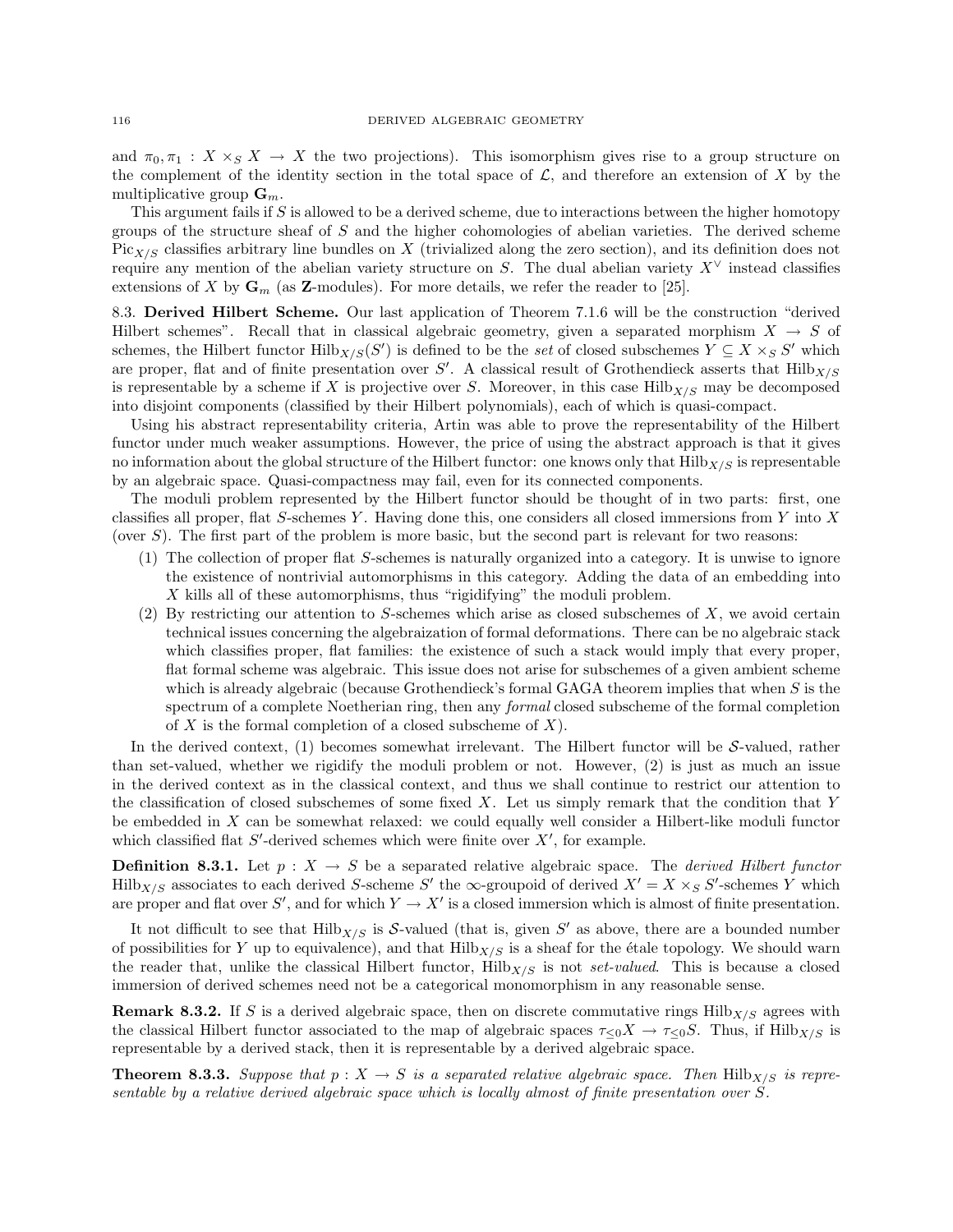*Proof.* Without loss of generality, we may suppose that  $S = \text{Spec } A$  is affine. We note that if U is an open subfunctor of X, then  $Hilb_{U/S}$  is an open subfunctor of  $Hilb_{X/S}$ . Moreover, if X is the filtered colimit of a system of open subfunctors  $U_{\alpha}$ , then Hilb $_{X/S}$  is the filtered colimit of the open subfunctors Hilb $_{U_{\alpha}/S}$ . Consequently, we may reduce to the case where  $X$  is quasi-compact over  $S$ , and therefore bounded.

We note that if S' is n-truncated, then the S'-valued points of  $Hilb_{X/S}$  depend only on  $\tau_{\leq n}X$ . Using a direct limit argument, we may find a map  $A_0 \to A$ , where A is of finite presentation over Z, and a derived scheme  $X_0$  almost of finite presentation over  $S_0 = \text{Spec } A_0$  together with an equivalence  $\tau \leq_n X \simeq \tau \leq_n X_0 \times_{S_0} S$ . Enlarging  $A_0$  if necessary, we may guarantee that  $X_0$  is separated.

Using Corollary 5.4.7, we may deduce the representability of  $Hilb_{X/S}$  from the representability of  $Hilb_{X_0/S_0}$ for all  $n \geq 0$ . Thus, we may suppose that A is of finite presentation over **Z**, and therefore a derived G-ring.

We now apply Theorem 7.1.6 to the functor  $Hilb_{X/S}$ . As usual, the only conditions which are not obvious are (3) and (4). Condition (3) follows from the classical Grothendieck existence theorem (we could also prove the derived version of condition (3) using our derived version of Grothendieck's formal GAGA theorem).

It remains to verify condition (4). We will do this by computing the cotangent complex of  $Hilb_{X/S}$  at a point  $\eta \in Hilb_{X/S}(B)$ . The point  $\eta$  classifies a closed immersion  $Y \to X' = X \times_S$  Spec B such that the induced map  $q: Y \to S'$  is flat. Proposition 8.1.2 implies that if M is a connective B-module, then the fiber of the natural map  $Hilb_{X/S}(B \oplus M) \to Hilb_{X/S}(B)$  over  $\eta$  is given by the space

$$
\mathrm{Hom}_{\mathrm{QC}_Y}(L_{Y/X'}, q^*M).
$$

This functor of M is corepresentable by an almost perfect B-module by Proposition 5.5.8.  $\Box$ 

Remark 8.3.4. In characteristic zero, a derived version of the Hilbert scheme (of projective space) has been constructed by Ciocan-Fontanine and Kapranov (see [7]) using a different approach.

## 9. Appendix: Grothendieck Topologies on ∞-Categories

In this appendix, we sketch the construction of an  $\infty$ -topos from a small  $\infty$ -category with a Grothendieck topology. A related (and more detailed) discussion can be found in [39]. However, the theory presented here is slightly different because we will impose weaker descent conditions, and the ∞-topoi that we construct will not necessarily be t-complete in the sense of [39]. The  $\infty$ -topoi constructed in [39] may be obtained from ours by passing to the t-completion. On the other hand, the  $\infty$ -topoi constructed here may be described by a simple universal property (see Proposition 9.0.9 below).

Let  $\mathcal C$  be a small  $\infty$ -category. We now recall the definition of a Grothendieck topology on  $\mathcal C$ .

If  $X \in \mathcal{C}$  is an object, then a sieve on X is a full subcategory  $S \subseteq \mathcal{C}_{X}$ , which is closed downwards in the sense that if a morphism  $Y \to X$  belongs to S and  $Z \to Y$  is any morphism, then the composite  $Z \to X$ belongs to S.

If  $f: X \to Y$  is a morphism and S is a sieve on Y, then we may define a sieve  $f^*S$  on X by declaring that a morphism  $Z \to X$  belongs to  $f^*S$  if the composite map  $Z \to Y$  belongs to S.

A Grothendieck topology on C consists of the specification, for each object  $X \in \mathcal{C}$ , of a distinguished family of sieves on X which are called covering sieves. The collection of covering sieves is required to satisfy the following conditions:

- (1) For any object  $X \in \mathcal{C}$ , the sieve consisting of all morphisms  $\{Y \to X\}$  is covering.
- (2) If  $f: X \to Y$  is a morphism and S is a covering sieve for Y, then  $f^*S$  is a covering sieve for S.
- (3) Suppose that S is a sieve on  $X \in \mathcal{C}$ , and S' is a covering sieve for X. Suppose further that for each  $f: Y \to X$  belonging to S', the sieve  $f^*S$  on Y is covering. Then S is covering.

**Remark 9.0.5.** There is a natural bijection between the set of all sieves on an object  $X \in \mathcal{C}$  and the set of all sieves on the corresponding object in the homotopy category  $h\mathcal{C}$ . Consequently, we see that specifying a Grothendieck topology on  $\mathcal C$  is equivalent to specifying a Grothendieck topology on  $h\mathcal C$ .

Now suppose that the  $\infty$ -category C has been equipped with a Grothendieck topology. A presheaf  $\mathcal F$ :  $\mathcal{C}^{op} \to \mathcal{S}$  will be called a *sheaf* if it satisfies the following condition: for any object  $X \in \mathcal{C}$ , and any covering sieve  $S$  on  $X$ , the natural map

$$
\mathcal{F}(X) \to \lim_{Y \in S} \mathcal{F}(Y)
$$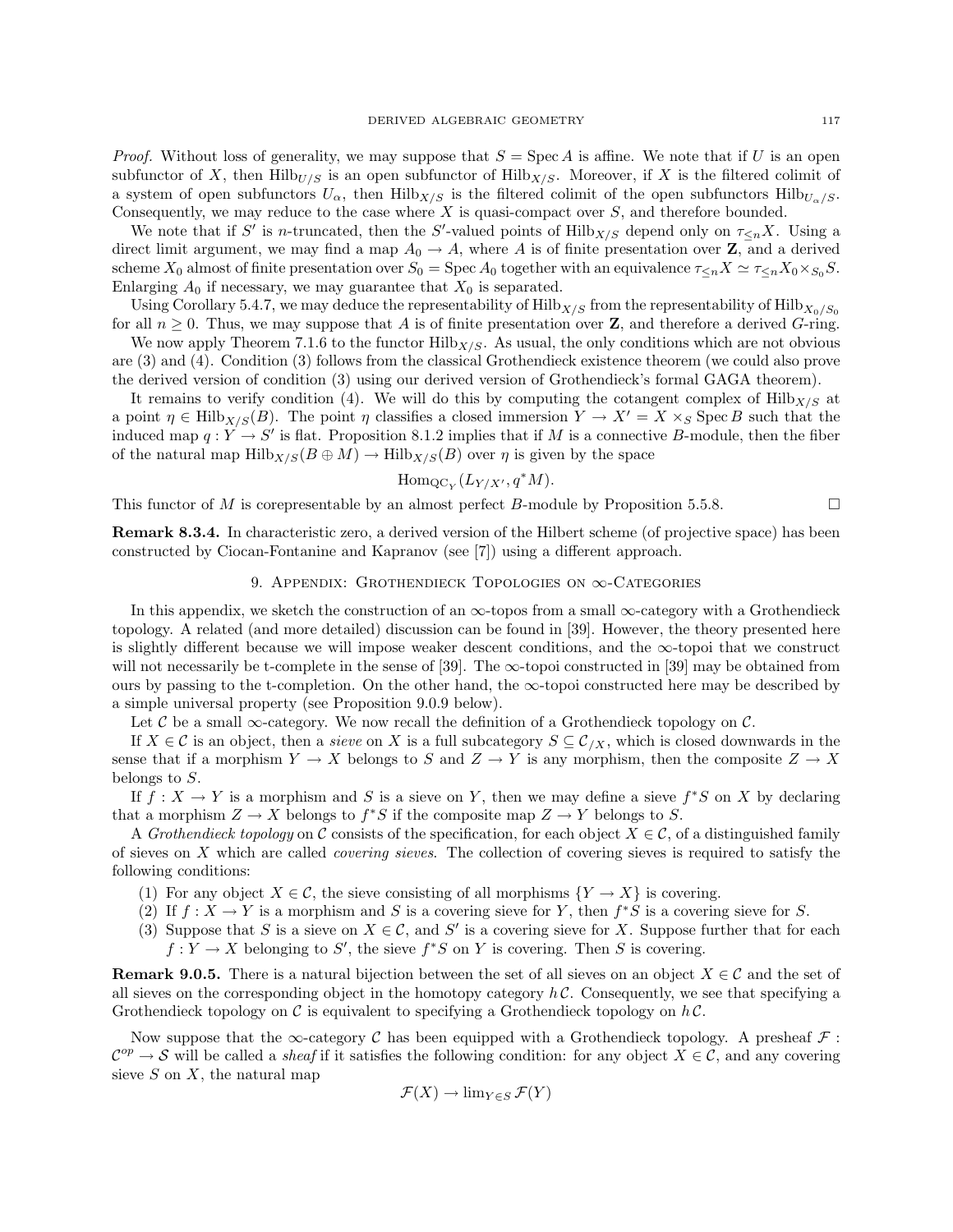is an equivalence.

**Proposition 9.0.6.** Let C be a small  $\infty$ -category equipped with a Grothendieck topology. The  $\infty$ -category  $\mathcal{S}\text{hv}(\mathcal{C})$  of sheaves on  $\mathcal C$  forms an  $\infty$ -topos.

*Proof.* It will suffice to show that  $\mathcal{S}$ hv $(C)$  is a left-exact localization of the  $\infty$ -category  $\mathcal{P}: \mathcal{S}^{^{op}}$  of presheaves on C. We sketch the construction of the localization functor  $L : \mathcal{P} \to \mathcal{S}$ hv $(\mathcal{C}) \subseteq \mathcal{P}$ ; it parallels the construction given in [22] in the case where  $\mathcal C$  is an ordinary category.

If F is a presheaf on C, we let  $\mathcal{F}^+(X) = \text{colim}_S \lim_{Y \in S} \mathcal{F}(Y)$ . Here, the colimit is taken over the filtered collection of all sieves S on X, and the limit is taken over the sieve S (regarded as an  $\infty$ -category). The construction  $\mathcal{F} \mapsto \mathcal{F}^+$  may be regarded as a functor  $\mathcal{P} \to \mathcal{P}$ . There is a transformation  $\mathcal{F} \to \mathcal{F}^+$  (natural in  $\mathcal{F}$ ).

We will construct L as the colimit of a transfinite sequence of iterations of the functor  $\mathcal{F} \to \mathcal{F}^+$ . Namely, we define functors  $L_{\alpha} : \mathcal{P} \to \mathcal{P}$  indexed by the ordinals  $\alpha$  by transfinite recursion. Let  $L_0$  be the identity functor, let  $L_{\alpha+1} \mathcal{F} = (L_{\alpha} \mathcal{F})^+$ , and let  $L_{\lambda} \mathcal{F} = \text{colim}_{\beta < \lambda} L_{\beta} \mathcal{F}$  when  $\lambda$  is a limit ordinal.

One proves by induction on  $\alpha$  that  $\text{Hom}_{\mathcal{P}}(L_\alpha \mathcal{F}, \mathcal{G}) \simeq \text{Hom}_{\mathcal{P}}(\mathcal{F}, \mathcal{G})$  whenever  $\mathcal G$  is a sheaf. Using straightforward cardinality estimates, one shows that  $L_{\alpha} \mathcal{F}$  is a sheaf for  $\alpha$  sufficiently large (independent of  $\mathcal{F}$ ). We may then take  $L = L_{\alpha}$ . One checks easily that L is an accessible functor. To prove that L is left-exact, it suffices to show that the functor  $L^+$  is left-exact. This follows from the fact that the partially ordered set of sieves on any given object  $X \in \mathcal{C}$  is directed downward under inclusion (in fact, it is closed under finite intersections: this follows easily from the definition).  $\Box$ 

**Remark 9.0.7.** The underlying topos of discrete objects  $\tau_{\leq 0}$  Shv(C) is naturally equivalent to the category of sheaves of sets on the homotopy category  $h \mathcal{C}$ .

Remark 9.0.8. In contrast to the classical theory of Grothendieck topologies, it is not the case that every ∞-topos arises as the ∞-category of sheaves on some small ∞-category with a Grothendieck topology.

The  $\infty$ -topos  $\mathcal{S}_{hv}(\mathcal{C})$  admits the following characterization:

**Proposition 9.0.9.** Let C be a small  $\infty$ -category equipped with a Grothendieck topology, and let X be any  $\infty$ -topos. Then the  $\infty$ -category of geometric morphisms from X to Shv(C) is equivalent to the full subcategory of geometric morphisms  $f: X \to \mathcal{S}^{C^{op}}$  which possess the following property:

• For each object  $X \in \mathcal{C}$  and each covering sieve S of X, the induced map

$$
\coprod_{X' \in S} f^* X' \to f^* X
$$

is a surjection in  $X$ .

Here we have identified objects of  $C$  with the corresponding representable presheaves on  $C$  via the Yoneda embedding.

*Proof.* Since  $\mathcal{S}_0^{\text{cov}}$  is a localization of  $\mathcal{S}_0^{\mathcal{C}^{op}}$ , it is clear that the  $\infty$ -category of geometric morphisms from X into Shv(C) is a full subcategory of the  $\infty$ -category of geometric morphisms  $\mathcal{X} \to \mathcal{S}^{\mathcal{C}^{op}}$ . Moreover,  $f: \mathcal{X} \to \mathcal{S}^{\mathcal{C}^{\delta p}}$  belongs to this full subcategory if and only if the natural transformation  $f^* \to f^* \circ L$  is an equivalence, where  $\tilde{L}: \mathcal{S}^{\mathcal{C}^{op}} \to \mathcal{S}^{\mathcal{C}^{op}}$  denotes the corresponding localization functor.

Suppose first that f factors through  $\mathcal{S}_{\text{hv}}(\mathcal{C})$ . Let S be a covering sieve of  $X \in \mathcal{C}$ . To prove that

$$
\coprod_{X' \in S} f^* X' \to X
$$

is surjective, it suffices to prove the corresponding statement in  $Shv(\mathcal{C})$ , so we may assume that  $\mathcal{X} = Shv(\mathcal{C})$ and  $f^* = L$ . Let Y denote the image of  $\prod_{\alpha} LX_{\alpha}$  in X. Then  $Y \to LX$  is (-1)-truncated. To prove that  $Y \simeq LX$ , it suffices to show that the tautological point  $\eta \in LX(X)$  lifts (automatically uniquely) to a point of  $Y(X)$ . This assertion is local on X, so it suffices to prove that  $\eta|X_{\alpha} \in LX(X_{\alpha})$  lifts to a point of  $Y(X_{\alpha})$ , which follows immediately from the factorization  $LX_{\alpha} \to Y \to LX$ .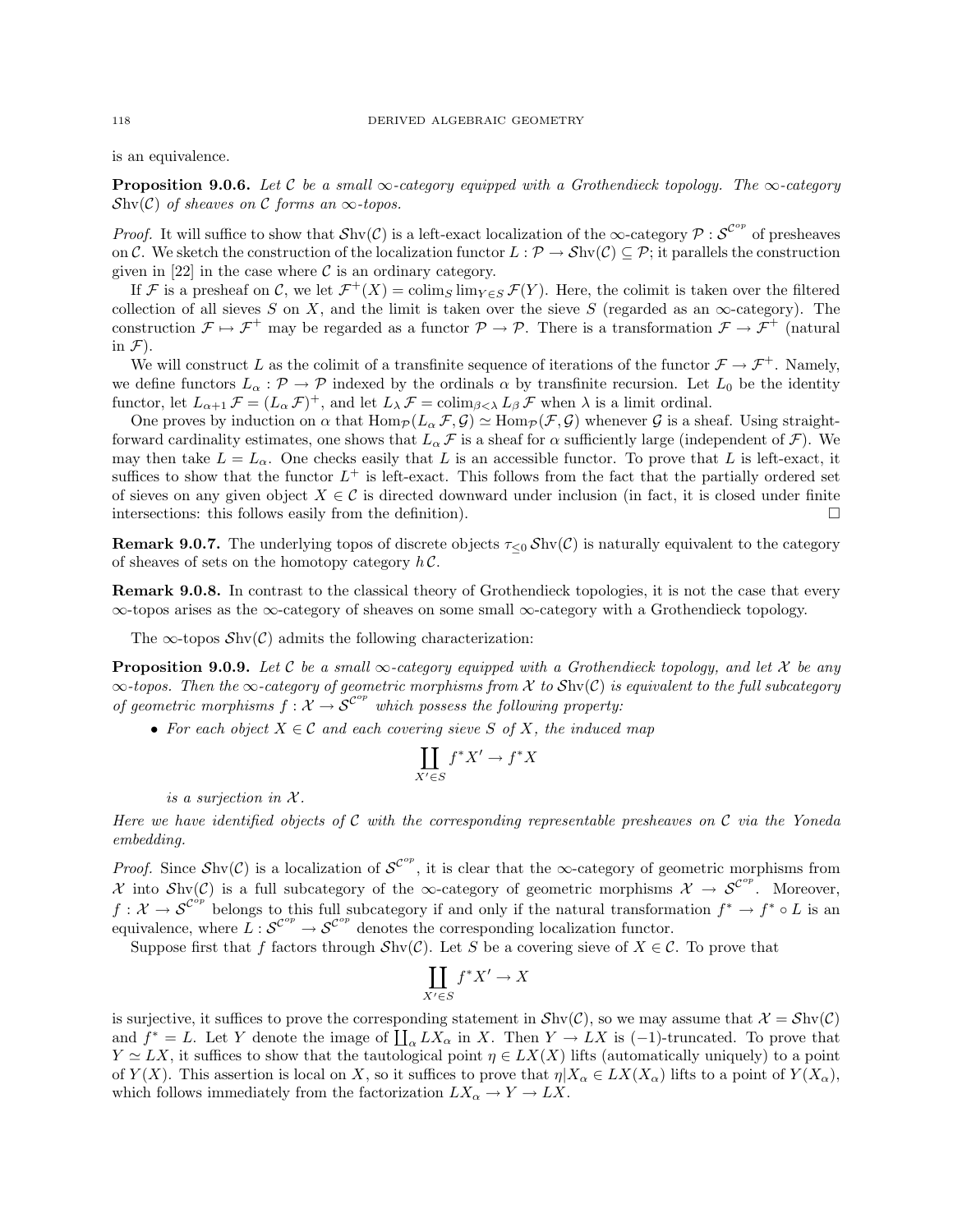For the converse, let us suppose that  $f$  satisfies the condition stated in the theorem. We must show that the natural map  $f^*X \simeq f^*LX$  is an equivalence. It suffices to show that  $\text{Hom}_{\mathcal{X}}(f^*LX, Y) \simeq \text{Hom}_{\mathcal{X}}(f^*X, Y)$ is an equivalence for each  $Y \in \mathcal{X}$ . In other words, we must show that  $\text{Hom}(LX, f_*Y) \to \text{Hom}(LX, f_*Y)$ . By definition, it will suffice to show that  $f_*Y$  is a sheaf. Equivalently, we must show that for each object  $Z \in \mathcal{C}$  and each covering sieve S over Z, the natural map  $\text{colim}_{Z' \in S} f^*Z' \to f^*Z$  is an equivalence. We note that the colimit colim<sub>Z'∈S</sub> Z' in  $\mathcal{S}^{C^{op}}$  is given by the presheaf  $\mathcal{F}$ , where  $\mathcal{F}$  is the "characteristic function" of the subcategory  $S \subseteq C_{Z}$ . In other words, for each  $C \in \mathcal{C}$ , the space  $\mathcal{F}(C)$  is given by the union of those components of  $\text{Hom}_{\mathcal{C}}(C, Z)$  consisting of morphisms  $C \to Z$  which belong to S.

In particular, we note that the natural map  $\mathcal{F} \to Z$  is (-1)-truncated, so that  $f^* \mathcal{F} \to f^* Z$  is (-1)truncated. To prove that it is an equivalence, it suffices to show that it is surjective. This follows immediately from the assumption since  $\coprod_{Z'\in S} f^*Z' \to f^*Z$  factors through  $f$  $*$   ${\cal F}.$